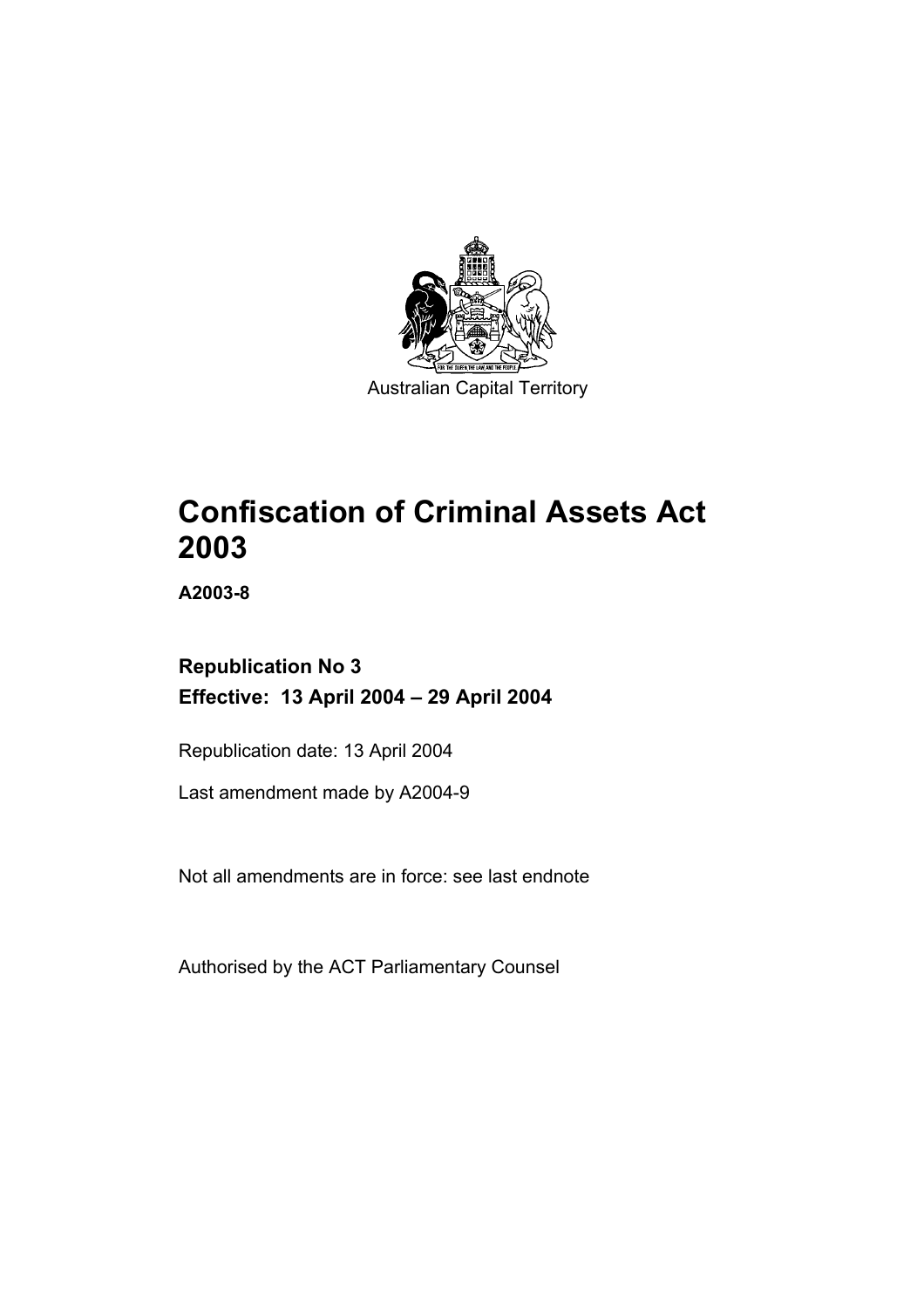## **About this republication**

### **The republished law**

This is a republication of the *Confiscation of Criminal Assets Act 2003* (including any amendment made under the *Legislation Act 2001*, part 11.3 (Editorial changes)) as in force on 13 April 2004*.* It also includes any amendment, repeal or expiry affecting the republished law to 13 April 2004.

The legislation history and amendment history of the republished law are set out in endnotes 3 and 4.

### **Kinds of republications**

The Parliamentary Counsel's Office prepares 2 kinds of republications of ACT laws (see the ACT legislation register at www.legislation.act.gov.au):

- authorised republications to which the *Legislation Act 2001* applies
- unauthorised republications.

The status of this republication appears on the bottom of each page.

#### **Editorial changes**

The *Legislation Act 2001*, part 11.3 authorises the Parliamentary Counsel to make editorial amendments and other changes of a formal nature when preparing a law for republication. Editorial changes do not change the effect of the law, but have effect as if they had been made by an Act commencing on the republication date (see *Legislation Act 2001*, s 115 and s 117). The changes are made if the Parliamentary Counsel considers they are desirable to bring the law into line, or more closely into line, with current legislative drafting practice.

This republication includes amendments made under part 11.3 (see endnote 1).

#### **Uncommenced provisions and amendments**

If a provision of the republished law has not commenced or is affected by an uncommenced amendment, the symbol  $\mathbf{U}$  appears immediately before the provision heading. The text of the uncommenced provision or amendment appears only in the last endnote.

#### **Modifications**

If a provision of the republished law is affected by a current modification, the symbol  $\mathbf{M}$ appears immediately before the provision heading. The text of the modifying provision appears in the endnotes. For the legal status of modifications, see *Legislation Act 2001*, section 95.

#### **Penalties**

The value of a penalty unit for an offence against this republished law at the republication date is—

- (a) if the person charged is an individual—\$100; or
- (b) if the person charged is a corporation—\$500.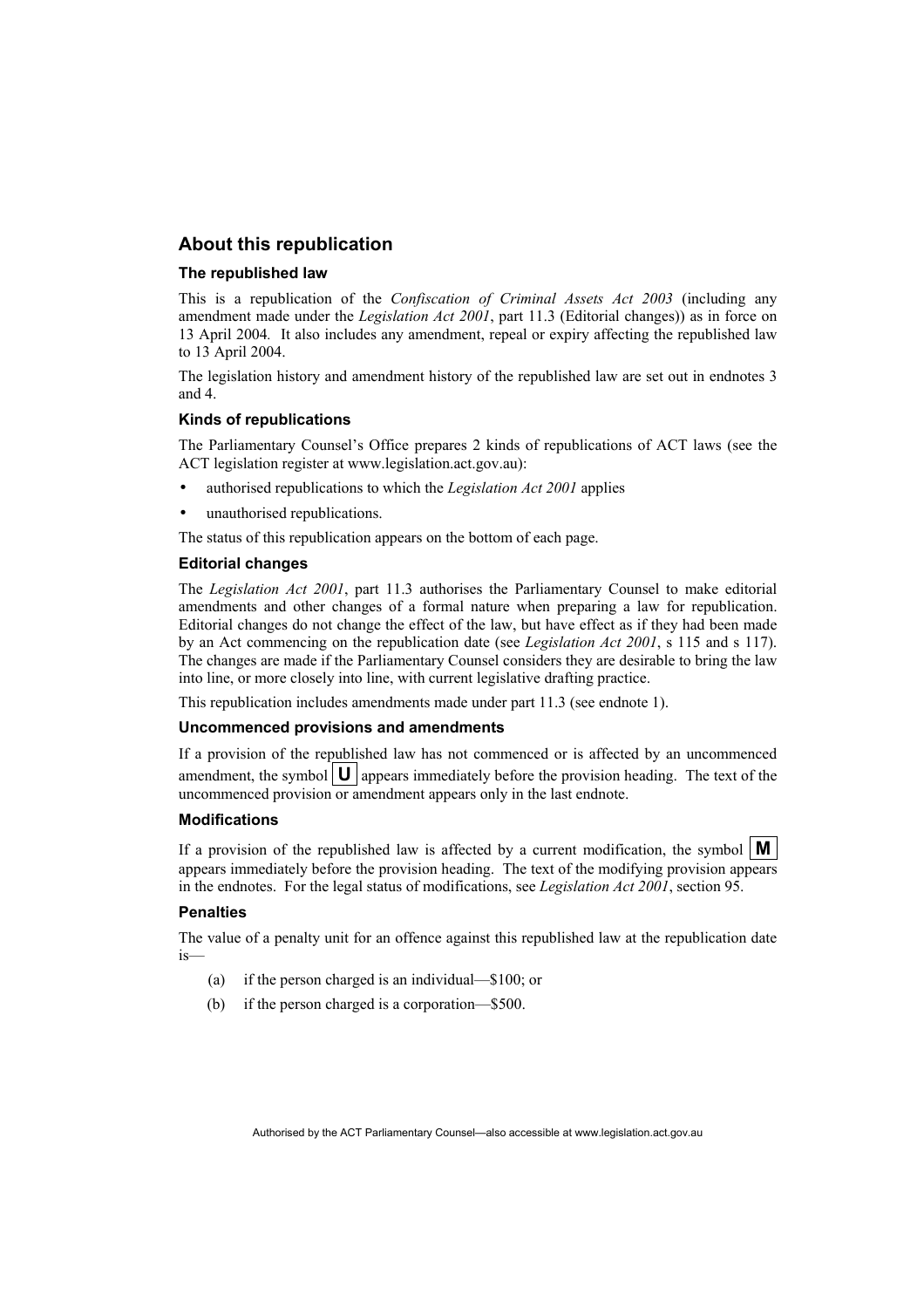

# **Confiscation of Criminal Assets Act 2003**

# **Contents**

| Part 1 | <b>Preliminary</b>                                    |   |
|--------|-------------------------------------------------------|---|
|        | Name of Act                                           | 2 |
| 3      | Purposes of Act                                       | 2 |
| 4      | Application of Act to property and dealings           | 3 |
| 5      | Application of Act to offences                        | 3 |
| 6      | Dictionary                                            | 3 |
|        | <b>Notes</b>                                          | 3 |
| 8      | Offences against Act—application of Criminal Code etc | 4 |
| Part 2 | <b>General overview of confiscation scheme</b>        |   |
| 9      | General overview                                      | 5 |

Page

| R3       | Confiscation of Criminal Assets Act 2003 | contents 1 |
|----------|------------------------------------------|------------|
| 13/04/04 | Effective: 13/04/04-29/04/04             |            |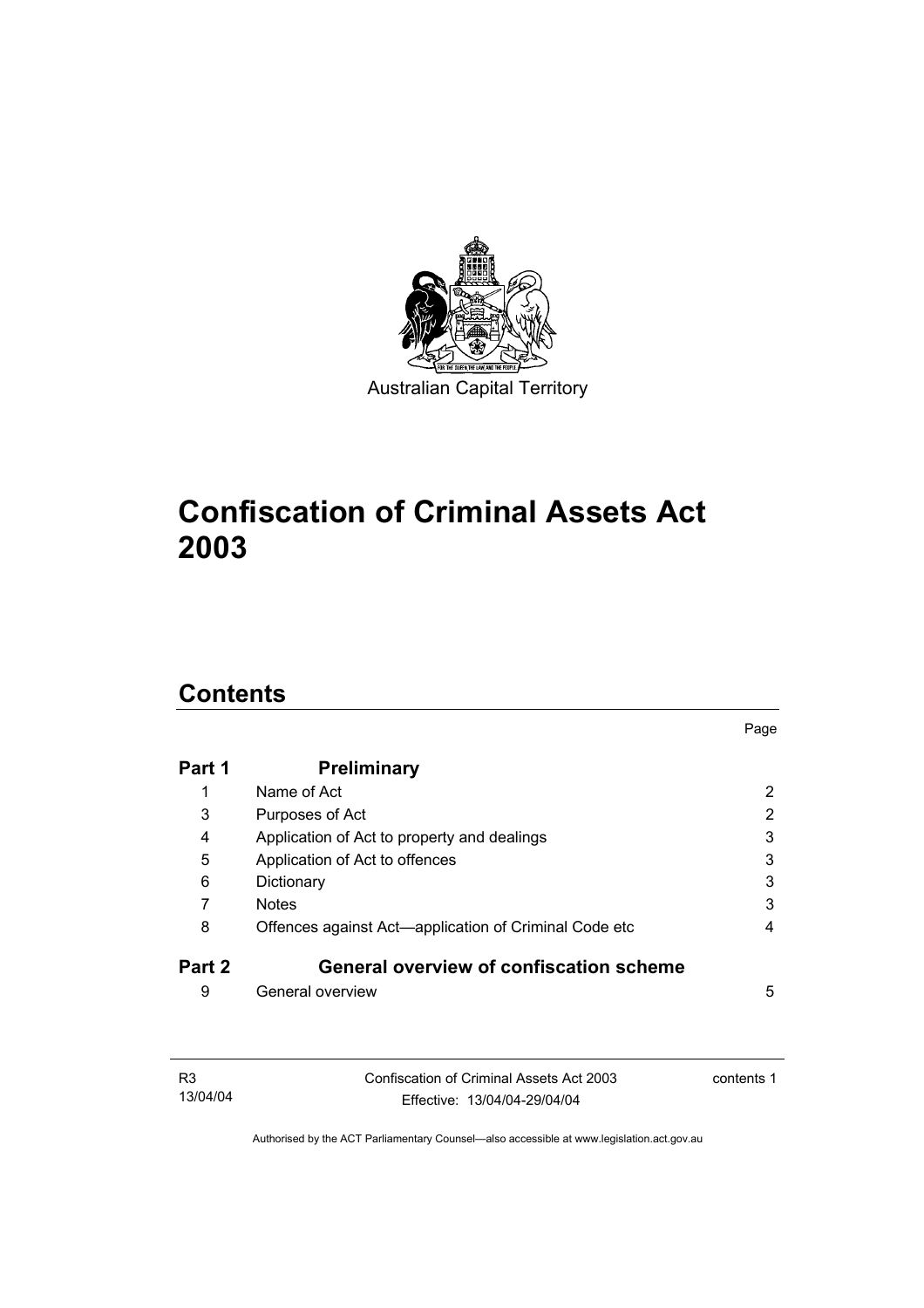#### **Contents**

|                     |                                                                                        | Page            |
|---------------------|----------------------------------------------------------------------------------------|-----------------|
| Part 3              | Key concepts                                                                           |                 |
| 10                  | What is tainted property                                                               | 7               |
| 11                  | What is unclaimed tainted property                                                     | 9               |
| 12                  | Meaning of derived                                                                     | 10 <sup>1</sup> |
| 13                  | Meaning of offence and of particular kinds of offences                                 | 11              |
| 14                  | Meaning of effective control of property                                               | 12              |
| 15                  | Meaning of convicted and quashed                                                       | 13              |
| 16                  | When does someone abscond                                                              | 14              |
| 17                  | When is someone <i>cleared</i> of an offence                                           | 15              |
| 18                  | When a proceeding is finalised                                                         | 16              |
| Part 4              | <b>Restraint of property</b>                                                           |                 |
| <b>Division 4.1</b> | <b>General</b>                                                                         |                 |
| 19                  | Meaning of restraining order                                                           | 18              |
| 20                  | Meaning of artistic profits restraining order                                          | 18              |
| 21                  | Meaning of unclaimed tainted property restraining order                                | 18              |
| 22                  | Restraining orders--purposes                                                           | 19              |
| 23                  | Contravening restraining orders                                                        | 19              |
| 24                  | Setting aside dealings with restrained property                                        | 20              |
| <b>Division 4.2</b> | <b>Making restraining orders</b>                                                       |                 |
| 25                  | Restraining orders over unclaimed tainted property—application                         | 21              |
| 26                  | Restraining orders over other property—application                                     | 21              |
| 27                  | Restraining orders—time for making certain applications                                | 23              |
| 28                  | Restraining orders over unclaimed tainted property-affidavit<br>supporting application | 24              |
| 29                  | Restraining orders over other property-affidavit supporting application                | 25              |
| 30                  | Restraining orders over unclaimed tainted property-making                              | 27              |
| 31                  | Restraining orders over other property—making                                          | 28              |
| 32                  | Making of restraining orders—specific serious offence not required etc                 | 29              |
| 33                  | Restraining orders-contents                                                            | 30              |
| 34                  | Restraining orders-notice of making                                                    | 32              |

 Restraining order proceedings—restrictions on disclosure 33 Restraining orders—disclosure offences 34 Payment of living and business expenses from restrained property 37

| contents 2 | Confiscation of Criminal Assets Act 2003 | R <sub>3</sub> |
|------------|------------------------------------------|----------------|
|            | Effective: 13/04/04-29/04/04             | 13/04/04       |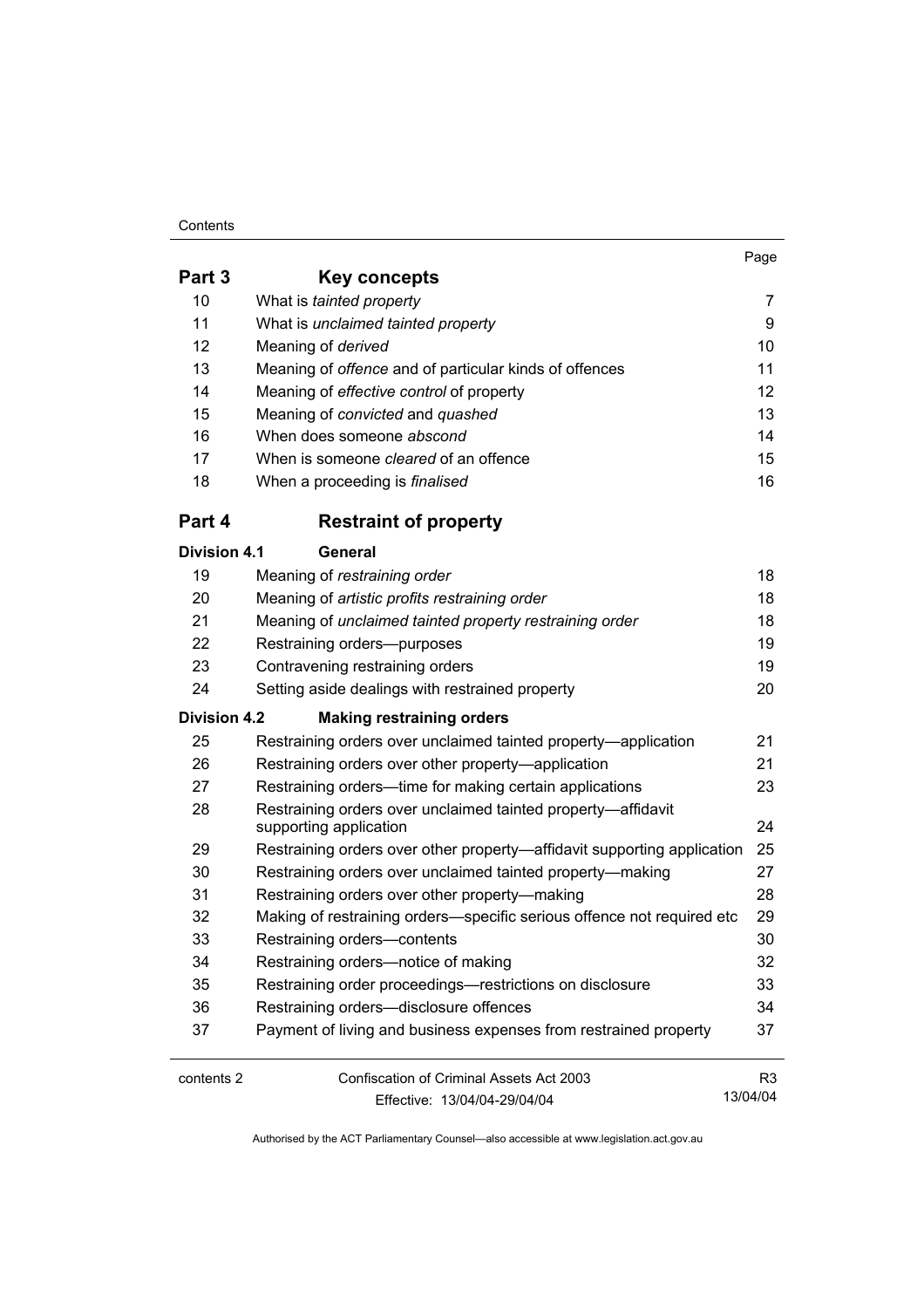| 38                         | Payment of certain legal expenses from restrained property                          | Page<br>38 |
|----------------------------|-------------------------------------------------------------------------------------|------------|
| 39                         | Additional orders about restraining orders and restrained property                  | 39         |
| 40                         | Contravention of additional orders under s 39                                       | 41         |
|                            |                                                                                     |            |
| Division 4.3               | Duration of restraining orders                                                      |            |
| 41                         | Meaning of forfeiture or penalty application for div 4.3                            | 42         |
| 42                         | Restraining orders generally not time limited                                       | 42         |
| 43                         | Revocation or variation of restraining orders made without notice of<br>application | 42         |
| 44                         | Revocation or variation of restraining orders if security or undertakings<br>given  | 43         |
| 45                         | When restraining order over particular property ends                                | 44         |
| 46                         | When unclaimed tainted property restraining order ends                              | 45         |
| 47                         | When restraining order ends-ordinary indictable offences                            | 45         |
| 48                         | When restraining order ends-serious offences                                        | 49         |
| 49                         | Extension of time for restraining orders                                            | 51         |
| Division 4.4               | <b>Restraining orders-other matters</b>                                             |            |
| 50                         | Restraining orders—registration in statutory property registers                     | 53         |
| 51                         | Execution against restrained property                                               | 54         |
| Part 5                     | <b>Forfeiture of property</b>                                                       |            |
| <b>Division 5.1</b>        | <b>Conviction forfeiture orders</b>                                                 |            |
| 52                         | Meaning of conviction forfeiture order                                              | 55         |
| 53                         | Conviction forfeiture orders-application                                            | 55         |
| 54                         | Conviction forfeiture orders-making                                                 | 55         |
| 55                         | Conviction forfeiture orders-forfeiture                                             | 56         |
| 56                         | When conviction forfeiture order ends                                               | 56         |
| Division 5.2               | Automatic forfeiture-conviction for serious offences                                |            |
| 57                         | Unclaimed tainted property restraining orders-<br>non-application of div 5.2        | 57         |
| 58                         | Automatic forfeiture of restrained property on conviction for serious<br>offences   | 57         |
| 59                         | Automatic forfeiture-court order declaring property automatically<br>forfeited      | 58         |
| 60                         | Automatic forfeiture-court orders                                                   | 59         |
| R <sub>3</sub><br>13/04/04 | Confiscation of Criminal Assets Act 2003<br>Fffective: 13/04/04-29/04/04            | contents 3 |

Effective: 13/04/04-29/04/04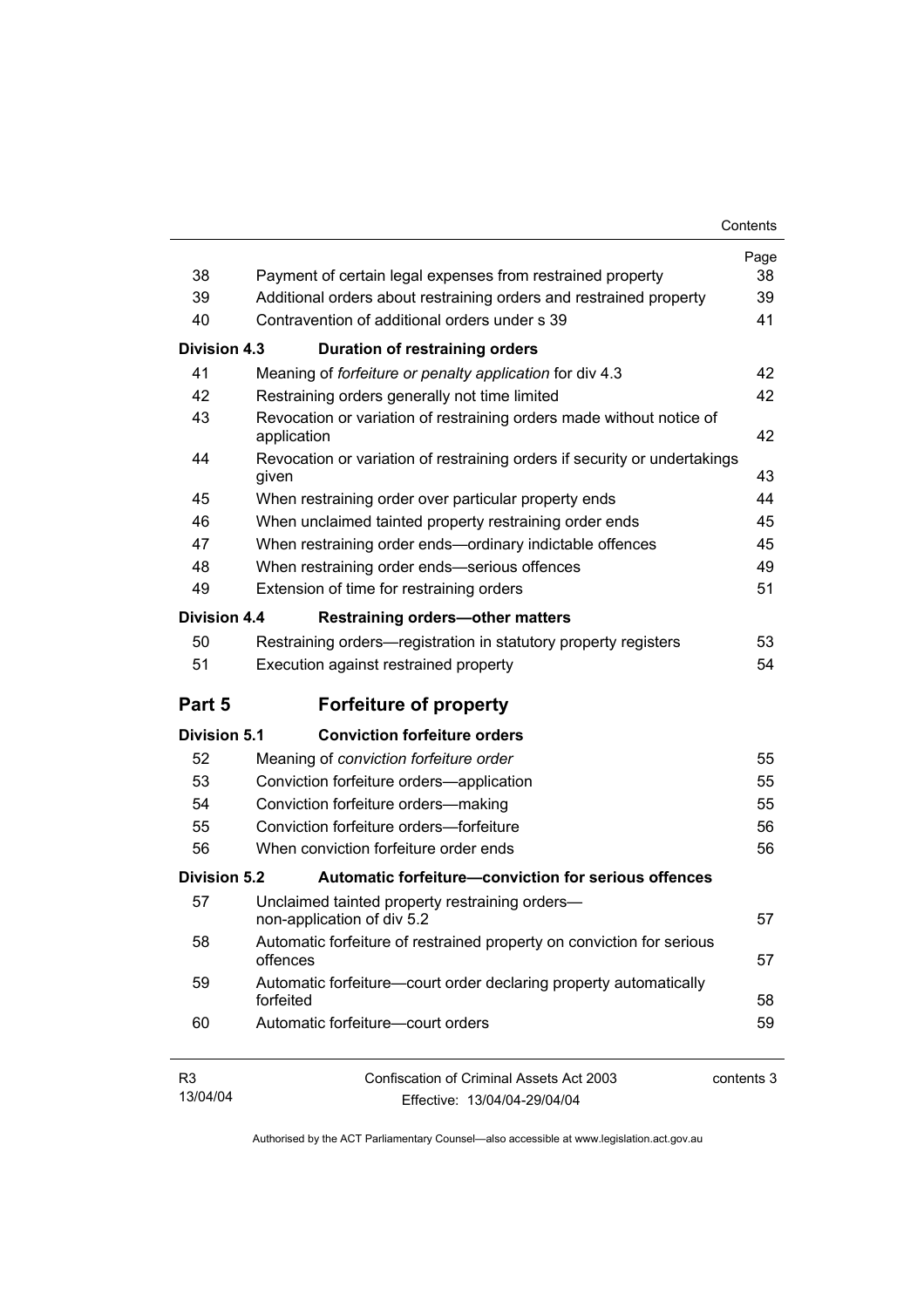| 61                  | When automatic forfeiture under div 5.2 ends                                   | Page<br>60 |
|---------------------|--------------------------------------------------------------------------------|------------|
| <b>Division 5.3</b> | Automatic forfeiture-unclaimed tainted property                                |            |
| 62                  | Forfeiture of unclaimed tainted property                                       | 60         |
| 63                  | When automatic forfeiture under div 5.3 ends                                   | 61         |
| Division 5.4        | <b>Civil forfeiture orders</b>                                                 |            |
| 64                  | Artistic profits and unclaimed tainted property-<br>non-application of div 5.4 | 61         |
| 65                  | Meaning of civil forfeiture order                                              | 62         |
| 66                  | Civil forfeiture orders-application                                            | 62         |
| 67                  | Civil forfeiture orders-making                                                 | 62         |
| 68                  | Civil forfeiture orders-forfeiture                                             | 64         |
| 69                  | Civil forfeiture order proceedings—restrictions on disclosure                  | 65         |
| 70                  | Civil forfeiture orders—disclosure offences                                    | 66         |
| 71                  | When civil forfeiture order ends                                               | 68         |
| Part 6              | <b>Exclusion of property</b>                                                   |            |
| Division 6.1        | General                                                                        |            |
| 72                  | Meaning of exclusion order                                                     | 70         |
| 73                  | When property is subject to forfeiture                                         | 70         |
| 74                  | Effect of exclusion order                                                      | 71         |
| <b>Division 6.2</b> | <b>Making exclusion orders</b>                                                 |            |
| 75                  | Exclusion orders-application                                                   | 71         |
| 76                  | Making of exclusion orders-ordinary indictable offences                        | 72         |
| 77                  | Making of exclusion orders-serious offences                                    | 74         |
| 78                  | Making of exclusion orders-unclaimed tainted property                          | 76         |
| Part 7              | <b>Penalty orders</b>                                                          |            |
| Division 7.1        | <b>Benefits</b>                                                                |            |
| 79                  | Meaning of commission of serious offence for pt 7                              | 77         |
| 80                  | Meaning of benefits derived by an offender                                     | 77         |
| 81                  | Meaning of artistic profits                                                    | 78         |
| Division 7.2        | <b>Making penalty orders</b>                                                   |            |
| 82                  | Meaning of penalty order                                                       | 80         |
| contents 4          | Confiscation of Criminal Assets Act 2003                                       | R3         |
|                     | Effective: 13/04/04-29/04/04                                                   | 13/04/04   |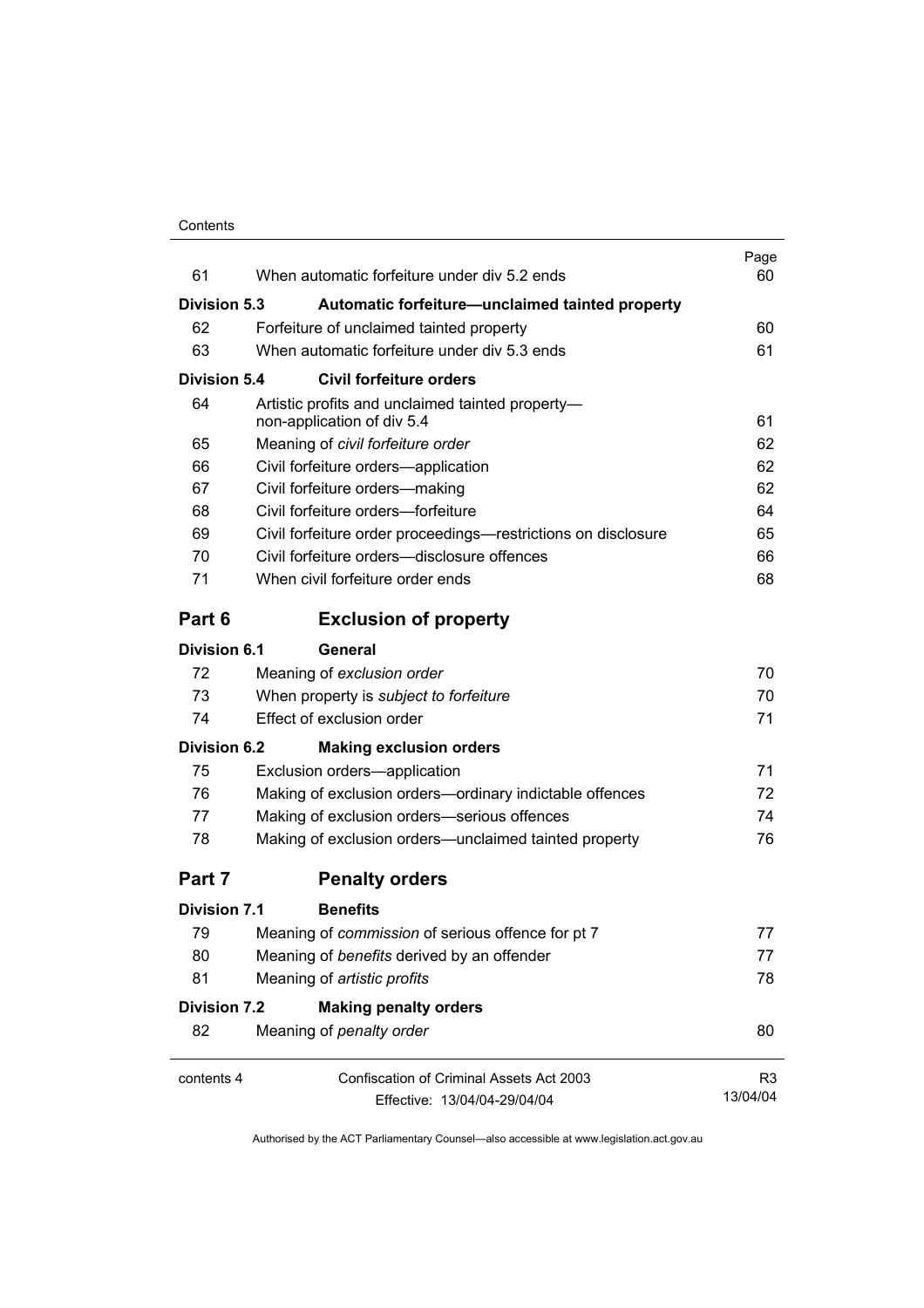| 83                                                            | Penalty orders-application                                                              | Page<br>80 |  |  |
|---------------------------------------------------------------|-----------------------------------------------------------------------------------------|------------|--|--|
| 84                                                            | Penalty orders-offenders convicted of ordinary indictable offences                      | 80         |  |  |
| 85                                                            | Penalty orders-commission of serious offences                                           | 81         |  |  |
| 86                                                            | Penalty orders—amount of penalty                                                        | 83         |  |  |
| 87                                                            | Penalty orders-contents                                                                 | 84         |  |  |
| 88                                                            | Penalty orders—enforceable as judgment debt                                             | 84         |  |  |
| 89                                                            | Penalty orders-variation for reassessed value of benefits                               | 85         |  |  |
| <b>Division 7.3</b>                                           | <b>Value of benefits</b>                                                                |            |  |  |
| 90                                                            | Meaning of narcotic substance and property for div 7.3                                  | 85         |  |  |
| 91                                                            | Presumed value of benefits-ordinary indictable offence                                  | 86         |  |  |
| 92                                                            | Presumed value of benefits-serious offence                                              | 87         |  |  |
| 93                                                            | Value of benefits-relevant matters                                                      | 89         |  |  |
| <b>Division 7.4</b>                                           | Satisfaction of penalty order                                                           |            |  |  |
| 94                                                            | Creation of penalty charge over restrained property                                     | 90         |  |  |
| 95                                                            | When penalty charge over property ends                                                  | 91         |  |  |
| 96                                                            | Power to satisfy penalty order                                                          | 92         |  |  |
| 97                                                            | Public trustee to repay any amount surplus to satisfying penalty order                  | 93         |  |  |
| Division 7.5                                                  | <b>End of penalty orders</b>                                                            |            |  |  |
| 98                                                            | When penalty order ends                                                                 | 94         |  |  |
| Part 8                                                        | <b>Restrained property</b>                                                              |            |  |  |
| <b>Division 8.1</b>                                           | Management of restrained property by public trustee                                     |            |  |  |
| 99                                                            | Application of div 8.1                                                                  | 95         |  |  |
| 100                                                           | Powers of public trustee to preserve restrained property etc                            | 95         |  |  |
| 101                                                           | Sale, modification or destruction of property by public trustee                         | 96         |  |  |
| 102                                                           | Notice of sale, modification or destruction of restrained property by<br>public trustee | 97         |  |  |
| 103                                                           | Emergency modification or destruction of restrained property                            | 98         |  |  |
| 104                                                           | Notice details to be included in public trustee's report                                | 98         |  |  |
| 105                                                           | Order to stop sale, modification or destruction of restrained property                  | 99         |  |  |
| <b>Division 8.2</b><br>Joint ownership of restrained property |                                                                                         |            |  |  |
|                                                               |                                                                                         |            |  |  |
| 106                                                           | Effect of death on joint ownership                                                      | 100        |  |  |

| R3       | Confiscation of Criminal Assets Act 2003 | contents 5 |
|----------|------------------------------------------|------------|
| 13/04/04 | Effective: 13/04/04-29/04/04             |            |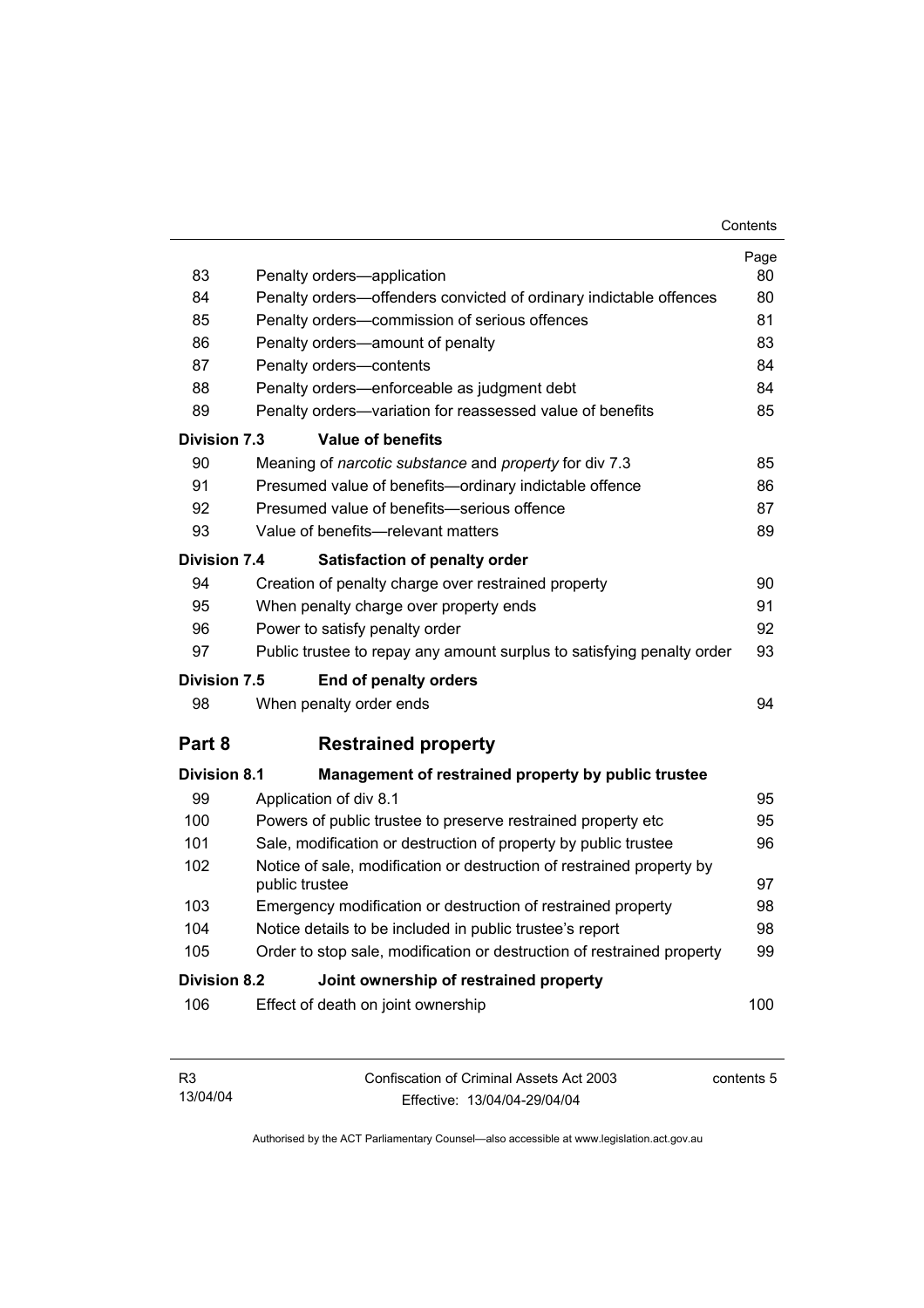## **Contents**

|                     |                                                                     | Page     |
|---------------------|---------------------------------------------------------------------|----------|
| Part 9              | <b>Forfeited property</b>                                           |          |
| Division 9.1        | Preliminary                                                         |          |
| 107                 | Meaning of interested person in pt 9                                | 102      |
| 108                 | Forfeited property--powers of public trustee                        | 102      |
| <b>Division 9.2</b> | Vesting and disposal of forfeited property                          |          |
| 109                 | Vesting of forfeited property-general rule                          | 103      |
| 110                 | Vesting of registrable property on forfeiture                       | 103      |
| 111                 | Disposal of forfeited property                                      | 105      |
| Division 9.3        | Improperly obtained registered property interests                   |          |
| 112                 | Application of div 9.3 to registered property interests             | 106      |
| 113                 | Discharge of prior registered property interests given for improper |          |
|                     | purposes                                                            | 106      |
| Division 9.4        | Sale of jointly owned forfeited property                            |          |
| 114                 | Application of div 9.4 to jointly owned property                    | 107      |
| 115                 | Inconsistency with Trustee Act or Conveyancing Act                  | 107      |
| 116                 | Order for sale of jointly owned property                            | 108      |
| 117                 | Trust for sale of property                                          | 109      |
| 118                 | Effect of trust for sale on joint ownership                         | 109      |
| 119                 | Distribution of proceeds of sale of property                        | 109      |
| 120                 | Variation of court order for sale                                   | 110      |
| Division 9.5        | Forfeited property-return or compensation                           |          |
| 121                 | Meaning of return or compensation order                             | 110      |
| 122                 | Return or compensation orders-application                           | 111      |
| 123                 | Return or compensation orders-making                                | 111      |
| Division 9.6        | Forfeited property-buyback of interest                              |          |
| 124                 | Meaning of buyback order                                            | 112      |
| 125                 | Buyback orders-application                                          | 112      |
| 126                 | Buyback orders-making                                               | 113      |
| 127                 | Buyback orders-buying interest in property                          | 114      |
| Part 10             | <b>Confiscated assets trust fund</b>                                |          |
| 128                 | Definitions for pt 10                                               | 115      |
| contents 6          | <b>Confiscation of Criminal Assets Act 2003</b>                     | R3       |
|                     | Effective: 13/04/04-29/04/04                                        | 13/04/04 |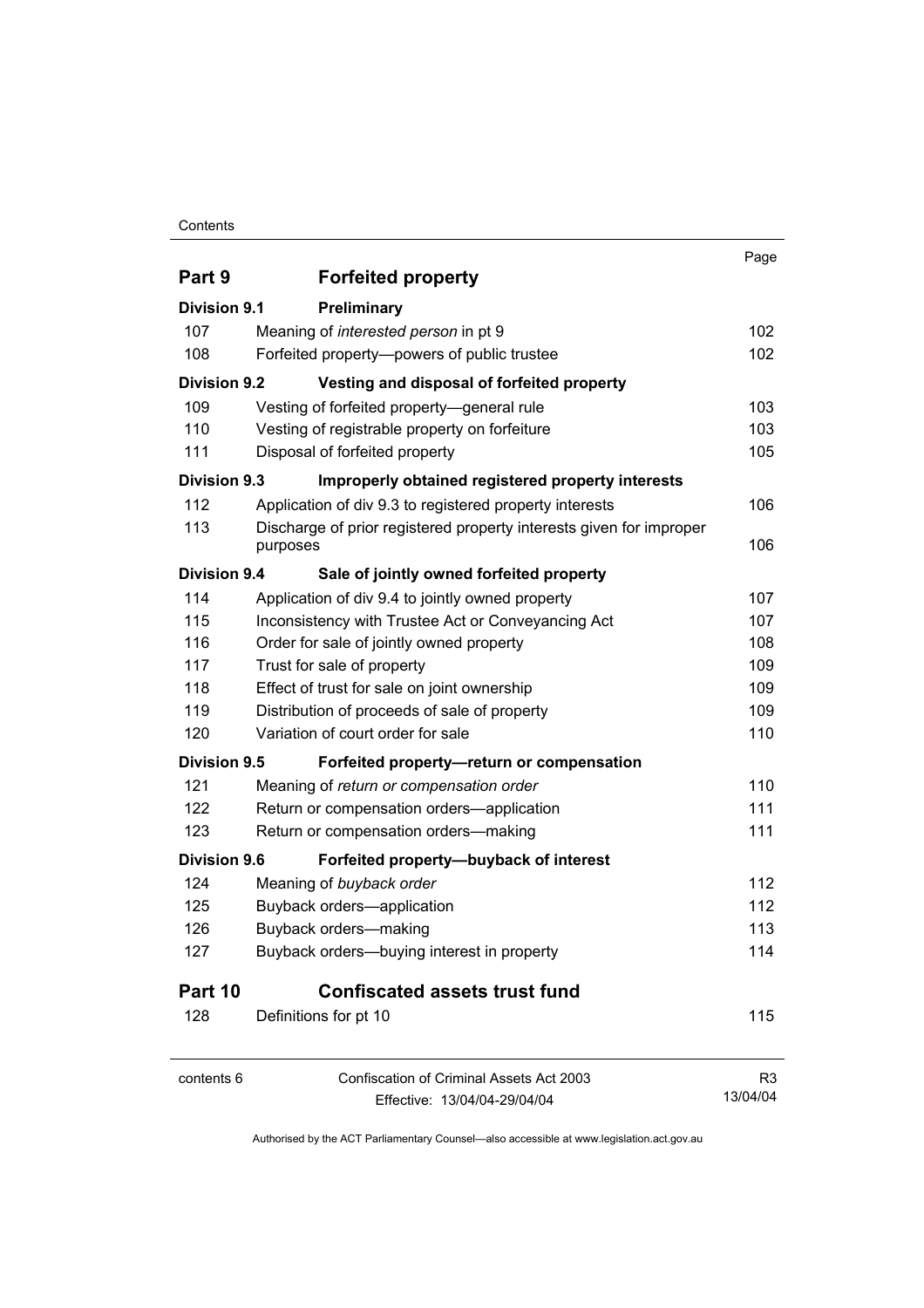|                      |                                                                                  | Page       |
|----------------------|----------------------------------------------------------------------------------|------------|
| 129                  | Meaning of equitable sharing program                                             | 115        |
| 130                  | Establishment of trust fund                                                      | 116        |
| 131                  | Payments into trust fund                                                         | 116        |
| 132                  | Purposes of trust fund                                                           | 117        |
| 133                  | Payments from trust fund                                                         | 118        |
| 134                  | Distribution of surplus funds                                                    | 118        |
| 135                  | Review of reserved and distributable funds by public trustee                     | 119        |
| Part 11              | Interstate orders                                                                |            |
| 136                  | Meaning of authenticated for pt 11                                               | 120        |
| 137                  | Interstate restraining and forfeiture orders etc-registration                    | 120        |
| 138                  | Interstate restraining and forfeiture orders etc-interim registration            | 121        |
| 139                  | Interstate restraining and forfeiture orders etc-effect of registration          | 122        |
| 140                  | Interstate restraining and forfeiture orders etc—ending of registration          | 122        |
| 141                  | Interstate restraining and forfeiture orders etc-cancellation of<br>registration | 123        |
| 142                  | Creation of interstate penalty charges                                           | 123        |
| 143                  | Interstate penalty charges-effect of creation                                    | 124        |
| Part 12              | <b>Information gathering</b>                                                     |            |
| <b>Division 12.1</b> | <b>Inquiry notices</b>                                                           |            |
| 144                  | Meaning of <i>inquiry notice</i>                                                 | 125        |
| 145                  | Inquiry notices-giving                                                           | 125        |
| 146                  | Inquiry notices-form                                                             | 126        |
| 147                  | Inquiry notices—immunity for complying financial institutions and staff          | 126        |
| <b>Division 12.2</b> | <b>Monitoring orders</b>                                                         |            |
| 148                  | Meaning of monitoring order                                                      | 127        |
| 149                  | Monitoring orders-application                                                    | 127        |
| 150                  | Monitoring orders-affidavit supporting application                               | 128        |
| 151                  | Monitoring orders-making                                                         | 128        |
| <b>Division 12.3</b> | <b>Transaction suspension orders</b>                                             |            |
| 152                  | Meaning of transaction suspension order                                          | 130        |
| 153                  | Transaction suspension orders-application                                        | 130        |
| 154                  | Transaction suspension orders—affidavit supporting application                   | 131        |
| R <sub>3</sub>       | Confiscation of Criminal Assets Act 2003                                         | contents 7 |
| 13/04/04             | Effective: 13/04/04-29/04/04                                                     |            |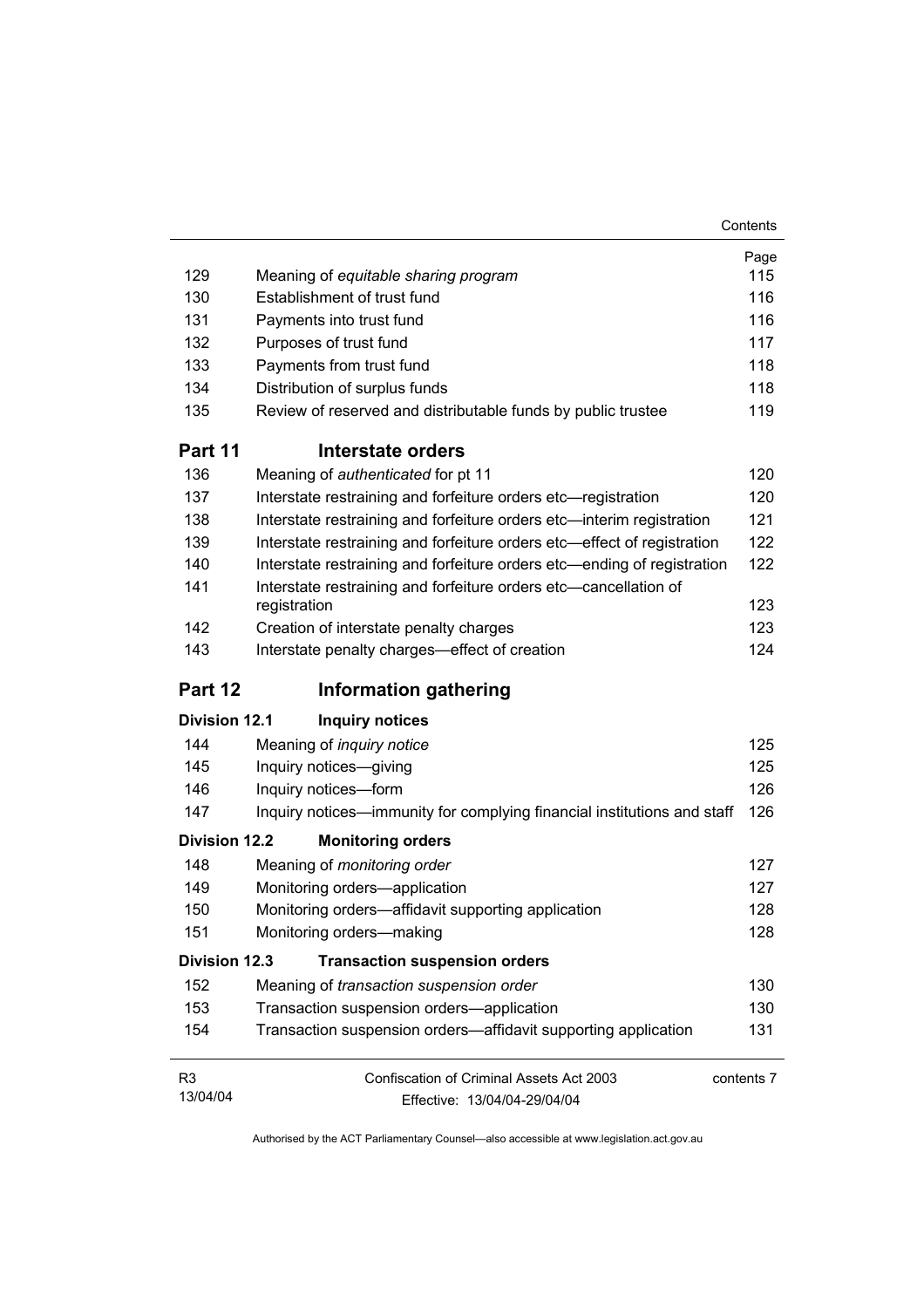### **Contents**

|                      |                                       |                                                          | Page |
|----------------------|---------------------------------------|----------------------------------------------------------|------|
| 155                  |                                       | Transaction suspension orders-making                     | 131  |
| <b>Division 12.4</b> |                                       | Production orders for property-tracking documents        |      |
| 156                  |                                       | Meaning of production order                              | 133  |
| 157                  |                                       | Meaning of property-tracking document                    | 133  |
| 158                  |                                       | Production orders-application                            | 134  |
| 159                  |                                       | Production orders-affidavit supporting application       | 134  |
| 160                  |                                       | Production orders-making                                 | 135  |
| 161                  |                                       | Production order proceedings-restrictions on disclosure  | 136  |
| 162                  |                                       | Production orders-variation                              | 136  |
| 163                  |                                       | Production orders-consequential powers about documents   | 136  |
| <b>Division 12.5</b> |                                       | <b>Examination orders and notices</b>                    |      |
|                      | <b>Subdivision 12.5.1 Preliminary</b> |                                                          |      |
| 164                  | Definitions for div 12.5              |                                                          | 137  |
| 165                  | Authorised investigators              |                                                          | 138  |
|                      |                                       | <b>Subdivision 12.5.2 Examination orders</b>             |      |
| 166                  |                                       | Meaning of examination order                             | 139  |
| 167                  |                                       | Examination orders-application                           | 139  |
| 168                  |                                       | Examination orders—affidavit supporting application      | 140  |
| 169                  |                                       | Examination orders-making                                | 140. |
| 170                  |                                       | Examination order proceedings—restrictions on disclosure | 141  |
|                      |                                       | <b>Subdivision 12.5.3 Examination notices</b>            |      |
| 171                  |                                       | Meaning of examination notice                            | 142  |
| 172                  |                                       | Examination notices-giving                               | 142  |
| 173                  |                                       | Examination notices-form                                 | 142  |
|                      |                                       | <b>Subdivision 12.5.4 Conducting examinations</b>        |      |
| 174                  |                                       | Time and place of examination                            | 143  |
| 175                  |                                       | Requirements made of person examined                     | 144  |
| 176                  | Conduct of examination                |                                                          | 144  |
| 177                  |                                       | Role of the examinee's lawyer                            | 145  |
| 178                  |                                       | Examinations-consequential powers about documents        | 145  |
| 179                  |                                       | Examinations-additional restrictions on disclosure       | 146  |
| 180                  |                                       | Protection of authorised investigator etc                | 147  |
|                      |                                       |                                                          |      |

contents 8 Confiscation of Criminal Assets Act 2003 Effective: 13/04/04-29/04/04 R3 13/04/04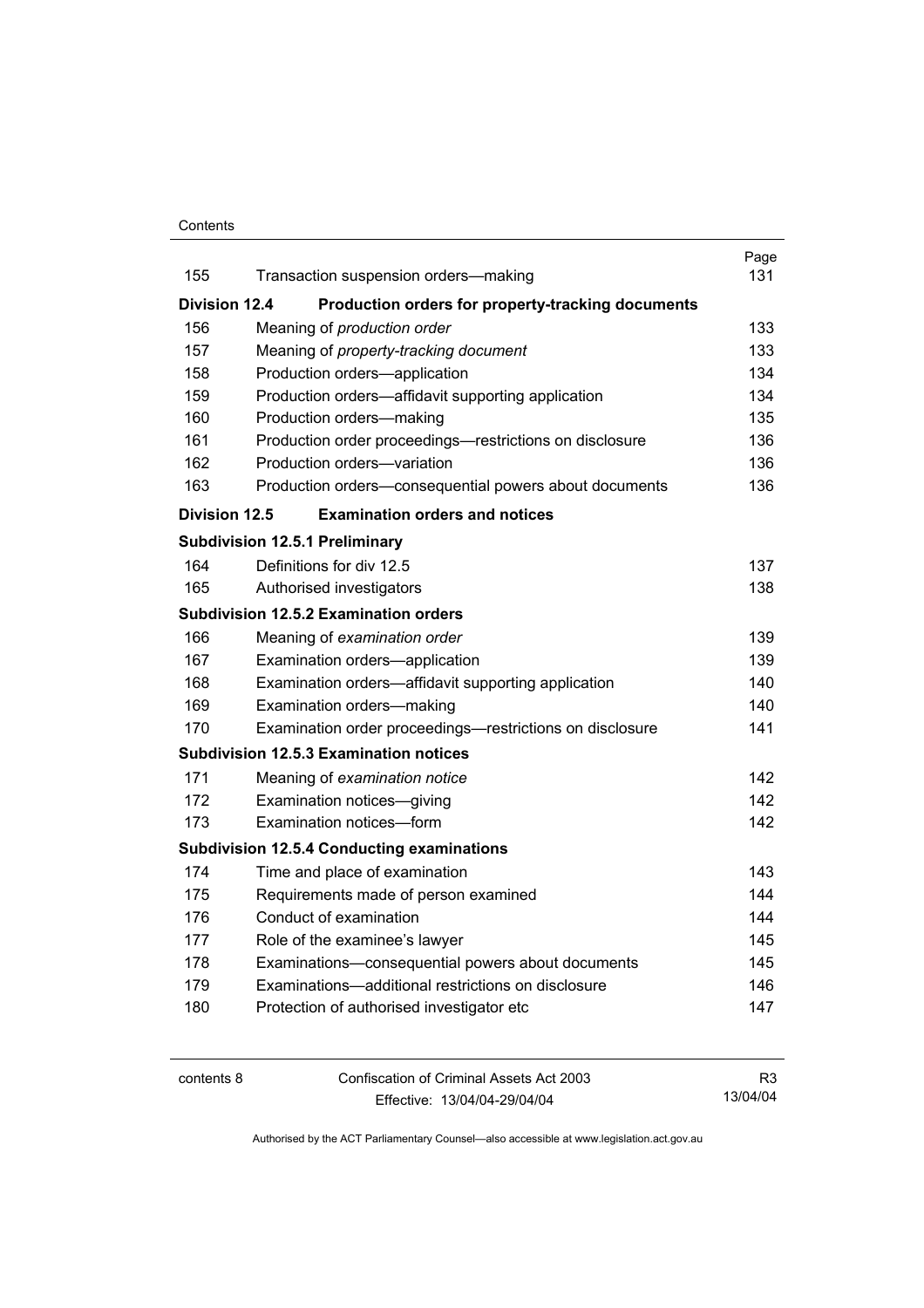|                            |                                                                                               | Contents |
|----------------------------|-----------------------------------------------------------------------------------------------|----------|
|                            |                                                                                               | Page     |
|                            | Subdivision 12.5.5 Offences-examination notices                                               |          |
| 181                        | Obstruction etc of authorised investigator                                                    | 147      |
| 182                        | Failing to attend examination                                                                 | 148      |
| 183                        | Offences relating to appearance at examination                                                | 148      |
| 184                        | Unauthorised presence at an examination                                                       | 149      |
| 185                        | Examinations-additional disclosure offences                                                   | 149      |
| Division 12.6              | <b>Information order offences</b>                                                             |          |
| 186                        | Meaning of information order                                                                  | 152      |
| 187                        | Information orders-failure to comply                                                          | 152      |
| 188                        | Information orders-false or misleading information                                            | 152      |
| 189                        | Information orders-false or misleading documents                                              | 153      |
| 190                        | Destruction etc of documents                                                                  | 154      |
| 191                        | Meaning of non-disclosable information order                                                  | 155      |
| 192                        | Information orders-disclosure offences                                                        | 155      |
| 193                        | Information orders-disclosure by police officers                                              | 157      |
| 194                        | Information orders-protection of complying financial institutions                             | 158      |
| Part 13                    | <b>Search warrants</b>                                                                        |          |
| <b>Division 13.1</b>       | Preliminary                                                                                   |          |
| 195                        | Definitions for pt 13                                                                         | 159      |
| <b>Division 13.2</b>       | Search warrants-general                                                                       |          |
| 196                        | Applications for search warrants—general                                                      | 161      |
| 197                        | Offence for making false etc statements in search warrant applications                        | 161      |
| 198                        | Additional contents of search warrant applications                                            | 162      |
| 199                        | Issuing search warrants                                                                       | 162      |
| 200                        | When search warrant for property-tracking document may be issued                              | 163      |
| 201                        | Contents of search warrants                                                                   | 163      |
| 202                        | Authorisation given by search warrants                                                        | 164      |
| <b>Division 13.3</b>       | <b>Telephone and electronic warrants</b>                                                      |          |
| 203                        | Applying for search warrants by telephone or other electronic means                           | 165      |
| 204                        | Issuing search warrants by telephone or other electronic means                                | 166      |
| 205                        | Unsigned warrants by telephone or other electronic means in court<br>proceedings              | 167      |
| R <sub>3</sub><br>13/04/04 | <b>Confiscation of Criminal Assets Act 2003</b><br>contents 9<br>Effective: 13/04/04-29/04/04 |          |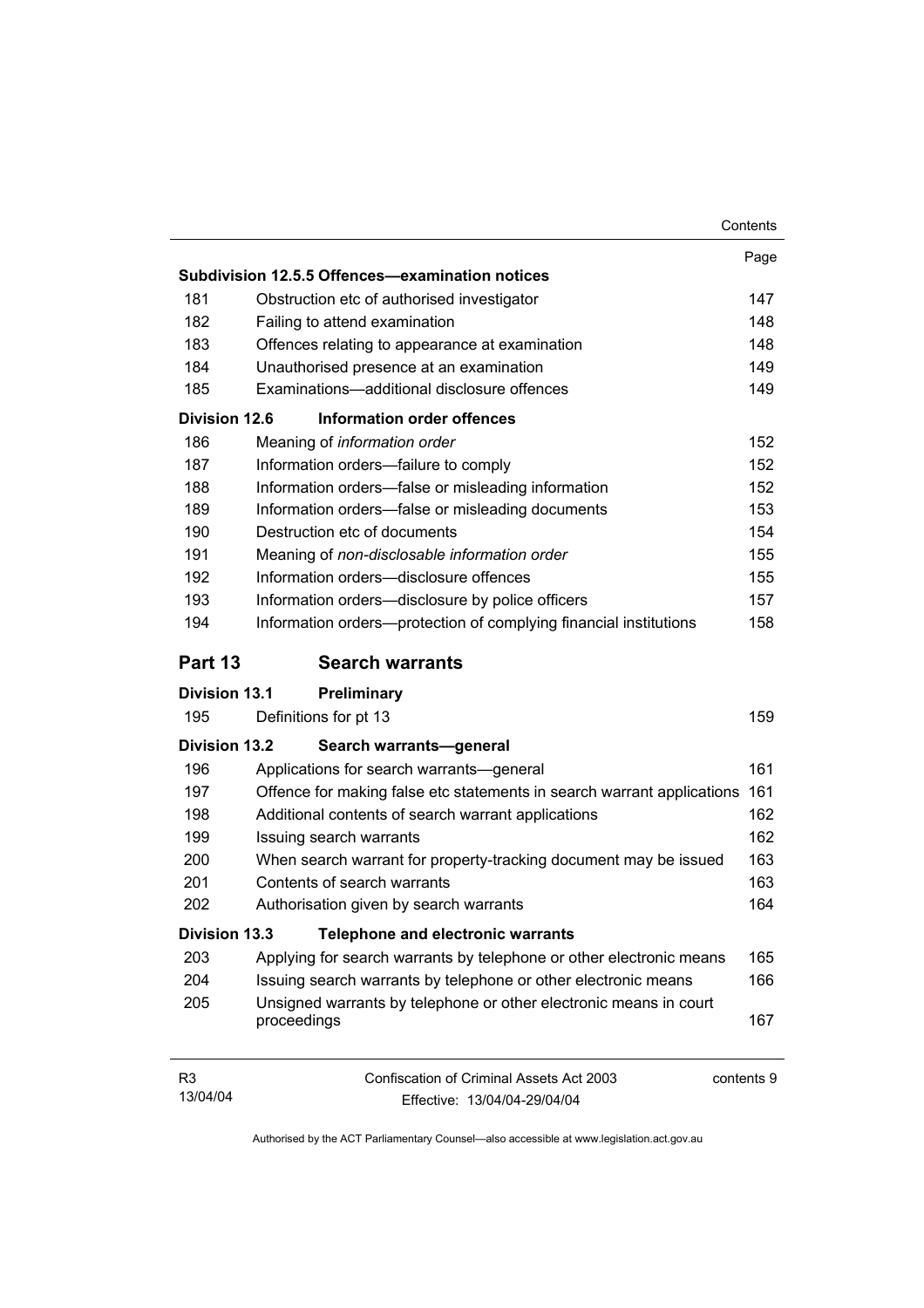|                      |            |                                                                                           | Page           |
|----------------------|------------|-------------------------------------------------------------------------------------------|----------------|
| 206                  |            | Offence for stating incorrect names in warrants by telephone or other<br>electronic means | 167            |
| 207                  |            | Offence for execution etc of search warrant departing in material form                    | 168            |
| 208                  |            | Offence for execution etc of unauthorised form of search warrant                          | 168            |
| 209                  |            | Offence for giving unauthorised form of search warrant                                    | 169            |
| <b>Division 13.4</b> |            | <b>Executing search warrants</b>                                                          |                |
| 210                  | hours      | Search warrants—whether must be executed only during particular                           | 169            |
| 211                  |            | Search warrants-restrictions on personal searches                                         | 169            |
| 212                  |            | Use of force and availability of assistance in executing search warrant                   | 171            |
| 213                  |            | Search warrants-announcement before entry                                                 | 171            |
| 214                  |            | Details of search warrant to be given to occupier etc                                     | 172            |
| 215                  |            | Occupier entitled to be present during search etc                                         | 172            |
| 216                  |            | Particular powers available to officers executing search warrant                          | 173            |
| 217                  |            | Use of equipment to examine or process things                                             | 173            |
| 218                  |            | Moving things to another place for examination or processing                              | 174            |
| 219                  |            | Use of electronic equipment at premises                                                   | 175            |
| 220                  |            | Person with knowledge of computer or computer system to assist                            |                |
|                      | access etc |                                                                                           | 176            |
| 221                  |            | Securing electronic equipment                                                             | 177            |
| 222                  |            | Copies of seized things to be provided                                                    | 178            |
| 223                  |            | Providing documents after execution of search warrant                                     | 179            |
| <b>Division 13.5</b> |            | <b>Stopping and searching vehicles</b>                                                    |                |
| 224                  |            | Searches of vehicles without search warrant in emergency situations                       | 179            |
| 225                  |            | How police officer exercises powers under s 224                                           | 180            |
| <b>Division 13.6</b> |            | Search warrants-things seized                                                             |                |
| 226                  |            | Receipts for things seized under search warrants                                          | 181            |
| 227                  |            | Keeping seized things under search warrants                                               | 181            |
| 228                  |            | Keeping things for further period                                                         | 182            |
| 229                  |            | Issuing officer may order keeping of thing                                                | 183            |
| 230                  |            | Transfer of things seized to public trustee                                               | 183            |
| Division 13.7        |            | Search warrants-miscellaneous                                                             |                |
| 231                  |            | Search warrants-false or misleading information                                           | 184            |
| contents 10          |            | Confiscation of Criminal Assets Act 2003                                                  | R <sub>3</sub> |
|                      |            | Effective: 13/04/04-29/04/04                                                              | 13/04/04       |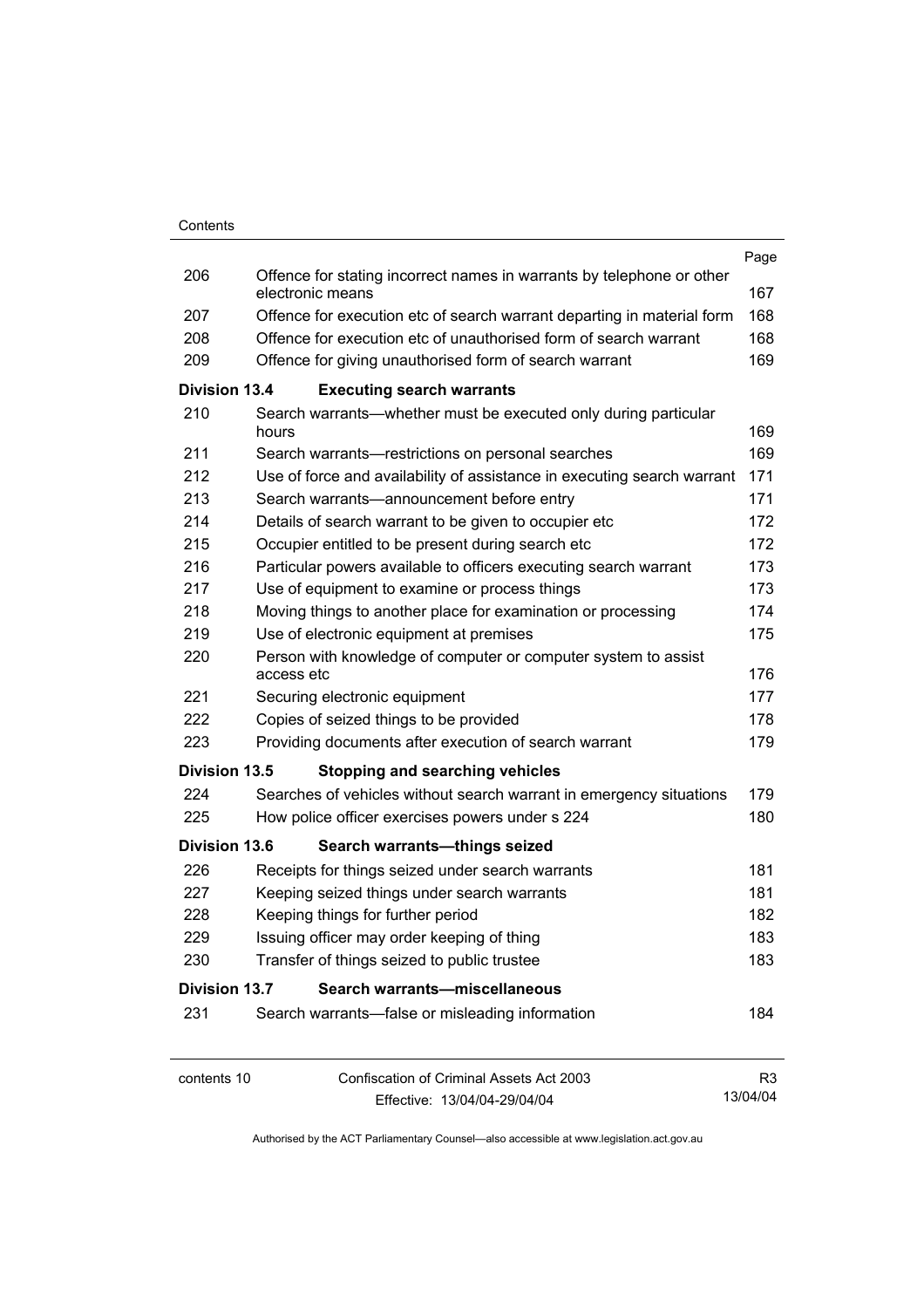|                            |                                                                                                 | Contents    |
|----------------------------|-------------------------------------------------------------------------------------------------|-------------|
|                            |                                                                                                 | Page        |
| 232                        | Search warrants—false or misleading documents                                                   | 184         |
| 233                        | Obstruction etc of police officers and people assisting                                         | 185         |
| 234                        | Damage etc to be minimised                                                                      | 185         |
| 235                        | Compensation                                                                                    | 186         |
| Part 14                    | <b>Court procedure</b>                                                                          |             |
| 236                        | Meaning of confiscation proceeding                                                              | 188         |
| 237                        | Confiscation and corresponding law order proceedings are civil, not<br>criminal                 | 190         |
| 238                        | Meaning of relevant court                                                                       | 190         |
| 239                        | Jurisdiction of Magistrates Court-confiscation proceedings                                      | 191         |
| 240                        | Jurisdiction of Magistrates Court-interstate orders                                             | 192         |
| 241                        | Jurisdiction of Supreme Court                                                                   | 193         |
| 242                        | Confiscation proceedings—transferred proceedings                                                | 193         |
| 243                        | Restricted access proceedings—notice of applications etc                                        | 194         |
| 244                        | Other confiscation proceedings—notice of applications etc                                       | 195         |
| 245                        | Applications for another confiscation proceeding in relation to same<br>offence                 | 196         |
| 246                        | Confiscation proceedings—time extensions for applications                                       | 197         |
| 247                        | Confiscation proceedings—amendment of applications                                              | 197         |
| 248                        | Confiscation proceedings-relevant material                                                      | 198         |
| 249                        | Confiscation proceedings--witness not required to answer questions<br>prejudicing investigation | 198         |
| 250                        | Confiscation proceedings-additional orders                                                      | 198         |
| 251                        | Contravention of additional orders under s 250                                                  | 200         |
| 252                        | Confiscation proceedings-consent orders                                                         | 200         |
| 253                        | Confiscation proceedings—notice of making orders                                                | 200         |
| 254                        | Concurrent proceedings                                                                          | 201         |
| Part 15                    | <b>Miscellaneous</b>                                                                            |             |
| 255                        | Selfincrimination and other privileges overridden                                               | 202         |
| 256                        | Powers under Act not limited by criminal proceedings                                            | 203         |
| 257                        | Powers under Act do not limit each other or powers under other laws                             | 203         |
| 258                        | Examination orders-reporting requirements                                                       | 204         |
| 259                        | Approved forms                                                                                  | 206         |
| R <sub>3</sub><br>13/04/04 | Confiscation of Criminal Assets Act 2003<br>Fffective: 13/04/04-29/04/04                        | contents 11 |

Effective: 13/04/04-29/04/04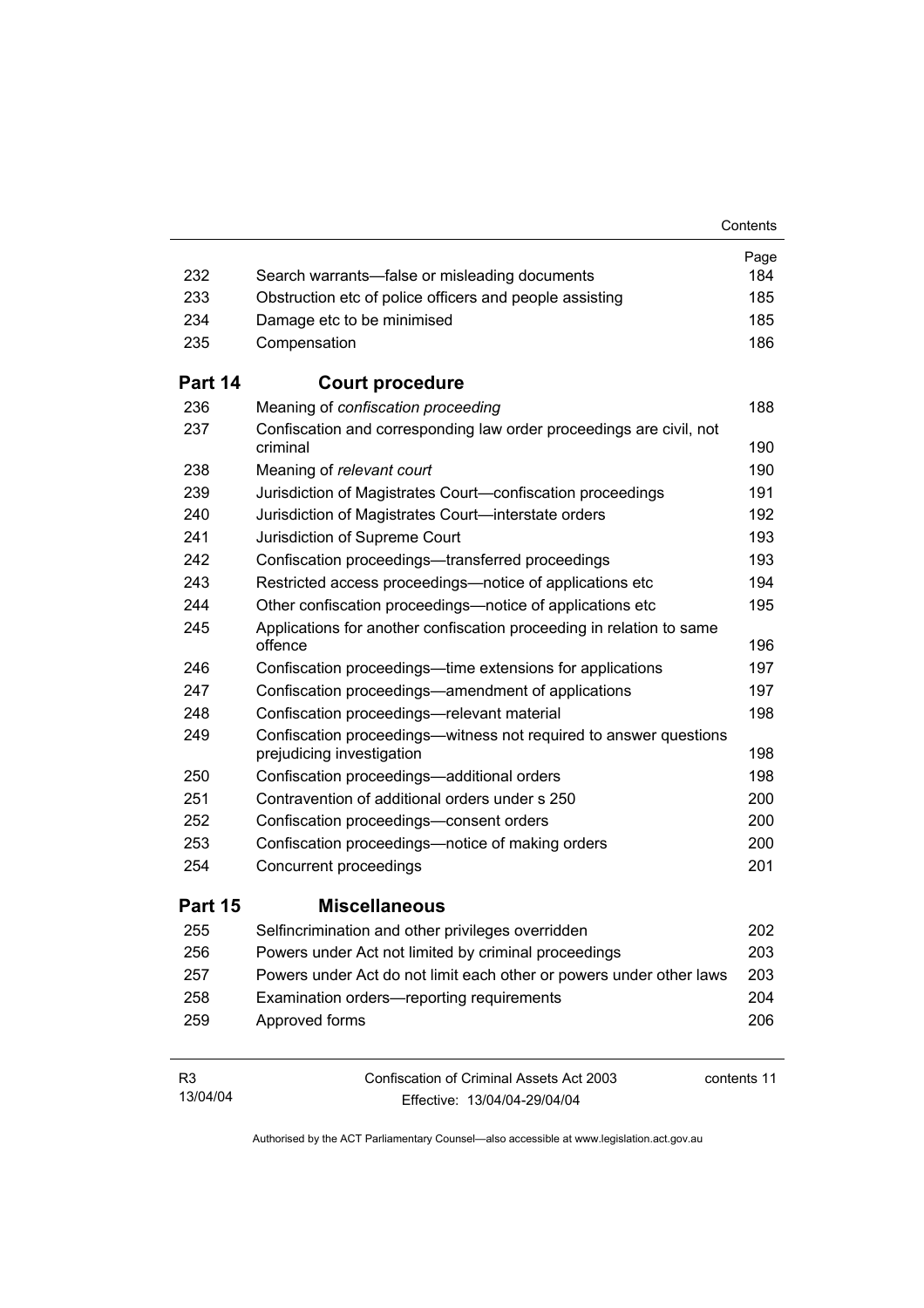#### **Contents**

| 260               | Regulation-making power                                                   | Page<br>206 |
|-------------------|---------------------------------------------------------------------------|-------------|
| Part 16           | <b>Consequential and transitional matters</b>                             |             |
| 262               | Orders under repealed Act                                                 | 207         |
| 263               | Proceedings for offences committed before the commencement of this<br>Act | 207         |
| 264               | Use of information etc obtained under repealed Act                        | 208         |
| 265               | Confiscated assets trust fund                                             | 208         |
| 266               | Transitional regulations                                                  | 209         |
| 267               | Modification of pt 16's operation                                         | 209         |
| 268               | Amendments of other legislation-sch 1                                     | 209         |
| 269               | Expiry of pt 16                                                           | 209         |
| <b>Dictionary</b> |                                                                           | 210         |
|                   |                                                                           |             |

## **Endnotes**

|   | About the endnotes     | 221  |
|---|------------------------|------|
| 2 | Abbreviation key       | 221  |
| 3 | Legislation history    | 222. |
| 4 | Amendment history      | 222  |
| 5 | Earlier republications | 224  |
| 6 | Uncommenced amendments | 224  |

contents 12 Confiscation of Criminal Assets Act 2003 Effective: 13/04/04-29/04/04

R3 13/04/04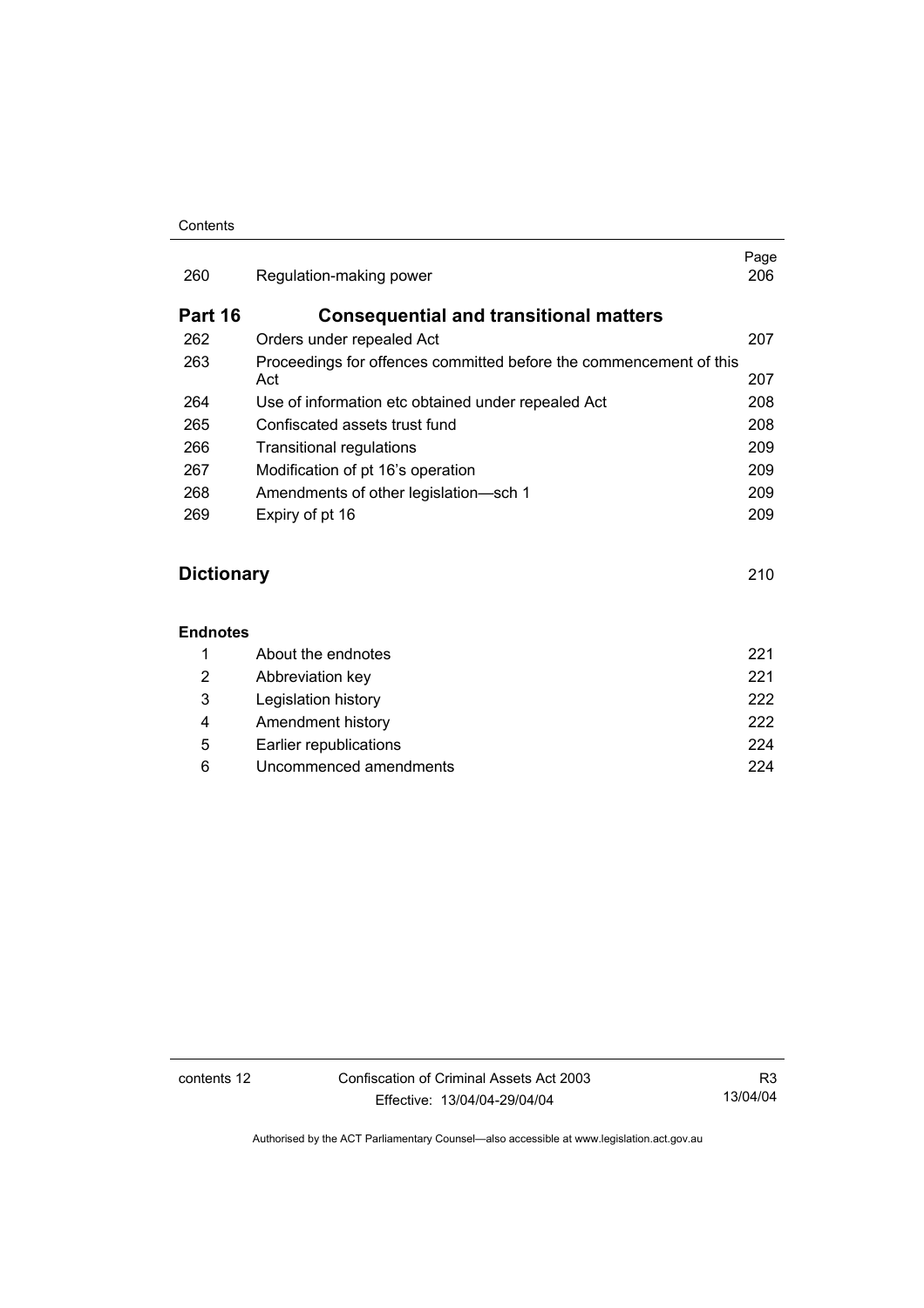

Australian Capital Territory

# **Confiscation of Criminal Assets Act 2003**

An Act to deprive people of the proceeds of crime and of property used for criminal activity, and for other purposes

R3 13/04/04

I

Confiscation of Criminal Assets Act 2003 Effective: 13/04/04-29/04/04

page 1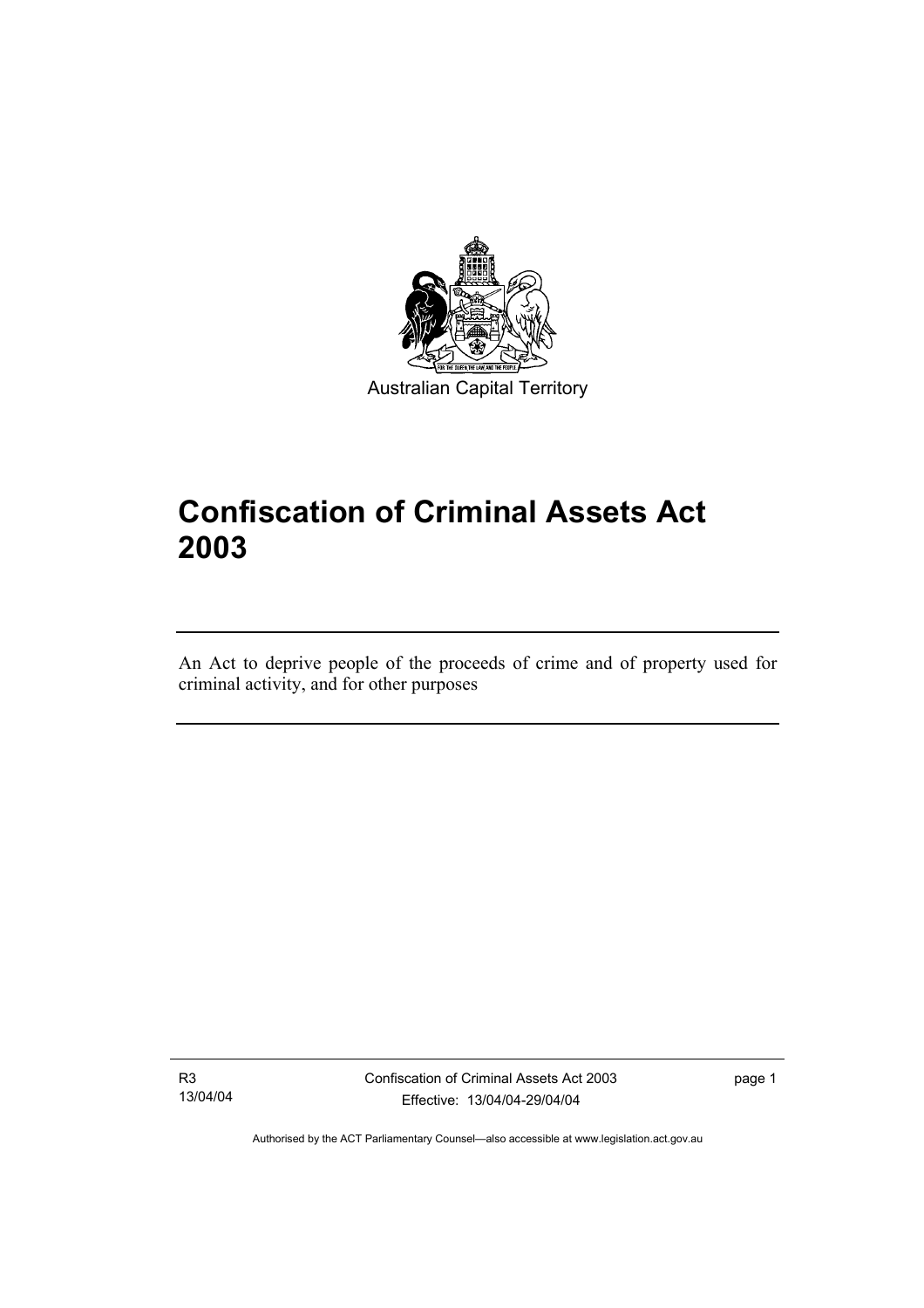#### **Part 1** Preliminary

Section 1

# **Part 1** Preliminary

# **1 Name of Act**

This Act is the *Confiscation of Criminal Assets Act 2003.*

# **3 Purposes of Act**

The *purposes of this Act* include the following:

- (a) to encourage law-abiding behaviour by the community;
- (b) to give effect to the principle of public policy that a person should not be enriched because of the commission of an offence, whether or not anyone has been convicted of the offence;
- (c) to deprive a person of all material advantage derived from the commission of an offence, whatever the form into which property or benefits derived from the offence may have been changed;
- (d) to deprive a person of property used, or intended by an offender to be used, in relation to the commission of an offence, whatever the form into which it may have been changed, and to prevent the person from using the property to commit other offences;
- (e) to enable the effective tracing and seizure by law enforcement authorities of property used, or intended by an offender to be used, in relation to the commission of an offence and all material advantage derived from the offence;
- (f) to provide for the enforcement in the ACT of orders, notices or decisions (however described) made under corresponding laws.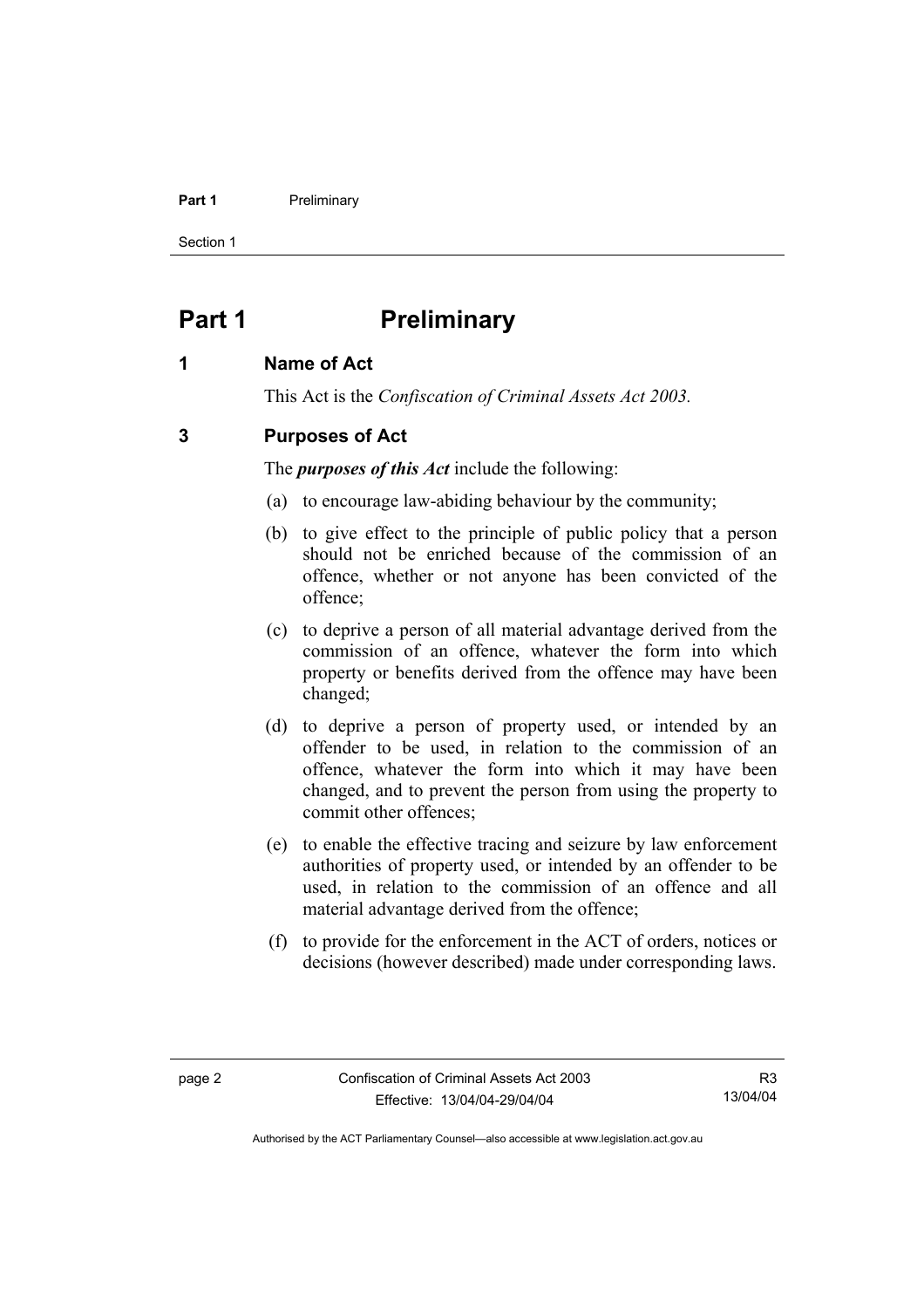## **4 Application of Act to property and dealings**

- (1) This Act applies to property located anywhere, whether in the ACT, in Australia outside the ACT, or outside Australia.
- (2) This Act applies to dealings with property anywhere, whether it happens in the ACT, in Australia outside the ACT, or outside Australia.

# **5 Application of Act to offences**

This Act applies in relation to offences, whether committed, or alleged to have been committed, before or after the commencement of this Act.

## **6 Dictionary**

The dictionary at the end of this Act is part of this Act.

*Note 1* The dictionary at the end of this Act defines certain words and expressions used in this Act, and includes references (*signpost definitions*) to other words and expressions defined elsewhere in this Act.

> For example, the signpost definition '*effective control*, of property—see section 14.' means that the term 'effective control' is defined in that section.

*Note 2* A definition in the dictionary (including a signpost definition) applies to the entire Act unless the definition, or another provision of the Act, provides otherwise or the contrary intention otherwise appears (see Legislation Act,  $s$  155 and  $s$  156 (1)).

## **7 Notes**

A note included in this Act is explanatory and is not part of this Act.

*Note* See Legislation Act, s 127 (1), (4) and (5) for the legal status of notes.

page 3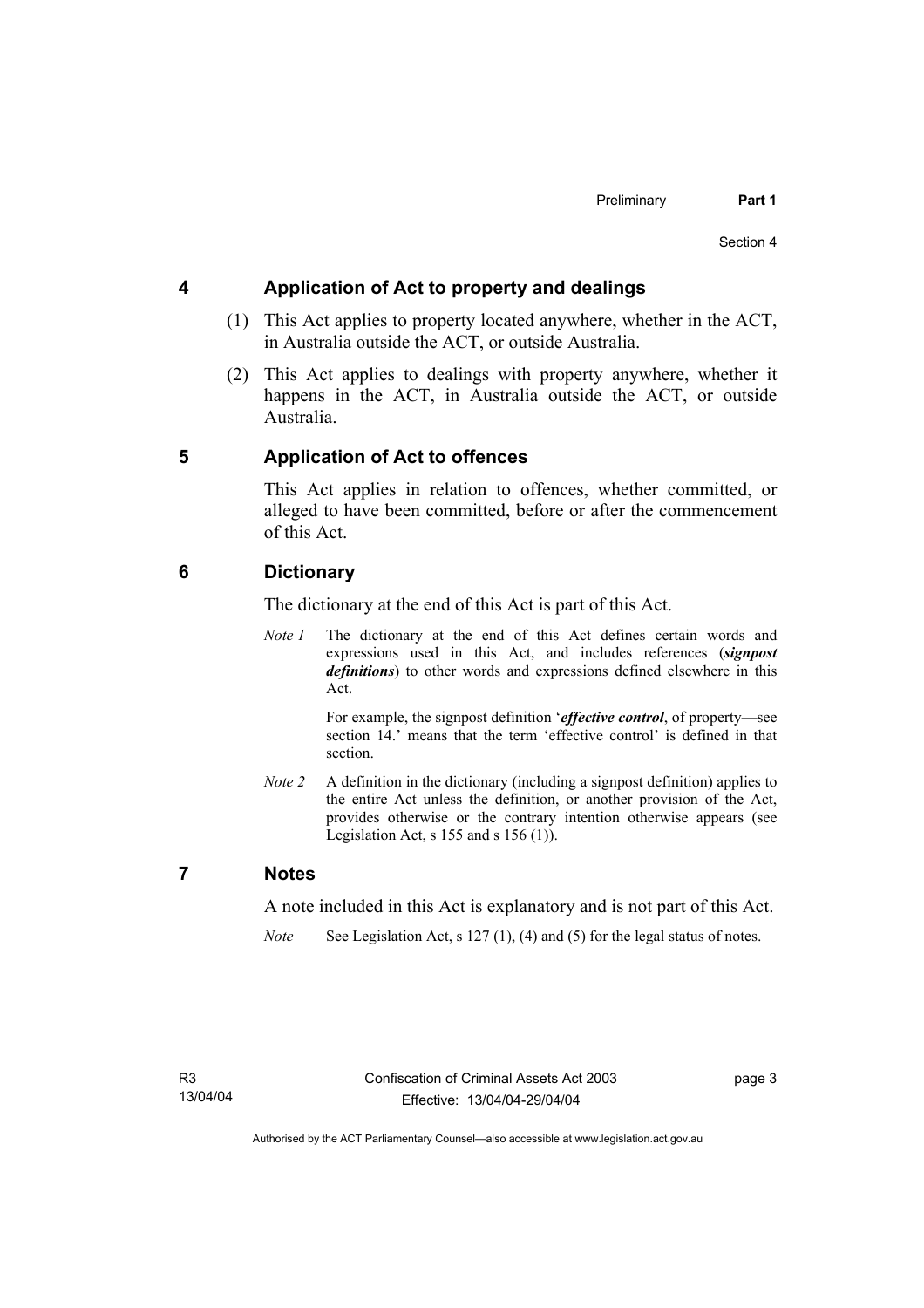#### **Part 1** Preliminary

Section 8

## **8 Offences against Act—application of Criminal Code etc**

Other legislation applies in relation to offences against this Act.

*Note 1 Criminal Code*

The Criminal Code, ch 2 applies to all offences against this Act (see Code, pt 2.1).

The chapter sets out the general principles of criminal responsibility (including burdens of proof and general defences), and defines terms used for offences to which the Code applies (eg *conduct*, *intention*, *recklessness* and *strict liability*).

*Note 2 Penalty units* 

The Legislation Act, s 133 deals with the meaning of offence penalties that are expressed in penalty units.

page 4 Confiscation of Criminal Assets Act 2003 Effective: 13/04/04-29/04/04

R3 13/04/04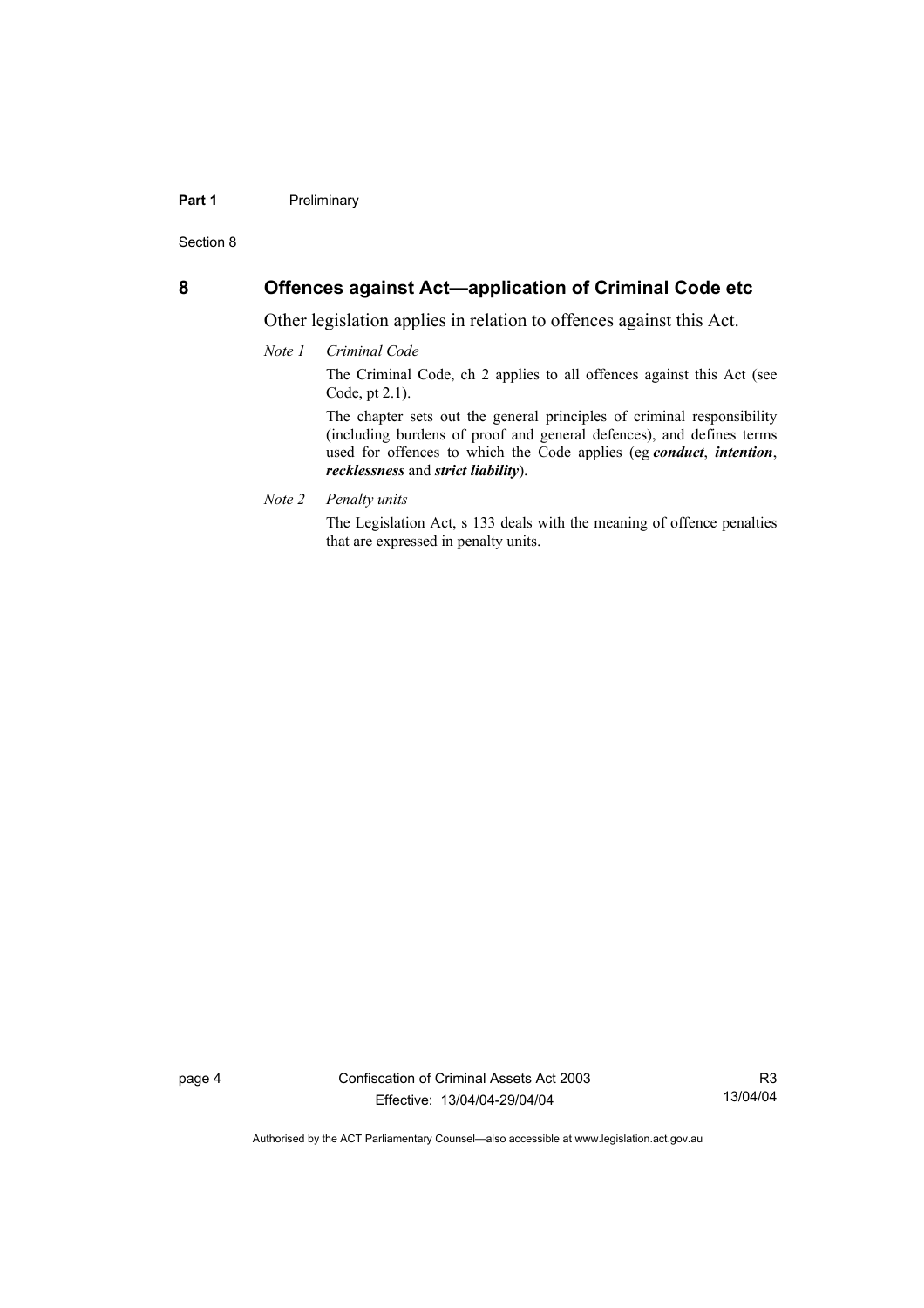# **Part 2 General overview of confiscation scheme**

#### **9 General overview**

The notes to this section provide a general overview of the scheme of this Act.

#### *Note 1 Restraining orders*

A court may make an order (a *restraining order*) preventing the disposal or other dealing with property. A restraining order may also be made to secure a property for the payment of a penalty order (see note 4).

Property may be restrained even though it is not the offender's property.

#### *Note 2 Confiscation of property on conviction*

A court that convicts a person of an indictable offence may make an order (a *conviction forfeiture order*) for the forfeiture to the Territory of tainted property in relation to the offence (whether or not the tainted property is restrained).

If a person is convicted of a serious offence (generally an offence punishable by imprisonment for 5 years or more), all restrained property is, by the operation of this Act, forfeited to the Territory (an *automatic forfeiture*).

Property may be forfeited even though it is not the offender's property.

#### *Note 3 Confiscation of property without conviction*

If a court is satisfied on the balance of probabilities that a person has committed a serious offence, it may make an order (a *civil forfeiture order*) for the forfeiture to the Territory of all restrained property even though the person has not been convicted, or the person has been cleared, of the relevant offence.

#### *Note 4 Penalty orders*

A court may order the payment to the Territory (a *penalty order*) of the value of the tainted property and the advantages and other benefits derived in any way from the commission of an indictable offence and for restrained property be sold to satisfy the penalty order.

#### *Note 5 Exclusion of property from forfeiture and return or compensation for forfeited property*

Provision is made for a order that property be excluded from forfeiture (an *exclusion order*) and forfeited property can be returned or compensation paid for

R3 13/04/04 page 5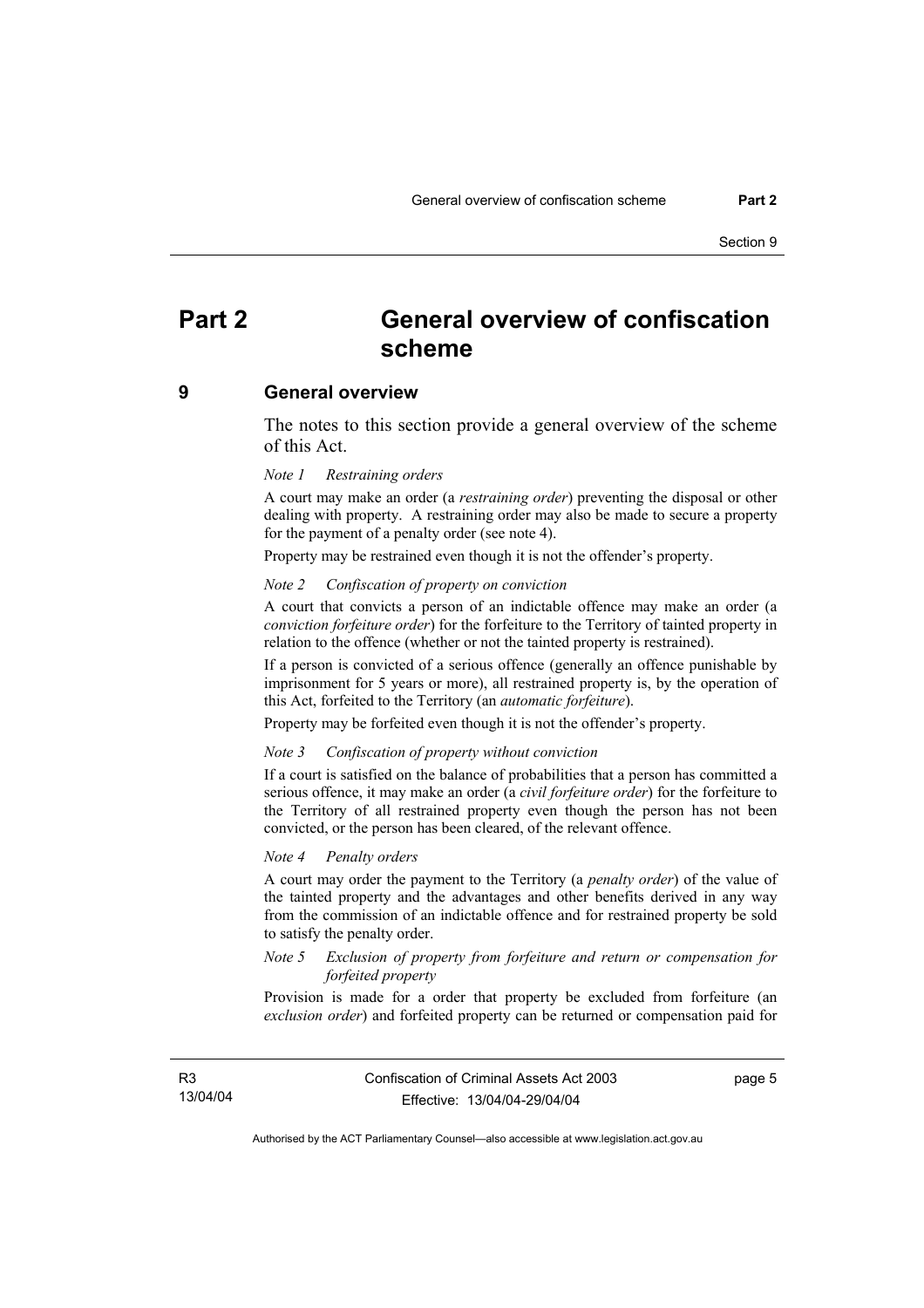### **Part 2 General overview of confiscation scheme**

#### Section 9

it in certain circumstances. Provision is also made for the buyback of interests in forfeited property.

page 6 Confiscation of Criminal Assets Act 2003 Effective: 13/04/04-29/04/04

R3 13/04/04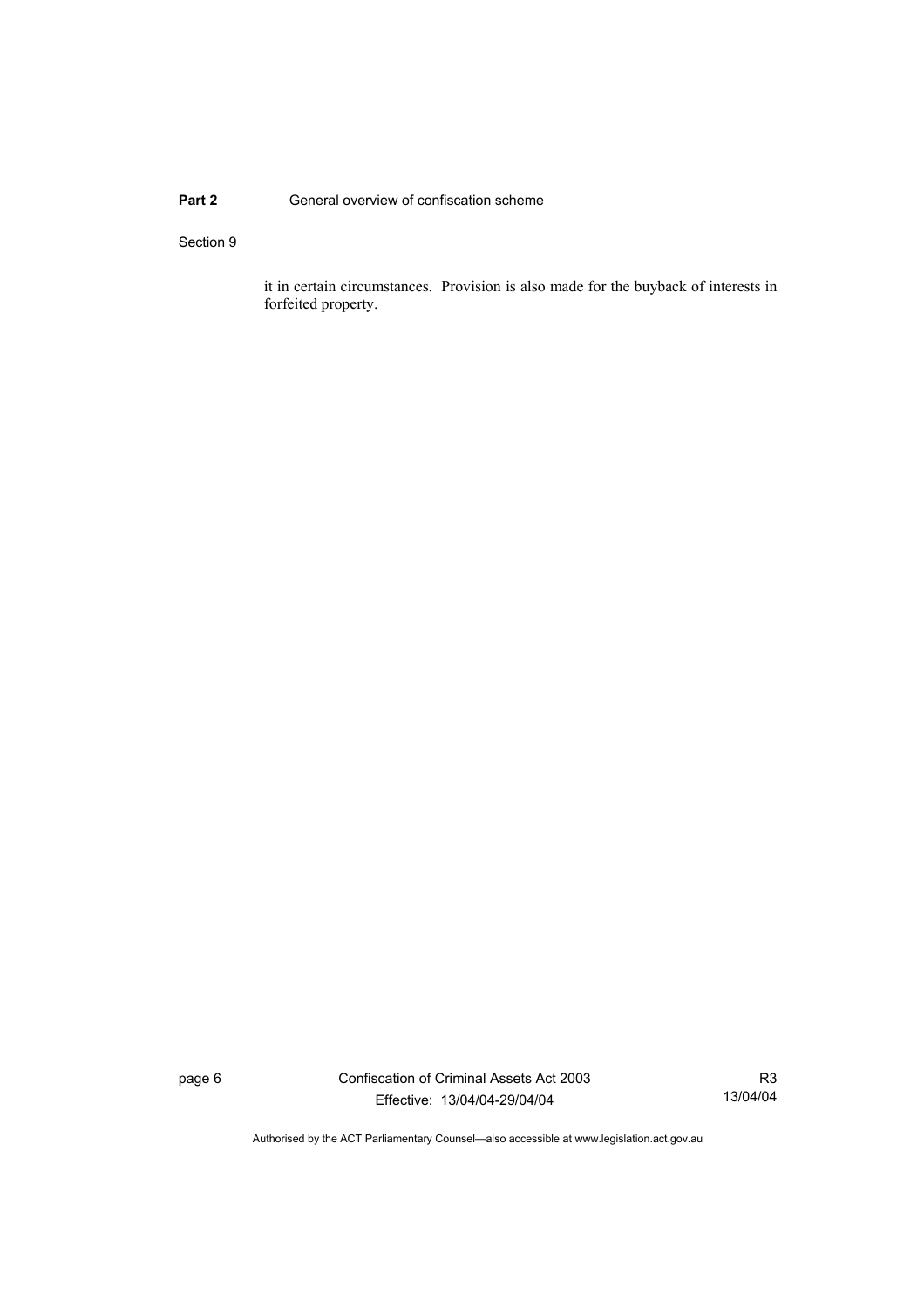# **Part 3 Key concepts**

*Note 1* The following concepts are defined in this part:

- *abscond*—see s 16
- *cleared*, of an offence—see s 17
- *convicted*—see s 15 (1)
- *derived*—see s 12
- *effective control*, of property—see s 14
- *finalised* confiscation or criminal proceeding—see s 18
- *indictable offence*—see s 13 (2)
- *offence*—see s 13 (1)
- *ordinary indictable offence*—s 13 (2)
- *quashed*—see s 15 (3) and (4)
- related offence—see s 13 (3)
- serious offence—see s 13 (2)
- *tainted property*—see s 10
- *unclaimed tainted property*—see s 11.
- *Note 2* Other important concepts include *benefits* (see s 80), *penalty order* (see s 82) and *relevant court* (see s 238).

# **10 What is** *tainted property*

(1) In this Act:

*tainted property*, in relation to an offence, means—

- (a) property that was used, or was intended by an offender to be used, in relation to the commission of the offence; or
- (b) property that was derived by anyone from the commission of the offence; or
- (c) property that was derived by anyone from property mentioned in paragraph (a) or (b);

and includes an amount of money held in an account with a financial institution that represents the value of property mentioned

| R3       | Confiscation of Criminal Assets Act 2003 | page 7 |
|----------|------------------------------------------|--------|
| 13/04/04 | Effective: 13/04/04-29/04/04             |        |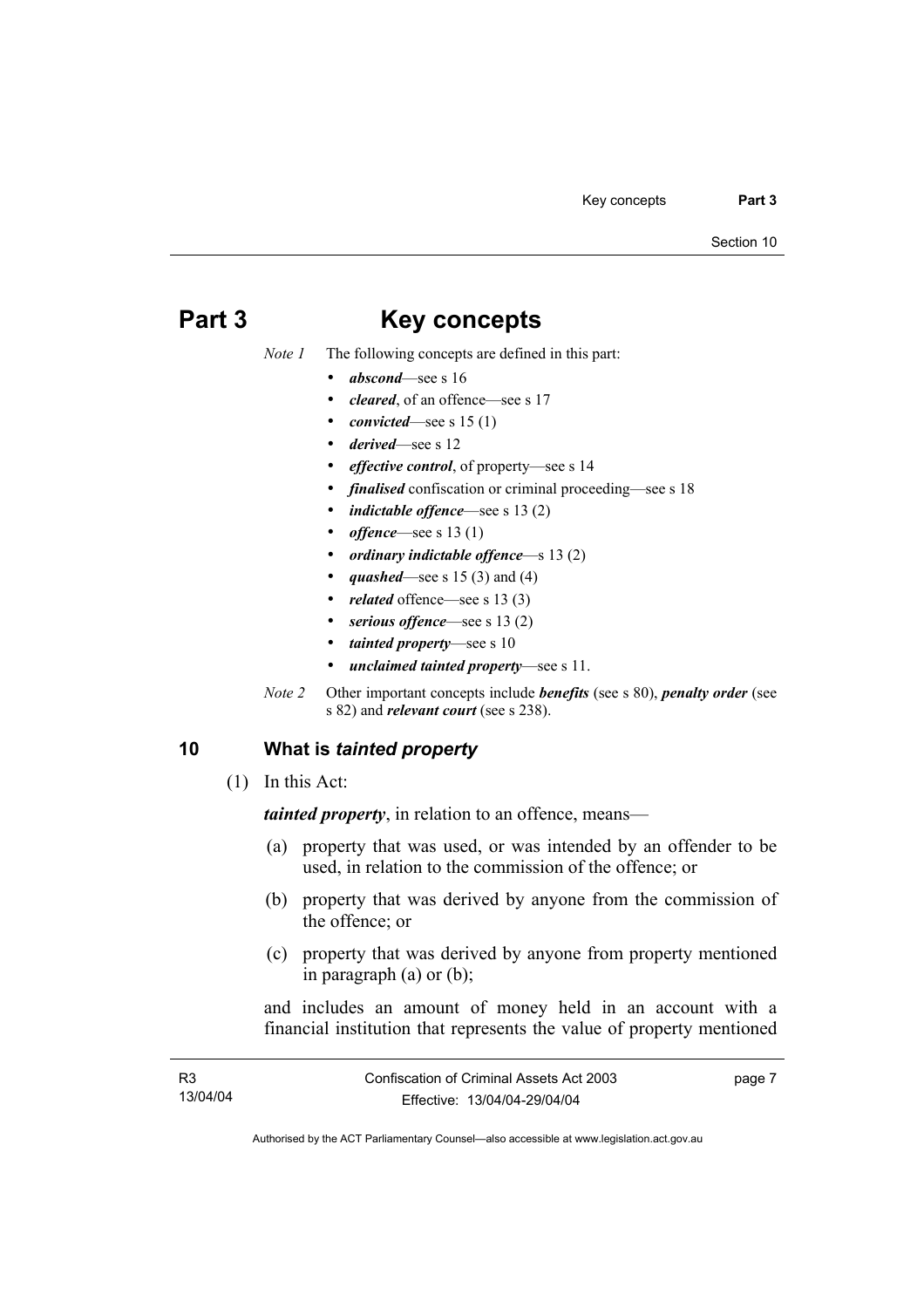#### Part 3 **Key concepts**

#### Section 10

in paragraph (a), (b) or (c) that has been directly or indirectly credited to the account.

- *Note 1* For the meaning of *in relation to*, see dict.
- *Note 2* For the meaning of *derived*, see s 12.
- *Note 3 Property* includes an interest in property, see Legislation Act, dict, pt 1.
- (2) For subsection (1) (a), any property found in the possession of an offender at the time of, or immediately after, the commission of the offence is taken to be property that was used, or was intended by the offender to be used, in relation to the commission of the offence, unless the contrary is established by the offender.

### **Examples of** *tainted property* **for s 10**

- 1 A car used as a getaway car for an armed robbery (see s  $(1)$  (a)).
- 2 Money and jewellery stolen during the commission of the armed robbery offence (see s  $(1)$  (b)).
- 3 Shares bought using money stolen during the commission of the armed robbery offence, or a mixture of that money and money unconnected with the offence (see s (1) (c) and s 12 (1) (Meaning of *derived*)).
- 4 A house in relation to which a mortgage is partly or completely discharged using money stolen during the commission of the armed robbery offence, or a mixture of that money and money unconnected with the offence (see s (1) (c) and s 12 (1)).
- 5 Money or other property received from the sale of the car, jewellery, shares or house mentioned in examples 1 to 4 (see s  $(1)$  (c) and s  $12$   $(1)$ ).
- 6 Other property purchased using the money mentioned in example 5 (see s (1) (c) and s 12 (1)).
- 7 Money stolen during the commission of the armed robbery offence is deposited in 1 or more accounts with a credit union and later transferred to a bank account that also contains money unconnected with the offence. The money in the bank account to the value of the money stolen during the commission of the offence is *tainted property* (see s (1)).

R3 13/04/04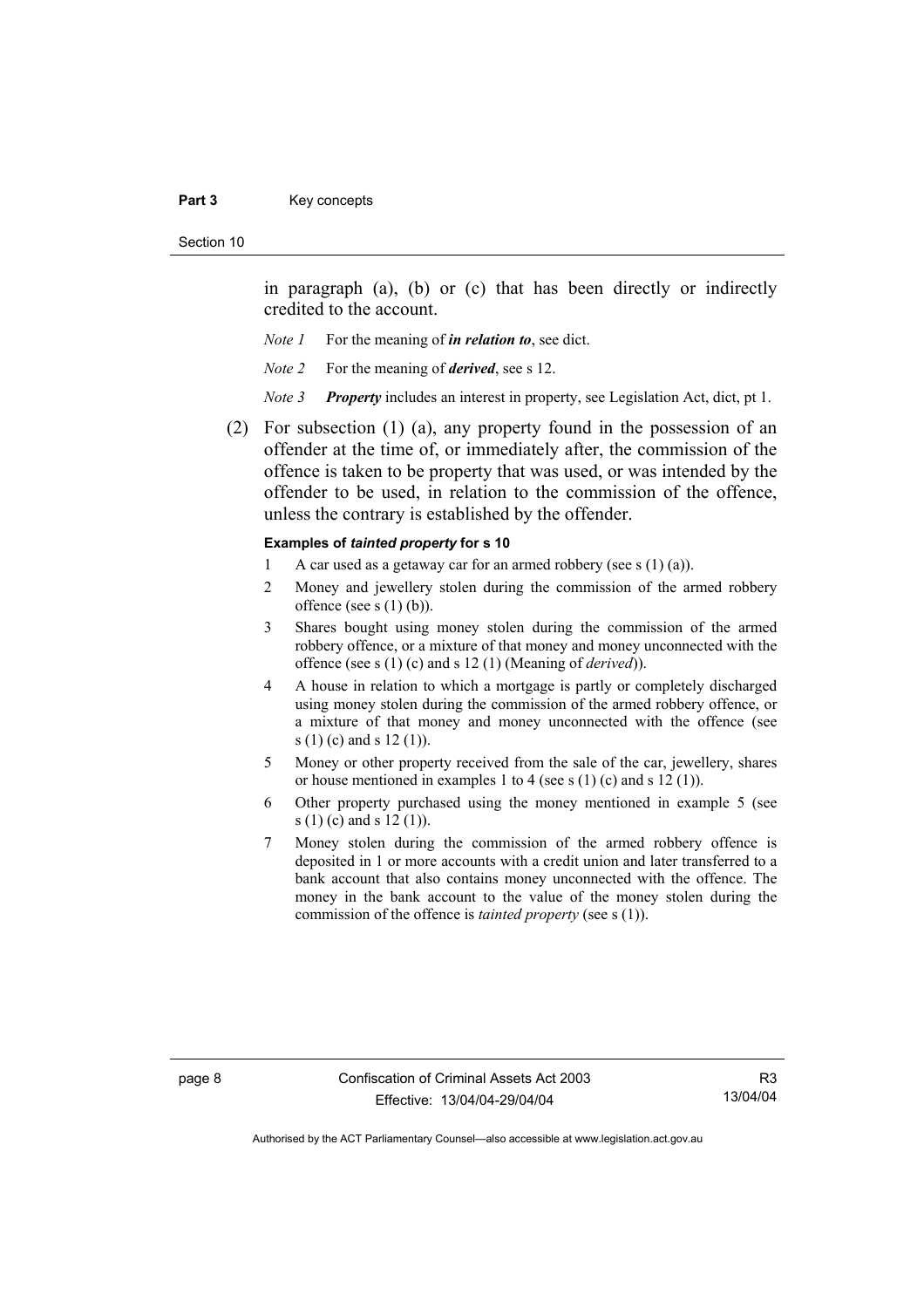- 8 Money received from the sale of the car, jewellery, shares or house mentioned in examples 1 to 4 is deposited in a credit union account that also contains money unconnected with the armed robbery offence. The money in the account to the value of the money received from the sale of the car, jewellery, shares or house mentioned in examples 1 to 4 is *tainted property* (see s  $(1)$  and s  $12 (1)$ ).
- *Note* An example is part of the Act, is not exhaustive and may extend, but does not limit, the meaning of the provision in which it appears (see Legislation Act, s 126 and s 132).

# **11 What is** *unclaimed tainted property*

In this Act:

*unclaimed tainted property* means property that—

(a) is tainted property in relation to an offence; and

*Note* For the meaning of *in relation to*, see dict.

(b) is not claimed by anyone;

even if it is not possible to identify the offence or an offender.

#### **Examples of property that may be** *unclaimed tainted property*

- 1 a large quantity of hydroponic equipment and lights for growing plants indoors that is found at premises suspected of being used for the production of drugs and that is not claimed by anyone
- 2 a large amount of money with traces of cocaine that is found in a house suspected of being used for drug dealing and that is not claimed by anyone
- 3 a large quantity of jewellery found in a car that has been recently used by several people and that is not claimed by anyone
- 4 a large amount of money found beneath a bridge in a bag that also contains traces of explosives
- *Note 1* A claim for property restrained under an unclaimed tainted property restraining order does not, of itself, change or end the restraining order, see s 46 (2).
- *Note 2* An example is part of the Act, is not exhaustive and may extend, but does not limit, the meaning of the provision in which it appears (see Legislation Act, s 126 and s 132).

R3 13/04/04 page 9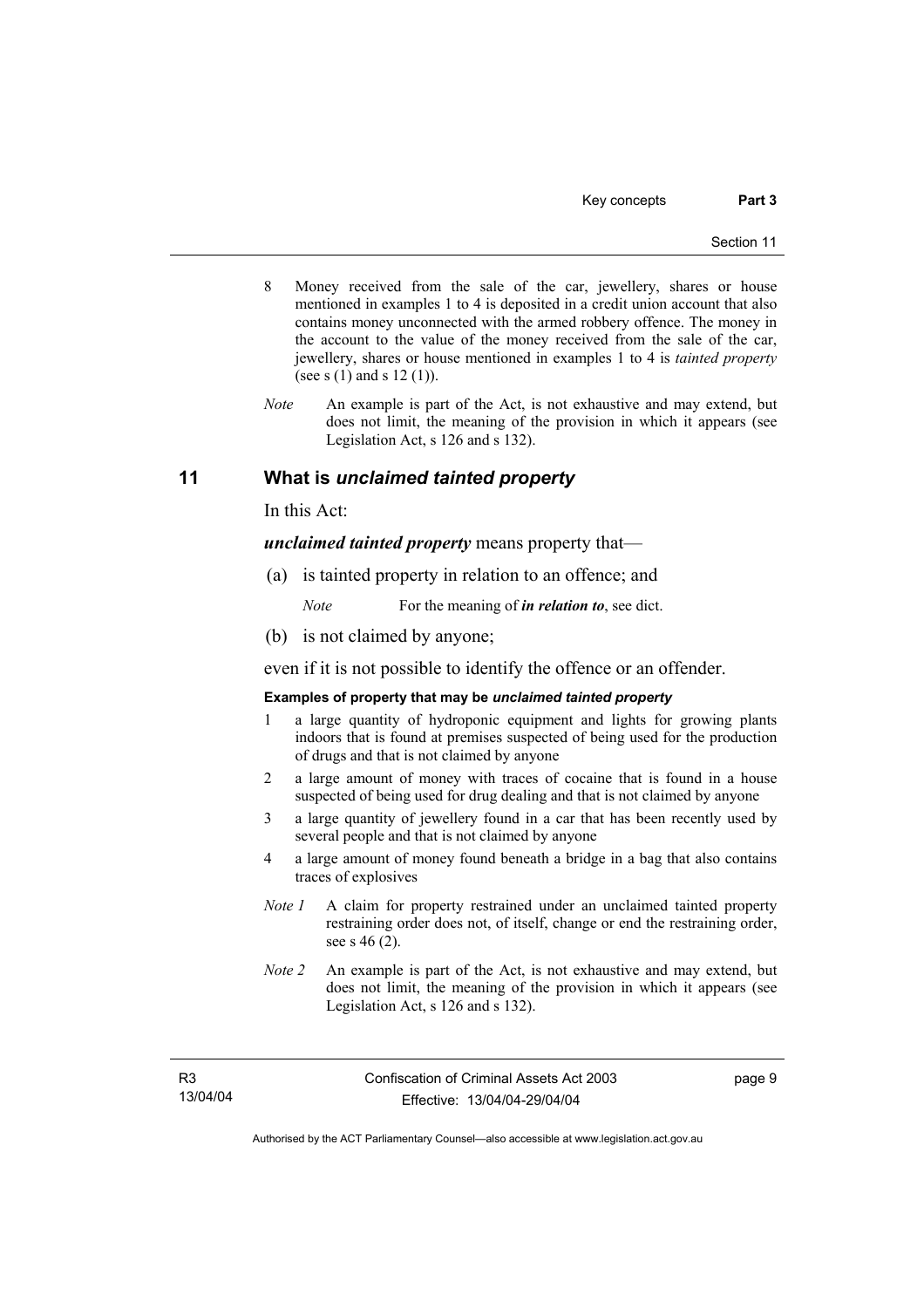#### Part 3 **Key concepts**

Section 12

### **12 Meaning of** *derived*

(1) In this Act:

*derived*—property or a benefit is *derived* if it is derived or realised, whether completely or partly and whether directly or indirectly.

#### **Examples**

See section 10, examples 3 to 6 and 8.

*Note 1* For the meaning of *benefits*, see s 80.

- *Note 2* An example is part of the Act, is not exhaustive and may extend, but does not limit, the meaning of the provision in which it appears (see Legislation Act, s 126 and s 132).
- (2) Property or a benefit is *derived* by a person if it is derived by someone else at the request or direction of the person.

#### **Example**

Jane Citizen commits an indictable offence and then writes a book about the commission of the offence. Ms Citizen directs the book's publisher to pay the royalties for the book to her husband rather than to herself. The royalties would still be *derived* by Ms Citizen because they are derived by her husband at her direction. (This may be relevant, for example, for deciding whether they are artistic profits and thus benefits under div 7.1.)

- (3) For subsection (2), a request or direction of a person (the *first person*)—
	- (a) includes an understanding between the first person and someone else or the first person making it known (directly or indirectly) to someone else that a particular outcome (or an outcome of a particular kind) is wanted or required by the first person; and
	- (b) may be taken to have been made even though, after all the evidence has been considered, the existence of the request or direction can be found only by inference from the actions of people or from other relevant circumstances.

R3 13/04/04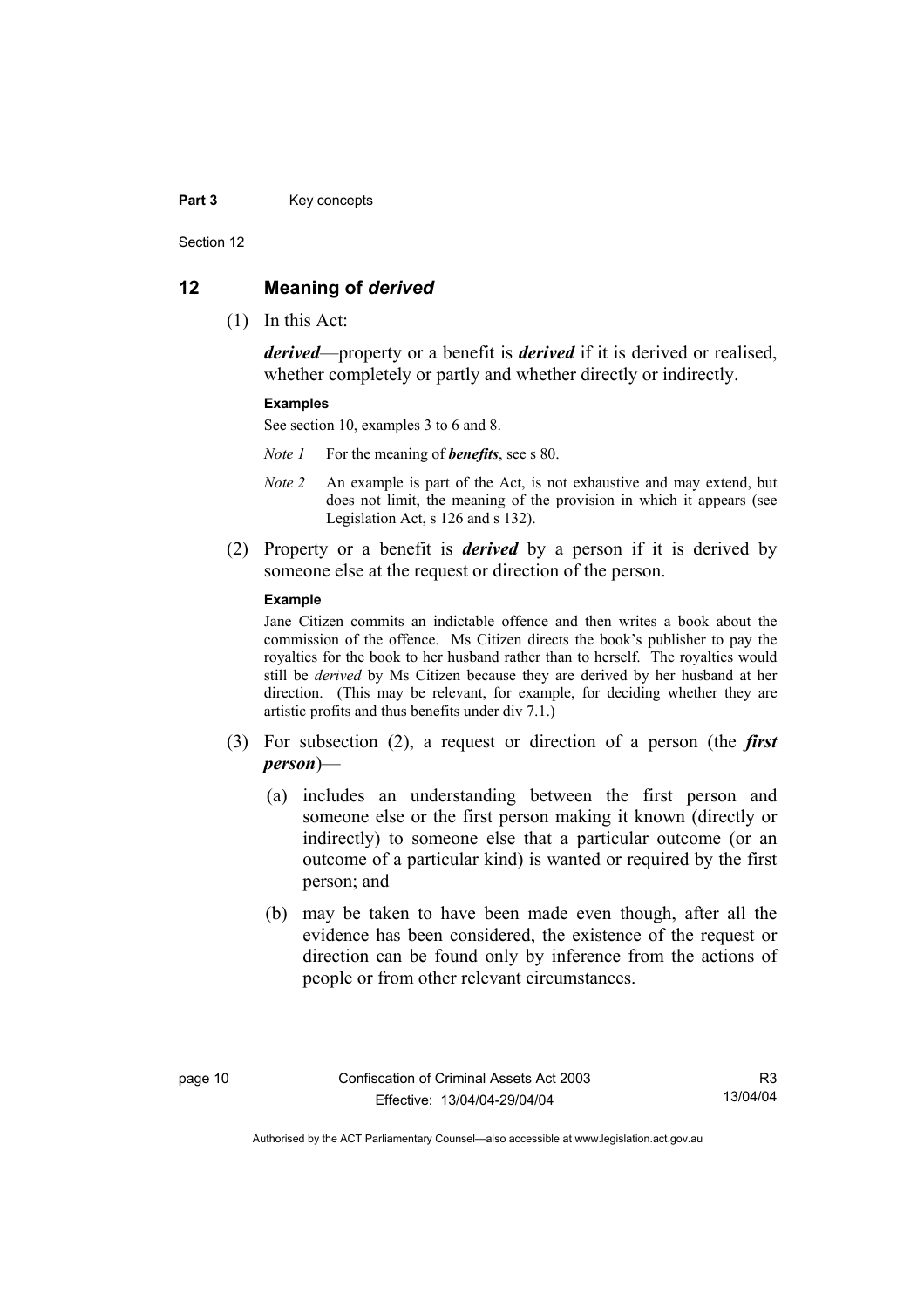## **13 Meaning of** *offence* **and of particular kinds of offences**

(1) In this Act:

*offence* means an offence against the law of the Territory, the Commonwealth, a State or another Territory.

(2) In this Act:

*indictable offence* includes an offence (however described) against the law of the Commonwealth, a State or another Territory that may be dealt with under a law of the Commonwealth, the State or the other Territory as an indictable offence (or in a way corresponding to the way in which an indictable offence against the law of the Territory may be dealt with), even if it may also be dealt with as a summary offence (however described) in some circumstances.

*Note* An offence against a Territory law is an *indictable offence* if it is punishable by imprisonment for longer than 1 year, or is declared by law to be an indictable offence (see Legislation Act, s 190 (1)).

*ordinary indictable offence* means an indictable offence other than a serious offence.

### *serious offence* means—

- (a) an indictable offence that is punishable by imprisonment for 5 years or longer; or
- (b) any other indictable offence declared under the regulations to be a serious offence.
- (3) For this Act, an offence is *related* to another offence if the physical elements of the 2 offences are the same, or substantially the same, acts or omissions.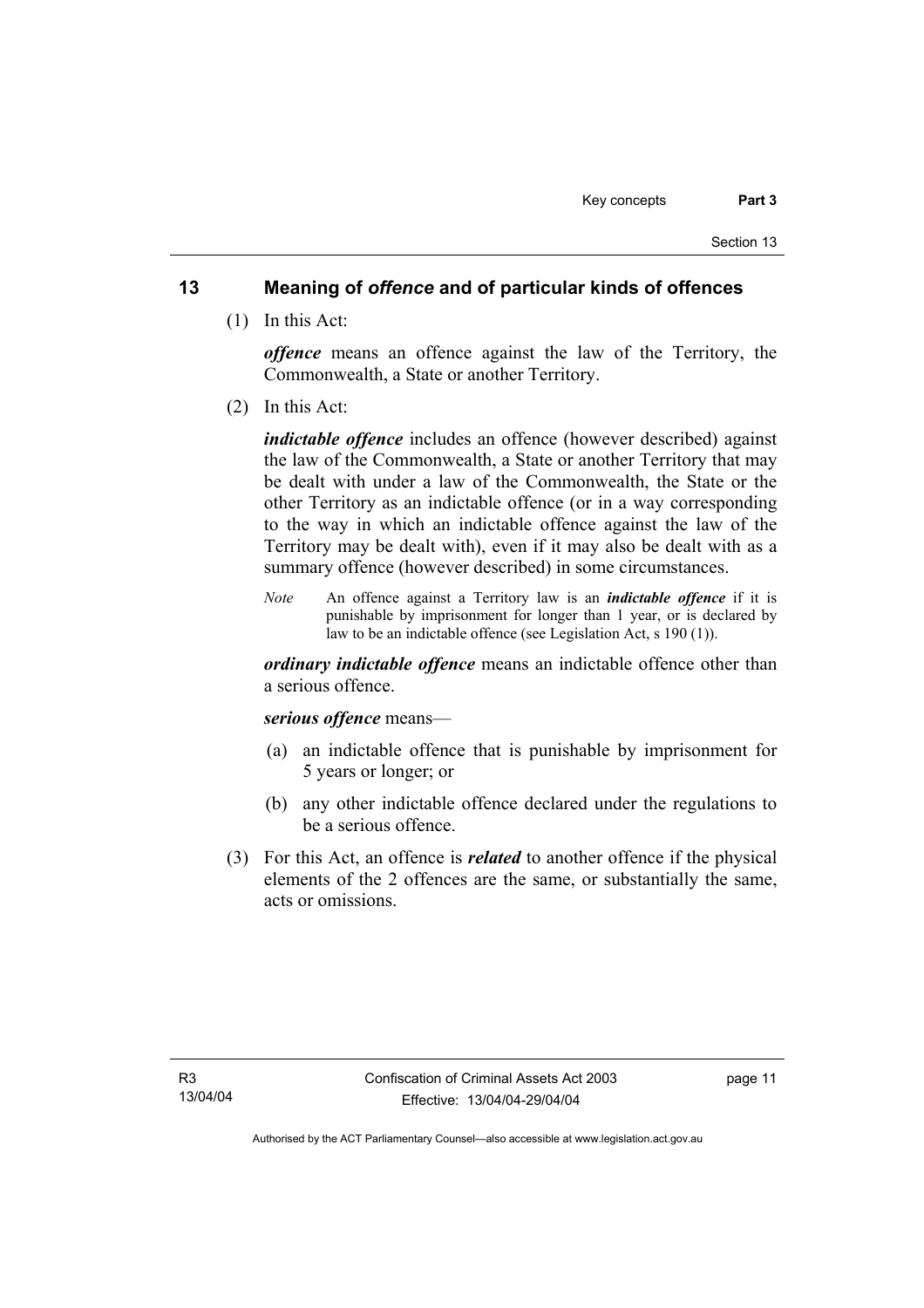#### Part 3 **Key concepts**

Section 14

# **14 Meaning of** *effective control* **of property**

 (1) For this Act, property may be subject to the *effective control* of a person whether or not the person has an interest in it.

*Note Interest*, in relation to land or other property, means—

- (a) a legal or equitable estate in the land or other property; or
- (b) a right, power or privilege over, or in relation to, the land or other property.

See Legislation Act, dict, pt 1.

- (2) In deciding whether or not property is subject to the effective control of a person, or whether or not there are reasonable grounds to suspect or believe that it is, regard may be had to any relevant matter, including, for example, any of the following:
	- (a) shareholdings in, debentures over, or directorships of, a company that has an interest (whether direct or indirect) in the property (a *relevant company*);
	- (b) a trust that has a relationship to the property (a *relevant trust*);
	- (c) family, personal, business and other relationships between people having an interest in the property, or in a relevant company or relevant trust, and other people.
	- *Note* An example is part of the Act, is not exhaustive and may extend, but does not limit, the meaning of the provision in which it appears (see Legislation Act, s 126 and s 132).
- (3) However, property is taken to be subject to the *effective control* of a person if—
	- (a) it is held by someone else on trust or otherwise for the ultimate benefit of the person; or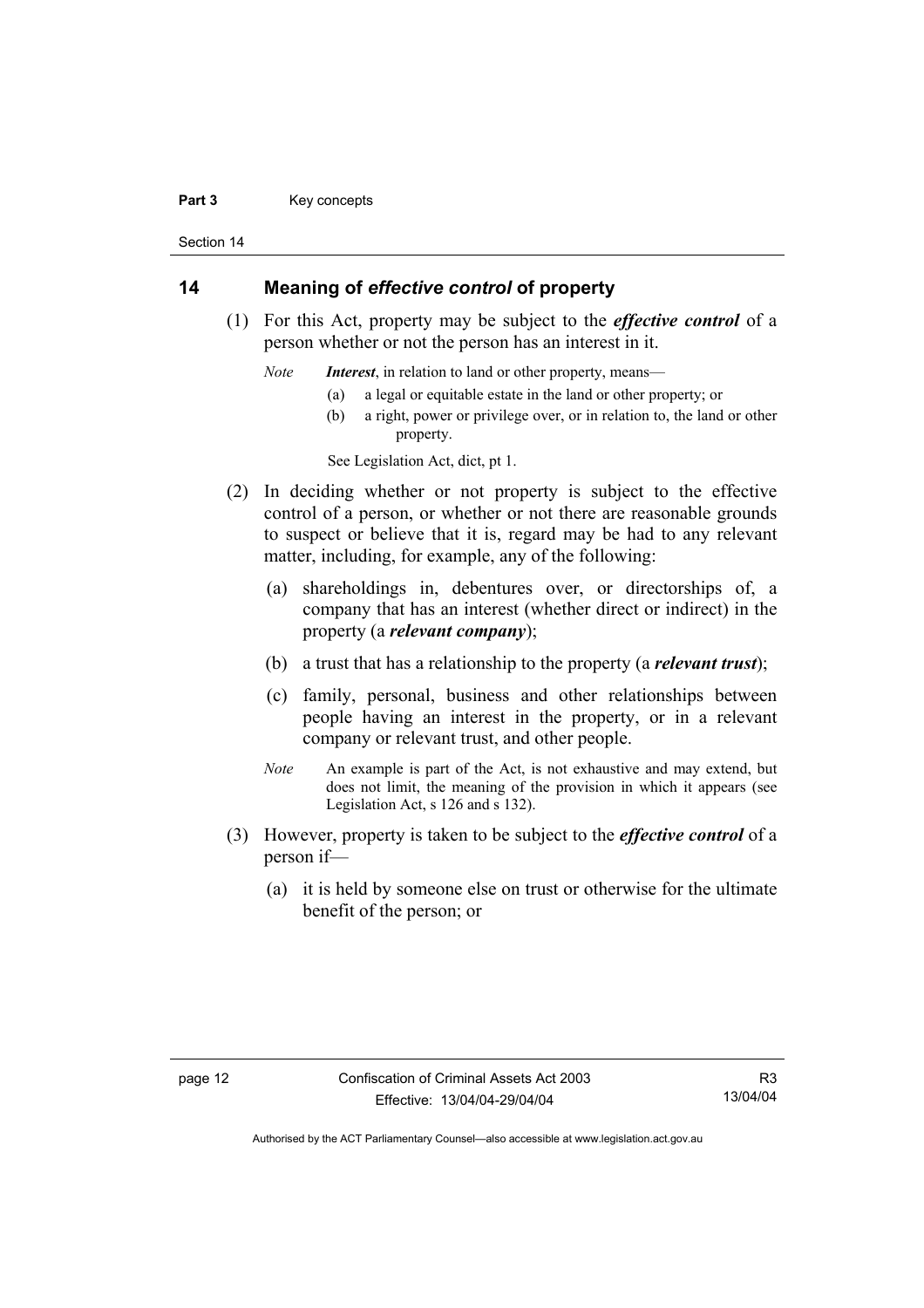(b) within 6 years before or after the commission of the offence in relation to which an application is made in a confiscation proceeding, the person disposed of the property without sufficient consideration to someone else.

*Note 1* For the meaning of *in relation to*, see dict.

*Note 2* For the meaning of *sufficient consideration*, see dict.

### **15 Meaning of** *convicted* **and** *quashed*

- (1) For this Act, a person is taken to be *convicted* of an offence if—
	- (a) the person is convicted of the offence, whether summarily or on indictment; or
	- (b) the person is found guilty, but not convicted, of the offence; or
	- (c) the person absconds in relation to the offence.
	- *Note 1 Found guilty*, of an offence, is defined in the Legislation Act, dict, pt 1 as including—
		- (a) having the offence taken into account under the *Crimes Act 1900*, s 357 (which is about taking outstanding charges into account when passing sentence); and
		- (b) having an order made in relation to the offence under the *Crimes Act 1900*, s 402 (Conditional release of offenders without proceeding to conviction) or the *Children and Young People Act 1999*, s 96 (Disposition of young offenders).
	- *Note 2* For the meaning of *abscond*, see s 16.
- (2) The person is taken to be convicted of the offence—
	- (a) if subsection (1) (a) applies—on the day the person is convicted; or
	- (b) if subsection (1) (b) applies—on the day the person is found guilty; or
	- (c) if subsection  $(1)$  (c) applies—
		- (i) on the day the person is committed for trial for the offence; or

| R3       | Confiscation of Criminal Assets Act 2003 | page 13 |
|----------|------------------------------------------|---------|
| 13/04/04 | Effective: 13/04/04-29/04/04             |         |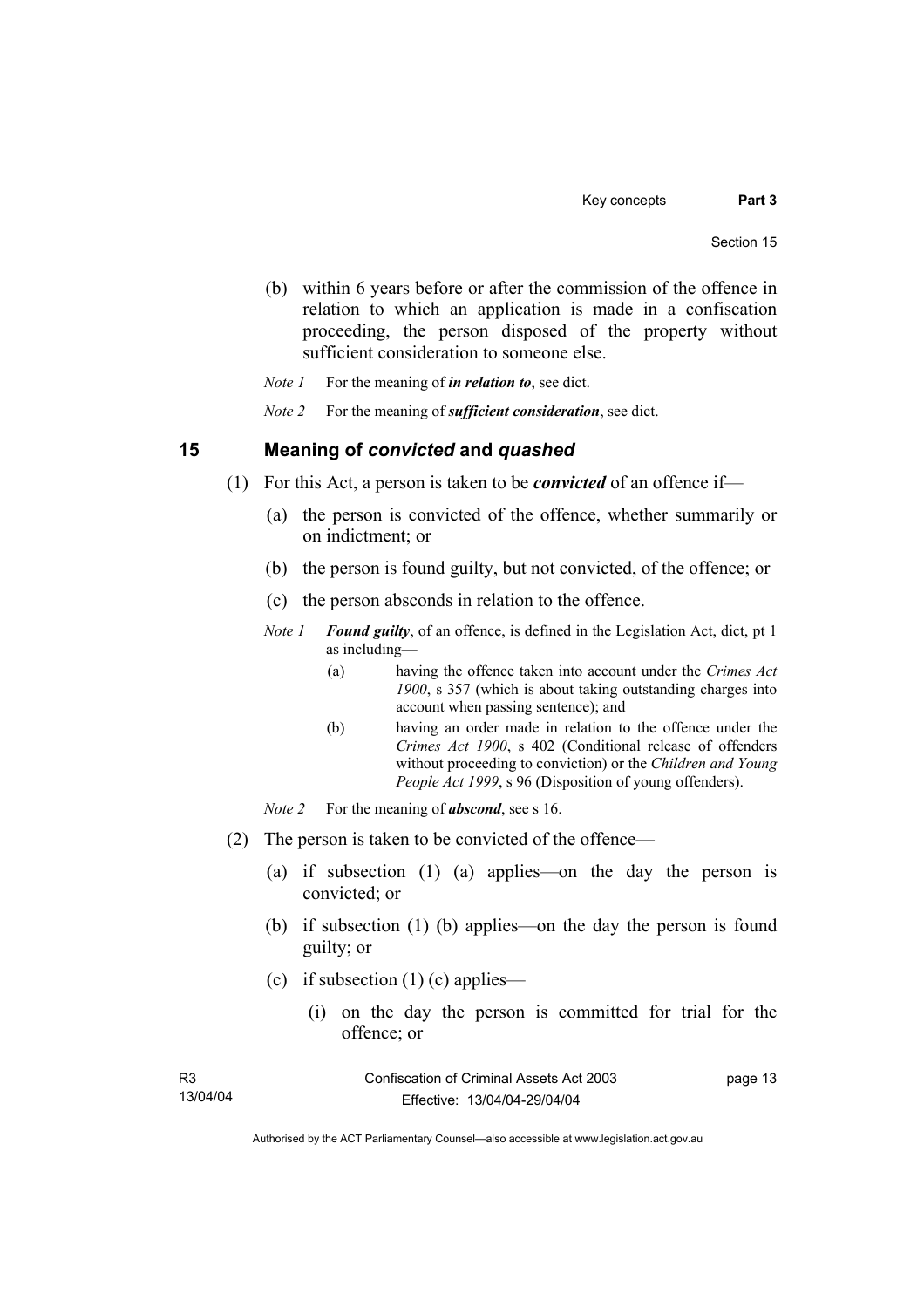Section 16

- (ii) on the day a court, in a confiscation proceeding, makes an order that the evidence is of sufficient weight to support a conviction for the offence.
- (3) For this Act, the person's conviction for the offence is taken to be *quashed* when—
	- (a) if subsection (1) (a) applies—the conviction is quashed or set aside; or
	- (b) if subsection (1) (b) applies because the offence was taken into account in passing sentence for another offence—
		- (i) the person's conviction or finding of guilty for the other offence is quashed or set aside; or
		- (ii) the decision to take the offence into account is quashed or set aside; or
	- (c) if subsection (1) (b) applies for another reason—the finding of guilty for the offence (however described) is quashed or set aside; or
	- (d) if subsection (1) (c) applies—the person is brought before a court for the offence, and the person is cleared of the offence.

*Note* For the meaning of *cleared*, see s 17.

 (4) However, a person's conviction for an offence is not taken to be *quashed* if a court quashes or sets aside the conviction or finding of guilty (however described) but orders the person to be retried for the offence.

## **16 When does someone** *abscond*

- (1) This section applies to an offender in relation to an indictable offence if—
	- (a) an indictment is presented against the offender for the offence; and

R3 13/04/04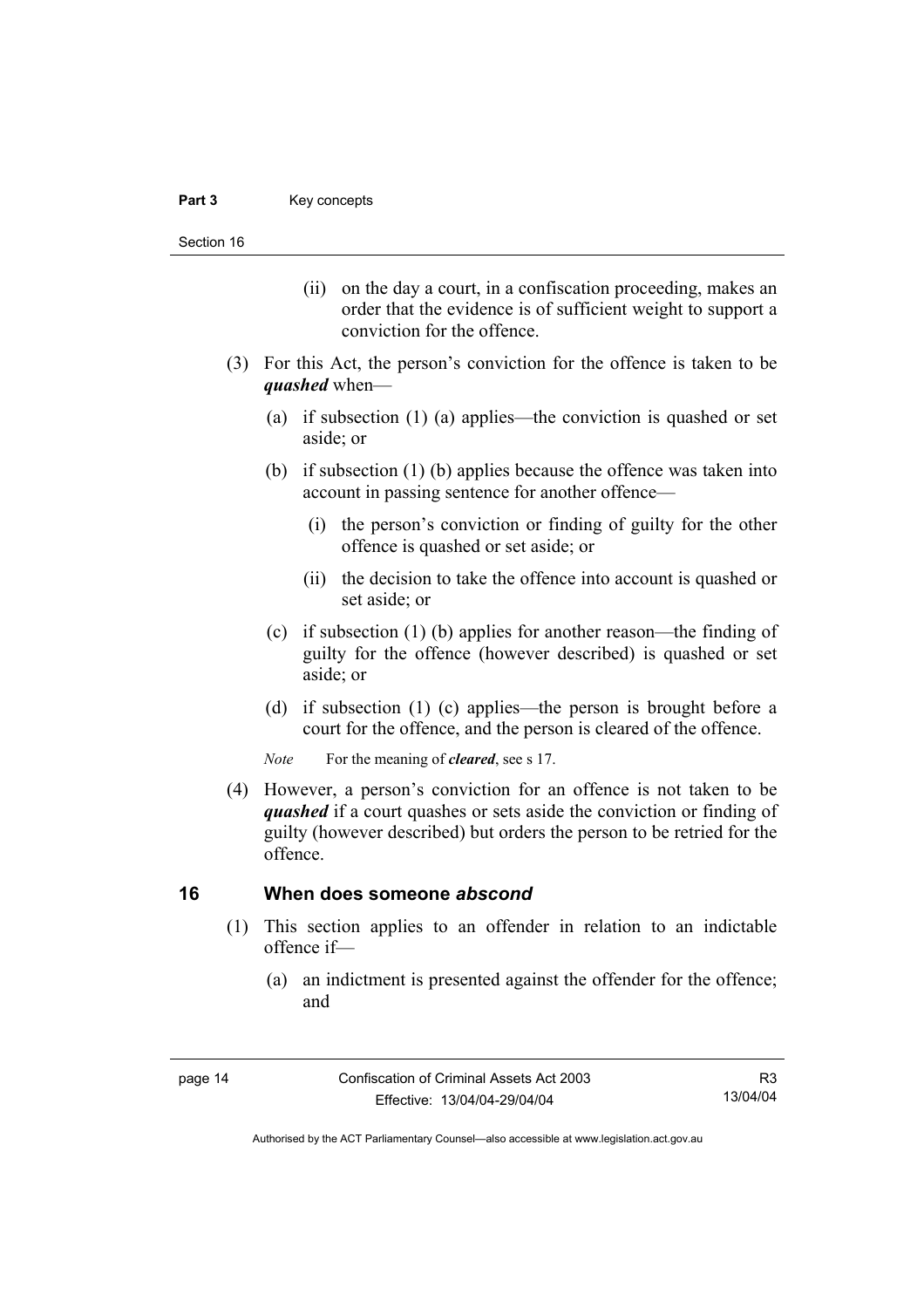- (b) a warrant is issued for the arrest of the offender for the offence; and
- (c) either—
	- (i) the offender is committed for trial for the offence; or
	- (ii) a court, in a confiscation proceeding, makes a finding that the evidence is of sufficient weight to support the offender's conviction for the offence.
- (2) For this Act, the offender is taken to have *absconded* in relation to the offence if—
	- (a) the offender dies before the warrant is executed; or
	- (b) at the end of 6 months after the day the warrant is issued, the offender cannot be found; or
	- (c) at the end of 6 months after the day the warrant is issued—
		- (i) the offender is not amenable to justice for any other reason; and
		- (ii) if the offender is outside the ACT—an extradition proceeding against the offender is not on foot; or
	- (d) at the end of 6 months after the day the warrant is issued—
		- (i) the offender is not amenable to justice because the offender is outside the ACT; and
		- (ii) an extradition proceeding against the offender is on foot;

and the extradition proceeding later ends without an order for the offender's extradition being made.

## **17 When is someone** *cleared* **of an offence**

For this Act, a person is *cleared* of an offence if—

 (a) an indictment for the offence lapses, or is withdrawn or struck out; or

| R3       | Confiscation of Criminal Assets Act 2003 | page 15 |
|----------|------------------------------------------|---------|
| 13/04/04 | Effective: 13/04/04-29/04/04             |         |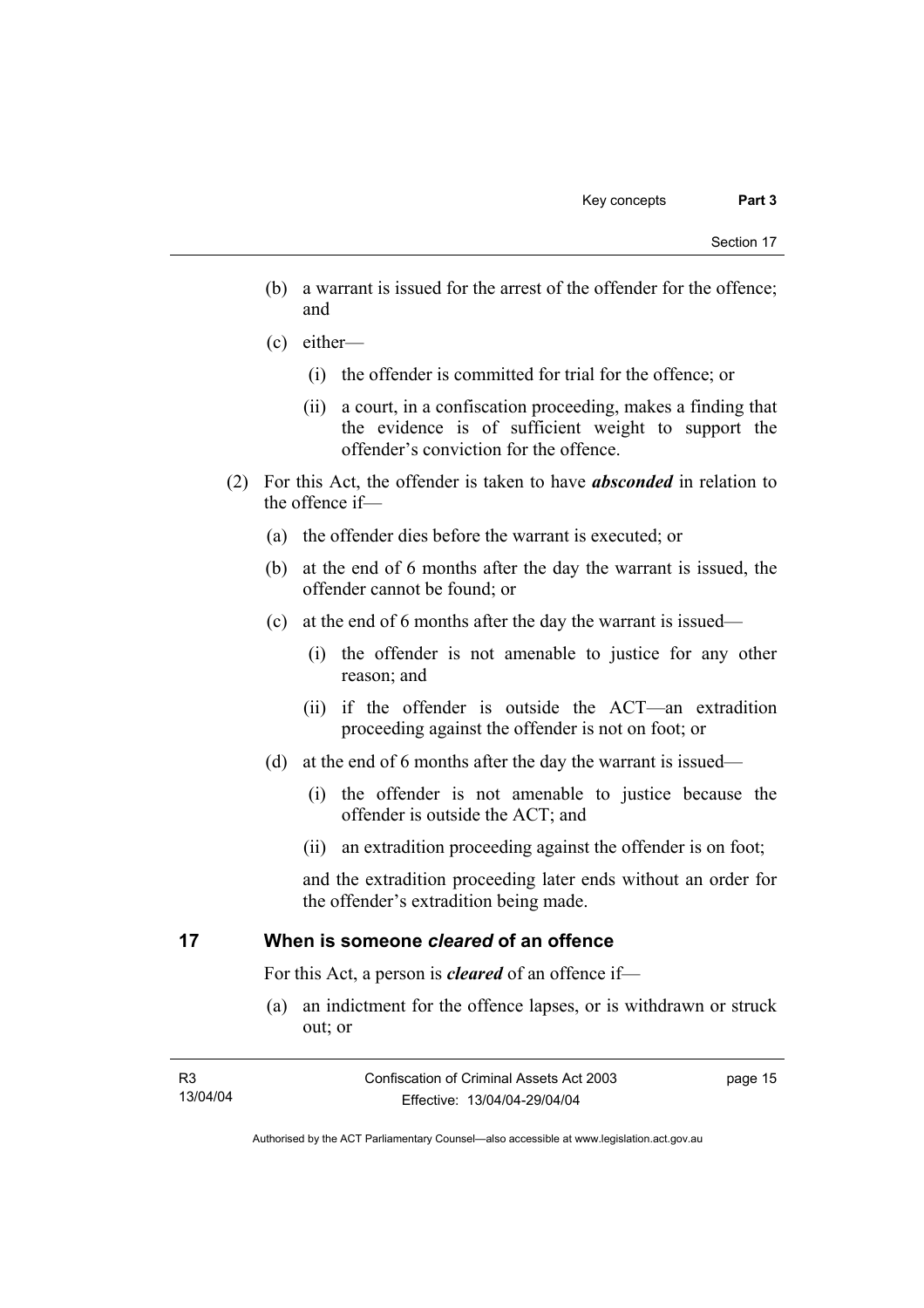#### Part 3 **Key concepts**

Section 18

- (b) a charge for the offence is withdrawn or discharged; or
- (c) the person is acquitted of the offence; or
- (d) the person's conviction for the offence is quashed.

### **18 When a proceeding is** *finalised*

- (1) For this Act, a confiscation proceeding is *finalised* if—
	- (a) the proceeding lapses, or is withdrawn or struck out; or
	- (b) the appeal period for an appeal against the final judgment of the court hearing the proceeding ends without an appeal having been made against the judgment; or
	- (c) if an appeal against the final judgment is made within the appeal period—the appeal is dismissed, withdrawn or struck out, or the appeal is otherwise finalised (within the meaning of this subsection).
- (2) For this Act, a criminal proceeding is *finalised* if—
	- (a) the offender is cleared of the offence to which the proceeding relates; or
	- (b) the offender is convicted of an offence to which the proceeding relates, and the appeal period for an appeal against the conviction or finding of guilty (however described) ends without an appeal having been made against it; or
	- (c) if an appeal is made against the conviction or finding of guilty (however described) within the appeal period—the appeal is dismissed, withdrawn or struck out, or the appeal is otherwise finalised (within the meaning of this subsection) without a retrial having been ordered; or
	- (d) if a retrial has been ordered—the proceeding on the retrial is finalised (within the meaning of this subsection).

R3 13/04/04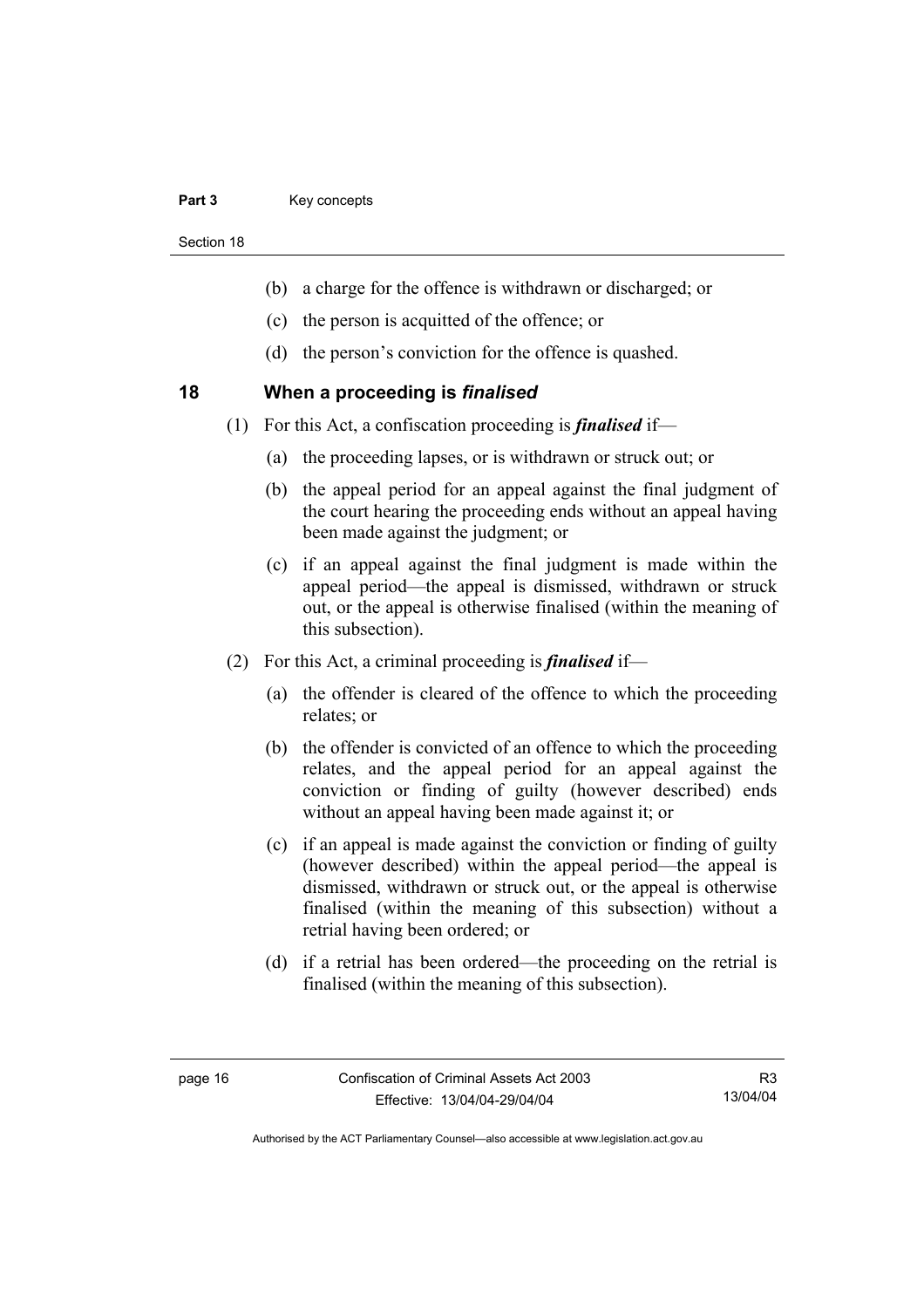(3) In this section:

*appeal period* means the period within which an appeal may be made without an extension of time or leave to make the appeal out of time.

R3 13/04/04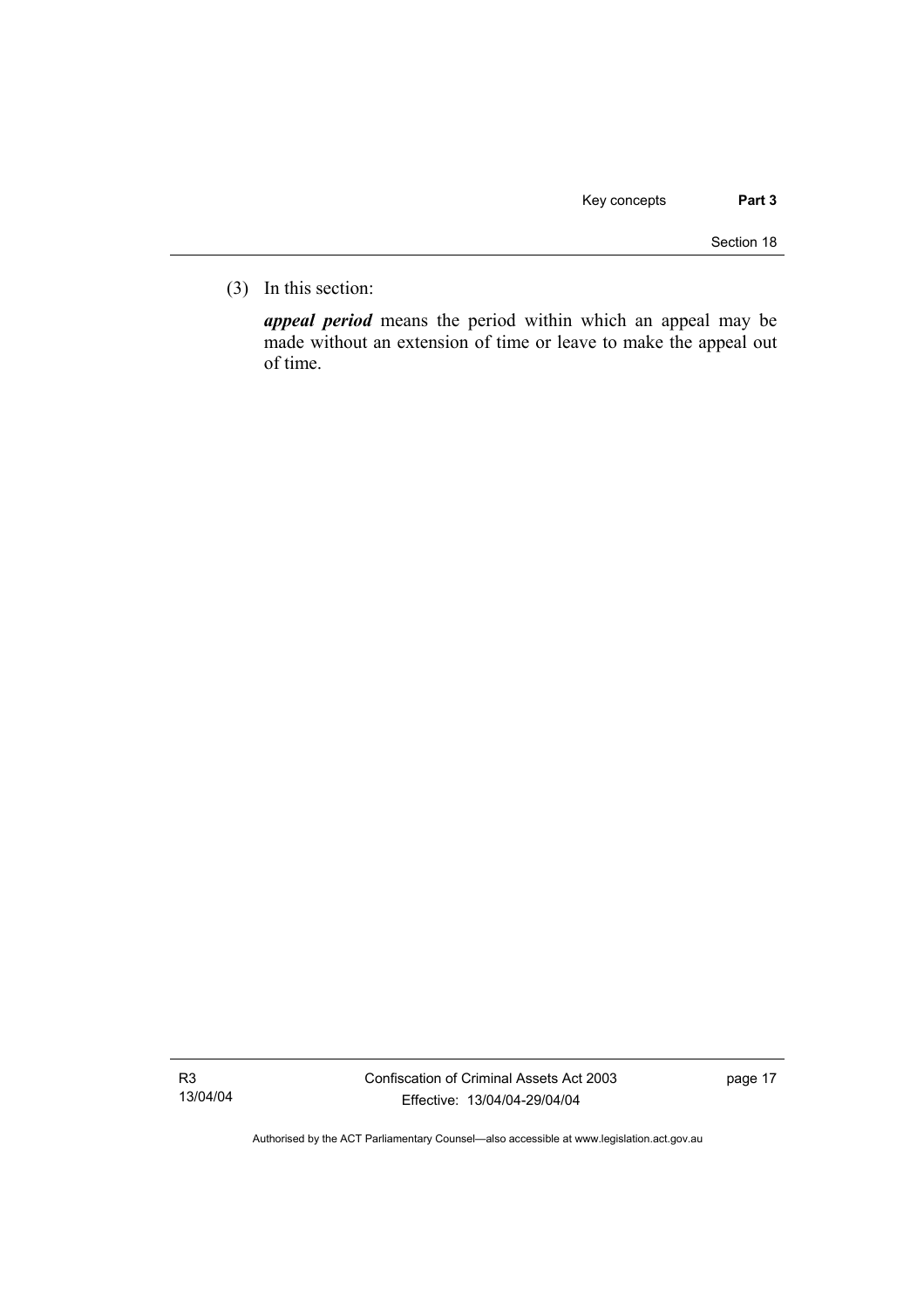**Part 4 Restraint of property Division 4.1** General Section 19

# **Part 4 Restraint of property**

# **Division 4.1 General**

## **19 Meaning of** *restraining order*

In this Act:

*restraining order* means an order under section 30 (Restraining orders over unclaimed tainted property—making) or section 31 (Restraining orders over other property—making) that a person must not deal with the property stated in the order except in accordance with—

- (a) the order; or
- (b) another order of a relevant court; or
- (c) this Act.

## **20 Meaning of** *artistic profits restraining order*

In this Act:

*artistic profits restraining order*, in relation to an offence, means a restraining order made solely to satisfy a penalty order for artistic profits in relation to the offence.

# **21 Meaning of** *unclaimed tainted property restraining order*

In this Act:

*unclaimed tainted property restraining order* means a restraining order made solely over unclaimed tainted property.

*Note* A claim for property restrained under an unclaimed tainted property restraining order does not, of itself, change or end the restraining order, see s 46 (2).

page 18 Confiscation of Criminal Assets Act 2003 Effective: 13/04/04-29/04/04

R3 13/04/04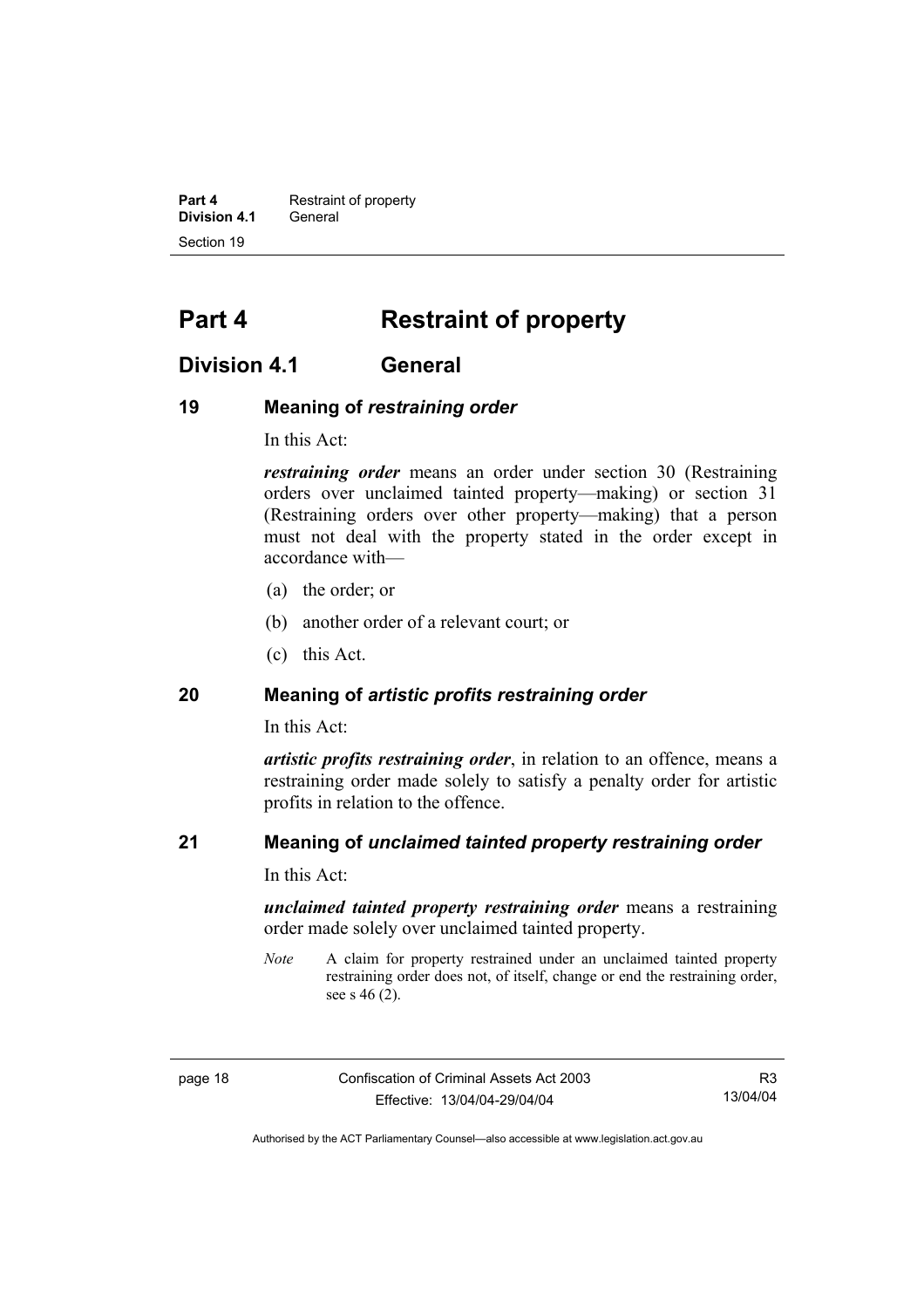### **22 Restraining orders—purposes**

A restraining order may be made to preserve property so that the property will be available for 1 or more of the following purposes:

- (a) for forfeiture under a conviction forfeiture order;
- (b) for automatic forfeiture;
- (c) for forfeiture under a civil forfeiture order;
- (d) to satisfy a penalty order.

*Note* Pt 5 deals with forfeiture and pt 7 deals with penalty orders.

# **23 Contravening restraining orders**

- (1) A person commits an offence if—
	- (a) the person deals with property; and
	- (b) the property is subject to a restraining order; and
	- (c) the person knows that, or is reckless about the fact that, the property is subject to a restraining order; and
	- (d) the dealing with the property contravenes the order.

Maximum penalty: 500 penalty units, imprisonment for 5 years or both.

- (2) A person commits an offence if—
	- (a) the person deals with property; and
	- (b) the property is subject to a restraining order; and
	- (c) the dealing with the property contravenes the order; and
	- (d) either of the following applies:
		- (i) the restraining order, or details of the order, were recorded in a statutory property register under section 50 (2) (Restraining orders—registration in

page 19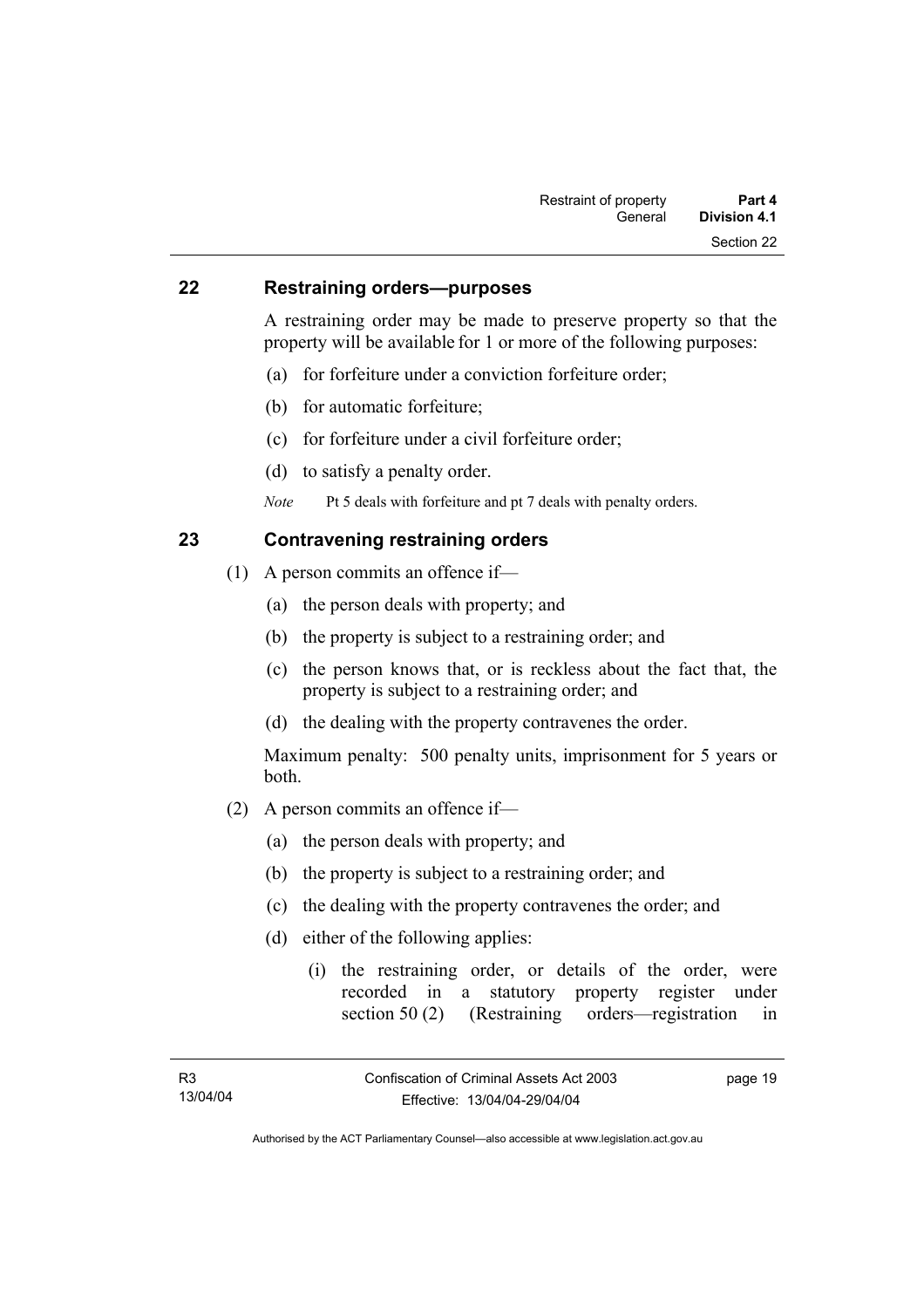| Part 4       | Restraint of property |
|--------------|-----------------------|
| Division 4.1 | General               |
| Section 24   |                       |

statutory property registers) when the person dealt with the property;

 (ii) the person was given notice of the order under section 34 (Restraining orders—notice of making) before the person dealt with the property.

Maximum penalty: 200 penalty units, imprisonment for 2 years or both.

(3) Strict liability applies to subsection (2) (b), (c) and (d).

## **24 Setting aside dealings with restrained property**

- (1) The DPP may apply to a relevant court for an order that a dealing with restrained property be set aside if—
	- (a) the dealing was in contravention of the restraining order; and
	- (b) the dealing—
		- (i) was not for sufficient consideration; or
		- (ii) transferred property to a person who was not acting honestly; or
		- (iii) transferred property to a person who did not take reasonable care to establish that the property may be lawfully acquired by the person
- (2) On application under subsection (1), the court may make an order setting aside a dealing with property in contravention of a restraining order.
- (3) The order may be expressed to take effect on—
	- (a) the day when the dealing took place; or
	- (b) the day when the order setting aside the dealing is made.
- (4) If the court makes an order mentioned in subsection (3) (b), the court must declare the rights of anyone who acquired an interest in

R3 13/04/04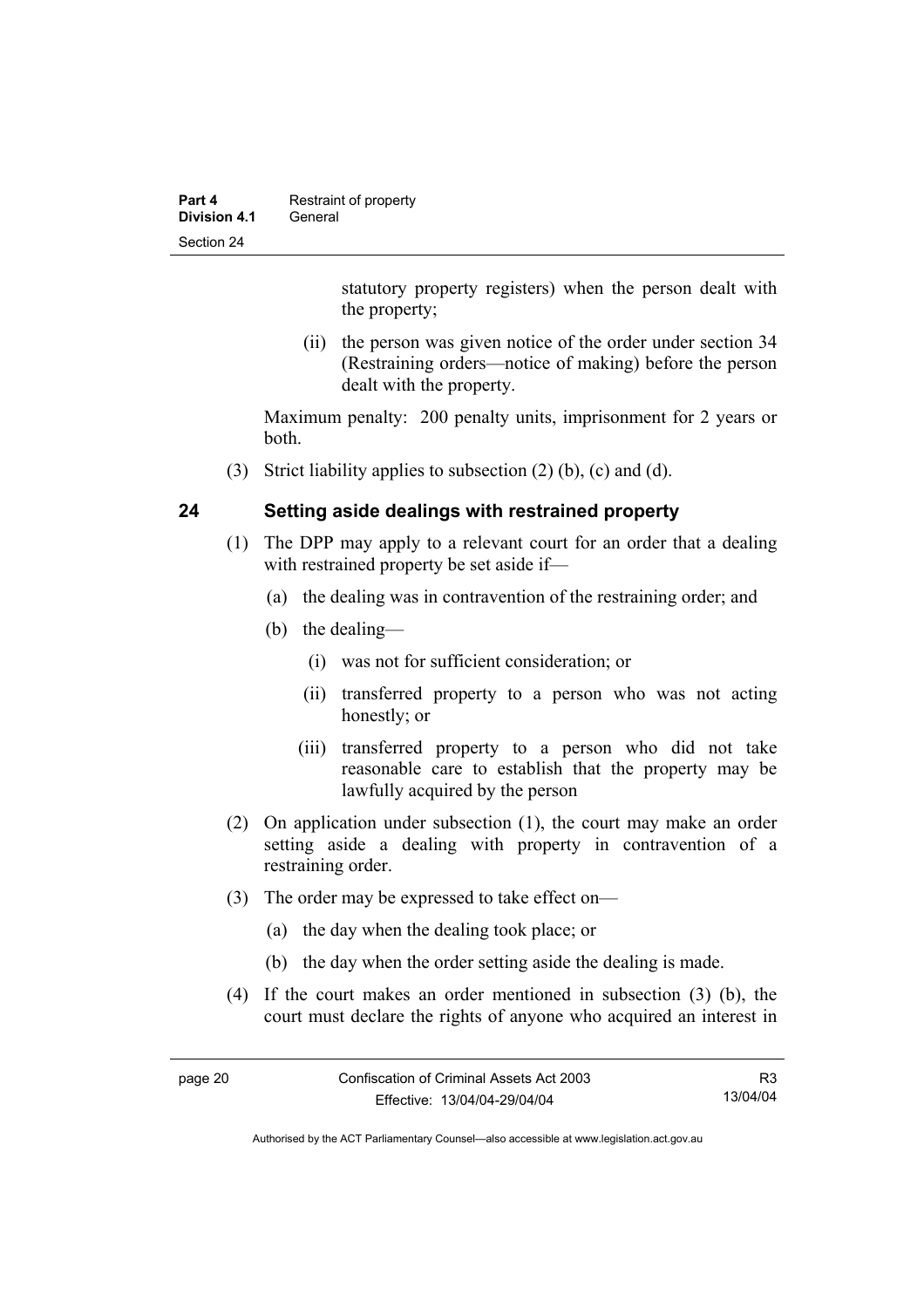the property on or after the day of the dealing and before the day the order is made.

# **Division 4.2 Making restraining orders**

- *Note 1* For general provisions about a proceeding for a restraining order (which is a confiscation proceeding—see s 236), see pt 14.
- *Note 2* In particular, no advance notice to anyone is required of the application for the order, and the application may be heard in closed court, without the offender or the public being present, see s 243.

# **25 Restraining orders over unclaimed tainted property application**

- (1) The DPP may apply to a relevant court for a restraining order over unclaimed tainted property.
- (2) The application must state the following:
	- (a) that the application is for an unclaimed tainted property restraining order;
	- (b) the property sought to be restrained.
- (3) The application must be supported by an affidavit under section 28 (Restraining orders over unclaimed tainted property—affidavit supporting application).
- (4) An application for an unclaimed tainted property restraining order must be made only in relation to unclaimed tainted property (but may be made at the same time as an application for a restraining order over other property).

# **26 Restraining orders over other property—application**

- (1) The DPP may apply to a relevant court for a restraining order over any of the following:
	- (a) stated property of a person;

page 21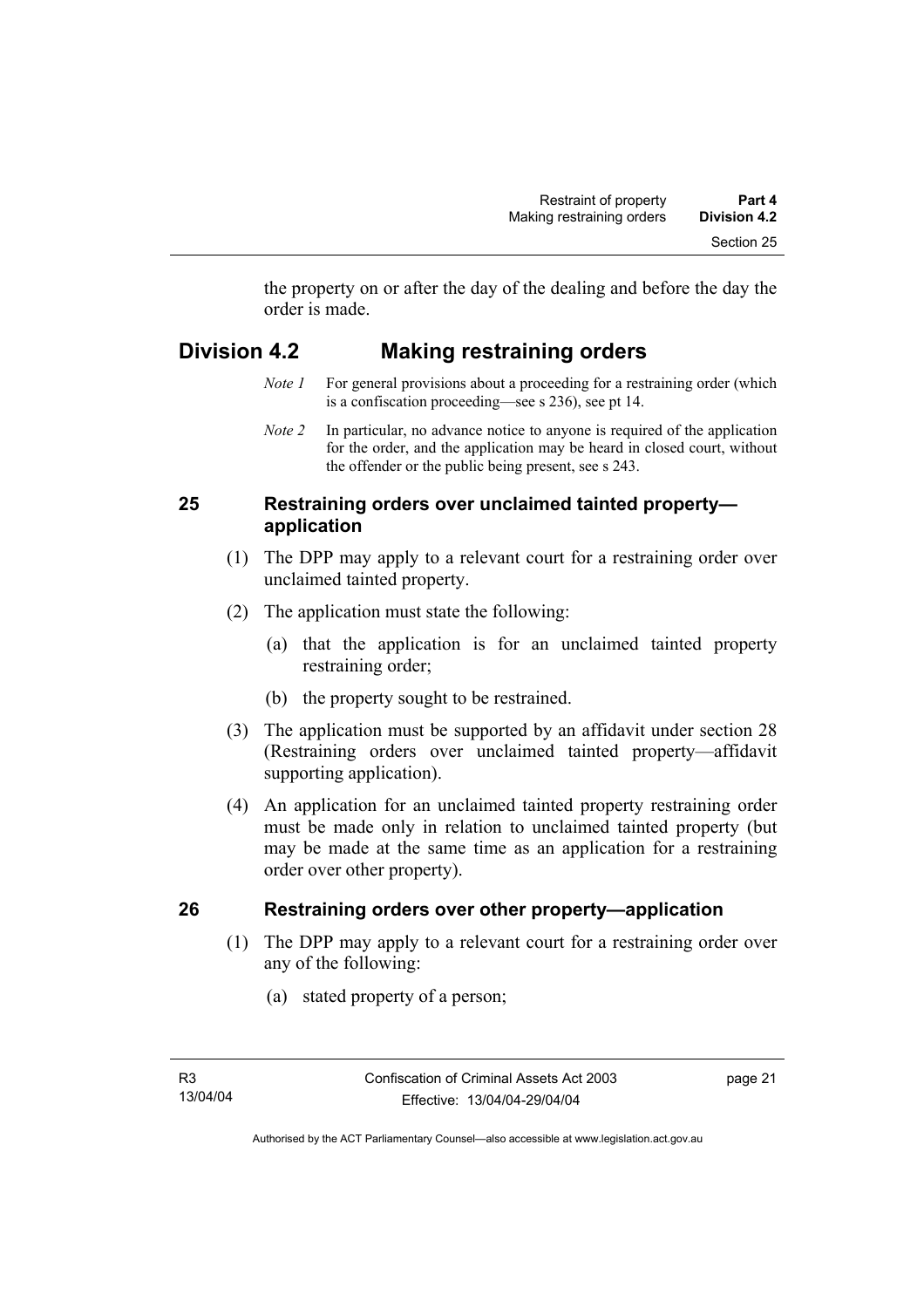- (b) stated property of a person and all other property of the person (including property acquired after the making of the order);
- (c) all property of a person (including property acquired after the making of the order);
- (d) all property of a person (including property acquired after the making of the order) other than stated property.
- *Note 1* A reference to a *person* generally includes a reference to a corporation as well as an individual, see Legislation Act, s 160. (See also the Legislation Act, dict, pt 1, def *person*.)
- *Note 2 Property* includes an interest in property, see Legislation Act, dict, pt 1.
- (2) The application must state the following:
	- (a) the offence to which the application relates;
	- (b) when it is alleged the offence was committed;
	- (c) the person who is alleged to have committed the offence;
	- (d) the person whose property the application relates to;
	- (e) the property sought to be restrained (including whether it is property of the offender or someone else);

*Note Offender* includes a corporation, see dict.

- (f) whether the application is for an artistic profits restraining order.
- (3) The application must be supported by an affidavit under section 29 (Restraining orders over other property—affidavit supporting application).
- (4) For subsection (2) (a), the application need not specify a particular offence and it is sufficient if the application states that some offence or other was committed.
- (5) For subsection (2) (b), the application need not specify a particular time or day and it is sufficient if the application states a period within which the offence was committed.

| page 22 | Confiscation of Criminal Assets Act 2003 |          |
|---------|------------------------------------------|----------|
|         | Effective: 13/04/04-29/04/04             | 13/04/04 |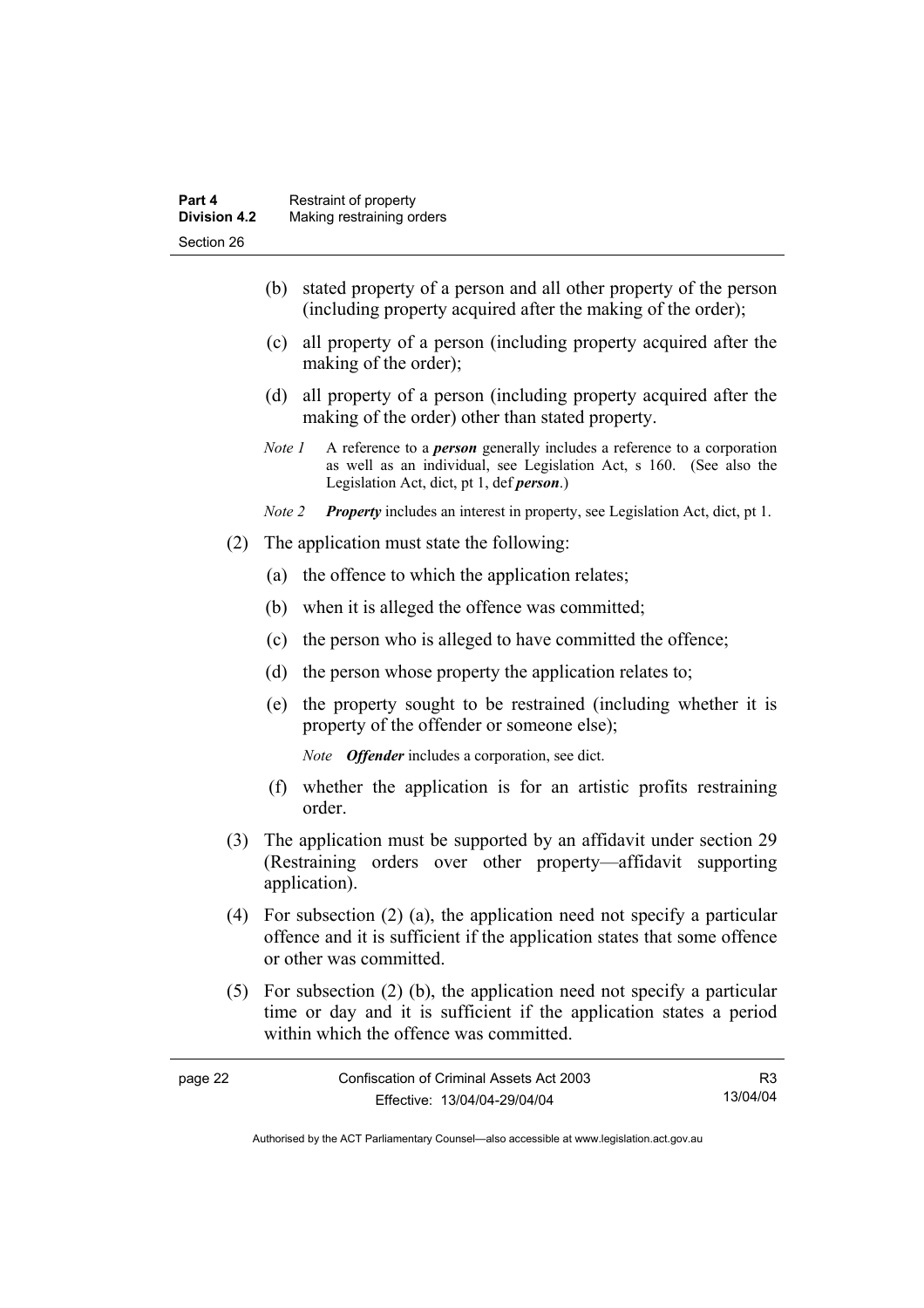- (6) To remove any doubt—
	- (a) an application for a restraining order under this section may be made in relation to an interest (or interests) in property; and

- (b) an application for a restraining order under this section may be made in relation to 2 or more offences; and
- (c) an application for a restraining order under this section may be made in relation to the property of 2 or more people; and
- (d) this section does not apply to an application for a restraining order over unclaimed tainted property.

#### **27 Restraining orders—time for making certain applications**

- (1) This section does not apply to an application for—
	- (a) an artistic profits restraining order; or
	- (b) an unclaimed tainted property restraining order.
- (2) An application for a restraining order in relation to an ordinary indictable offence must be made before the end of the longer of the following periods:
	- (a) if an indictment has been presented against the offender for the offence, and the offender has not been convicted or cleared of the offence—2 years after the day the indictment was presented;
	- (b) if the offender has been convicted of the offence (and not cleared)—2 years after the day of the conviction;

*Note Property* includes an interest in property, see Legislation Act, dict, pt 1.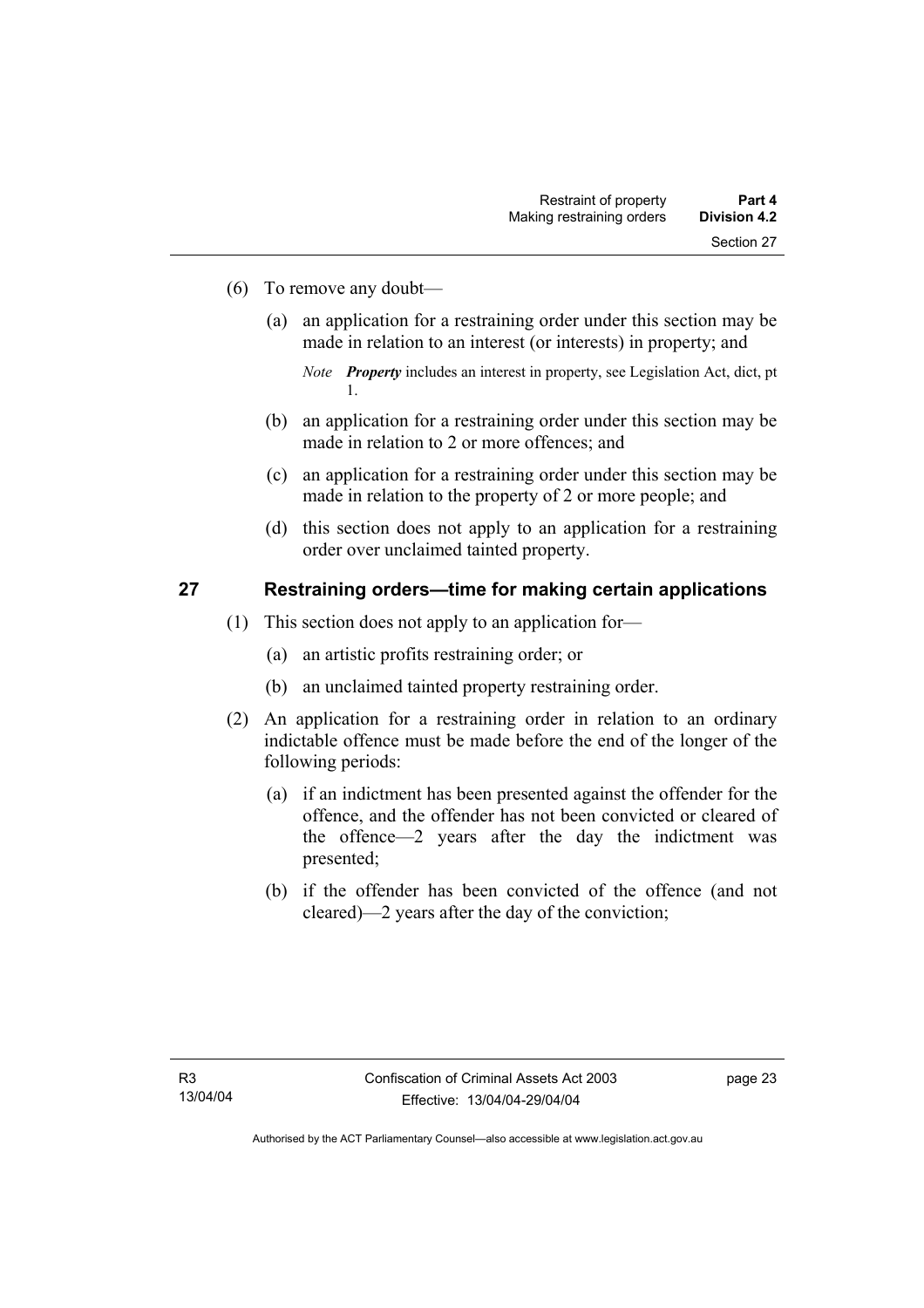- (c) in any case—6 years after the day the offence was committed (or is alleged to have been committed).
- *Note 1* For the meaning of *in relation to*, see dict.
- *Note 2* The court may allow leave for an application to be made after a time fixed by this section in certain circumstances (see s 49 and s 246).
- (3) An application for a restraining order in relation to a serious offence must be made before the end of the longer of the following periods:
	- (a) if an indictment has been presented against the offender for the offence, and the offender has not been convicted or cleared of the offence—2 years after the day the indictment was presented;
	- (b) if the offender has been convicted of the offence—2 years after the day of the conviction;
	- (c) in any case—6 years after the day the offence was committed (or is alleged to have been committed).
	- *Note* The court may allow leave for an application to be made after a time fixed by this section in certain circumstances (see s 49 and s 246).

#### **28 Restraining orders over unclaimed tainted property affidavit supporting application**

- (1) An affidavit by a police officer supporting an application under section 25 (Restraining orders over unclaimed tainted property application) for an unclaimed tainted property restraining order must state—
	- (a) that the police officer suspects that the property is unclaimed tainted property; and
	- (b) that the property has not been claimed by anyone.
	- *Note* No time limit applies to an application for an unclaimed tainted property restraining order, see s 27 (1) (b).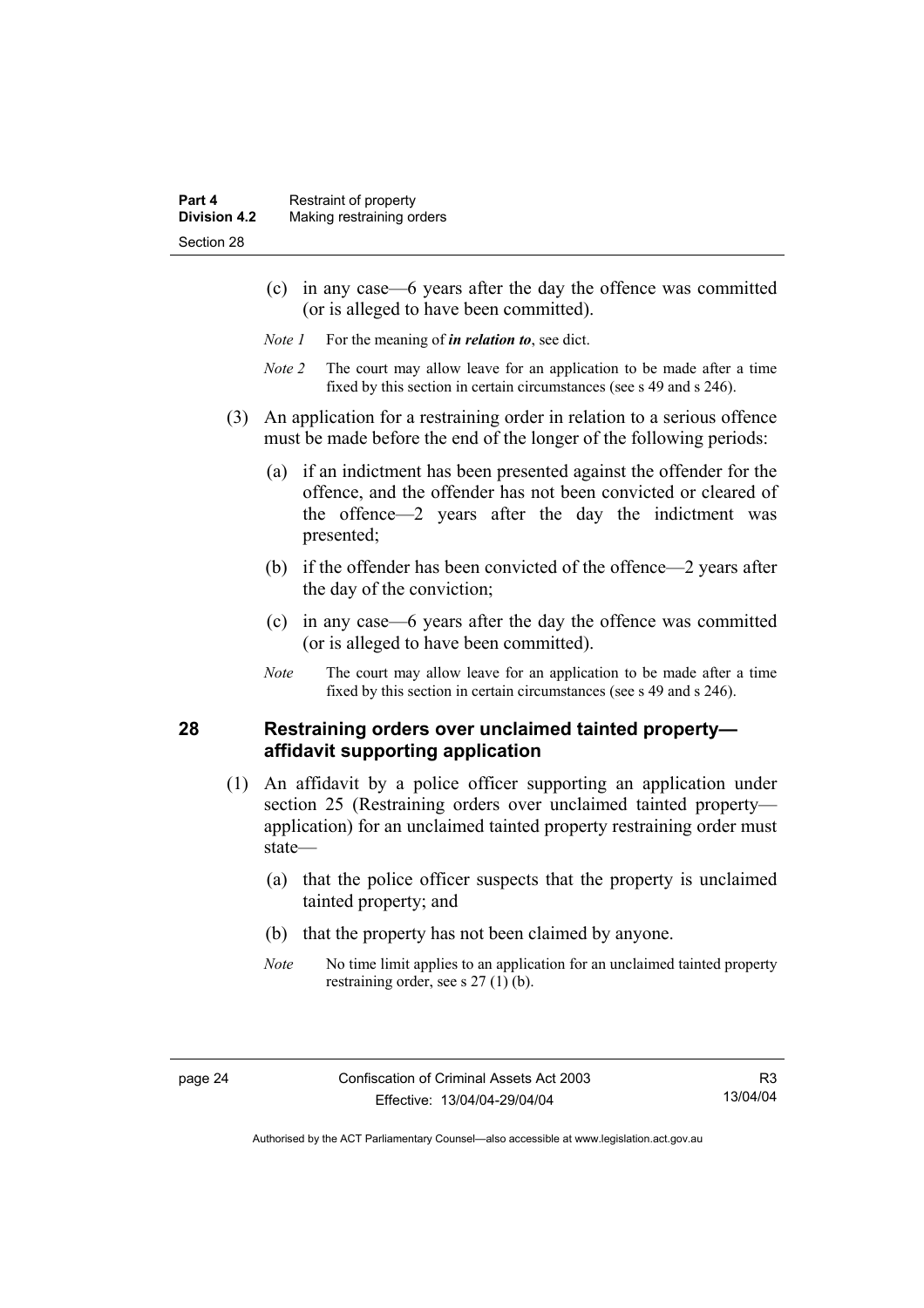- (2) The affidavit must state that the police officer believes that the property sought to be restrained may be required to satisfy a purpose mentioned in section 22 (Restraining orders—purposes).
- (3) For subsection (2), no particular purpose need be stated in the affidavit.
- (4) The affidavit must state the grounds for each suspicion or belief of the police officer stated in the affidavit.

# **29 Restraining orders over other property—affidavit supporting application**

- (1) An affidavit by a police officer supporting an application under section 26 (Restraining orders over other property—application) for a restraining order must state—
	- (a) that the officer believes that an indictment has been presented against the offender for a stated indictable offence, or that the offender has been convicted of a stated indictable offence; or
	- (b) that the officer suspects that the offender has committed a stated indictable offence, and that it is intended, within a stated period—
		- (i) for an ordinary indictable offence—to present an indictment against the offender for the offence (or a related indictable offence); or
		- (ii) for a serious offence—
			- (A) to present an indictment against the offender for the offence (or a related serious offence); or
			- (B) to apply for a civil forfeiture order or a penalty order in relation to the offence (or a related serious offence).
- (2) Subsection (1) (b) does not require the police officer to specify a particular offence in the affidavit and it is sufficient if the police

Authorised by the ACT Parliamentary Counsel—also accessible at www.legislation.act.gov.au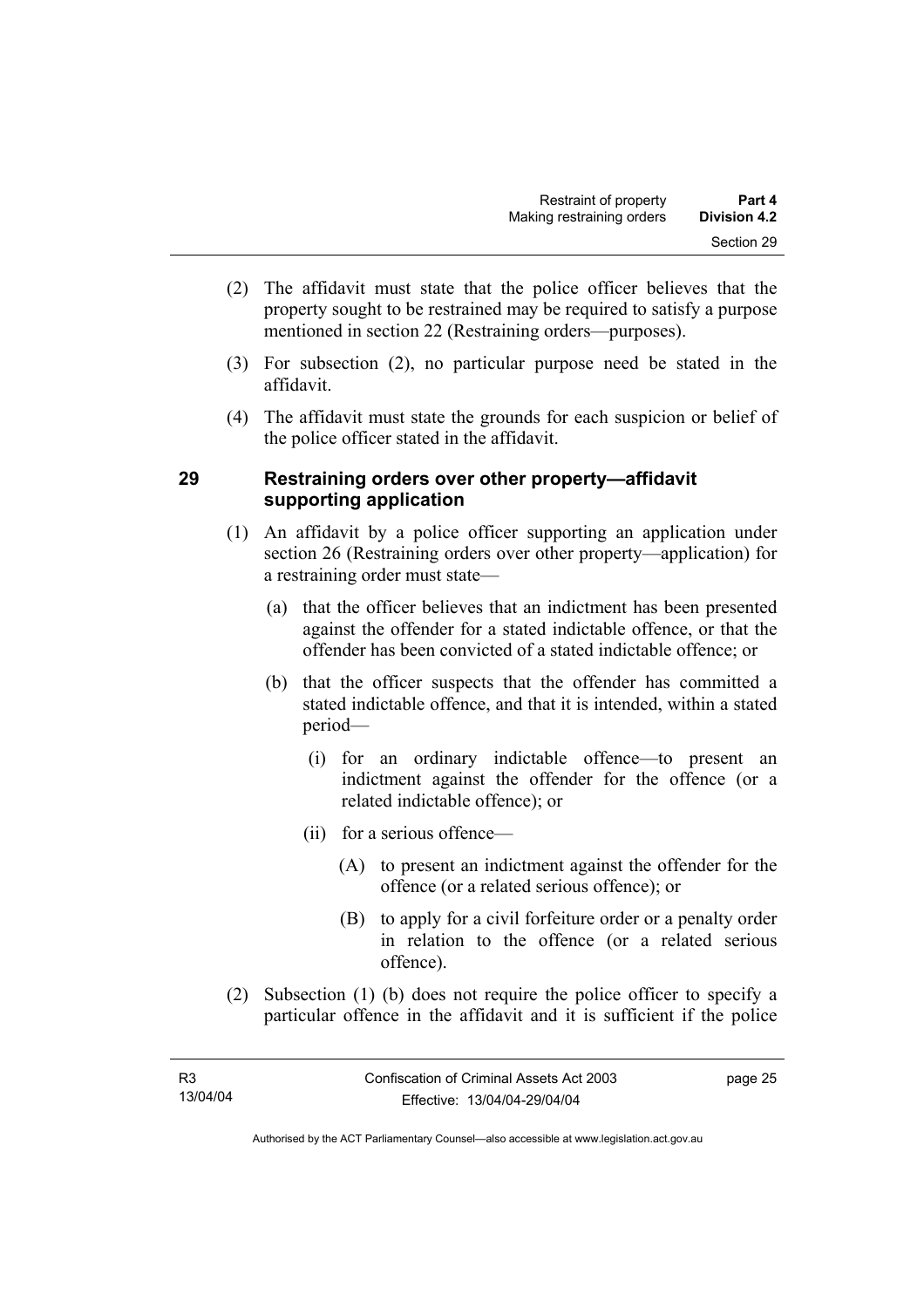| Part 4              | Restraint of property     |
|---------------------|---------------------------|
| <b>Division 4.2</b> | Making restraining orders |
| Section 29          |                           |

officer suspects that the offender has committed a particular kind of offence and the affidavit describes the nature of the offence in general terms.

- (3) If the application is not for an artistic profits restraining order, the affidavit must state that the police officer believes that the application is being made within the relevant period mentioned in section 27 (Restraining orders—time for making certain applications) for the offence to which the application relates.
	- *Note* No time limit applies to an application for an artistic profits restraining order, see s 27 (1) (a).
- (4) For subsection (3), if the application relates to a serious offence, it is sufficient if the police officer believes that the offence was committed within the relevant period mentioned in section 27, and it is not necessary for the officer to believe that the offence was committed on any particular day or time within the relevant period.
- (5) The affidavit must state, for the property mentioned in the application, or for each stated part of the property—
	- (a) that the officer suspects that the property is either the offender's property or the property of someone else; and
	- (b) for property that the officer suspects is the property of someone else—
		- (i) that the property is tainted property; or
		- (ii) that the property is subject to the offender's effective control.
- (6) The affidavit must state that the police officer believes that—
	- (a) the property sought to be restrained may be required to satisfy a purpose mentioned in section 22 (Restraining orders purposes); and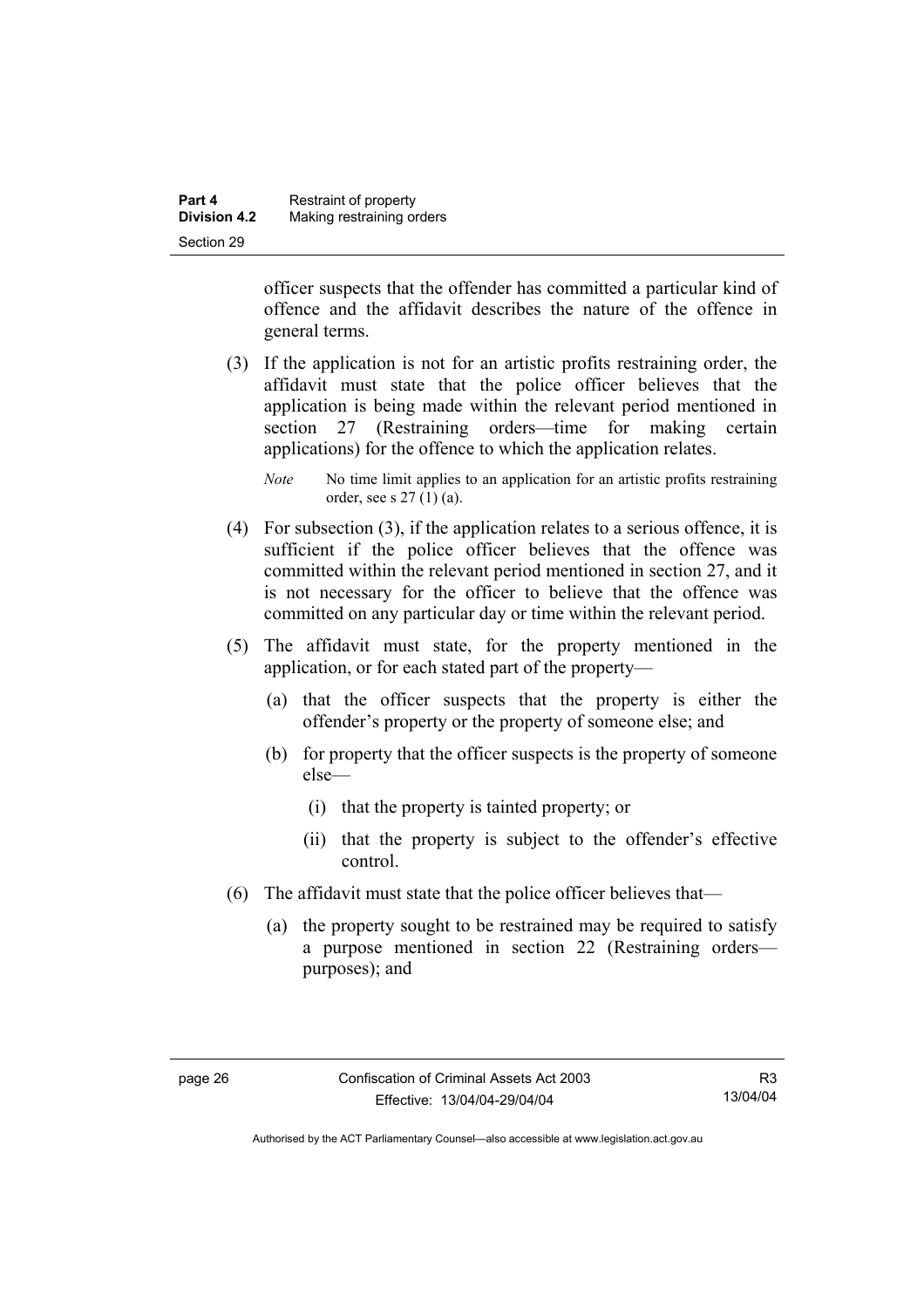- (b) if the application is for an artistic profits restraining order—the property sought to be restrained may be required to satisfy a penalty order for artistic profits in relation to the offence.
- (7) For subsection (6) (a), no particular purpose need be stated in the affidavit.
- (8) The affidavit must state the grounds for each belief or suspicion of the police officer stated in the affidavit.

# **30 Restraining orders over unclaimed tainted property making**

- (1) This section applies if an application is made under section 25 (Restraining orders over unclaimed tainted property—application) to a relevant court for an unclaimed tainted property restraining order in relation to an offence.
- (2) The relevant court must make a restraining order over the property to which the application relates if, having regard to the police officer's affidavit supporting the application and any other evidence before the court, the court is satisfied that there are reasonable grounds for the officer's suspicions and beliefs stated in the affidavit.
	- *Note* A claim for property restrained under an unclaimed tainted property restraining order does not, of itself, change or end the restraining order, see s 46 (2).
- (3) The restraining order may direct the public trustee to take control of the restrained property.
	- *Note* For the commencement of a restraining order, see Legislation Act, s 73 (4).
- (4) To remove any doubt, for making a restraining order under this section, it is irrelevant whether there is any risk of the property being dealt with in a way that would defeat or hinder the purposes of this Act.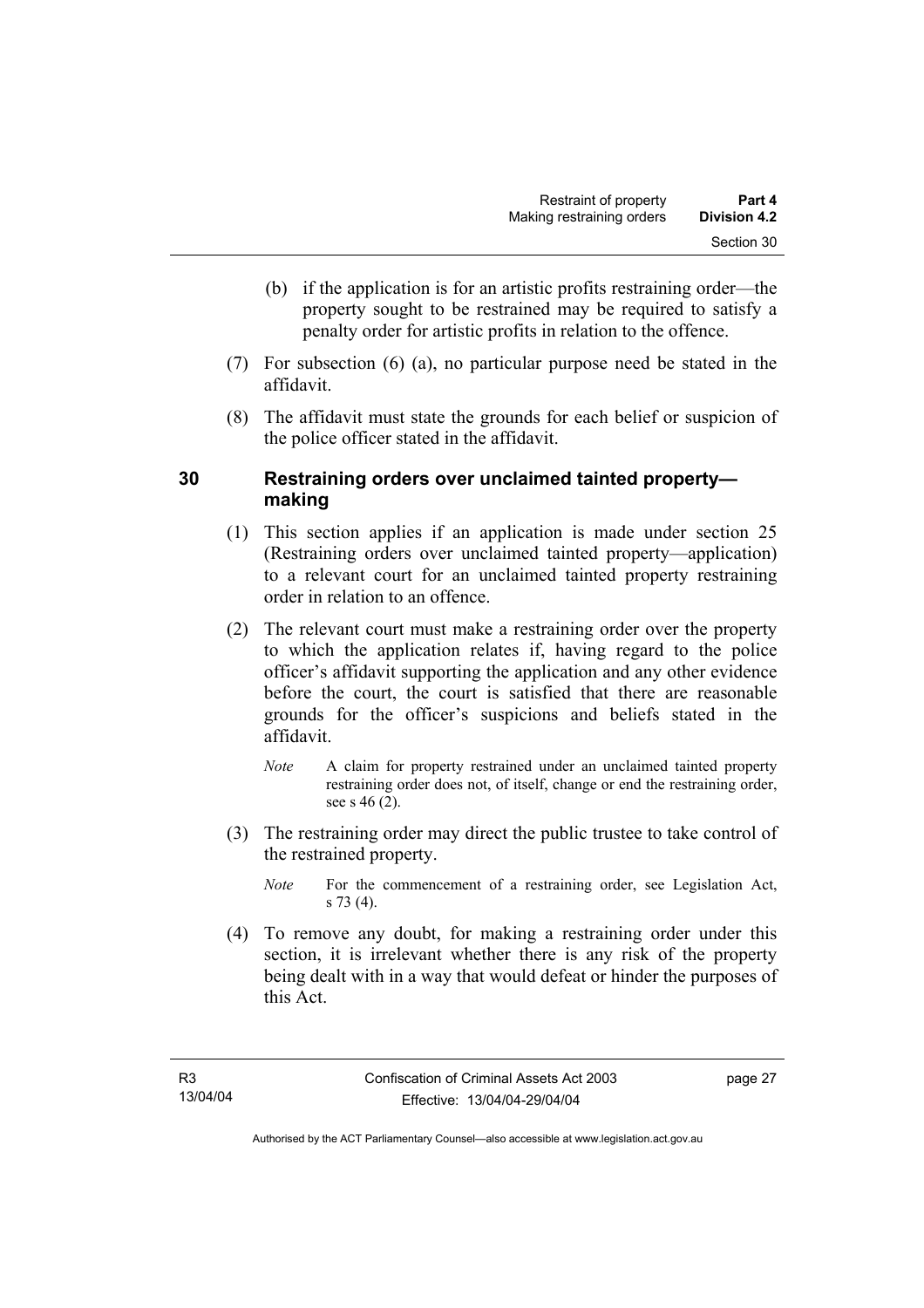## **31 Restraining orders over other property—making**

- (1) This section applies if an application is made under section 26 (Restraining orders over other property—application) to a relevant court for a restraining order in relation to an offence.
- (2) The relevant court must make a restraining order over the property to which the application relates if, having regard to the police officer's affidavit supporting the application and any other evidence before the court—
	- (a) the court is satisfied that there are reasonable grounds for the officer's beliefs and suspicions stated in the affidavit; and
	- (b) if an indictment has not been presented for the offence, or the offence is a serious offence of which the offender has been cleared—the court is satisfied that, within 6 weeks after the date of the order or (if allowed by the court) a longer period of not longer than 3 months after that date—
		- (i) for an ordinary indictable offence—it is intended to present an indictment against the offender for the offence (or a related indictable offence); or
		- (ii) for a serious offence—
			- (A) it is intended to present an indictment against the offender for the offence (or a related serious offence); or
			- (B) it is intended to apply for a civil forfeiture order or a penalty order in relation to the offence (or a related serious offence).
- (3) The restraining order may do either or both of the following:
	- (a) direct the public trustee to take control of the restrained property or stated restrained property;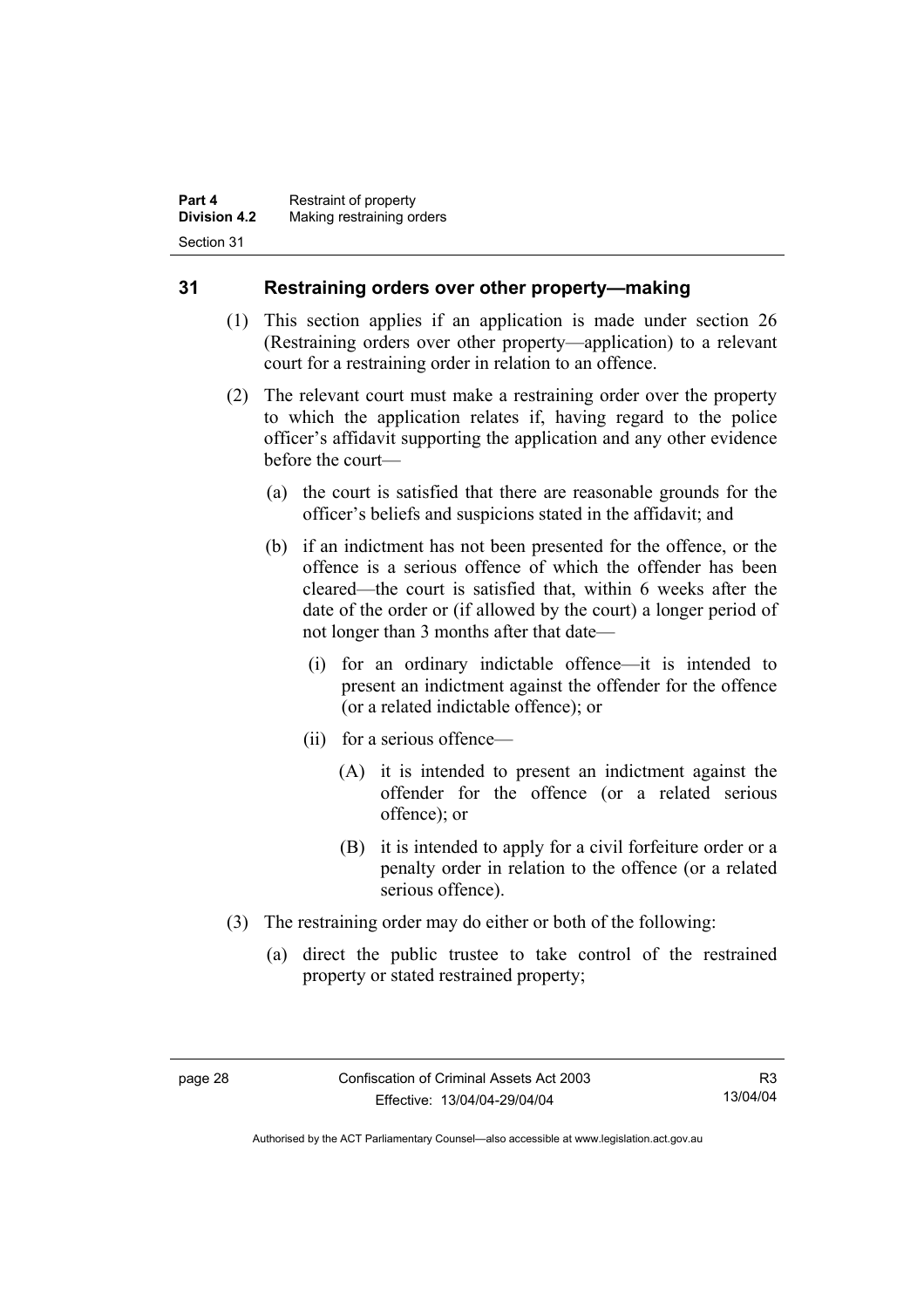- (b) provide, under section 37 or 38, for living and business expenses, or legal expenses, to be met out of the restrained property.
- *Note* For the commencement of a restraining order, see Legislation Act, s 73 (4).
- (4) The relevant court may refuse to make the restraining order if the DPP does not give the relevant court any undertaking that the court considers appropriate about the payment of damages or costs in relation to the making or operation of the order.
- (5) To remove any doubt—
	- (a) a restraining order may be made under this section in relation to an interest (or interests) in property; and

 (b) a restraining order may relate to 2 or more offences committed (or alleged to have been committed) by an offender; and

*Note Offender* includes a corporation, see dict.

- (c) a restraining order may relate to the property of 2 or more people; and
- (d) for making a restraining order under this section, it is irrelevant whether there is any risk of the property being dealt with in a way that would defeat or hinder the purposes of this Act.

## **32 Making of restraining orders—specific serious offence not required etc**

 (1) For section 31 and to remove any doubt, if the relevant court is satisfied that there are reasonable grounds for the police officer's belief that a serious offence was committed by the offender within the relevant period mentioned in section 27 (Restraining orders time for making certain applications), the court must not refuse to

*Note Property* includes an interest in property, see Legislation Act, dict, pt 1.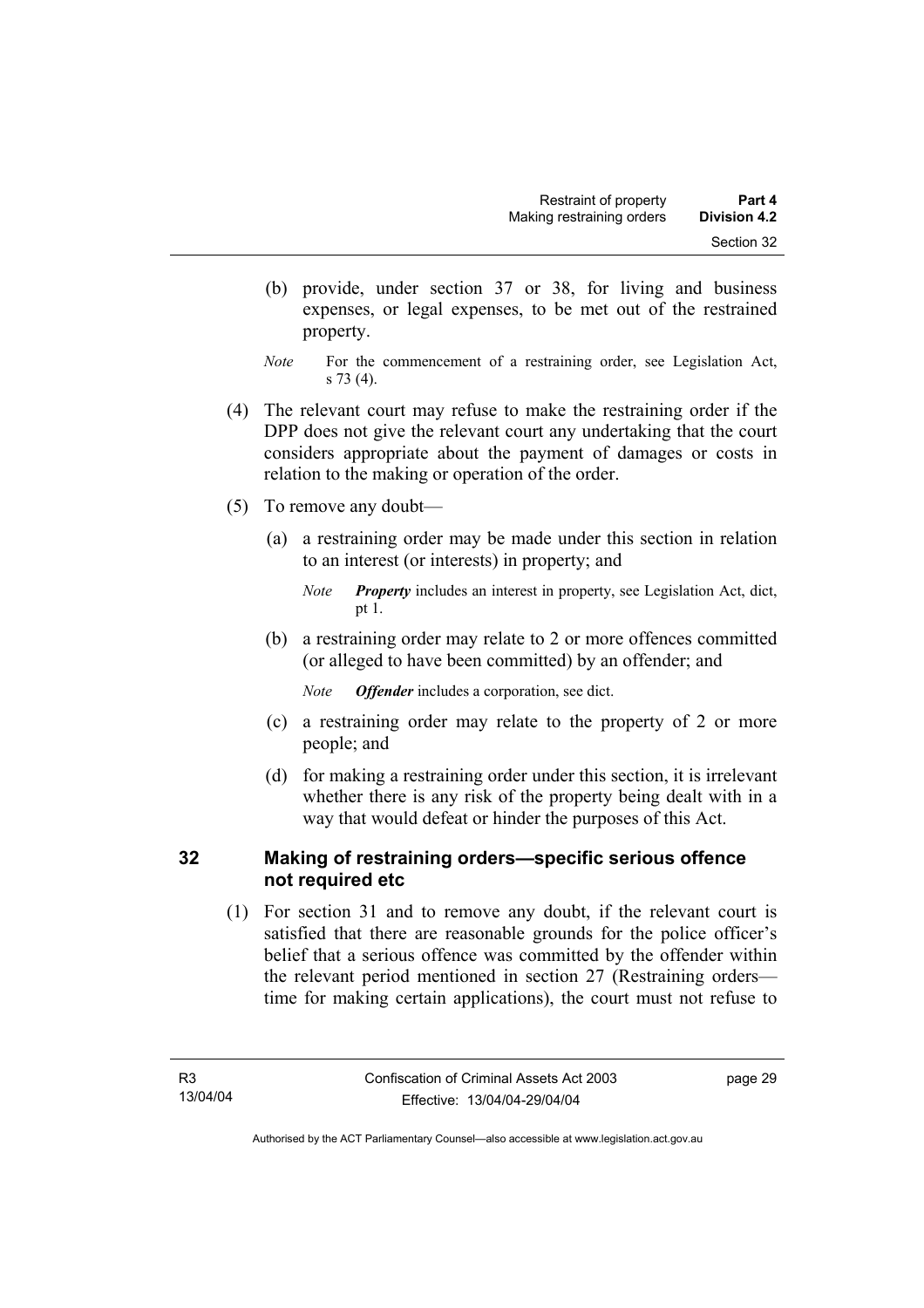make a restraining order in relation to the offence only because the court is not satisfied—

- (a) that the officer had any belief that a particular serious offence was committed within the relevant period; or
- (b) that the officer had any belief about the particular day or time when the offender committed the offence within the relevant period; or
- (c) that there are reasonable grounds for any belief by the officer about anything mentioned in paragraph (a) or (b).

*Note* For the meaning of *in relation to*, see dict.

- (2) Also, for section 31 and to remove any doubt, the relevant court must not refuse to make a restraining order in relation to the offender only because—
	- (a) an indictment has not been presented against the offender for the offence; or
	- (b) the offender has not been convicted of the offence; or
	- (c) the offender has been cleared of the offence, including being cleared after having been convicted of the offence; or
	- (d) a doubt is raised about whether the person committed the offence.

# **33 Restraining orders—contents**

- (1) A restraining order must state that a person must not deal with the property stated in the order except in accordance with—
	- (a) the order; or
	- (b) another order of a relevant court; or
	- (c) this Act.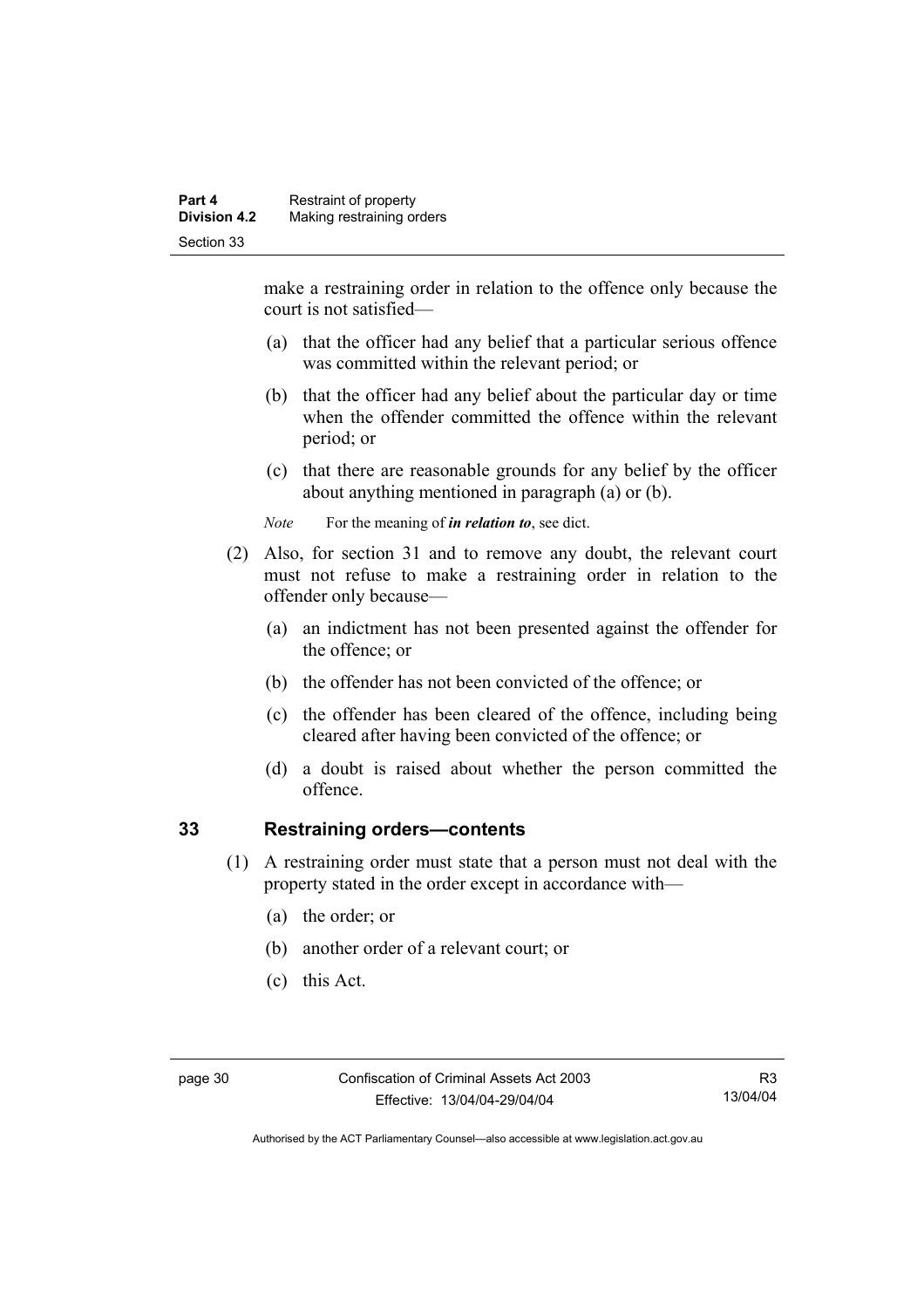- (2) A restraining order (other than an unclaimed tainted property restraining order) must also state—
	- (a) that it is a restraining order under this Act; and
	- (b) the person (or people) whose property it applies to; and
	- (c) for each person to whose property it applies to—the property to which it applies, including whether it applies to property acquired after the making of the order; and
	- (d) if section 31 (2) (b) (Restraining orders over other property making) applies to the restraining order—the applicable period under the paragraph; and
		- *Note* The restraining order ends unless an indictment is presented or, for a serious offence, a forfeiture or penalty application is made, before the end of the stated period (see div 4.3, tables 1 and 2).
	- (e) if the order directs the public trustee to take control of the restrained property or stated restrained property—the direction and the property to which it applies; and
	- (f) if the relevant court making the order has given a direction under section 35 (Restraining order proceedings—restrictions on disclosure)—
		- (i) the direction given by the court; and
		- (ii) the effect of section 36 (Restraining orders—disclosure offences) in relation to the direction; and
	- (g) if the order provides, under section 37 or 38, for living and business expenses, or legal expenses, to be met out of the restrained property—
		- (i) the kind of expenses that may be met out of the restrained property; and
		- (ii) the period during which the expenses may be met out of the restrained property; and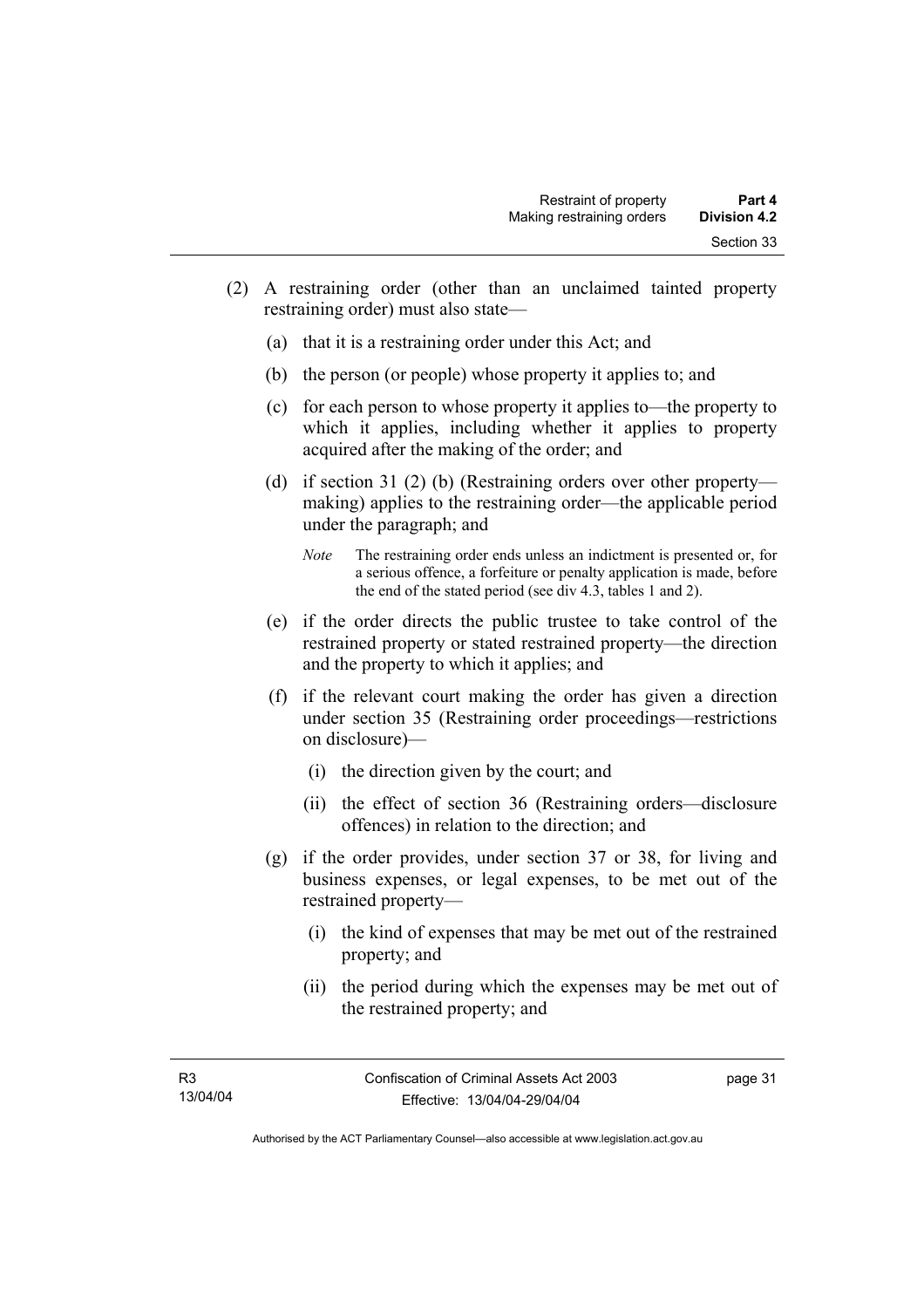- (iii) the maximum amount of the expenses that may be met out of the restrained property.
- (3) An unclaimed tainted property restraining order must also state—
	- (a) that it is an unclaimed tainted property restraining order under this Act; and
	- (b) the property to which it applies; and
	- (c) if the relevant court making the order has given a direction under section 35—
		- (i) the direction given by the court; and
		- (ii) the effect of section 36 in relation to the direction; and
	- (d) that, unless a relevant court makes an order that stops the operation of the restraining order over the property, the property will be automatically forfeited under this Act to the Territory at the end of 14 days after the day the order is made.
- (4) A failure by a relevant court to comply with this section in relation to the restraining order does not invalidate the restraining order or any forfeiture order or automatic forfeiture made in relation to the property restrained under the restraining order.

#### **34 Restraining orders—notice of making**

- (1) If a court makes a restraining order over property, the DPP must give a copy of the order to—
	- (a) for an unclaimed tainted property restraining order—anyone the DPP suspects may have an interest in the property; and
	- (b) for any other restraining order—the owner of the restrained property and anyone else the DPP suspects may have an interest in the property.
	- *Note* For how documents may be served, see Legislation Act, pt 19.5.
- (2) A relevant court may order the DPP to—

R3 13/04/04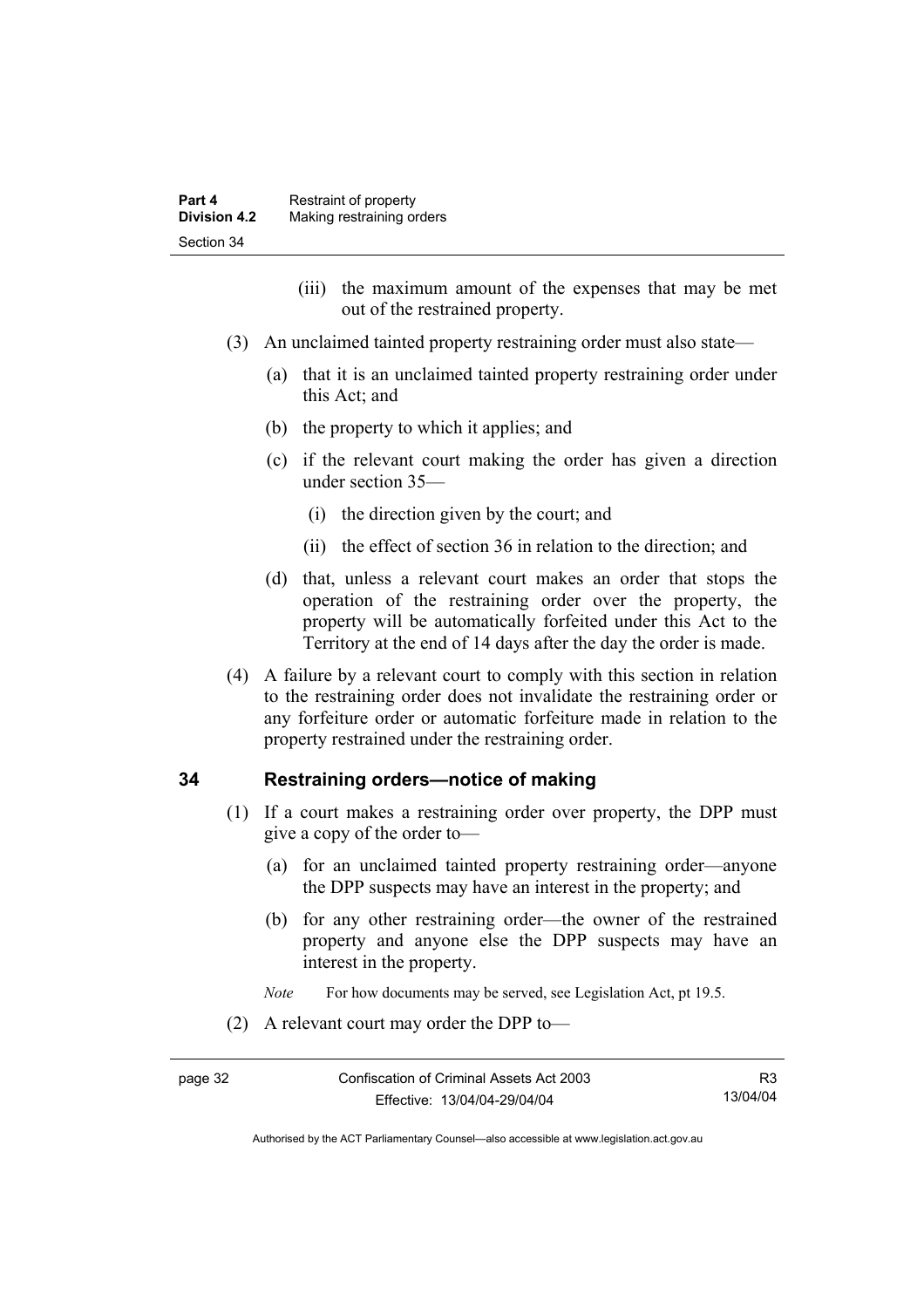- (a) give a copy of a restraining order, the application for the order or the supporting affidavit to anyone and may give directions about how any document is to be given to the person; or
- (b) give notice of the order to anyone and may give directions about how the notice is to be given.
- (3) Subsections (1) and (2) have effect subject to any direction of the court under section 35.

# **35 Restraining order proceedings—restrictions on disclosure**

- (1) On application by the DPP, a relevant court hearing an application for a restraining order may give directions prohibiting or restricting the publication or disclosure of all or any of the following:
	- (a) the fact that an application for the order, or that a restraining order, has been made;
	- (b) the application for the order;
	- (c) the supporting affidavit for the order and any other affidavit filed in relation to the application;
	- (d) any information about the proceeding (whether or not a hearing has been held);
	- (e) any evidence given, statement made or thing done during the proceeding;
	- (f) any information, document or thing derived from anything mentioned in this subsection.

#### **Examples of directions**

1 that the application for the restraining order and a stated part of the supporting affidavit not be disclosed to the person against whom the restraining order is made until the court has decided an application for another restraining order against someone else's property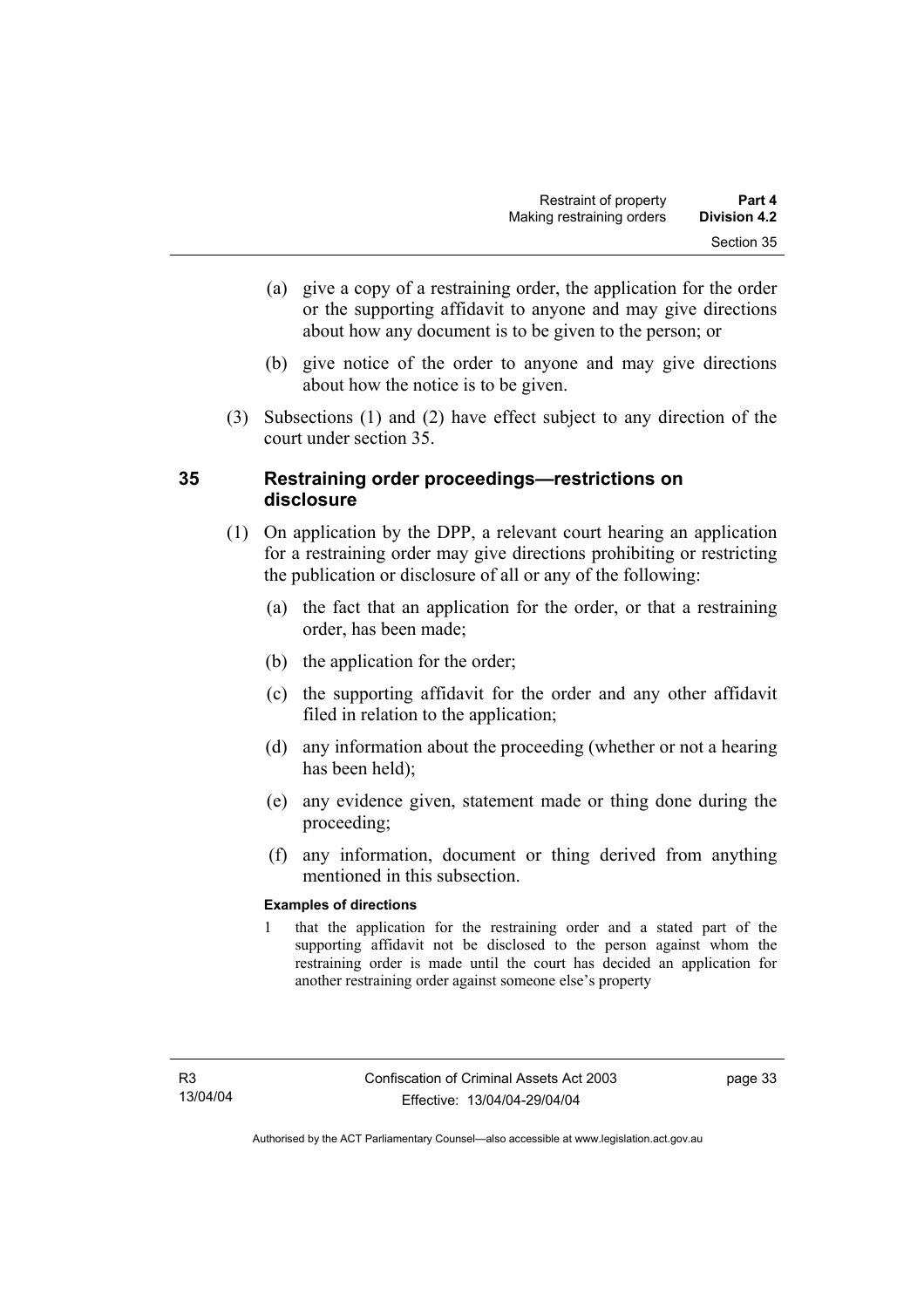- 2 that the supporting affidavit must be made available only to the offender's lawyer
- *Note* An example is part of the Act, is not exhaustive and may extend, but does not limit, the meaning of the provision in which it appears (see Legislation Act, s 126 and s 132).
- (2) In deciding whether to give a direction under subsection (1), the court must have regard to whether the direction—
	- (a) would promote the purposes of this Act; or
	- (b) is desirable to protect the integrity of an investigation (however described) for any purpose or a prosecution of an offence.
- (3) The court may also have regard to any other relevant matter in deciding whether to give a direction under subsection (1).

#### **36 Restraining orders—disclosure offences**

*Note* An offence against this section is a strict liability offence, see s (7).

- (1) A person commits an offence if—
	- (a) a relevant court has given a direction under section 35 (1) prohibiting or restricting the publication or disclosure of a matter mentioned in the subsection; and
	- (b) the person has notice of the direction (whether by being given a copy of the restraining order to which the direction relates or otherwise); and
	- (c) the person publishes or discloses the matter to someone else.

Maximum penalty: 200 penalty units, imprisonment for 2 years or both.

- (2) A person commits an offence if—
	- (a) a relevant court has given a direction under section 35 (1) prohibiting or restricting the publication or disclosure of a matter mentioned in the subsection; and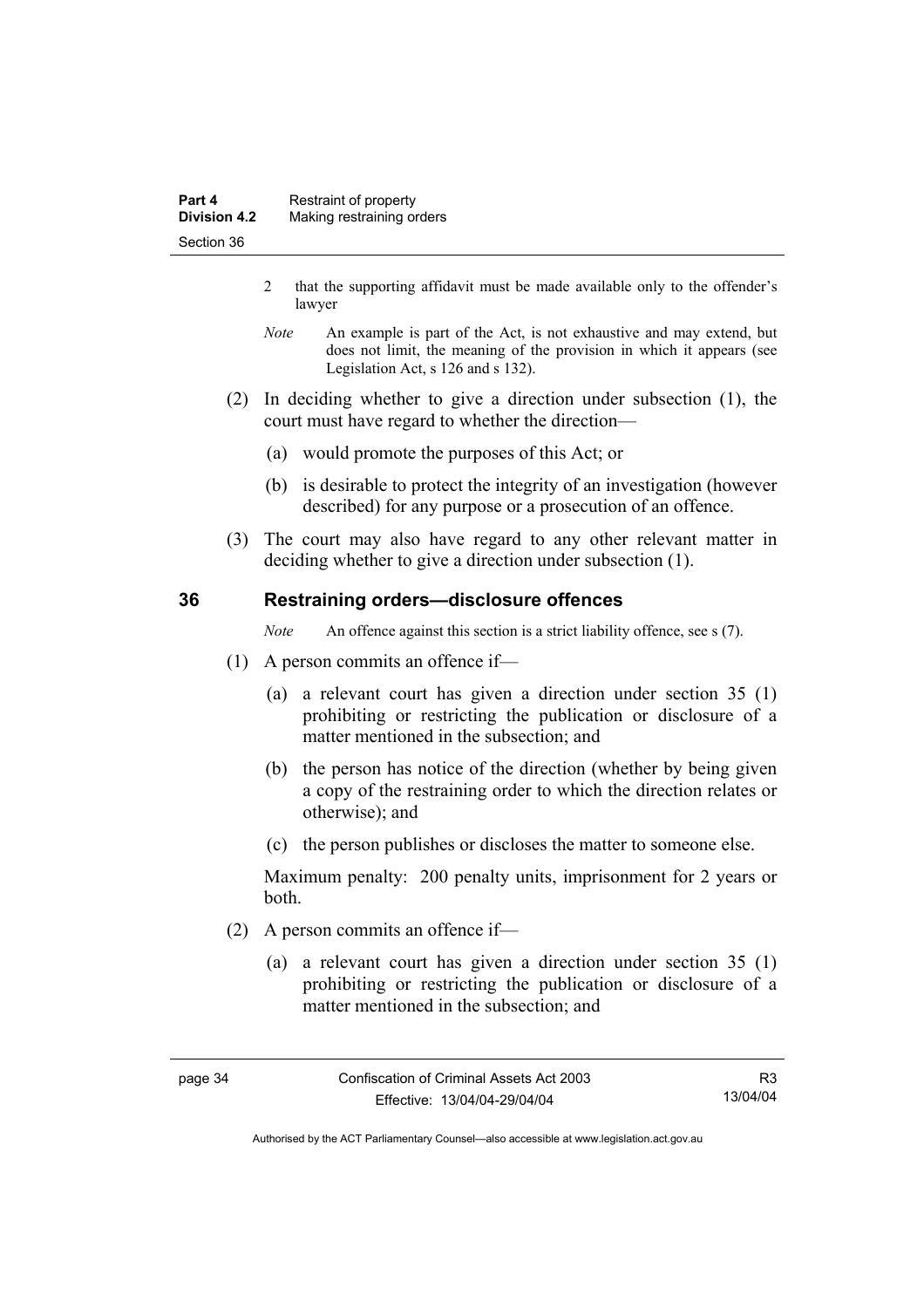- (b) the person has notice of the direction (whether by being given a copy of the restraining order to which the direction relates or otherwise); and
- (c) the person publishes or discloses information to someone else; and
- (d) the other person could infer from the information the matter to which the direction relates.

Maximum penalty: 200 penalty units, imprisonment for 2 years or both.

- (3) Subsections (1) and (2) do not apply if the publication or disclosure is made to any of the following entities in the circumstances mentioned for the entity:
	- (a) a police officer—in any circumstances;
	- (b) an officer, employee or agent of the person—to ensure that the order is complied with and the person to whom the publication or disclosure is made is given notice of the direction (whether by being given a copy of the restraining order to which the direction relates or otherwise) by the person making the publication or disclosure;
	- (c) a lawyer—to obtain legal advice or representation in relation to the order;
	- (d) a relevant court—with the court's leave.
		- *Note* The application for leave, and any proceeding with the court's leave, must be heard in closed court, see s (8).
- (4) Also, subsections (1) and (2) do not apply if the publication or disclosure is made—
	- (a) by a police officer in the exercise of the officer's functions; or
	- (b) for the purpose of giving or obtaining legal advice, or making legal representations, in relation to the order.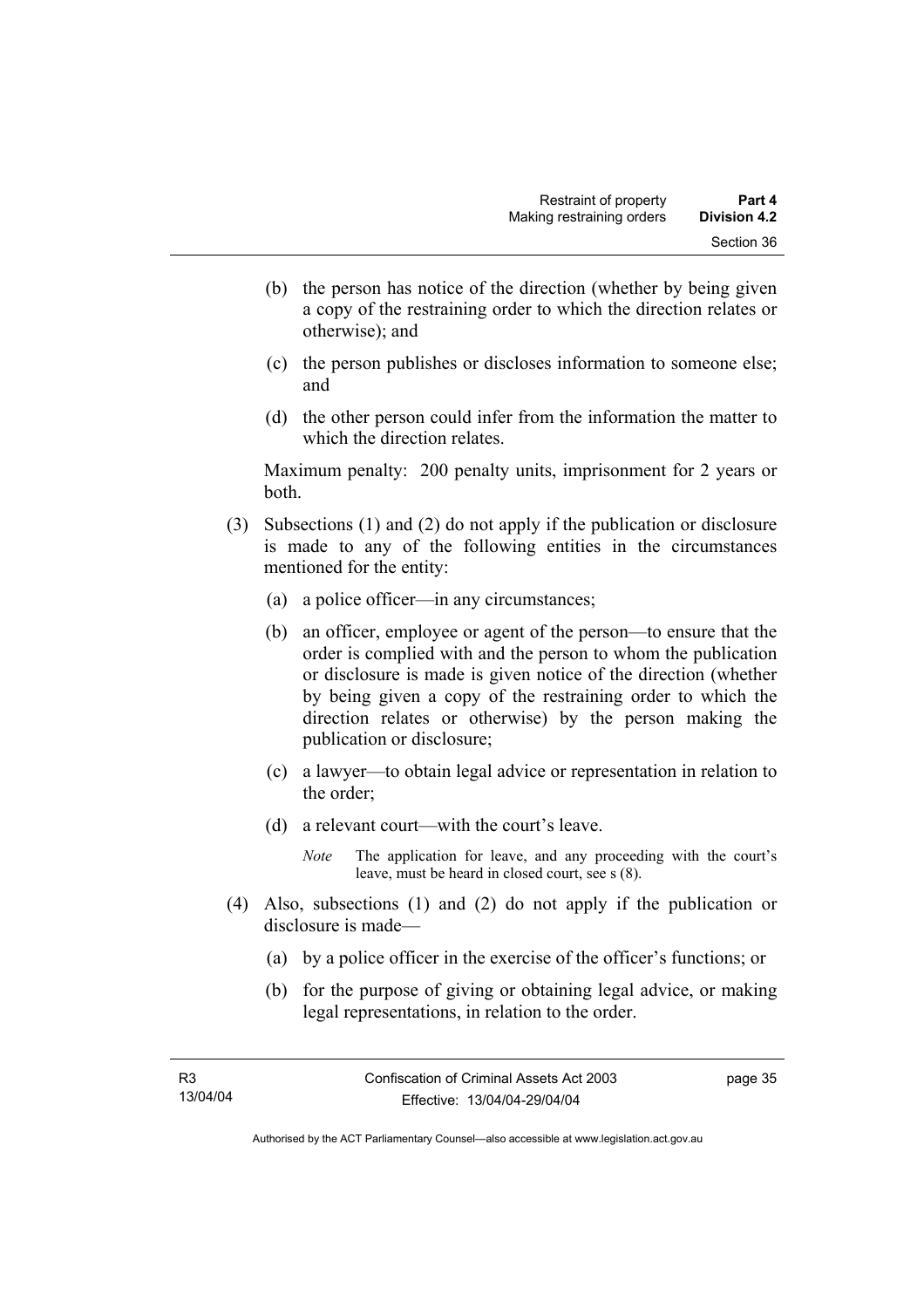- (5) A person commits an offence if—
	- (a) a relevant court has given a direction under section 35 (1) prohibiting or restricting the publication or disclosure of a matter mentioned in the subsection; and
	- (b) the person receives information in relation to the matter in accordance with subsection (3) or (4); and
	- (c) the person ceases to be a person mentioned in subsection (3) or (4); and
	- (d) the person publishes or discloses the matter to someone else.

Maximum penalty: 200 penalty units, imprisonment for 2 years or both.

- (6) A person commits an offence if—
	- (a) a relevant court has given a direction under section 35 (1) prohibiting or restricting the publication or disclosure of a matter mentioned in the subsection; and
	- (b) the person receives information in relation to the matter in accordance with subsection (3) or (4); and
	- (c) the person ceases to be a person mentioned in subsection (3) or (4); and
	- (d) the person publishes or discloses information to someone else; and
	- (e) the other person could infer from the information the matter to which the direction relates.

Maximum penalty: 200 penalty units, imprisonment for 2 years or both.

- (7) An offence against this section is a strict liability offence.
- (8) For subsection (3) (d), an application for leave, and any proceeding with the court's leave, must be heard in closed court.

R3 13/04/04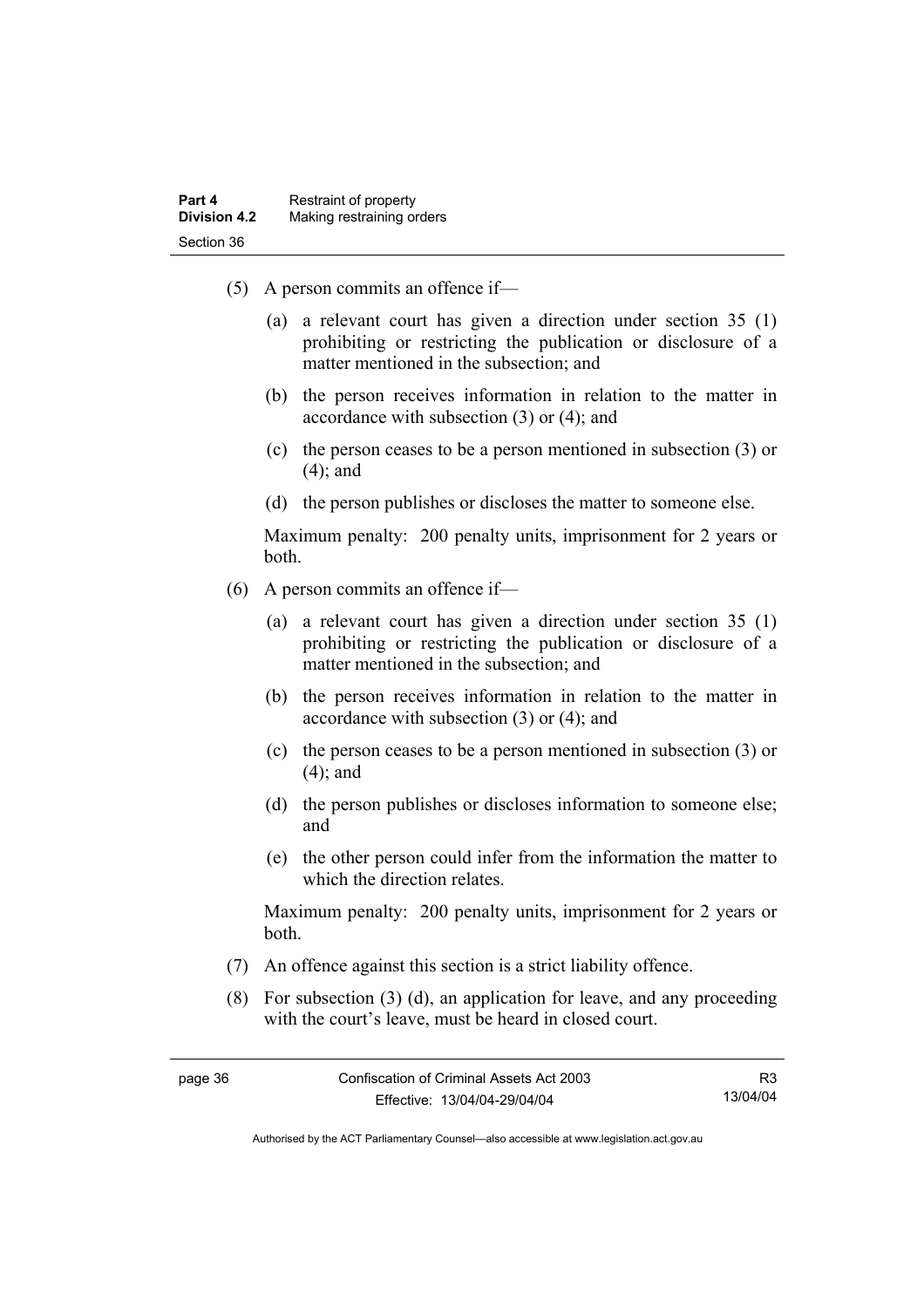## **37 Payment of living and business expenses from restrained property**

- (1) A relevant court may, in a restraining order or an order under section 39 (Additional orders about restraining orders and restrained property) varying a restraining order, allow any of the following expenses to be met out of the restrained property of a person, or a stated part of the property:
	- (a) the living and business expenses of the person (other than the person's legal expenses in defending a criminal charge);
	- (b) the living expenses of a dependant of the person.
	- *Note* For legal expenses in defending a criminal charge, see s 38.
- (2) However, the court must not allow expenses to be met out of restrained property unless the person satisfies the court that—
	- (a) the expenses are reasonable; and
	- (b) the expenses are necessary to avoid severe hardship to the person or the person's dependants; and
	- (c) the expenses cannot be met out of property of the person not subject to a restraining order; and
	- (d) any property to be released from restraint for the expenses was lawfully acquired by the person, is not tainted property and does not have evidentiary value in any criminal proceeding.
- (3) The regulations may—
	- (a) prescribe matters to which the court may, must or must not have regard for subsection (2) (a) or (b); and
	- (b) prescribe, or make provision in relation to, the maximum amount of living or business expenses of a person that may be allowed (for a period or otherwise).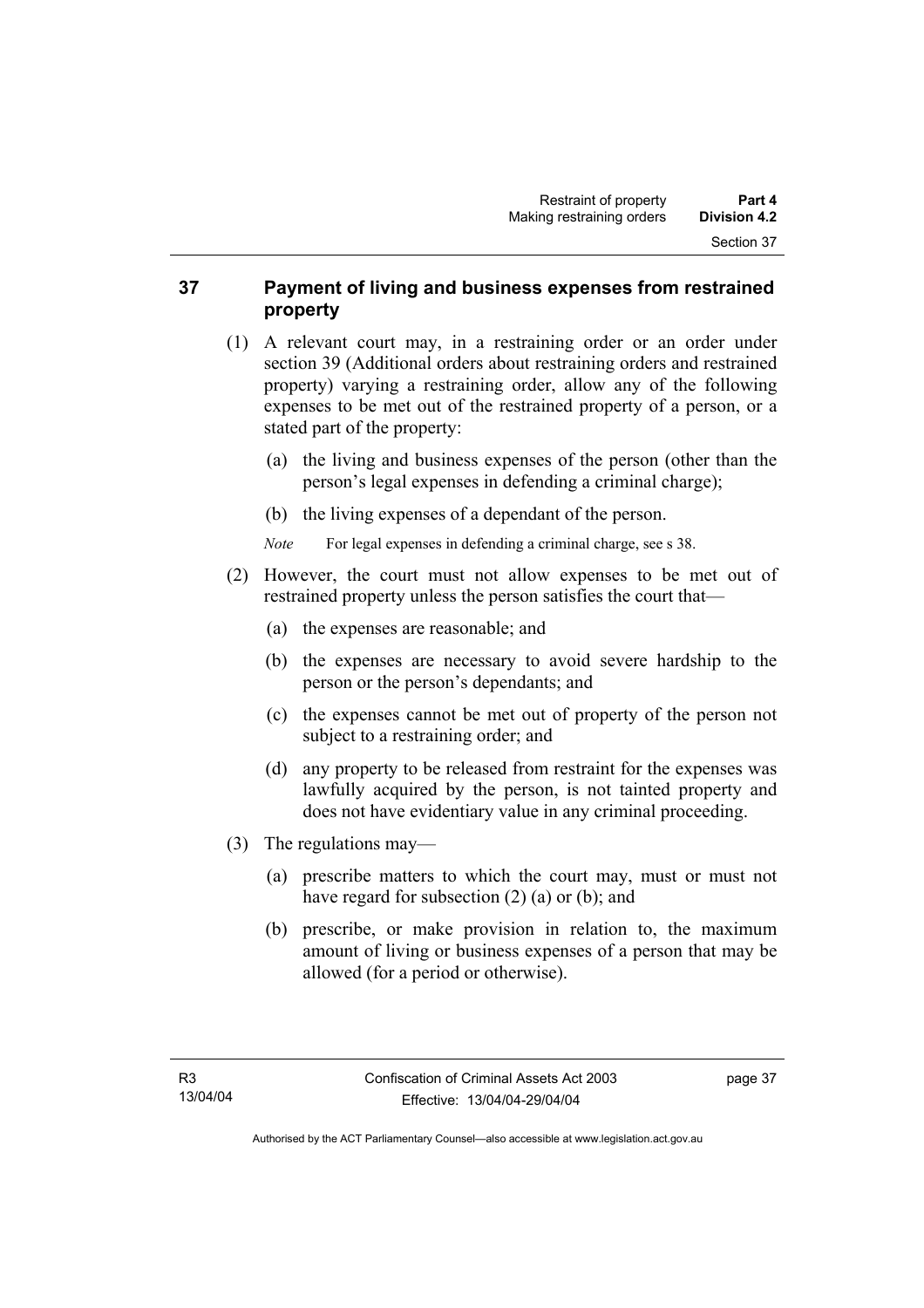| Part 4              | Restraint of property     |
|---------------------|---------------------------|
| <b>Division 4.2</b> | Making restraining orders |
| Section 38          |                           |

- (4) Regulations made for this section may apply, adopt or incorporate (with or without change) a provision of a law of the Commonwealth or a State, or an instrument, as in force from time to time.
	- *Note 1* The text of an applied, adopted or incorporated law or instrument, whether applied as in force from time to time or at a particular time, is taken to be a notifiable instrument if the operation of the Legislation Act, s 47 (5) or (6) is not disapplied (see s 47 (7)).
	- *Note 2* A notifiable instrument must be notified under the Legislation Act.
- (5) In this section:

*dependant*, of a person, means the person's domestic partner or a child of the person.

#### **38 Payment of certain legal expenses from restrained property**

- (1) A relevant court may, in a restraining order or an order under section 39 (Additional orders about restraining orders and restrained property) varying a restraining order, allow a person's legal expenses in defending a criminal charge to be met out of the restrained property of the person, or a stated part of the property.
- (2) However, the court must not allow the legal expenses to be met out of restrained property unless—
	- (a) the person applies for an order for the legal expenses to be met out of restrained property; and
	- (b) the application is supported by an affidavit of the person setting out all of the person's interests in property, including any property of the person outside Australia, and the person's liabilities; and
	- (c) the court is satisfied that—
		- (i) the affidavit is a true statement of the person's interests in property and the person's liabilities; and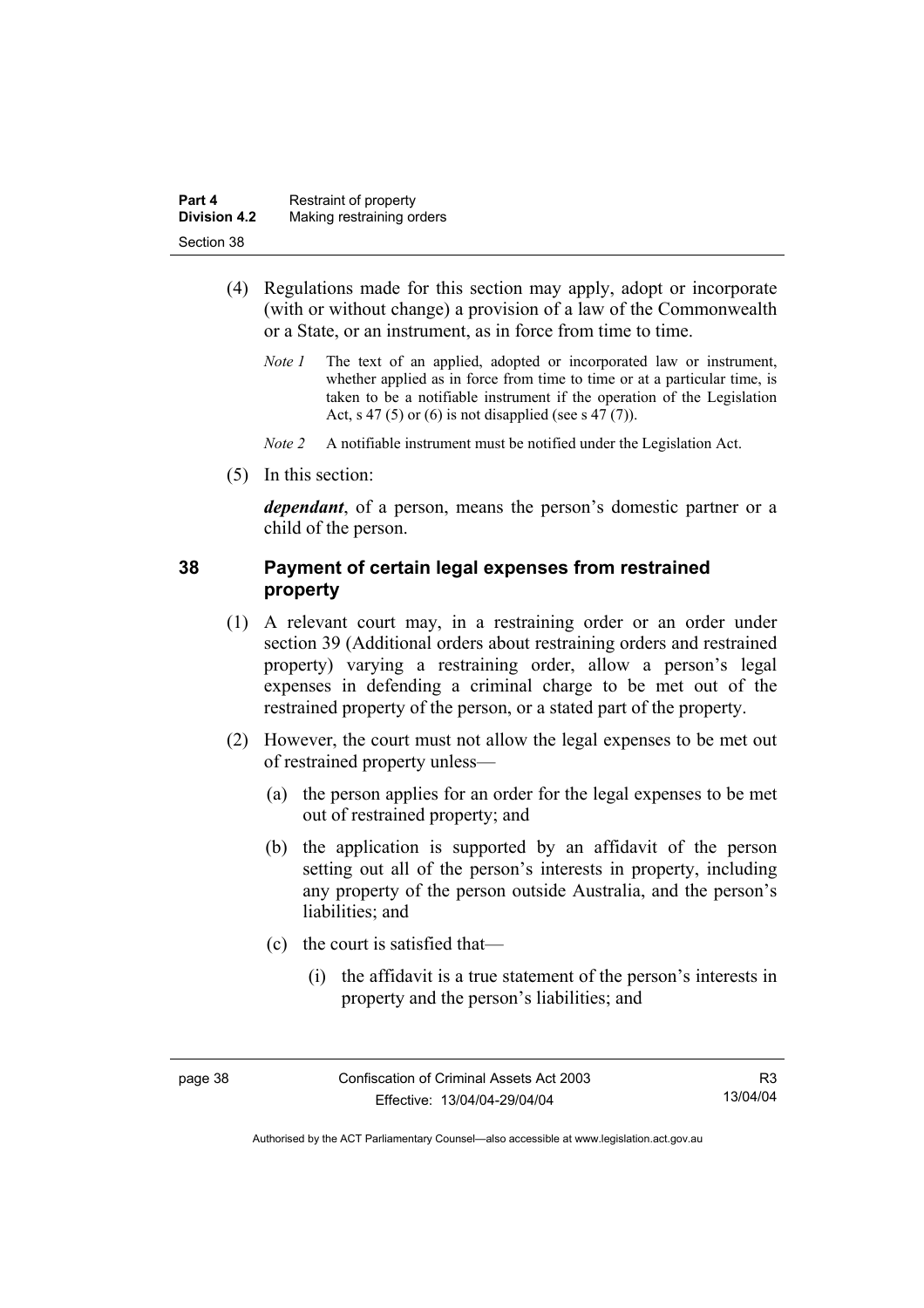- (ii) the person has taken all reasonable steps to bring any property outside Australia within the jurisdiction of the court; and
- (iii) the legal expenses cannot be met out of property of the person not subject to a restraining order; and
- (iv) any property to be released from restraint for the expenses was lawfully acquired by the person, is not tainted property and does not have evidentiary value in any criminal proceeding.
- (3) If the court makes or varies a restraining order that allows the legal expenses to be met out of restrained property, the court must include in the order conditions ensuring that—
	- (a) restrained property is used only to meet legal fees, disbursements and out-of-pocket expenses incurred by the person in defending the criminal charge; and
	- (b) all legal fees, disbursements and out-of-pocket expenses are properly and reasonably incurred by the person; and
	- (c) all legal fees are calculated in accordance with the scale of costs for criminal matters determined by the legal aid commission in accordance with the *Legal Aid Act 1977*, section 32 (8), (9) and (10).

# **39 Additional orders about restraining orders and restrained property**

 (1) A relevant court may, when it makes a restraining order or at any later time before the order ends, make any additional order that the court considers appropriate in relation to the restraining order or restrained property (other than an order mentioned in subsection  $(2)$ ).

#### **Examples of additional orders**

1 an order varying the property subject to the restraining order (other than an order excluding property from the restraining order)

| R <sub>3</sub> | Confiscation of Criminal Assets Act 2003 | page 39 |
|----------------|------------------------------------------|---------|
| 13/04/04       | Effective: 13/04/04-29/04/04             |         |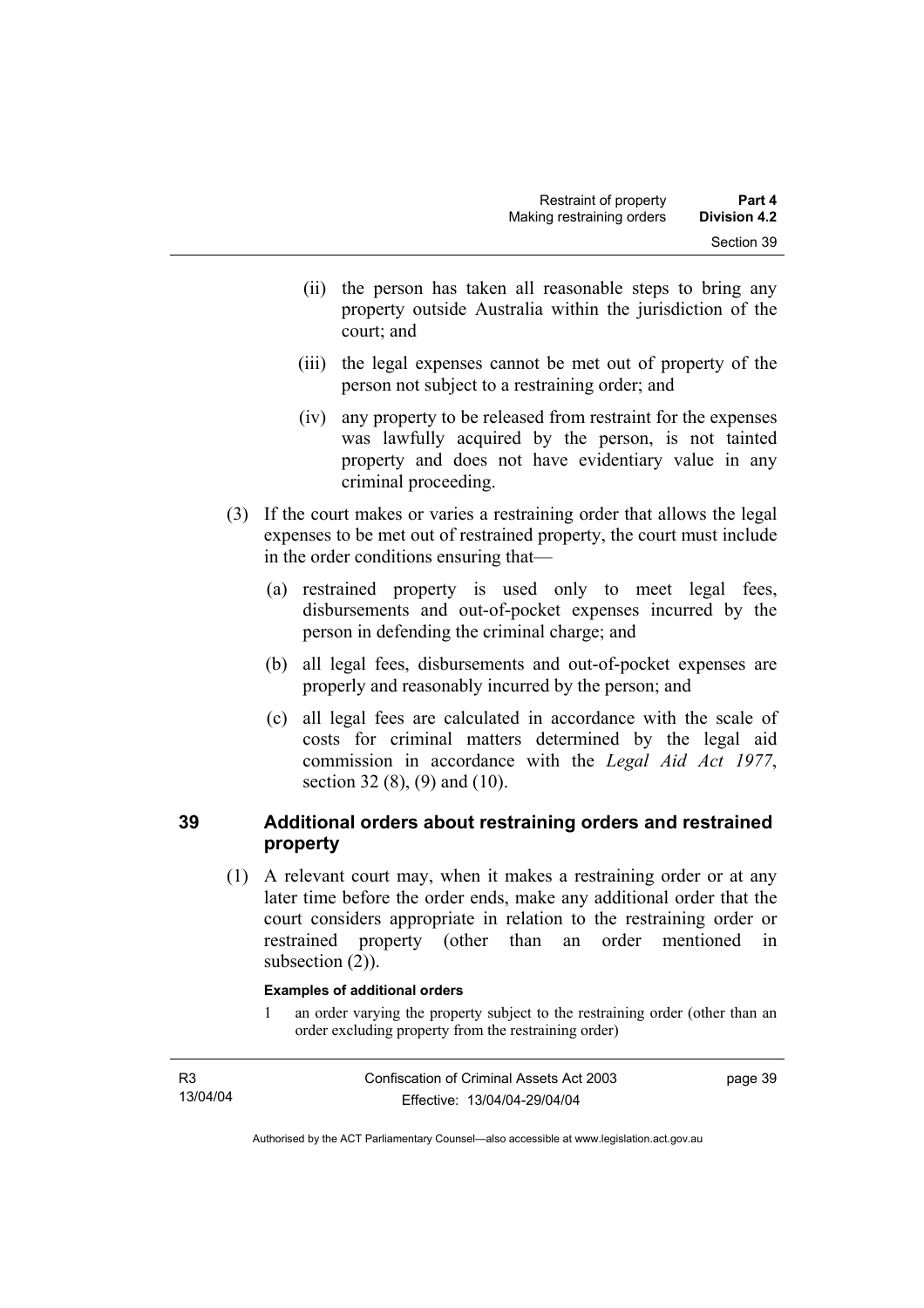| Part 4<br><b>Division 4.2</b> | Restraint of property     |
|-------------------------------|---------------------------|
|                               | Making restraining orders |
| Section 39                    |                           |

- 2 an order authorising the disposal of the property subject to the restraining order to satisfy a penalty order or execution levied against the property
- 3 an order varying any condition to which the restraining order is subject.
- 4 an order that living or business expenses of a person, or legal expenses of a person to defend a criminal charge, be met out of restrained property
- 5 an order for the carrying out of any undertaking about the payment of damages or costs given by the Territory in relation to the making or operation of the restraining order
- 6 an order for the examination of anyone before the court, or an officer of the court, about the affairs (including the nature and location of any property) of the owner of restrained property or of the offender
- 7 an order for the examination of anyone before the court, or an officer of the court, about any property that may be tainted property
- 8 an order directing the owner of the restrained property or anyone else to give to a stated person, within a stated period, a sworn statement about stated particulars of the restrained property
- 9 an order directing the registrar-general not to register any instrument affecting restrained property except in accordance with the order
- 10 an order directing the owner of restrained property or anyone else to do anything necessary or convenient to be done to allow the public trustee to take control of the property in accordance with the restraining order, including anything necessary or convenient to be done to bring the property within the jurisdiction
- 11 if the restraining order directs the public trustee to take control of property, an order regulating how the public trustee may exercise functions under the restraining order or an order deciding any question about the property
- *Note 1* For general provisions about additional orders under this section (which is a confiscation proceeding—see s 236), see pt 14.
- *Note 2* An example is part of the Act, is not exhaustive and may extend, but does not limit, the meaning of the provision in which it appears (see Legislation Act, s 126 and s 132).
- (2) However, the court must not make any of the following orders under subsection (1):
	- (a) an order revoking or otherwise ending a restraining order;
	- (b) an order for the extension of the period a restraining order is to remain in force;

page 40 Confiscation of Criminal Assets Act 2003 Effective: 13/04/04-29/04/04

R3 13/04/04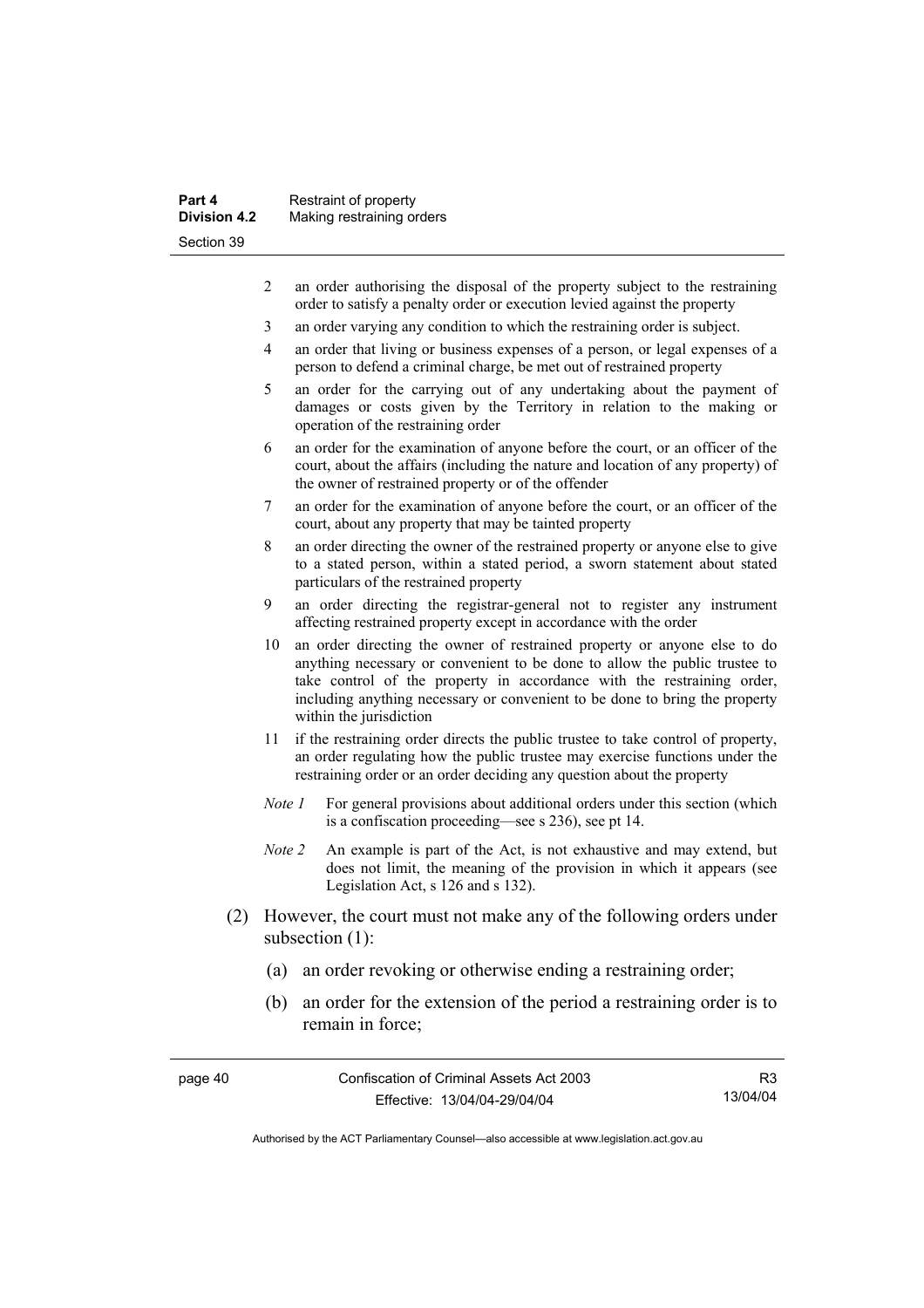- (c) an order for the exclusion of property from a restraining order.
- *Note 1* For the revocation of a restraining order, see s 43 and s 44.
- *Note 2* For the extension of the operation of a restraining order, see s 49.
- *Note 3* For the exclusion of property from a restraining order, see pt 6.
- (3) Also, the court must not make an order that living or business expenses of a person, or legal expenses of a person to defend a criminal charge, be met out of restrained property unless the order is made in accordance with section 37 or 38 (as appropriate).
- (4) If the DPP proposes to oppose an application by a person under this section for an additional order, the DPP must give the applicant, and anyone else to whom notice of the application was given, written notice of the grounds on which the application will be opposed.
- (5) To remove any doubt, an additional order under this section does not end only because the restraining order ends or the property to which the additional order relates ceases to be restrained property.

#### **40 Contravention of additional orders under s 39**

A person commits an offence if—

- (a) a relevant court makes an additional order under section 39; and
- (b) the person has notice of the order (whether by being given a copy of the order or otherwise); and
- (c) the person contravenes the order.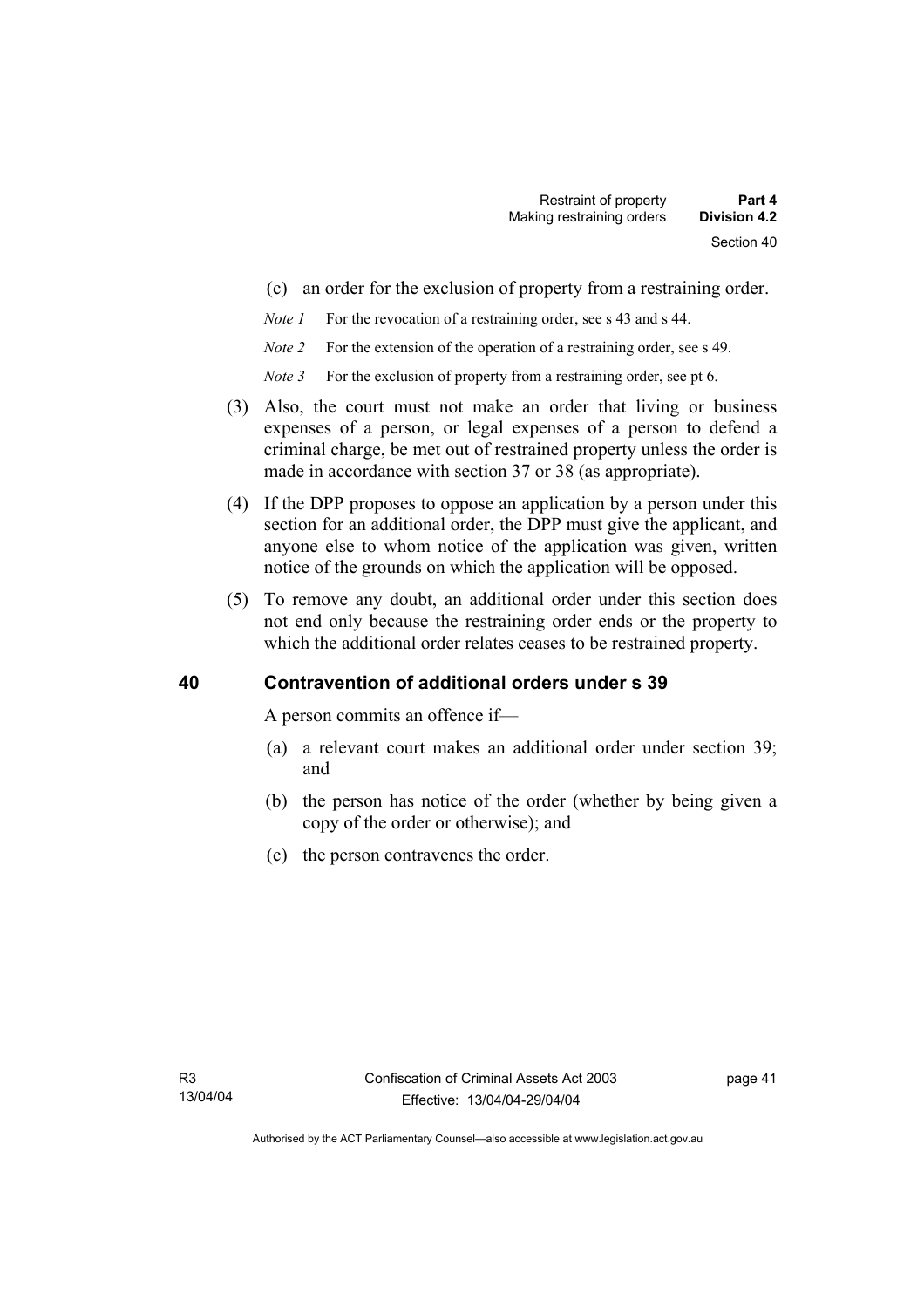Maximum penalty: 200 penalty units, imprisonment for 2 years or both.

# **Division 4.3 Duration of restraining orders**

# **41 Meaning of** *forfeiture or penalty application* **for div 4.3**

In this division:

*forfeiture or penalty application* means an application for a forfeiture order or a penalty order.

# **42 Restraining orders generally not time limited**

A restraining order operates (or continues to operate) until it ends under this division (including in accordance with an order under section 49 (Extension of time for restraining orders)).

# **43 Revocation or variation of restraining orders made without notice of application**

- (1) A person with an interest in restrained property may apply to the court that made the restraining order for the revocation, by order, of the restraining order if the DPP did not give the person notice of the application for the order.
- (2) The court must not make an order revoking the restraining order unless it is satisfied that there were not and are no longer, or there are no longer, sufficient grounds for making the order.
- (3) However, if the DPP has told the court that the restraining order applies to property that has evidentiary value in a criminal proceeding, the court must not revoke the restraining order without the DPP's agreement but may, by order, vary the restraining order to exclude any part of the property that the DPP has told the court does not have evidentiary value.
- (4) If the DPP proposes to oppose an application by a person under this section for the revocation of a restraining order, the DPP must give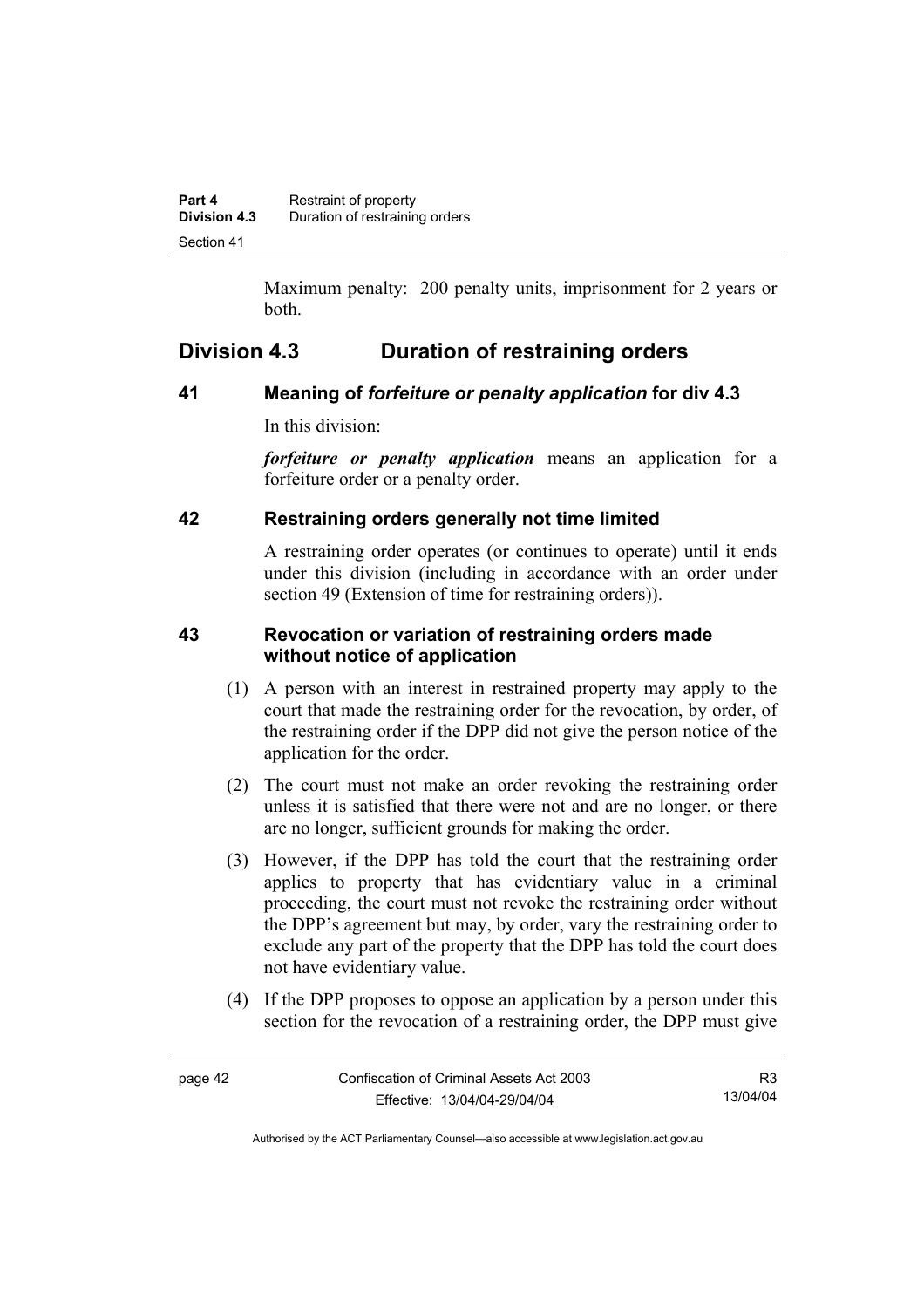the applicant, and anyone else to whom notice of the application was given, written notice of the grounds on which the application will be opposed.

# **44 Revocation or variation of restraining orders if security or undertakings given**

- (1) The owner of restrained property may apply to the court that made the restraining order for the restraining order to be revoked or varied, by order, under this section.
- (2) The court must not make an order revoking the restraining order unless the DPP has told the court that the owner has given—
	- (a) security satisfactory to the DPP to the value estimated by the DPP of any order that may be sought under this Act in relation to the offence in relation to which the order was made (and any related offence); or
	- (b) an undertaking satisfactory to the DPP about the restrained property.
- (3) However, if the owner can only give security or an undertaking that partly satisfies the DPP, the court may, by order, vary the restraining order to exclude particular property in relation to which the DPP has told the court that satisfactory security or a satisfactory undertaking has been given.
- (4) Also, if the DPP has told the court that the restraining order applies to property that has evidentiary value in a criminal proceeding, the court must not revoke the restraining order without the DPP's agreement but may, by order, vary the restraining order to exclude any part of the property that the DPP has told the court does not have evidentiary value.
- (5) If the DPP proposes to oppose an application by a person under this section for the revocation of a restraining order, the DPP must give the applicant, and anyone else to whom notice of the application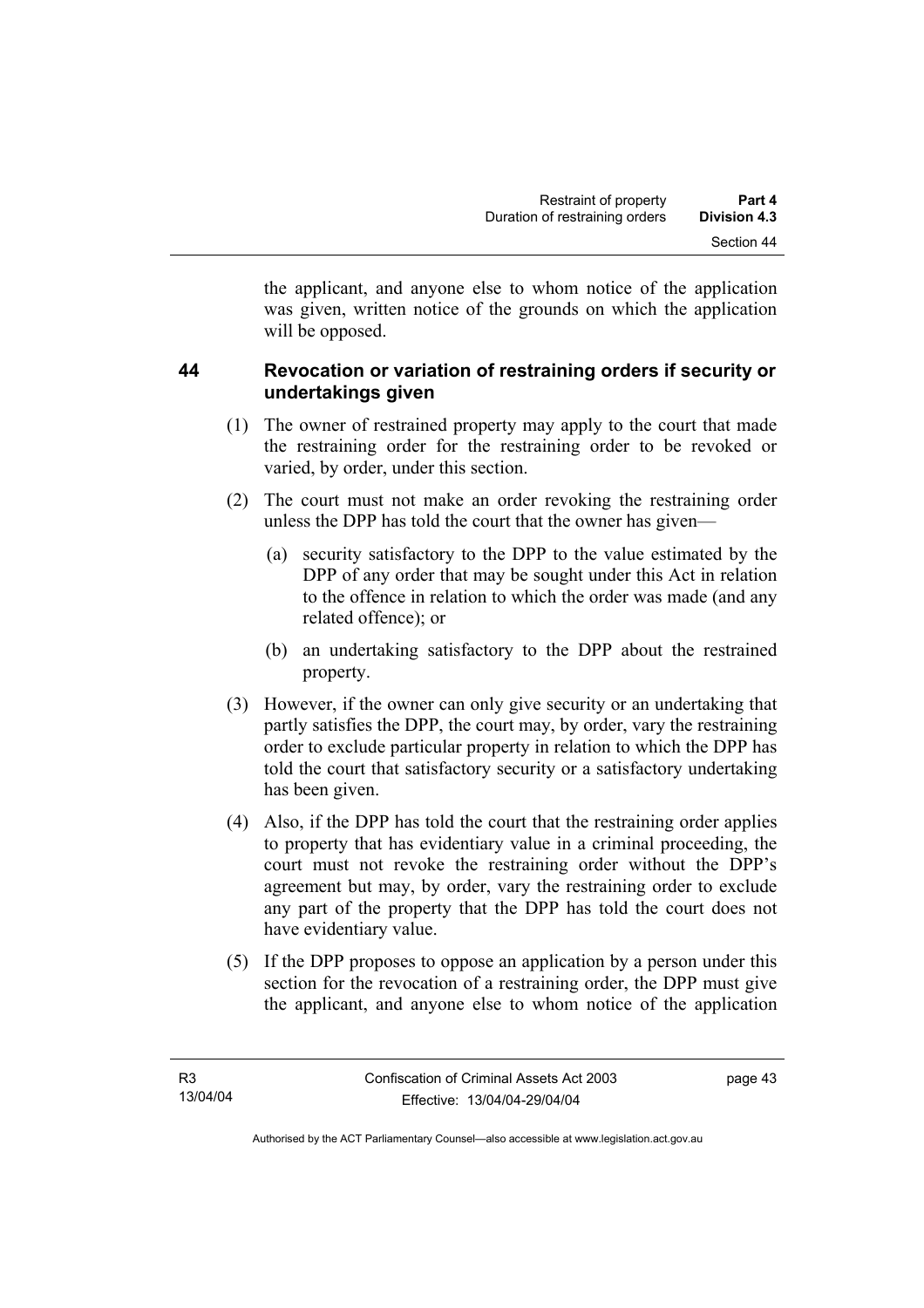| Part 4              | Restraint of property          |
|---------------------|--------------------------------|
| <b>Division 4.3</b> | Duration of restraining orders |
| Section 45          |                                |

was given, written notice of the grounds on which the application will be opposed.

 (6) The court may order that the revocation or variation of a restraining order under this section takes effect at a stated time or on the happening of a stated event.

#### **45 When restraining order over particular property ends**

- (1) A restraining order over particular property ends—
	- (a) if the restraining order stops applying to the property in accordance with an order under this Act (for example, an exclusion order); or
	- (b) if the property is forfeited under this Act—when the property vests in law in the Territory and the public trustee takes control of the property; or
	- (c) if the property is disposed of by the public trustee to satisfy a penalty order; or
	- (d) when the restraining order ends under this division.
	- *Note 1* On forfeiture, restrained property vests in the Territory. However, registrable property does not vest in law in the Territory until the Territory's interest is registered in the appropriate register. Until then, it is vested in equity in the Territory. (See s 109 and s 110.)
	- *Note 2* An example is part of the Act, is not exhaustive and may extend, but does not limit, the meaning of the provision in which it appears (see Legislation Act, s 126 and s 132).
- (2) To remove any doubt, the ending of a restraining order over particular property does not affect the operation of the restraining order in relation to other property restrained under the order.
	- *Note* For the meaning of *in relation to*, see dict.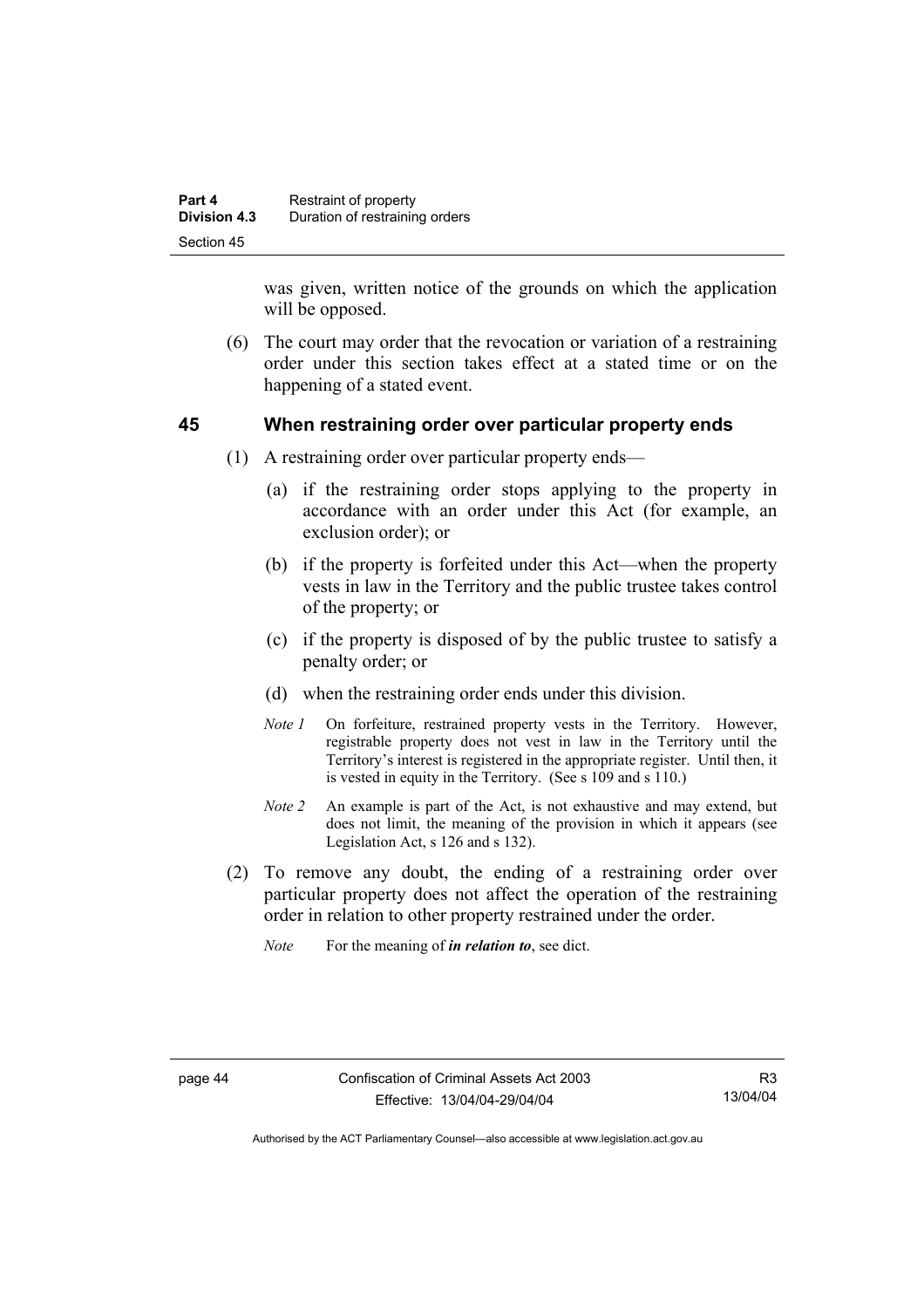#### **46 When unclaimed tainted property restraining order ends**

- (1) An unclaimed tainted property restraining order over property ends if—
	- (a) the restraining order stops applying to the property in accordance with an order under this Act (for example, an exclusion order); or
	- (b) the automatic forfeiture of the property is fully satisfied.
	- *Note 1* For the meaning of *fully satisfied*, see dict.
	- *Note 2* An example is part of the Act, is not exhaustive and may extend, but does not limit, the meaning of the provision in which it appears (see Legislation Act, s 126 and s 132).
- (2) If a person claims an interest in the property to which the unclaimed tainted property restraining order applies, the order does not cease to be an unclaimed tainted property restraining order, or cease to apply to the property, only because of the making of the claim.
- (3) The relevant court may, on the application of the DPP while the order is in force, order that the restraining order is to end earlier than otherwise provided for by this section.

# **47 When restraining order ends—ordinary indictable offences**

- (1) This section applies to an offender over whose property a restraining order has been made in relation to an ordinary indictable offence.
- (2) However, this section does not apply if the restraining order was also given in relation to a related serious offence, or is varied to apply to a related serious offence.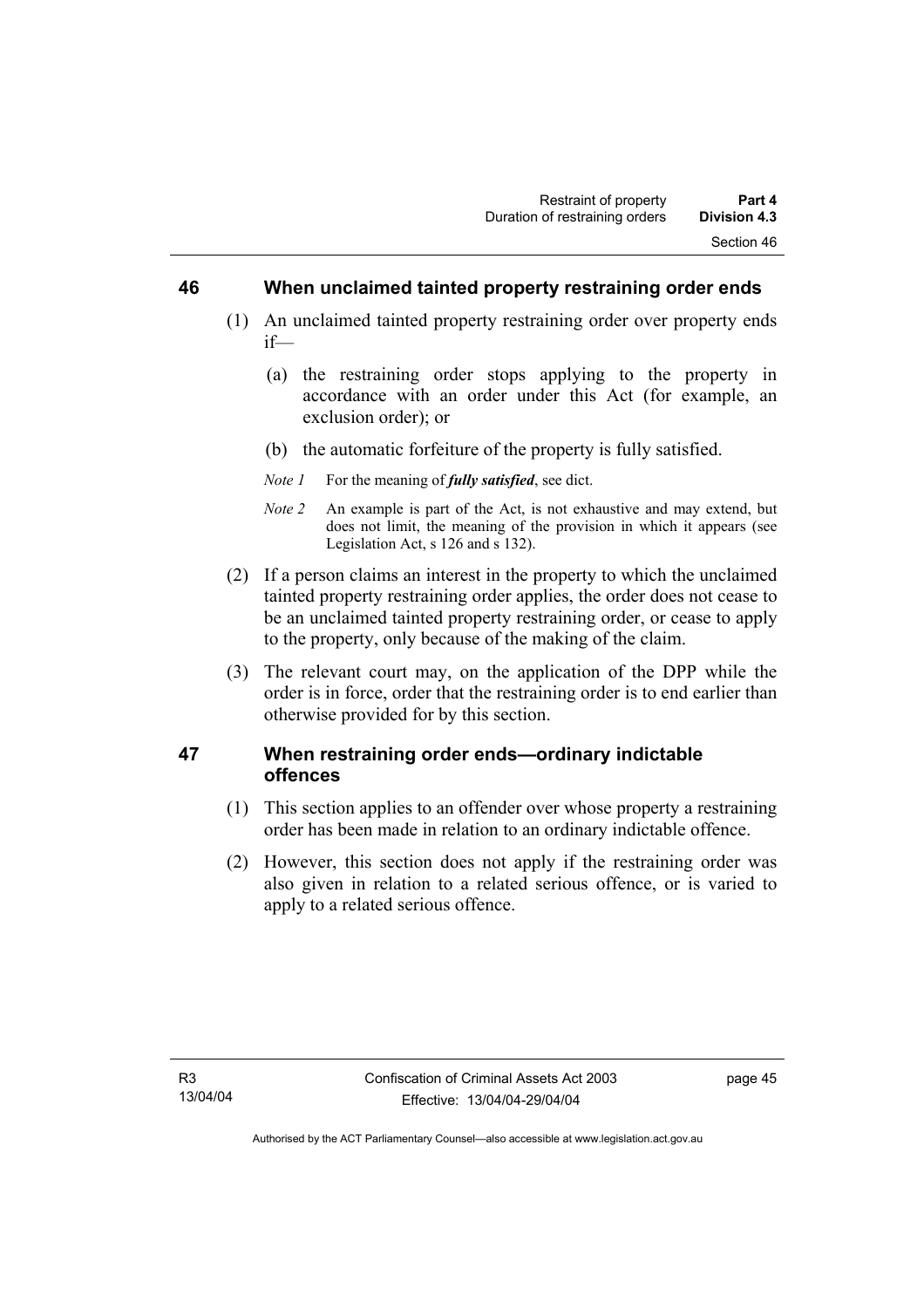- (3) The restraining order ends for the circumstances stated in table 47, column 2 at the time indicated for those circumstances in column 3.
	- *Note 1* The restraining order may continue to operate in relation to related ordinary indictable offences, see s (6).
	- *Note 2* For the ending of forfeiture and penalty orders for ordinary indictable offences, see
		- s 56 (When conviction forfeiture order ends)
		- s 98 (When penalty order ends).
- (4) A reference in table 47 to a person being convicted of the offence mentioned in subsection (1) includes a reference to the person being convicted of a related offence instead of the offence mentioned in subsection  $(1)$ .
- (5) For table 47, items 4 and 6, if more than 1 forfeiture or penalty application is made within the period stated in the item, column 2, the restraining order ends at the latest time that it would end if any of those applications were the only forfeiture or penalty application made.
- (6) If, within the period stated in the restraining order under section 33 (2) (d) (Restraining order—contents), an indictment is presented against the offender for another ordinary indictable offence or offences related to the offence mentioned in subsection (1) (the *primary offence*), the restraining order ends at the later of the following times:
	- (a) the time that it would end if there were no related offences;
	- (b) the latest time that it would end if—
		- (i) the related offence or any of the related offences, taken by itself, were the primary offence; and
		- (ii) there were no other offences in relation to which the restraining order had been made.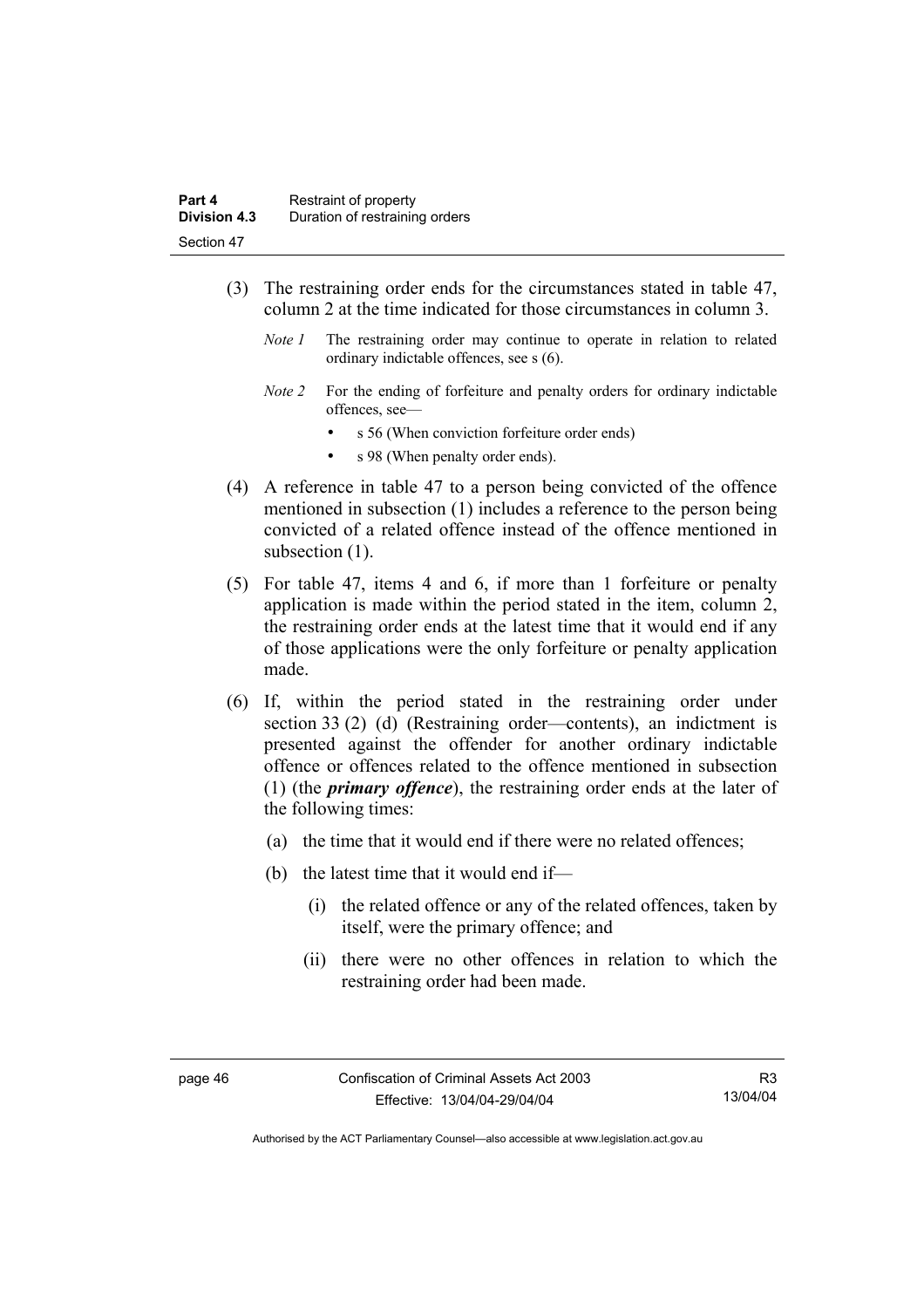(7) The relevant court may, on the application of the DPP while the order is in force, order that the restraining order is to end earlier than otherwise provided for by this section.

| column 1       | column <sub>2</sub>                                                                                                                                                                                                | column 3                                                                     |
|----------------|--------------------------------------------------------------------------------------------------------------------------------------------------------------------------------------------------------------------|------------------------------------------------------------------------------|
| item           | circumstances                                                                                                                                                                                                      | when restraining order<br>ends                                               |
|                | an indictment is not presented<br>against the offender for the<br>offence before the end of the<br>period stated in the restraining<br>order under section 33 $(2)$ $(d)$                                          | end of the period stated in<br>the restraining order under<br>that paragraph |
| $\overline{2}$ | an indictment is presented against<br>the offender for the offence before<br>the end of the period stated in the<br>restraining order under<br>section 33 $(2)$ (d), but the offender<br>is cleared of the offence | when the offender is cleared<br>of the offence                               |
| 3              | the offender is convicted of the<br>offence, the restraining order is<br>made before the conviction, and<br>no forfeiture or penalty<br>application is made within<br>6 months after the day of the<br>conviction  | end of the 6 month period                                                    |

**Table 47 Ending of restraining orders—ordinary indictable offences**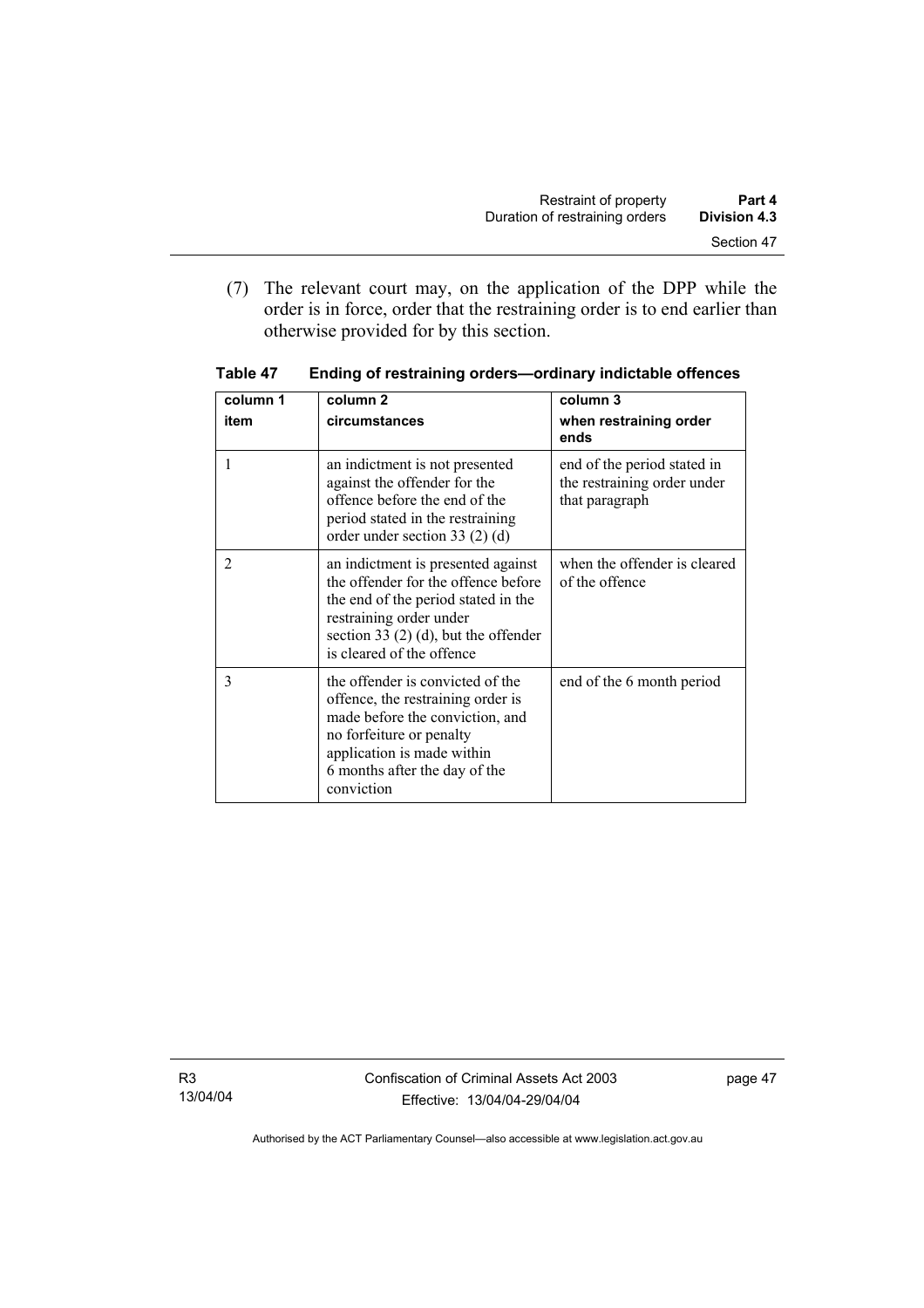## **Part 4 Restraint of property Division 4.3** Duration of restraining orders

Section 47

| column 1 | column <sub>2</sub>                                                                                                                                                                                                                                   | column 3                                                                                                                                                                                                                                                                                                                                                                            |
|----------|-------------------------------------------------------------------------------------------------------------------------------------------------------------------------------------------------------------------------------------------------------|-------------------------------------------------------------------------------------------------------------------------------------------------------------------------------------------------------------------------------------------------------------------------------------------------------------------------------------------------------------------------------------|
| item     | circumstances                                                                                                                                                                                                                                         | when restraining order<br>ends                                                                                                                                                                                                                                                                                                                                                      |
| 4        | the offender is convicted of the<br>offence, the restraining order is<br>made before the conviction, and a<br>forfeiture or penalty application is<br>made within 6 months after the<br>day of the conviction                                         | at or after the finalisation of<br>the proceeding in relation to<br>the application, as follows:<br>if no forfeiture order or<br>(a)<br>penalty order is in force<br>at the finalisation of the<br>proceeding-at that<br>time;<br>if a forfeiture order or<br>(b)<br>penalty order is in force<br>at that time—when the<br>forfeiture order or<br>penalty order ends                |
| 5        | the offender is convicted of the<br>offence, the restraining order is<br>made on the same day as, or after,<br>the conviction, and no forfeiture<br>or penalty application is made<br>within 6 months after the day the<br>restraining order was made | end of the 6 month period                                                                                                                                                                                                                                                                                                                                                           |
| 6        | the offender is convicted of the<br>offence, the restraining order is<br>made on the same day as, or after,<br>the conviction, and a forfeiture or<br>penalty application is made within<br>6 months after the day the<br>restraining order was made  | at or after the finalisation of<br>the proceeding in relation to<br>the application, as follows:<br>if no forfeiture order or<br>(a)<br>penalty order is in force<br>at the time of the<br>finalisation of the<br>proceeding—at that<br>time;<br>if a forfeiture order or<br>(b)<br>penalty order is in force<br>at that time—when the<br>forfeiture order or<br>penalty order ends |

page 48 Confiscation of Criminal Assets Act 2003 Effective: 13/04/04-29/04/04

R3 13/04/04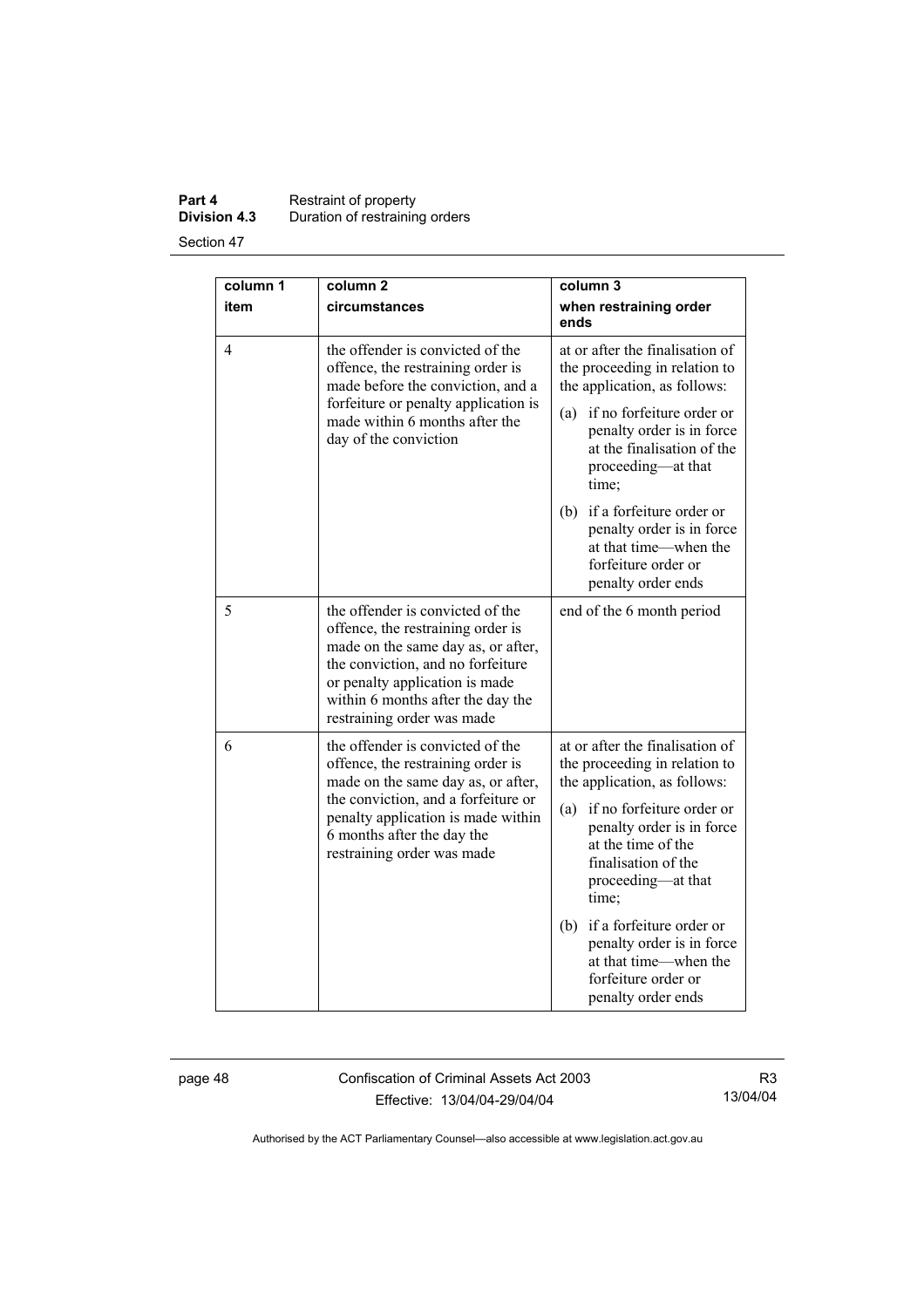#### **48 When restraining order ends—serious offences**

- (1) This section applies to an offender over whose property a restraining order has been made in relation to a serious offence.
- (2) The restraining order ends for the circumstances stated in table 48, column 2 at the time indicated for those circumstances in column 3.
	- *Note 1* The restraining order may continue to operate in relation to related serious offences, see s (5).
	- *Note 2* For the ending of forfeiture and penalty orders for serious offences, see—
		- s 56 (When conviction forfeiture order ends)
		- s 71 (When civil forfeiture order ends)
		- s 98 (When penalty order ends).

*Note 3* For the ending of automatic forfeiture for serious offences, see s 61.

- (3) A reference in table 48 to a person being convicted of the offence mentioned in subsection (1) includes a reference to the person being convicted of a related offence instead of the offence mentioned in subsection  $(1)$ .
- (4) For table 48, item 4, if more than 1 forfeiture or penalty application is made before the restraining order ends under item 1, 2 or 3, the restraining order ends at the latest time that it would end if any of those applications were the only forfeiture or penalty application made.
- (5) If, within the period stated in the restraining order under section 33 (2) (d) (Restraining order—contents), an indictment is presented against the offender for another offence or offences related to the offence mentioned in subsection (1) (the *primary offence*), the restraining order ends at the later of the following times:
	- (a) the time that it would end under this section if there were no related offences;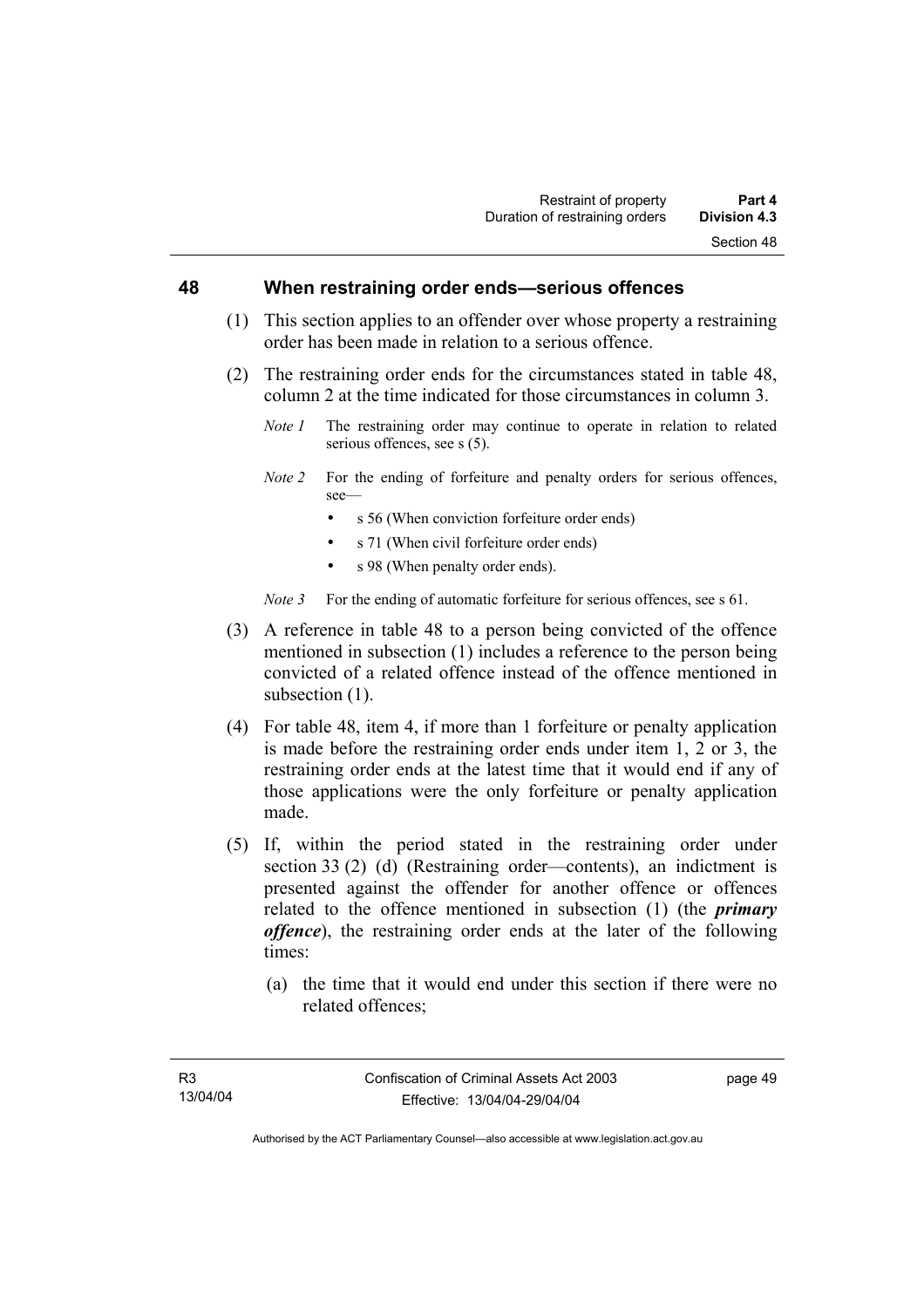| Part 4              | Restraint of property          |
|---------------------|--------------------------------|
| <b>Division 4.3</b> | Duration of restraining orders |
| Section 48          |                                |

- (b) the latest time that it would end under this section or section 47 (When restraining order ends—ordinary indictable offences) if—
	- (i) the related offence or any of the related offences, taken by itself, were the primary offence; and
	- (ii) there were no other offences in relation to which the restraining order had been made.
- (6) The relevant court may, on the application of the DPP while the order is in force, order that a restraining order ends earlier than otherwise provided for by this section.

| column 1<br>item | column <sub>2</sub><br>circumstances                                                                                                                                                                                                                                                       | column 3<br>when restraining order<br>ends                                                                                                         |
|------------------|--------------------------------------------------------------------------------------------------------------------------------------------------------------------------------------------------------------------------------------------------------------------------------------------|----------------------------------------------------------------------------------------------------------------------------------------------------|
| 1                | an indictment is not presented<br>against the offender for the<br>offence, or a forfeiture or<br>penalty application is not<br>made, before the end of the<br>period stated in the restraining<br>order under section 33 $(2)$ $(d)$                                                       | end of the period stated in<br>the restraining order under<br>that paragraph                                                                       |
| $\overline{c}$   | the offender is cleared or<br>convicted of the offence, the<br>restraining order is made<br>before the offender is cleared<br>or convicted of the offence, and<br>no forfeiture or penalty<br>application is made within<br>6 months after the day the<br>offender is cleared or convicted | the later of whichever of<br>the following events<br>applies:<br>(a) end of the 6 month<br>period;<br>when the automatic<br>(b)<br>forfeiture ends |
| 3                | the offender is cleared or<br>convicted of the offence, the<br>restraining order is made on the<br>same day as, or after, the<br>offender is cleared or convicted                                                                                                                          | the later of whichever of<br>the following events<br>applies:<br>end of the 6 month<br>(a)                                                         |

**Table 48 Ending of restraining orders—serious offences** 

page 50 Confiscation of Criminal Assets Act 2003 Effective: 13/04/04-29/04/04

R3 13/04/04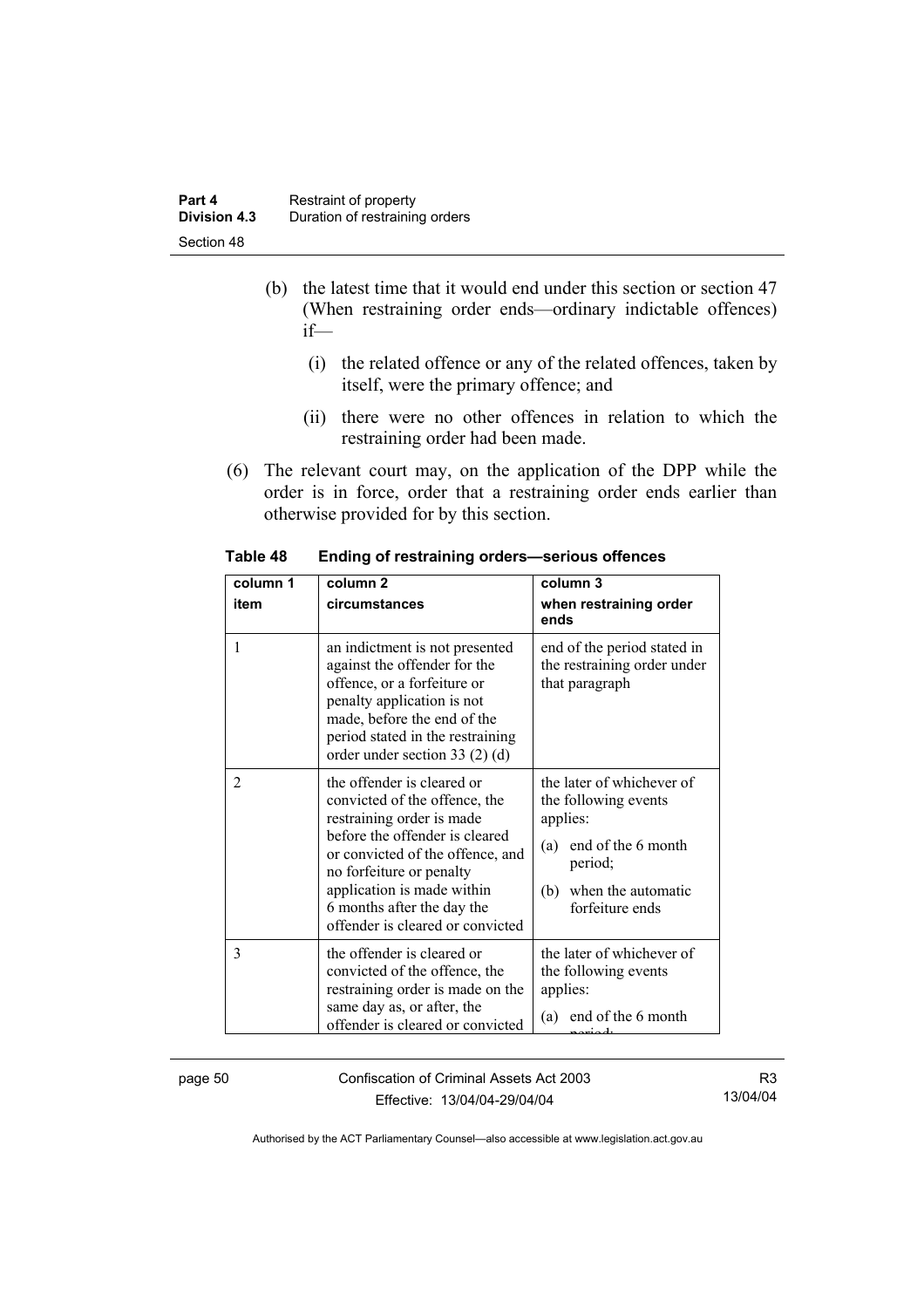| column 1 | column <sub>2</sub>                                                                                                                             | column 3                                                                                                                                                         |
|----------|-------------------------------------------------------------------------------------------------------------------------------------------------|------------------------------------------------------------------------------------------------------------------------------------------------------------------|
| item     | circumstances                                                                                                                                   | when restraining order<br>ends                                                                                                                                   |
|          | of the offence, and no<br>forfeiture or penalty<br>application is made within<br>6 months after the day the<br>offender is cleared or convicted | period;<br>when the automatic<br>(b)<br>forfeiture ends                                                                                                          |
| 4        | a forfeiture or penalty<br>application is made before the<br>restraining order ends under<br>item $1, 2$ or $3$                                 | the later of whichever of<br>the following events<br>applies on or after the<br>finalisation of the<br>proceeding in relation to<br>the application:             |
|          |                                                                                                                                                 | if no forfeiture order<br>(a)<br>or penalty order is in<br>force at the time of<br>the finalisation of the<br>proceeding-when<br>the proceeding is<br>finalised; |
|          |                                                                                                                                                 | (b) if a forfeiture order or<br>penalty order is in<br>force at that time-<br>when the order ends;                                                               |
|          |                                                                                                                                                 | if the offender has<br>(c)<br>been convicted of the<br>offence—when the<br>automatic forfeiture<br>ends                                                          |

# **49 Extension of time for restraining orders**

 (1) This section applies to an offender over whose property a restraining order is or has been in force in relation to the commission (or the alleged commission) of an indictable offence, despite anything else in this Act.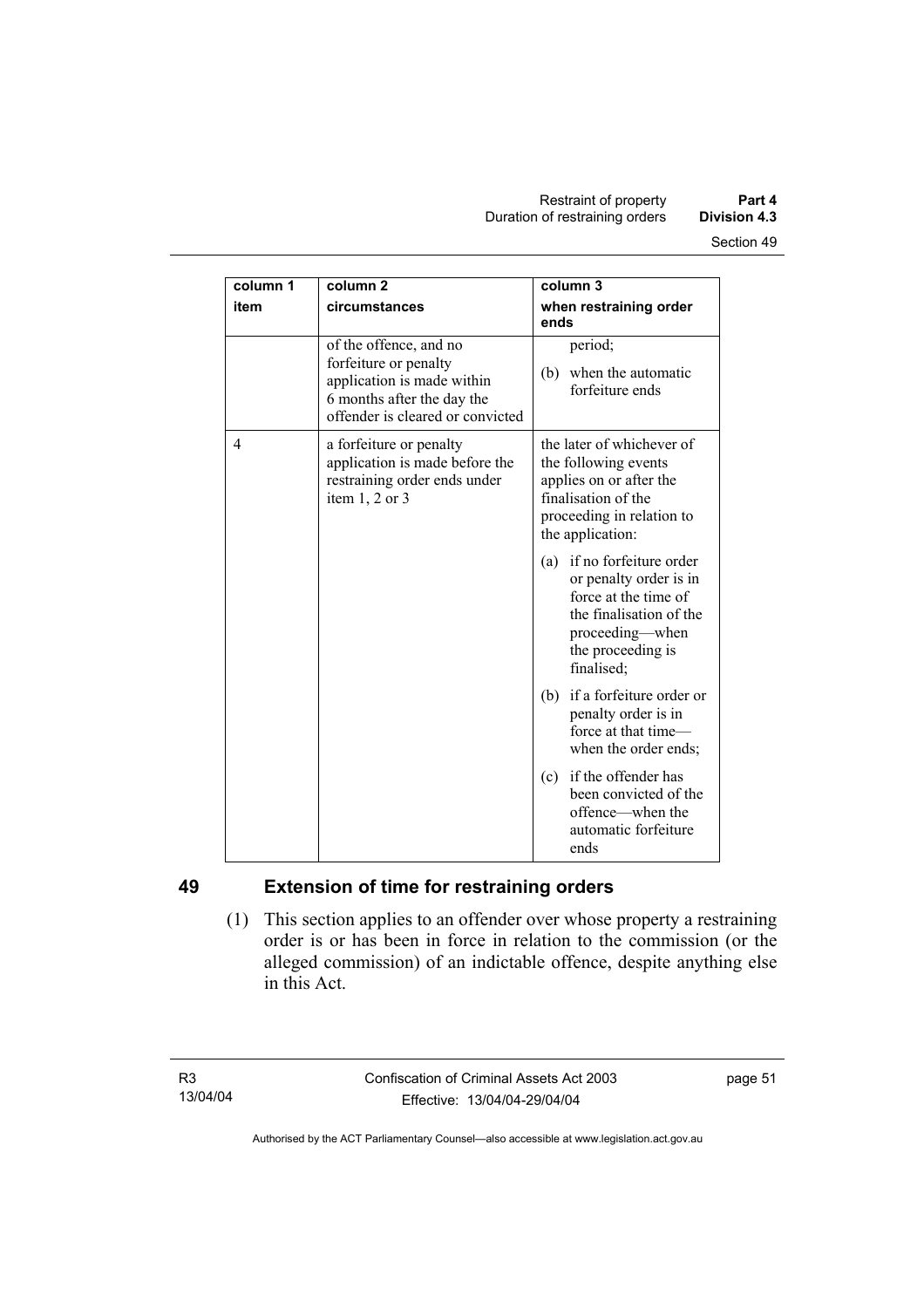- (2) On the application of the DPP, the court that made the restraining order may make either or both of the following orders:
	- (a) an order that the restraining order is to remain in force for a stated period (or as stated in the order);
	- (b) an order that a restraining order that has ended is to be revived for a stated period (or as stated in the order).
- (3) The order may be stated to have effect—
	- (a) immediately; or
	- (b) at a stated time; or
	- (c) if a stated event happens.
- (4) The court may make an order under this section only if satisfied that—
	- (a) any additional property to which the application relates was (or will be) derived from the offence, or identified, only after the restraining order ended (or would otherwise end); or
	- (b) necessary evidence for the making of a forfeiture or penalty application has (or will) become available only after the restraining order ended (or would otherwise end); or
	- (c) if an automatic forfeiture in relation to a serious offence ends because the offender is cleared of the offence—it is desirable in relation to an application for a civil forfeiture order or a penalty order under section 85 (Penalty orders—commission of serious offences); or
	- (d) it is otherwise desirable having regard to the purposes of this Act.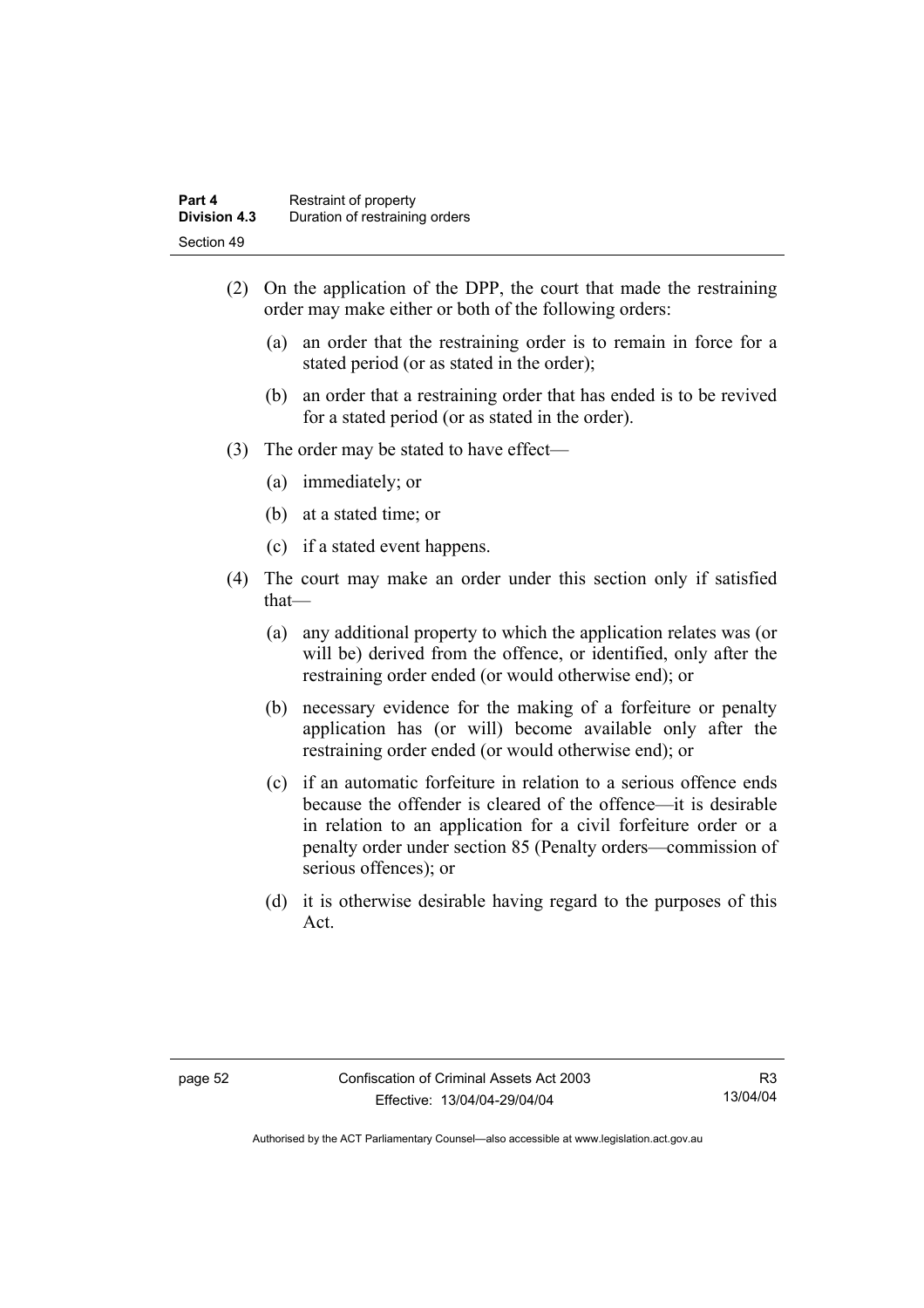# **Division 4.4 Restraining orders—other matters**

## **50 Restraining orders—registration in statutory property registers**

 (1) This section applies if a restraining order is over property that may be recorded in a statutory property register

- (2) The restraining order, or details of the restraining order, may be recorded in the register on application by a responsible authority.
- (3) Anyone who acquires an interest in the property after the recording of the restraining order in the register is taken to have notice of the restraining order at the time of acquisition.
- (4) Without limiting subsection (2), if the restraining order is over land registered under the *Land Titles Act 1925*—
	- (a) the responsible authority may lodge a copy of the restraining order with the registrar-general for registration under the *Land Titles Act 1925*, section 104 (Lodging of caveat); and
	- (b) the responsible authority is, on behalf of the Territory, taken to be a person claiming an interest in the land to which the restraining order relates; and
	- (c) to remove any doubt, that Act, section 104 (5) does not apply to the registered restraining order.
	- *Note* The *Land Titles Act 1925*, s 104 (5) allows certain dealings to be registered unless the caveat prohibits them. However, this Act, s 23 prohibits such a dealing.
- (5) If the property ceases to be restrained property, the responsible authority must apply for the cancellation of the restraining order's registration in the statutory property register.
- (6) Without limiting subsection (5), if the restraining order is over land registered under the *Land Titles Act 1925*, the responsible authority

| <b>R3</b> | Confiscation of Criminal Assets Act 2003 | page 53 |
|-----------|------------------------------------------|---------|
| 13/04/04  | Effective: 13/04/04-29/04/04             |         |

*Note* A registered interstate restraining order is taken to be a restraining order under this Act (see s 139).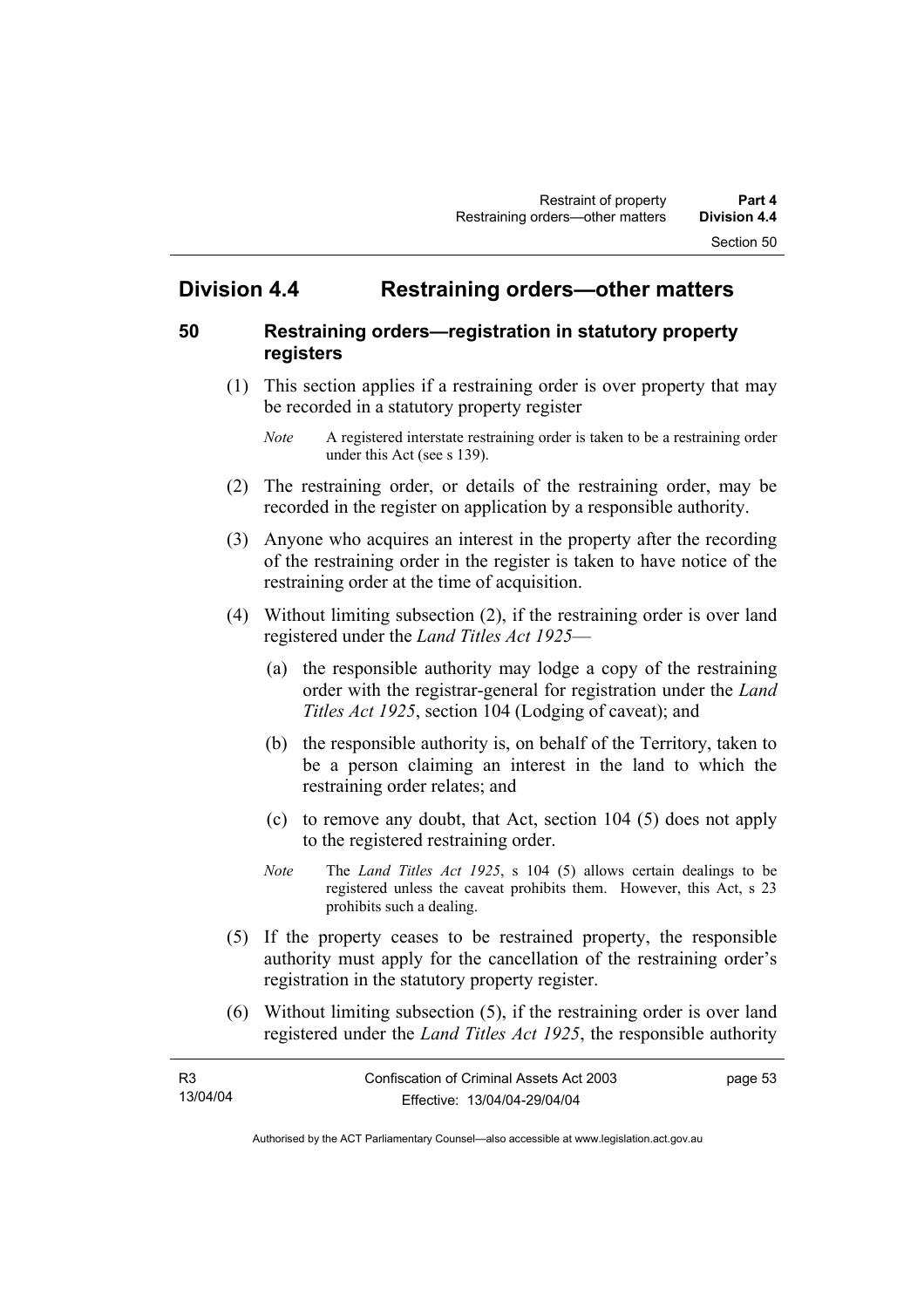must lodge a notice of the ending of the restraining order with the registrar-general for registration under that Act.

(7) In this section:

*responsible authority* means—

- (a) the DPP; or
- (b) if the public trustee has taken control of the property under this Act—the public trustee; or
- (c) for a registered interstate restraining order—anyone who is authorised under the corresponding law under which the order was made to register a restraining order, or details of a restraining order, in a statutory property register.

# **51 Execution against restrained property**

- (1) A restraining order over the property of a person does not prevent the levying of execution against the property, entirely or in part, in satisfaction of a penalty order in force against the person.
- (2) However, the property must not be disposed of, or otherwise dealt with, except in accordance with an order of a relevant court under section 39 (1) (Additional orders about restraining orders and restrained property).

page 54 Confiscation of Criminal Assets Act 2003 Effective: 13/04/04-29/04/04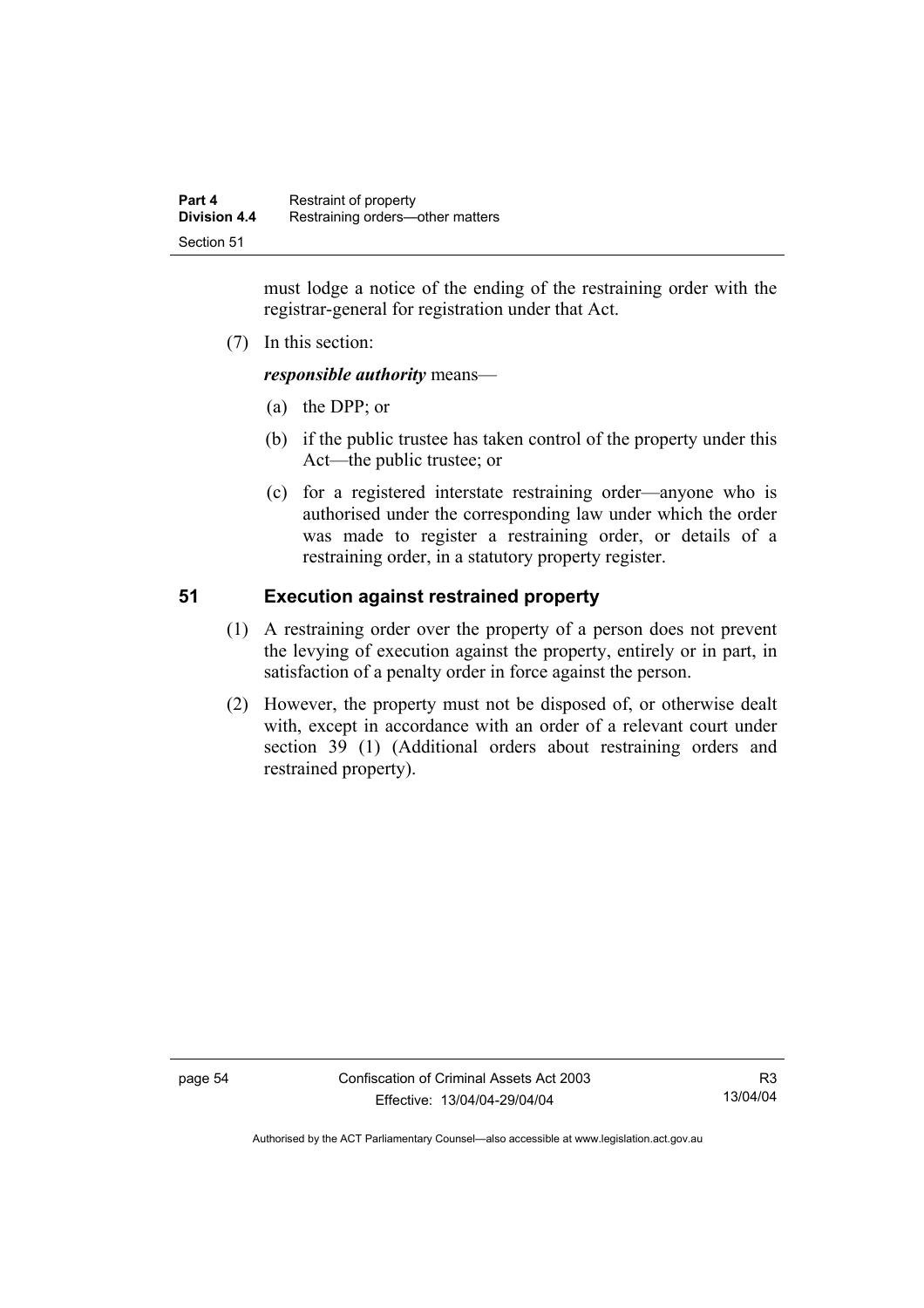Section 52

# **Part 5 Forfeiture of property**

# **Division 5.1 Conviction forfeiture orders**

*Note* For general provisions about a proceeding for a conviction forfeiture order (which is a confiscation proceeding—see s 236), see pt 14.

## **52 Meaning of** *conviction forfeiture order*

In this Act:

*conviction forfeiture order* means an order under section 54 (Conviction forfeiture orders—making) for the forfeiture to the Territory of tainted property in relation to an indictable offence.

#### **53 Conviction forfeiture orders—application**

- (1) The DPP may apply to a relevant court for a conviction forfeiture order against a person.
	- *Note* A reference to a *person* generally includes a reference to a corporation as well as an individual, see Legislation Act, s 160. (See also the Legislation Act, dict, pt 1, def *person*.)
- (2) The application may be made before or after, or at the same time as, the person's conviction for an indictable offence.
- (3) However, if the person has been convicted of the offence, the DPP must make the application within 2 years after the day of the conviction.
	- *Note* The court may allow leave for an application to be made after the time fixed by this section in certain circumstances (see s 246).

#### **54 Conviction forfeiture orders—making**

 (1) On application under section 53, the court must make an order for the forfeiture to the Territory of tainted property in relation to the indictable offence if satisfied that—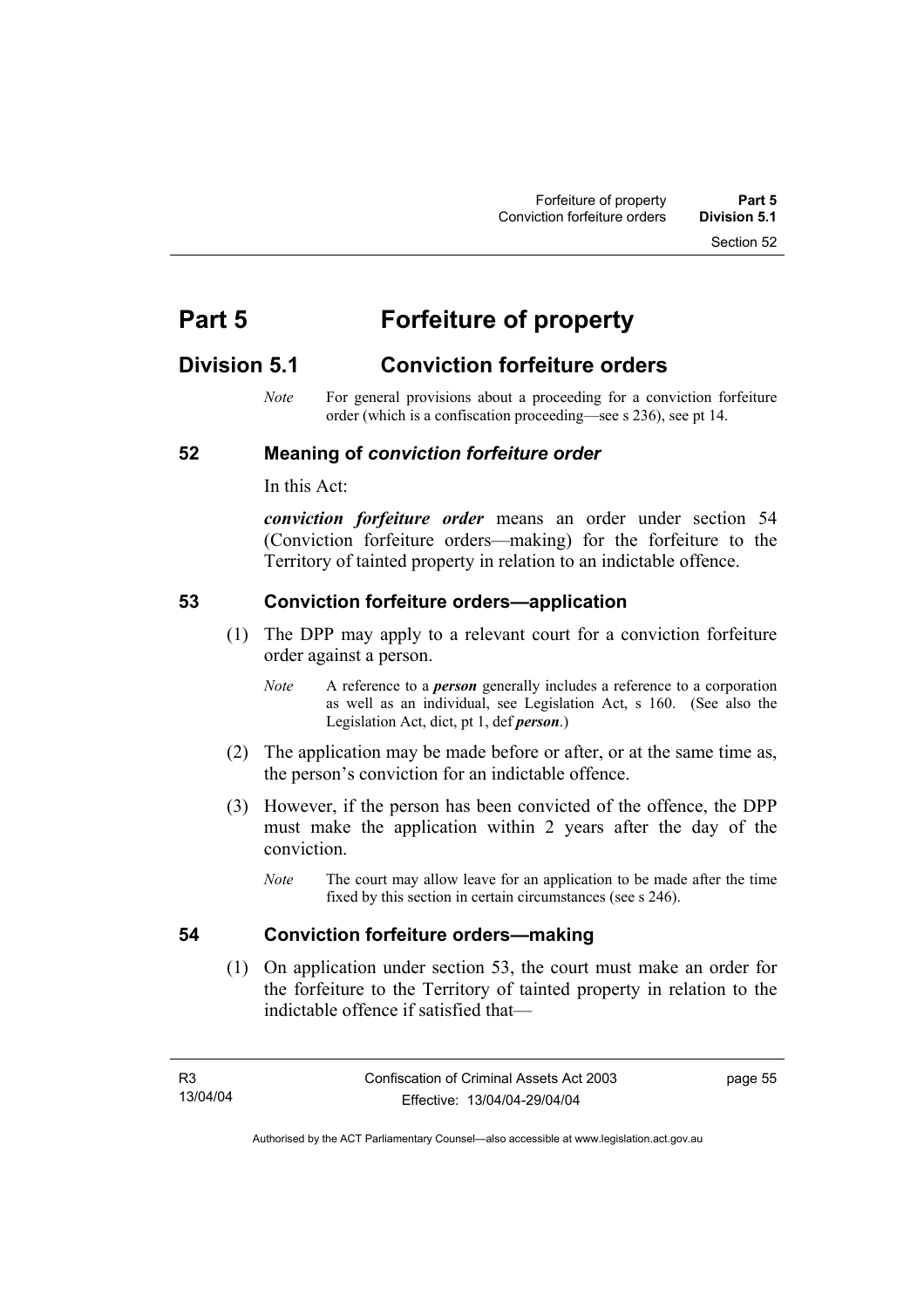- (a) the offender has been convicted of the offence; and
- (b) the offender has not been cleared of the offence; and
- (c) the property, or any of the property, to which the application relates is tainted property in relation to the offence.
- (2) If a court makes the order, it must state in the order—
	- (a) the property to which it applies; and
	- (b) what it considers to be the value of the property (other than money) to be forfeited to the Territory under the order at the time the order is made.

#### **55 Conviction forfeiture orders—forfeiture**

- (1) The property to which the conviction forfeiture order applies is forfeited to the Territory at the end of 14 days after the day the order is made, except so far as the property is excluded from forfeiture under an exclusion order.
	- *Note 1* For the commencement of a restraining order, see Legislation Act, s 73 (4).
	- *Note 2* The effect of an exclusion order for property subject to forfeiture is that the property is excluded from forfeiture, see s 74 (c).
- (2) However, if an application for an exclusion order in relation to the property, or a part of the property, has been made (but not decided) before the end of the 14-day period, the property (or that part) is not forfeited until the proceeding in relation to the exclusion order is finalised.

#### **56 When conviction forfeiture order ends**

- (1) A conviction forfeiture order ends if—
	- (a) the offender is cleared of the offence to which the order relates, and all related offences (if any); or
	- (b) the order is reversed or set aside on appeal; or

Authorised by the ACT Parliamentary Counsel—also accessible at www.legislation.act.gov.au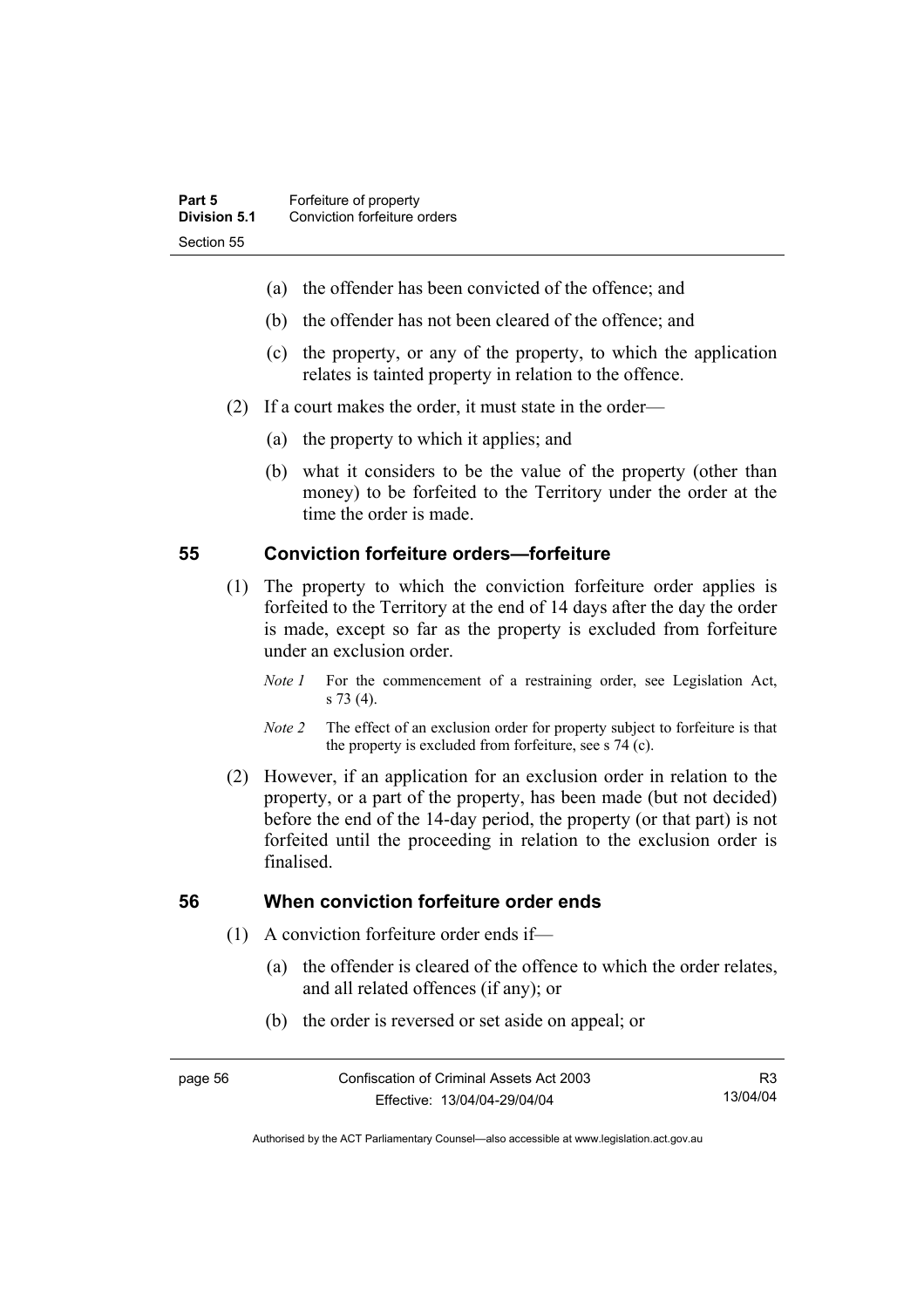(c) the order is fully satisfied.

*Note* For the meaning of *fully satisfied*, see dict.

- (2) The order is satisfied for a particular interest in forfeited property if the interest is bought back under section 127 (Buyback orders buying interest in property).
	- *Note* After the forfeiture of property, the offender may recover the property or its value in certain circumstances (see div 9.5).

# **Division 5.2 Automatic forfeiture—conviction for serious offences**

#### **57 Unclaimed tainted property restraining orders non-application of div 5.2**

This division does not apply to property restrained under an unclaimed tainted property restraining order.

*Note* For the forfeiture of unclaimed tainted property, see div 5.3.

#### **58 Automatic forfeiture of restrained property on conviction for serious offences**

- (1) This section applies if—
	- (a) a person is convicted of a serious offence; and
	- (b) a restraining order (other than an artistic profits restraining order) is made, whether before or after the conviction, over property in relation to the offence or a related serious offence committed by the person.
	- *Note* A reference to a *person* generally includes a reference to a corporation as well as an individual, see Legislation Act, s 160. (See also the Legislation Act, dict, pt 1, def *person*.)
- (2) The restrained property is forfeited to the Territory at the end of whichever of the following periods applies (the *relevant*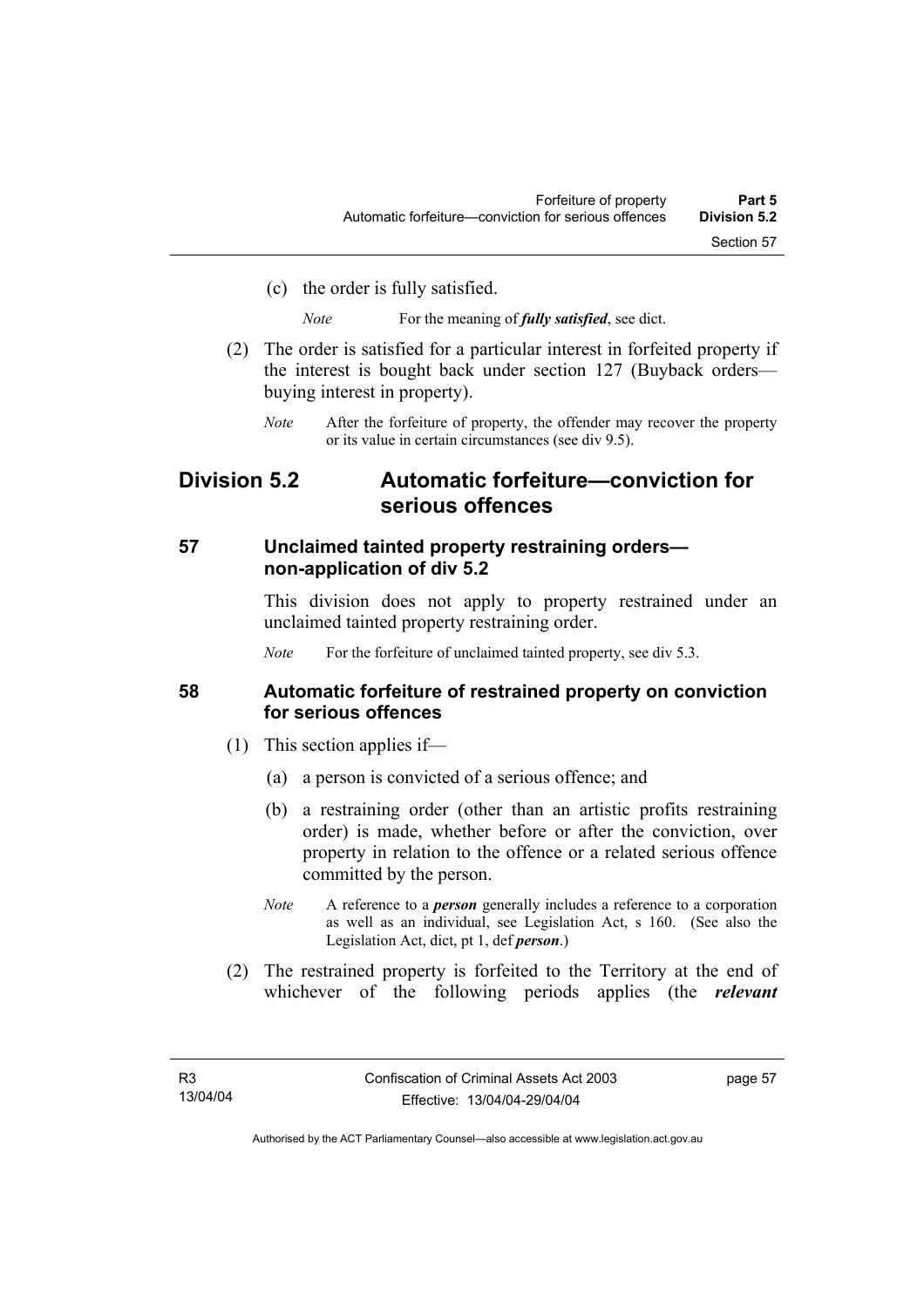*14-day period*), except so far as the property is excluded from forfeiture under an exclusion order:

- (a) if the restraining order was made before the conviction— 14 days after the day of conviction;
- (b) if the restraining order was made at the same time as or after the conviction—14 days after the day the restraining order comes into force.
- *Note 1* For the commencement of a restraining order, see Legislation Act, s 73 (4).
- *Note 2* The effect of an exclusion order for property subject to forfeiture is that the property is excluded from forfeiture, see s 74 (c).
- (3) However, if an application for an exclusion order in relation to the property, or a part of the property, has been made (but not decided) before the end of the relevant 14-day period, the property (or that part) is not forfeited until the proceeding in relation to the exclusion order is finalised.

## **59 Automatic forfeiture—court order declaring property automatically forfeited**

- (1) The DPP may apply to a relevant court for an order declaring that property has been automatically forfeited under this division.
- (2) If the relevant court is satisfied that the property has been automatically forfeited under this division, the court must make the order and state in the order the property to which it applies.
- (3) The registrar of the relevant court may exercise the functions of the court for this section.
	- *Note* For general provisions about a proceeding for an order under this section (which is a confiscation proceeding—see s 236), see pt 14.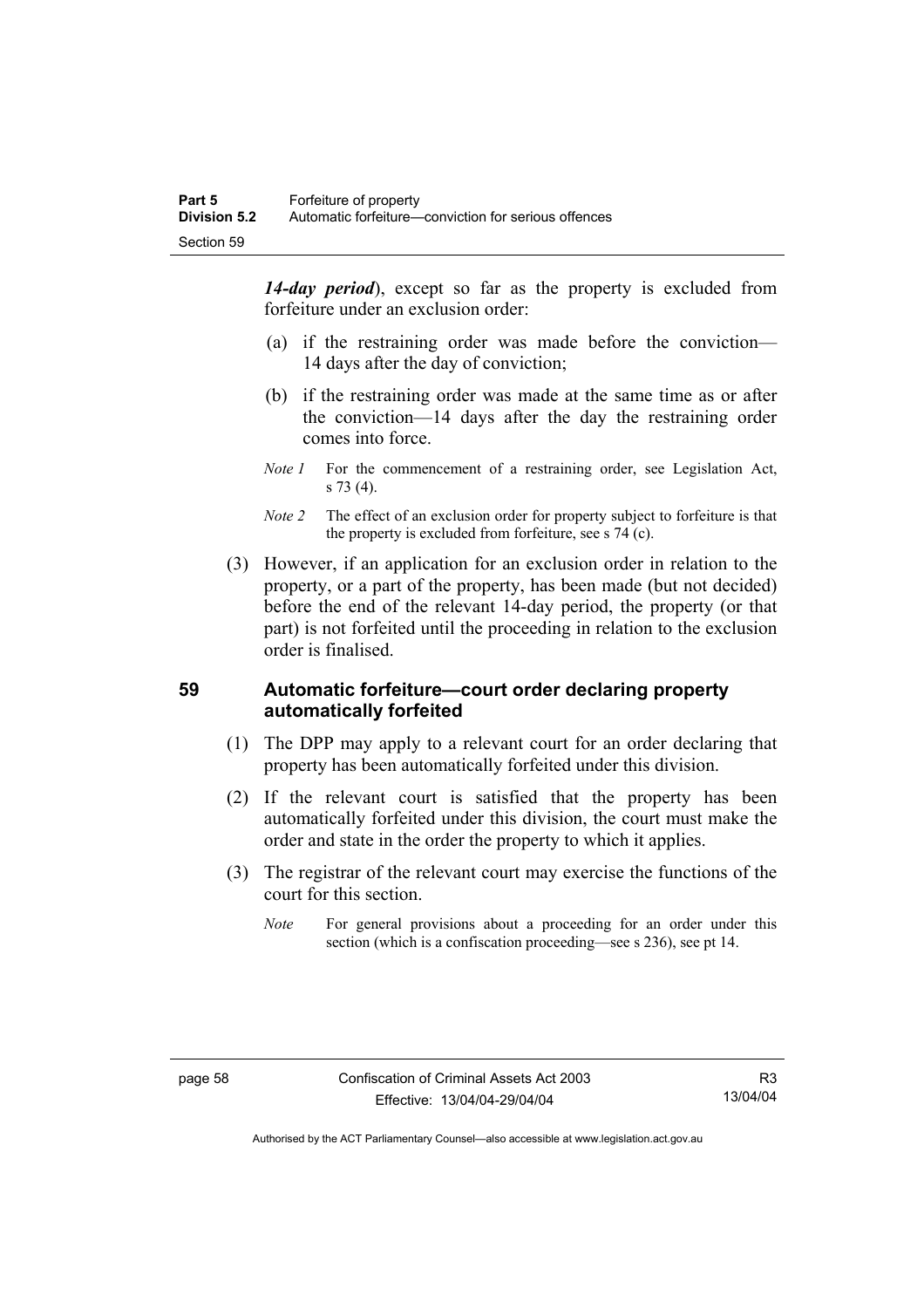#### **60 Automatic forfeiture—court orders**

 (1) A relevant court may, when it convicts a person of a serious offence or at any later time, make any order that it considers appropriate for giving effect to an automatic forfeiture of property.

#### **Examples of orders**

- 1 an order for the examination of anyone before the court, or an officer of the court, about any property that might be forfeited because of the conviction
- 1 an order directing the owner of property that might be forfeited because of the conviction, or anyone else, to give to a stated person, within a stated period, a sworn statement about stated particulars of the property
- 2 an order directing the owner of property that might be forfeited because of the conviction, or anyone else, to do anything necessary or convenient to be done to allow the public trustee to take control of the property, including anything necessary or convenient to be done to bring the property within the jurisdiction
- 3 an order in relation to the registration of title to, or charges over, property under a Territory law
- *Note* An example is part of the Act, is not exhaustive and may extend, but does not limit, the meaning of the provision in which it appears (see Legislation Act, s 126 and s 132).
- (2) The order may be made on the court's initiative, or on the application of any of the following people:
	- (a) the DPP;
	- (b) the offender;
	- (c) the public trustee;
	- (d) anyone with an interest in property to which the order relates;
	- (e) anyone else with the court's leave.
	- *Note* For general provisions about a proceeding for an order under this section (which is a confiscation proceeding—see s 236), see pt 14.
- (3) A person commits an offence if—

page 59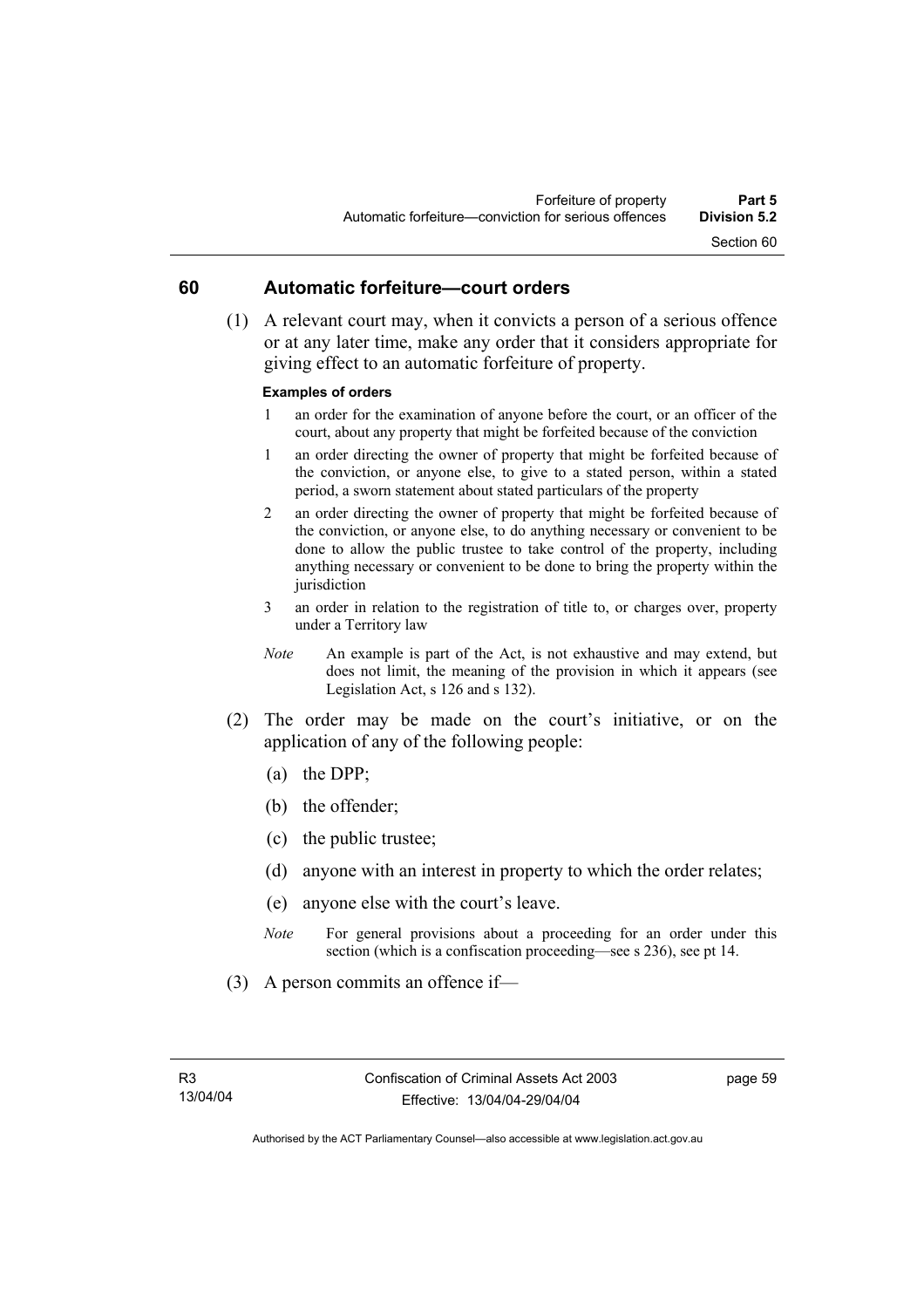- (a) a relevant court makes an order under subsection (1) to give effect to an automatic forfeiture of property; and
- (b) the order requires the person to do, or not do, something stated in the order; and
- (c) the person has notice of the order (whether by being given a copy of the order or otherwise); and
- (d) the person contravenes the order.

Maximum penalty: 200 penalty units, imprisonment for 2 years or both.

### **61 When automatic forfeiture under div 5.2 ends**

- (1) Automatic forfeiture under this division ends if—
	- (a) the offender is cleared of the offence to which the forfeiture relates, and all related serious offences (if any); or
	- (b) the automatic forfeiture is fully satisfied.

*Note* For the meaning of *fully satisfied*, see dict.

- (2) Automatic forfeiture is satisfied for a particular interest in forfeited property if the interest is bought back under section 127 (Buyback orders—buying interest in property).
	- *Note* After the forfeiture of property, the offender may recover the property or its value in certain circumstances (see div 9.5).

# **Division 5.3 Automatic forfeiture—unclaimed tainted property**

*Note* For general provisions about a proceeding for a conviction forfeiture order (which is a confiscation proceeding—see s 236), see pt 14.

#### **62 Forfeiture of unclaimed tainted property**

 (1) This section applies if an unclaimed tainted property restraining order is made over property.

page 60 Confiscation of Criminal Assets Act 2003 Effective: 13/04/04-29/04/04 R3 13/04/04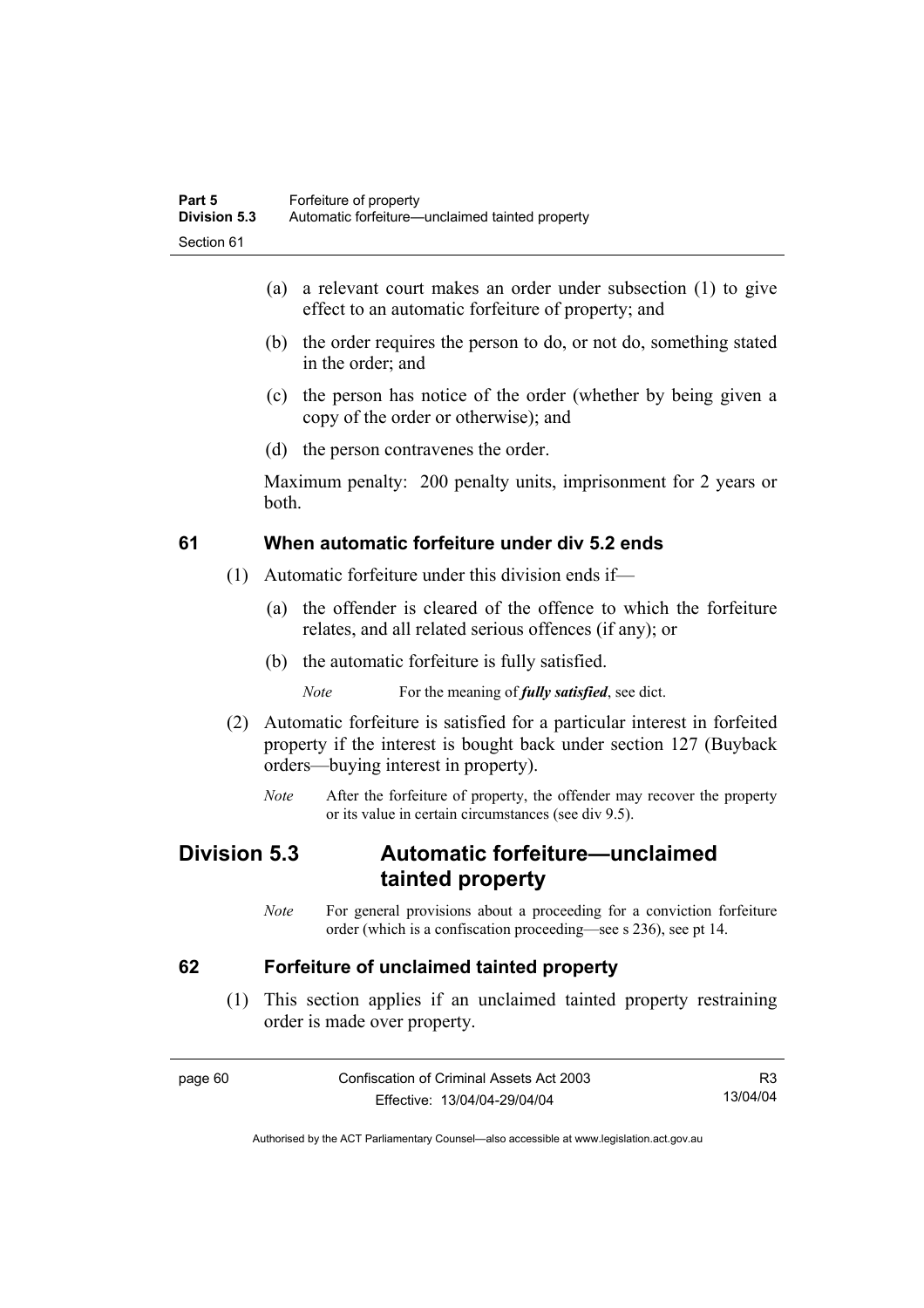- (2) The restrained property is forfeited to the Territory at the end of 14 days after the day the restraining order comes into force, except so far as the property is excluded from forfeiture under an exclusion order.
	- *Note 1* For the commencement of a restraining order, see Legislation Act, s 73 (4).
	- *Note 2* The effect of an exclusion order for property subject to forfeiture is that the property is excluded from forfeiture, see s 74 (c).
- (3) However, if an application for an exclusion order in relation to the property, or a part of the property, has been made (but not decided) before the end of the 14-day period, the property (or that part) is not forfeited until the proceeding in relation to the exclusion order is finalised.

#### **63 When automatic forfeiture under div 5.3 ends**

Automatic forfeiture under this division ends if the automatic forfeiture is fully satisfied.

*Note* For the meaning of *fully satisfied*, see dict.

# **Division 5.4 Civil forfeiture orders**

*Note* For general provisions about a proceeding for a conviction forfeiture order (which is a confiscation proceeding—see s 236), see pt 14.

### **64 Artistic profits and unclaimed tainted property non-application of div 5.4**

This division does not apply to property restrained under—

- (a) an artistic profits restraining order; or
- (b) an unclaimed tainted property restraining order.
- *Note 1* An artistic profits restraining order is made solely to preserve property to satisfy a penalty order for artistic profits in relation to an offence (see s 20).
- *Note 2* Unclaimed tainted property is forfeitable under div 5.3.

| R3       | Confiscation of Criminal Assets Act 2003 | page 61 |
|----------|------------------------------------------|---------|
| 13/04/04 | Effective: 13/04/04-29/04/04             |         |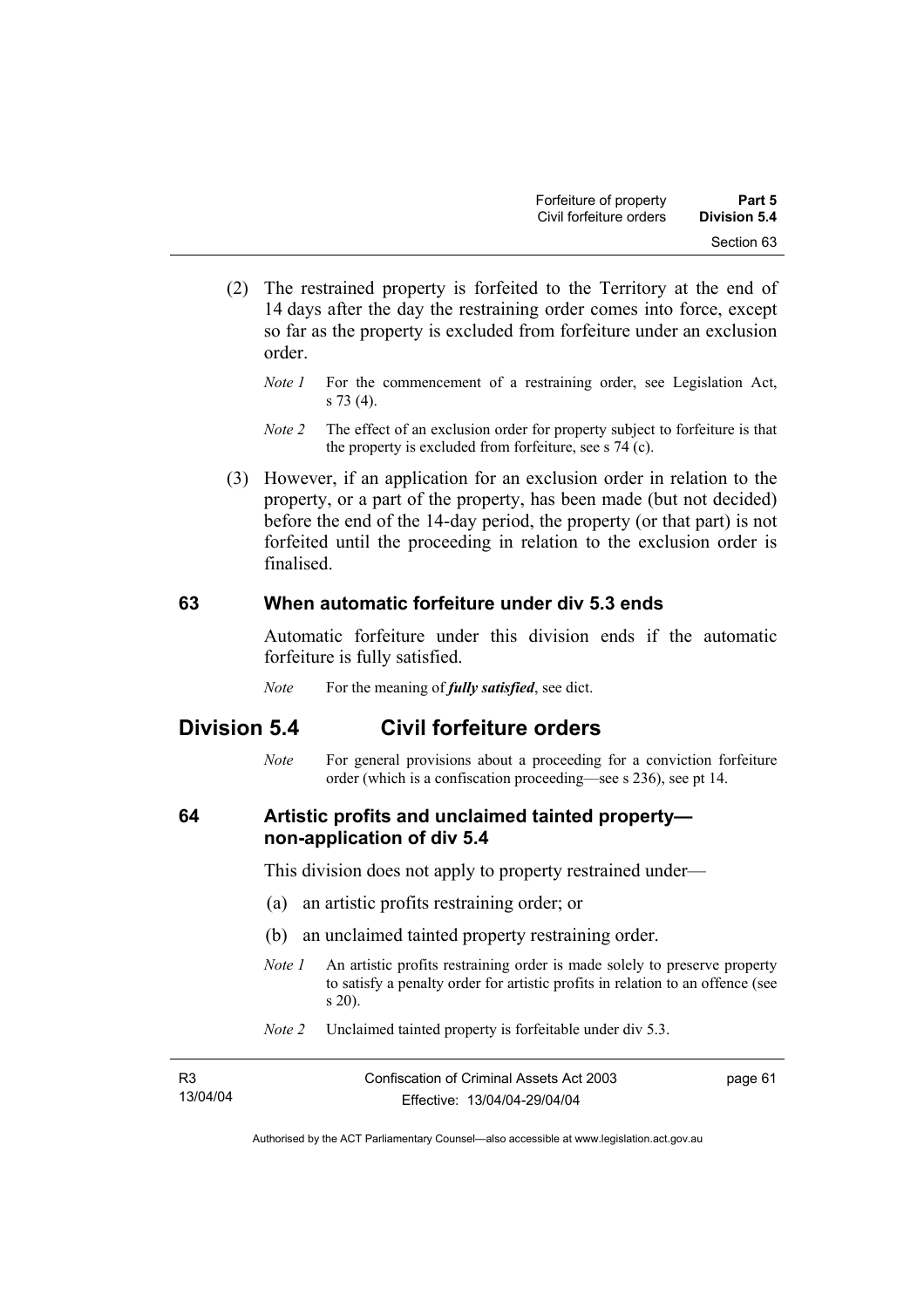| Part 5              | Forfeiture of property  |
|---------------------|-------------------------|
| <b>Division 5.4</b> | Civil forfeiture orders |
| Section 65          |                         |

#### **65 Meaning of** *civil forfeiture order*

In this Act:

*civil forfeiture order* means an order under section 67 (Civil forfeiture orders—making) for the forfeiture to the Territory of restrained property in relation to the commission (or the alleged commission) of a serious offence.

#### **66 Civil forfeiture orders—application**

- (1) The DPP may apply to a relevant court for a civil forfeiture order for the forfeiture to the Territory of property restrained in relation to the commission (or the alleged commission) of a serious offence.
- (2) The application may be made—
	- (a) at the same time as, or after, an application for a restraining order in relation to the offence; or
	- (b) if a restraining order is in force in relation to the offence.

#### **67 Civil forfeiture orders—making**

- (1) This section applies if, on an application under section 66 for an order for the forfeiture to the Territory of restrained property, the court is satisfied on the balance of probabilities that a person (the *offender*) has committed a serious offence within whichever of the following periods applies (the *relevant period*):
	- (a) 6 years before the day the application to restrain the property was made;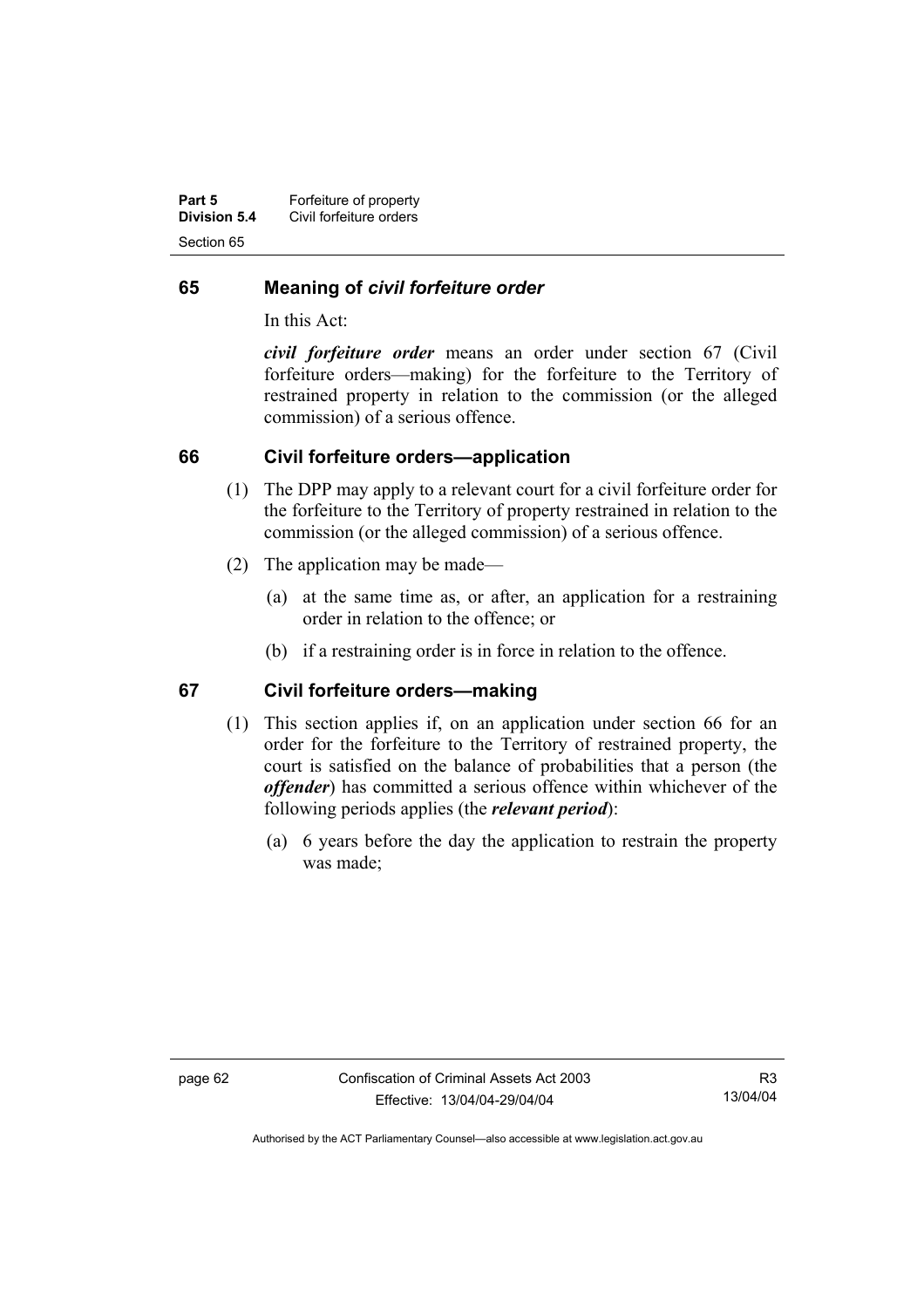- (b) if an extended period for making the restraining order application was allowed under section 246 (Confiscation proceedings—time extensions for applications)—the total of the 6-year period and the extended period.
- *Note 1* The court must be satisfied on the balance of probabilities about the commission of the offence because confiscation proceedings are civil, not criminal (see s 237).
- *Note 2* A reference to a *person* generally includes a reference to a corporation as well as an individual, see Legislation Act, s 160. (See also the Legislation Act, dict, pt 1, def *person*.)
- (2) If this section applies, the relevant court must order that the restrained property be forfeited to the Territory.
- (3) The order must state—
	- (a) the property to which it applies; and
	- (b) what the relevant court considers to be the value of the property (other than money) to be forfeited to the Territory under the order at the time the order is made; and
	- (c) if the relevant court making the order has given a direction under section 69 (Civil forfeiture order proceedings restrictions on disclosure)—
		- (i) the direction given by the court; and
		- (ii) the effect of section 70 (Civil forfeiture orders disclosure offences) in relation to the direction.
- (4) To remove any doubt, if the relevant court is satisfied that the offender committed a serious offence within the relevant period, the court must not refuse to make a civil forfeiture order only because it is not satisfied—
	- (a) that a particular serious offence was committed by the offender within the relevant period; or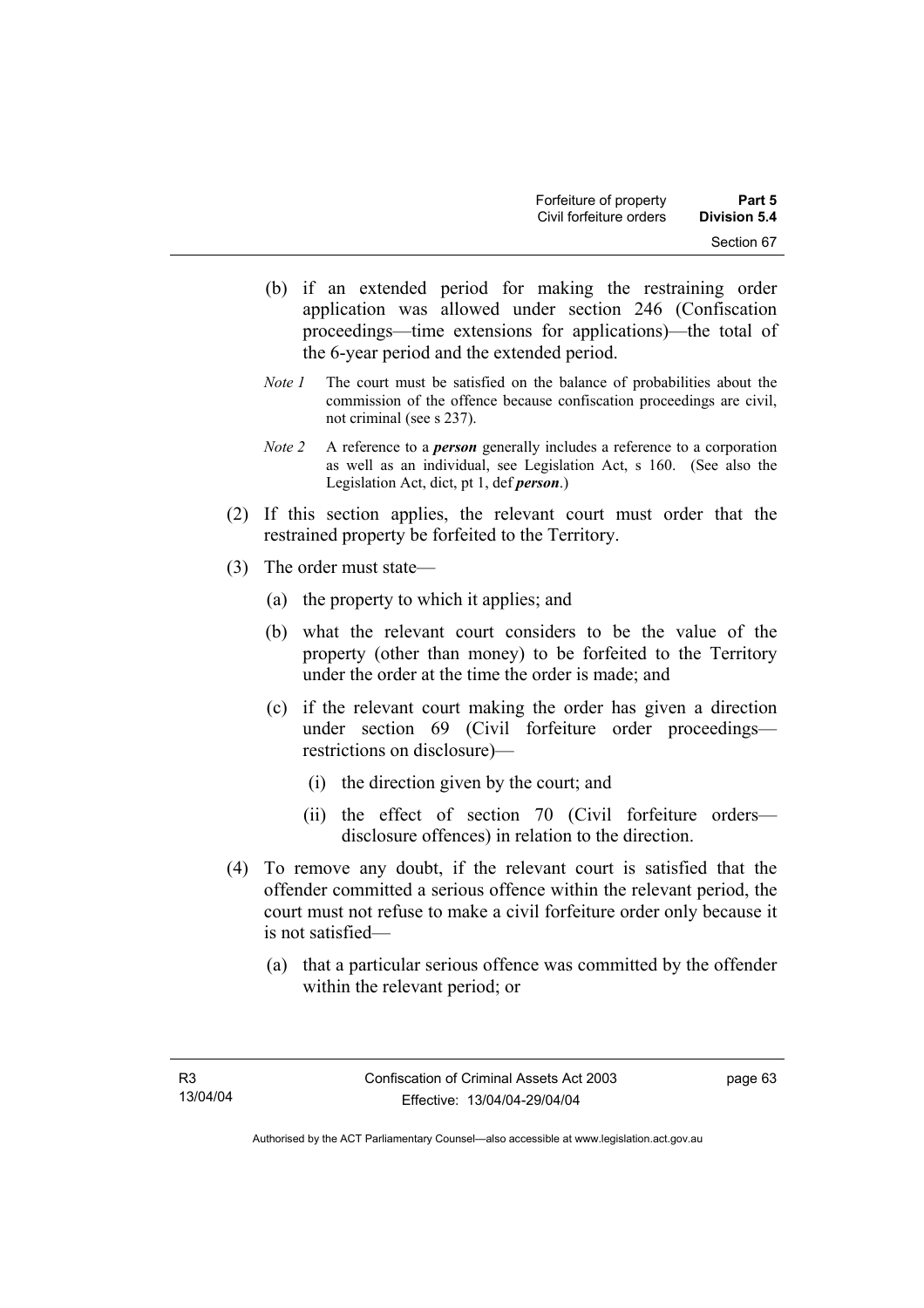| Part 5       | Forfeiture of property  |
|--------------|-------------------------|
| Division 5.4 | Civil forfeiture orders |
| Section 68   |                         |

- (b) that the offence was committed on any particular day or time within the relevant period.
- (5) Also, to remove any doubt, the relevant court must not refuse to make a civil forfeiture order in relation to a serious offence only because—
	- (a) an indictment has not been presented against the offender for the offence; or
	- (b) the offender has not been convicted of the offence; or
	- (c) the offender has been cleared of the offence, including being cleared after having been convicted of the offence; or
	- (d) a doubt is raised about whether the offender committed the offence.

#### **68 Civil forfeiture orders—forfeiture**

- (1) The property to which the civil forfeiture order applies is forfeited to the Territory at the end of 14 days after the day the order is made, except so far as the property is excluded from forfeiture under an exclusion order.
	- *Note 1* For the commencement of a restraining order, see Legislation Act, s 73 (4).
	- *Note 2* The effect of an exclusion order for property subject to forfeiture is that the property is excluded from forfeiture, see s 74 (c).
- (2) However, if an application for an exclusion order in relation to the property, or a part of the property, has been made (but not decided) before the end of the 14-day period, the property (or that part) is not forfeited until the proceeding in relation to the exclusion order is finalised.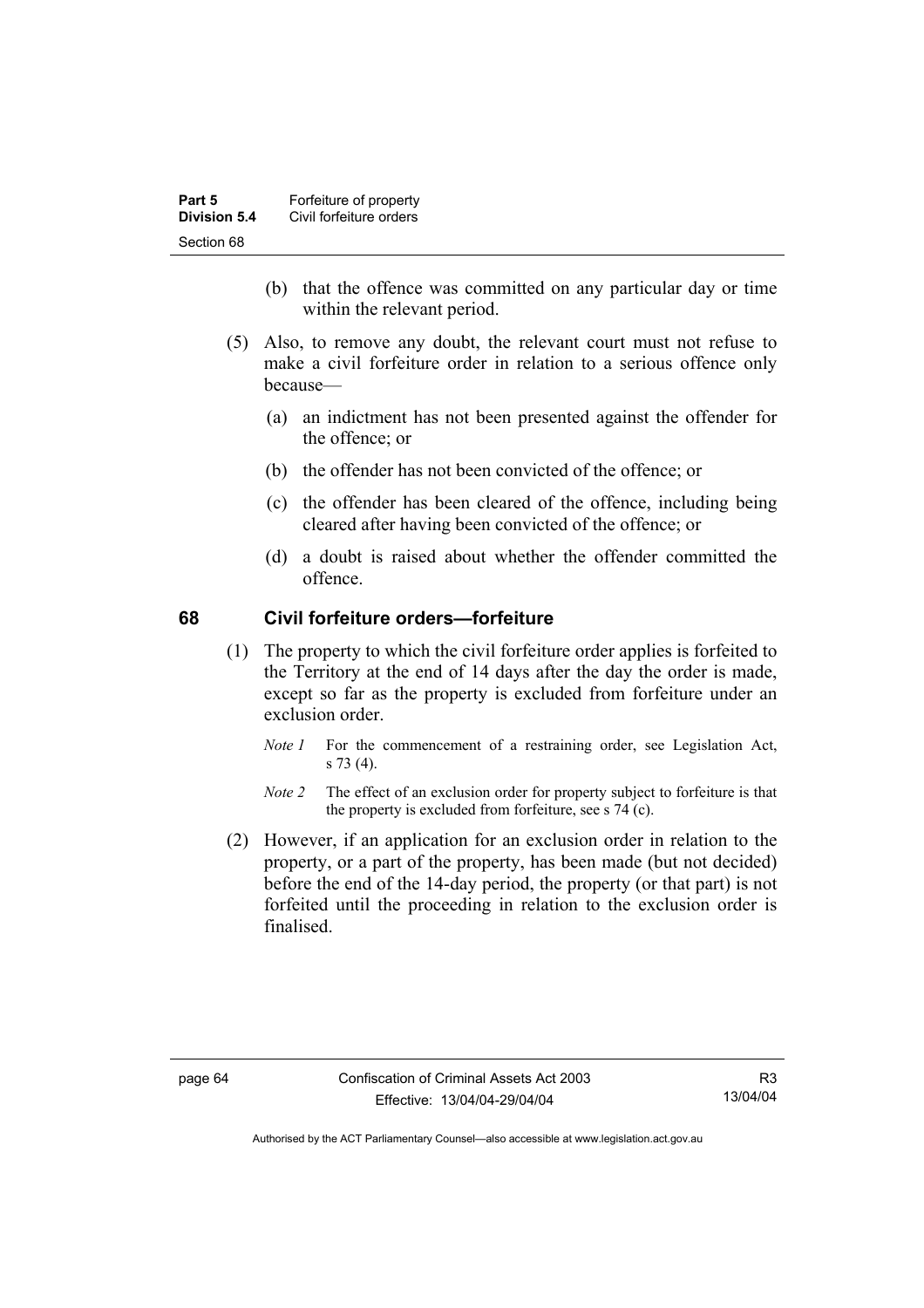#### **69 Civil forfeiture order proceedings—restrictions on disclosure**

- (1) On application by the DPP, a relevant court hearing an application for a civil forfeiture order may—
	- (a) direct that the hearing of the application, or part of it, take place in closed court and give directions about who may be present; and
	- (b) give directions prohibiting or restricting the publication or disclosure of all or any of the following:
		- (i) the fact that an application for the order, or that a civil forfeiture order, has been made;
		- (ii) the application for the order;
		- (iii) any information about the proceeding (whether or not a hearing has been held);
		- (iv) any evidence given, statement made or thing done during the proceeding;
		- (v) any information, document or thing derived from anything mentioned in this subsection.

#### **Examples of directions**

- 1 that the application for the civil forfeiture order not be disclosed to the person against whom the civil forfeiture order is made until the court has decided an application for a restraining order against someone else's property
- 2 that the supporting affidavit must be made available only to the offender's lawyer
- *Note* An example is part of the Act, is not exhaustive and may extend, but does not limit, the meaning of the provision in which it appears (see Legislation Act, s 126 and s 132).
- (2) In deciding whether to give a direction under subsection (1), the court must have regard to whether the direction—
	- (a) would promote the purposes of this Act; or

| R3       | Confiscation of Criminal Assets Act 2003 |
|----------|------------------------------------------|
| 13/04/04 | Effective: 13/04/04-29/04/04             |

page 65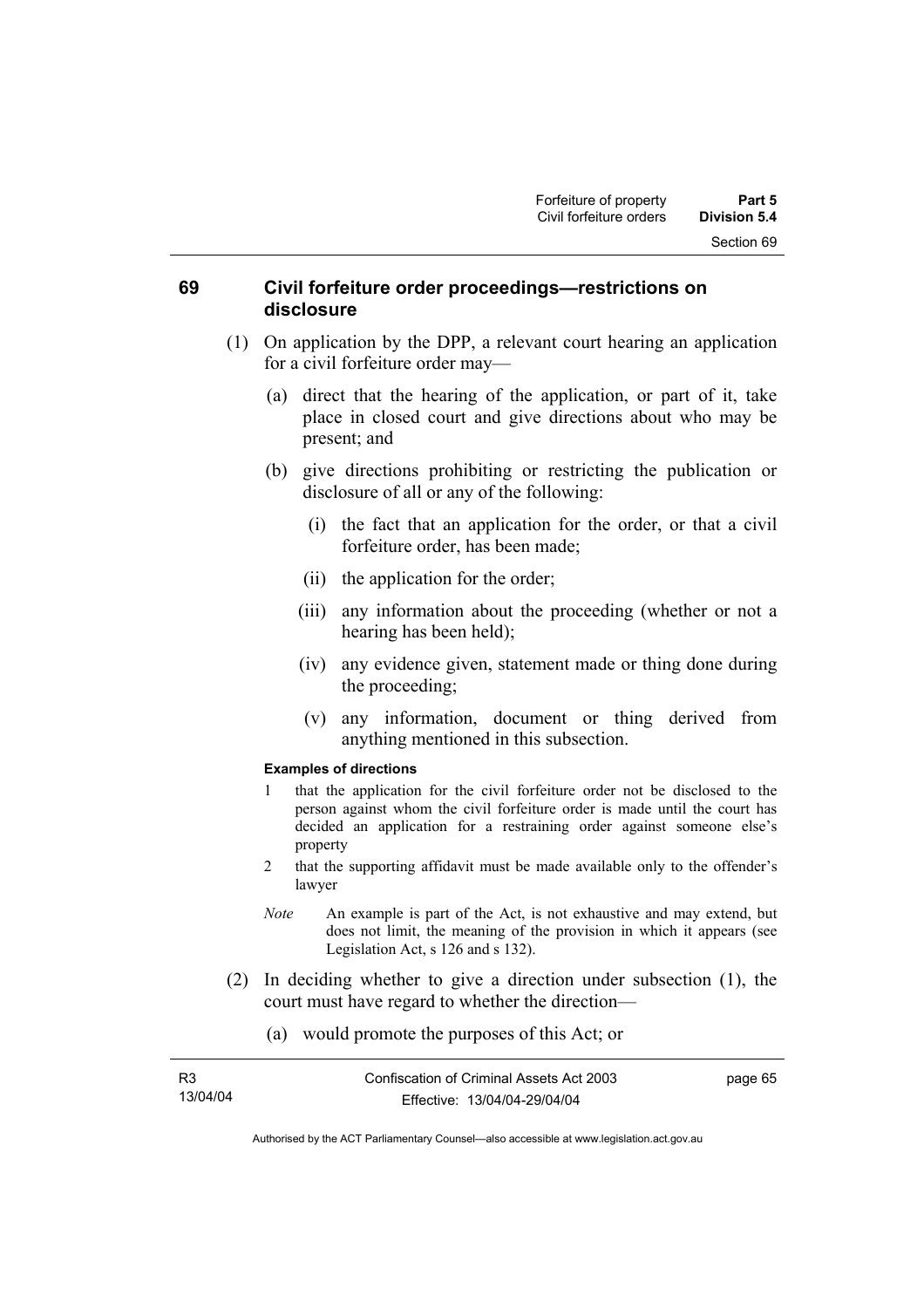| Part 5       | Forfeiture of property  |
|--------------|-------------------------|
| Division 5.4 | Civil forfeiture orders |
| Section 70   |                         |

- (b) is desirable to protect the integrity of an investigation (however described) for any purpose or a prosecution of an offence.
- (3) The court may also have regard to any other relevant matter in deciding whether to give a direction under subsection (1).

#### **70 Civil forfeiture orders—disclosure offences**

*Note* An offence against this section is a strict liability offence, see s (7).

- (1) A person commits an offence if—
	- (a) a relevant court has given a direction under section 69 (1) (b) prohibiting or restricting the publication or disclosure of a matter mentioned in the paragraph; and
	- (b) the person has notice of the direction (whether by being given a copy of the civil forfeiture order to which the direction relates or otherwise); and
	- (c) the person publishes or discloses the matter to someone else.

Maximum penalty: 200 penalty units, imprisonment for 2 years or both.

- (2) A person commits an offence if—
	- (a) a relevant court has given a direction under section 69 (1) (b) prohibiting or restricting the publication or disclosure of a matter mentioned in the paragraph; and
	- (b) the person has notice of the direction (whether by being given a copy of the civil forfeiture order to which the direction relates or otherwise); and
	- (c) the person publishes or discloses information to someone else; and
	- (d) the other person could infer from the information the matter to which the direction relates.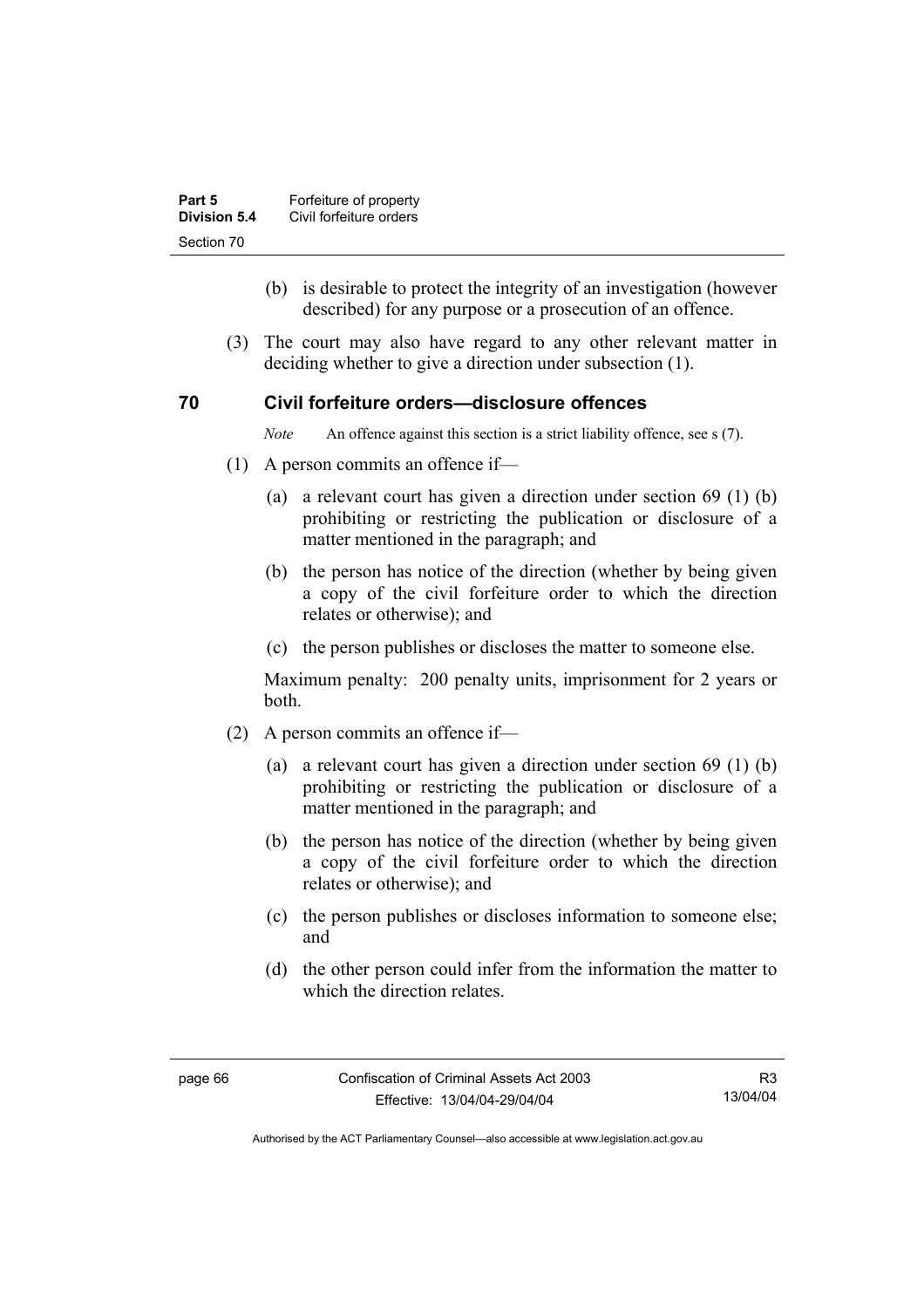Maximum penalty: 200 penalty units, imprisonment for 2 years or both.

- (3) Subsections (1) and (2) do not apply if the publication or disclosure is to any of the following entities in the circumstances mentioned for the entity:
	- (a) a police officer—in any circumstances;
	- (b) an officer, employee or agent of the person—to ensure that the order is complied with and the person to whom the publication or disclosure is made is given notice of the direction (whether by being given a copy of the restraining order to which the direction relates or otherwise) by the person making the publication or disclosure;
	- (c) a lawyer—to obtain legal advice or representation in relation to the order;
	- (d) a relevant court—with the court's leave.

*Note* The application for leave, and any proceeding with the court's leave, must be heard in closed court, see s (8).

- (4) Also, subsections (1) and (2) do not apply if the publication or disclosure is made—
	- (a) by a police officer in the exercise of the officer's functions; or
	- (b) for the purpose of giving or obtaining legal advice, or making legal representations, in relation to the order.
- (5) A person commits an offence if—
	- (a) a relevant court has given a direction under section 69 (1) (b) prohibiting or restricting the publication or disclosure of a matter mentioned in the paragraph; and
	- (b) the person receives information in relation to the matter in accordance with subsection (3) or (4); and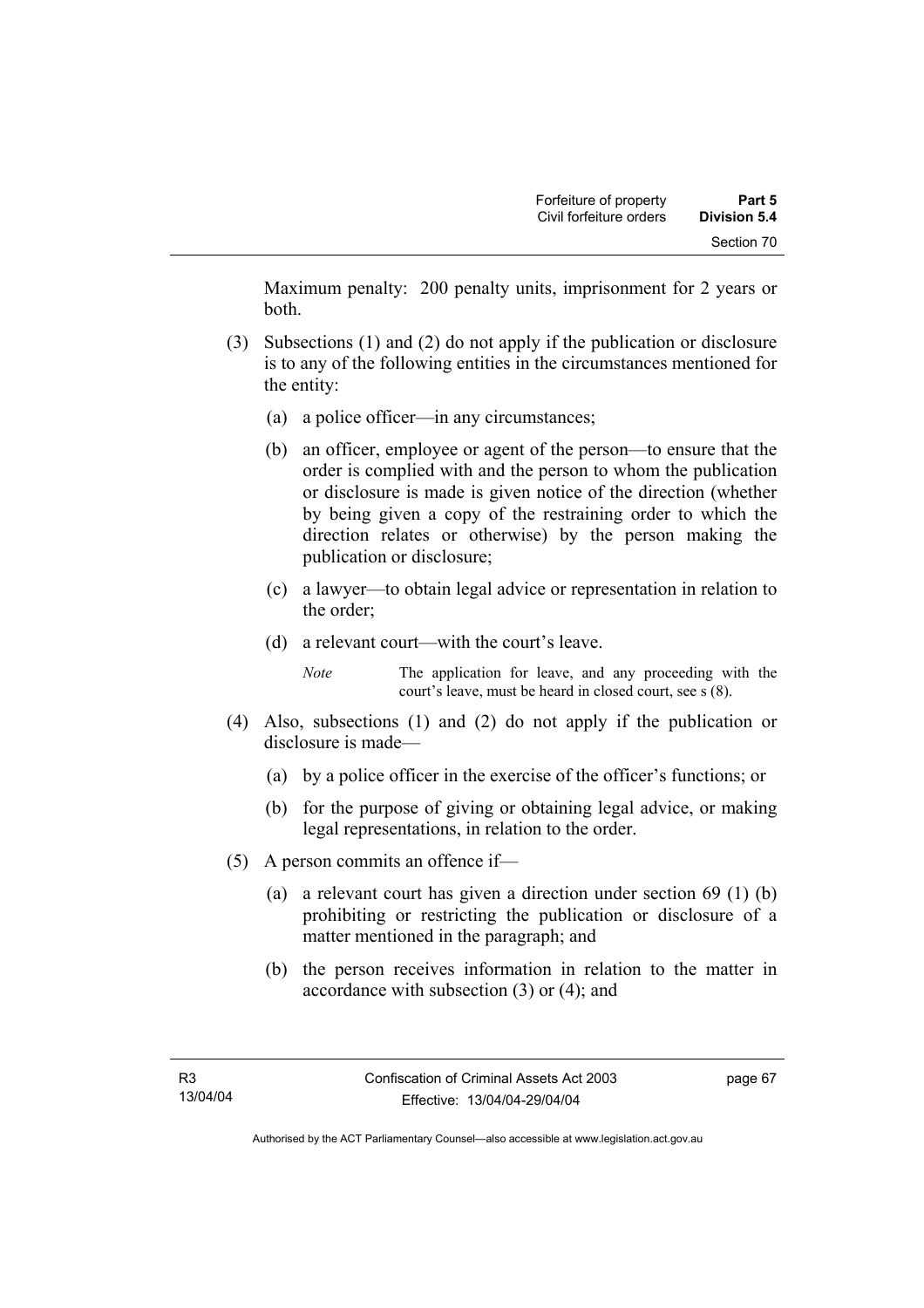- (c) the person ceases to be a person mentioned in subsection (3) or (4); and
- (d) the person publishes or discloses the matter to someone else.

Maximum penalty: 200 penalty units, imprisonment for 2 years or both.

- (6) A person commits an offence if—
	- (a) a relevant court has given a direction under section 69 (1) (b) prohibiting or restricting the publication or disclosure of a matter mentioned in the paragraph; and
	- (b) the person receives information in relation to the matter in accordance with subsection (3) or (4); and
	- (c) the person ceases to be a person mentioned in subsection (3) or (4); and
	- (d) the person publishes or discloses information to someone else; and
	- (e) the other person could infer from the information the matter to which the direction relates.

Maximum penalty: 200 penalty units, imprisonment for 2 years or both.

- (7) An offence against this section is a strict liability offence.
- (8) For subsection (3) (d), an application for leave, and any proceeding with the court's leave, must be heard in closed court.

#### **71 When civil forfeiture order ends**

- (1) A civil forfeiture order ends if—
	- (a) the order is set aside or discharged on appeal; or
	- (b) the order is fully satisfied.

*Note* For the meaning of *fully satisfied*, see dict.

page 68 Confiscation of Criminal Assets Act 2003 Effective: 13/04/04-29/04/04

R3 13/04/04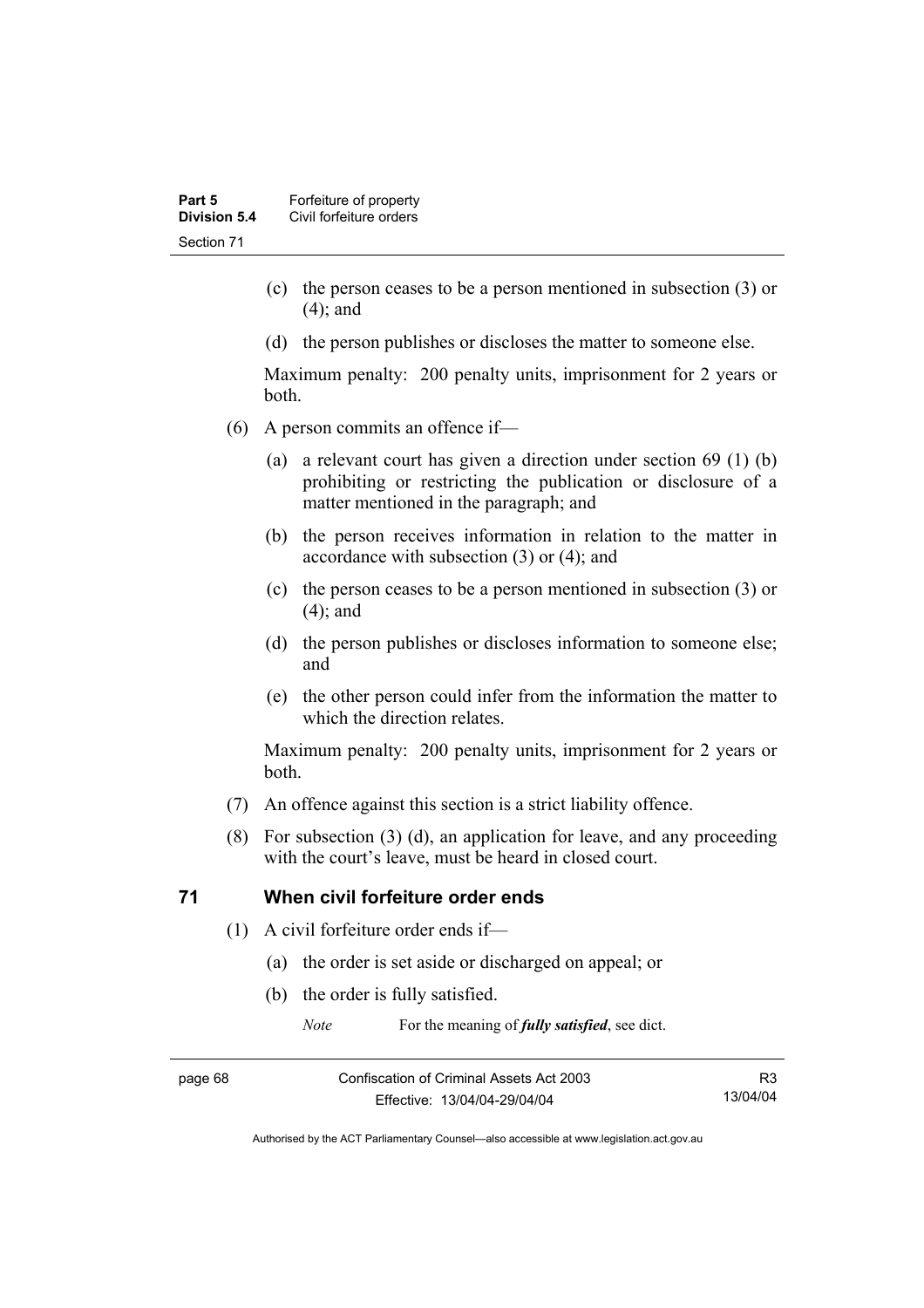- (2) The order is satisfied for a particular interest in forfeited property if the interest is bought back under section 127 (Buyback orders buying interest in property).
	- *Note* After the forfeiture of property, the offender may recover the property or its value in certain circumstances (see div 9.5).

R3 13/04/04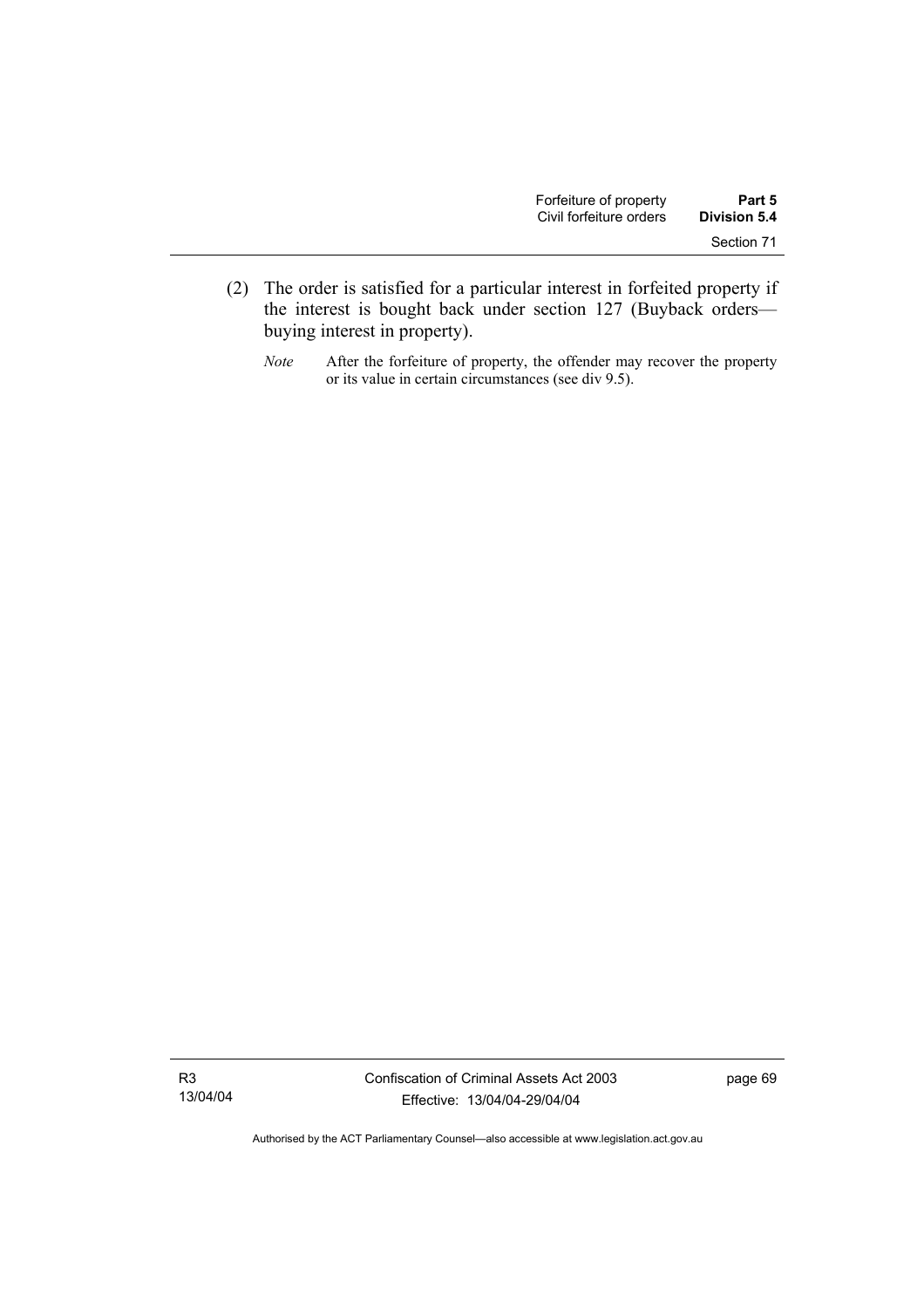**Part 6 Exclusion of property Division 6.1** General Section 72

# **Part 6 Exclusion of property**

*Note* For general provisions about a proceeding for an exclusion order (which is a confiscation proceeding—see s 236), see pt 14.

### **Division 6.1 General**

#### **72 Meaning of** *exclusion order*

In this Act:

*exclusion order* means an order under this part in relation to—

- (a) restrained property (other than restrained property that has been forfeited) or property in relation to which an application for a restraining order has been made; or
- (b) property in relation to which an application for a conviction forfeiture order has been made; or
- (c) property subject to forfeiture under this Act.
- *Note 1 Property* includes an interest in property, see Legislation Act, dict, pt 1.
- *Note 2* This part does not apply to forfeited property (see s 75 (4)). A person with an interest in forfeited property immediately before its forfeiture may apply for the return of the property or compensation for its value under a return or compensation order under div 9.5.
- *Note 3* Property is forfeited 14 days after a forfeiture order or an automatic forfeiture applies to the property unless an application for an exclusion order is made, see pt 5 (Forfeiture of property).

#### **73 When property is** *subject to forfeiture*

For this Act, property is *subject to forfeiture* if—

 (a) a forfeiture order made under this Act applies to the property and the property has not been forfeited; or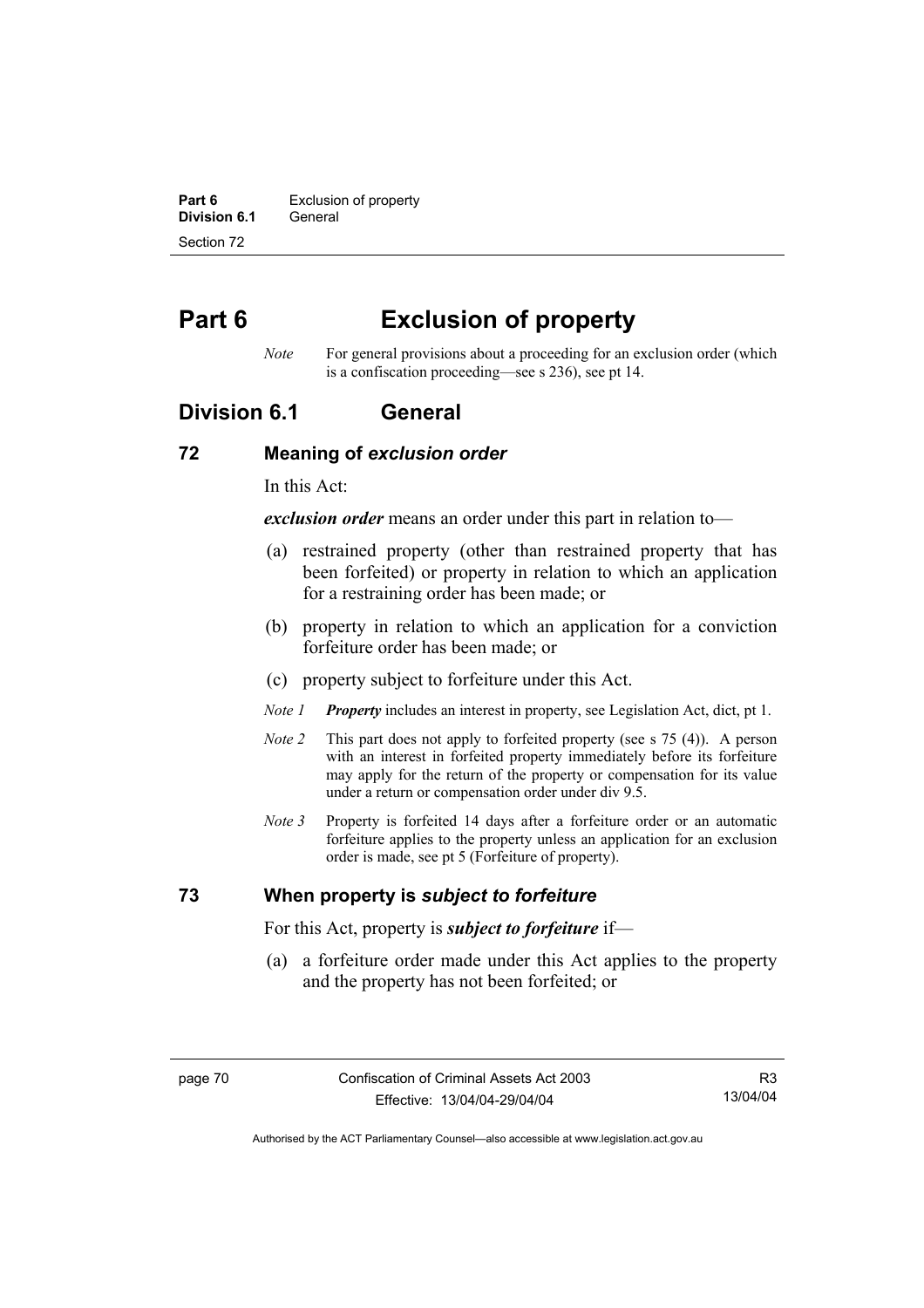(b) an automatic forfeiture under this Act applies to the property and the property has not been forfeited.

#### **74 Effect of exclusion order**

An exclusion order for property has effect as follows:

- (a) for property in relation to which an application for a restraining order or conviction forfeiture order has been made—the property is excluded from restraint or forfeiture (as appropriate);
- (b) for restrained property (other than restrained property that has been forfeited)—the restraining order stops applying to the property;
- (c) for property subject to forfeiture—the property is excluded from forfeiture.
- *Note* This part does not apply to forfeited property (see s 75 (4)). A person with an interest in forfeited property immediately before its forfeiture may apply for the return of the property or compensation for its value under a return or compensation order under div 9.5.

# **Division 6.2 Making exclusion orders**

### **75 Exclusion orders—application**

- (1) This section applies to—
	- (a) restrained property (other than restrained property that has been forfeited) or property in relation to which an application for a restraining order has been made; or
	- (b) property in relation to which an application for a conviction forfeiture order has been made; or
	- (c) property subject to forfeiture under this Act.
	- *Note* See the notes to s 72.

page 71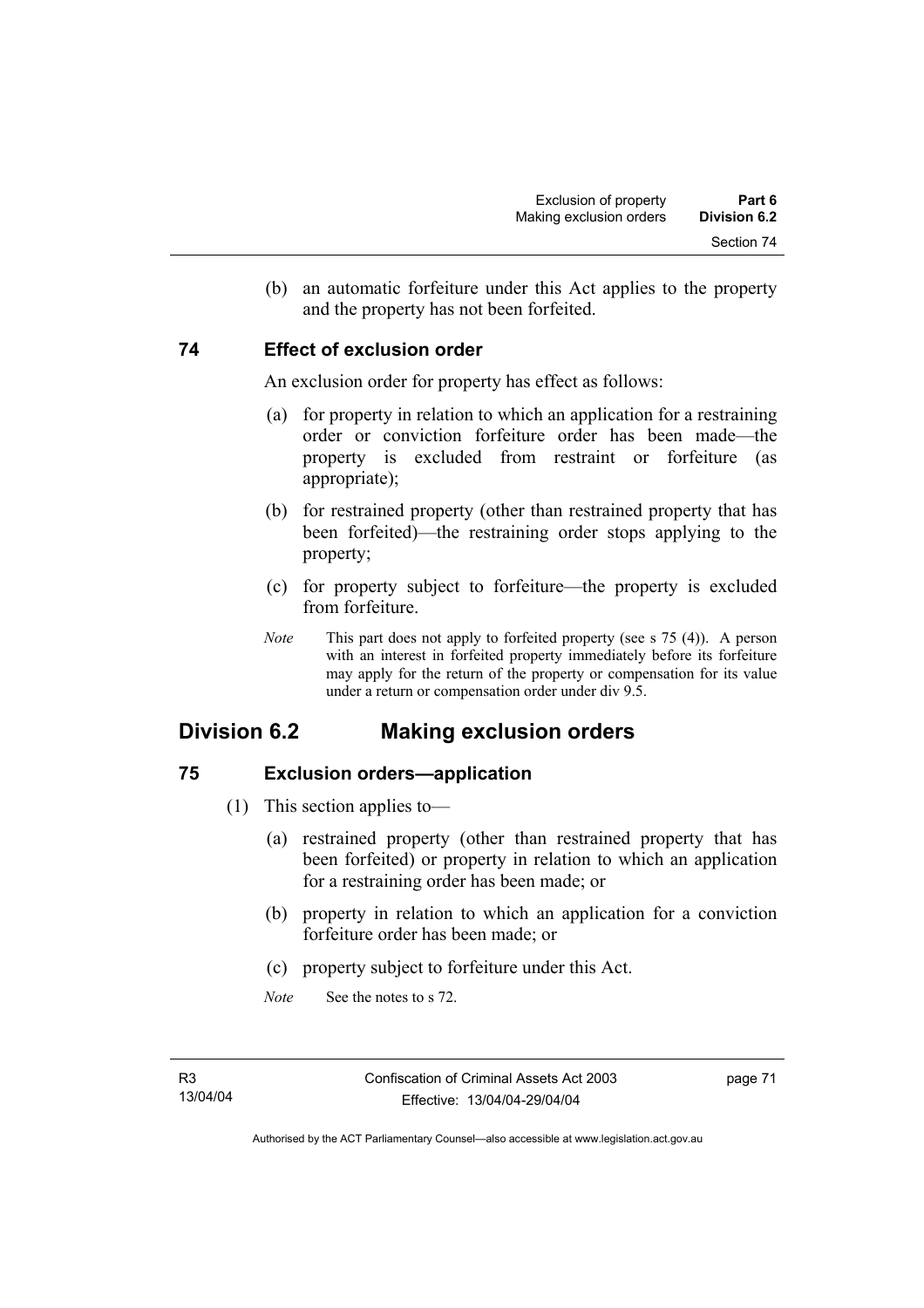| Part 6              | Exclusion of property   |
|---------------------|-------------------------|
| <b>Division 6.2</b> | Making exclusion orders |
| Section 76          |                         |

- (2) A person claiming an interest in the property may apply to a relevant court for an exclusion order.
- (3) The application must be made—
	- (a) if a restraining order or conviction forfeiture order has been applied for (but not made) in relation to the property—at the same time as, or after, the application is made for the order but before the order is made; or
	- (b) if the property is restrained or subject to forfeiture—at any time before the property is forfeited.
- (4) To remove any doubt, an application for a exclusion order cannot be made in relation to property that has been forfeited.

#### **76 Making of exclusion orders—ordinary indictable offences**

- (1) This section applies to an application for an exclusion order for property if—
	- (a) a restraining order in relation to the property has been applied for in relation to an ordinary indictable offence; or
	- (b) the property has been restrained (but not forfeited) in relation to an ordinary indictable offence; or
	- (c) a conviction forfeiture order for an ordinary indictable offence has been applied for in relation to the property; or
	- (d) the property is subject to forfeiture in relation to an ordinary indictable offence.
- (2) If the application is made by an offender, the relevant court must not make an exclusion order for the property unless the court is satisfied that the property—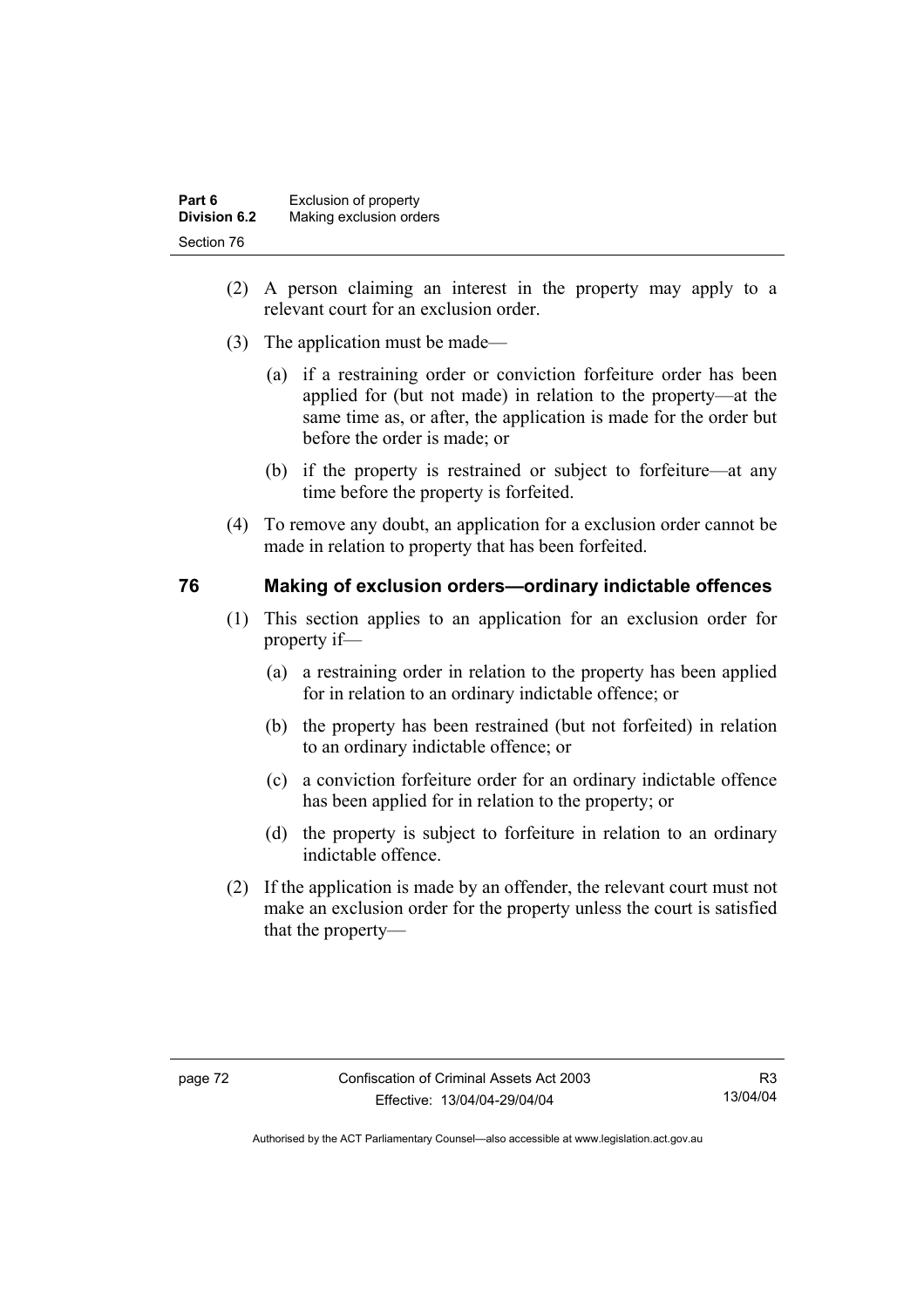(a) is not tainted property in relation to any offence against a Territory law, or a law of the Commonwealth, a State, another Territory or a foreign country; and

*Note* For the meaning of *in relation to*, see dict.

- (b) is not required to be restrained to satisfy a penalty order; and
- (c) does not have evidentiary value in any criminal proceeding.
- (3) However, if the court is satisfied that the property is not tainted property as mentioned in subsection (2) (a), but considers that the property (or any part of the property) may be required to be restrained to satisfy a penalty order, the court must make an exclusion order declaring that the property (or part)—
	- (a) is not subject to forfeiture under a conviction forfeiture order; but
	- (b) is to remain restrained for the purpose of satisfying a penalty order.
- (4) If the application is made by a person other than an offender, the court must not make an exclusion order for the property unless it is satisfied that—
	- (a) the applicant has an interest in the property; and
		- *Note* For the meaning of *interest*, see Legislation Act, dict, pt 1.
	- (b) the applicant was not a party to the relevant indictable offence or any related offence; and
	- (c) the interest is not subject to the effective control of an offender; and

*Note* For the meaning of *effective control*, see s 14.

- (d) the interest is not tainted property in relation to the relevant indictable offence or any related offence; and
- (e) if the interest was acquired completely or partly, or directly or indirectly, from the offender—the interest was acquired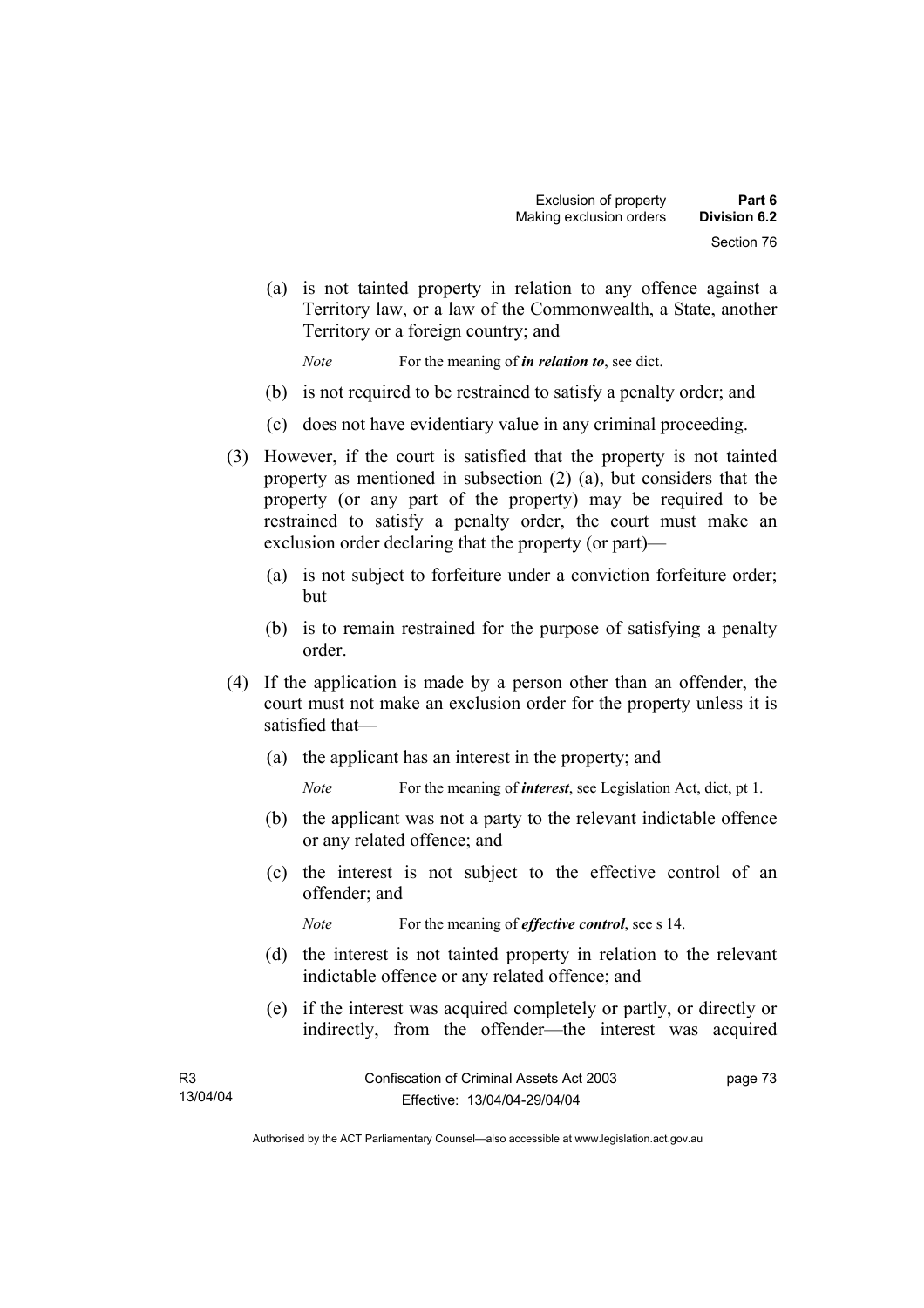| Part 6              | Exclusion of property   |
|---------------------|-------------------------|
| <b>Division 6.2</b> | Making exclusion orders |
| Section 77          |                         |

honestly and for sufficient consideration and the applicant took reasonable care to establish that the interest may be lawfully acquired by the applicant; and

- (f) the property does not have evidentiary value in any criminal proceeding.
- (5) An exclusion order must state the property to which it applies.

#### **77 Making of exclusion orders—serious offences**

- (1) This section applies to an application for an exclusion order for property if—
	- (a) a restraining order in relation to the property has been applied for in relation to serious offence; or
	- (b) the property has been restrained (but not forfeited) in relation to a serious offence; or
	- (c) a conviction forfeiture order for a serious offence has been applied for in relation to the property; or
	- (d) the property is subject to automatic forfeiture under division 5.2 (Automatic forfeiture—conviction for serious offences).
- (2) If the application is made by an offender, the relevant court must not make an exclusion order for the property unless the court is satisfied that the property—
	- (a) was lawfully acquired by the offender; and
	- (b) is not tainted property in relation to any offence against a Territory law, or a law of the Commonwealth, a State, another Territory or a foreign country; and
		- *Note* For the meaning of *in relation to*, see dict.
	- (c) is not required to be restrained to satisfy a penalty order; and
	- (d) does not have evidentiary value in any criminal proceeding.

R3 13/04/04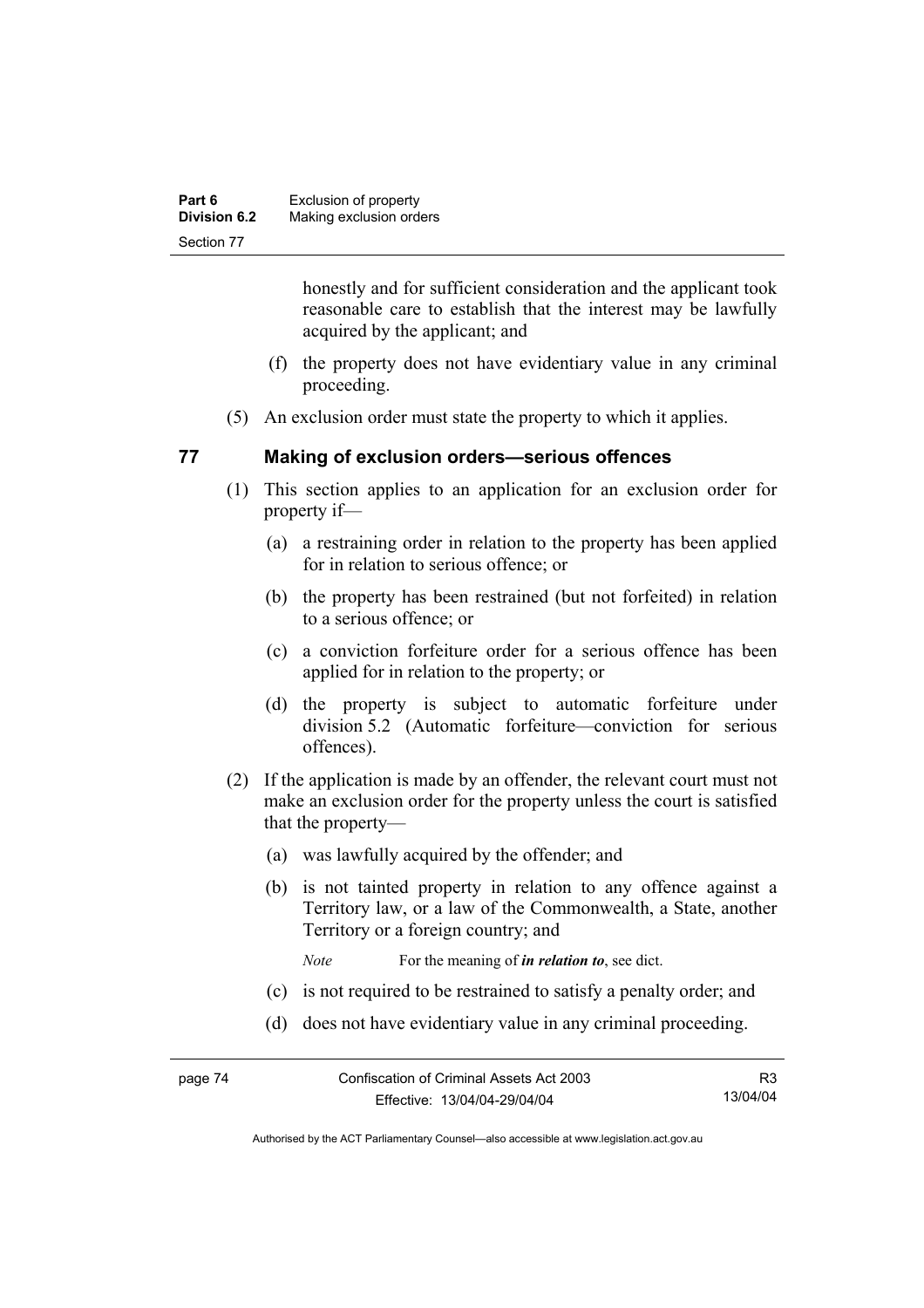- (3) However, if the court is satisfied that the property was lawfully acquired, and is not tainted property as mentioned in subsection (2) (b), but considers that the property (or any part of the property) may be required to be restrained to satisfy a penalty order, the court must make an exclusion order declaring that the property (or part)—
	- (a) is not subject to automatic forfeiture or to forfeiture under a forfeiture order; but
	- (b) is to remain restrained for the purpose of satisfying a penalty order.
- (4) If the application is made by a person other than an offender, the court must not make an exclusion order for the property unless it is satisfied that—
	- (a) the applicant has an interest in the property; and

*Note* For the meaning of *interest*, see Legislation Act, dict, pt 1.

- (b) the applicant was not a party to the relevant serious offence or any related offence; and
- (c) the interest is not subject to the effective control of an offender; and

*Note* For the meaning of *effective control*, see s 14.

- (d) the interest is not tainted property in relation to the relevant serious offence or any related offence; and
- (e) if the interest was acquired completely or partly, or directly or indirectly, from the offender—the interest was acquired honestly and for sufficient consideration and the applicant took reasonable care to establish that the interest may be lawfully acquired by the applicant;
- (f) the property does not have evidentiary value in any criminal proceeding.
- (5) An exclusion order must state the property to which it applies.

| R3       | Confiscation of Criminal Assets Act 2003 | page 75 |
|----------|------------------------------------------|---------|
| 13/04/04 | Effective: 13/04/04-29/04/04             |         |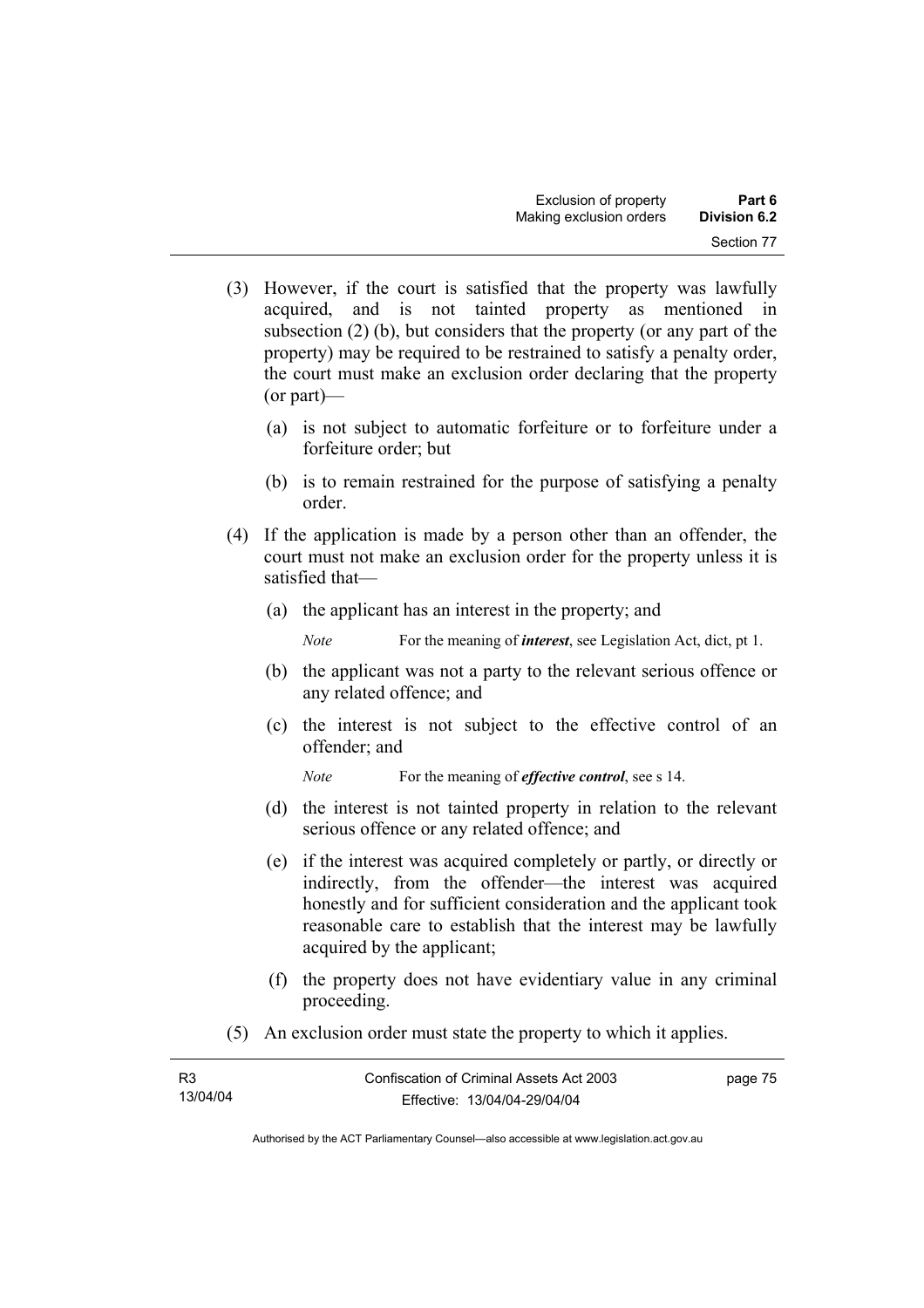#### **78 Making of exclusion orders—unclaimed tainted property**

- (1) This section applies to an application for an exclusion order for unclaimed tainted property if—
	- (a) an unclaimed tainted property restraining order has been applied for in relation to the property; or
	- (b) the property has been restrained under an unclaimed tainted property restraining order (but not forfeited); or
	- (c) the property is subject to automatic forfeiture under division 5.3 (Automatic forfeiture—unclaimed tainted property).
- (2) The court must not make an exclusion order unless the court is satisfied that—
	- (a) the applicant for the exclusion order has an interest in the property; and

*Note* For the meaning of *interest*, see Legislation Act, dict, pt 1.

- (b) the interest was lawfully acquired by the applicant; and
- (c) the interest is not tainted property in relation to any offence against a Territory law, or a law of the Commonwealth, a State, another Territory or a foreign country; and

*Note* For the meaning of *in relation to*, see dict.

- (d) the interest is not required to be restrained to satisfy a penalty order; and
- (e) the property does not have evidentiary value in any criminal proceeding.
- (3) An exclusion order must state the property to which it applies.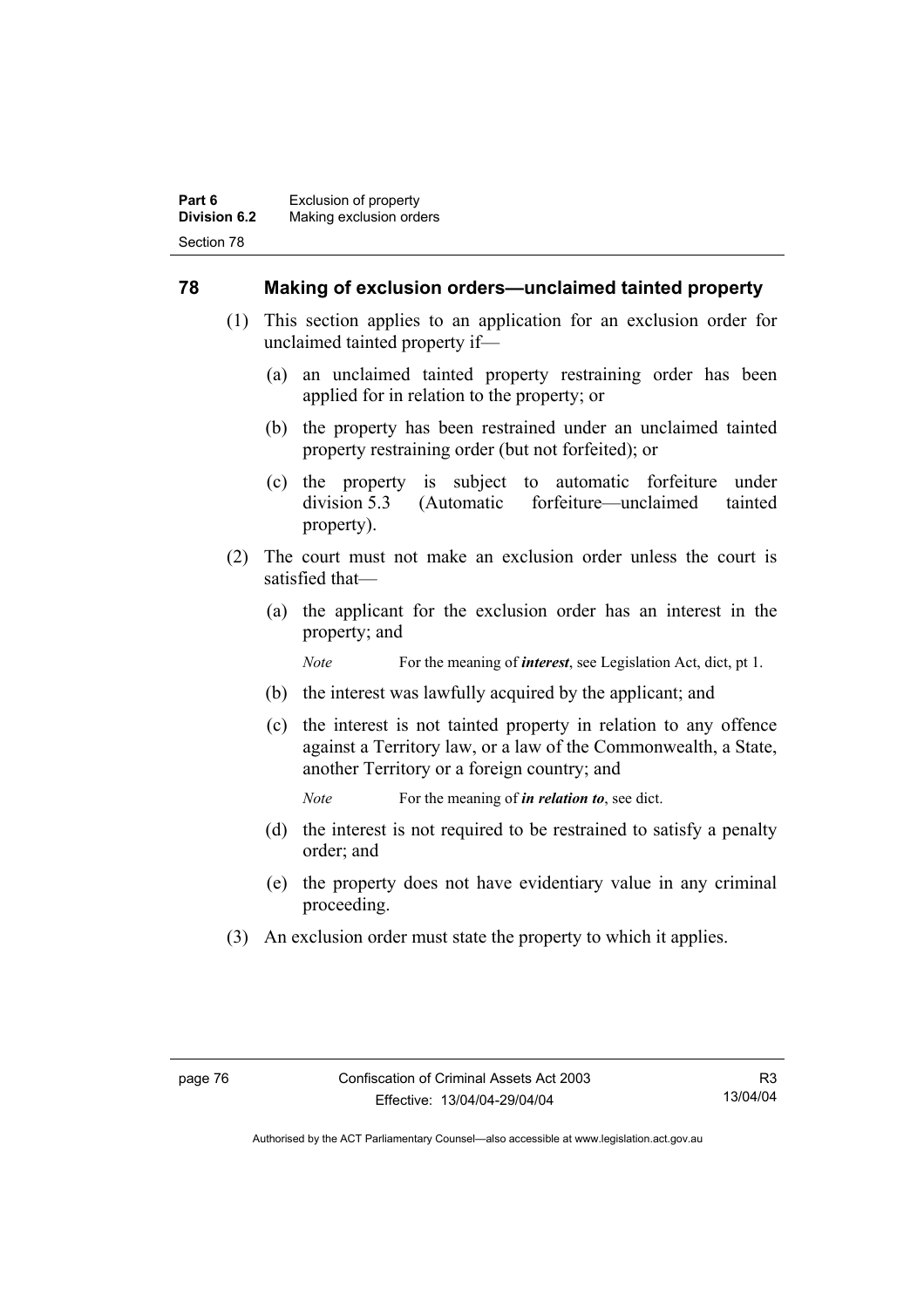# **Part 7** Penalty orders

### **Division 7.1 Benefits**

#### **79 Meaning of** *commission* **of serious offence for pt 7**

In this part:

*commission*, of a serious offence, includes the alleged commission of the offence.

#### **80 Meaning of** *benefits* **derived by an offender**

In this Act:

*benefits*, derived by an offender from the commission of an offence, means—

- (a) tainted property, except tainted property that was used, or was intended by the offender to be used, in relation to the commission of an offence, and property derived by anyone from that property; or
- (b) artistic profits allowed under section 81 (3) in relation to the offence; or
- (c) any service or other advantage derived by the offender from the commission of the offence.

#### **Example for par (c)**

Mr Tres Adventuresome ran a small wholesale food business before becoming involved in illegal activity. He started to trade in gourmet foods as a cover for the commission of several offences involving the importation of cannabis into Australia. His move into the gourmet food trade could not have been achieved, and the offences could not have been committed, without key contacts (in the legitimate food trade) made by him. Because of the contacts, his legitimate business expanded considerably.

In the 12 months ending immediately before the commission of the earliest offence, Mr Adventuresome's income from the business was \$50 000. In the

page 77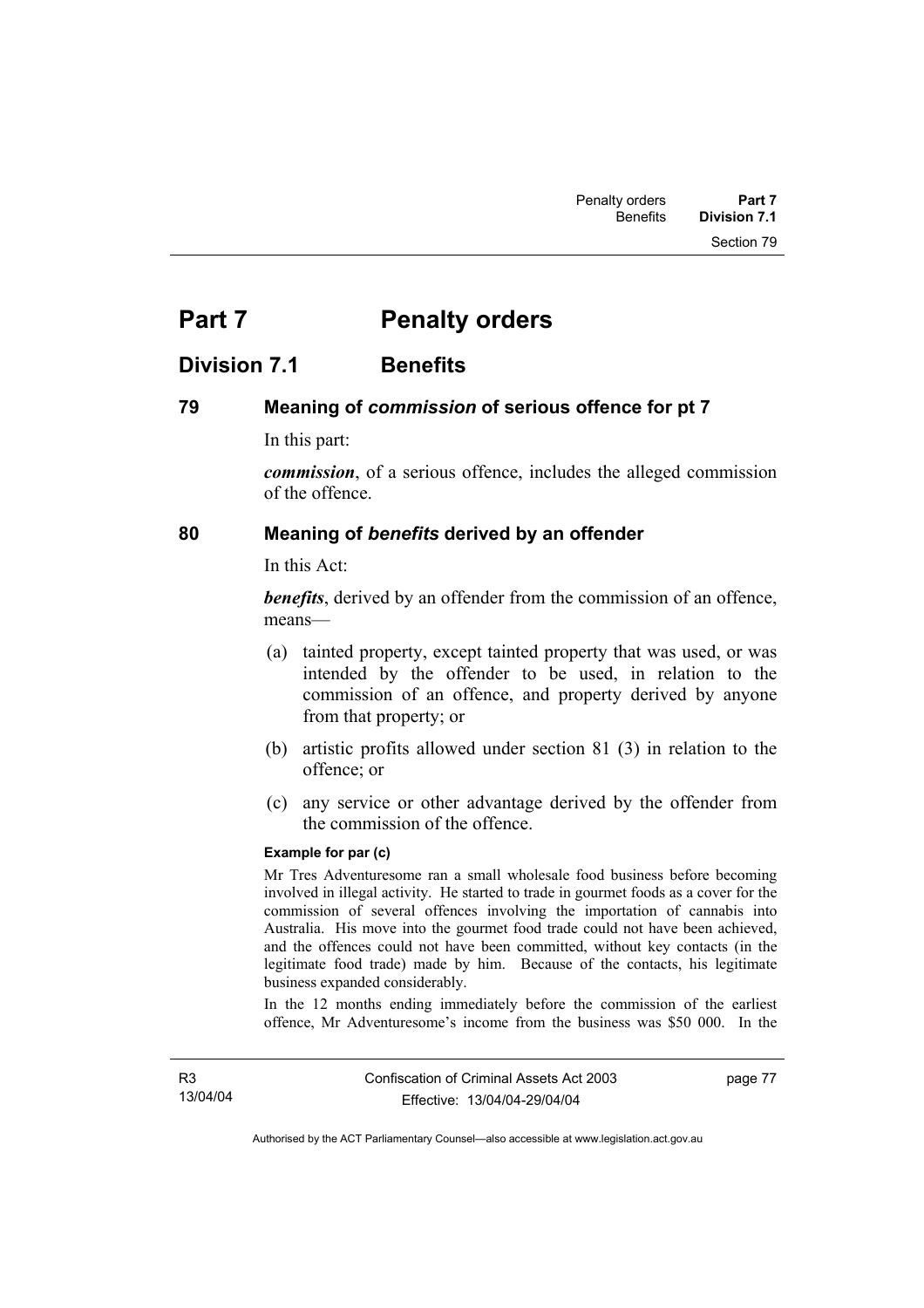| Part 7              | Penalty orders  |
|---------------------|-----------------|
| <b>Division 7.1</b> | <b>Benefits</b> |
| Section 81          |                 |

12 months after then, his income from legitimate business activity (unrelated to the offences) was \$200 000. This increase in activity is entirely because of continuing (legitimate) working relationships with those key contacts.

The difference of \$150 000 is the value of a benefit derived from the commission of the offences by Mr Adventuresome because his relationship with the key contacts is an advantage derived by him from their commission.

- *Note 1 Derived* includes obtained because of an understanding or a particular outcome being made known, see s 12.
- *Note 2* For the assessment of the value of benefits, see div 7.3.
- *Note 3* An example is part of the Act, is not exhaustive and may extend, but does not limit, the meaning of the provision in which it appears (see Legislation Act, s 126 and s 132).

#### **81 Meaning of** *artistic profits*

(1) In this Act:

*artistic profits*, derived by an offender from the commission of an offence, means property, or any service or other advantage, derived from the commercial exploitation of—

- (a) the notoriety of the offender, or someone else involved in the commission of the offence (*another involved person*), that results from the offence; or
- (b) the depiction of the offence or the circumstances surrounding the offence; or
- (c) an expression of the thoughts, opinions or emotions of the offender, or another involved person, about the offence.
- (2) The commercial exploitation may be by any means, including, for example, in—
	- (a) a visual recording (for example, a film, slide, videotape, videodisc or anything else from which a visual image can be produced); or
	- (b) a sound recording (for example, a compact disc, tape, record or anything else from which words or sounds can produced); or

| page 78 | Confiscation of Criminal Assets Act 2003 | R3       |
|---------|------------------------------------------|----------|
|         | Effective: 13/04/04-29/04/04             | 13/04/04 |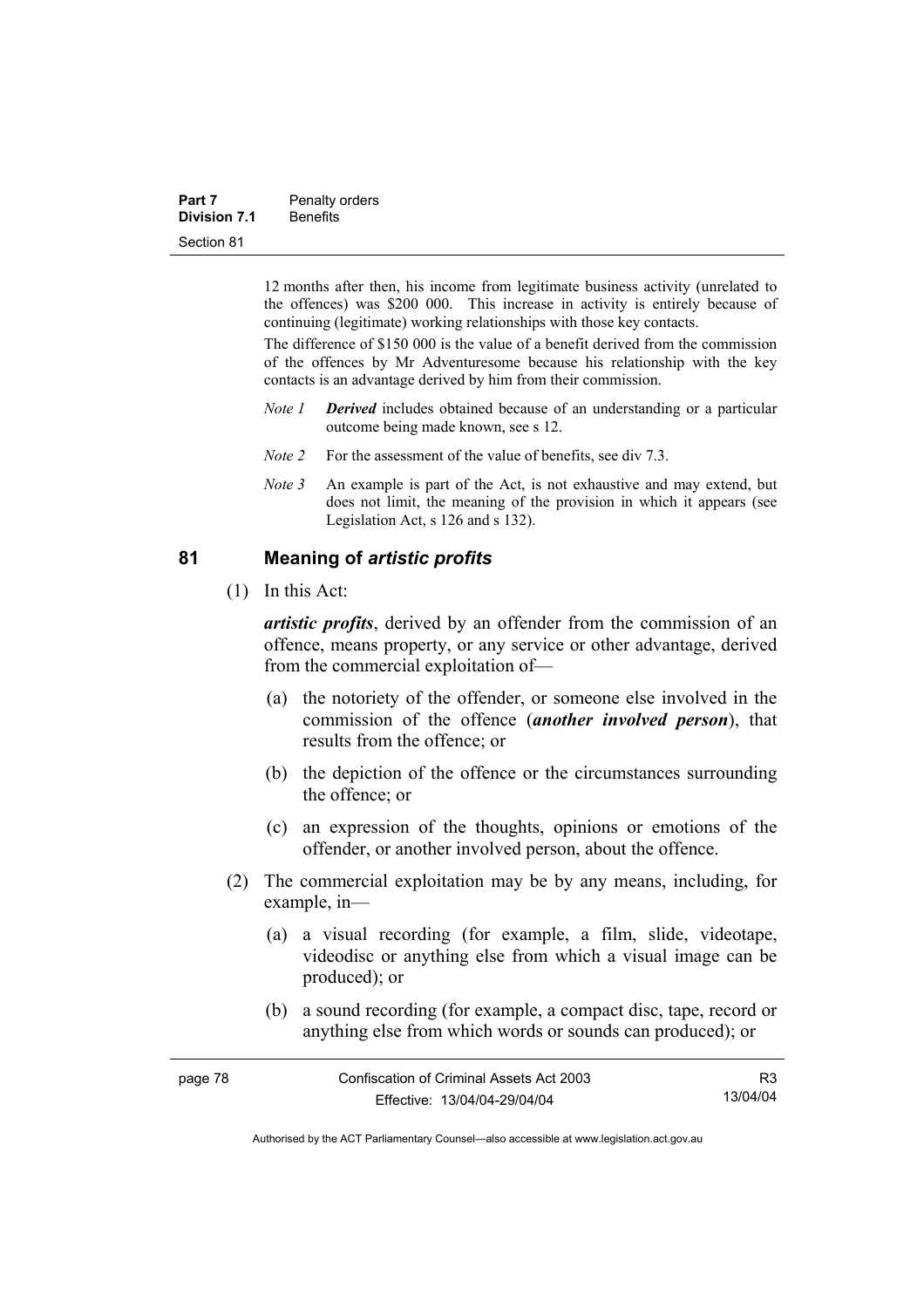- (c) printed material (for example, a book, newspaper, magazine or any other written or pictorial matter); or
- (d) a radio or television production; or
- (e) live entertainment of any kind (for example, a public presentation or speech).
- (3) A relevant court must allow artistic profits as benefits for section 80 (b) (Meaning of *benefits* derived by an offender), unless it is satisfied that it would not be in the public interest to do so.
- (4) In deciding whether it would not be in the public interest to allow artistic profits as benefits, the court must have regard to the following matters:
	- (a) the purposes of this Act;
	- (b) whether the commercial exploitation has any general social or educational value;
	- (c) the nature and purposes of the commercial exploitation, including its use for research, educational or rehabilitation purposes;
	- (d) the seriousness of the offence;
	- (e) how long ago the offence was committed.
- (5) Subsection (4) does not limit the matters to which the court may have regard.

## **Division 7.2 Making penalty orders**

*Note* For general provisions about a proceeding for a penalty order (which is a confiscation proceeding—see s 236), see pt 14.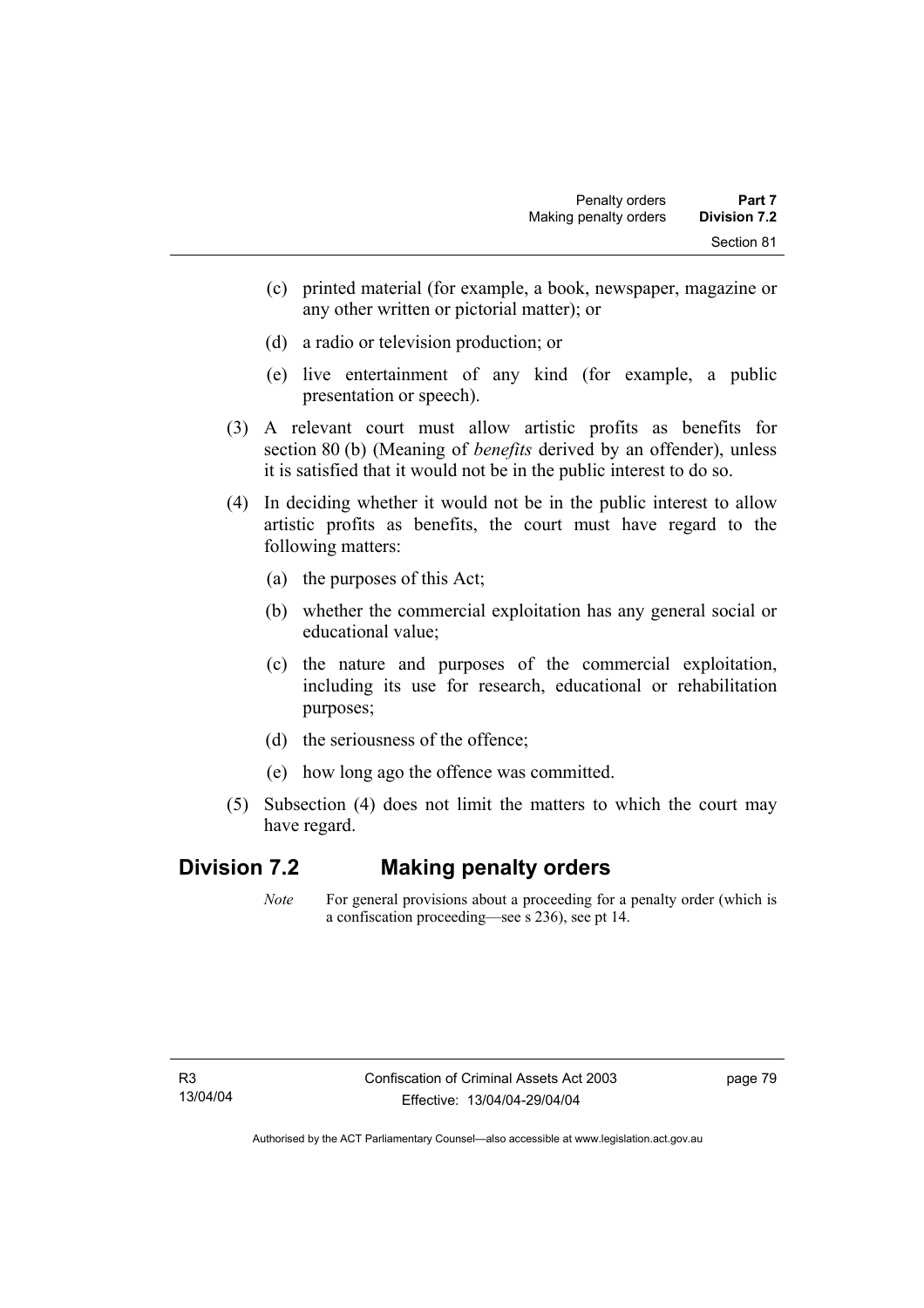#### **82 Meaning of** *penalty order*

In this Act:

*penalty order* means an order under this division for the payment by an offender of the value of benefits derived by an offender from the commission of an offence.

#### **83 Penalty orders—application**

- (1) The DPP may apply to a relevant court for a penalty order in relation to the commission of an indictable offence by an offender.
	- *Note 1 Commission*, of a serious offence, includes the alleged commission of the offence, see s 79.
	- *Note 2 Indictable offence* includes an offence against the law of the Commonwealth, a State or another Territory that may be dealt with under a law of the Commonwealth, the State or the other Territory as an indictable offence (see s 13 (2)).
	- *Note 3 Offender* includes a corporation, see dict.
- (2) The application may be made before or after, or at the same time as, any conviction of the offender for the offence.
- (3) However, if the person has been convicted of the offence, the DPP must make the application within 2 years after the day of the conviction.
	- *Note* The court may allow leave for an application to be made after the time fixed by this section in certain circumstances (see s 246).
- (4) Subsection (3) does not apply to an application for an artistic profits restraining order.

#### **84 Penalty orders—offenders convicted of ordinary indictable offences**

 (1) On application under section 83, the relevant court must make an order under this section for the payment by the offender of the value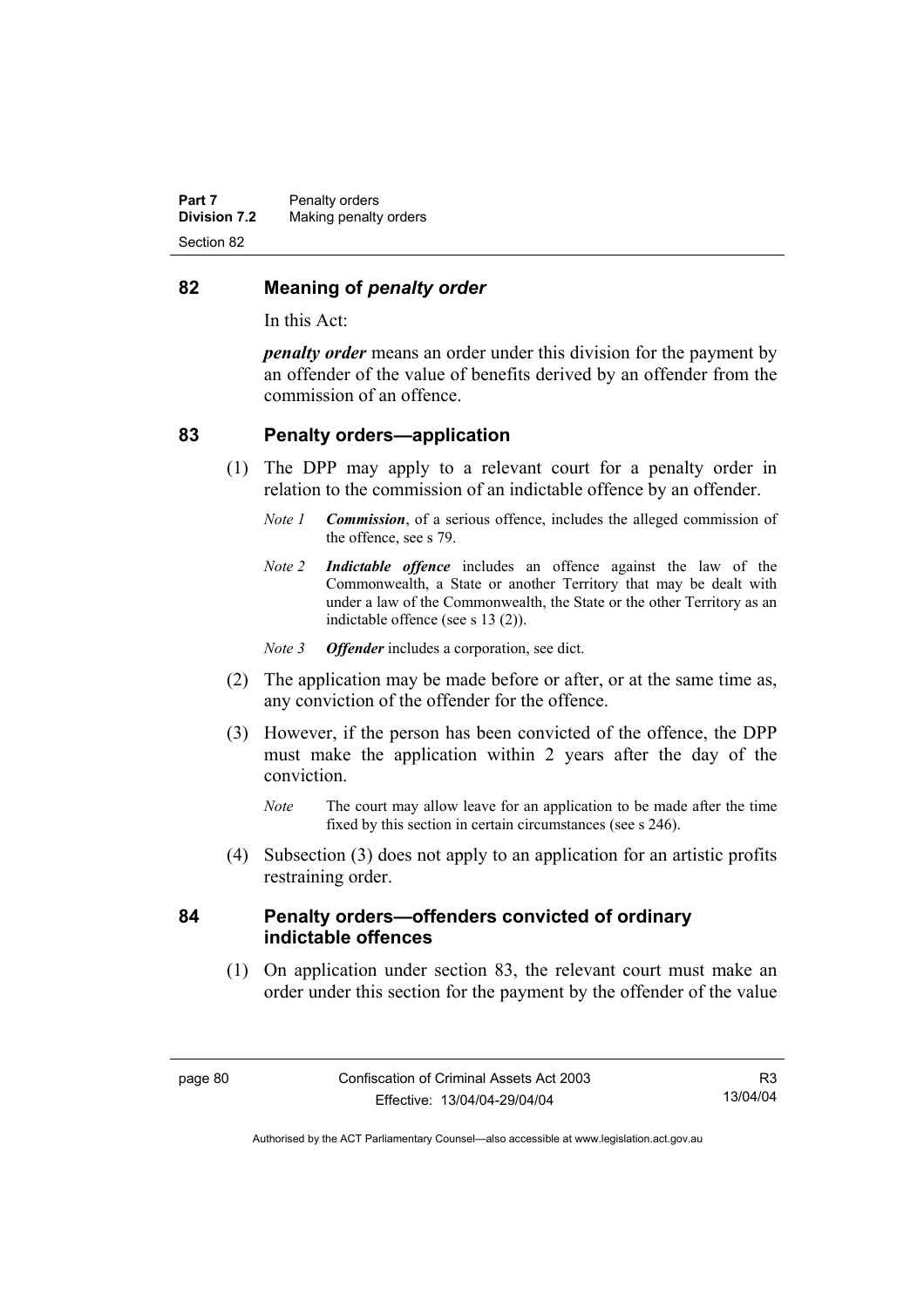of benefits derived by the offender from the commission of an ordinary indictable offence if satisfied that—

- (a) the offender has been convicted of the offence or a related ordinary indictable offence; and
- (b) the offender has not been cleared of the offence of which the offender was convicted.
- (2) To remove any doubt, a relevant court may make an order under this section that relates only to artistic profits.

### **85 Penalty orders—commission of serious offences**

- (1) On application under section 83, the court must make an order under this section for the payment by the offender of the value of benefits derived by the offender from the commission of a serious offence if the court is satisfied on the balance of probabilities—
	- (a) for an application for a penalty order that relates only to artistic profits—that the offender committed a serious offence at any time; and
	- (b) for any other application—that the offender committed a serious offence within the relevant period.
	- *Note 1* For the meaning of *relevant period*, see s (5).
	- *Note 2* The court must be satisfied on the balance of probabilities about the commission of the offence because confiscation proceedings are civil, not criminal (see s 237).
- (2) To remove any doubt, if the relevant court is satisfied that the offender committed a serious offence within the relevant period, the court must not refuse to make a penalty order only because it is not satisfied—
	- (a) that a particular serious offence was committed by the offender within the relevant period; or
	- (b) that the offence was committed on any particular day or time within the relevant period.

| R3       | Confiscation of Criminal Assets Act 2003 | page 81 |
|----------|------------------------------------------|---------|
| 13/04/04 | Effective: 13/04/04-29/04/04             |         |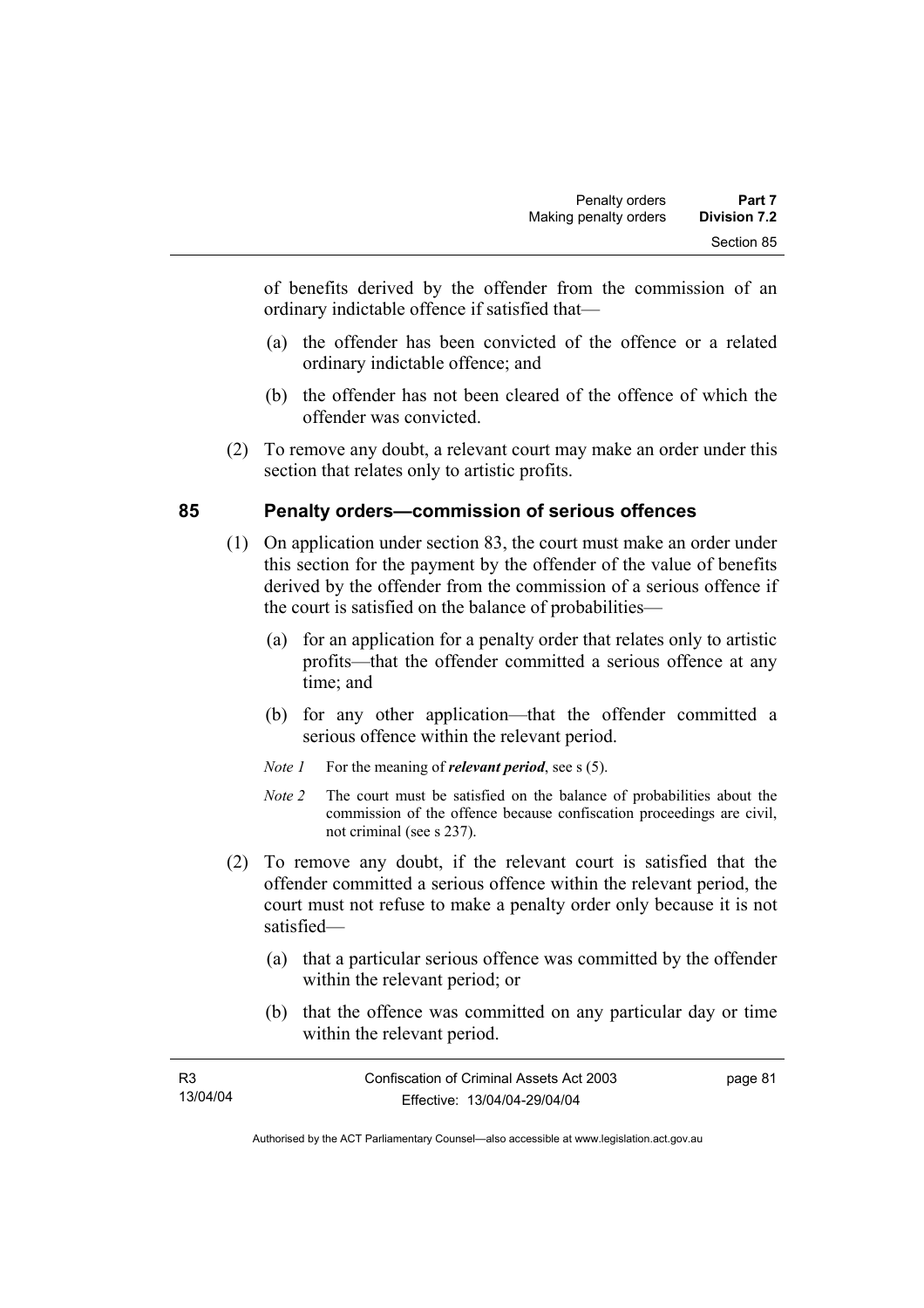| Part 7              | Penalty orders        |
|---------------------|-----------------------|
| <b>Division 7.2</b> | Making penalty orders |
| Section 85          |                       |

- (3) Also, to remove any doubt, the relevant court must not refuse to make a penalty order in relation to the serious offence only because—
	- (a) an indictment has not been presented against the offender for the offence; or
	- (b) the offender has not been convicted of the offence; or
	- (c) the offender has been cleared of the offence, including being cleared after having been convicted of the offence; or
	- (d) a doubt is raised about whether the offender committed the offence.
- (4) Further, to remove any doubt, the relevant court must not refuse to make a penalty order only because—
	- (a) a relevant court had previously made a penalty order under this section in relation to the offender for the same serious offence (or a related offence); and
	- (b) the order had later ended because the offender was cleared of the offence.
	- *Note* The earlier penalty order would have ended when the offender was cleared (see s 98 (a)).
- (5) In this section:

#### *relevant period* means—

- (a) if a restraining order is in force over any property in relation to the serious offence—
	- (i) 6 years before the day the application to restrain the property was made; or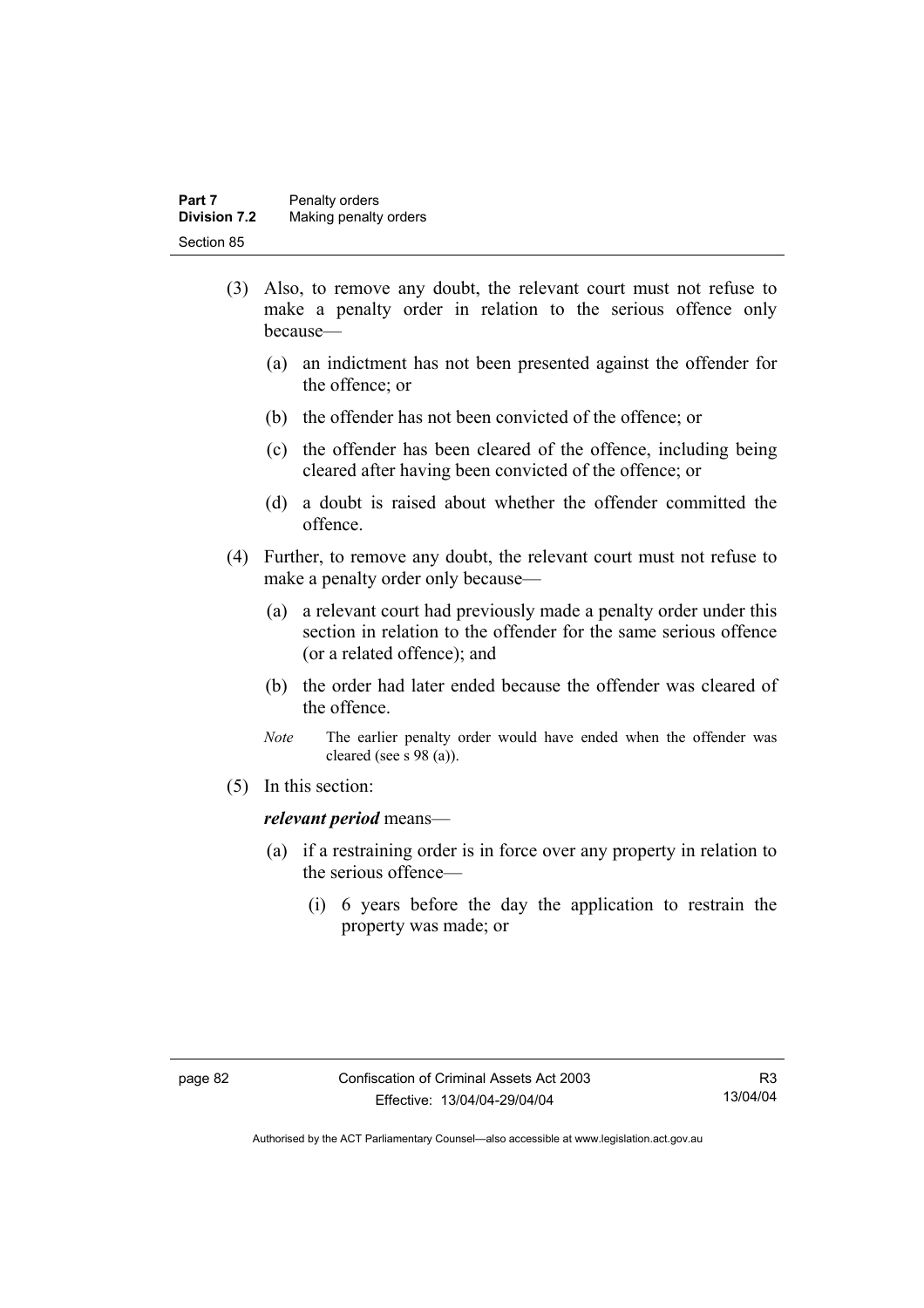- (ii) if an extended period for making the restraining order application was allowed under section 246 (Confiscation proceedings—time extensions for applications)—the total of the 6-year period and the extended period; or
- (b) if a restraining order is not in force over any property in relation to the serious offence—
	- (i) 6 years before the day the application for the penalty order was made; or
	- (ii) if an extended period for making the penalty order application was allowed under section 246—the total of the 6-year period and the extended period.

#### **86 Penalty orders—amount of penalty**

- (1) In making a penalty order in relation to an offence, the court must—
	- (a) assess under division 7.3 (Value of benefits) the value of any benefits (the *assessed value*) derived by the offender from the commission of the offence and any related offence; and
	- (b) order the offender to pay the Territory the amount worked out under subsection (2).
- (2) The amount payable under the penalty order is the assessed value less any amount by which the assessed value is reduced under subsection (3).
- (3) The assessed value in relation to the offence or any related offence may be reduced if the court is satisfied that it is just and equitable that the assessed value should be reduced by any of the following amounts:
	- (a) the value of property subject to forfeiture under this Act or a corresponding law;
		- *Note* For the meaning of *subject to forfeiture*, see s 73.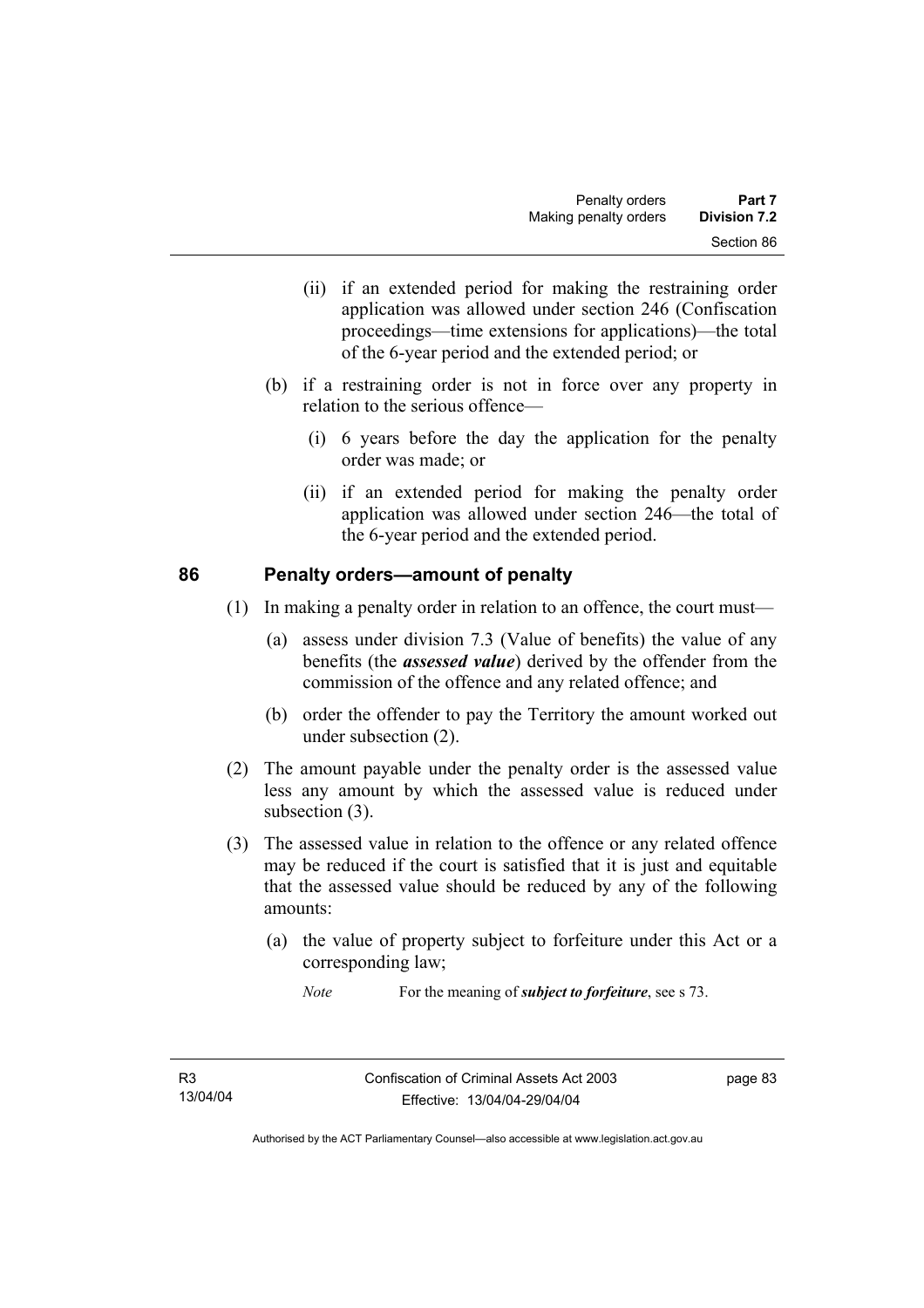- (b) the value of property forfeited under this Act or a corresponding law;
- (c) the amount of any other penalty order, or any other financial penalty (however described) under a corresponding law;
- (d) any amount payable by the offender under a reparation order under the *Crimes Act 1900*, section 350, or any corresponding order made under the law of the Commonwealth, a State or another Territory;
- (e) any amount payable by the offender for restitution, compensation or damages, other than any fine imposed by a court;
- (f) any amount of tax payable under a law of the Territory, the Commonwealth, a State, another Territory or a foreign country in relation to the benefits.

#### **87 Penalty orders—contents**

- (1) A penalty order must state—
	- (a) the amount of the penalty payable under the order; and
	- (b) the person by whom the penalty is payable.
- (2) A failure by a relevant court to comply with this section does not invalidate the penalty order or any action by anyone to satisfy the penalty order.

#### **88 Penalty orders—enforceable as judgment debt**

The amount ordered to be paid by a relevant court under a penalty order is a judgment debt owing to the Territory.

*Note* Any restrained property is automatically charged with the amount of the penalty order, and may be sold to satisfy the order (see div 7.4).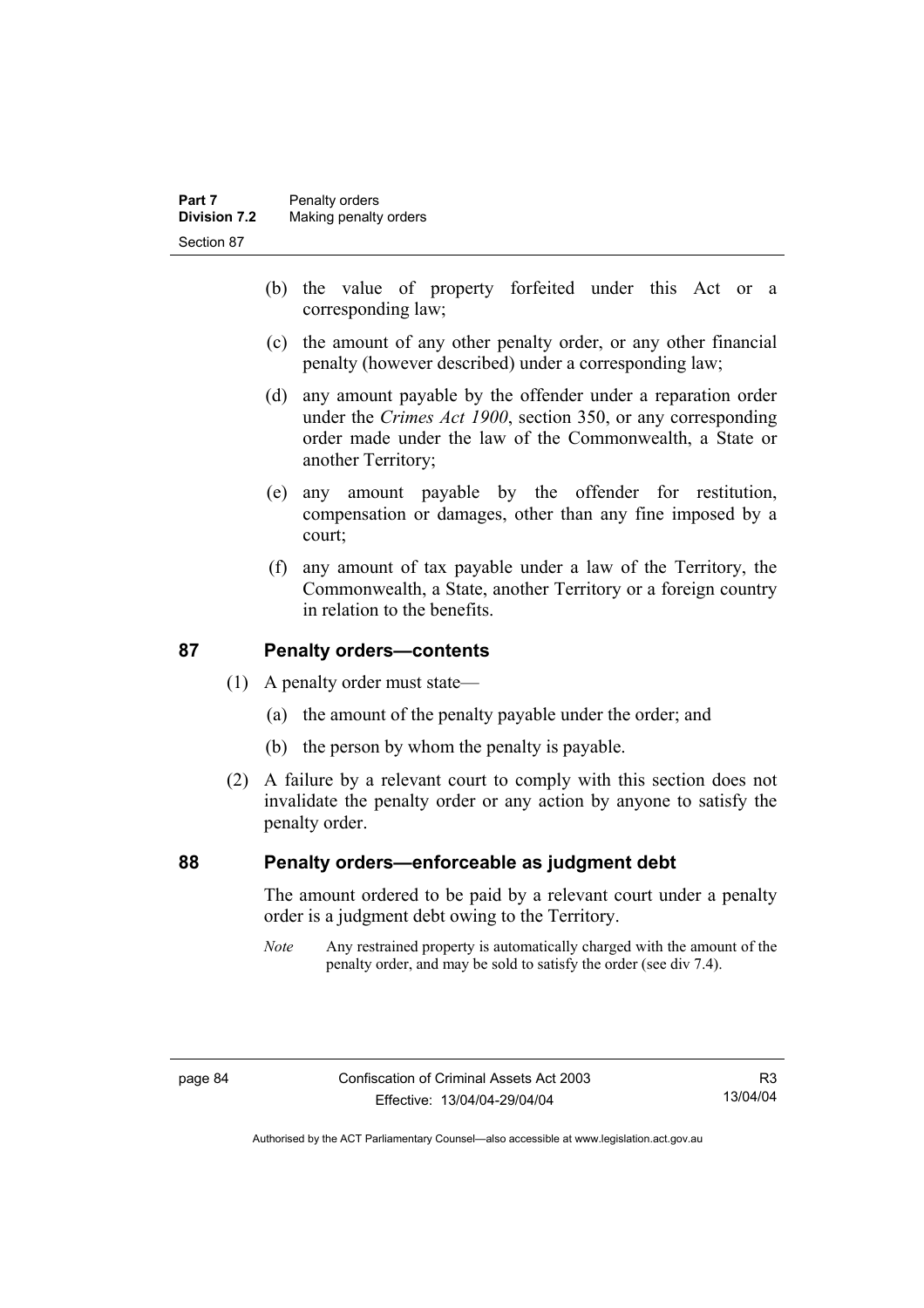#### **89 Penalty orders—variation for reassessed value of benefits**

On application by the person by whom the penalty under a penalty order is payable or the DPP, a relevant court may make an order varying the order to reflect the value of the relevant benefits as reassessed at the time the varying order is made.

#### **Examples**

- 1 The amount of the penalty order is reduced by the value of forfeited property (see s 86 (3) (b)). The order for the forfeiture is overturned by a court in a later proceeding. The relevant court may vary the penalty order to increase the amount of the penalty order by the value of the forfeited property.
- 2 The amount of the penalty order is reduced by an amount of tax payable by the offender in relation to a benefit (see s  $86$  (3) (f)). The amount of tax is reduced on a review by the commissioner of taxation. The relevant court may vary the penalty order to increase the amount of the penalty order by the reduced amount of tax.
- 3 If, in example 2, the amount of the tax payable had been increased on review, the court may vary the penalty order to reduce the amount of the penalty order by the amount of the increased tax.
- *Note* An example is part of the Act, is not exhaustive and may extend, but does not limit, the meaning of the provision in which it appears (see Legislation Act, s 126 and s 132).

# **Division 7.3 Value of benefits**

### **90 Meaning of** *narcotic substance* **and** *property* **for div 7.3**

In this division:

*narcotic substance*—see the *Customs Act 1901* (Cwlth), section 4, and includes anything prescribed under the regulations for this definition.

*property*, of an offender, includes—

(a) property subject to the effective control of the offender; and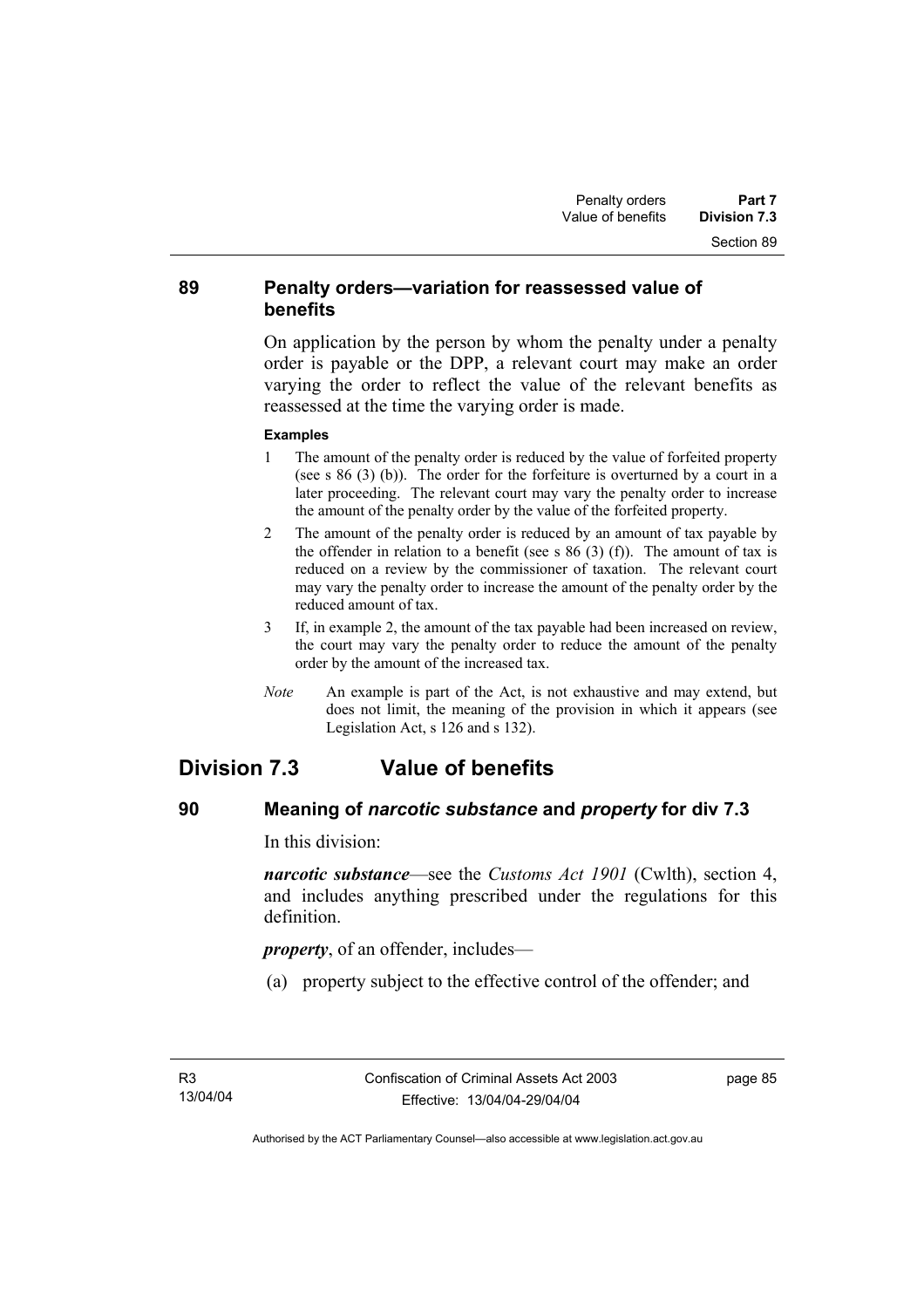- (b) property that, immediately before it vested in the trustee for the property under the *Bankruptcy Act 1966* (Cwlth), was the offender's property.
- *Note* For the meaning of *effective control*, see s 14.

#### **91 Presumed value of benefits—ordinary indictable offence**

- (1) This section applies to the assessment of the value of benefits derived by an offender from the commission of an ordinary indictable offence (or ordinary indictable offences).
- (2) The value of the benefits derived by the offender from the commission of the offence (or offences) is—
	- (a) if evidence is given about any increase in value of the offender's property since immediately before the offence (or the earliest offence) was committed—taken to be not less than the amount of the greatest increase in value of which evidence is given; and
	- (b) in any case—taken to include the value of any narcotic substance to which the offence (or offences) relates.

#### **Example for par (a)**

An offender has committed an ordinary indictable offence. Just before beginning to commit the offence, the value of the offender's property was \$50 000. Two months after the offence began to be committed, the value of the offender's property was \$150 000. At the time of the application for the penalty order, however, the offender's property was only worth \$75 000.

The 'greatest increase' in the total value of the offender's property since immediately before the offence was committed is \$100 000 (\$150 000 minus \$50 000).

- *Note 1* An example is part of the Act, is not exhaustive and may extend, but does not limit, the meaning of the provision in which it appears (see Legislation Act, s 126 and s 132).
- *Note 2* For the valuation of narcotic substances, see s 93 (3) and (4).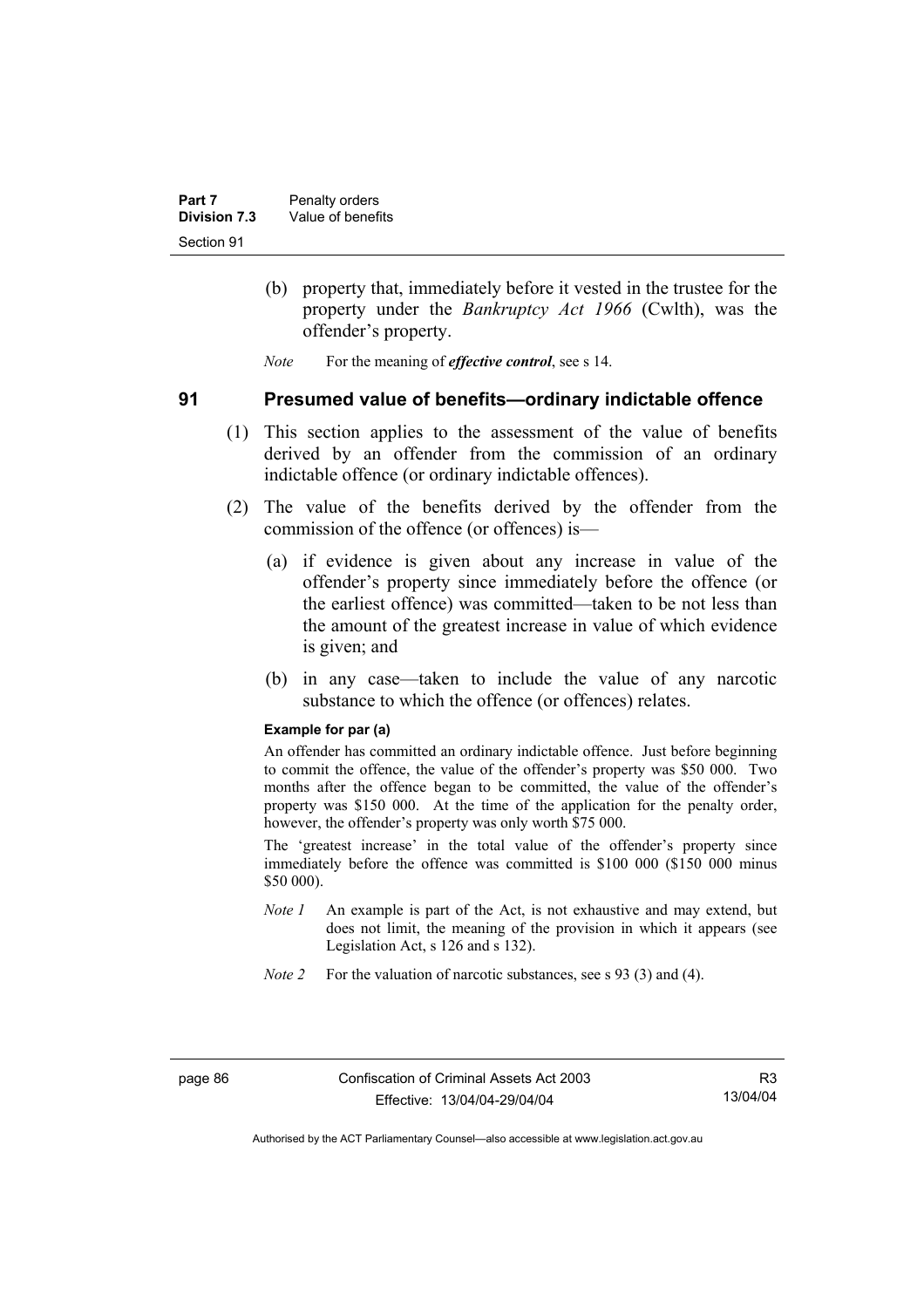- (3) However, the value of the benefits is taken not to include any part (or all) of the increase in value if the offender satisfies the court that the part (or all) of the increase was from either—
	- (a) property that—
		- (i) was lawfully acquired by the offender; and
		- (ii) is not tainted property in relation to any offence against a Territory law, or a law of the Commonwealth, a State, another Territory or a foreign country; or
	- (b) benefits that were lawfully acquired by the offender.
	- *Note* For the meaning of *in relation to*, see dict.
- (4) This section does not apply in relation to a penalty order relating only to artistic profits.

#### **92 Presumed value of benefits—serious offence**

- (1) This section applies to the assessment of the value of benefits derived by an offender from the commission of a serious offence (or serious offences).
	- *Note Commission*, of a serious offence, includes the alleged commission of the offence, see s 79.
- (2) The value of the benefits derived from the offence (or offences) is taken to include the following:
	- (a) the value of all of the offender's property on the day the application was made;
	- (b) the value of any other property held by the offender within the shorter of the following periods:
		- (i) between the day the offence (or the earliest offence) was committed and the day the application was made;
		- (ii) 6 years immediately before the day the application was made;

page 87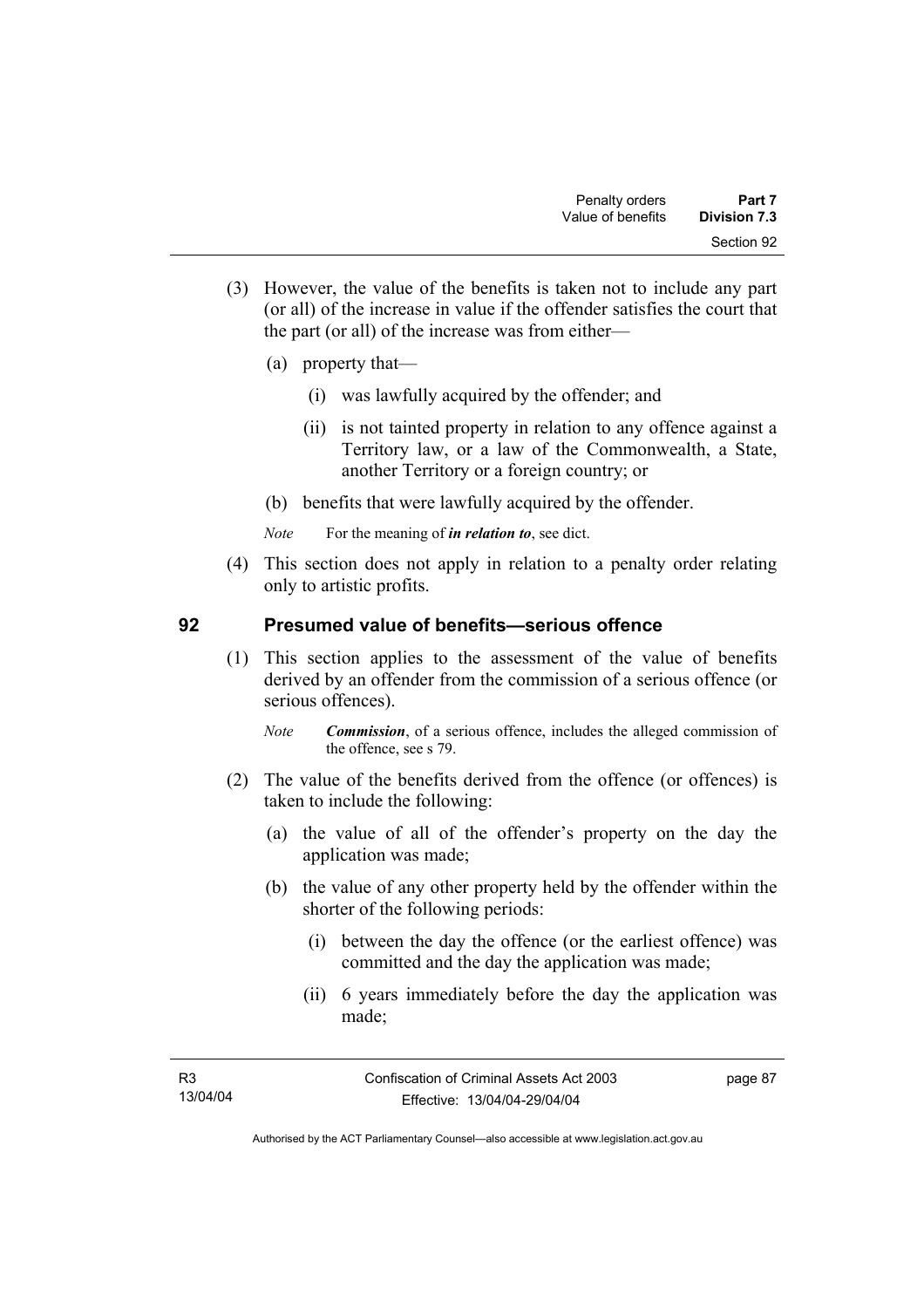- (c) the value of any narcotic substance to which the offence (or offences) relate;
	- *Note* For the valuation of narcotic substances, see s 93 (3) and  $(4)$ .
- (d) all of the person's expenditure during the relevant period under paragraph (b) (other than expenditure to the extent that it resulted in the acquisition of property mentioned in paragraph (a) or (b)).
- (3) However, subsection (2) does not apply to particular property if the offender satisfies the court that the property—
	- (a) was lawfully acquired by the offender; and
	- (b) is not tainted property in relation to any offence against a Territory law, or a law of the Commonwealth, a State, another Territory or a foreign country.

*Note* For the meaning of *in relation to*, see dict.

- (4) Also, subsection (2) does not apply to particular expenditure if the offender satisfies the court that the expenditure—
	- (a) was derived from property or benefits lawfully acquired by the offender; and
	- (b) the property from which the expenditure was derived is not tainted property in relation to any offence against a Territory law, or a law of the Commonwealth, a State, another Territory or a foreign country.
- (5) For subsection (2) (b) (i), if a serious offence was committed over more than 1 day, the reference in the subparagraph to the day the 0offence was committed is a reference to the day the offence was begun to be committed.
- (6) This section does not apply in relation to a penalty order relating only to artistic profits.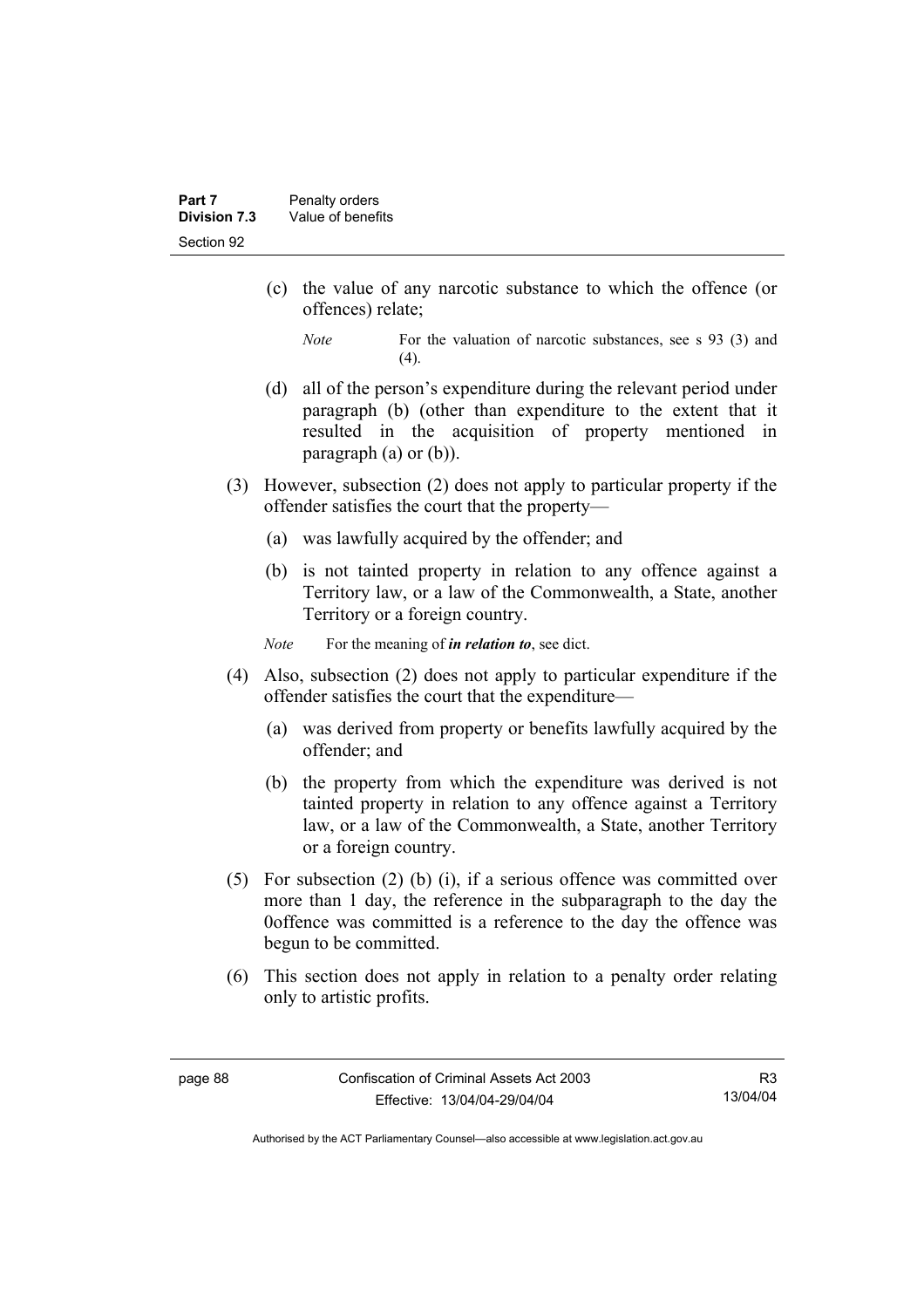# Section 93

#### **93 Value of benefits—relevant matters**

 (1) In assessing the value of a benefit derived from the commission of an offence and any related offences, the relevant court may have regard to any relevant matters.

#### **Examples of relevant matters**

- 1 an increase in the income or profits of the offender in comparable periods before and after the offence was committed (see s 80, example for par (c))
- 2 an increase in the value of property held by the offender because of the benefit, taking into account any relevant variation in the purchasing power of money
- 3 the value of the offender's property before, during and after the commission of the offence
- 4 the income and expenditure of the offender before, during and after the commission of the offence
- 5 the part of the benefit derived from the commission of the offence and the part derived from other sources
- *Note* An example is part of the Act, is not exhaustive and may extend, but does not limit, the meaning of the provision in which it appears (see Legislation Act, s 126 and s 132).
- (2) The court must assess the value of a benefit by reference to the highest value the benefit has had since the commission of the offence or a related offence, unless the court is satisfied that the benefit should be valued differently having regard to the purposes of this Act.

#### **Examples**

- 1 An offender derives a benefit worth \$10 000 from the commission of an offence. If the benefit had been derived at the time of valuation for a penalty order proceeding 2 years later, the benefit would have been worth \$11 000 (because of inflation). The court may assess the value of the benefit as \$11 000 rather than \$10 000.
- 2 The offence to which benefits relate is an ordinary indictable offence. However, the offender later committed a related offence that was a serious offence. The court may have regard to the highest value of the benefits since the commission of the ordinary indictable offence.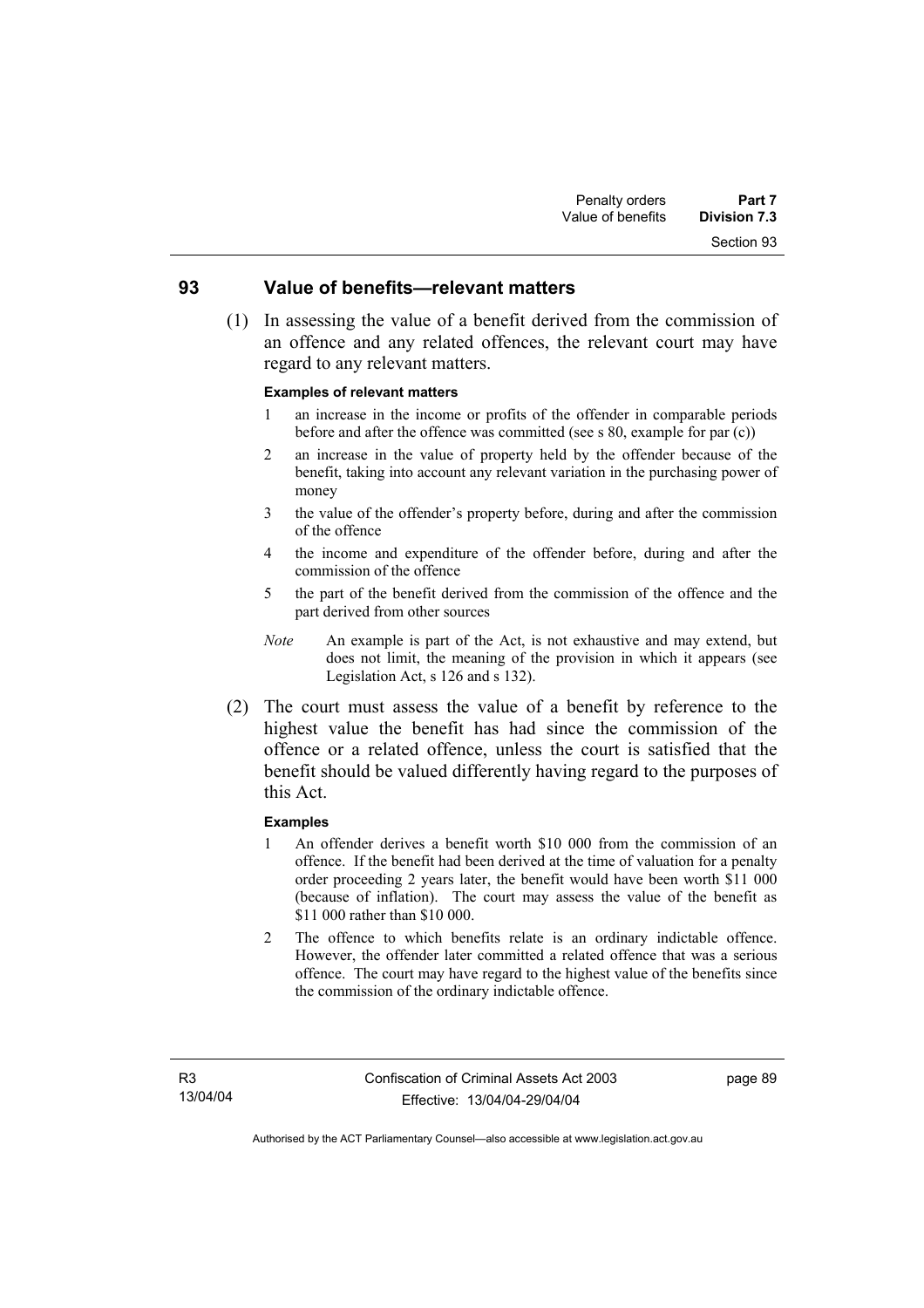- (3) At the hearing of an application for a penalty order, a law enforcement officer who is experienced in the investigation of narcotic offences may testify, to the best of the officer's information, knowledge and belief—
	- (a) in relation to the amount that was the market value of a narcotic substance at a particular time or during a particular period; or
	- (b) in relation to the amount, or the range of amounts, ordinarily paid at a particular time or during a particular period, for the doing of anything in relation to a narcotic substance.
- (4) The law enforcement officer's testimony under subsection (3)—
	- (a) is admissible at the hearing despite any rule of law or practice about hearsay evidence; and
	- (b) is prima facie evidence of the matters testified.
- (5) In this section:

#### *law enforcement officer* means—

- (a) a police officer; or
- (b) an officer of Customs under the *Customs Act 1901* (Cwlth).

# **Division 7.4 Satisfaction of penalty order**

#### **94 Creation of penalty charge over restrained property**

- (1) This section applies if, in relation to an offence—
	- (a) a restraining order is made; and
	- (b) a penalty order is made.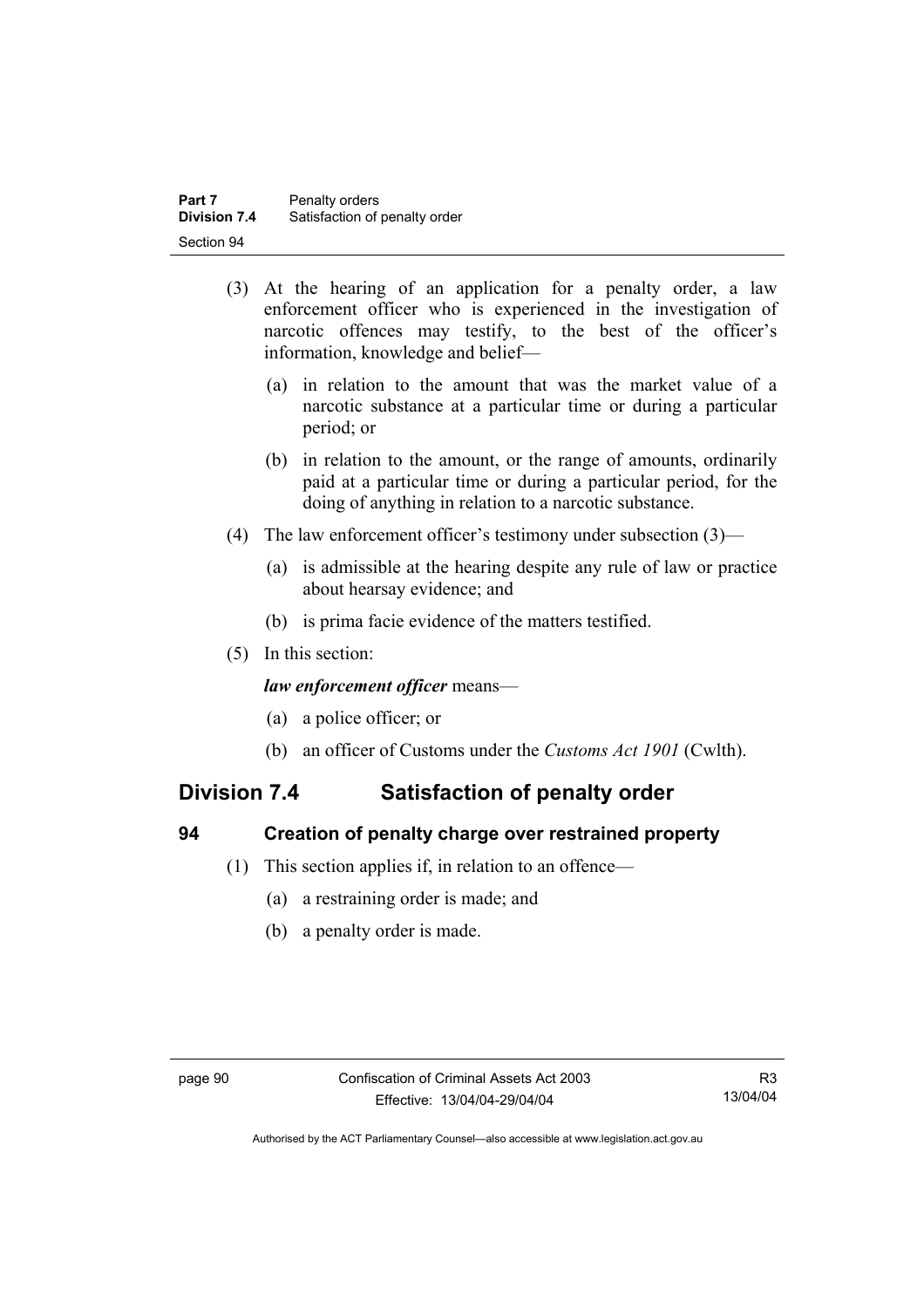- (2) On the making of the later of the orders, all of the restrained property is automatically charged to secure the payment to the Territory of the amount of the penalty order.
	- *Note 1* An interstate penalty charge is taken to be a penalty charge under this Act (see s 139).
	- *Note* If the penalty charge is over restrained property that may be recorded in a statutory property register, details of the restraining order may be recorded in the register under s 50.
- (3) If the restraining order is varied after the penalty order is made to add more property, the additional property is also automatically charged to secure payment to the Territory of the amount of the penalty order.
- (4) A charge on property created by this section (a *penalty charge*)—
	- (a) is subject to every encumbrance on the property that came into existence before the charge and that would have priority over the charge if this subsection had not been enacted; and
	- (b) has priority over all other encumbrances; and
	- (c) is not affected by any change in the ownership of the property unless the change in ownership ends the penalty charge under section 95 (c) or  $(d)$ .

#### **95 When penalty charge over property ends**

A penalty charge over property ends when the earliest of the following events happens:

(a) the penalty order for which the charge was created ends;

*Note* For when a penalty order ends, see s 98. See also the example to this section.

- (b) the restraining order over the property ends;
	- *Note* For when restraining orders end, see div 4.3. See also the example to this section.

page 91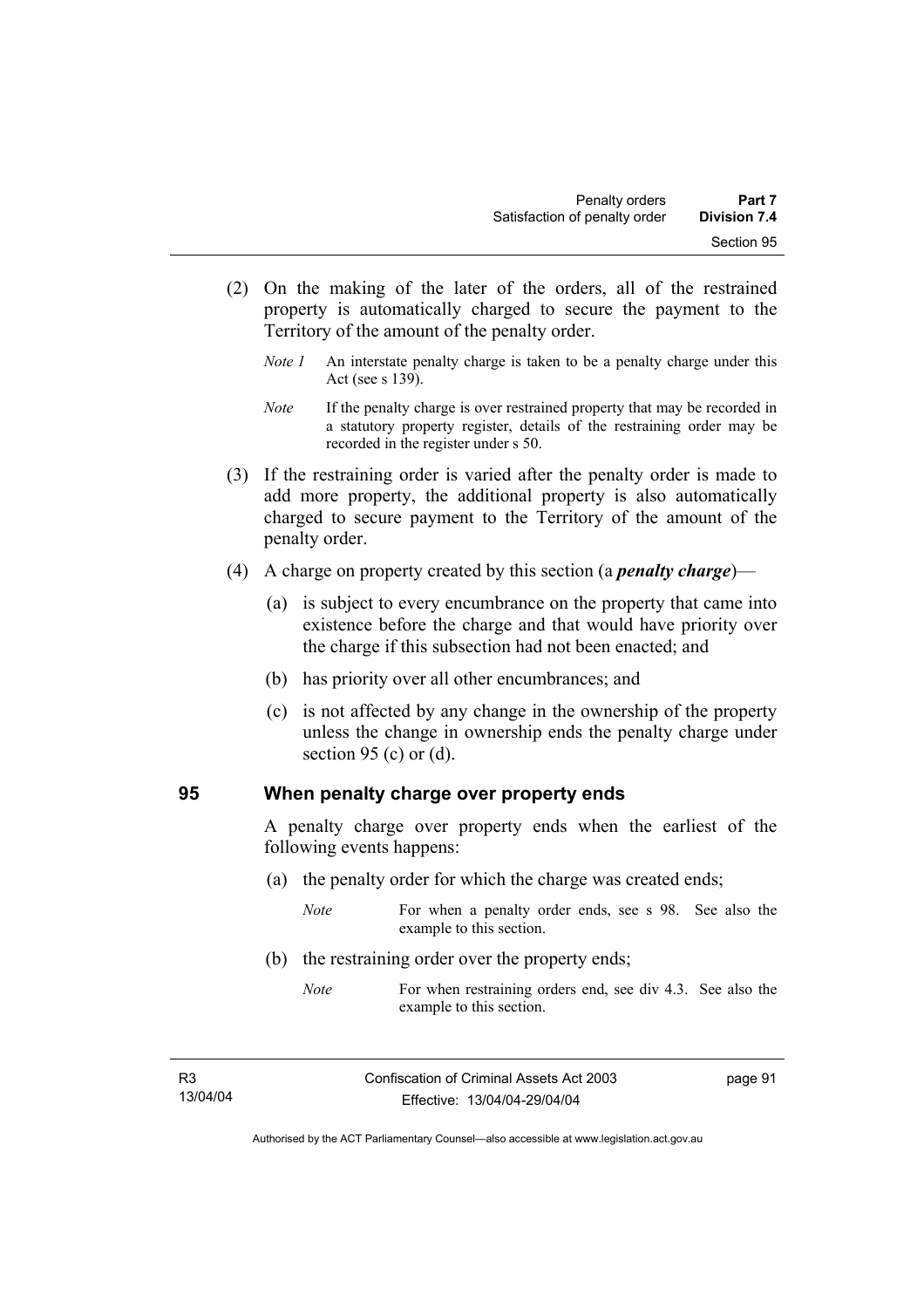- (c) the property is sold, or otherwise disposed of, with the consent of—
	- (i) the relevant court that made the penalty order; or
	- (ii) if a trustee (including the public trustee) controls the property—the trustee;
- (d) the property is sold to a purchaser who—
	- (i) buys the property honestly and for sufficient consideration; and
	- (ii) at the time of the purchase, has no notice of the charge.

#### **Example of end of restraining order and penalty order**

If a penalty order is made in relation to an ordinary indictable offence of which the offender was convicted, both the restraining order and the penalty order end if the conviction is later quashed (see s 47 and s 98).

- *Note 1* If the restraining order over the charged property is registered in a statutory property register, anyone who buys the property is taken to have notice of the charge (see s 50 (3)).
- *Note* 2 An example is part of the Act, is not exhaustive and may extend, but does not limit, the meaning of the provision in which it appears (see Legislation Act, s 126 and s 132).

#### **96 Power to satisfy penalty order**

- (1) A penalty order in relation to an offence authorises the public trustee to satisfy the order out of any property restrained for the offence (including any property that becomes restrained after the order is made).
	- *Note 1* The penalty order may also be enforced as a judgment debt (see s 88).
	- *Note 2* An amount received by the public trustee to satisfy the penalty order must be paid into the confiscated assets trust fund, see s 131.
	- *Note 3* An interstate penalty charge is taken to be a penalty charge under this Act (see s 139).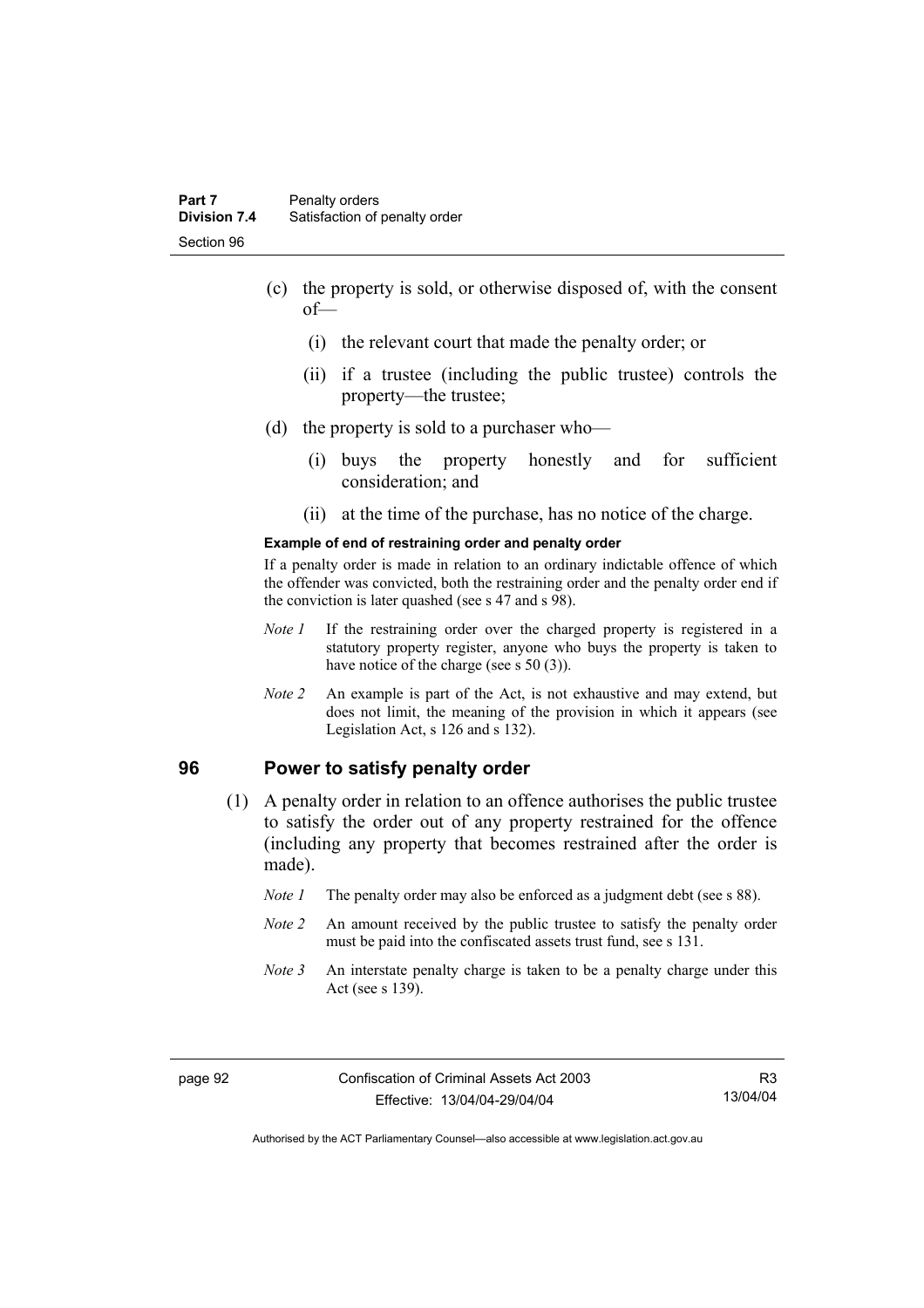- (2) To satisfy the penalty order, the public trustee may sell or otherwise dispose of restrained property that is not money in any way the public trustee considers appropriate.
	- *Note* The money realised by the public trustee from the disposal of property must be paid into the be paid into the confiscated assets trust fund, see s 131 and dict, def *fully satisfied*, par (b).
- (3) However, the public trustee must not sell or otherwise dispose of restrained property to satisfy the order until—
	- (a) all confiscation proceedings (including forfeiture proceedings) in relation to the property have been finalised; and
	- (b) all proceedings in relation to the offender's conviction for the offence are finalised.
	- *Note 1* For the meaning of *confiscation proceedings*, see s 236.
	- *Note 2* For when confiscation and criminal proceedings are finalised, see s 18.
	- *Note 3* If the offender is acquitted on appeal, the restraining order will end, and the penalty charge ends under s 95.
- (4) The penalty order also authorises the public trustee or anyone else named in the order (an *authorised agent*) to sign any instrument necessary or convenient for the disposal of restrained property.
- (5) An instrument signed by an authorised agent has the same effect as if it were signed by the person who owned the property before it was disposed of.

### **97 Public trustee to repay any amount surplus to satisfying penalty order**

If the amounts paid into the trust fund to satisfy a penalty order are more than is required to fully satisfy the order, the public trustee must pay the surplus amount to the person against whom the order was made.

page 93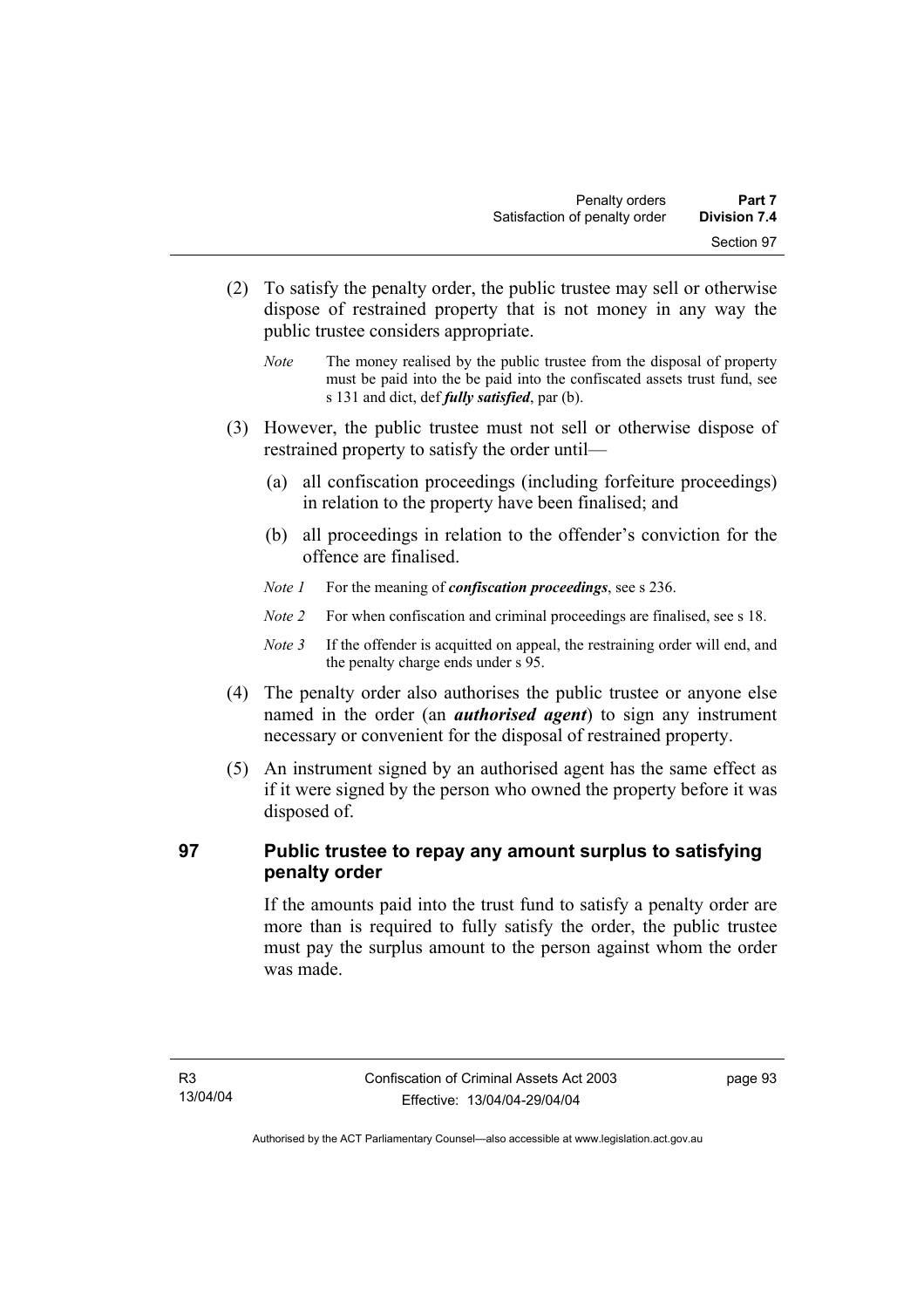**Part 7** Penalty orders **Division 7.5** End of penalty orders Section 98

# **Division 7.5 End of penalty orders**

### **98 When penalty order ends**

A penalty order ends if—

- (a) for a penalty order made under section 84 (Penalty orders offenders convicted of ordinary indictable offences)—the offender is cleared of the offence (or offences) to which the penalty order relates, and all related offences (if any); or
- (b) the order is reversed or set aside on appeal; or
- (c) the order is fully satisfied.
- *Note 1* For the meaning of *fully satisfied*, see dict.
- *Note 2* If the order ends because it was made because of the conviction of the offender for a serious offence, and the offender is cleared, a further penalty order may be made against the offender (see s 85 (4)).

page 94 Confiscation of Criminal Assets Act 2003 Effective: 13/04/04-29/04/04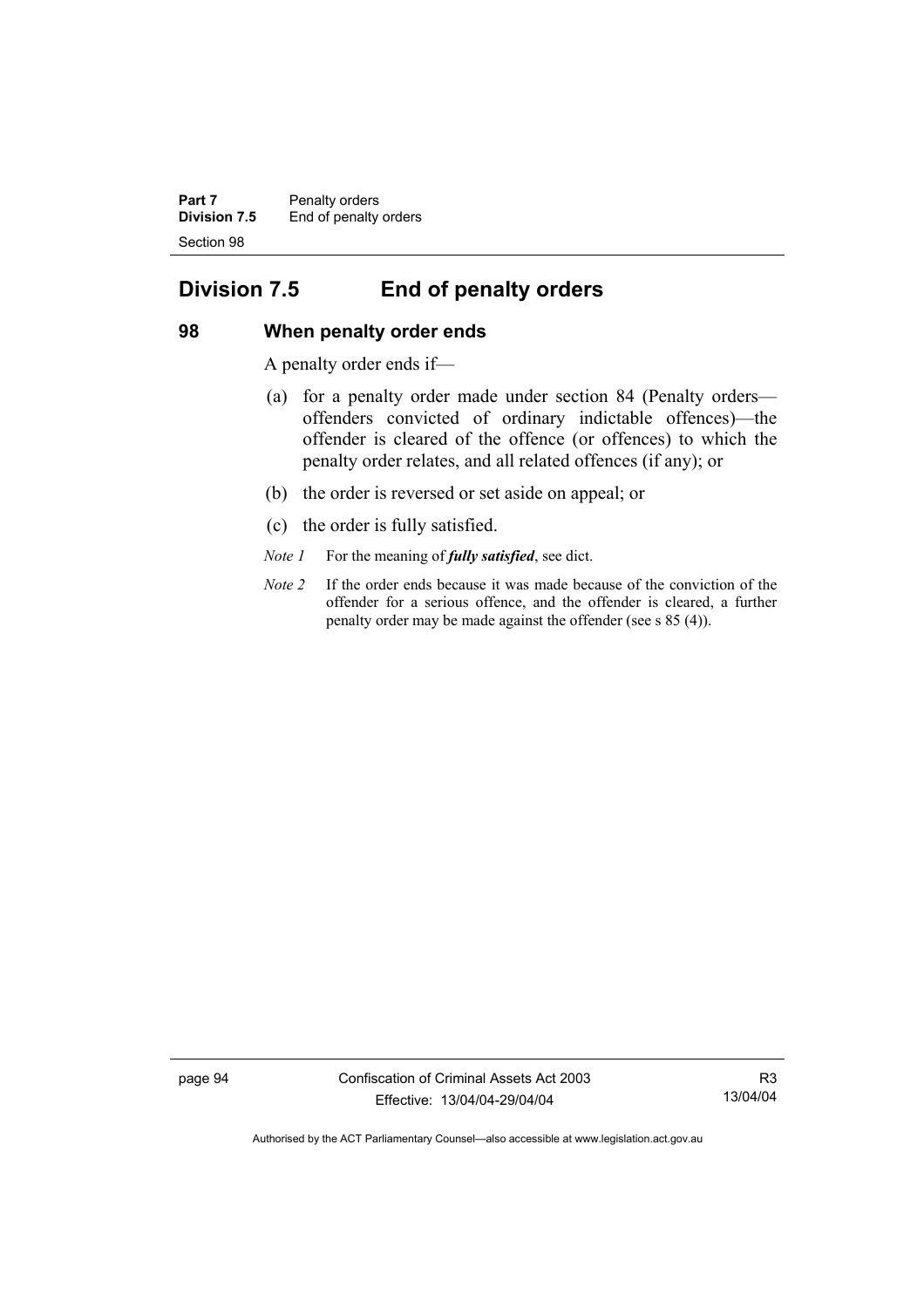# **Part 8 Restrained property**

# **Division 8.1 Management of restrained property by public trustee**

### **99 Application of div 8.1**

This division applies if the public trustee takes control of restrained property under an order under this Act.

- *Note 1* A registered interstate restraining order is taken to be a restraining order under this Act (see s 139).
- *Note 2* A provision of a law that gives an entity (including a person) a function also gives the entity powers necessary and convenient to exercise the function (see Legislation Act, s 196 and dict, pt 1, def *entity*).

### **100 Powers of public trustee to preserve restrained property etc**

 (1) The public trustee may do anything necessary or desirable to preserve the value of the restrained property.

### **Examples**

- 1 bring or defend any civil proceeding affecting the property
- 2 insure the property
- 3 if the property consists (completely or partly) of securities or investments, realise or otherwise deal with the securities or investments
- 4 if the property is related to a business—
	- (a) employ, or end the employment of, people in the business; and
	- (b) do anything else that is necessary or convenient for carrying on the business on a sound commercial basis
- 5 if the property consists, completely or partly, of shares in a corporation, exercise (to the exclusion of the registered proprietor) the rights attaching to the shares as if the public trustee were the registered holder
- *Note 1* Related powers of the public trustee include making an application to a relevant court for an order about the restrained property (see s 39) and

page 95

Authorised by the ACT Parliamentary Counsel—also accessible at www.legislation.act.gov.au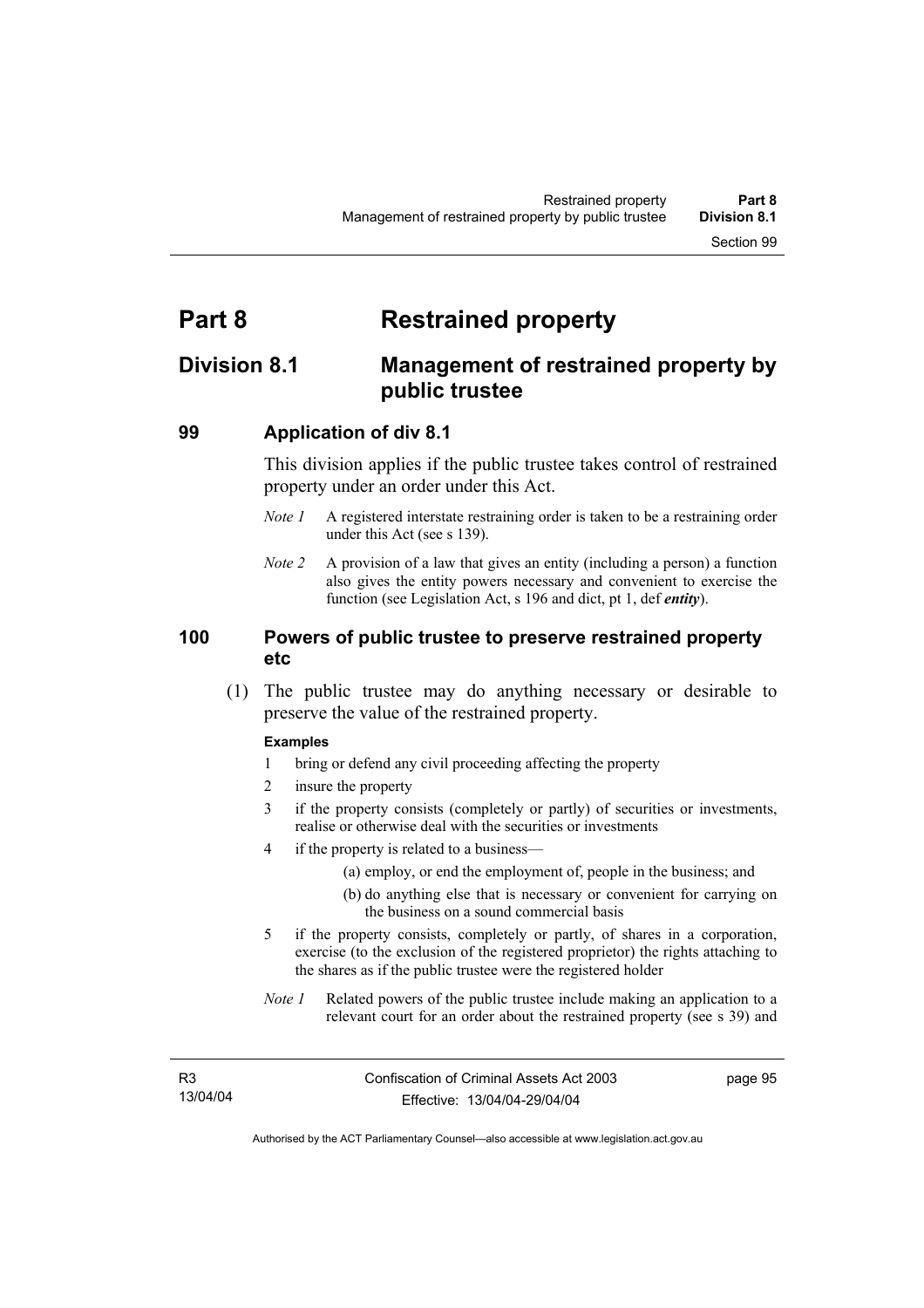the registration of title to, or charges over, registrable property (see s 50).

- *Note* 2 An example is part of the Act, is not exhaustive and may extend, but does not limit, the meaning of the provision in which it appears (see Legislation Act, s 126 and s 132).
- (2) The owner of restrained property commits an offence if—
	- (a) the public trustee asks the owner for the person's tax file number within a stated reasonable time; and
	- (b) the owner fails to give the pubic trustee the person's tax file number within that time.

Maximum penalty: 50 penalty units, imprisonment for 6 months or both.

(3) An offence against this section is a strict liability offence.

### **101 Sale, modification or destruction of property by public trustee**

- (1) The public trustee may sell restrained property if—
	- (a) the property is deteriorating or substantially losing value or the public trustee considers that the property is likely to deteriorate or substantially lose value; or
	- (b) the public trustee considers that the cost of maintaining the property would be more than the value of the property if the property were forfeited.
- (2) The restraining order that applied to restrained property sold under this section applies to the proceeds of the sale of the property.
- (3) The public trustee may modify or destroy restrained property if the public trustee considers it is necessary to do so in the public interest.

### **Examples of destruction of property in the public interest**

1 the restrained property cannot be used legally or the only practical use of the property is for an illegal purpose

Authorised by the ACT Parliamentary Counsel—also accessible at www.legislation.act.gov.au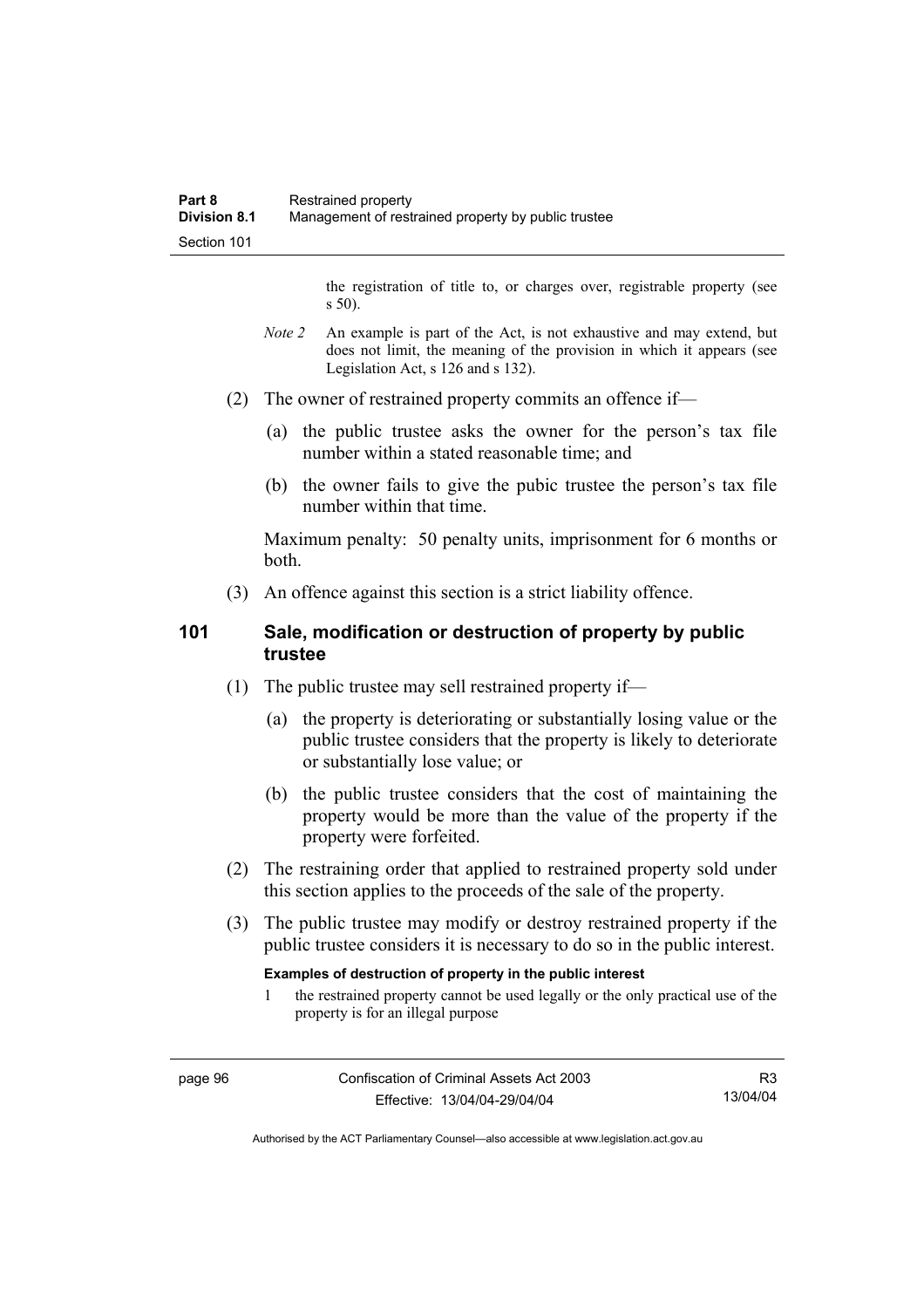- 2 the restrained property is a threat to public health or safety
- *Note* An example is part of the Act, is not exhaustive and may extend, but does not limit, the meaning of the provision in which it appears (see Legislation Act, s 126 and s 132).

### **102 Notice of sale, modification or destruction of restrained property by public trustee**

- (1) The public trustee must give written notice of a proposed sale, modification or destruction of restrained property under section 101 (the *proposed action*) to—
	- (a) the owner of the property (if known); and
	- (b) anyone else the public trustee believes may have an interest in the property.
	- *Note 1* For how documents may be given, see Legislation Act, pt 19.5.
	- *Note 2* For the emergency modification or destruction of restrained property, see s 103.
- (2) The notice must state—
	- (a) the proposed action and the property to which it applies; and
	- (b) the date when the proposed action is to be taken (the *date of effect*); and
	- (c) that the proposed action may be taken on or after the date of effect unless a relevant court orders the public trustee not to take the proposed action.
- (3) The notice may, but need not, provide an opportunity for the person to make representations why the proposed action should not be taken.
- (4) The date of effect must not be earlier than 21 days after the day the notice is given to the person.

*Note* For the power to give a reduced period of notice, see s 103.

Authorised by the ACT Parliamentary Counsel—also accessible at www.legislation.act.gov.au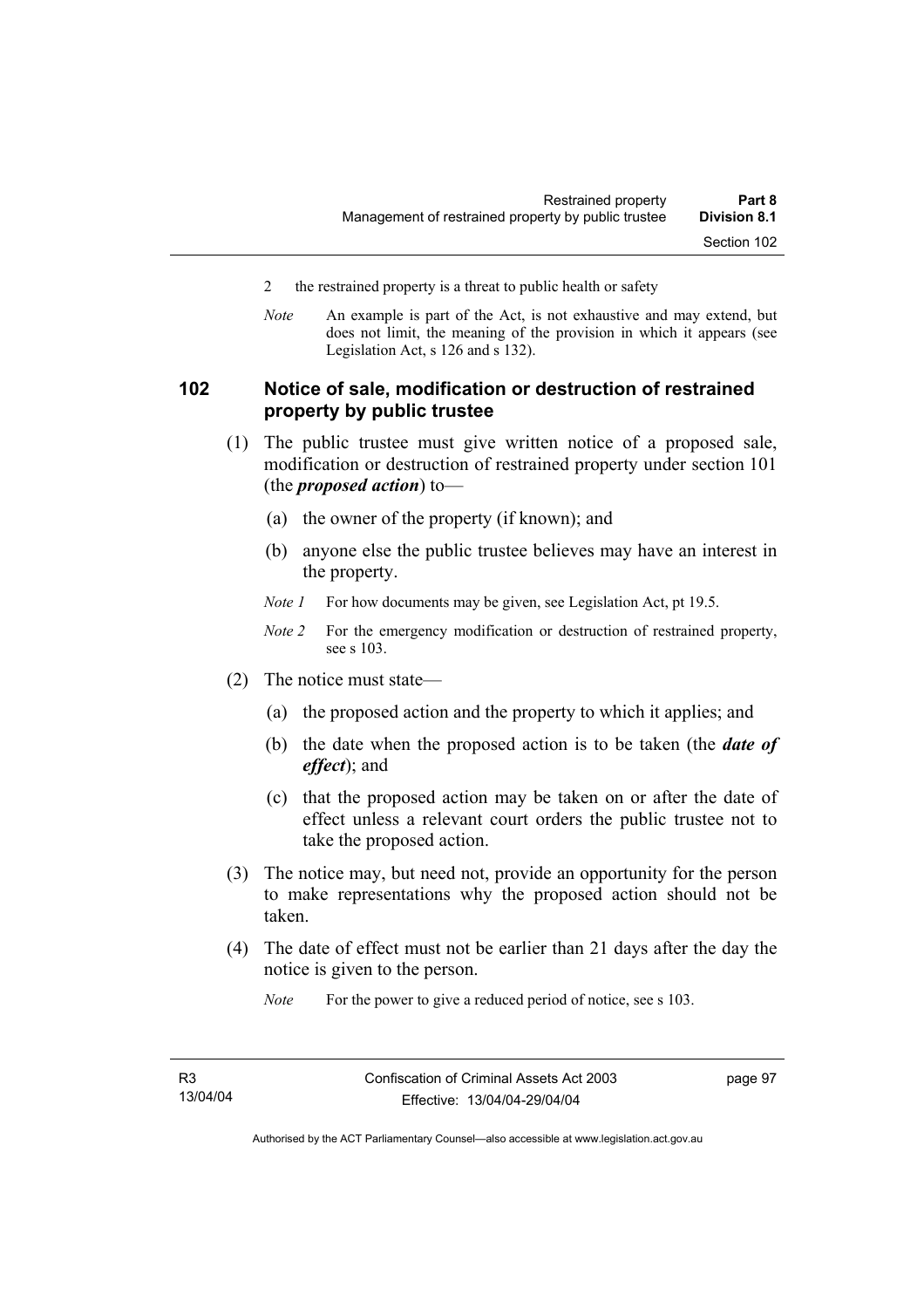- (5) The public trustee must not take the proposed action before the date of effect.
	- *Note* For the power not to give notice of the modification or destruction of property, see s 103.

### **103 Emergency modification or destruction of restrained property**

- (1) This section applies if the public trustee considers that restrained property is a serious threat to public health or safety.
- (2) Despite section 102, the public trustee may—
	- (a) give notice to a person under that section with a date of effect less than 21 days after the day the notice is given to the person; or
	- (b) modify or destroy the property without giving notice under that section.
- (3) If the public trustee modifies or destroys the property under subsection (2) (b), the public trustee must, as soon as practicable, give notice of the action taken, and the grounds for the action, to—
	- (a) the owner of the property (if known); and
	- (b) anyone else the public trustee believes may have an interest in the property.

### **104 Notice details to be included in public trustee's report**

- (1) The public trustee must include details of a notice given under section 102 or section 103 in the public trustee's report under the *Annual Reports (Government Agencies) Act 2004* for—
	- (a) the financial year during which the notice was given; or
	- (b) if the chief police officer has, under this section, declared the publication of details of the notice to be prejudicial—the next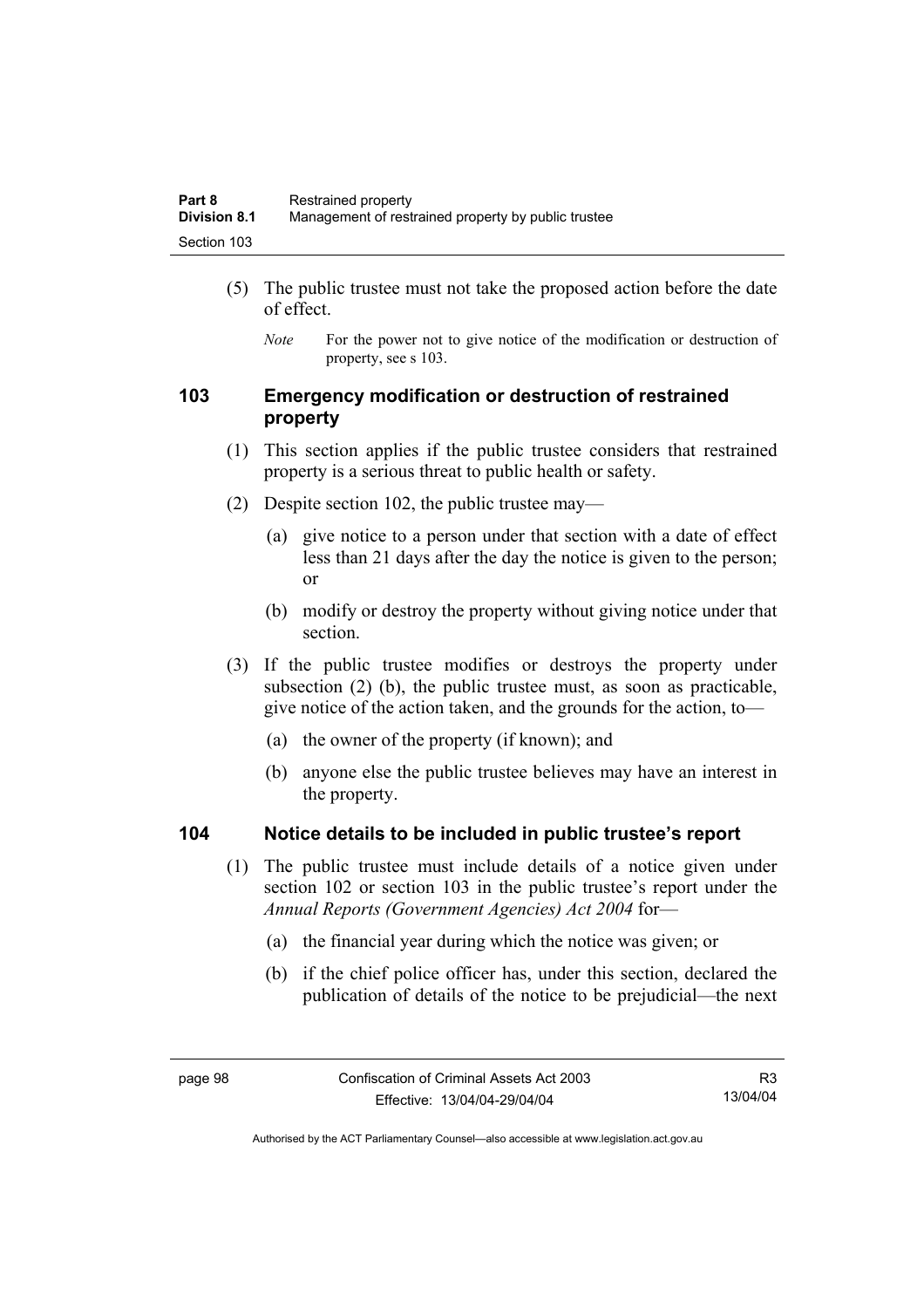financial year after the chief police officer revokes the declaration.

- *Note Financial year* has an extended meaning in the *Annual Reports (Government Agencies) Act 2004*.
- (2) Before including details of the notice in a report under subsection (1) (a), the public trustee must consult the chief police officer about whether publication of the details of the notice in the report would be likely to prejudice any police investigation.
- (3) If, in the chief police officer's opinion, the publication of the details of the notice in the report would be likely to prejudice a police investigation, the chief police officer must—
	- (a) declare the publication of the details to be prejudicial; and
	- (b) tell the public trustee, in writing, that the declaration is made.
- (4) If, in the chief police officer's opinion after making a declaration, the publication of details of the notice would no longer be likely to prejudice any police investigation, the chief police officer must—
	- (a) revoke the declaration; and
	- (b) tell the public trustee, in writing, that the declaration is revoked.
- (5) In this section:

*police investigation* includes a contemplated police investigation.

## **105 Order to stop sale, modification or destruction of restrained property**

- (1) A person may apply to a relevant court for an order stopping the public trustee from selling, modifying or disposing of restrained property under this division.
- (2) If the person was not given notice of the proposed action by the public trustee, the person may make the application only with the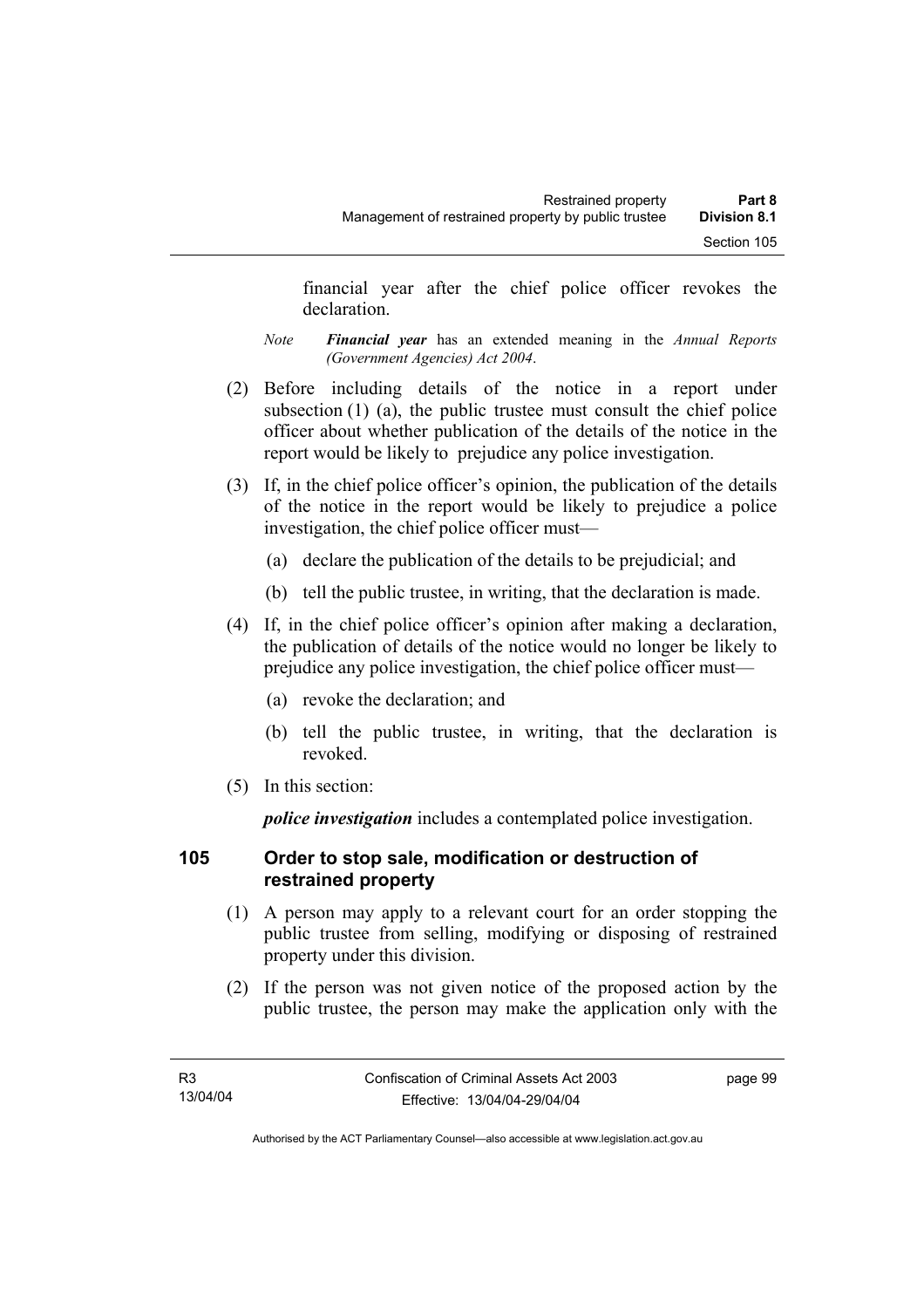leave of the relevant court and if the person satisfies the court that the person has an interest in the property.

- *Note* For general provisions about a proceeding for an order under this section (which is a confiscation proceeding—see s 236), see pt 14.
- (3) On an application under this section, the court may make any order about the sale, modification or destruction of the property it considers appropriate.

# **Division 8.2 Joint ownership of restrained property**

### **106 Effect of death on joint ownership**

- (1) This section applies to property that is jointly owned if any of the owners die while the property (including any interest in the property) is subject to a restraining order.
	- *Note* A registered interstate restraining order is taken to be a restraining order under this Act (see s 139).
- (2) If the property was held by the dead person as a joint tenant, the person's death does not vest the person's interest in the property in the surviving joint owner.
- (3) If the property was held by the dead person as a tenant in common, the dead person's interest must not be transferred to anyone else because of the person's death.

### **Examples of prohibited transfers**

The dead person's interest must not be transferred to an executor or administrator, or to a beneficiary under the dead person's will or under intestacy.

- *Note* An example is part of the Act, is not exhaustive and may extend, but does not limit, the meaning of the provision in which it appears (see Legislation Act, s 126 and s 132).
- (4) The restraining order continues to apply to the property as if the person had not died.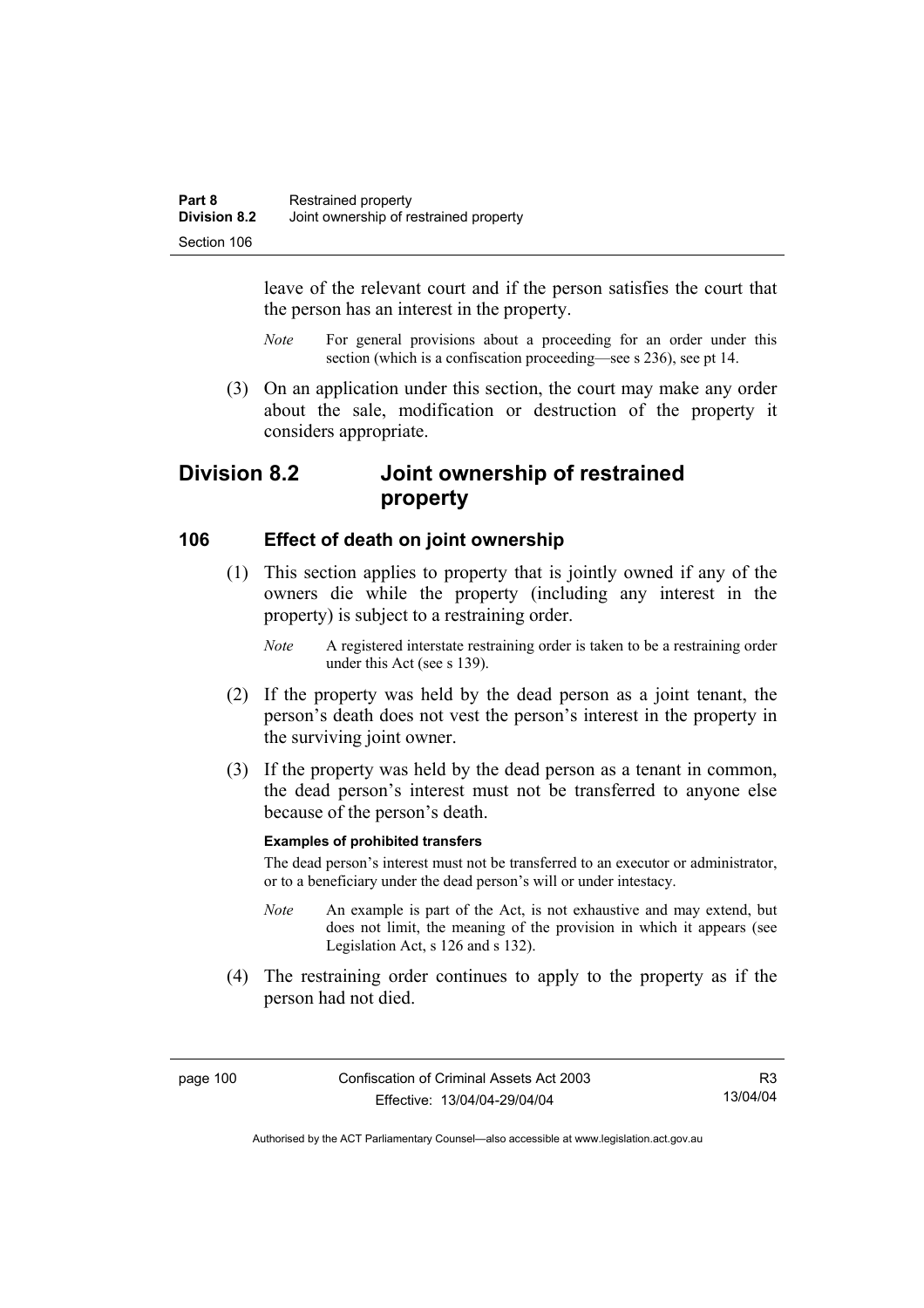- (5) An automatic forfeiture of any interest of the dead person in the property, or a forfeiture order made in relation to the interest, applies as if the interest were forfeited immediately before the person died.
	- *Note 1* A registered interstate automatic forfeiture decision is taken to be an automatic forfeiture under this Act (see s 139).
	- *Note 2* A registered interstate forfeiture order is taken to be a forfeiture order under this Act (see s 139).
- (6) If the restraining order stops applying to the property without it being forfeited under this Act, this section is taken not to have applied to the property.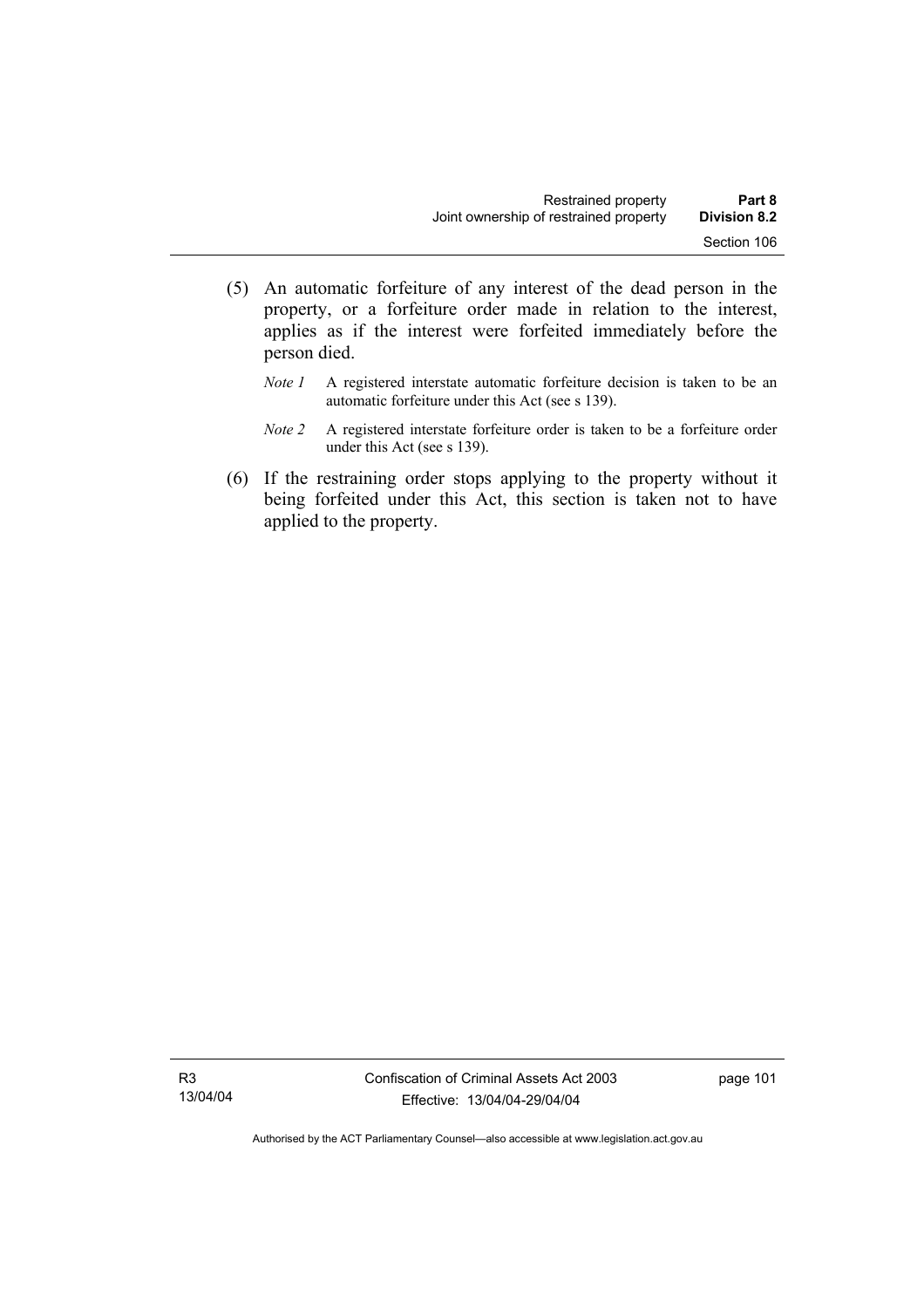**Part 9 Forfeited property Division 9.1** Preliminary Section 107

# **Part 9 Forfeited property**

## **Division 9.1 Preliminary**

### **107 Meaning of** *interested person* **in pt 9**

In this part:

*interested person*, in relation to property, means—

- (a) a person who has an interest in the property; or
- (b) the DPP; or
- (c) if a trustee (including the public trustee) controls the property—the trustee; or
- (d) if the property has been forfeited—a person who had an interest in the property immediately before it was forfeited.

### **108 Forfeited property—powers of public trustee**

 (1) The public trustee may take any steps that are necessary or desirable to vest forfeited property in the Territory and to bring it under the public trustee's control.

### **Examples**

- 1 the giving notice of, or otherwise taking action to protect, the Territory's equitable interest in forfeited property
- 2 registering a caveat over forfeited property
- 3 obtaining registration of an interest in forfeited property on behalf of the Territory (including signing an instrument of transfer)
- *Note* An example is part of the Act, is not exhaustive and may extend, but does not limit, the meaning of the provision in which it appears (see Legislation Act, s 126 and s 132).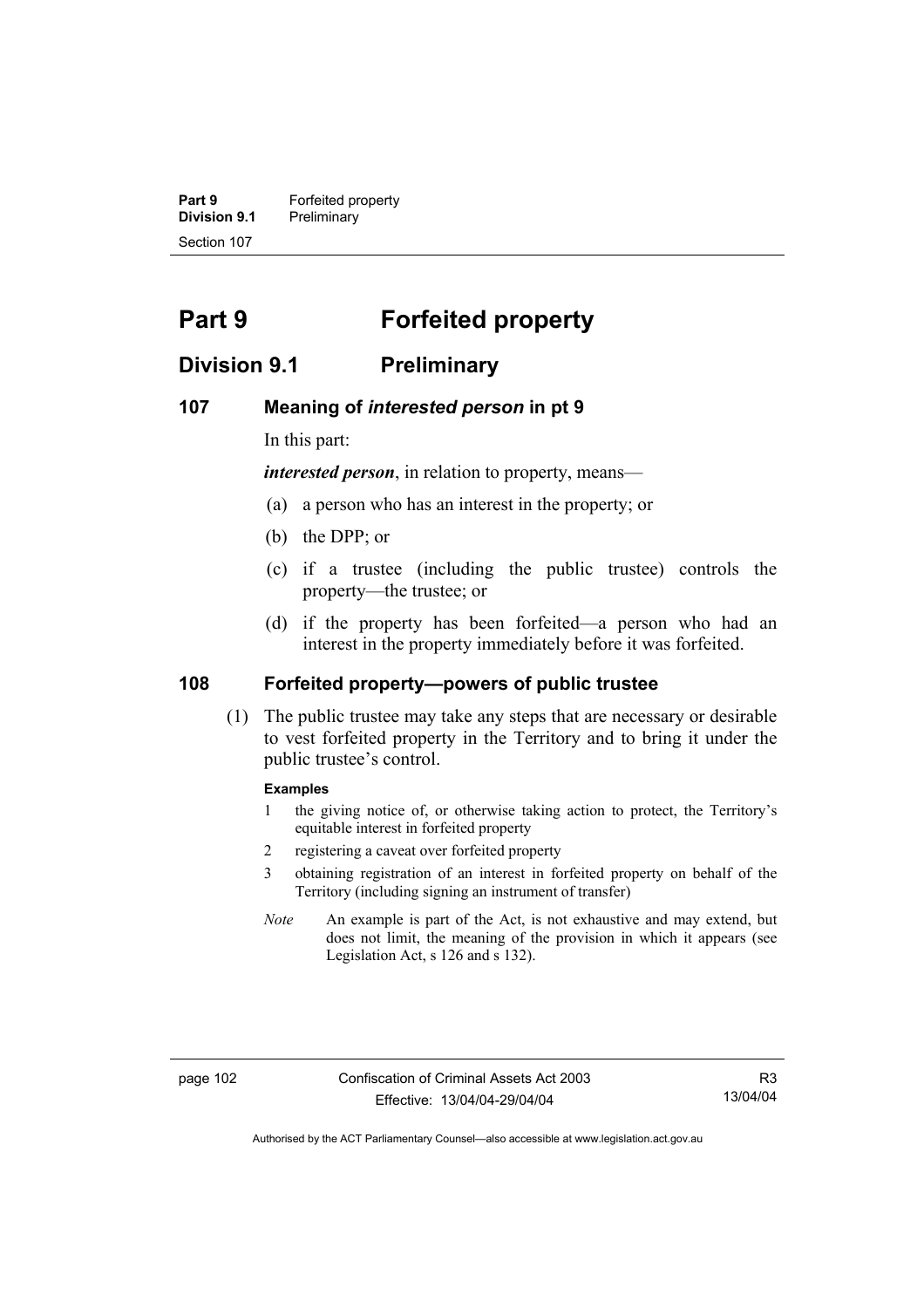(2) This section does not limit the powers of the public trustee under this Act in relation to the forfeited property.

### **Example**

the public trustee may transfer an interest in property on behalf of the Territory

*Note* A registered interstate forfeiture order is taken to be a forfeiture order under this Act (see s 139).

# **Division 9.2 Vesting and disposal of forfeited property**

### **109 Vesting of forfeited property—general rule**

On forfeiture, the forfeited property vests absolutely in the Territory.

- *Note 1 Property* includes an interest in property, see Legislation Act, dict, pt 1.
- *Note 2* If a joint owner of restrained property dies, and the property is later forfeited, the forfeiture takes effect as if the property had been forfeited immediately before death (see s 106).

## **110 Vesting of registrable property on forfeiture**

 (1) This section applies despite section 109, if the forfeited property is, or is an interest in, registrable property.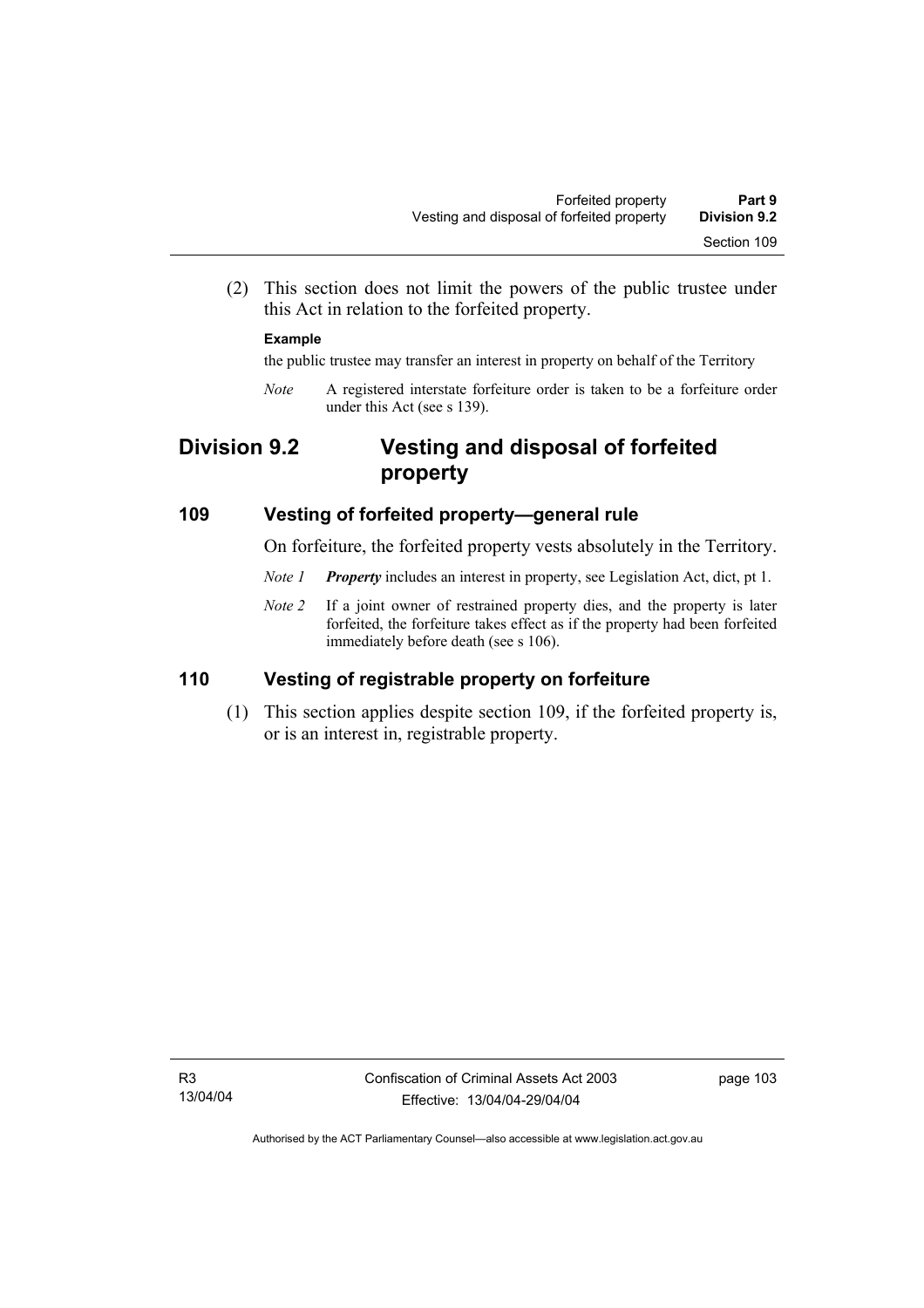(2) On forfeiture, the property or the interest vests in equity in the Territory, but does not vest at law in the Territory until the applicable registration requirements for the property or the interest have been complied with.

### **Example**

All of a person's property, except a mortgage over the person's house, is restrained before the person's conviction for a serious offence. All the restrained property is forfeited 14 days after the person's conviction. The mortgagee's interest is not forfeited because it was not restrained. However, all other registrable interests in the house are forfeited and vest in the Territory in equity. On registration of the interests under the *Land Titles Act 1925*, the interests vest in law in the Territory.

- *Note 1* For the power of a relevant court to order the sale of property owned by more than 1 person, see div 9.4.
- *Note 2* Non-registrable property vests 'at law' in the Territory on forfeiture, because it vests 'absolutely' under s 109. Registrable property vests 'at law' in the Territory when it is registered in the name of the Territory under this section.
- *Note 3* An example is part of the Act, is not exhaustive and may extend, but does not limit, the meaning of the provision in which it appears (see Legislation Act, s 126 and s 132).
- (3) The Territory is entitled to be registered as the owner of the property or the interest.
- (4) The registration of the Territory as the owner of the property is taken not to be a contravention of a direction under section 111 (3) in relation to the property.
	- *Note* If a joint owner of restrained property dies, and the property is later forfeited, the forfeiture takes effect as if the property had been forfeited immediately before death (see s 106).
- (5) To remove any doubt, if property is divisible into 2 or more interests and not all the interests in the property are forfeited, the other interest or interests are not ended only because of the forfeiture of another interest in the property.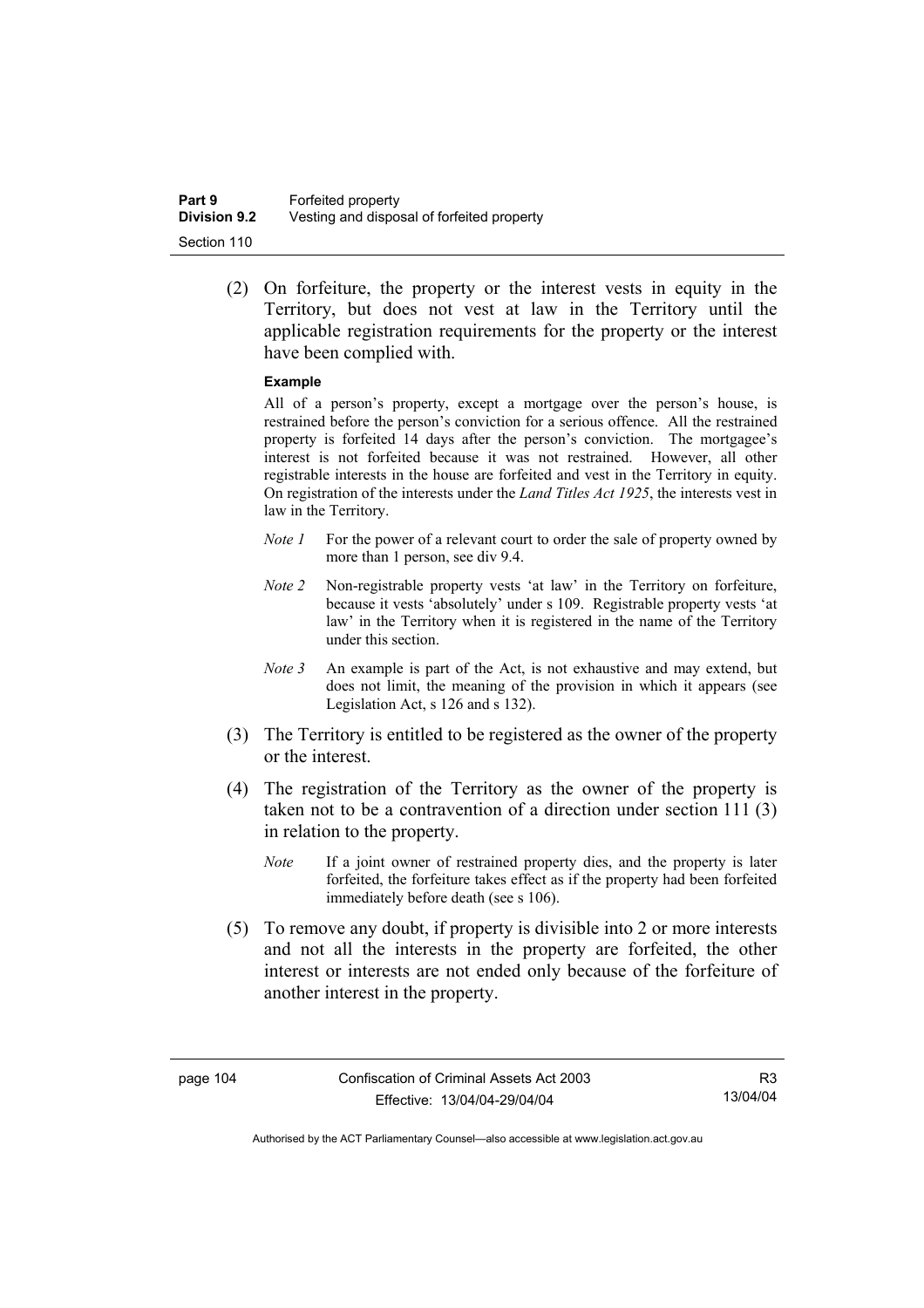### **111 Disposal of forfeited property**

- (1) If forfeited property is money, the public trustee must pay the money into the trust fund.
- (2) The public trustee must sell or otherwise dispose of forfeited property (other than money) as soon as practicable after—
	- (a) the end of 14 days after the day the property was forfeited; and
	- (b) the property has vested at law in the Territory; and
	- (c) the public trustee has control of the property; and
	- (d) if applicable—the end of 14 days after all confiscation proceedings in relation to the property have been finalised.
	- *Note 1* A restraining order stops applying to property when the property vests in law in the Territory and the public trustee takes control of the property (see s  $45$  (1) (b)).
	- *Note 2* The 14-day periods reflect the application periods for return or compensation orders under div 9.5 and buy-back orders under div 9.6.
	- *Note 3* For the sale of jointly owned property, see s 116.
- (3) However, the Minister may, after all confiscation proceedings in relation to forfeited property are finalised and before the public trustee deals with the property under subsection (1) or (2), direct that the property be dealt with in accordance with the direction (including in accordance with a law stated in the direction).
- (4) The public trustee must comply with the Minister's direction.
- (5) Also, if the DPP tells the public trustee that forfeited property has evidentiary value in a criminal proceeding, the property must not be sold or otherwise disposed of before the criminal proceeding is finalised, other than—
	- (a) for the purpose of vesting the property at law in the Territory or allowing the public trustee to take control of the property; or
	- (b) in accordance with a written direction of the DPP.

page 105

Authorised by the ACT Parliamentary Counsel—also accessible at www.legislation.act.gov.au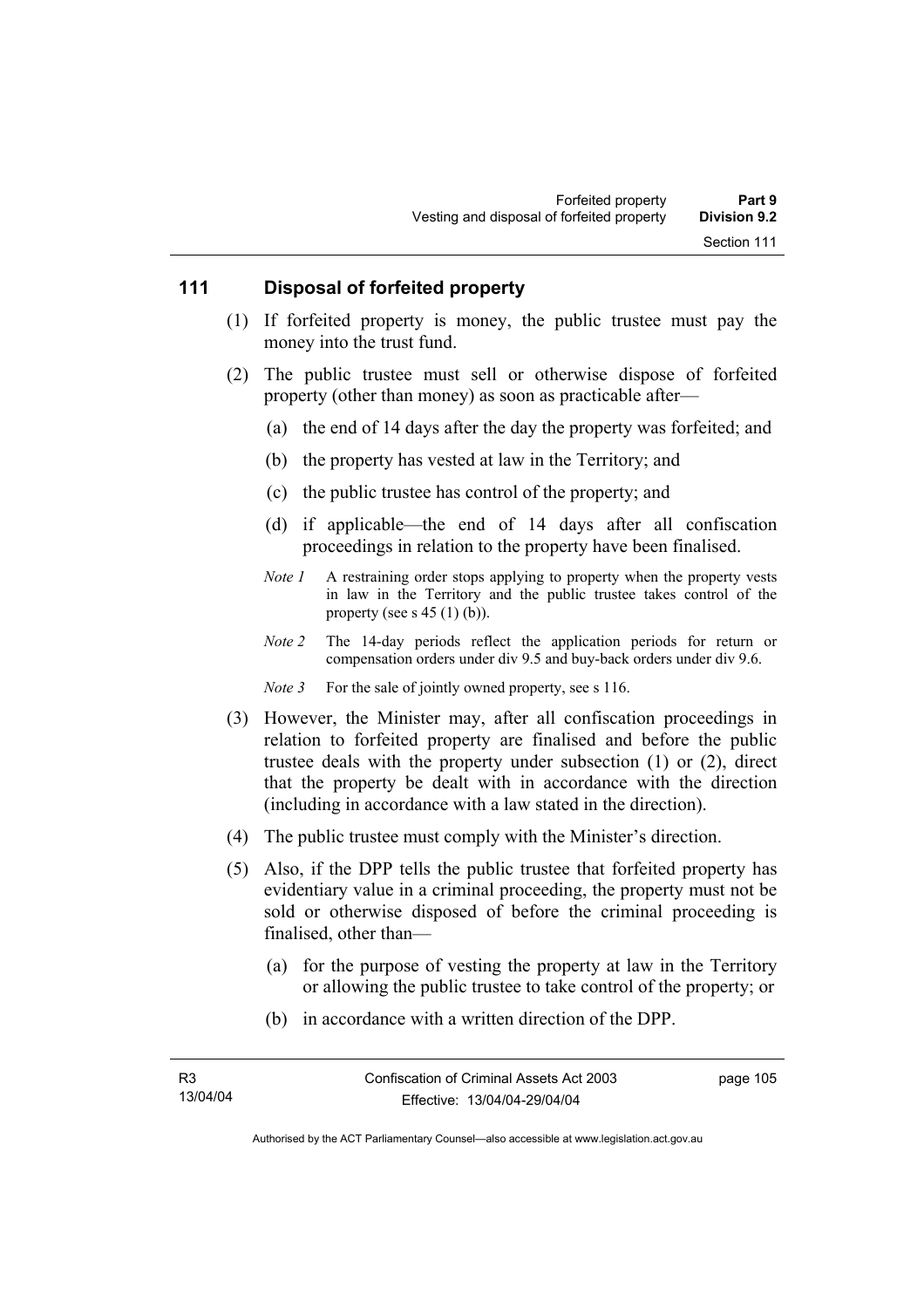# **Division 9.3 Improperly obtained registered property interests**

*Note* For general provisions about a proceeding for an order under this section (which is a confiscation proceeding—see s 236), see pt 14.

### **112 Application of div 9.3 to registered property interests**

This division applies to forfeited property if—

- (a) the property has vested in law in the Territory after a registered property interest in the property was created; or
- (b) if the property was jointly owned immediately before forfeiture—the property has vested in trustees for sale under section 117 after the interest was created.
- *Note* If a joint owner of restrained property dies, and the property is later forfeited, the forfeiture takes effect as if the property had been forfeited immediately before death (see s 106).

### **113 Discharge of prior registered property interests given for improper purposes**

- (1) An interested person may apply to a relevant court for an order discharging a registered property interest to which forfeited property is subject.
- (2) The court must order the discharge of the registered property interest unless satisfied that—
	- (a) the interest was acquired honestly and for sufficient consideration and the person took reasonable care to establish that the interest could be lawfully acquired by the person; and
	- (b) for a registered property interest that was acquired otherwise than in the ordinary course of business—
		- (i) the owner of the registered property interest was not a party to the offence (or a related offence) in relation to which the forfeiture was made; and

| page 106 | Confiscation of Criminal Assets Act 2003 | R3.      |
|----------|------------------------------------------|----------|
|          | Effective: 13/04/04-29/04/04             | 13/04/04 |

Authorised by the ACT Parliamentary Counsel—also accessible at www.legislation.act.gov.au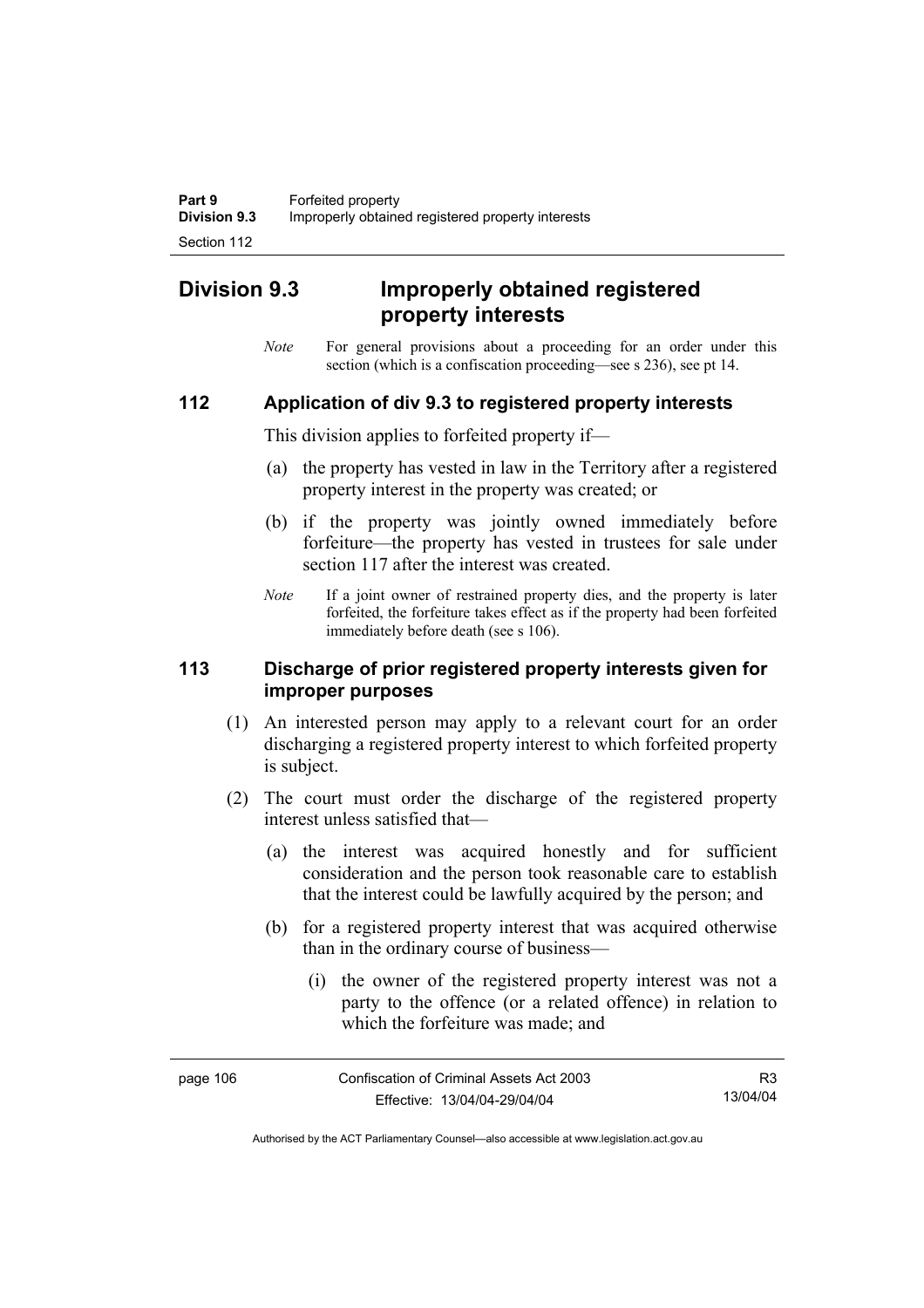- (ii) the property is not subject to the effective control of the person who committed the offence (or a related offence) in relation to which the forfeiture was made.
- *Note* For the meaning of *effective control*, see s 14.
- (3) On application by an interested person, a person responsible for a statutory property register must make the entries in the register that are necessary or desirable to give effect to the court order.

# **Division 9.4 Sale of jointly owned forfeited property**

*Note* For general provisions about proceedings for orders under this division (which are confiscation proceedings—see s 236), see pt 14.

## **114 Application of div 9.4 to jointly owned property**

- (1) This division applies to jointly owned property if the property, or an interest in the property, is forfeited under this Act.
	- *Note 1* A registered interstate automatic forfeiture decision is taken to be an automatic forfeiture under this Act (see s 139).
	- *Note 2* A registered interstate forfeiture order is taken to be a forfeiture order under this Act (see s 139).
- (2) However, this division does not affect any right of a person to sell an interest in the property that has not been forfeited if the property is not subject to an order under this division.

### **115 Inconsistency with Trustee Act or Conveyancing Act**

- (1) This section applies if there is an inconsistency between—
	- (a) this division or a court order under this division; and
	- (b) the *Trustee Act 1925* or the *Conveyancing Act 1919*, division 4.5 (Dispositions on trust for sale or with power of sale).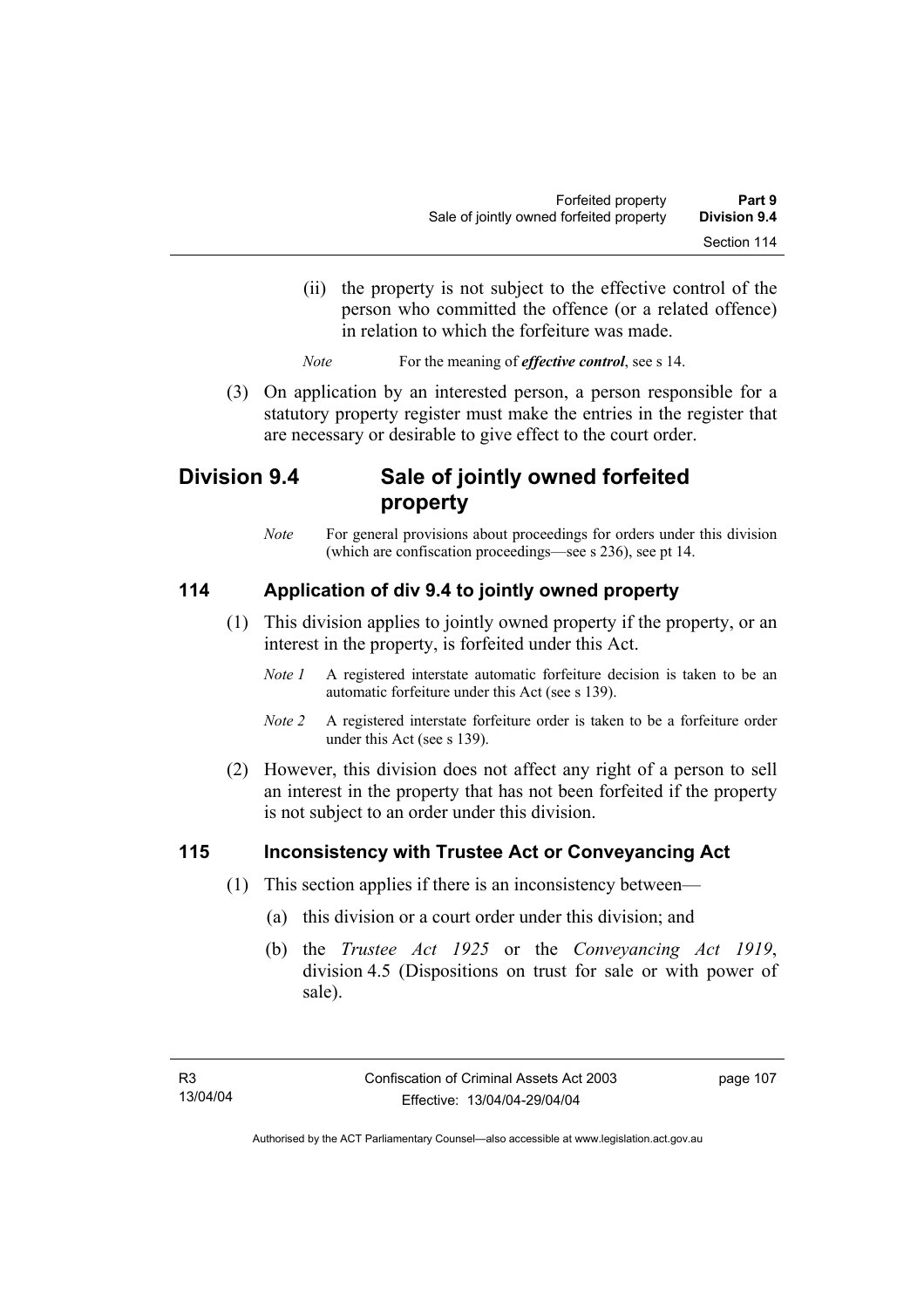(2) If this section applies, this division or the court order overrides the legislation mentioned in subsection (1) (b), to the extent of the inconsistency.

### **116 Order for sale of jointly owned property**

- (1) An interested person may apply to a relevant court for an order for the sale under a trust for sale of jointly owned property to which this division applies.
	- *Note* A trust for sale allows property to be sold over the objections of a person.
- (2) The court may order the sale of the property under a trust for sale if satisfied that the sale of the property—
	- (a) is the most practical way of ensuring a reasonable price for the property or a joint owner's interest in the property; or
	- (b) is just and equitable in all the circumstances.
- (3) The court may give the trustees any directions about the property, its sale and the proceeds of the sale that the court considers appropriate.

### **Examples of directions**

- 1 a direction that the trustees obtain a valuation of the property from a qualified valuer before the sale
- 2 a direction that the property must only be sold by auction
- 3 a direction fixing the reserve price for the sale of the property at auction
- 4 if a joint owner is allowed to buy the property, a direction that the joint owner may set off against the purchase price any share of that person in the proceeds of the sale
- *Note* An example is part of the Act, is not exhaustive and may extend, but does not limit, the meaning of the provision in which it appears (see Legislation Act, s 126 and s 132).
- (4) A joint owner of the property may buy the property only if a direction of the court allows the person to buy the property.
- (5) On application by the purchaser of the property, a person responsible for a statutory property register must make the entries in

| page 108 | Confiscation of Criminal Assets Act 2003 | R3       |
|----------|------------------------------------------|----------|
|          | Effective: 13/04/04-29/04/04             | 13/04/04 |

Authorised by the ACT Parliamentary Counsel—also accessible at www.legislation.act.gov.au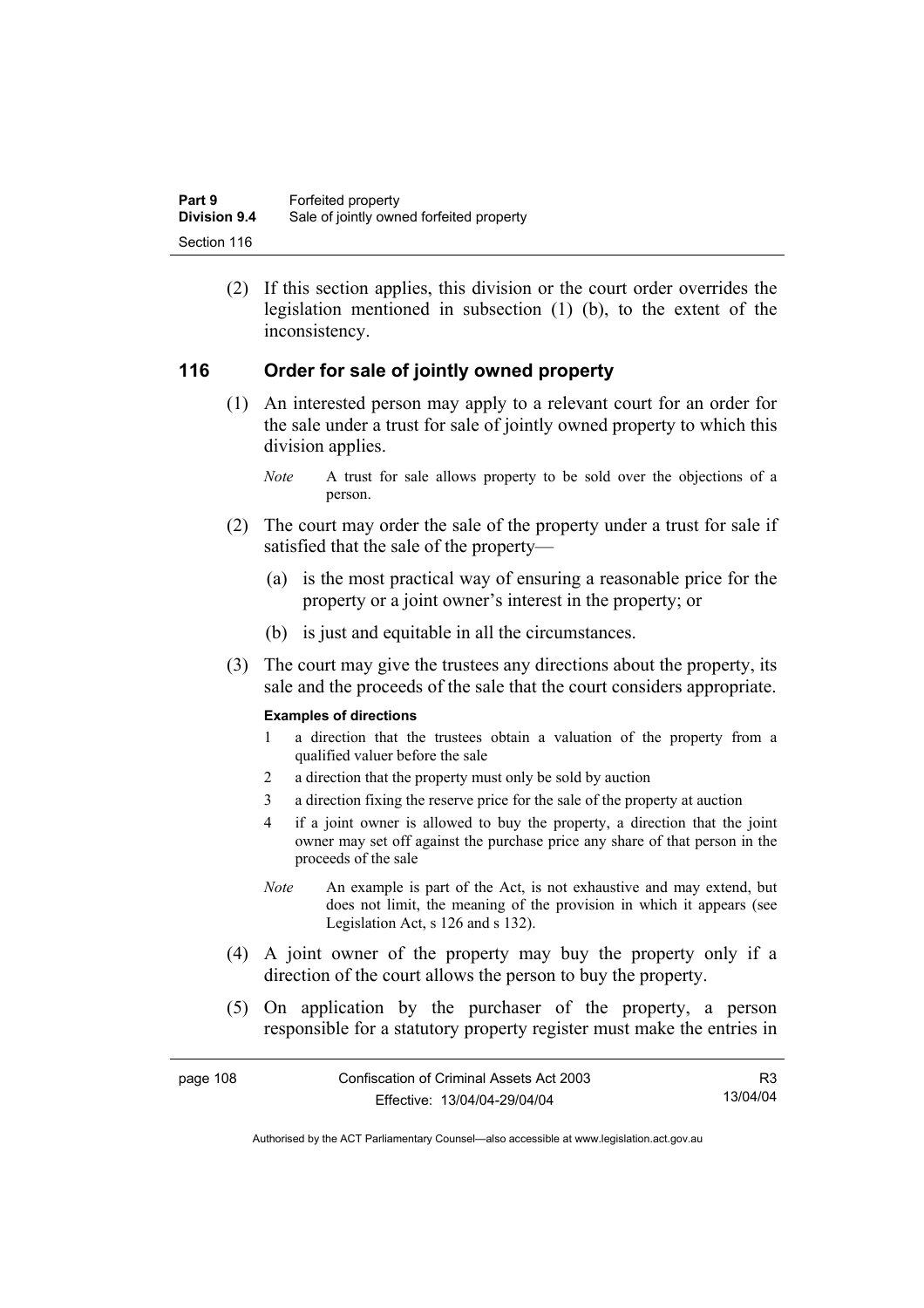the register that are necessary or desirable to give effect to the sale of the property in accordance with the court order (and any directions of the court).

## **117 Trust for sale of property**

- (1) If a relevant court makes an order for the sale of property under a trust for sale, the court must appoint trustees for the sale.
- (2) The trustees hold the property under a trust for sale to sell the property and, after payment of the costs and expenses of the sale and of any outgoings in relation to the property, to pay the proceeds of the sale and any income from the property to the court.
- (3) The property vests in the trustees on their appointment.
- (4) The property vests in the trustees subject to any registered property interests that apply to all of the property, other than an undivided share of the property.

## **118 Effect of trust for sale on joint ownership**

The joint ownership of the property ends on the vesting of the property in the trustees.

## **119 Distribution of proceeds of sale of property**

- (1) The amount paid to a relevant court under section 117 (2) is payable to the Territory.
- (2) However, the court may order the payment of part or all of the amount to a person (an *innocent joint owner*) who was a joint owner of the property immediately before it was sold under this division if—
	- (a) the innocent joint owner was not a party to the offence (or a related offence) in relation to which the forfeiture was made; and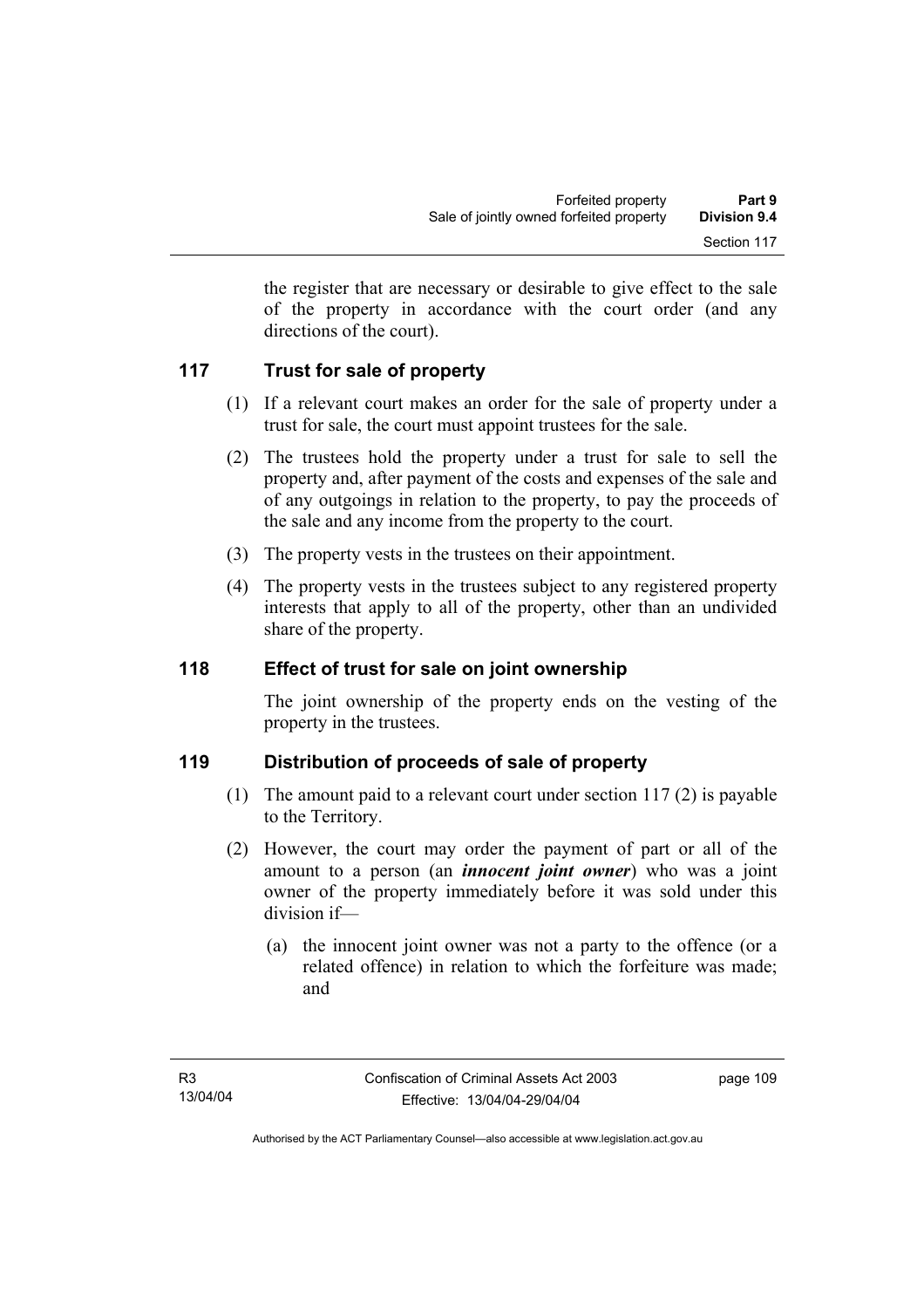(b) the innocent joint owner's interest is not subject to the effective control of a person who committed the offence (or a related offence) (an *offender*) in relation to which the forfeiture was made; and

*Note* For the meaning of *effective control*, see s 14.

- (c) for property acquired completely or partly, or directly or indirectly, from an offender—the property was acquired honestly and for sufficient consideration and the innocent joint owner took reasonable care to establish that the property could be lawfully acquired by the innocent joint owner.
- (3) For subsection (2), the court may have regard to any matter it considers appropriate, including the relationship between the offender and the innocent joint owner.

### **120 Variation of court order for sale**

On application by the trustees for sale or an interested person, a relevant court may vary an order it has made for the sale of property under a trust for sale (or make or vary any directions about the property, its sale or the proceeds of sale).

# **Division 9.5 Forfeited property—return or compensation**

*Note* For general provisions about a proceeding for a return or compensation order (which is a confiscation proceeding—see s 236), see pt 14.

### **121 Meaning of** *return or compensation order*

In this Act:

*return or compensation order* means an order under section 123 (Return or compensation orders—making) that an interest in forfeited property be returned to the person who held the interest immediately before its forfeiture, or that the Territory pay to the person the value of the interest.

| page 110 |  |
|----------|--|
|----------|--|

Confiscation of Criminal Assets Act 2003 Effective: 13/04/04-29/04/04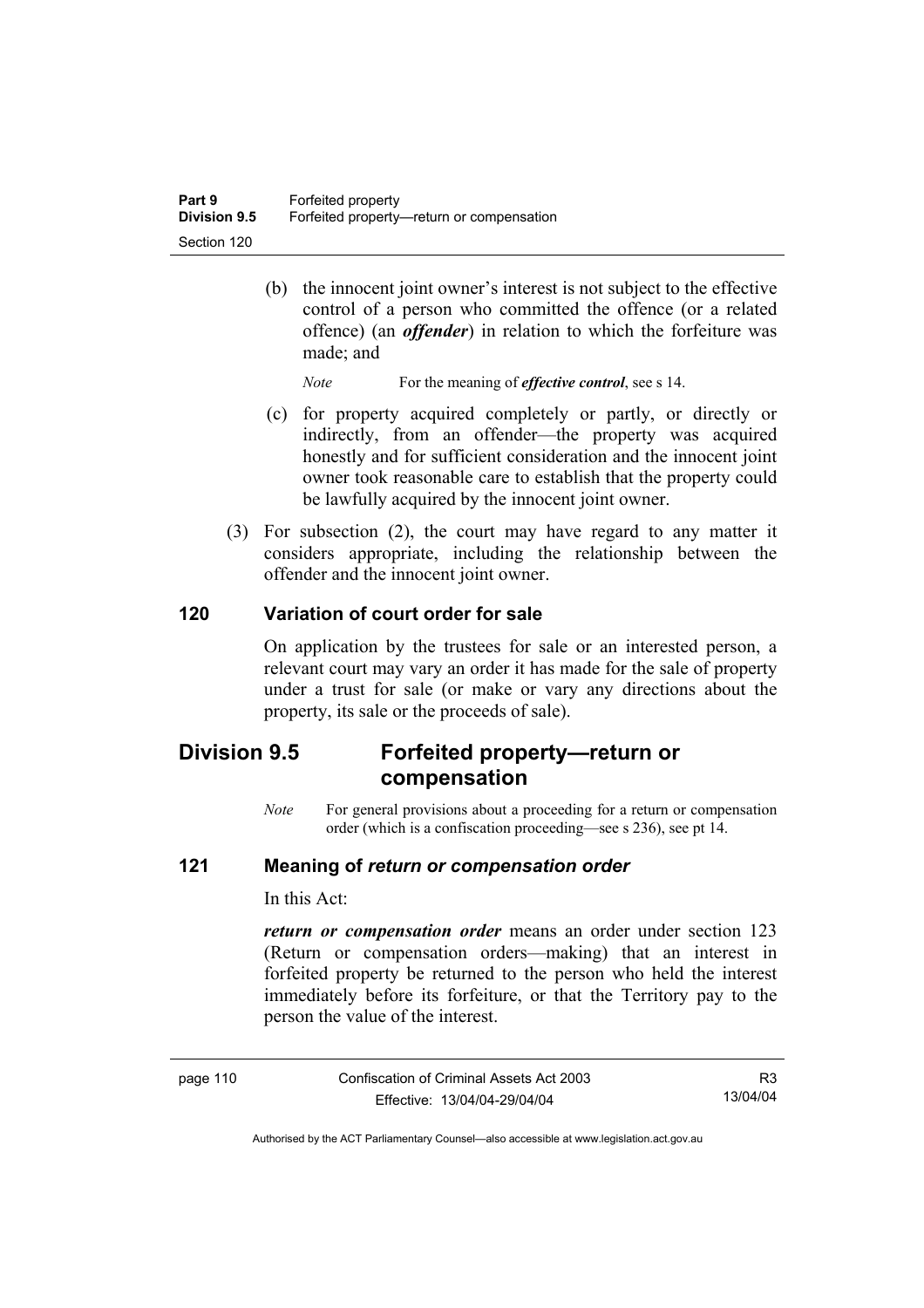### **122 Return or compensation orders—application**

- (1) A person who held an interest in forfeited property immediately before its forfeiture may apply to a relevant court for a return or compensation order in relation to the interest.
- (2) The application may be made only if 1 of the following events happens (a *qualifying event*):
	- (a) if the interest was forfeited under a forfeiture order or automatic forfeiture—the person is cleared of the offence (and any related offences) to which the forfeiture related;

*Note* For the meaning of *cleared*, see s 17.

- (b) if the interest was forfeited under a forfeiture order—the proceeding in relation to the order is finalised and the order is overturned on appeal.
	- *Note* For the meaning of *finalised*, see s 18.
- (3) The application must be made within 14 days after—
	- (a) the day the qualifying event happens; or
	- (b) if the person only became aware of the qualifying event at a later time, and the delay in becoming aware of the event was not because of the person's neglect—the day the person became aware of the qualifying event.
	- *Note* The court may allow leave for an application to be made after a time fixed by this section in certain circumstances (see s 246).

### **123 Return or compensation orders—making**

- (1) On application under section 122, if satisfied that a qualifying event mentioned in section 122 (2) has happened in relation to a forfeited interest, the court may order—
	- (a) that the forfeited interest be returned to the person who held the interest immediately before its forfeiture; or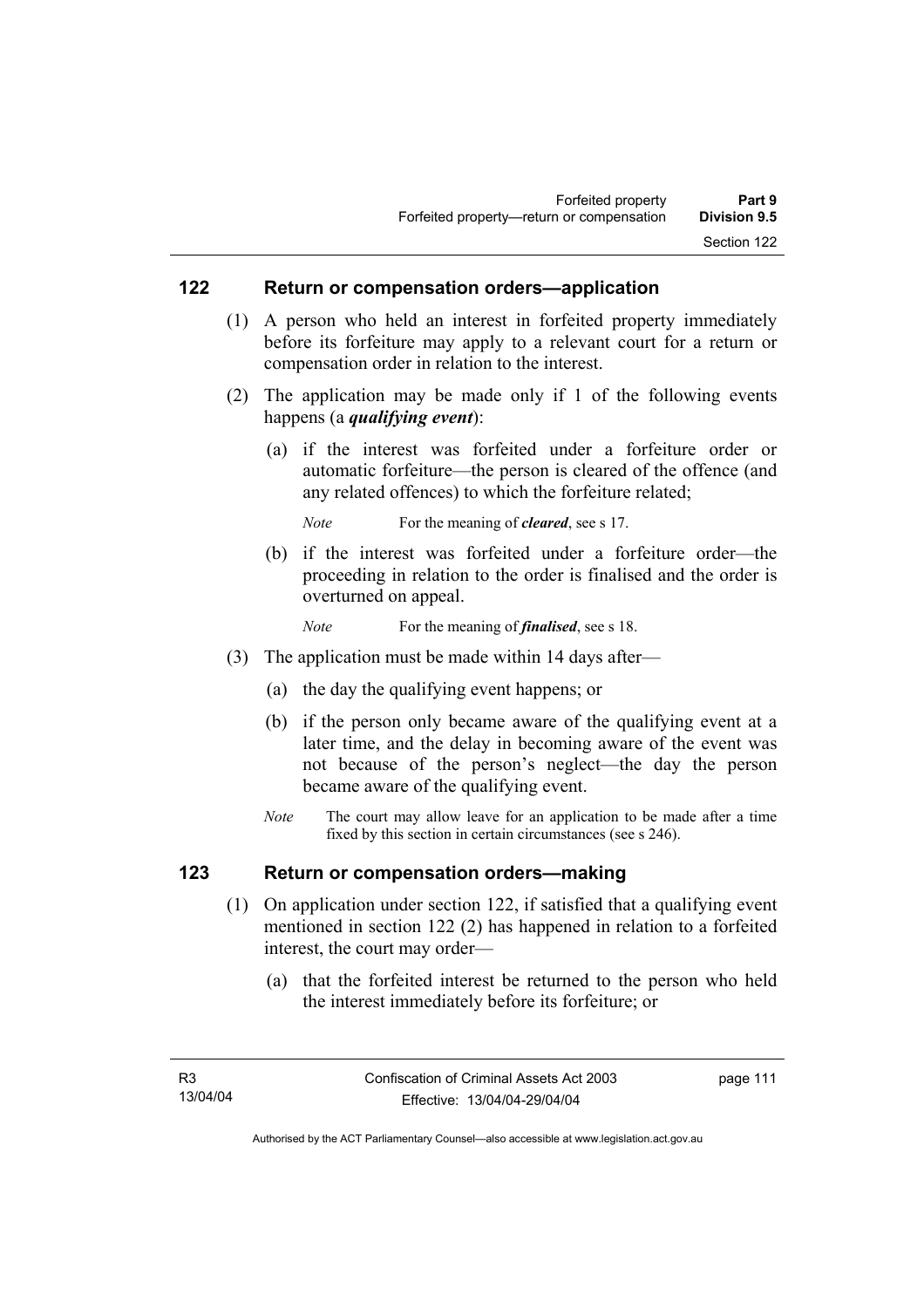- (b) that the Territory pay the person the value of the interest.
- (2) In making the order, the court must—
	- (a) declare the extent, nature and value of the person's interest in the forfeited property; and
	- (b) order that—
		- (i) if the interest is still vested in the Territory—the Territory transfer the interest to the person; or
		- (ii) in any other case—the public trustee pay the person the value declared under paragraph (a).

# **Division 9.6 Forfeited property—buyback of interest**

*Note* For general provisions about a proceeding for a buyback order (which is a confiscation proceeding—see s 236), see pt 14.

### **124 Meaning of** *buyback order*

In this Act:

*buyback order* means an order under section 126 (Buyback orders making) declaring that a person may buy an interest in forfeited property from the Territory.

### **125 Buyback orders—application**

- (1) A person who held an interest in forfeited property immediately before its forfeiture may apply to a relevant court for a buyback order in relation to—
	- (a) that interest; or
	- (b) any other interest in the forfeited property; or
	- (c) all interests in the forfeited property.
- (2) The application must be made within 14 days after—

| page 112 | Confiscation of Criminal Assets Act 2003 | R3       |
|----------|------------------------------------------|----------|
|          | Effective: 13/04/04-29/04/04             | 13/04/04 |

Authorised by the ACT Parliamentary Counsel—also accessible at www.legislation.act.gov.au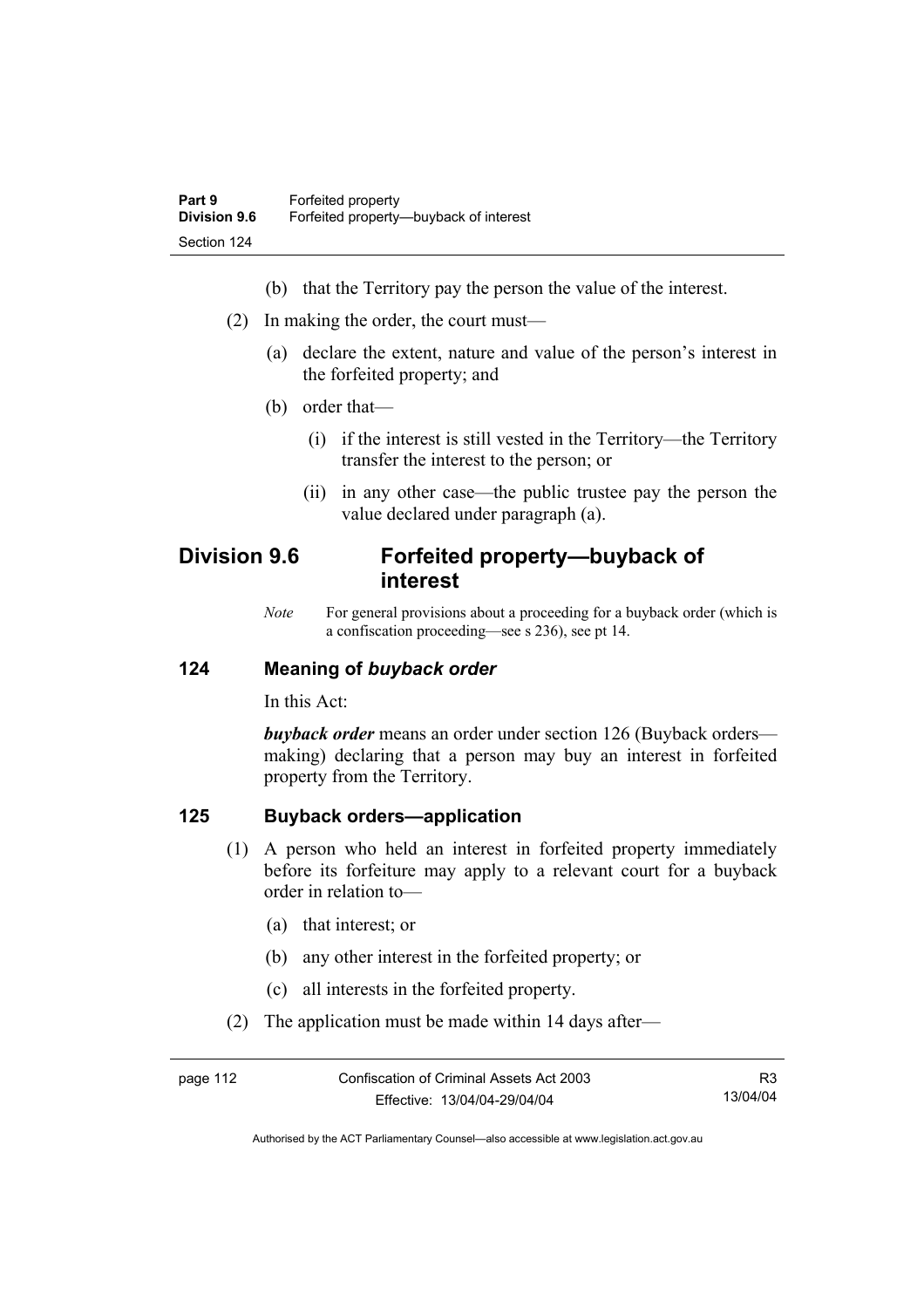- (a) the day the interest formerly held by the person was forfeited; or
- (b) if the person only became aware of the forfeiture at a later time, and the delay in becoming aware of the forfeiture was not because of the person's neglect—the day the person became aware of the forfeiture.
- *Note* The court may allow leave for an application to be made after a time fixed by this section in certain circumstances (see s 246).

## **126 Buyback orders—making**

- (1) On application under section 125, the court may, by order, declare that a person may buy an interest in forfeited property from the Territory if it is satisfied that—
	- (a) the interest is still vested in the Territory; and
	- (b) it would not be contrary to the public interest (including for the purposes of this Act) to do so; and
	- (c) if the order applied for is in relation to an interest other than the interest formerly held by the person—no-one else who held an interest in the forfeited property immediately before forfeiture objects to the making of the order.
		- *Note* The applicant must give notice of the application to anyone else the applicant knows to have had an interest in the property immediately before forfeiture (see s 244).
- (2) In making the order, the court must declare—
	- (a) the extent, nature and value of the interest in the forfeited property that is to be bought from the Territory; and
	- (b) that the interest may be bought from the Territory for the value declared under paragraph (a) within 1 month after the day the order is made.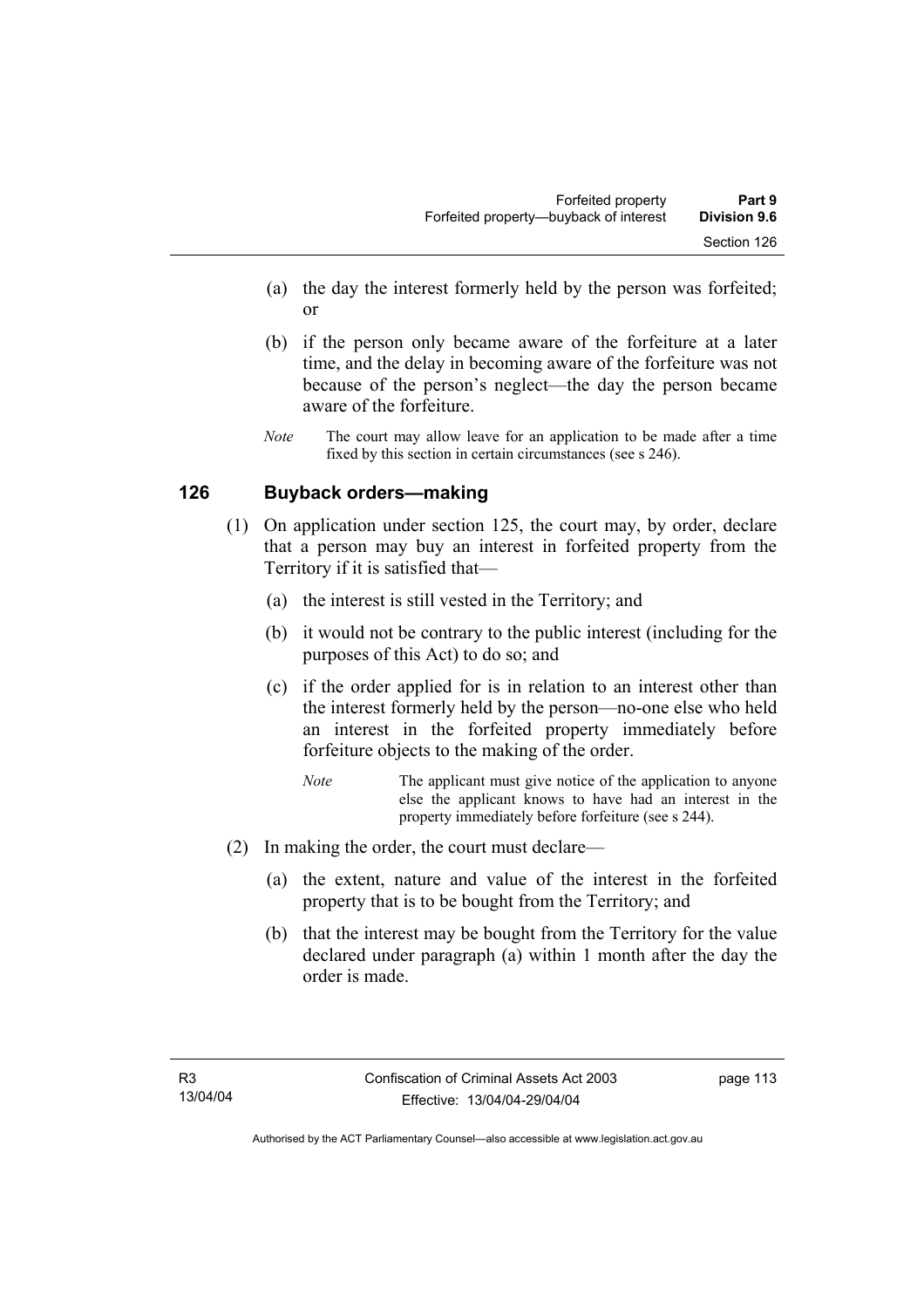**Part 9 Forfeited property**<br>**Division 9.6 Forfeited property-Division 9.6** Forfeited property—buyback of interest Section 127

## **127 Buyback orders—buying interest in property**

If a buyback order is made, and the applicant for the order pays to the public trustee the value declared under section 126 (2) (a) within 1 month after the day the order is made, the Territory must transfer the interest to the applicant.

page 114 Confiscation of Criminal Assets Act 2003 Effective: 13/04/04-29/04/04

R3 13/04/04

Authorised by the ACT Parliamentary Counsel—also accessible at www.legislation.act.gov.au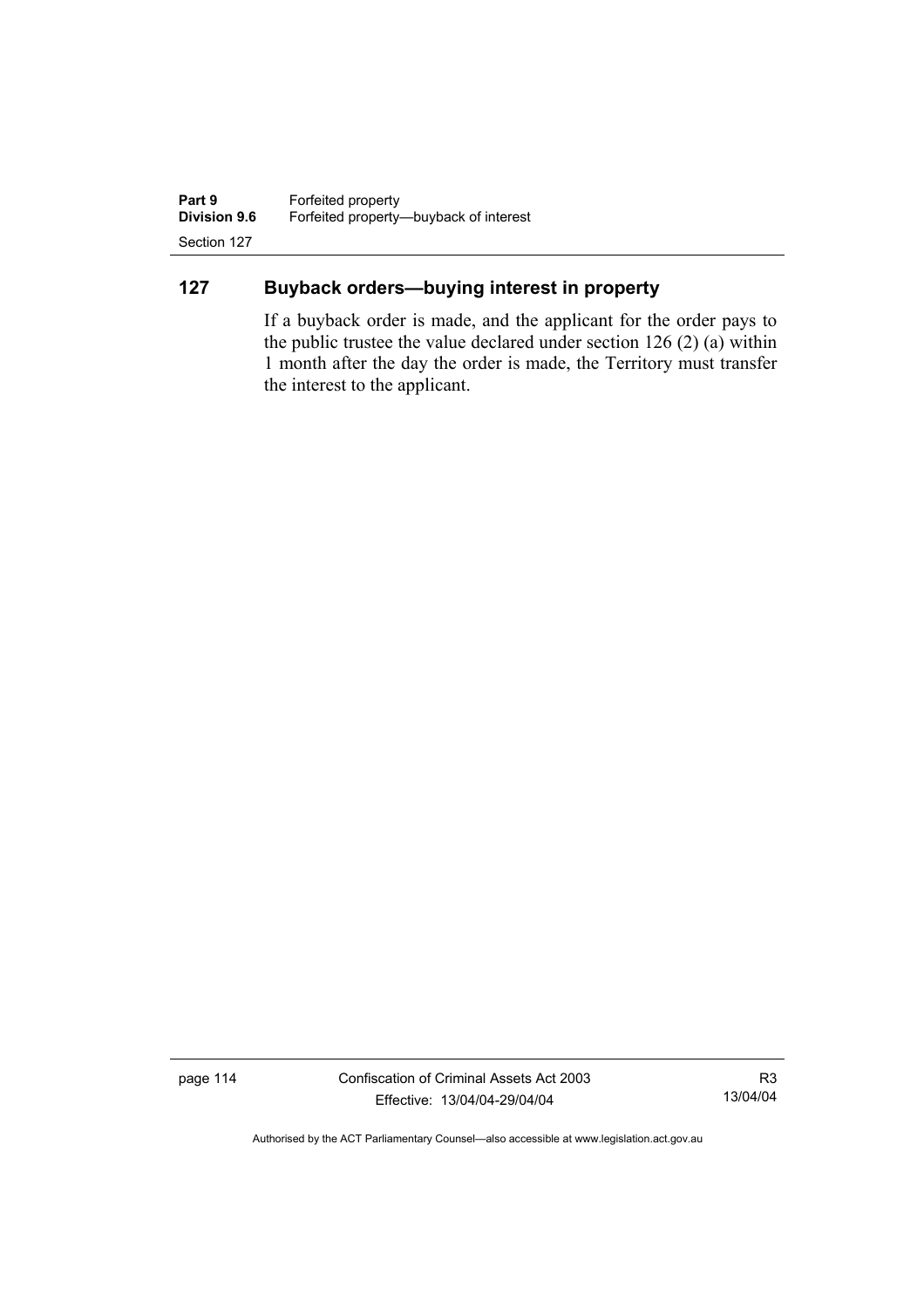# **Part 10 Confiscated assets trust fund**

### **128 Definitions for pt 10**

In this part:

*distributable funds* means money in the trust fund that is—

- (a) designated as distributable funds under the regulations; or
- (b) declared under section 135 (4) (Review of reserved and distributable funds by public trustee) to be distributable funds.

*equitable sharing program*—see section 129.

*reserved funds* means money in the trust fund that is—

- (a) designated as reserved funds under the regulations; or
- (b) declared under section 135 (2) to be reserved funds.

## **129 Meaning of** *equitable sharing program*

(1) In this part:

*equitable sharing program* means an arrangement under which all or any of the following happen:

- (a) the Territory shares with the Commonwealth or a State a proportion of any proceeds of an unlawful activity recovered under a Territory law (including this Act), if, in the Minister's opinion, the Commonwealth or that State has made a significant contribution to the recovery of the proceeds or to the investigation or prosecution of the unlawful activity;
- (b) the Commonwealth or a State shares with the Territory a proportion of any proceeds of an unlawful activity recovered under a law of the Commonwealth or that State, if, in the opinion of the appropriate Minister of the Commonwealth or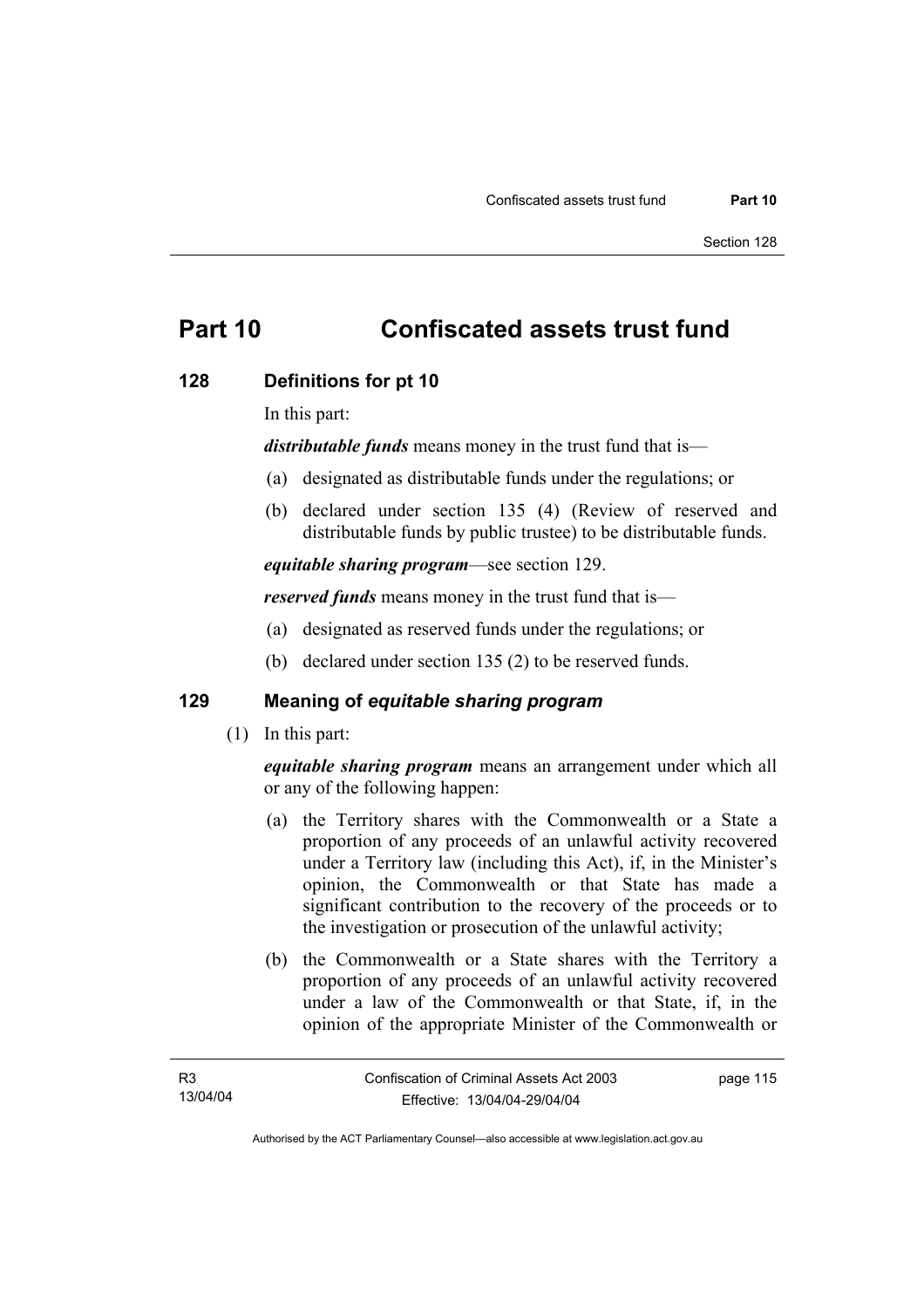#### **Part 10** Confiscated assets trust fund

Section 130

that State, the Territory has made a significant contribution to the recovery of the proceeds;

- (c) the Territory shares with a foreign country a proportion of the proceeds of any unlawful activity recovered under a Territory law, if, in the Minister's opinion, the foreign country has made a significant contribution to the recovery of the proceeds or to the investigation or prosecution of the unlawful activity.
- (2) In subsection (1):

*unlawful activity* means an act or omission that is—

- (a) an indictable offence; or
- (b) an offence against a law of a foreign country.
- *Note Indictable offence* includes an offence against the law of the Commonwealth, a State or another Territory that may be dealt with under a law of the Commonwealth, the State or the other Territory as an indictable offence (see s 13 (2)).

### **130 Establishment of trust fund**

There is to be a trust fund called the confiscated assets trust fund.

### **131 Payments into trust fund**

- (1) The following amounts must be paid into the trust fund:
	- (a) the income from the administration of restrained property;
	- (b) the forfeited money mentioned in section 111 (1) (Disposal of forfeited property) and the *Crimes Act 1900*, section 386B (1) (Disposal of forfeited money or goods by the public trustee);
	- (c) income earned from forfeited property (including income from the administration of the property);
	- (d) amounts raised from the sale of property to satisfy penalty orders, including any income earned from those amounts;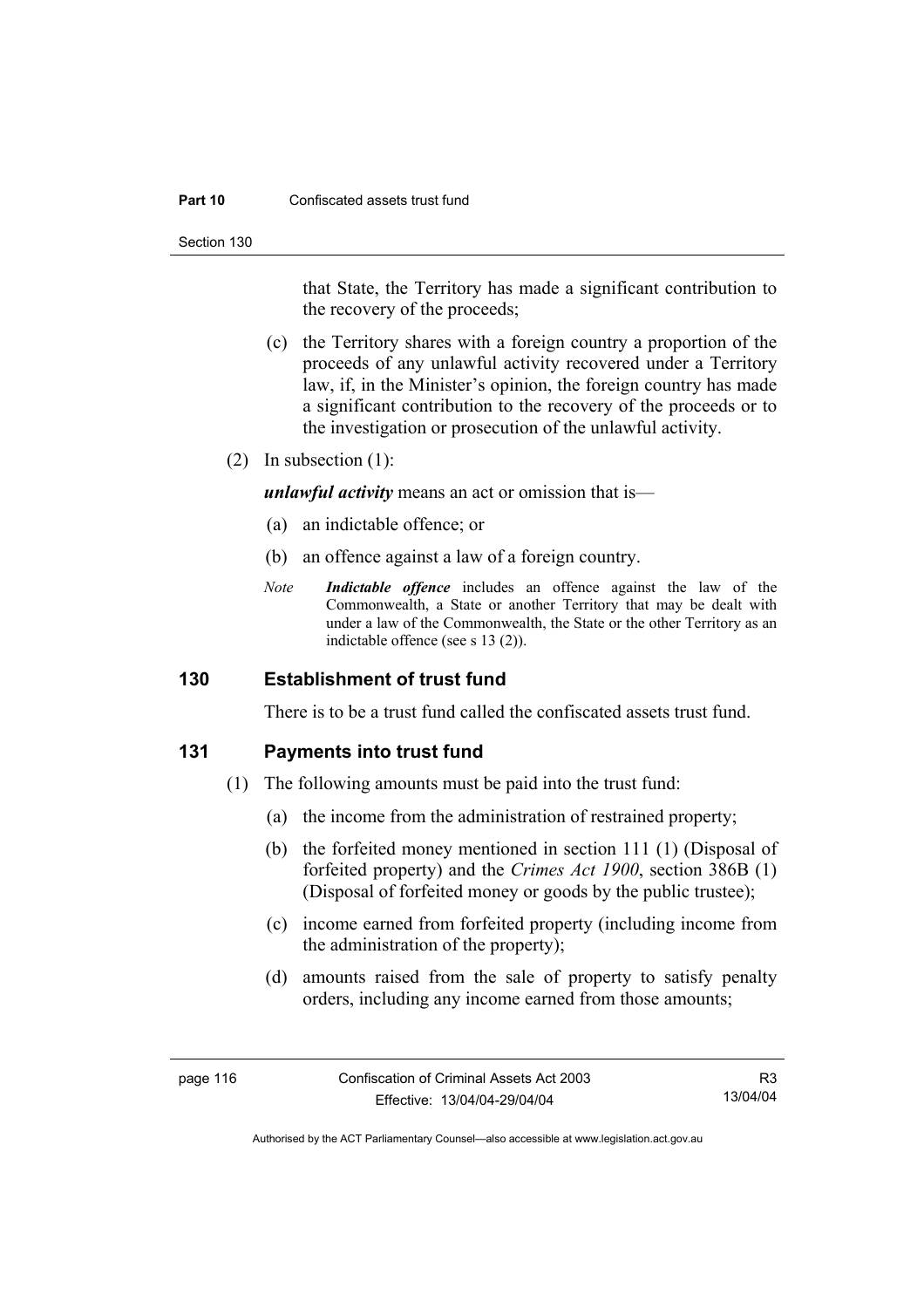- (e) payments for forfeited property that is bought back under a buyback order;
- (f) the remainder of the proceeds mentioned in the *Crimes Act 1900*, section 250 (2) (b) (Disposal of forfeited articles by public trustee) and section 386B (3) (b);
- (g) the proceeds of the enforcement of registered interstate automatic forfeiture decisions and registered interstate forfeiture orders;
- (h) payments and the proceeds of property sold to satisfy an interstate penalty orders;
- (i) payments received under the equitable sharing program.
- (2) However, this section does not apply in relation to forfeited property to which a direction under section 111 (3) (Disposal of forfeited property) applies.
- (3) Amounts paid into the trust fund must be designated as reserved funds or distributable funds in accordance with the regulations (if any).
- (4) All amounts payable into the trust fund must be paid into a trust banking account maintained under the *Financial Management Act 1996*, section 51 (Departmental trust banking accounts).

### **132 Purposes of trust fund**

- (1) The trust fund may be used to make payments from reserved funds for the following purposes:
	- (a) payments under return or compensation orders;
	- (b) payments of compensation under the *Crimes Act 1900*, section 386C (Return or compensation for forfeited money or goods);
	- (c) if property in the possession or control of the public trustee is returned, or compensation paid for property that has been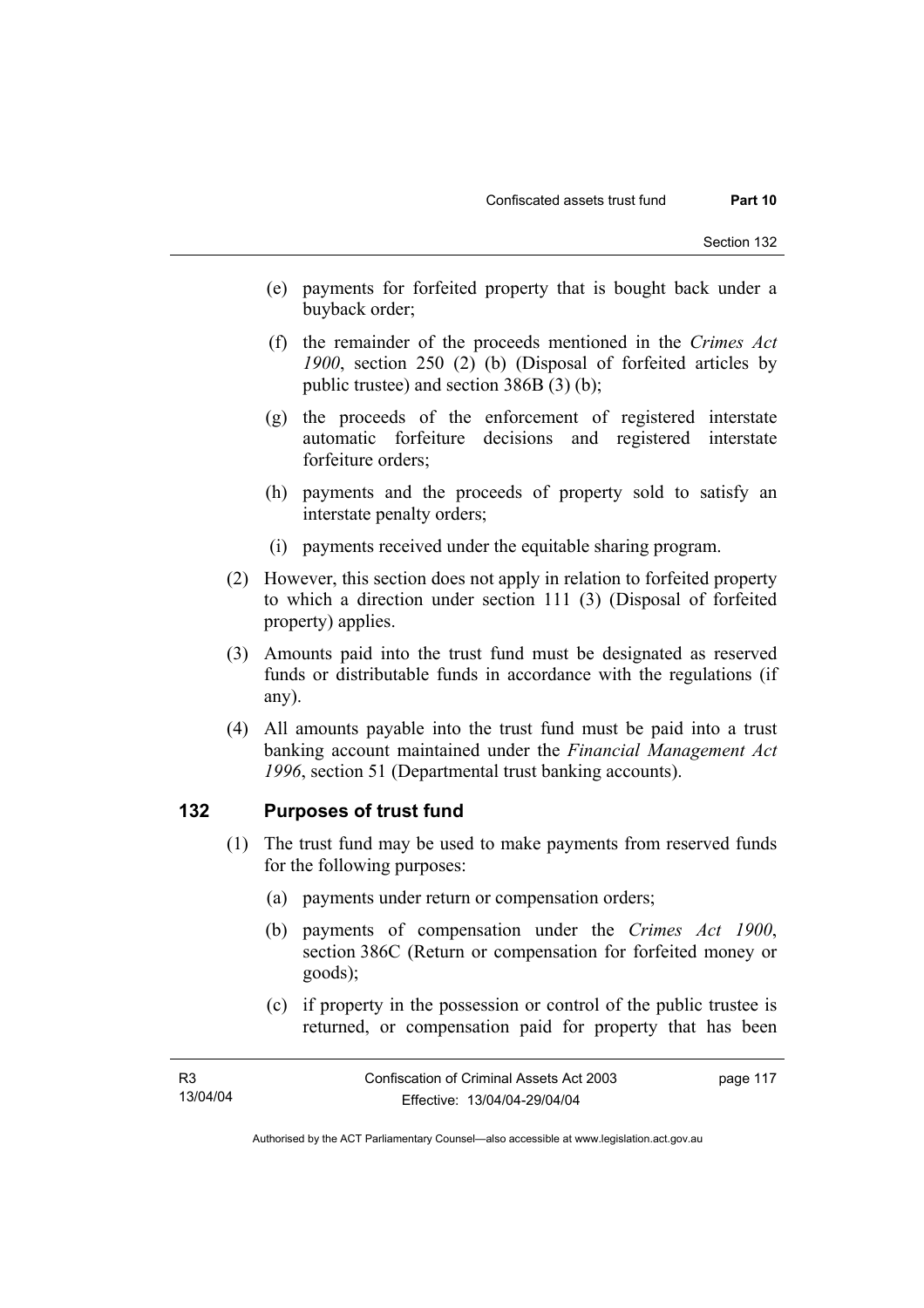#### **Part 10** Confiscated assets trust fund

Section 133

under the control of the public trustee, under a return or compensation order—any costs, charges or expenses deducted by the public trustee in relation to the property;

- (d) the annual management fee prescribed under the regulations for the public trustee;
- (e) other costs, charges or expenses of the public trustee in relation to the exercise of functions under this Act;
- (f) payments under the equitable sharing program.
- (2) The trust fund may be used to make payments from distributable funds in accordance with section 134 (2) (Distribution of surplus funds).

## **133 Payments from trust fund**

- (1) Payments must be made in accordance with the principle that payments for a purpose for which reserved funds may be used have priority over payments for purposes for which distributable funds may be used.
- (2) The public trustee may make payments for the purposes of the trust fund.
- (3) However, a payment under the equitable sharing program or from distributable funds may be made only in accordance with a written direction of the Minister.

### **134 Distribution of surplus funds**

- (1) For section 132 (2) (Purposes of trust fund), the Minister must, at least once in each financial year, decide the amount of distributable funds available for payment from the trust fund.
- (2) The Minister may approve the use of part or all of the decided amount for any of the following purposes:
	- (a) the enforcement of Territory laws;

Authorised by the ACT Parliamentary Counsel—also accessible at www.legislation.act.gov.au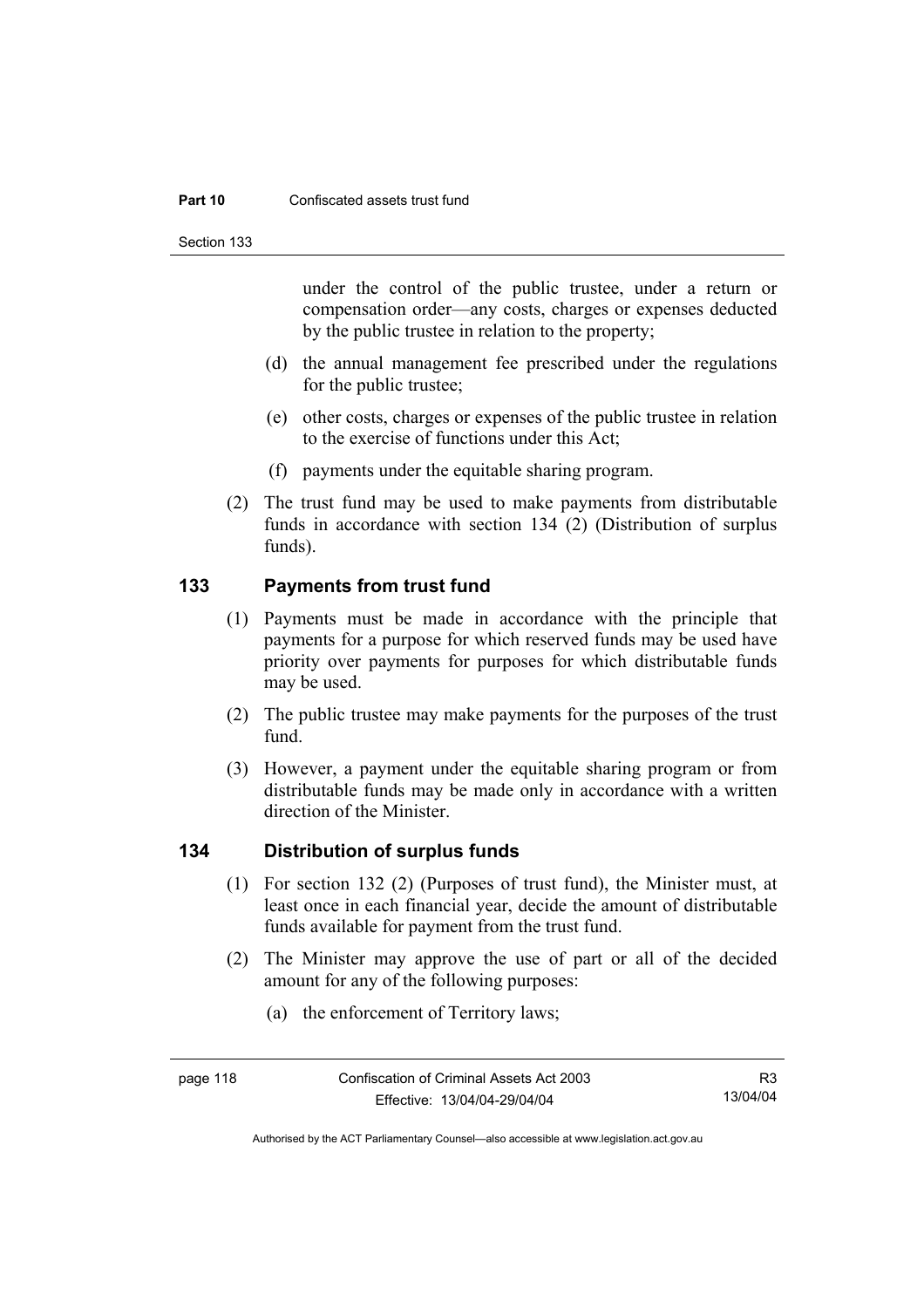- (b) criminal justice activities;
- (c) crime prevention;
- (d) assistance to victims of crime;
- (e) the prevention of drug abuse;
- (f) the rehabilitation of drug users;
- (g) a purpose prescribed under the regulations relating to law enforcement or drug rehabilitation and education.
- (3) An approval is a notifiable instrument.

*Note* A notifiable instrument must be notified under the Legislation Act.

### **135 Review of reserved and distributable funds by public trustee**

- (1) The public trustee must review the trust fund at least twice each year to decide whether the amount of reserved funds is likely to be sufficient to meet the payments from reserved funds that may be made within the 6 month period after the review.
- (2) If the public trustee considers that the amount of reserved funds is likely to be insufficient, the public trustee must declare, in writing, an amount of distributable funds to be reserved funds.
- (3) The amount declared must not be more than is necessary to increase the amount of reserved funds to what is required to meet payments from reserved funds within the 6 months after the declaration is made.
- (4) If the public trustee considers that the amount of reserved funds is likely to be more than is necessary, the public trustee must declare, in writing, the amount of the surplus funds to be distributable funds.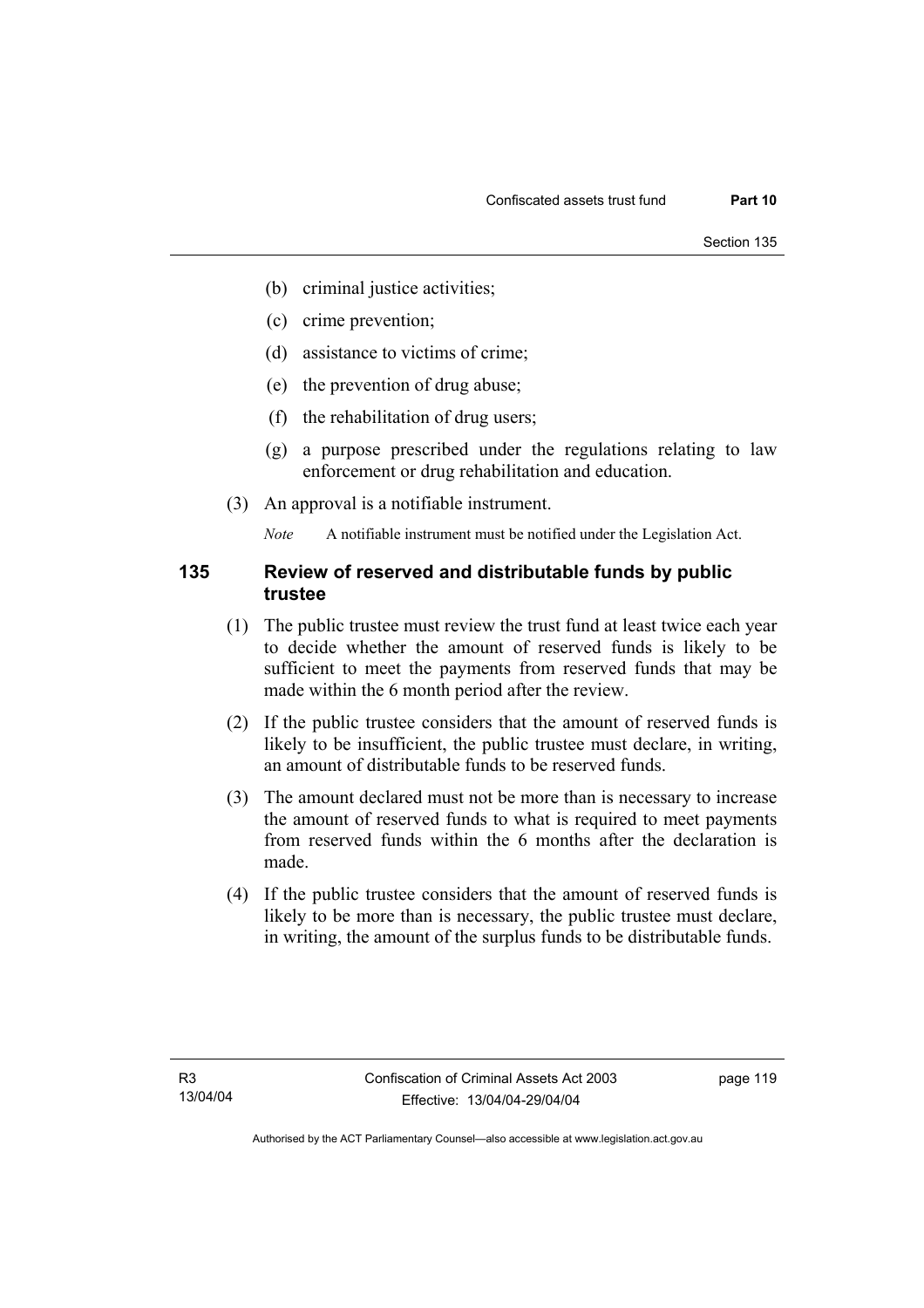#### **Part 11 Interstate orders**

Section 136

# **Part 11** Interstate orders

*Note* Proceedings under this part are civil, not criminal (see s 237 (1) (b)).

### **136 Meaning of** *authenticated* **for pt 11**

In this part:

*authenticated*, in relation to a corresponding law order, means authenticated by the entity that made the order in accordance with the corresponding law under which the order was made or the practice of the entity.

### **Example**

if the entity is a court, the order may be authenticated by the court's seal or stamp

*Note* An example is part of the Act, is not exhaustive and may extend, but does not limit, the meaning of the provision in which it appears (see Legislation Act, s 126 and s 132).

### **137 Interstate restraining and forfeiture orders etc registration**

- (1) This section applies if—
	- (a) an interstate restraining order expressly applies to—
		- (i) stated property in the ACT; or
		- (ii) all the property in the ACT of a person; or
		- (iii) all the property (other than stated property) in the ACT of a person; or
	- (b) an interstate automatic forfeiture decision expressly applies to property in the ACT; or
	- (c) an interstate forfeiture order expressly applies to property in the ACT.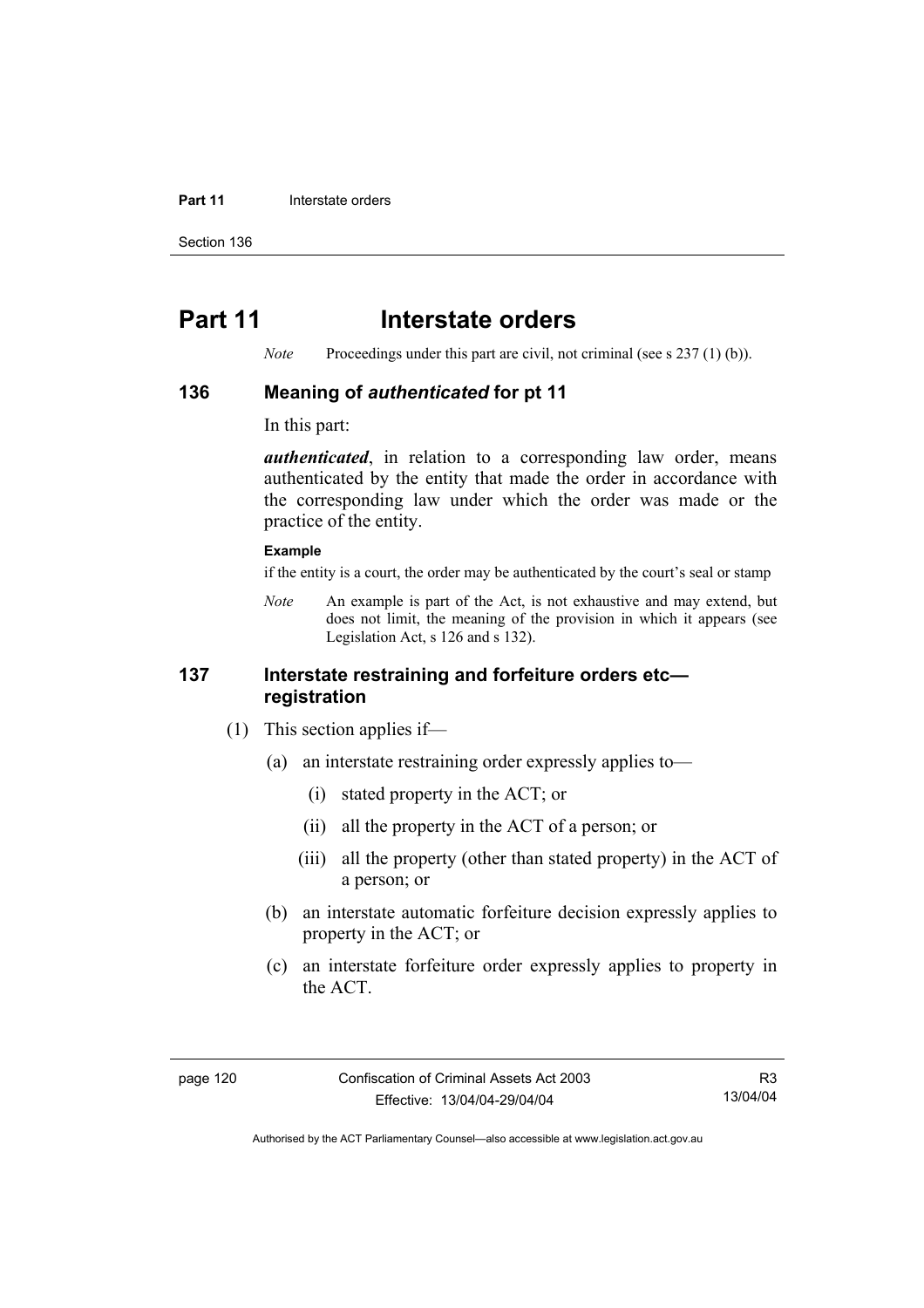- (2) An authenticated copy of the order or decision may be registered in a relevant court by the applicant for the order or decision, the DPP or a person prescribed under the regulations.
- (3) An authenticated copy of any amendment of the order or decision (made before or after the registration of the order or decision) may be registered in a relevant court by a person mentioned in subsection (2).
- (4) Registration of the order or decision, and any amendment of the order or decision, may be refused to the extent that the order or decision, or the order or decision as amended, could not, on registration, be enforced in the ACT.
- (5) The order or decision, and any amendment of the order or decision, must be registered in accordance with the procedure of the relevant court.

## **138 Interstate restraining and forfeiture orders etc—interim registration**

- (1) This section applies to an electronic copy of an authenticated interstate restraining order, interstate automatic forfeiture decision or interstate forfeiture order or of an authenticated copy of any amendment of such an order or decision.
- (2) If the electronic copy is certified in accordance with the procedure of a relevant court, it is taken, for this Act, to be an authenticated copy of the order, decision or amendment.
- (3) However, if the order, decision or amendment is registered in the relevant court using the electronic copy, the registration ceases to have effect at the end of 5 days after the day of registration, or when an authenticated copy of the order, decision or amendment is registered, whichever happens first.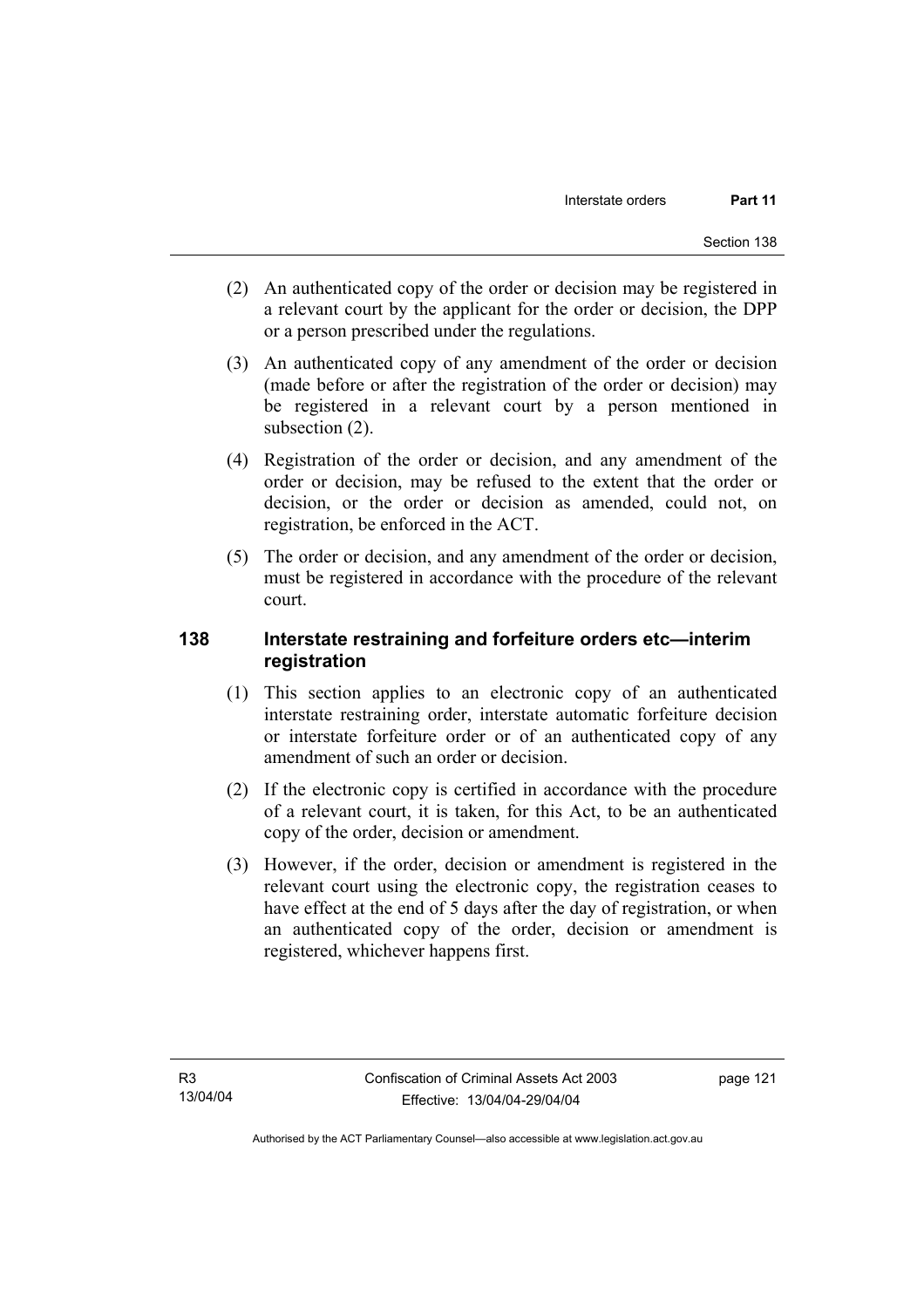#### **Part 11 Interstate orders**

Section 139

(4) In this section:

*electronic copy*, of a document, includes the following copies of the document:

- (a) a fax copy;
- (b) an emailed copy;
- (c) a scanned copy.

### **139 Interstate restraining and forfeiture orders etc—effect of registration**

- (1) For this Act, a registered interstate restraining order is taken to be a restraining order under this Act.
- (2) For this Act, a registered interstate automatic forfeiture decision is taken to be an automatic forfeiture under division 5.2 (Automatic forfeiture—conviction for serious offences).
- (3) For this Act, a registered interstate civil forfeiture order is taken to be a civil forfeiture order under this Act.
- (4) For this Act, a registered interstate conviction forfeiture order is taken to be a conviction forfeiture order under this Act.
- (5) An amendment of a registered interstate order or decision mentioned in this section has effect for this Act only if it is registered under this part.

### **140 Interstate restraining and forfeiture orders etc—ending of registration**

A registered interstate restraining order, automatic forfeiture decision or forfeiture order ceases to be registered under this Act if—

 (a) it ceases to be in force under the corresponding law under which it was made; or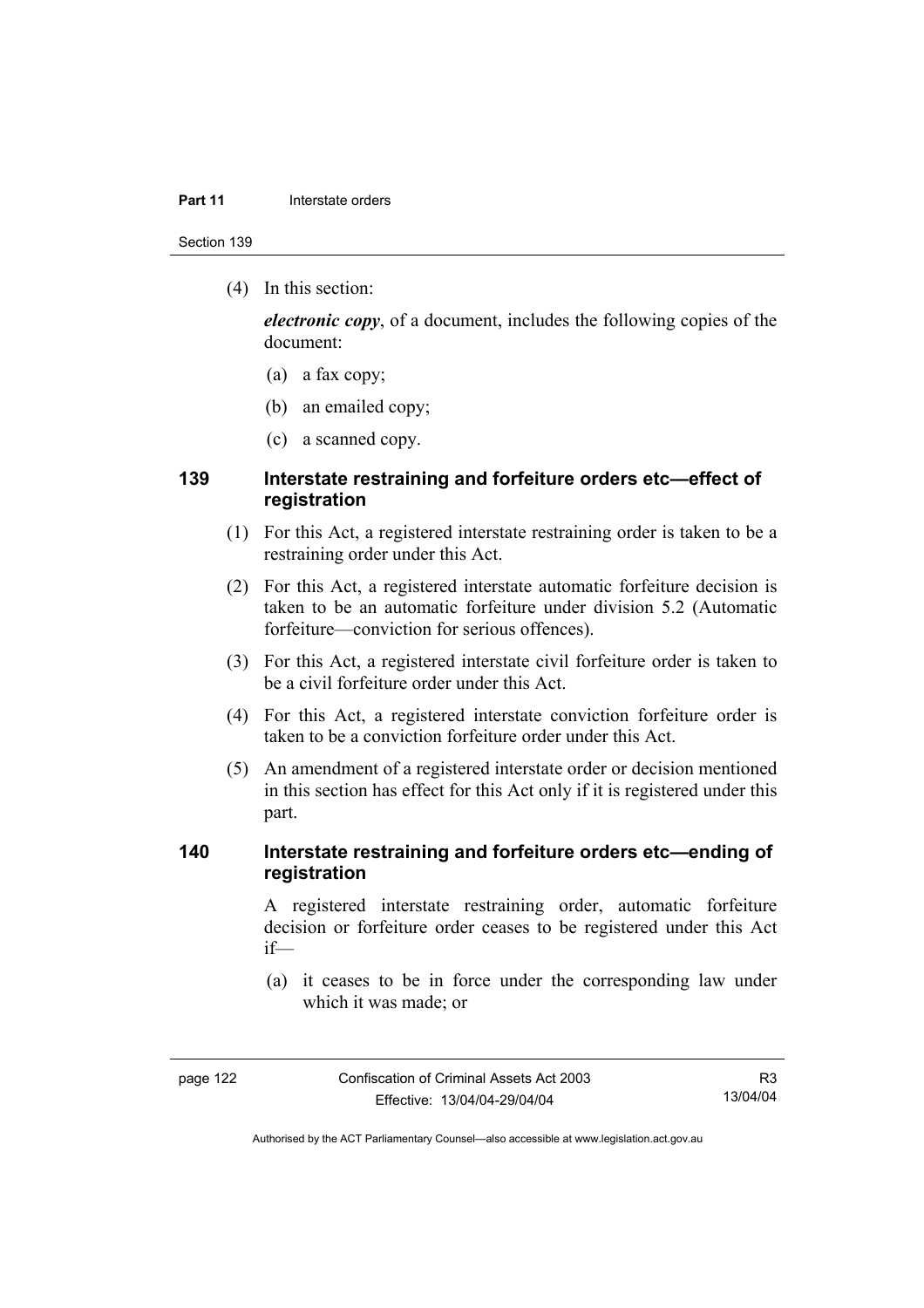(b) its registration is cancelled under section 141.

### **141 Interstate restraining and forfeiture orders etc cancellation of registration**

- (1) The registration of an interstate restraining order, interstate automatic forfeiture decision or interstate forfeiture order may be cancelled by a relevant court, or an officer of a relevant court prescribed under the regulations, if—
	- (a) the registration was improperly obtained; or
	- (b) details of any amendment of the order or decision, or any direction of the entity that made the order or decision, was not given to the relevant court in accordance with the procedure of the court.
- (2) The registration of an interstate restraining order, interstate automatic forfeiture decision or interstate forfeiture order, or an amendment of such an order or decision, may be cancelled by a relevant court, to the extent that the order or decision, or the order or decision as amended, cannot be enforced in the ACT.

### **142 Creation of interstate penalty charges**

- (1) This section applies if—
	- (a) an interstate restraining order is made because of the commission, or the alleged commission, of an indictable offence by a person; and
	- (b) an interstate penalty order is made against the person in relation to the offence; and
	- (c) the interstate restraining order is registered under this Act; and
	- (d) the interstate penalty order is registered in the ACT under the *Service and Execution of Process Act 1992* (Cwlth).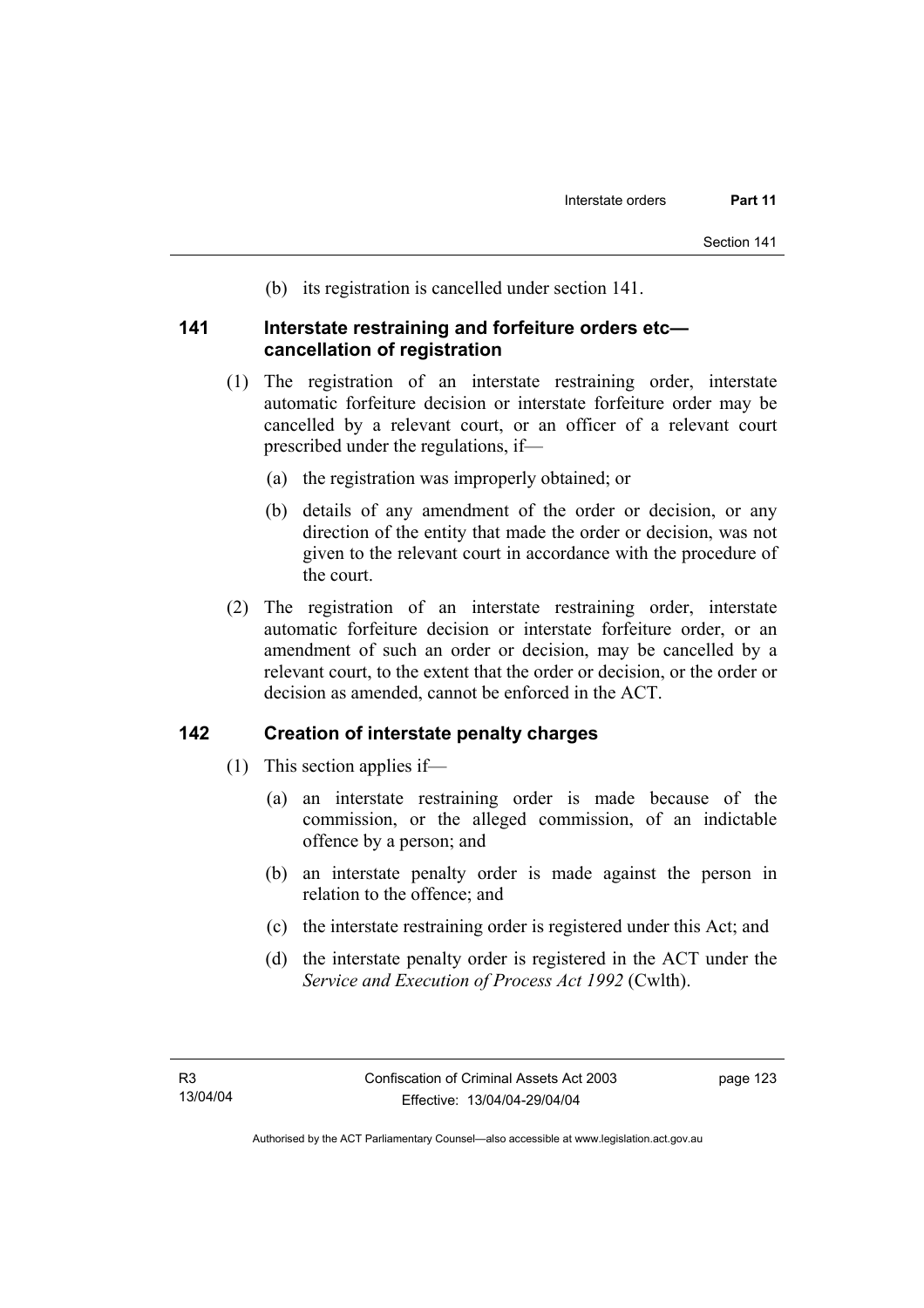### **Part 11 Interstate orders**

#### Section 143

- (2) On the registration of both of the orders mentioned in subsection (1) (c) and (d), a charge (an *interstate penalty charge*) to secure the amount payable under the interstate penalty order is created over the property in the ACT restrained under the interstate restraining order.
- (3) If the interstate restraining order is amended, after the interstate penalty order is made, to add more property, and the interstate restraining order is registered under this part, the additional property is also subject to the penalty charge on registration of the amendment.

### **143 Interstate penalty charges—effect of creation**

For this Act, an interstate penalty charge is taken to be a penalty charge under this Act.

page 124 Confiscation of Criminal Assets Act 2003 Effective: 13/04/04-29/04/04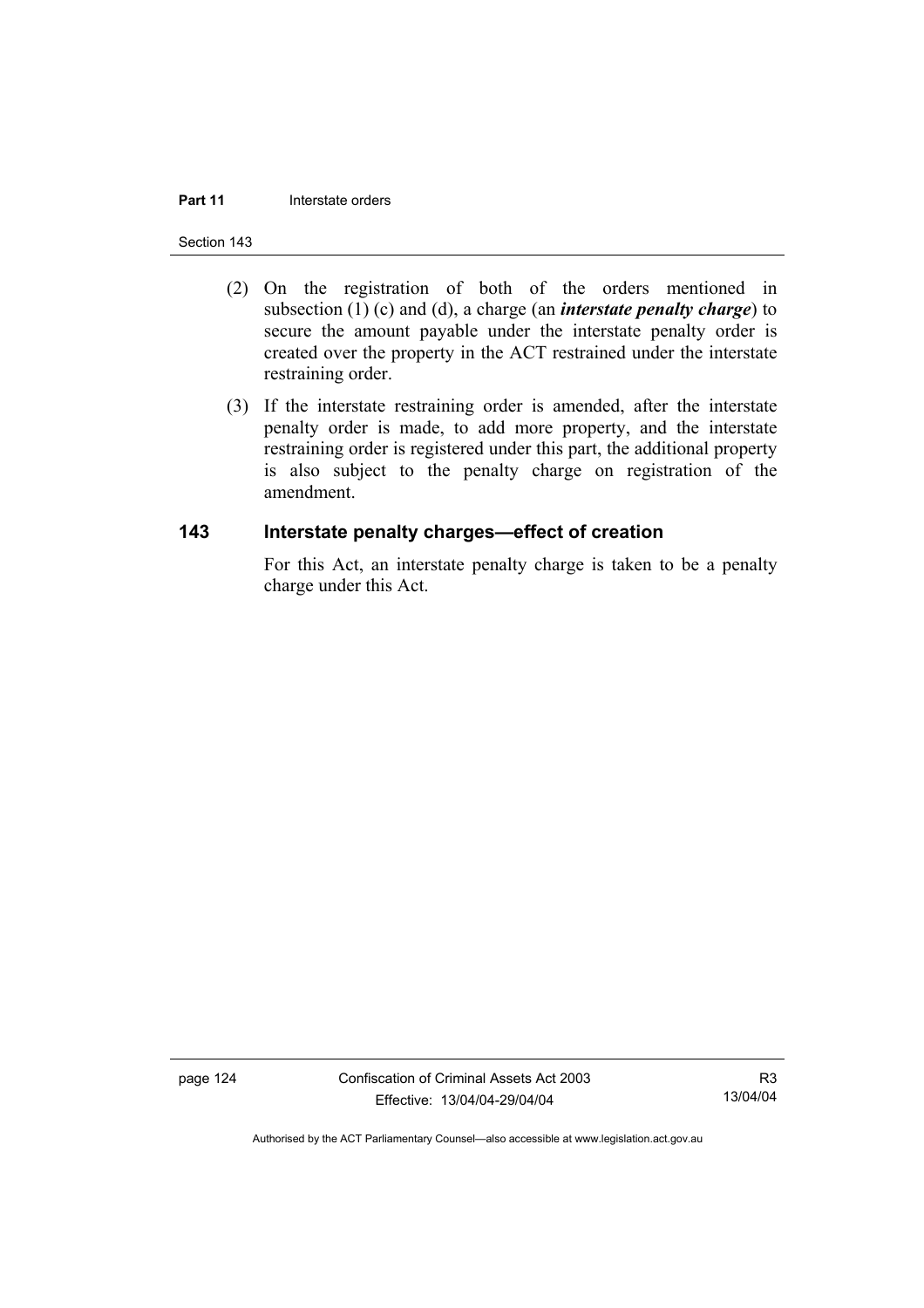# **Division 12.1 Inquiry notices**

### **144 Meaning of** *inquiry notice*

In this Act:

*inquiry notice* means a notice by a police officer requiring a financial institution to give the officer stated information in relation to—

- (a) an account with the institution (including whether an account has existed or does exist); or
- (b) a transaction (other than in relation to an account) conducted, or proposed to be conducted, by or with the institution (including whether a transaction has been conducted).

*Note 1 Account* includes a safe-deposit box (see dict, def *account*).

*Note 2* It is an offence to contravene an inquiry notice, to give false or misleading information in purported compliance with an inquiry notice, or to disclose the existence or operation of the notice (see div 12.6).

### **145 Inquiry notices—giving**

- (1) A police officer of the rank of commander (or higher) may give an inquiry notice to a financial institution.
- (2) The inquiry notice may be given only if the police officer is satisfied that the information to which the notice relates is relevant to deciding whether—
	- (a) an application could be made for an order under this Act (including for another order under this part), a corresponding law order, or a search warrant under part 13 (Search warrants), in relation to anyone; or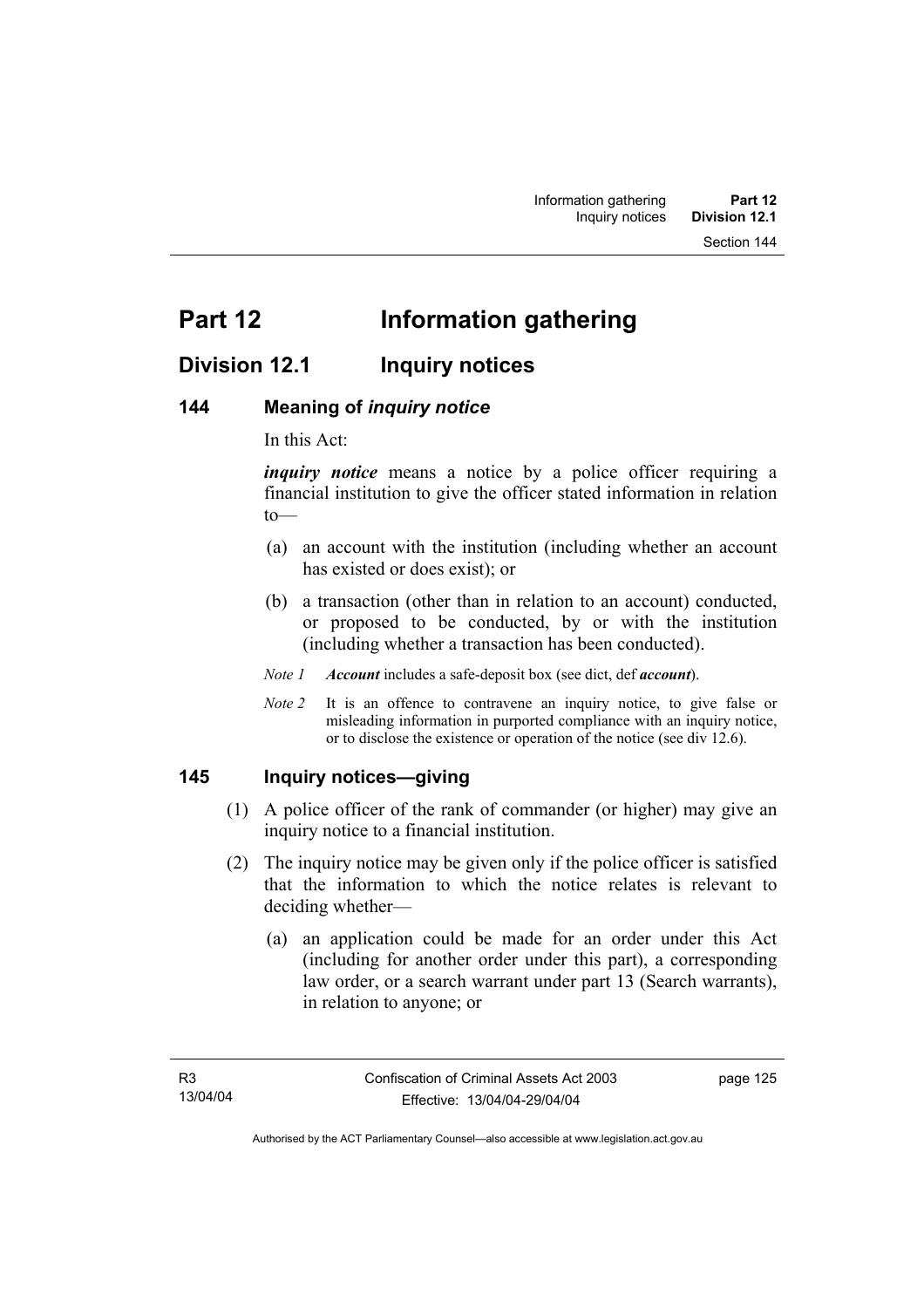- (b) a proceeding could be begun against anyone for an offence against this Act or a corresponding law or for a money laundering offence.
- *Note* A *money laundering offence* includes a prescribed offence against a law of the Commonwealth, a State or another Territory, see dict.
- (3) The police officer must give a copy of the notice to the financial institution to which the notice applies.
	- *Note* For how documents may be served, see Legislation Act, pt 19.5.

### **146 Inquiry notices—form**

- (1) An inquiry notice must be signed by the police officer giving it.
- (2) The notice must state—
	- (a) that it is an inquiry notice under this Act; and
	- (b) the financial institution to which the notice applies; and
	- (c) the information that the financial institution is required to give; and
	- (d) how the information is to be given; and
	- (e) that the inquiry notice is a non-disclosable information order.
	- *Note* The disclosure of the existence or operation of a non-disclosable information order is prohibited, see s 192.
- (3) The notice must also include a statement setting out the effect of division 12.6 (Information order offences) in relation to inquiry notices.

### **147 Inquiry notices—immunity for complying financial institutions and staff**

A civil proceeding does not lie against a financial institution, or an officer, employee or agent of a financial institution, in relation to loss, damage or injury of any kind to someone else because of the

Authorised by the ACT Parliamentary Counsel—also accessible at www.legislation.act.gov.au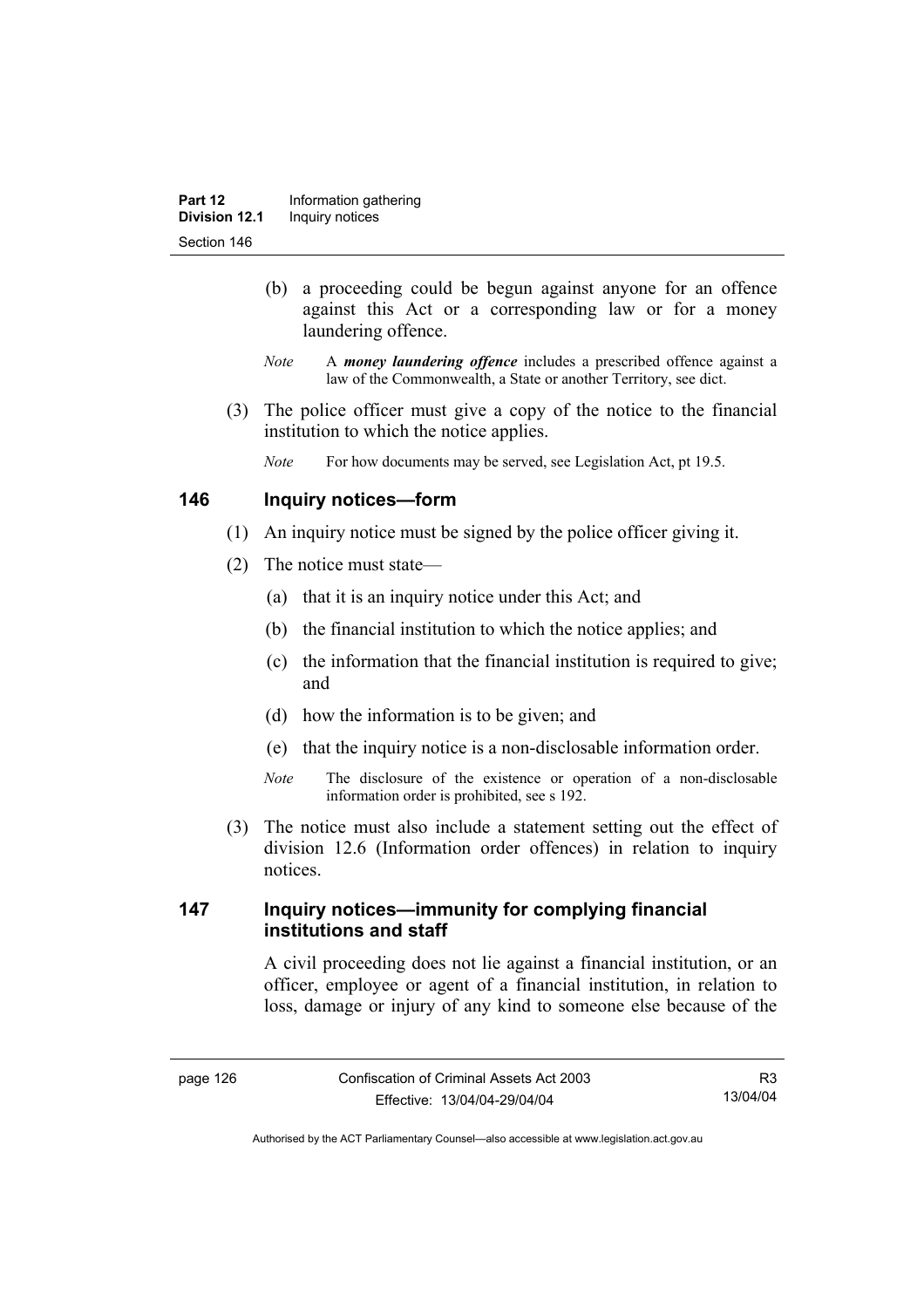giving of information honestly to a police officer in compliance with (or purported compliance with) an inquiry notice

# **Division 12.2 Monitoring orders**

- *Note 1* For general provisions about a proceeding for a monitoring order (which is a confiscation proceeding—see s 236), see pt 14.
- *Note 2* In particular, no advance notice to anyone is required of the application for the order, and the application may be heard in closed court, without the offender or the public being present, see s 243.

## **148 Meaning of** *monitoring order*

In this Act:

*monitoring order* means an order under section 151 (Monitoring orders—making) requiring a financial institution give a police officer information obtained or held by the institution about transactions conducted, or proposed to be conducted, by a person with the institution

## **149 Monitoring orders—application**

- (1) A police officer may apply to a relevant court for a monitoring order.
- (2) The application may be made only if the police officer has reasonable grounds for suspecting that the person in relation to whom the order is sought—
	- (a) has committed, or is about to commit, a serious offence; or
	- (b) was involved in the commission, or is about to be involved in the commission, of a serious offence; or
	- (c) has derived, or is about to derive, property or a benefit from the commission of a serious offence.
	- *Note Serious offence* means an offence against a Territory law or the law of the Commonwealth, a State or another Territory that is punishable by imprisonment for 5 years or longer (see s 13 (2)).

| R3       | Confiscation of Criminal Assets Act 2003 | page 127 |
|----------|------------------------------------------|----------|
| 13/04/04 | Effective: 13/04/04-29/04/04             |          |

Authorised by the ACT Parliamentary Counsel—also accessible at www.legislation.act.gov.au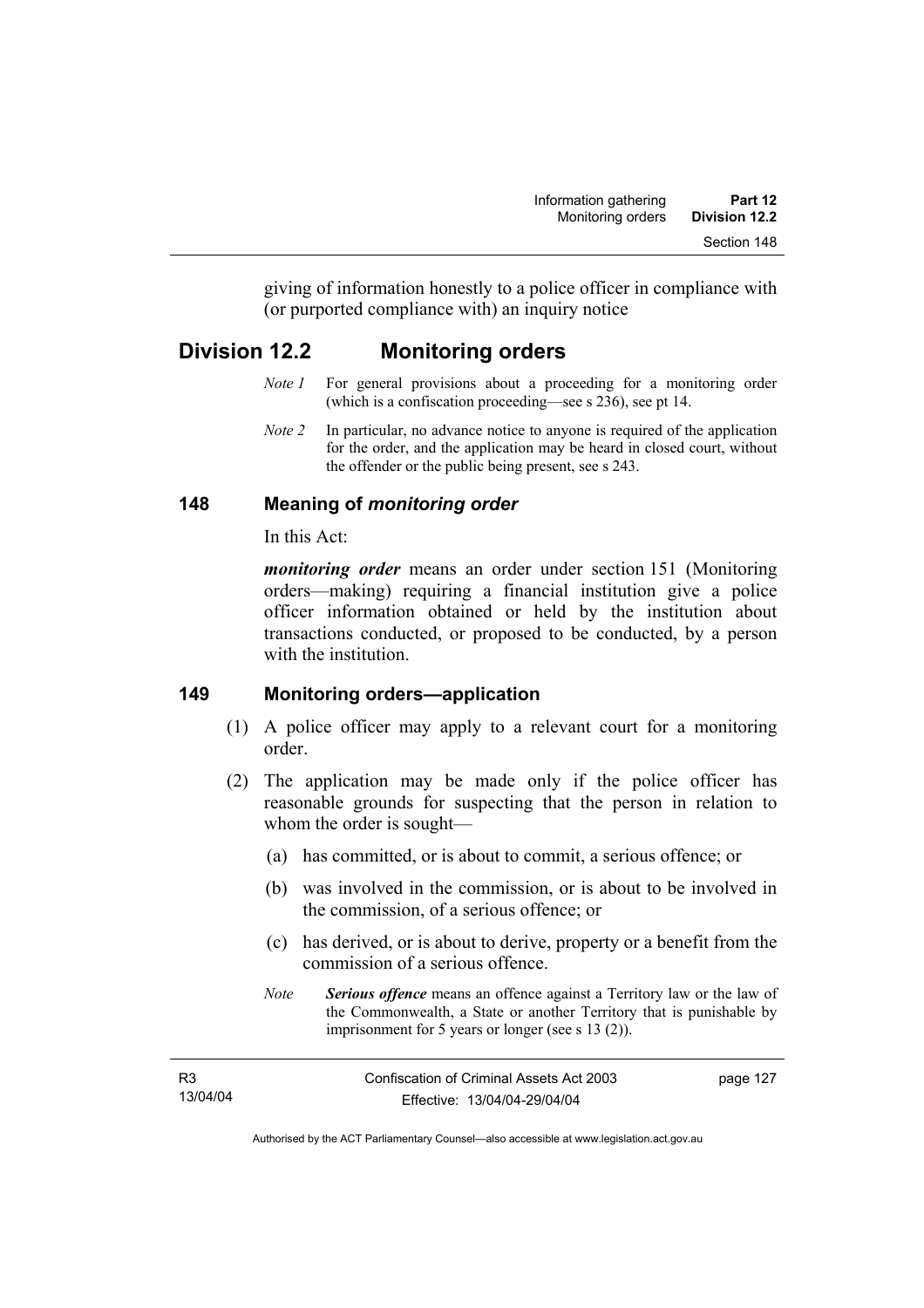**Part 12 Information gathering Division 12.2** Monitoring orders Section 150

### **150 Monitoring orders—affidavit supporting application**

- (1) An application for a monitoring order must be supported by an affidavit of the applicant police officer stating the grounds for the officer's suspicions.
- (2) The court may require the police officer to give additional information about the grounds on which the order is sought.

### **151 Monitoring orders—making**

- (1) This section applies if an application is made under section 149 (Monitoring orders—application) to a relevant court for a monitoring order requiring a financial institution to give a police officer information obtained or held by the institution about transactions conducted, or proposed to be conducted with the institution, by the person in relation to whom the order is sought.
- (2) The relevant court must make the monitoring order sought if, having regard to the police officer's affidavit supporting the application and any other evidence before the court, the court is satisfied that there are reasonable grounds for the officer's suspicions stated in the affidavit.
- (3) The order must state—
	- (a) that it is a monitoring order under this Act; and
	- (b) the financial institution to which the order applies; and
	- (c) the person in relation to whom the order is made; and
	- (d) the nature of the transactions to be monitored; and
	- (e) the information that the financial institution is required to give; and
	- (f) how the information is to be given; and
	- (g) the period for which the order has effect; and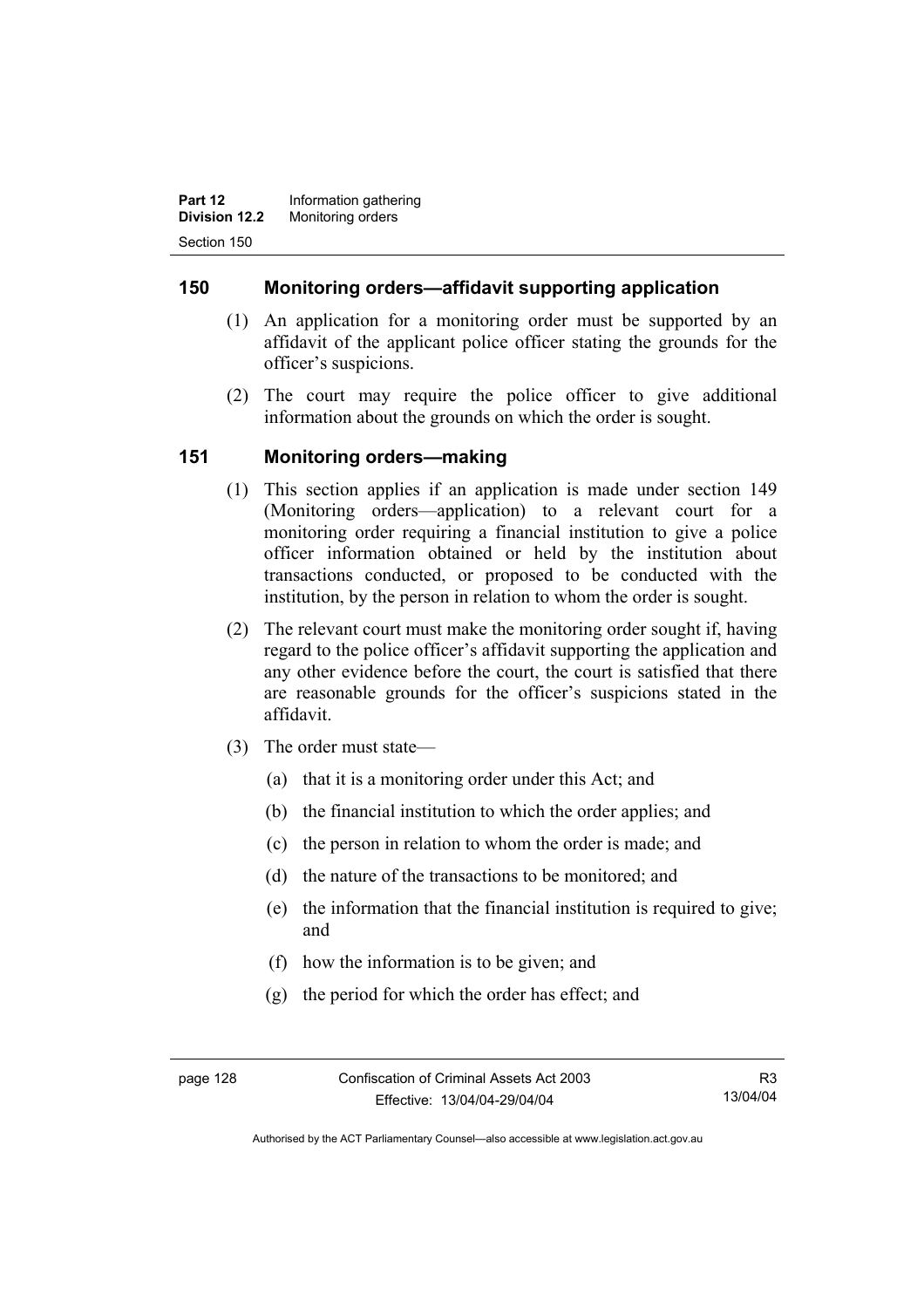- (h) that the monitoring order is a non-disclosable information order.
- *Note* The disclosure of the existence or operation of a non-disclosable information order is prohibited, see s 192.
- (4) The order must also include a statement setting out the effect of division 12.6 (Information order offences) in relation to monitoring orders.
- (5) The period mentioned in subsection (3) (g) must not begin earlier than the day when notice of the order is given to the financial institution and must end not later than 3 months after the day when the order is made.
- (6) To remove any doubt, a relevant court may make 2 or more monitoring orders (including for successive periods) in relation to the same person.
- (7) The chief police officer must give a copy of a monitoring order to the financial institution to which the order applies.
	- *Note* For how documents may be served, see Legislation Act, pt 19.5.

## **Division 12.3 Transaction suspension orders**

- *Note 1* For general provisions about a proceeding for a transaction suspension order (which is a confiscation proceeding—see s 236), see pt 14.
- *Note 2* In particular, no advance notice to anyone is required of the application for the order, and the application may be heard in closed court, without the offender or the public being present, see s 243.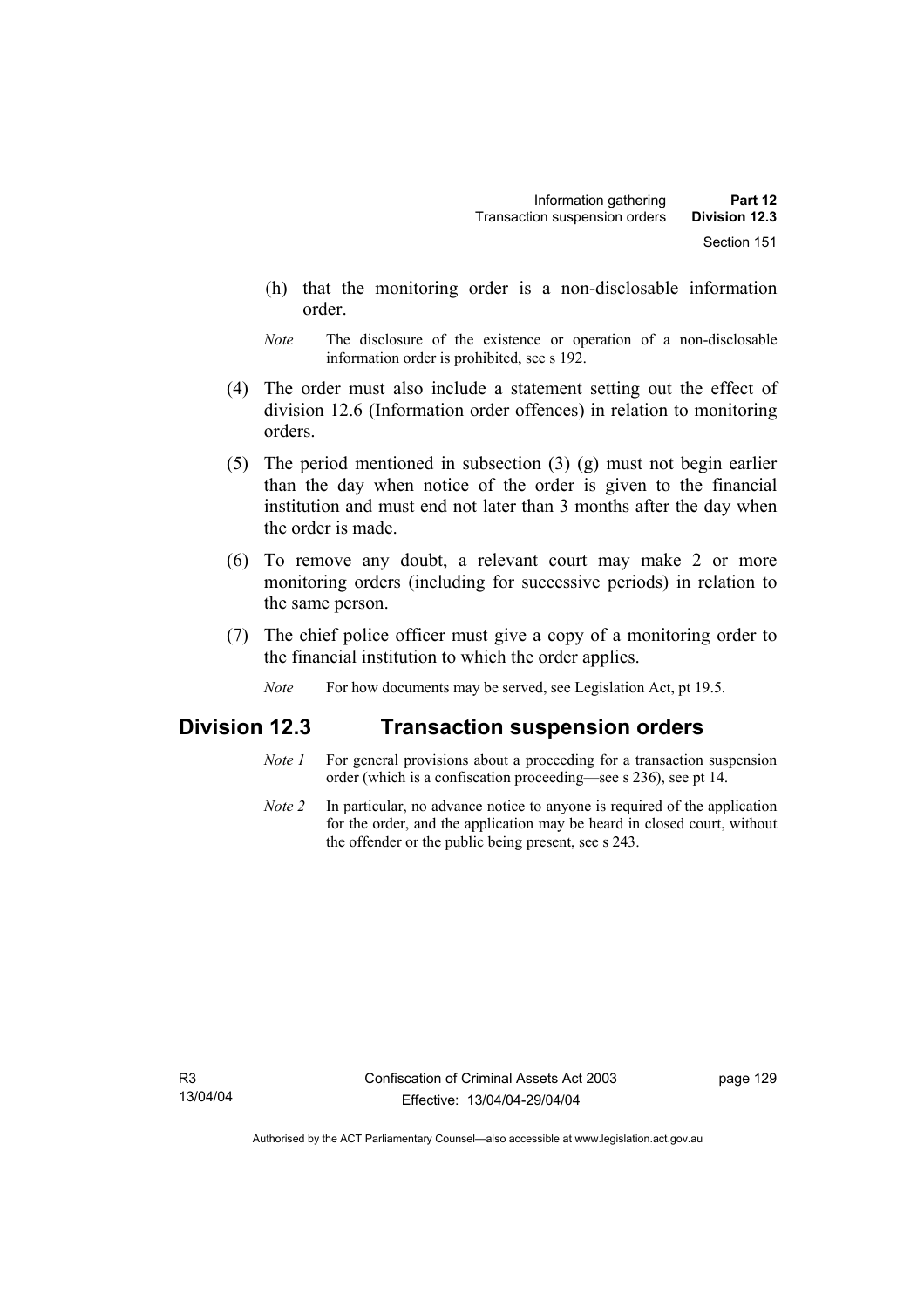### **152 Meaning of** *transaction suspension order*

(1) In this Act:

*transaction suspension order* means an order under section 155 (Transaction suspension orders—making) requiring a financial institution, on becoming aware of a transaction (including a proposed transaction) to be conducted through a stated account, to—

- (a) immediately tell a police officer about the transaction; and
- (b) delay the processing of the transaction for 48 hours after the institution becomes aware of the transaction.
- (2) In this section:

*account* does not include a safe-deposit box.

### **153 Transaction suspension orders—application**

- (1) A police officer may apply to a relevant court for a transaction suspension order.
- (2) The application may be made only if the police officer has reasonable grounds for suspecting that—
	- (a) the person in relation to whom the order is sought—
		- (i) has committed, or is about to commit, a money laundering offence; or
		- (ii) was involved in the commission, or is about to be involved in the commission, of a money laundering offence; or
		- (iii) has derived, or is about to derive, property or a benefit from the commission of a money laundering offence; and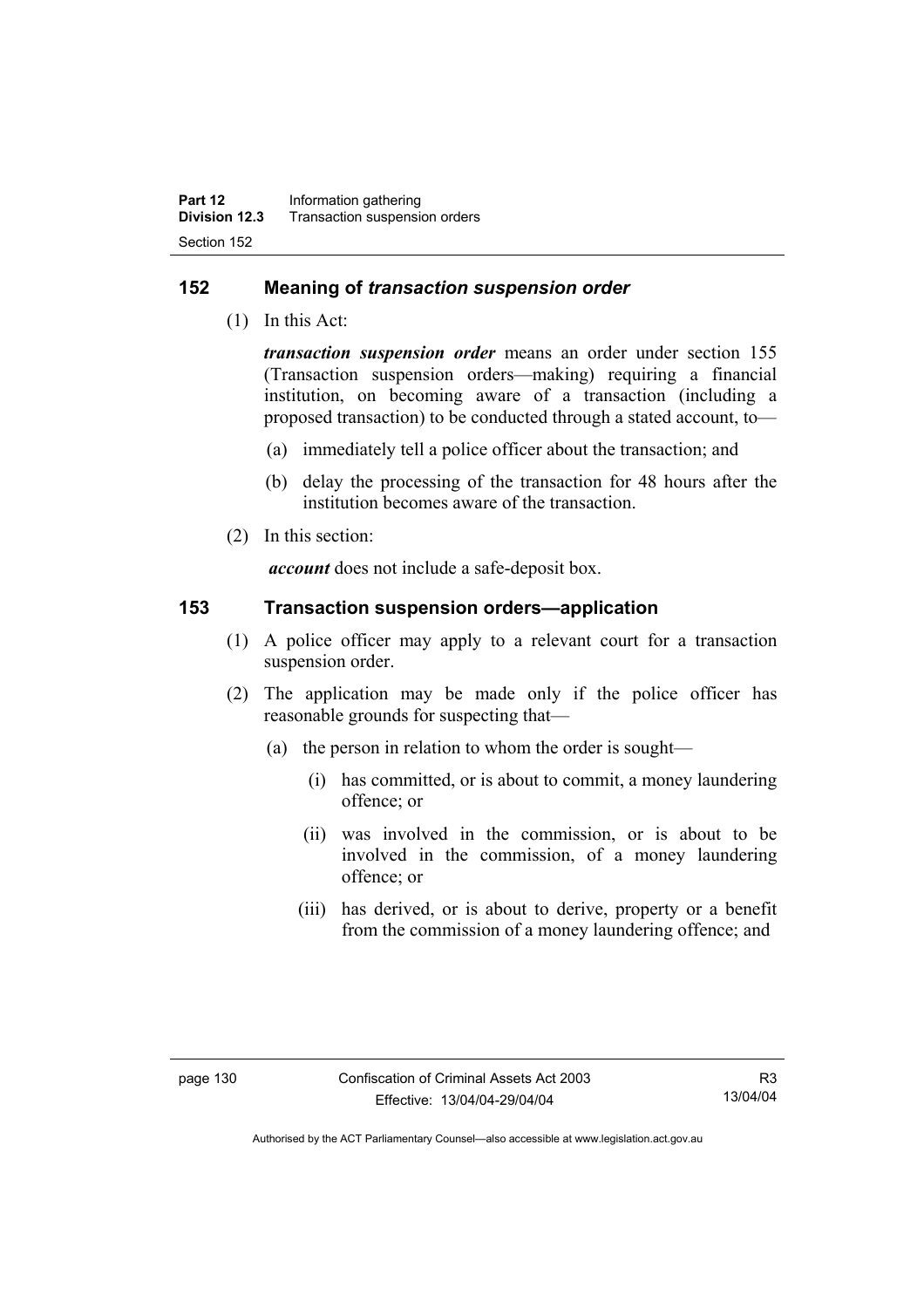(b) the account in relation to which the order is sought is operated by, or under the effective control of, the person.

| Note 1 | For the meaning of <i>effective control</i> , see s 14.                                                                                   |  |
|--------|-------------------------------------------------------------------------------------------------------------------------------------------|--|
| Note 2 | A money laundering offence includes a prescribed offence<br>against a law of the Commonwealth, a State or another<br>Territory, see dict. |  |

*Note* 3 For the meaning of *in relation to*, see dict.

 (3) To remove any doubt, the application may be made in relation to 2 or more accounts.

# **154 Transaction suspension orders—affidavit supporting application**

- (1) An application for a transaction suspension order must be supported by an affidavit of the applicant police officer stating—
	- (a) the grounds for the officer's suspicions; and
	- (b) the account in relation to which the order is sought.
- (2) The court may require the police officer to give additional information about the grounds on which the order is sought.

# **155 Transaction suspension orders—making**

- (1) This section applies if an application is made under section 153 (Transaction suspension orders—application) to a relevant court for a transaction suspension order requiring a financial institution, on becoming aware of a transaction (including a proposed transaction) to be conducted through the account to which the application relates, to—
	- (a) immediately tell a police officer about the transaction; and
	- (b) delay the processing of the transaction for 48 hours after the institution becomes aware of the transaction.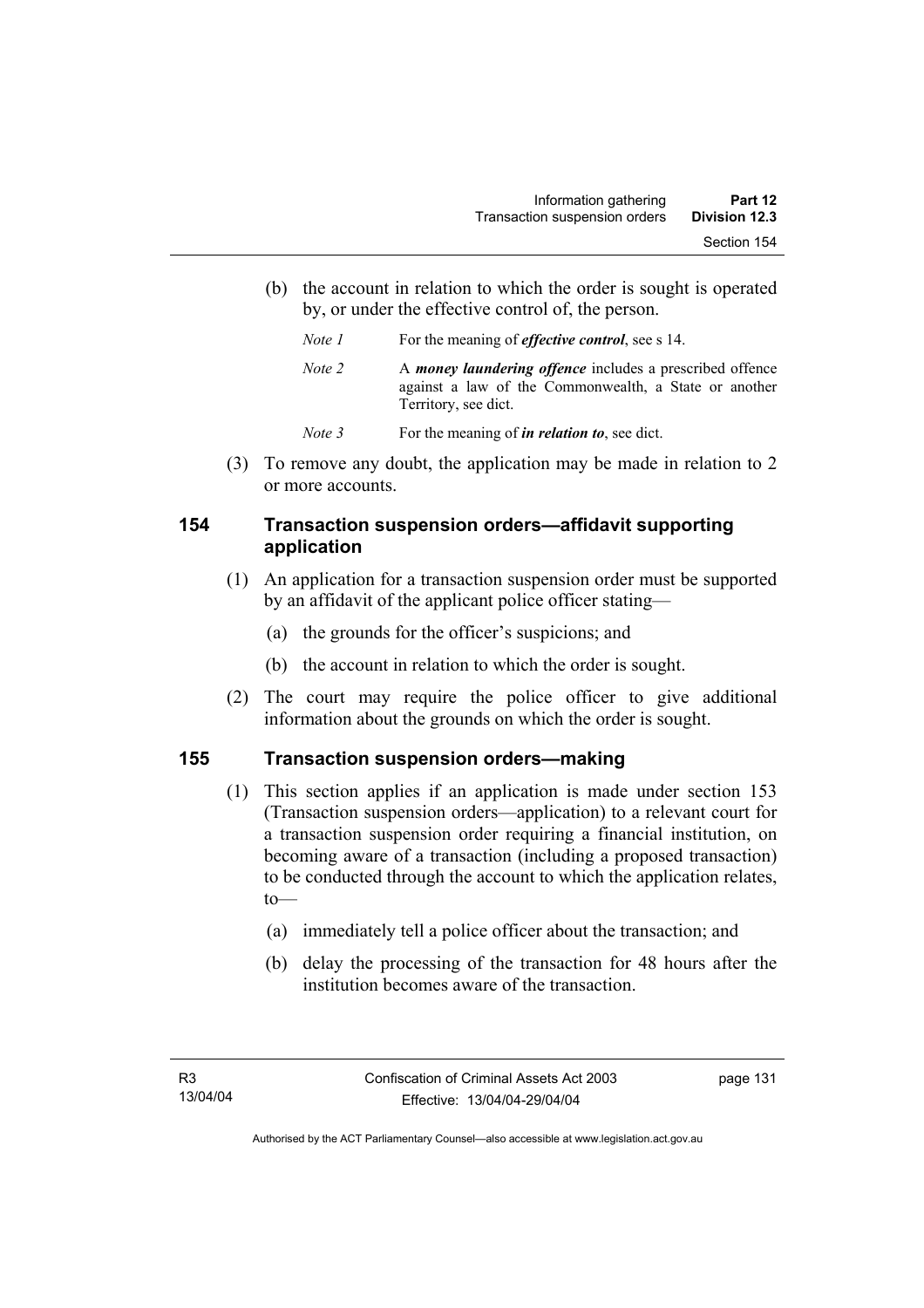- (2) The relevant court must make the transaction suspension order sought if, having regard to the police officer's affidavit supporting the application and any other evidence before the court, the court is satisfied that there are reasonable grounds for the officer's suspicions stated in the affidavit.
- (3) The order must state—
	- (a) that it is a transaction suspension order under this Act; and
	- (b) the terms of the order; and
	- (c) the financial institution to which the order applies; and
	- (d) the account in relation to which the order is made; and
	- (e) how notice of transactions (including proposed transactions) is to be given; and
	- (f) the period for which the order has effect; and
	- (g) that the transaction suspension order is a non-disclosable information order.
	- *Note 1* The disclosure of the existence or operation of a non-disclosable information order is prohibited, see s 192.
	- *Note 2* An order cannot be made in relation to a safe-deposit box (see s 152 (2)).
- (4) The order must also include a statement setting out the effect of division 12.6 (Information order offences) in relation to transaction suspension orders.
- (5) The period mentioned in subsection (3) (f) must not begin earlier than the day when notice of the order is given to the financial institution and must end not later than 3 months after the day when the order is made.
- (6) To remove any doubt, a relevant court may make 2 or more transaction suspension orders (including for successive periods) in relation to the same account.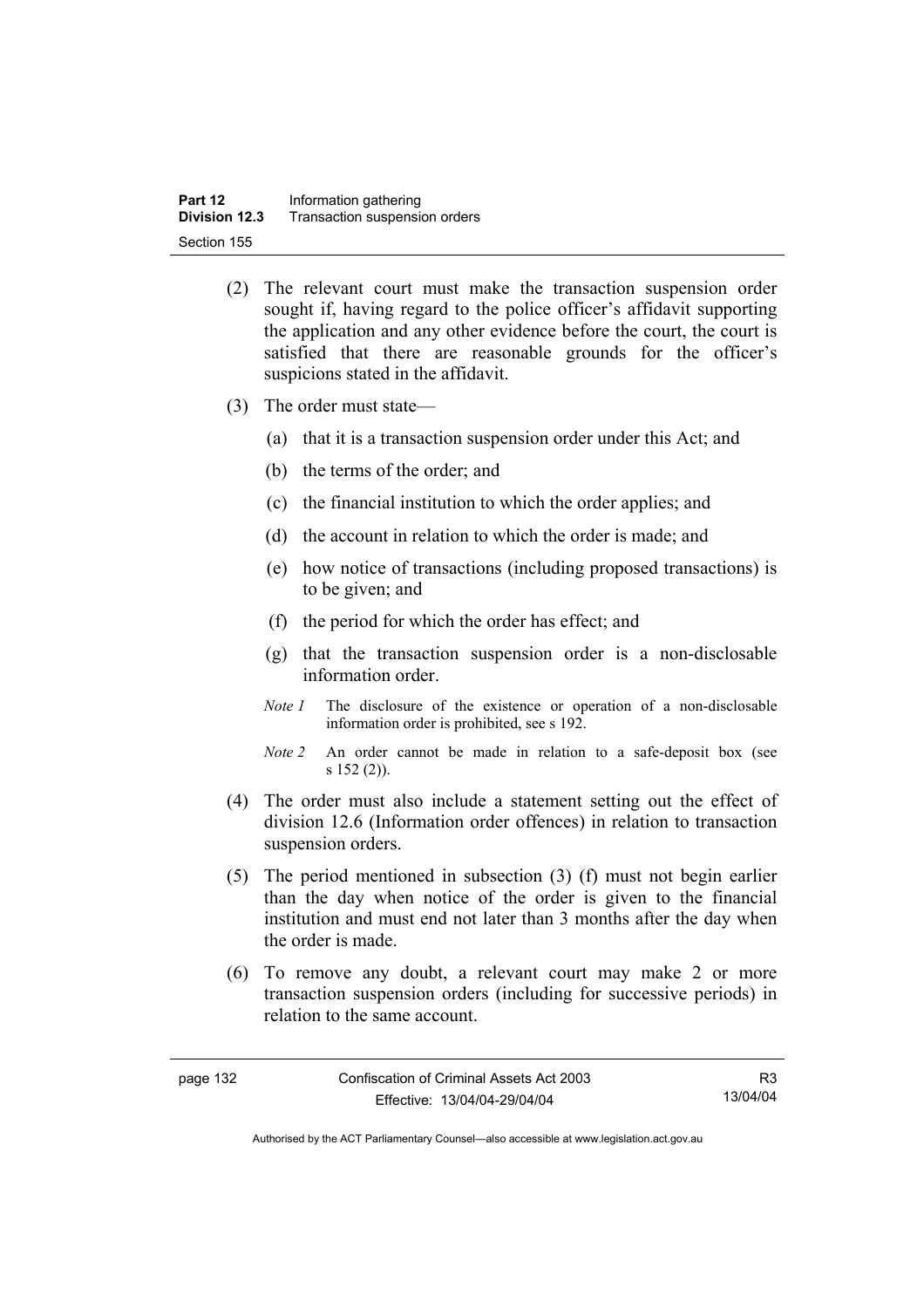- (7) The chief police officer must give a copy of a transaction suspension order to the financial institution to which the order applies.
	- *Note* For how documents may be served, see Legislation Act, pt 19.5.

# **Division 12.4 Production orders for propertytracking documents**

- *Note 1* For general provisions about a proceeding for a production order (which is a confiscation proceeding—see s 236), see pt 14.
- *Note 2* In particular, no advance notice to anyone is required of the application for the order, and the application may be heard in closed court, without the offender or the public being present, see s 243.

## **156 Meaning of** *production order*

In this Act:

*production order* means an order under section 160 (Production orders—making) requiring a person to give a police officer any property-tracking documents in the person's possession or control that relate to the person or property (or both) stated in the order.

#### **157 Meaning of** *property-tracking document*

In this Act:

#### *property-tracking document* means—

- (a) a document relevant to identifying, locating or quantifying—
	- (i) property (including tainted property and property under the effective control of a person) in relation to which action has been or could be taken under this Act or a corresponding law; or
	- (ii) benefits derived by a person from the commission (or the alleged commission) of an indictable offence; or
	- (iii) evidence in relation to property or benefits mentioned in subparagraph (i) or (ii); or

| - R3     | Confiscation of Criminal Assets Act 2003 | page 133 |
|----------|------------------------------------------|----------|
| 13/04/04 | Effective: 13/04/04-29/04/04             |          |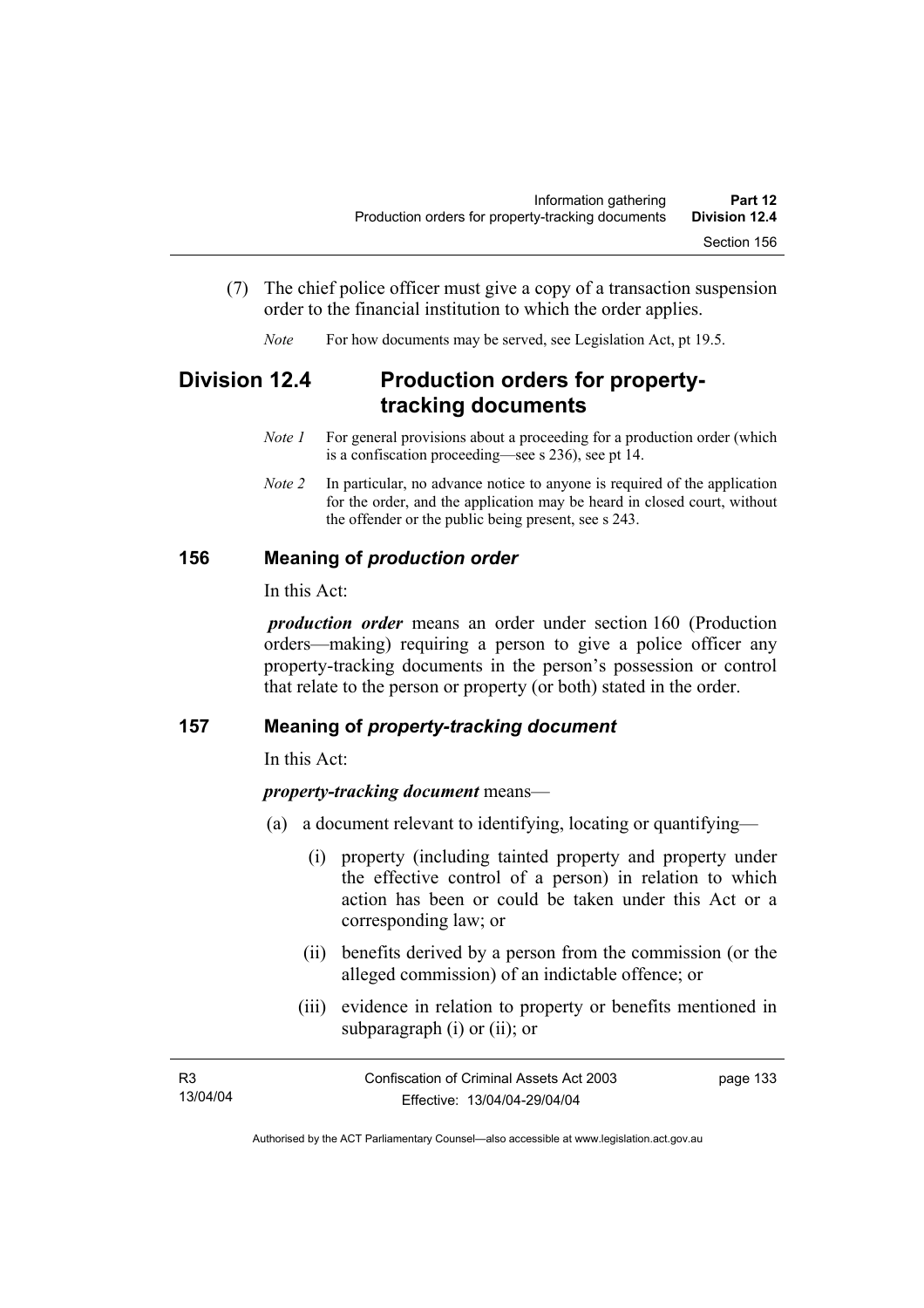- (b) a document relevant to identifying or locating a document necessary for the transfer of property mentioned in paragraph (a) (i); or
- (c) a document relevant to understanding a document mentioned in paragraph (a) or (b).
- *Note 1* For the meaning of *effective control*, see s 14.
- *Note 2* For the meaning of *in relation to*, see dict.
- *Note 3 Indictable offence* includes an offence against the law of the Commonwealth, a State or another Territory that may be dealt with under a law of the Commonwealth, the State or the other Territory as an indictable offence (see s 13 (2)).

#### **158 Production orders—application**

- (1) A police officer may apply to a relevant court for a production order.
- (2) The application may be made only if the police officer has reasonable grounds for suspecting that—
	- (a) someone has committed an indictable offence; and
	- (b) the person against whom the order is sought has possession or control of a property-tracking document in relation to the offence.
	- *Note Indictable offence* includes an offence against the law of the Commonwealth, a State or another Territory that may be dealt with under a law of the Commonwealth, the State or the other Territory as an indictable offence (see s 13 (2)).

#### **159 Production orders—affidavit supporting application**

- (1) An application for a production order must be supported by an affidavit of the applicant police officer stating the grounds for the officer's suspicions.
- (2) The court may require the police officer to give additional information about the grounds on which the order is sought.

| page 134 | Confiscation of Criminal Assets Act 2003 | R3       |
|----------|------------------------------------------|----------|
|          | Effective: 13/04/04-29/04/04             | 13/04/04 |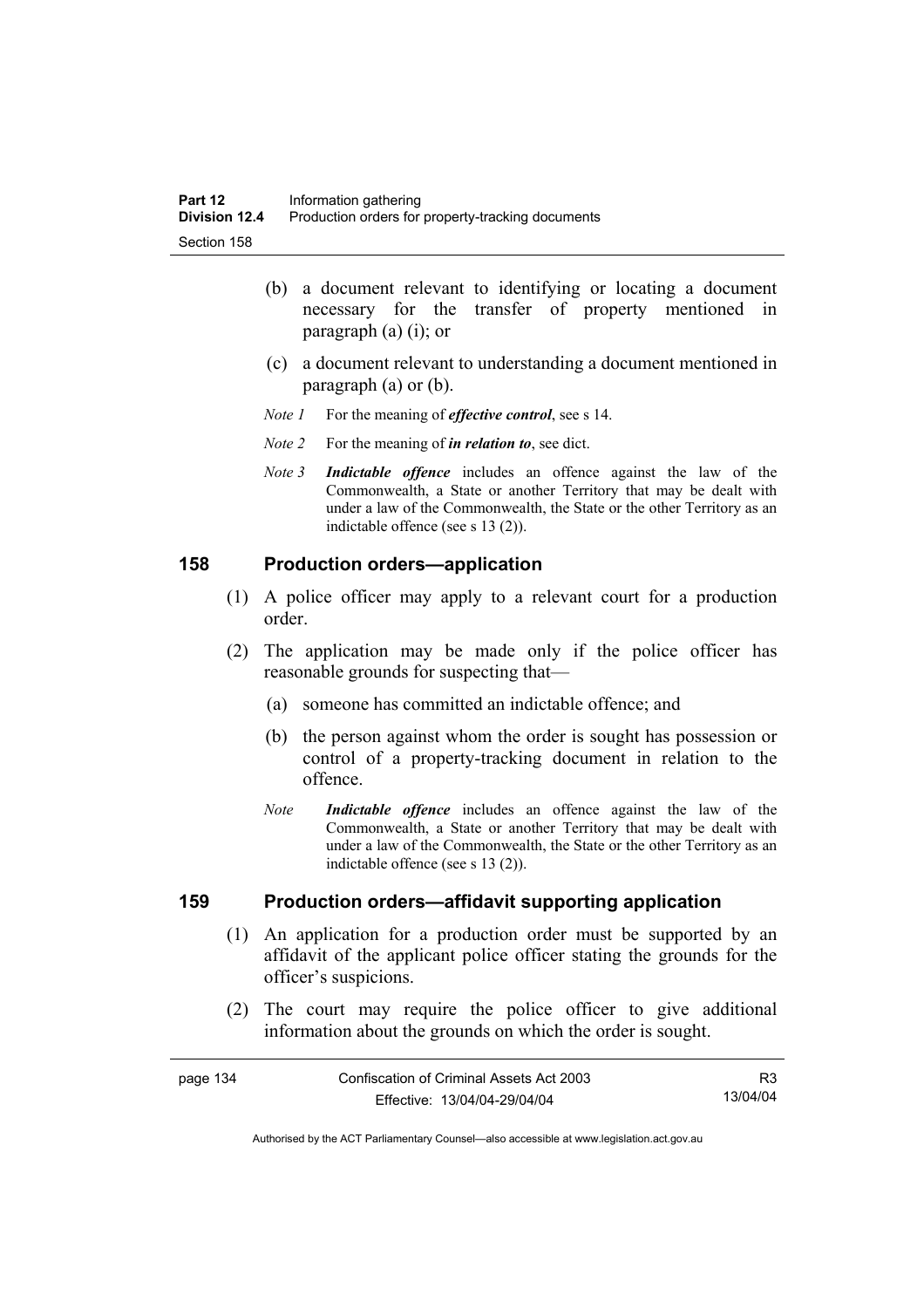#### **160 Production orders—making**

- (1) This section applies if an application is made under section 158 (Production orders—application) to a relevant court for a production order requiring a person to give a police officer any propertytracking documents in the person's possession or control that relate to the person or property (or both) to which the application relates.
- (2) The relevant court must make the production order sought if, having regard to the police officer's affidavit supporting the application and any other evidence before the court, the court is satisfied that there are reasonable grounds for the officer's suspicions stated in the affidavit.
- (3) A production order must state—
	- (a) that it is a production order under this Act; and
	- (b) the person to whom the order applies; and
	- (c) that the person must give to a police officer any propertytracking documents in the person's possession or control that relate to the person or property (or both) stated in the order; and
	- (d) the place where and the time when, or the period within which, the documents must to be given to a police officer; and
	- (e) whether the relevant court making the order has declared that the order is a non-disclosable production order.
	- *Note* The disclosure of the existence or operation of a non-disclosable information order is prohibited, see s 192.
- (4) The order must also include a statement setting out the effect of division 12.6 (Information order offences) in relation to the order.
- (5) The chief police officer must give a copy of a production order to the person to whom the order applies.

*Note* For how documents may be served, see Legislation Act, pt 19.5.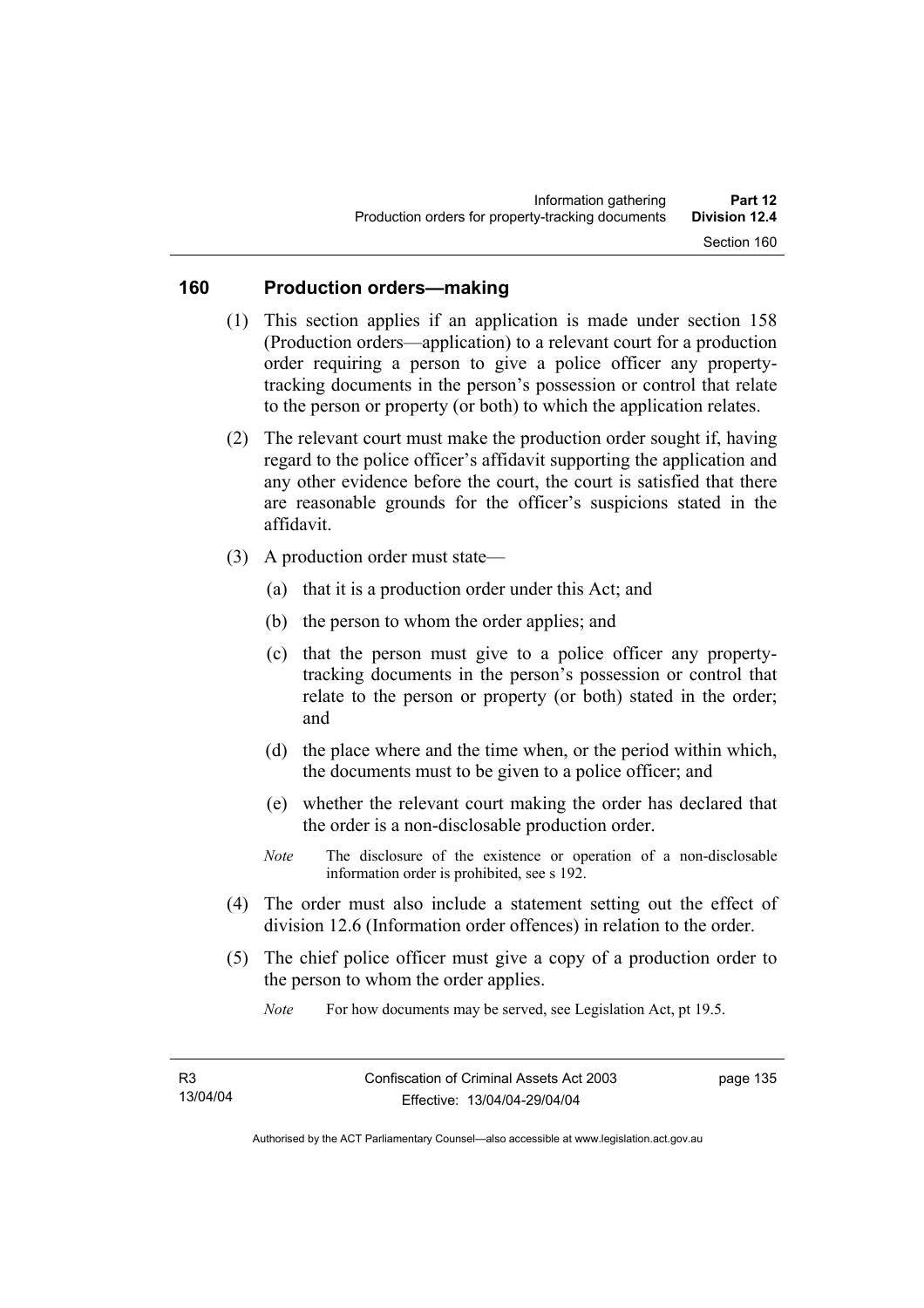## **161 Production order proceedings—restrictions on disclosure**

- (1) On application by the applicant police officer, a relevant court hearing an application for a production order may declare that the order is a non-disclosable production order.
	- *Note* The disclosure of the existence or operation of a non-disclosable information order is prohibited, see s 192.
- (2) In deciding whether to make a declaration under subsection (1), the court must have regard to whether the declaration—
	- (a) would promote the purposes of this Act; or
	- (b) is desirable to protect the integrity of an investigation (however described) for any purpose or a prosecution of an offence.
- (3) The court may also have regard to any other relevant matter in deciding whether to make a declaration under subsection (1).

#### **162 Production orders—variation**

- (1) This section applies if a court makes a production order requiring a person to give a document to a police officer.
- (2) The person may apply to the court for an order varying the production order.
- (3) If the court is satisfied that a document to which the production order relates is essential to the person's lawful business activities, the court may, by order, vary the production order to require the person to make the document available to a police officer for inspection.

## **163 Production orders—consequential powers about documents**

 (1) If a document is given to a police officer under a production order, the officer may—

Authorised by the ACT Parliamentary Counsel—also accessible at www.legislation.act.gov.au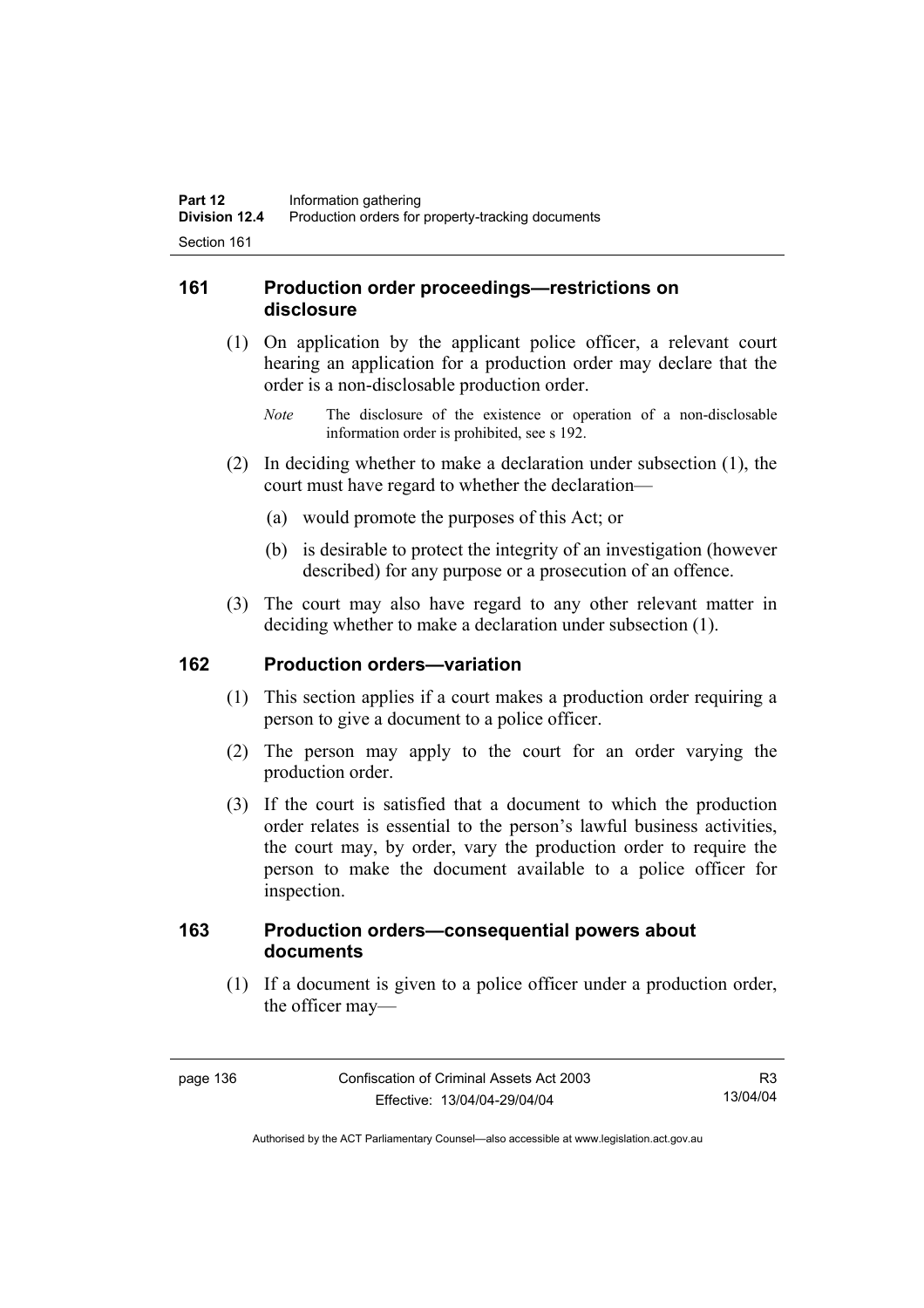- (a) take possession of, and make copies of, or take extracts from, the document; and
- (b) keep the document for the period necessary for this Act.
- (2) If a police officer keeps a document given to the officer under a production order, the officer must, if asked by a person who would be entitled to inspect the document if it was not in the officer's possession—
	- (a) give the person a copy of the document certified by the officer in writing to be a true copy of the document; or
	- (b) at any reasonable time, allow the person to inspect the document, make copies of it or take extracts from it.
- (3) If a document is made available to a police officer for inspection under a production order as varied under section 162, the officer may make copies of, or take extracts from, the document.

# **Division 12.5 Examination orders and notices**

- *Note 1* For general provisions about a proceeding for an examination order (which is a confiscation proceeding—see s 236), see pt 14.
- *Note 2* In particular, no advance notice to anyone is required of the application for the order, and the application may be heard in closed court, without the person to whom the notice applies or the public being present, see s 243.

# **Subdivision 12.5.1 Preliminary**

# **164 Definitions for div 12.5**

In this division:

*associate*, of a person, includes an individual or corporation that has a family, personal, business or other relationship with the person.

*authorised investigator*—see section 165 (1).

page 137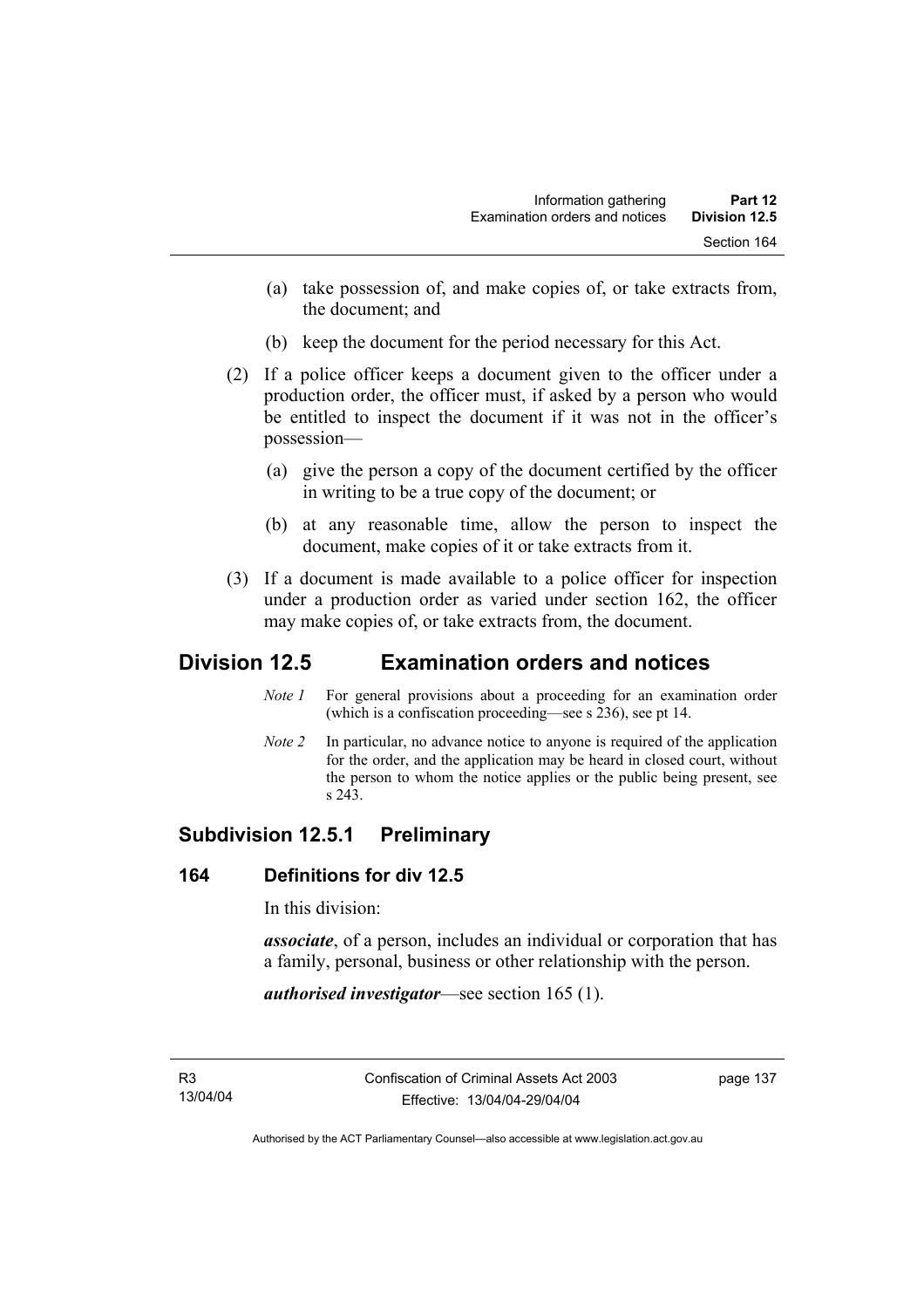*investigation*, in relation to a person, means—

- (a) an investigation of any of the following:
	- (i) any property of or under the effective control of, and any dealings with property by, the person or an associate of the person in relation to which action has been or could be taken under this Act or a corresponding law;
	- (ii) benefits derived by the person, or an associate of the person, from the commission (or the alleged commission) of an indictable offence;
	- (iii) the financial affairs of the person or an associate of the person; or
- (b) an investigation to decide whether an application could be made for an order under this Act (including another order under this part), a corresponding law order or a search warrant under part 13 (Search warrants), in relation to anyone; or
- (c) an investigation to decide whether a proceeding could be begun against anyone for an offence against this Act or a corresponding law or for a money laundering offence.
- *Note 1* For the meaning of *effective control*, see s 14.
- *Note 2* For the meaning of *in relation to*, see dict.
- *Note 3* A *money laundering offence* includes a prescribed offence against a law of the Commonwealth, a State or another Territory, see dict.

## **165 Authorised investigators**

- (1) The chief police officer may, in writing, authorise a police officer (an *authorised investigator*) of the rank of superintendent (or higher) to exercise powers under this division in relation to the investigation stated in the authorisation.
- (2) The chief police officer may give an authorisation under subsection (1) only if the chief police officer is satisfied that the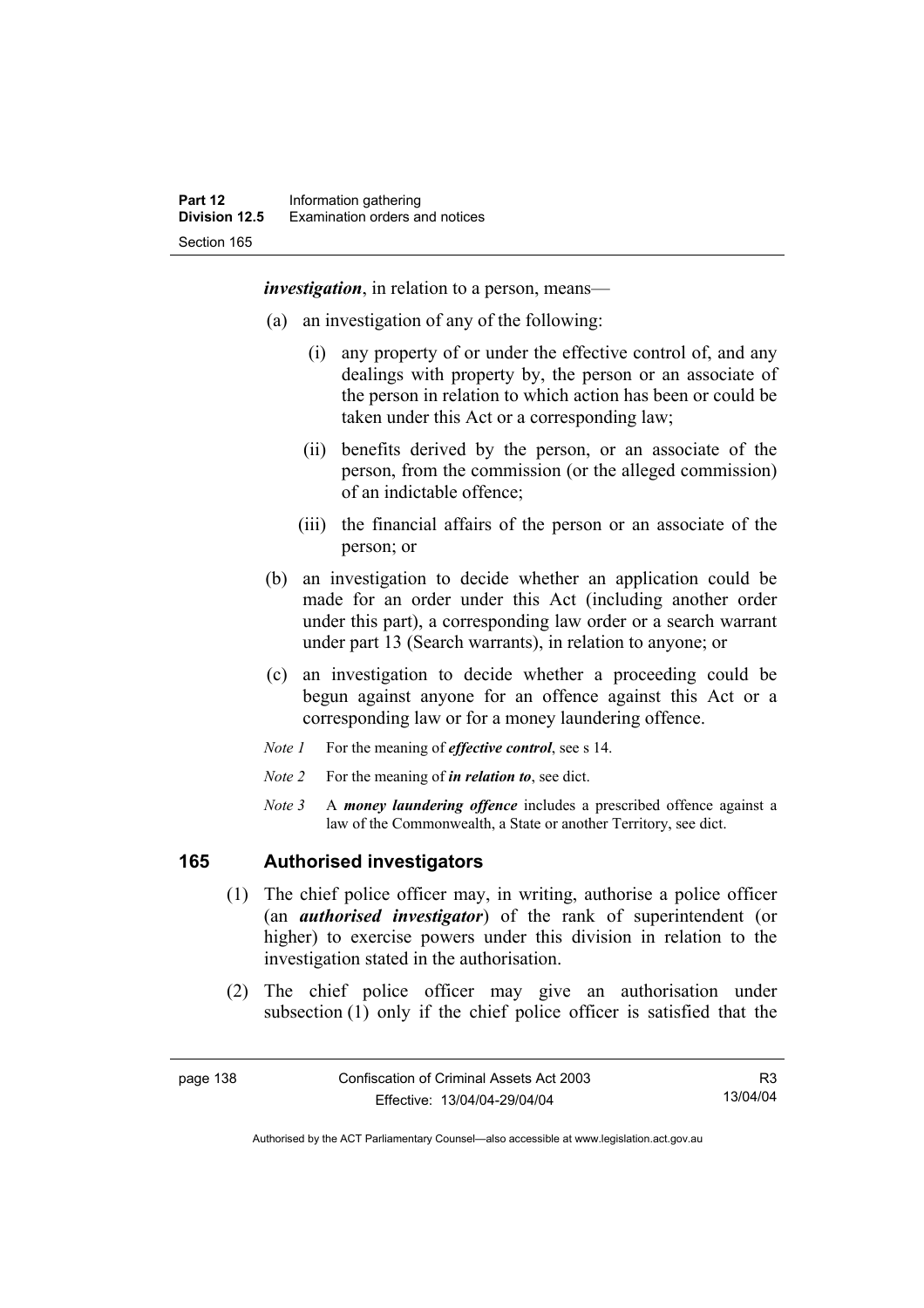police officer has the necessary qualifications, expertise and experience to examine people in relation to the investigation.

- (3) An authorised investigator must exercise the investigator's functions under the supervision of, and in accordance with any directions of, the DPP.
- (4) For subsection (3), the authorised investigator must consult with the DPP about the conduct of an examination.

# **Subdivision 12.5.2 Examination orders**

# **166 Meaning of** *examination order*

In this Act:

*examination order* means an order under section 169 (Examination orders—making) authorising an authorised investigator to give the person (or people) to whom the order applies an examination notice in relation to the investigation stated in the order.

# **167 Examination orders—application**

- (1) An authorised investigator may apply to a relevant court for an examination order for the investigation for which the investigator is an authorised investigator.
- (2) The application must state the investigation to which the application relates and the person (or people) the investigator proposes to examine in relation to the investigation.
- (3) The application may be made only if the authorised investigator has reasonable grounds for suspecting that the person (or people) can give the investigator information or documents, including propertytracking documents, (or both) in relation to the investigation for which the investigator is an authorised investigator.

*Note* For the meaning of *in relation to*, see dict.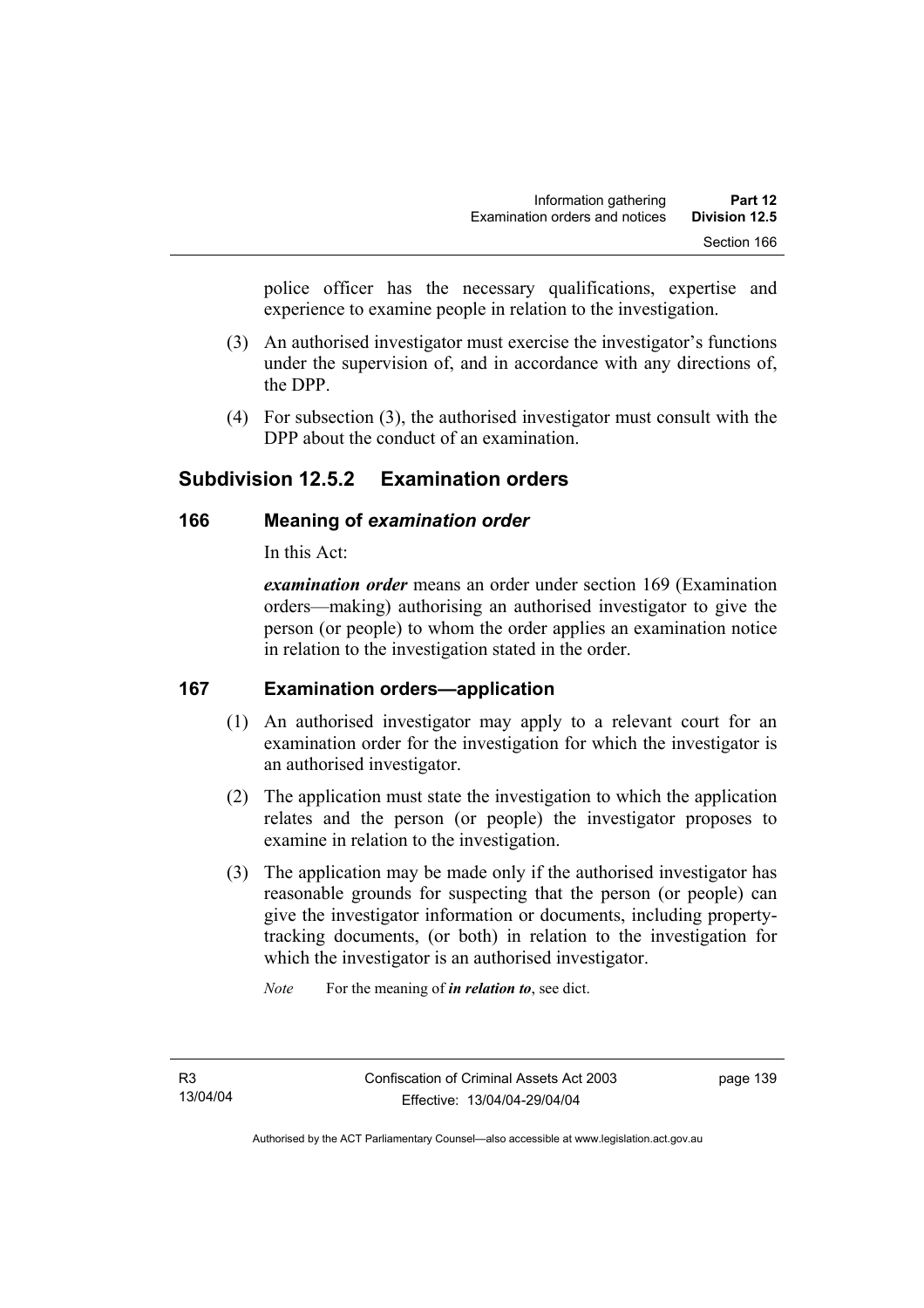## **168 Examination orders—affidavit supporting application**

- (1) An application for an examination order must be supported by an affidavit of the applicant authorised investigator stating the grounds for the investigator's suspicions.
- (2) The court may require the authorised investigator to give additional information about the grounds on which the order is sought.

## **169 Examination orders—making**

- (1) This section applies if an application is made under section 167 (Examination orders—application) to a relevant court for an examination order authorising an authorised investigator to give the person (or people) to whom the application relates an examination notice in relation to the investigation stated in the application.
- (2) The relevant court must make the examination order if, having regard to the authorised investigator's affidavit supporting the application and any other evidence before the court, the court is satisfied that—
	- (a) the investigator is authorised under section 165 (Authorised investigators) in relation to the investigation stated in the application; and
	- (b) there are reasonable grounds for the investigator's suspicions stated in the affidavit.
- (3) An examination order must state—
	- (a) that it is an examination order under this Act; and
	- (b) the person (or people) to whom the order applies; and
	- (c) the investigation to which the order relates; and
	- (d) whether the order applies to documents; and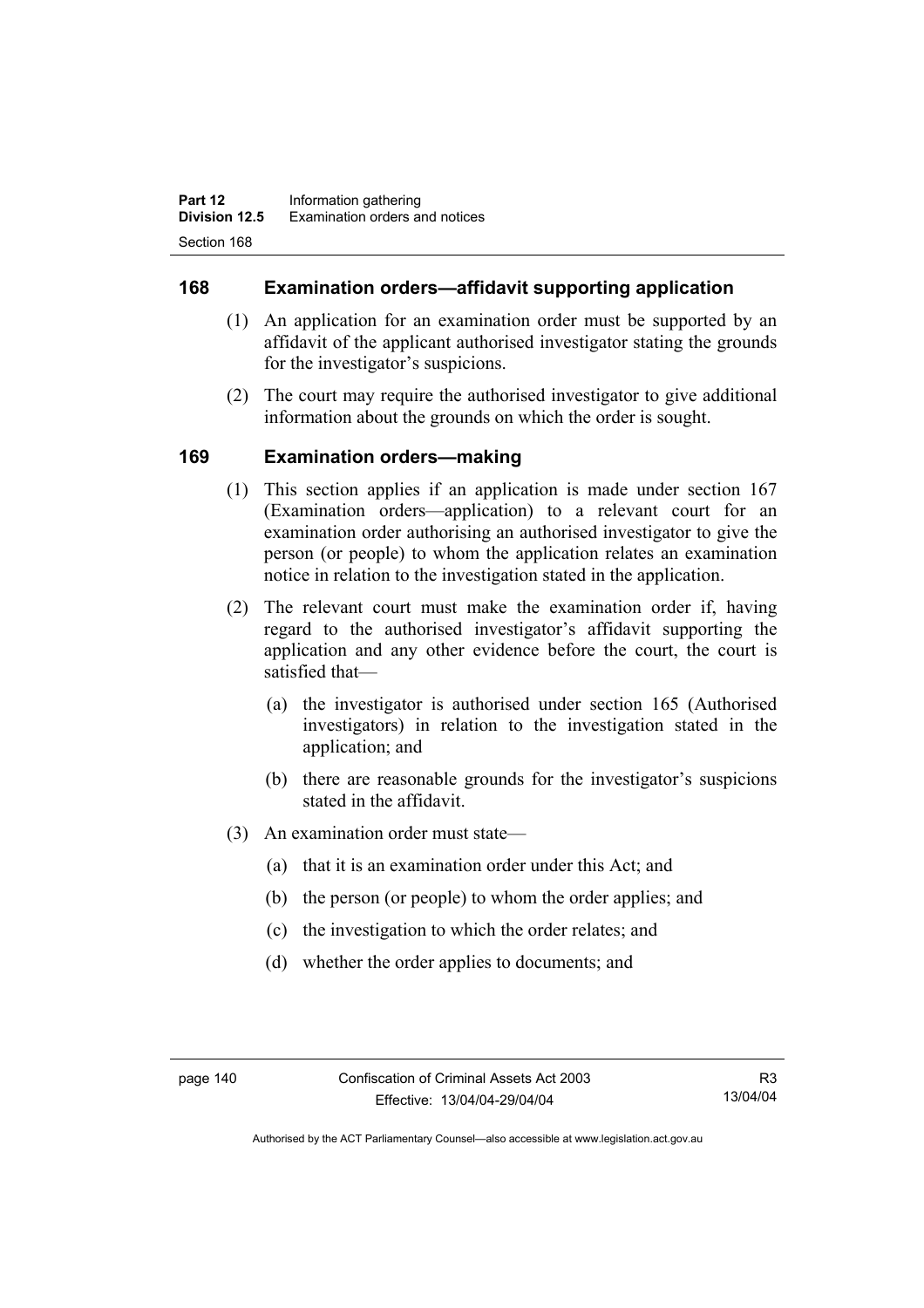- (e) if the order applies to documents—the kinds of documents that a person to whom the order applies may be required to produce under an examination notice; and
- (f) whether the relevant court making the order has declared that the order is a non-disclosable examination order.
- *Note* The disclosure of the existence or operation of a non-disclosable information order is prohibited, see s 192.

## **170 Examination order proceedings—restrictions on disclosure**

- (1) On application by the applicant authorised investigator, a relevant court hearing an application for an examination order may declare that the order is a non-disclosable examination order.
	- *Note* The disclosure of the existence or operation of a non-disclosable information order is prohibited, see s 192.
- (2) In deciding whether to make a declaration under subsection (1), the court must have regard to whether the declaration—
	- (a) would promote the purposes of this Act; or
	- (b) is desirable to protect the integrity of an investigation (however described) for any purpose or a prosecution of an offence.
- (3) The court may also have regard to any other relevant matter in deciding whether to make a declaration under subsection (1).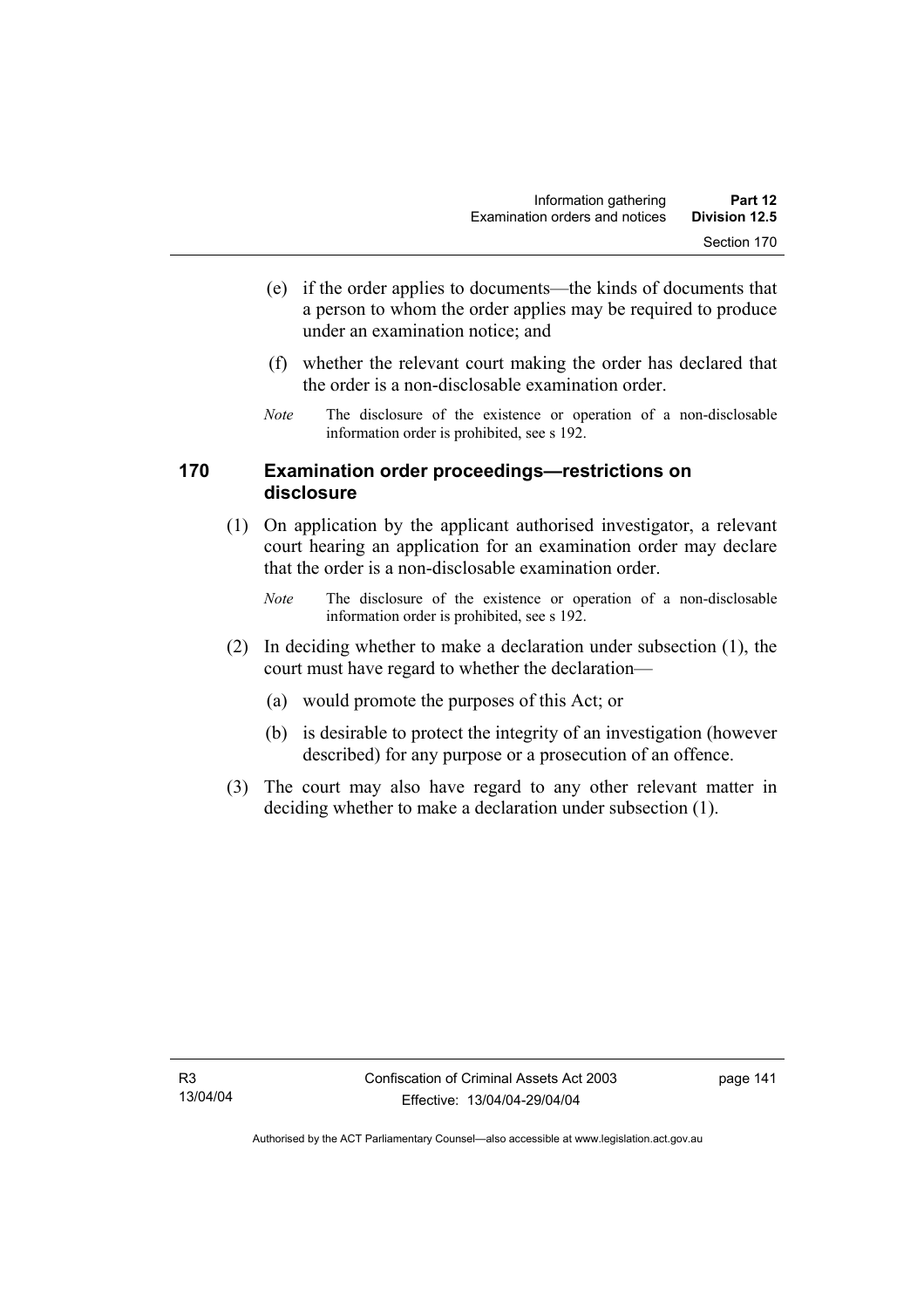# **Subdivision 12.5.3 Examination notices**

#### **171 Meaning of** *examination notice*

In this Act:

*examination notice* means a notice by an authorised investigator requiring a person to give the investigator any information or documents (or both) the person has in relation to the investigation stated in the notice.

- *Note 1* For the meaning of *in relation to*, see dict.
- *Note 2* It is an offence to contravene an examination notice, to give false or misleading information in purported compliance with an examination notice, or to disclose the existence or operation of the notice (see sdiv 12.5.5 and div 12.6).

## **172 Examination notices—giving**

 (1) An authorised investigator may give an examination notice to a person who is subject to an examination order for the investigation authorised by the order.

*Note* For how documents may be served, see Legislation Act, pt 19.5.

- (2) The examination notice is a non-disclosable examination notice if the relevant court that made the examination order to which the notice relates declared that the examination order is a nondisclosable examination order.
	- *Note* The disclosure of the existence or operation of a non-disclosable information order is prohibited, see s 192.
- (3) To remove any doubt, an authorised investigator may give 2 or more examination notices in relation to the same investigation to the same person.

### **173 Examination notices—form**

 (1) An examination notice must be signed by the authorised investigator giving it.

page 142 Confiscation of Criminal Assets Act 2003 Effective: 13/04/04-29/04/04

R3 13/04/04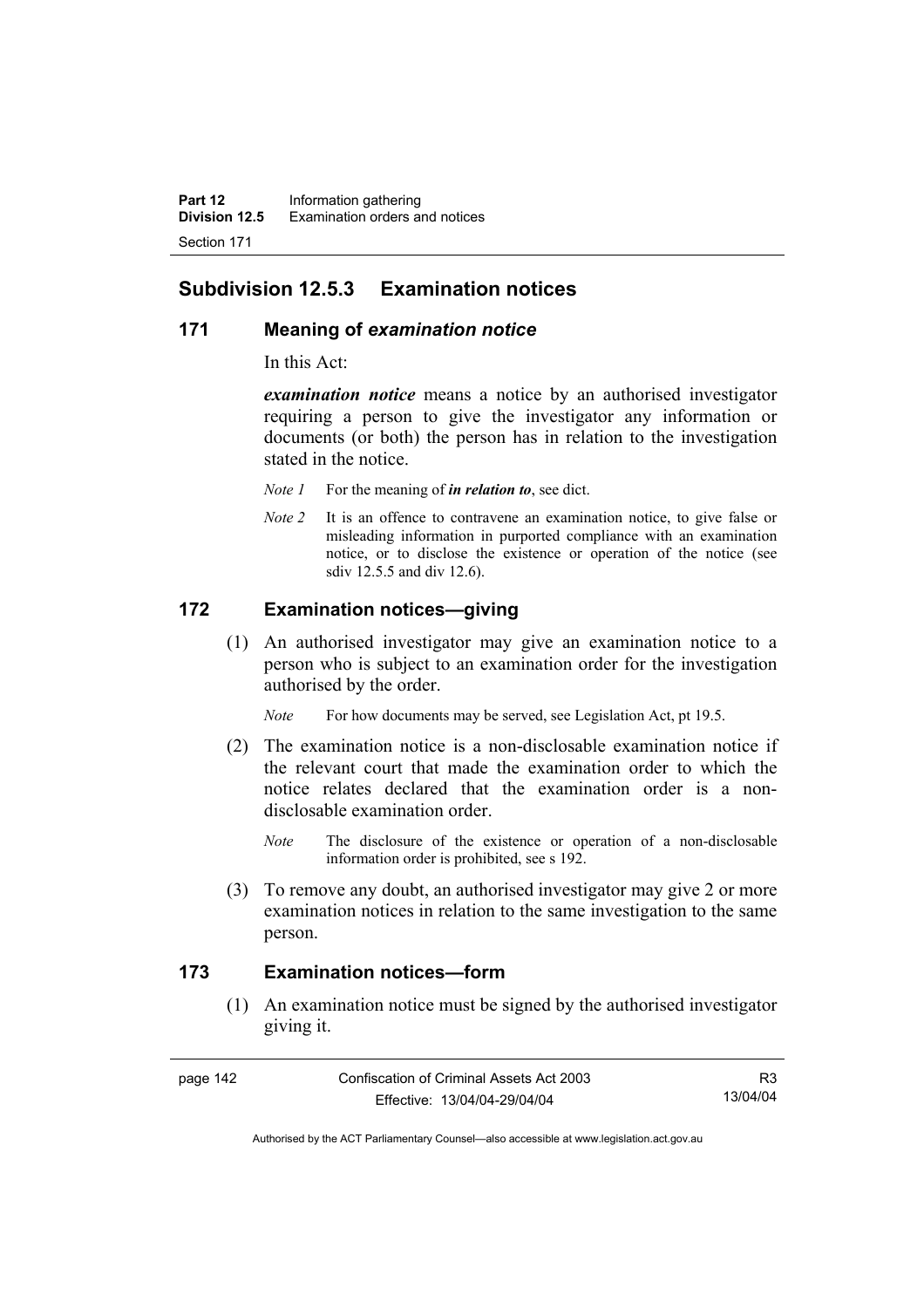- (2) The notice must state—
	- (a) that it is an examination notice under this Act; and
	- (b) the person to whom the notice applies; and
	- (c) the investigation about which the person is to be examined; and
	- (d) the time when and the place where the person is required to attend for examination; and
	- (e) whether the examination notice is a non-disclosable examination notice.
	- *Note 1* For when an examination notice is non-disclosable, see s 172 (2).

- (3) If the examination order to which the notice relates applies to documents, the notice may require the person to give the authorised investigator, at the examination, any documents (including propertytracking documents) of the kind stated in the order that the person has in relation to the investigation stated in the notice.
- (4) The notice must also include a statement setting out the effect of subdivision 12.5.5 (Offences—examination notices) and division 12.6 (Information order offences) in relation to examination notices.

# **Subdivision 12.5.4 Conducting examinations**

# **174 Time and place of examination**

- (1) The examination of a person must be conducted at the time and place stated in the examination notice given to the person.
- (2) However, the time and place of the examination may be changed by agreement between the authorised investigator and the person to whom the examination notice was given or the person's lawyer.

*Note 2* The disclosure of the existence or operation of a non-disclosable information order is prohibited, see s 192.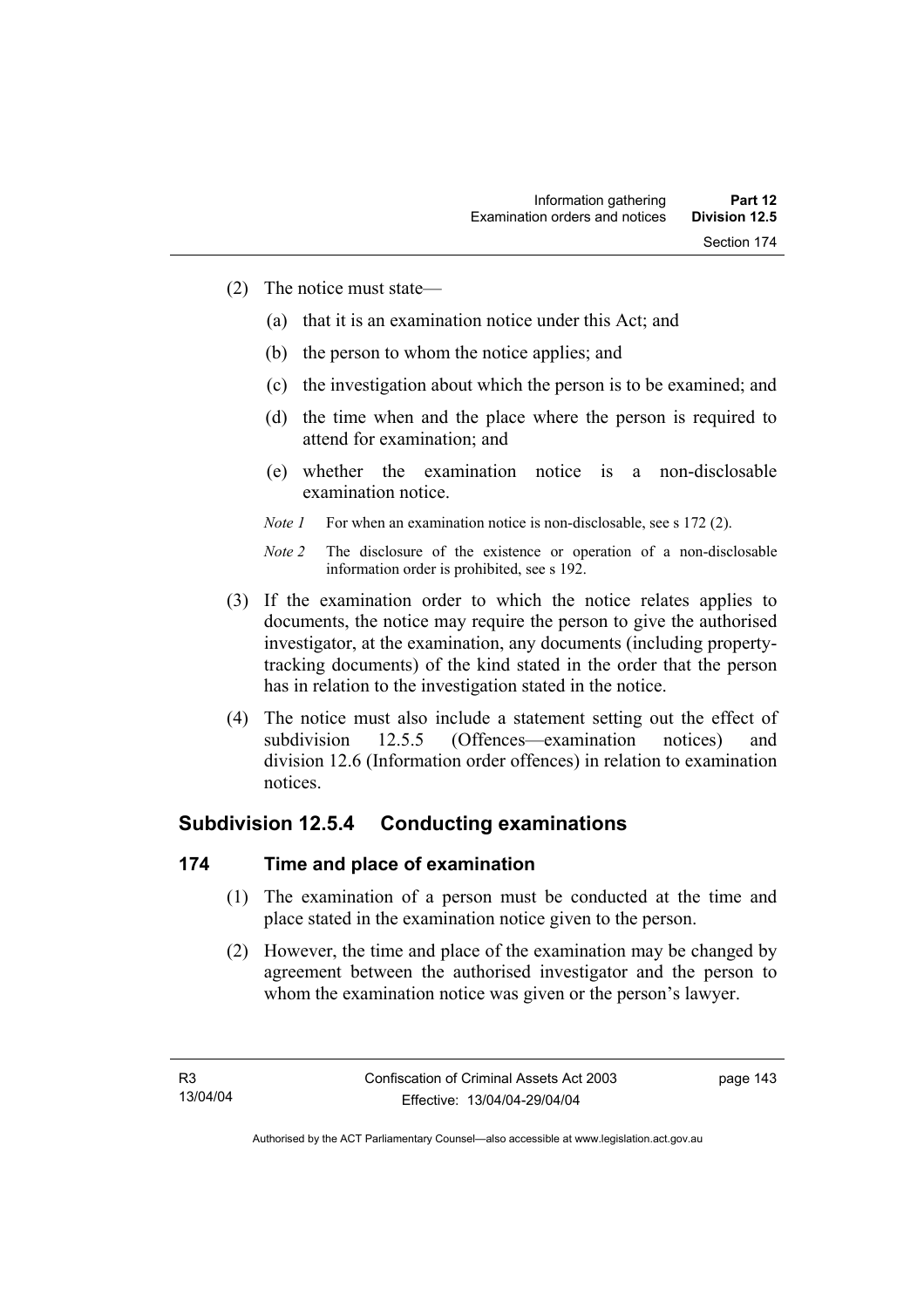# **175 Requirements made of person examined**

- (1) A person to whom an examination notice applies may be examined on oath or affirmation by the authorised investigator.
	- *Note* For the taking of an oath or the making of an affirmation, see the *Oaths and Affirmations Act 1984.*
- (2) For subsection (1), the authorised investigator may—
	- (a) require the person either to take an oath or make an affirmation; and
	- (b) administer an oath or affirmation to the person.
- (3) The authorised investigator may require the person to answer a question that is put to the person at the examination

# **U 176 Conduct of examination**

- (1) The examination of the person must take place in private.
- (2) The authorised investigator may give directions about who may be present during the examination, or during a part of it.
- (3) The following people are entitled to be present at the examination:
	- (a) the authorised investigator;
	- (b) the person being examined, and the person's lawyer;
	- (c) anyone else who is entitled to be present because of a direction under subsection (2).
- (4) The authorised investigator may arrange for a record of the examination to be made.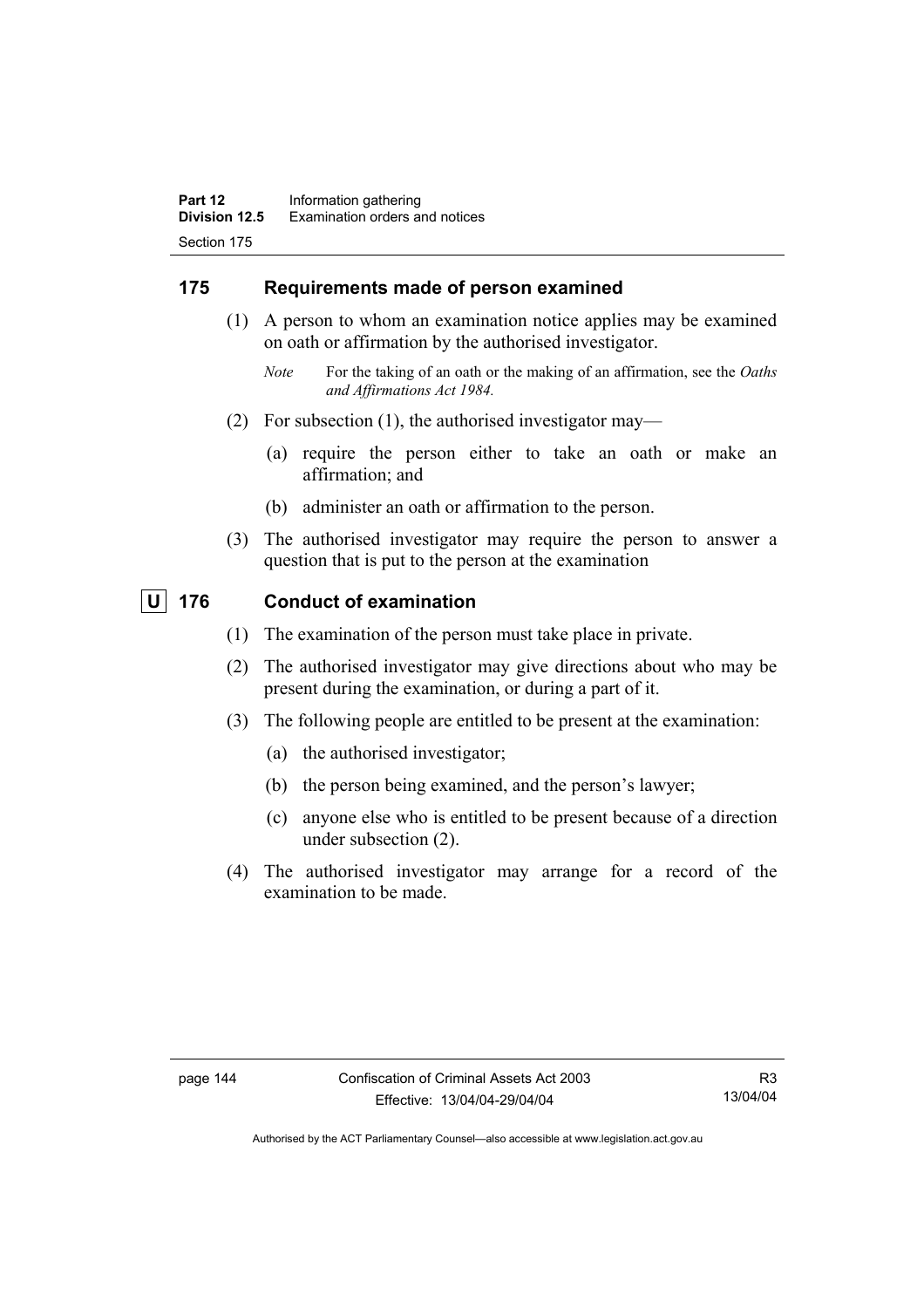- (5) The *Evidence (Miscellaneous Provisions) Act 1991*, part 3 (Use of audiovisual links and audio links) applies to an examination under this division as if a reference to evidence were a reference to an examination under this division and any other necessary changes were made.
	- *Note* An authorised investigator is a Territory court for the *Evidence (Miscellaneous Provisions) Act 1991*, pt 3 (see s 14, defs *State*, *Territory court* and *tribunal*).

# **177 Role of the examinee's lawyer**

The lawyer of the person being examined may, at the times during the examination that the authorised investigator decides, address the investigator and examine the person about matters about which the investigator has examined (or proposes to examine) the person.

# **178 Examinations—consequential powers about documents**

- (1) If a document is given to an authorised investigator under an examination notice, the investigator may—
	- (a) take possession of, and make copies of, or take extracts from, the document; and
	- (b) keep the document for the period necessary for this Act.
- (2) If an authorised investigator keeps a document given to the investigator under an examination notice, the investigator must, if asked by a person who would be entitled to inspect the document if it was not in the investigator's possession—
	- (a) give the person a copy of the document certified by the investigator in writing to be a true copy of the document; or
	- (b) at any reasonable time, allow the person to inspect the document, make copies of it or take extracts from it.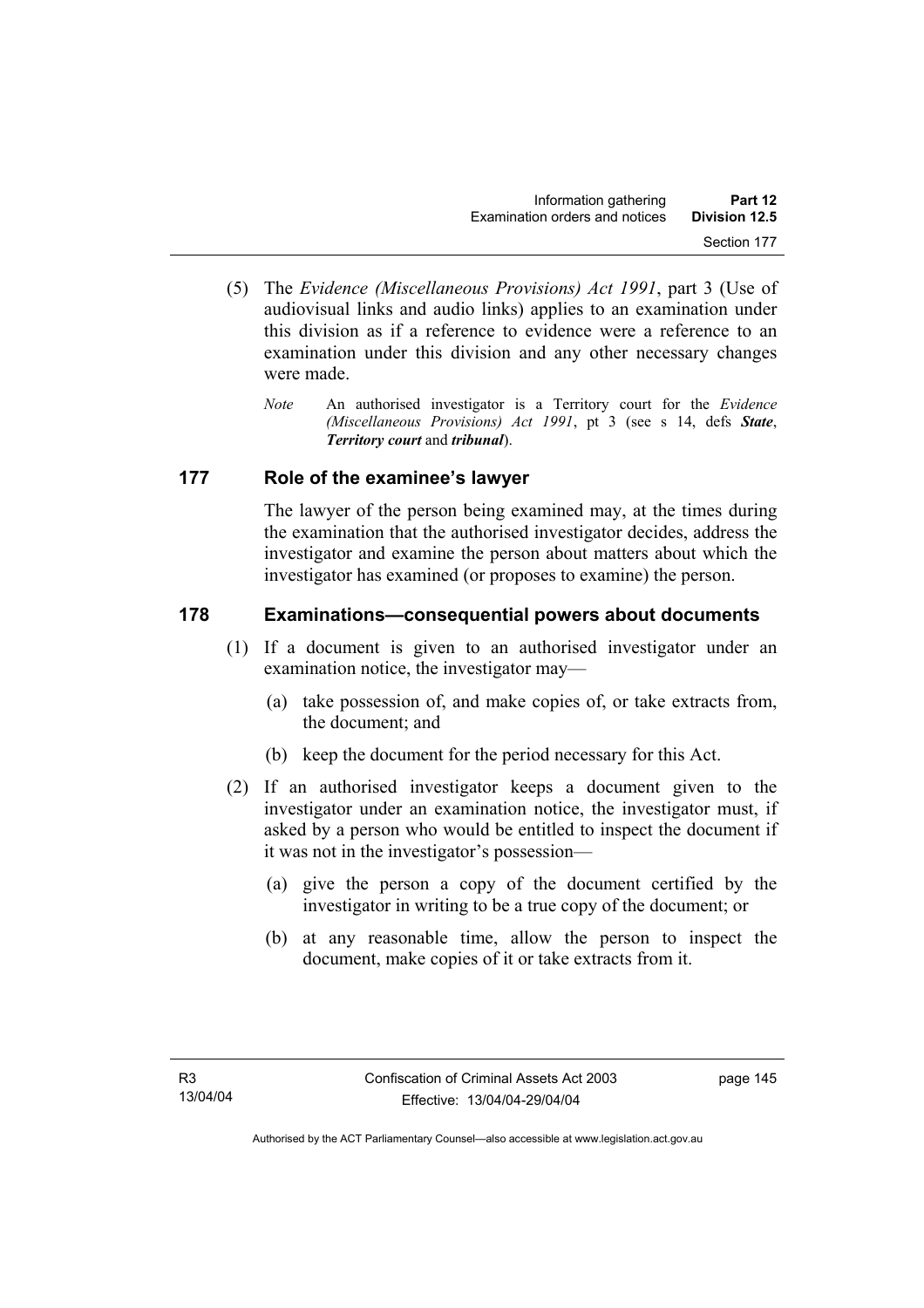#### **179 Examinations—additional restrictions on disclosure**

- (1) This section applies in relation to the examination of a person under an examination notice (other than a notice that is a non-disclosable examination notice under section 172 (2) (Examination notices giving)).
	- *Note 1* For non-disclosable examination notices, see s 172 (2). The disclosure of the existence or operation of a non-disclosable examination notice is prohibited, see s 192.
	- *Note 2* The disclosure of matter relating to a direction under this section is prohibited, see s 185.
- (2) An authorised investigator may, on the investigator's own initiative or at the request of the person being examined or the DPP, give directions prohibiting or restricting the publication or disclosure of all or any of the following:
	- (a) the fact that an examination notice has been given to a person;
	- (b) any information about the examination (whether or not an examination has been held);
	- (c) any information given, statement made, document produced or thing done during the examination;
	- (d) any information, document or thing derived from anything mentioned in this subsection.
- (3) In deciding whether to give a direction under subsection (2), the authorised investigator must have regard to whether the direction—
	- (a) would promote the purposes of this Act; or
	- (b) is desirable to protect the integrity of an investigation (however described) for any purpose or a prosecution of an offence.
- (4) The authorised investigator may also have regard to any other relevant matter in deciding whether to give a direction under subsection (2).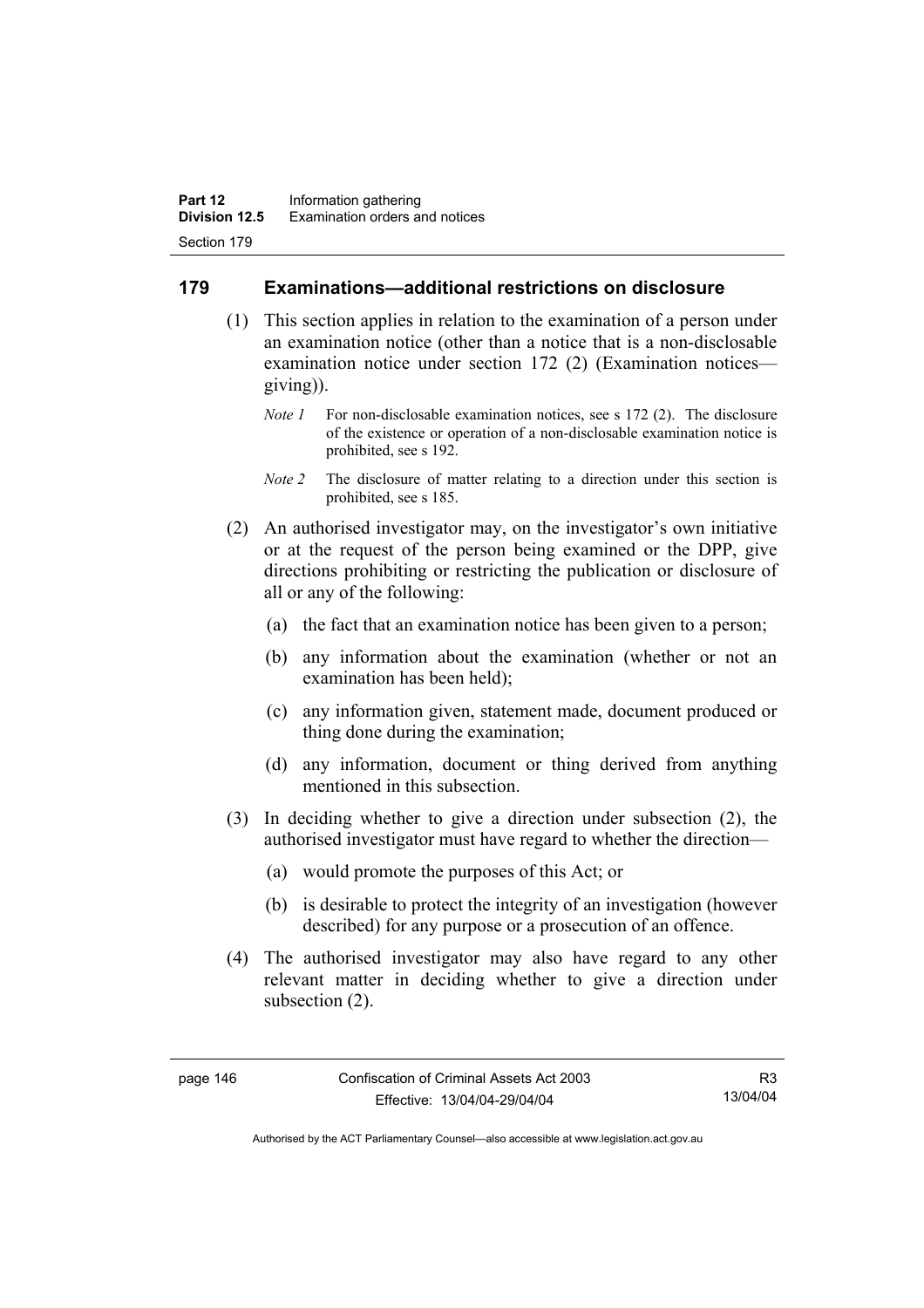#### **180 Protection of authorised investigator etc**

- (1) An authorised investigator has, in the exercise of his or her functions as an authorised investigator, the same protection and immunity as a judge.
- (2) A lawyer appearing at the examination on behalf of the person being examined has the same protection and immunity as a barrister has in appearing for a party in a proceeding in the Supreme Court.
- (3) A person being examined under this division—
	- (a) has the same protection as a witness in a proceeding in the Supreme Court; and
	- (b) in addition to the penalties provided by this Act, is subject to the same liabilities as a witness in a proceeding in the Supreme Court.

# **Subdivision 12.5.5 Offences—examination notices**

*Note* For other applicable offences, see div 12.6 (Information order offences).

## **181 Obstruction etc of authorised investigator**

- (1) A person commits an offence if—
	- (a) the person knows that, or is reckless about the fact that, a person is an authorised investigator; and
	- (b) the person obstructs, hinders, intimidates or resists the investigator in the exercise of the investigator's functions.

Maximum penalty: 200 penalty units, imprisonment for 2 years or both.

(2) Strict liability applies to subsection (1) (b).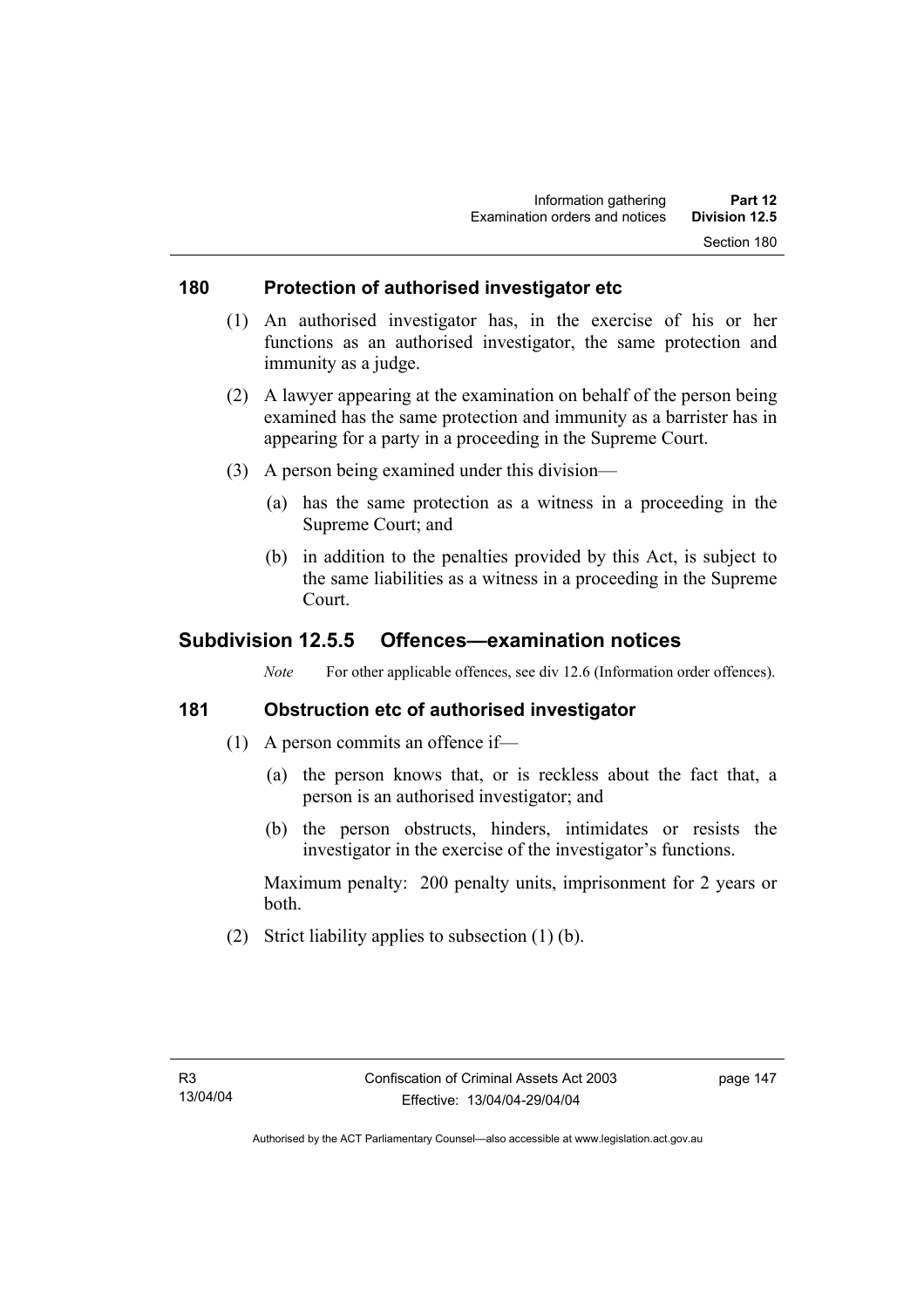# **182 Failing to attend examination**

- (1) A person commits an offence if the person is required by an examination notice to attend an examination and the person fails to attend the examination at—
	- (a) the time and place stated in the notice; or
	- (b) the time and place as changed under section 174 (2) (Time and place of examination).

Maximum penalty: 200 penalty units, imprisonment for 2 years or both.

(2) An offence against this section is a strict liability offence.

#### **183 Offences relating to appearance at examination**

- (1) A person who is required by an examination notice to attend an examination commits an offence if, during the examination, the person—
	- (a) fails to be sworn or to make an affirmation that the authorised investigator requires the person to swear or make; or
	- (b) fails to answer a question that the authorised investigator requires the person to answer; or
	- (c) fails to produce a document that the person is required under the examination notice to produce at the examination; or
	- (d) leaves the examination before being excused by the authorised investigator.

Maximum penalty: 200 penalty units, imprisonment for 2 years or both.

- (2) However, subsection (1) (c) does not apply if the person complied with the notice in relation to production of a document (if any) to the extent that it was practicable to do so.
- (3) An offence against this section is a strict liability offence.

| page 148 | Confiscation of Criminal Assets Act 2003 | R3       |
|----------|------------------------------------------|----------|
|          | Effective: 13/04/04-29/04/04             | 13/04/04 |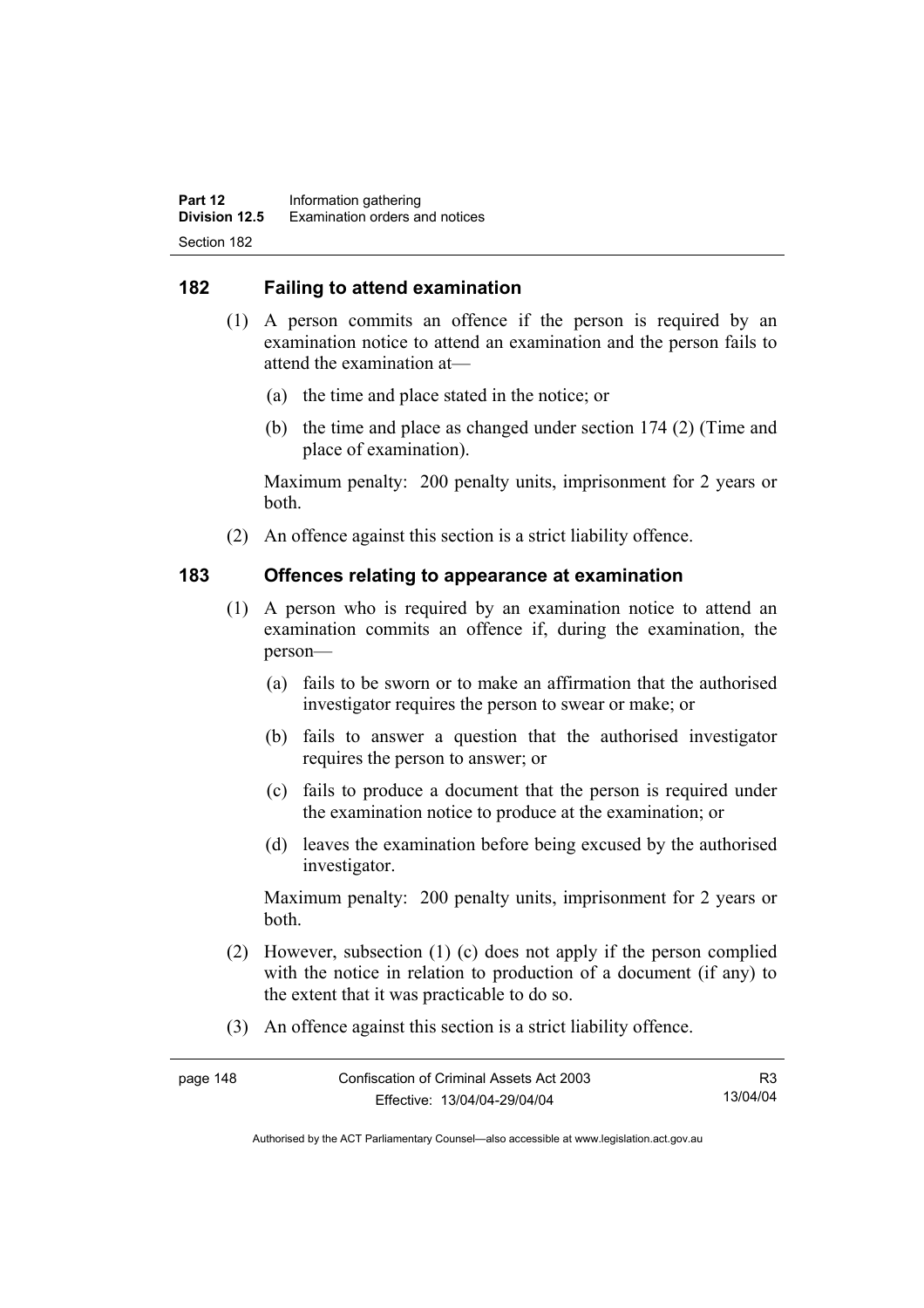#### **184 Unauthorised presence at an examination**

- (1) A person commits an offence if the person—
	- (a) is present at an examination; and
	- (b) is not entitled under section 176 (3) (Conduct of examination) to be present.

Maximum penalty: 50 penalty units, imprisonment for 6 months or both.

(2) An offence against this section is a strict liability offence.

#### **185 Examinations—additional disclosure offences**

*Note* An offence against this section is a strict liability offence, see s (7).

- (1) A person commits an offence if—
	- (a) an authorised investigator has given a direction under section 179 (2) (Examinations—additional restrictions on disclosure) prohibiting or restricting the publication or disclosure of a matter mentioned in the subsection; and
	- (b) the person has notice of the direction (whether by being given a copy of the direction or otherwise); and
	- (c) the person publishes or discloses the matter to someone else.

Maximum penalty: 200 penalty units, imprisonment for 2 years or both.

- (2) A person commits an offence if—
	- (a) an authorised investigator has given a direction under section 179 (2) prohibiting or restricting the publication or disclosure of a matter mentioned in the subsection; and
	- (b) the person has notice of the direction (whether by being given a copy of the direction or otherwise); and

page 149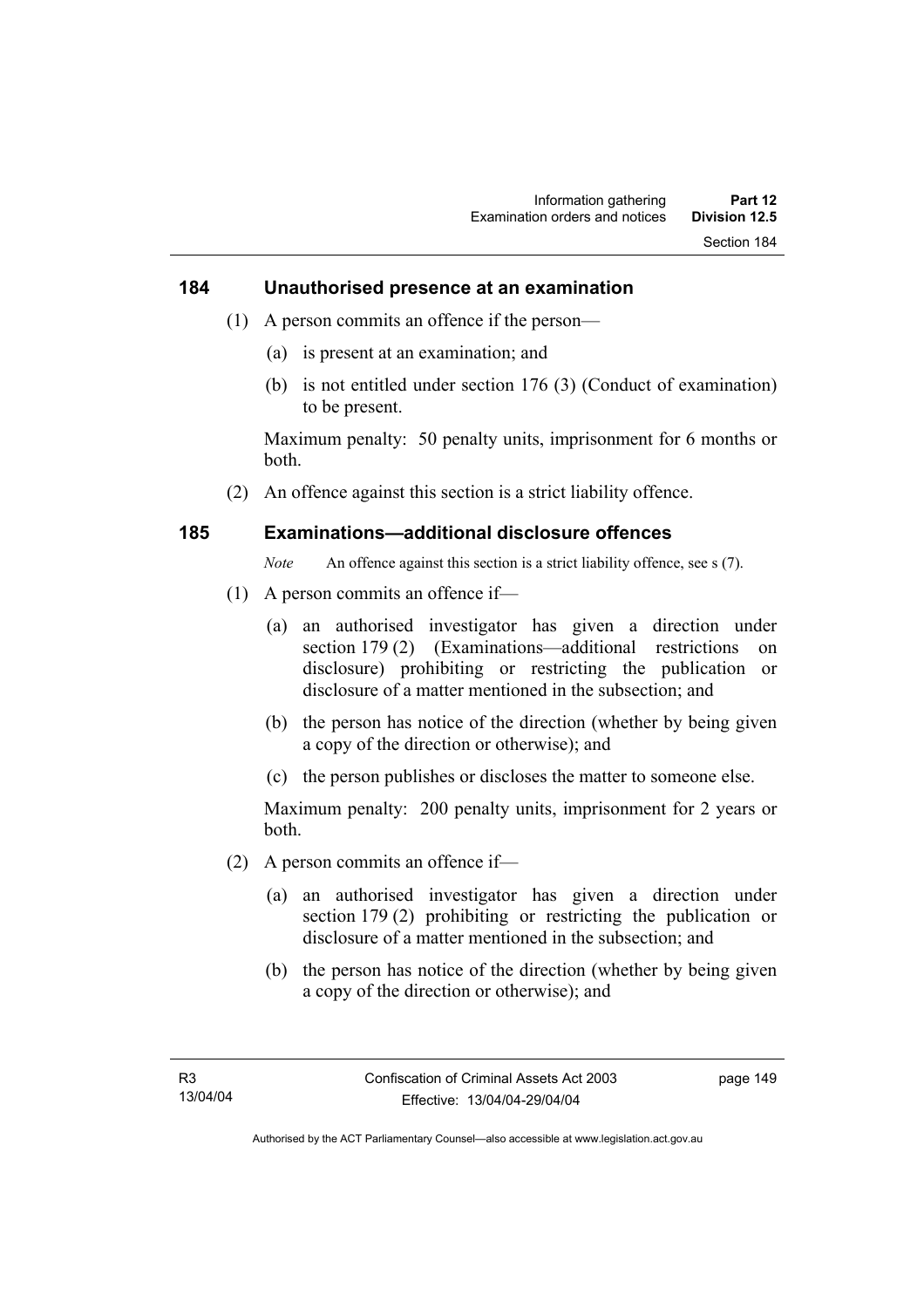- (c) the person publishes or discloses information to someone else; and
- (d) the other person could infer from the information the matter to which the direction relates.

Maximum penalty: 200 penalty units, imprisonment for 2 years or both.

- (3) Subsections (1) and (2) do not apply if the publication or disclosure is made to any of the following entities in the circumstances mentioned for the entity:
	- (a) a police officer—in any circumstances;
	- (b) an officer, employee or agent of the person—to ensure that the order is complied with and the person to whom the publication or disclosure is made is given notice of the direction (whether by being given a copy of the restraining order to which the direction relates or otherwise) by the person making the publication or disclosure;
	- (c) a lawyer—to obtain legal advice or representation in relation to the order;
	- (d) a relevant court—with the court's leave.
		- *Note* The application for leave, and any proceeding with the court's leave, must be heard in closed court, see s (8).
- (4) Also, subsections (1) and (2) do not apply if the publication or disclosure is made—
	- (a) by a police officer in the exercise of the officer's functions; or
	- (b) for the purpose of giving or obtaining legal advice, or making legal representations, in relation to the order.
- (5) A person commits an offence if—
	- (a) an authorised investigator has given a direction under section 179 (2) (Examinations—additional restrictions on

| page 150 | Confiscation of Criminal Assets Act 2003 | R3       |
|----------|------------------------------------------|----------|
|          | Effective: 13/04/04-29/04/04             | 13/04/04 |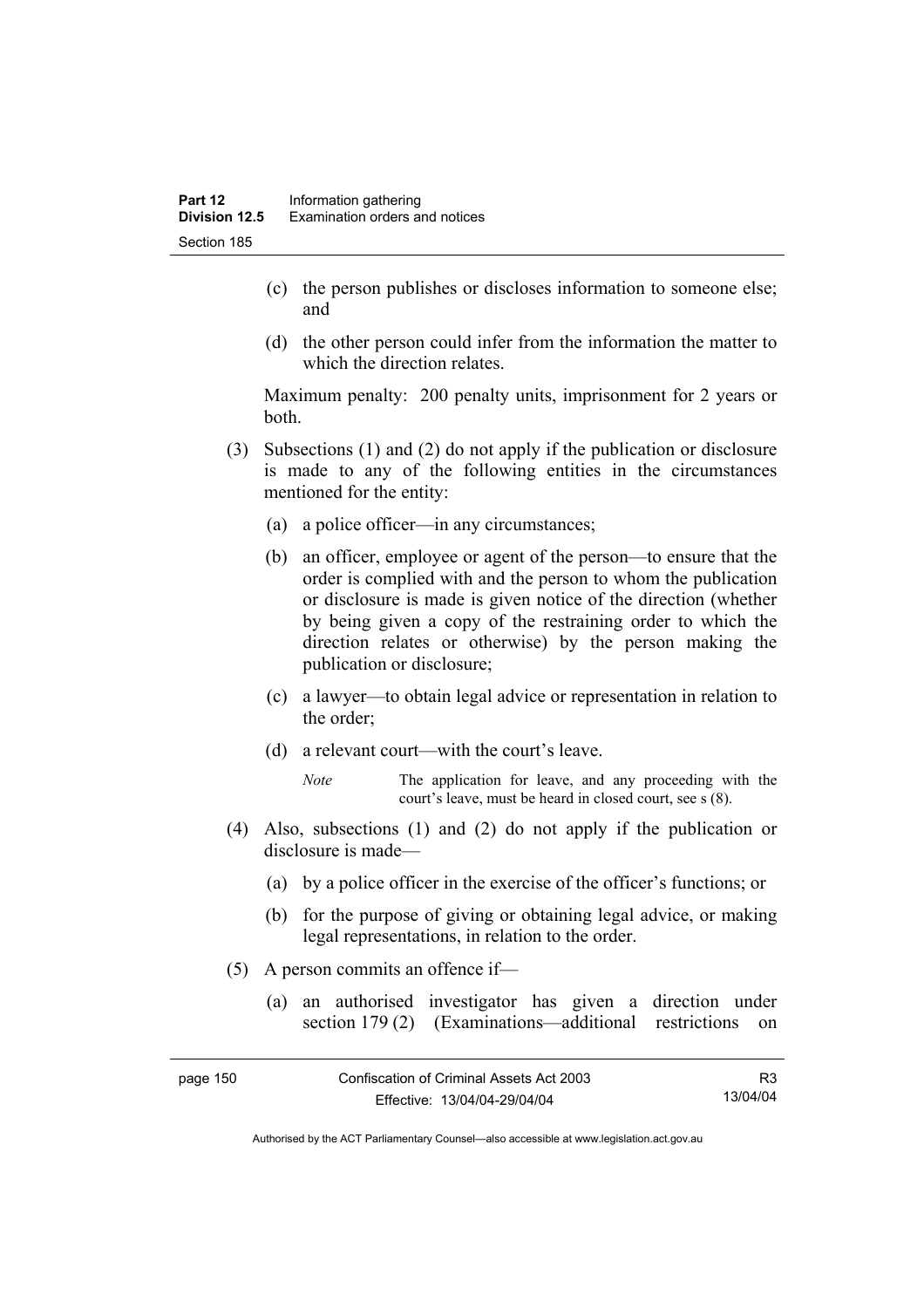disclosure) prohibiting or restricting the publication or disclosure of a matter mentioned in the subsection; and

- (b) the person receives information in relation to the matter in accordance with subsection (3) or (4); and
- (c) the person ceases to be a person mentioned in subsection (3) or (4); and
- (d) the person publishes or discloses the matter to someone else.

Maximum penalty: 200 penalty units, imprisonment for 2 years or both.

- (6) A person commits an offence if—
	- (a) an authorised investigator has given a direction under section 179 (2) prohibiting or restricting the publication or disclosure of a matter mentioned in the subsection; and
	- (b) the person receives information in relation to the matter in accordance with subsection (3) or (4); and
	- (c) the person ceases to be a person mentioned in subsection (3) or (4); and
	- (d) the person publishes or discloses information to someone else; and
	- (e) the other person could infer from the information the matter to which the direction relates.

Maximum penalty: 200 penalty units, imprisonment for 2 years or both.

- (7) An offence against this section is a strict liability offence.
- (8) For subsection (3) (d), an application for leave, and any proceeding with the court's leave, must be heard in closed court.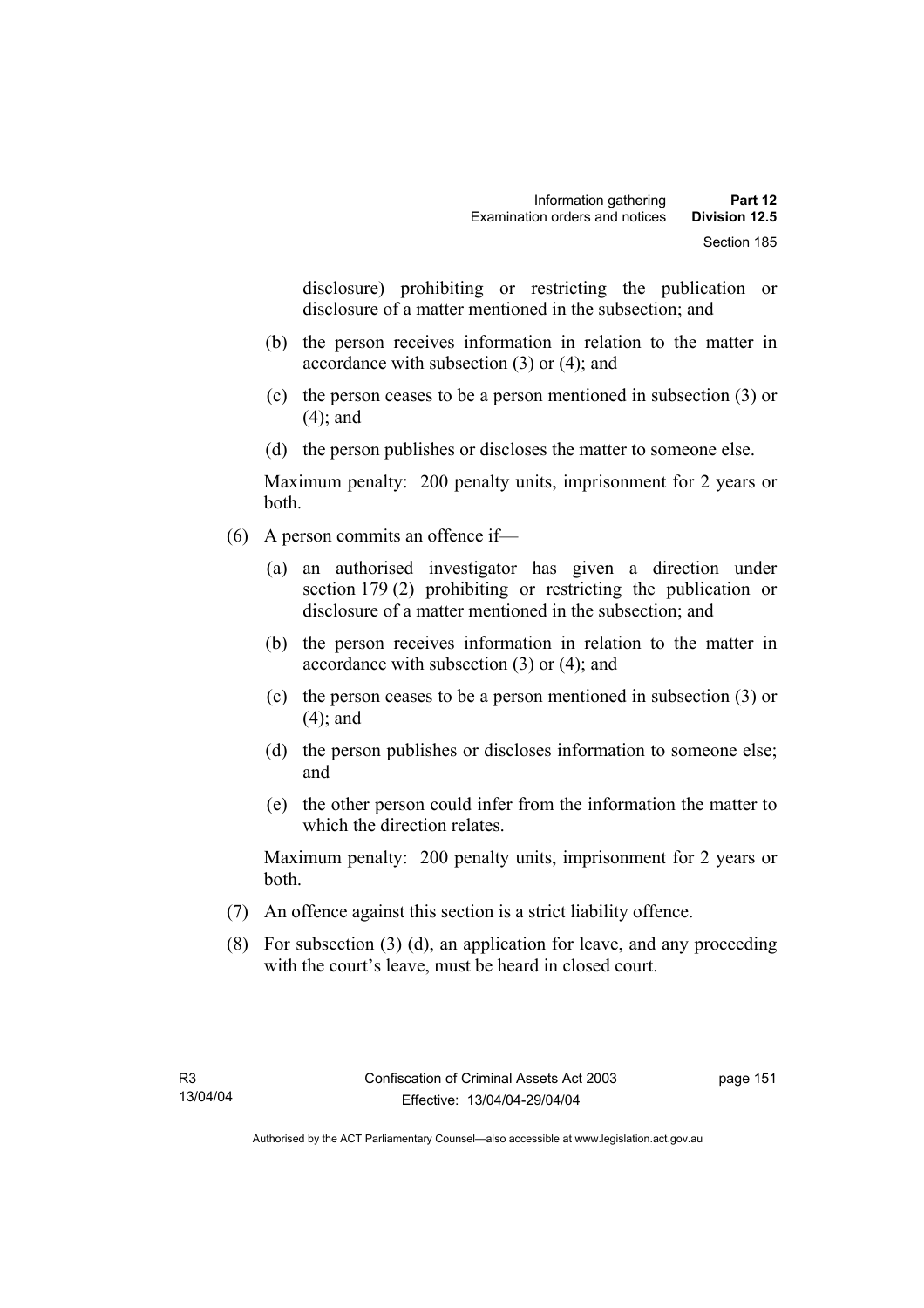**Part 12** Information gathering<br>**Division 12.6** Information order offer **Division 12.6** Information order offences Section 186

# **Division 12.6 Information order offences**

#### **186 Meaning of** *information order*

In this Act:

*information order* means—

- (a) an inquiry notice; or
- (b) a monitoring order; or
- (c) a transaction suspension order; or
- (d) a production order; or
- (e) an examination order; or
- (f) an examination notice.

#### **187 Information orders—failure to comply**

A person commits an offence if—

- (a) the person is given an information order (other than an examination notice); and
- (b) the person fails to comply with the order.

Maximum penalty: 200 penalty units, imprisonment for 2 years or both.

*Note* For contravention of an examination notice, see s 182.

#### **188 Information orders—false or misleading information**

- (1) A person commits an offence if—
	- (a) the person gives information to a police officer; and
	- (b) the person does so knowing that the information—
		- (i) is false or misleading in a material particular; or

R3 13/04/04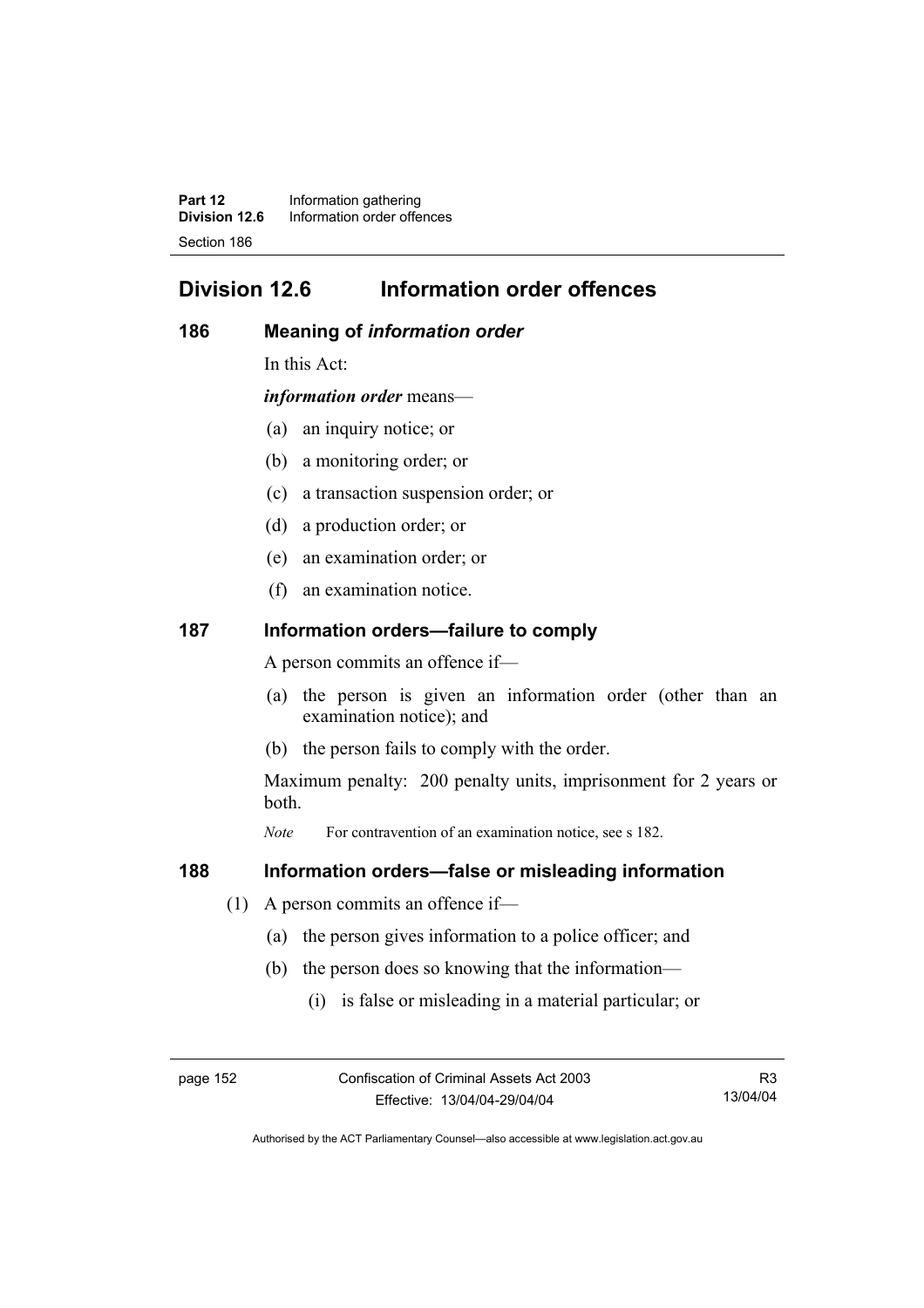- (ii) omits something that makes the information false or misleading in a material particular; and
- (c) the information is given in compliance (or purported compliance) with an information order.

Maximum penalty: 200 penalty units, imprisonment for 2 years or both.

- (2) Subsection (1) (c) does not apply if, before the information was given by the person to the police officer, a police officer did not take reasonable steps to tell the person of the existence of the offence against subsection (1).
- (3) For subsection (2), it is sufficient if the following form of words is used:

'Giving false or misleading information is an offence with serious consequences'.

# **189 Information orders—false or misleading documents**

- (1) A person commits an offence if—
	- (a) the person produces a document to a police officer (including an authorised investigator); and
	- (b) the person does so knowing that the document is false or misleading in a material particular; and
	- (c) the document is produced in compliance (or purported compliance) with an information order.

Maximum penalty: 200 penalty units, imprisonment for 2 years or both.

 (2) Subsection (1) does not apply to a person who produces a document to a police officer if the document is accompanied by a written statement signed by the person (or, for a corporation, by an officer of the corporation)—

page 153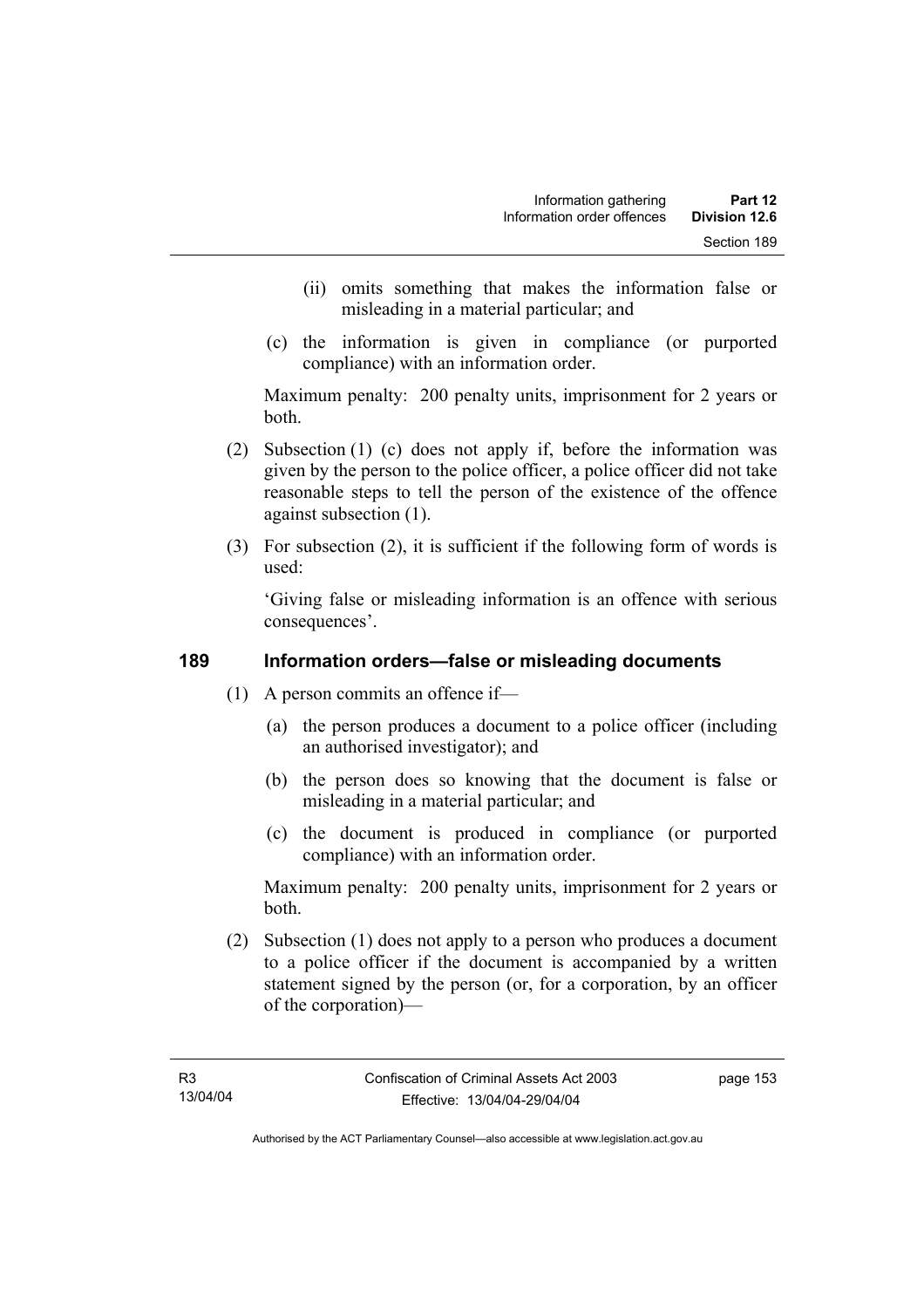- (a) stating that the document is, to the person's knowledge, false or misleading in a material particular; and
- (b) setting out, or referring to, the material particular in which the document is, to the person's knowledge, false or misleading.

# **190 Destruction etc of documents**

- (1) A person commits an offence if—
	- (a) the person is given—
		- (i) a production order for a property-tracking document; or
		- (ii) an examination notice that requires the person to produce a document at an examination; and
	- (b) the person intentionally destroys, damages, changes or otherwise interferes with the document.

Maximum penalty: 500 penalty units, imprisonment for 5 years or both.

- (2) A person commits an offence if—
	- (a) the person is given—
		- (i) a production order for a property-tracking document; or
		- (ii) an examination notice that requires the person to produce a document at an examination; and
	- (b) the person destroys, damages, changes or otherwise interferes with the document.

Maximum penalty: 50 penalty units, imprisonment for 6 months or both.

(3) An offence against subsection (2) a strict liability offence.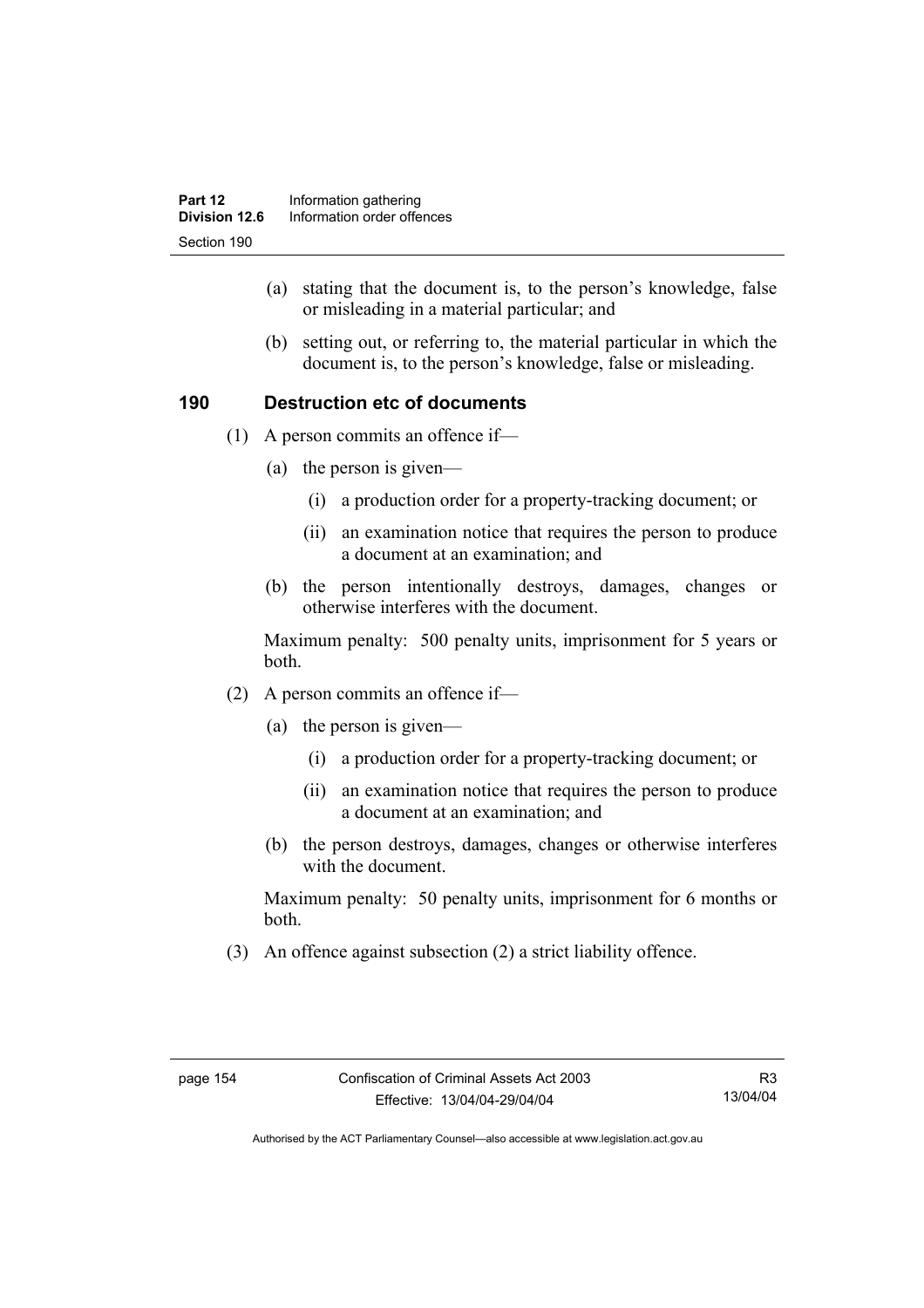- (4) An offence against subsection (2) is declared to be an indictable offence.
	- *Note* An offence against a Territory law is an *indictable offence* if it is punishable by imprisonment for longer than 1 year, or is declared by law to be an indictable offence (see Legislation Act, s 190 (1)).

#### **191 Meaning of** *non-disclosable information order*

In this Act:

*non-disclosable information order* means any of the following information orders:

- (a) an inquiry notice;
- (b) a monitoring order;
- (c) a transaction suspension order;
- (d) a production order that is declared under section 161 (1) (Production order proceedings—restrictions on disclosure) to be a non-disclosable production order;
- (e) an examination order that is declared under section 170 (1) (Examination order proceedings—restrictions on disclosure) to be a non-disclosable examination order;
- (f) an examination notice that is a non-disclosable examination notice under section 172 (2) (Examination notices—giving).

## **192 Information orders—disclosure offences**

*Note* An offence against this section is a strict liability offence, see s (7).

 (1) A person commits an offence if the person publishes or discloses the existence or operation of a non-disclosable information order to someone else.

Maximum penalty: 200 penalty units, imprisonment for 2 years or both.

(2) A person commits an offence if—

| R <sub>3</sub> | Confiscation of Criminal Assets Act 2003 | page 155 |
|----------------|------------------------------------------|----------|
| 13/04/04       | Effective: 13/04/04-29/04/04             |          |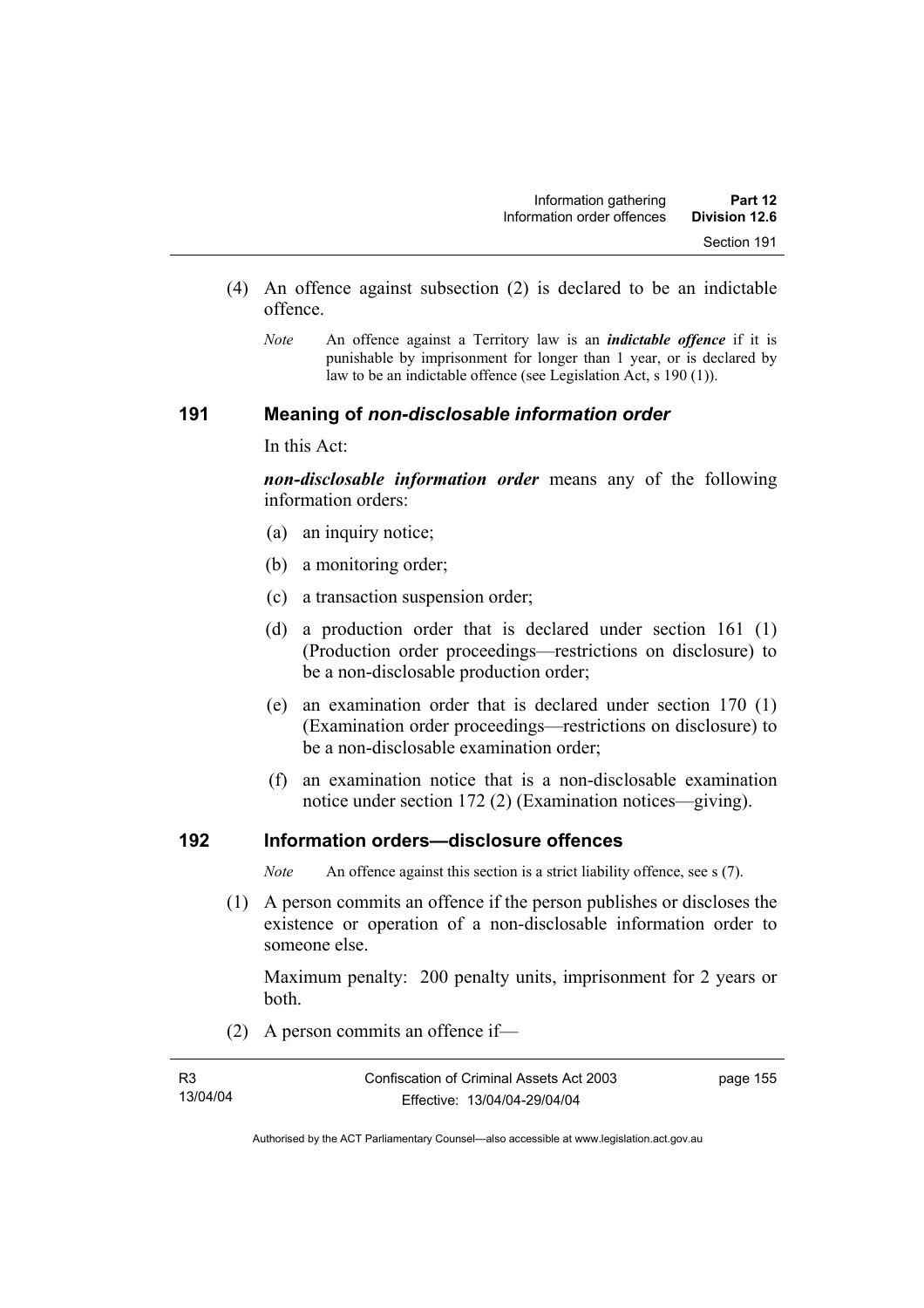- (a) the person publishes or discloses information to someone else; and
- (b) the other person could infer from the information the existence or operation of a non-disclosable information order.

Maximum penalty: 200 penalty units, imprisonment for 2 years or both.

- (3) Subsections (1) and (2) do not apply if the publication or disclosure is made to any of the following entities in the circumstances mentioned for the entity:
	- (a) a police officer—in any circumstances;
	- (b) an officer, employee or agent of the person—to ensure that the order is complied with and the person to whom the publication or disclosure is made is given notice of the offences against this section by the person making the publication or disclosure;
	- (c) a lawyer—to obtain legal advice or representation in relation to the order;
	- (d) a relevant court—with the court's leave.
		- *Note* The application for leave, and any proceeding with the court's leave, must be heard in closed court, see s (8).
- (4) Also, subsections (1) and (2) do not apply if the publication or disclosure is made—
	- (a) by a police officer in the exercise of the officer's functions; or
	- (b) for the purpose of giving or obtaining legal advice, or making legal representations, in relation to the order.
- (5) A person commits an offence if—
	- (a) the person receives information in relation to a non-disclosable information order in accordance with subsection (3) or (4); and
	- (b) the person ceases to be a person mentioned in subsection (3) or (4); and

| page 156 | Confiscation of Criminal Assets Act 2003 |          |
|----------|------------------------------------------|----------|
|          | Effective: 13/04/04-29/04/04             | 13/04/04 |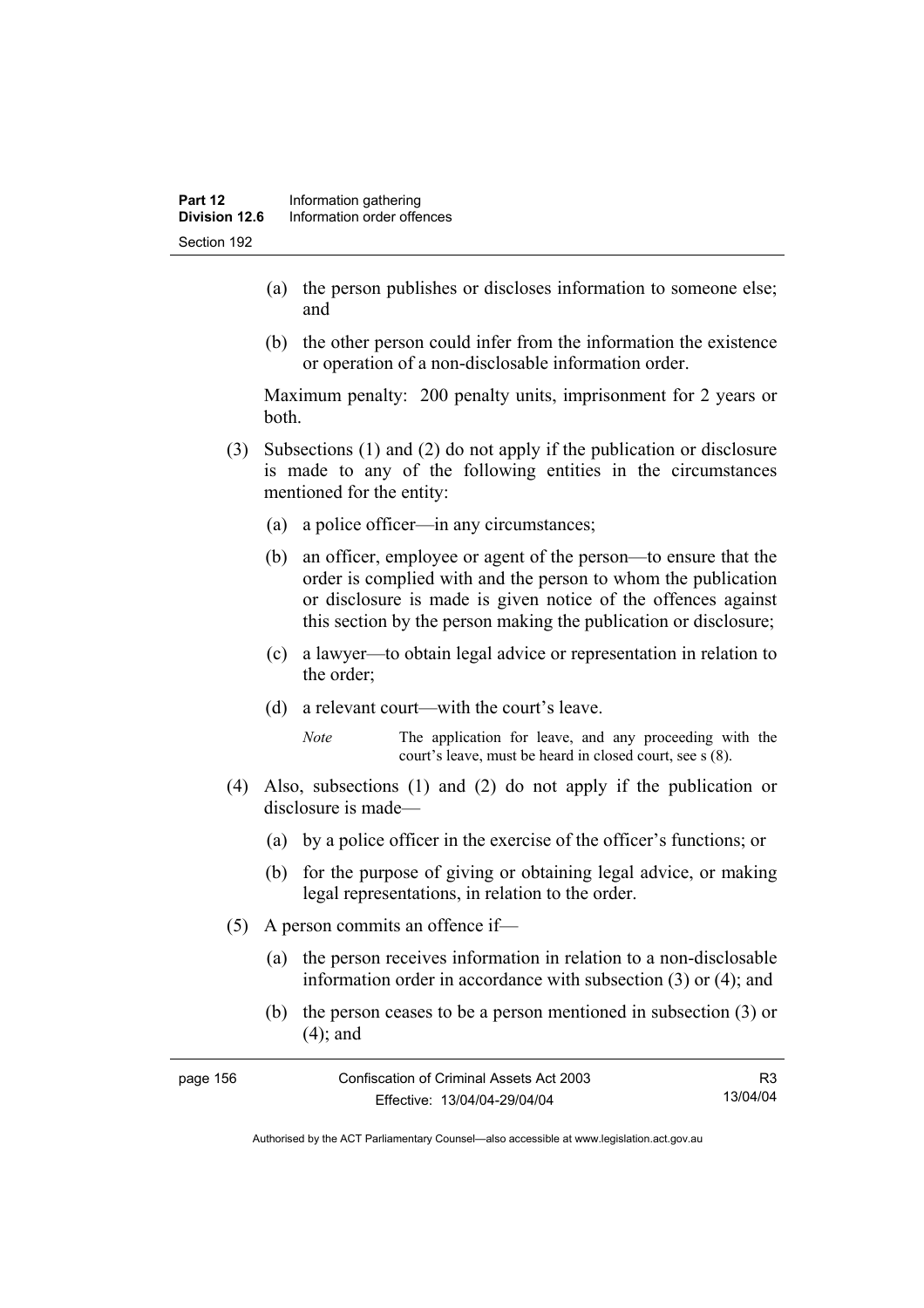(c) the person publishes or discloses the existence or operation of the order to someone else.

Maximum penalty: 200 penalty units, imprisonment for 2 years or both.

- (6) A person commits an offence if—
	- (a) the person receives information in relation to a non-disclosable information order in accordance with subsection (3) or (4); and
	- (b) the person ceases to be a person mentioned in subsection (3) or (4); and
	- (c) the person publishes or discloses information to someone else; and
	- (d) the other person could infer from the information the existence or operation of the order.

Maximum penalty: 200 penalty units, imprisonment for 2 years or both.

- (7) An offence against this section is a strict liability offence.
- (8) For subsection (3) (d), an application for leave, and any proceeding with the court's leave, must be heard in closed court.

#### **193 Information orders—disclosure by police officers**

- (1) This section applies to a non-disclosable information order.
- (2) A police officer may disclose the existence or operation of the order for the purposes of, or in the course of, a legal proceeding.
	- *Note* A police officer may also disclose the existence or operation of the order in the exercise of the officer's functions, see s 192 (4) (b).
- (3) However, a police officer is not required to disclose to a court the existence or operation of the order.

page 157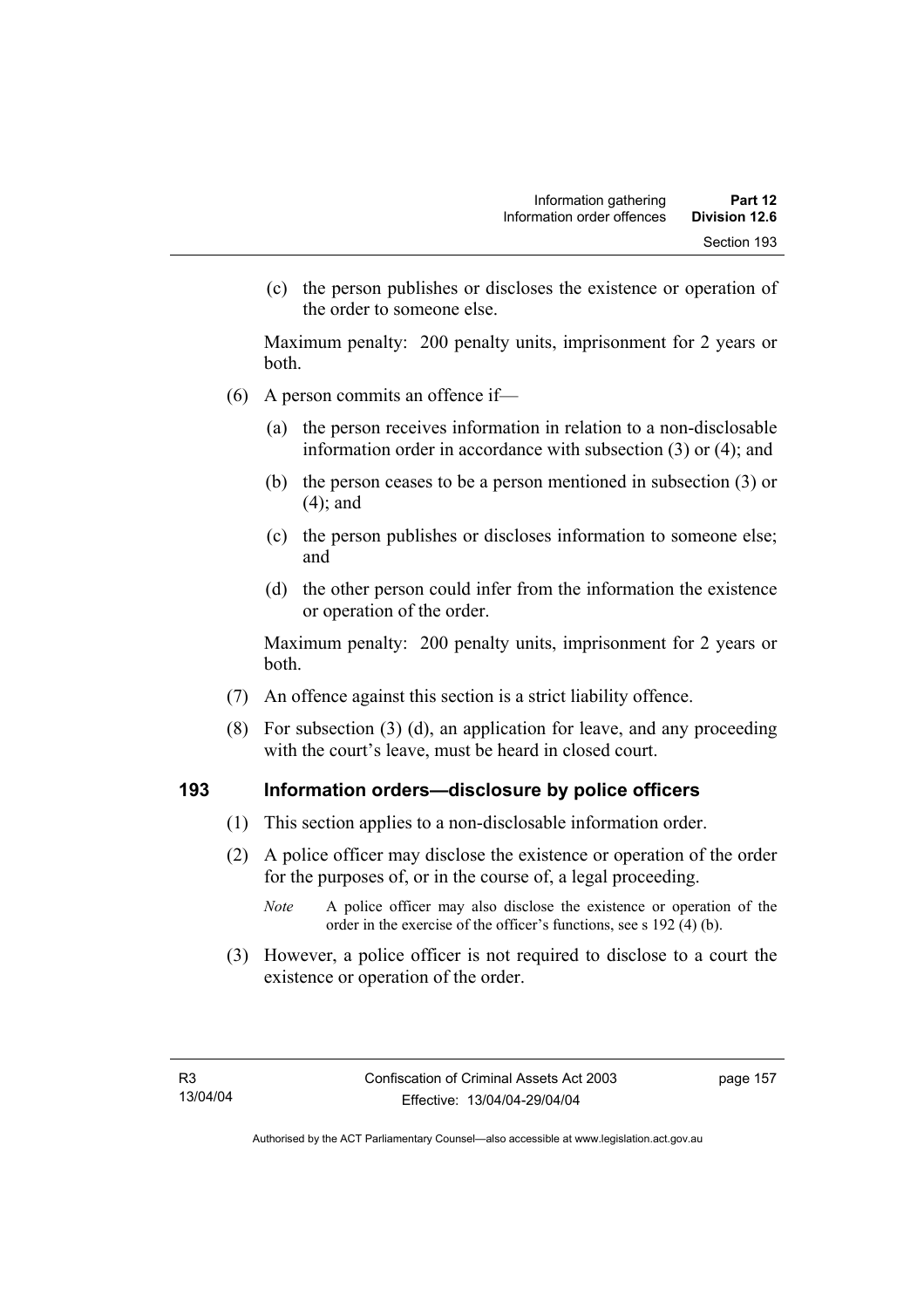| Part 12       | Information gathering      |  |
|---------------|----------------------------|--|
| Division 12.6 | Information order offences |  |
| Section 194   |                            |  |

(4) In this section:

*disclosure*, of the existence or operation of the order, includes the disclosure of information to a person from which the person could reasonably infer the existence or operation of the order.

# **194 Information orders—protection of complying financial institutions**

- (1) This section applies to a financial institution, and to an officer, employee or agent of the institution, if—
	- (a) the institution complies with an information order; and
	- (b) information given under the order relates to a money laundering offence.
- (2) The institution or person is taken not to have been at any time in possession of the information given under the order.

page 158 Confiscation of Criminal Assets Act 2003 Effective: 13/04/04-29/04/04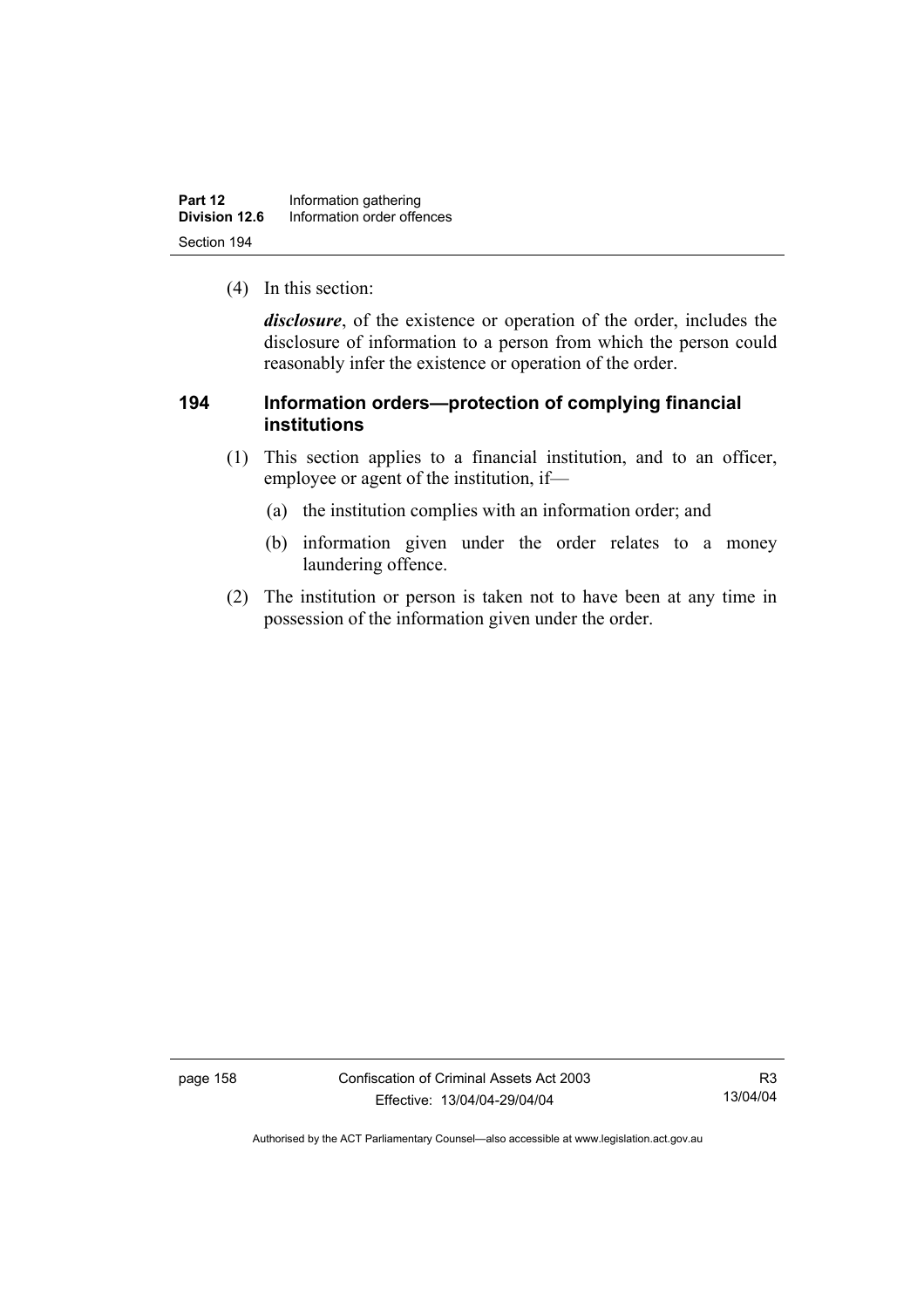Section 195

# **Part 13 Search warrants**

# **Division 13.1 Preliminary**

# **195 Definitions for pt 13**

In this part:

*at* includes in or on.

*data* includes—

- (a) information in any form; and
- (b) any program (or part of a program).

*data storage device* means a thing containing, or designed to contain, data for use by a computer.

*executing police officer*, of a search warrant, means—

- (a) the police officer (the *first police officer*) named in the warrant as the police officer responsible for executing the warrant; or
- (b) if the first police officer does not intend to be present at the execution of the warrant—another police officer whose name has been written in the warrant by the first police officer; or
- (c) another police officer whose name has been written in the warrant by the police officer last named in the warrant.

*frisk search* means—

- (a) a search of a person conducted by quickly running the hands over the person's outer garments; and
- (b) an examination of anything worn or carried by the person that is conveniently and voluntarily removed by the person.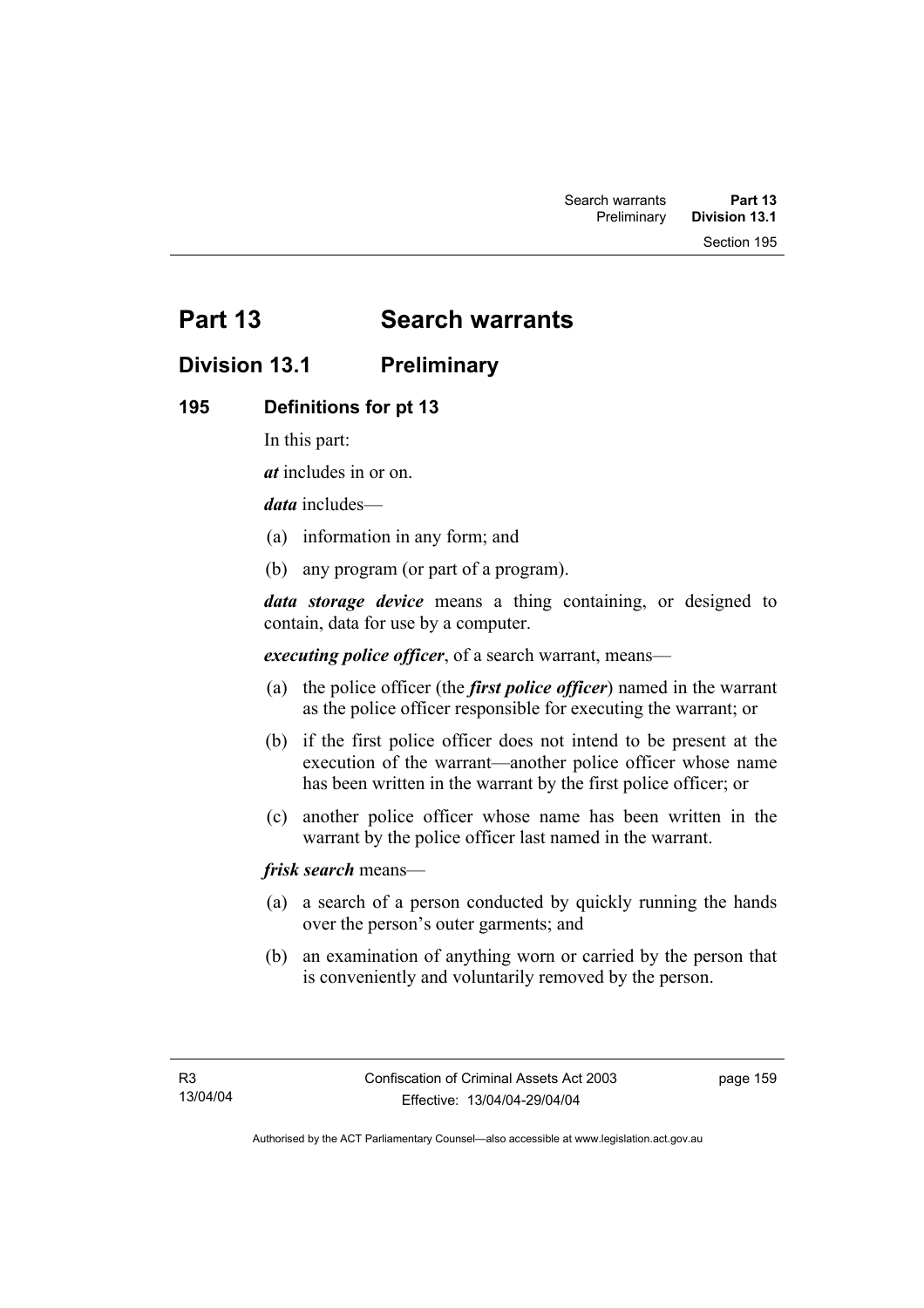*issuing officer*, for a search warrant, means—

- (a) a judge, the registrar or a deputy registrar of the Supreme Court; or
- (b) a magistrate; or
- (c) the registrar or a deputy registrar of the Magistrates Court if authorised by the Chief Magistrate to issue search warrants under this part.

*occupier*, of premises, includes—

- (a) a person believed on reasonable grounds to be an occupier of the premises; and
- (b) a person apparently in charge of the premises.

*ordinary search* means a search of a person or of articles in a person's possession, which may include—

- (a) requiring the person to remove the person's overcoat, coat or jacket and any gloves, shoes or hat; and
- (b) an examination of those items.

*person assisting*, in relation to a search warrant, means a person who has been authorised by an executing police officer to assist in executing the warrant.

*premises* includes the following:

- (a) land (whether vacant or occupied);
- (b) any structure, building, vehicle or place (whether built or not);
- (c) any part of a structure, building, vehicle or place.

*search warrant* means a warrant issued under section 199 (Issuing search warrants) that is in force.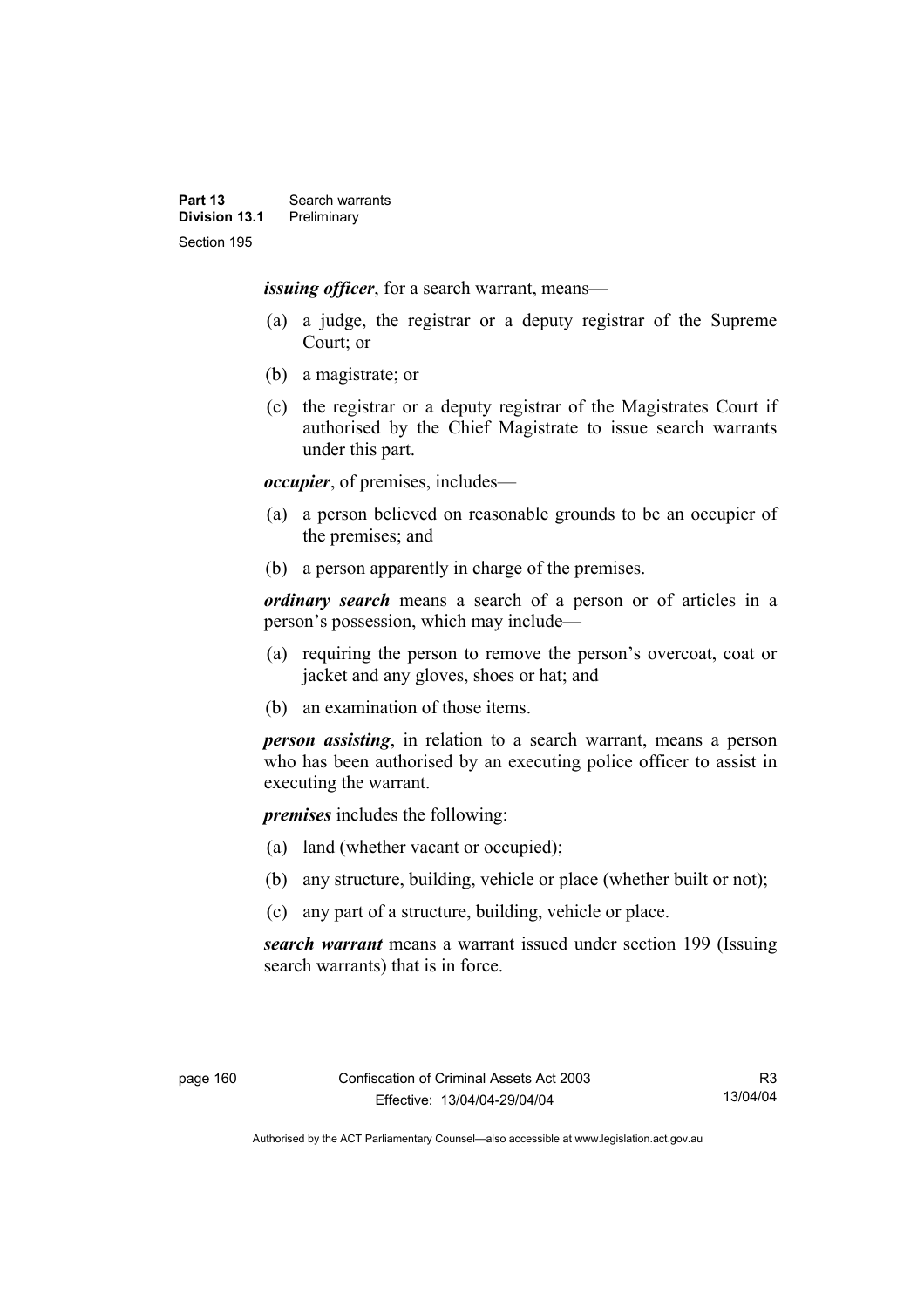#### *target material* means—

 (a) property (including tainted property and property under the effective control of a person) in relation to which action has been or could be taken under this Act; or

*Note 1* For the meaning of *effective control*, see s 14.

- *Note 2* For the meaning of *in relation to*, see dict.
- (b) benefits derived by a person from the commission of an indictable offence; or
- (c) evidence in relation to property or benefits mentioned in paragraph (a) or (b); or
- (d) evidence in relation to an indictable offence.

*vehicle* includes an aircraft or vessel.

# **Division 13.2 Search warrants—general**

#### **196 Applications for search warrants—general**

- (1) A police officer may apply to an issuing officer for a search warrant to enter premises.
- (2) The application must be sworn and state the grounds on which the warrant is sought.
- (3) The issuing officer may refuse to consider the application until the applicant police officer gives the issuing officer all the information the issuing officer requires about the application in the way the issuing officer requires.

#### **197 Offence for making false etc statements in search warrant applications**

A police officer commits an offence if—

 (a) the police officer makes a statement (whether orally, in a document or in any other way); and

| <b>R3</b> | Confiscation of Criminal Assets Act 2003 | page 161 |
|-----------|------------------------------------------|----------|
| 13/04/04  | Effective: 13/04/04-29/04/04             |          |
|           |                                          |          |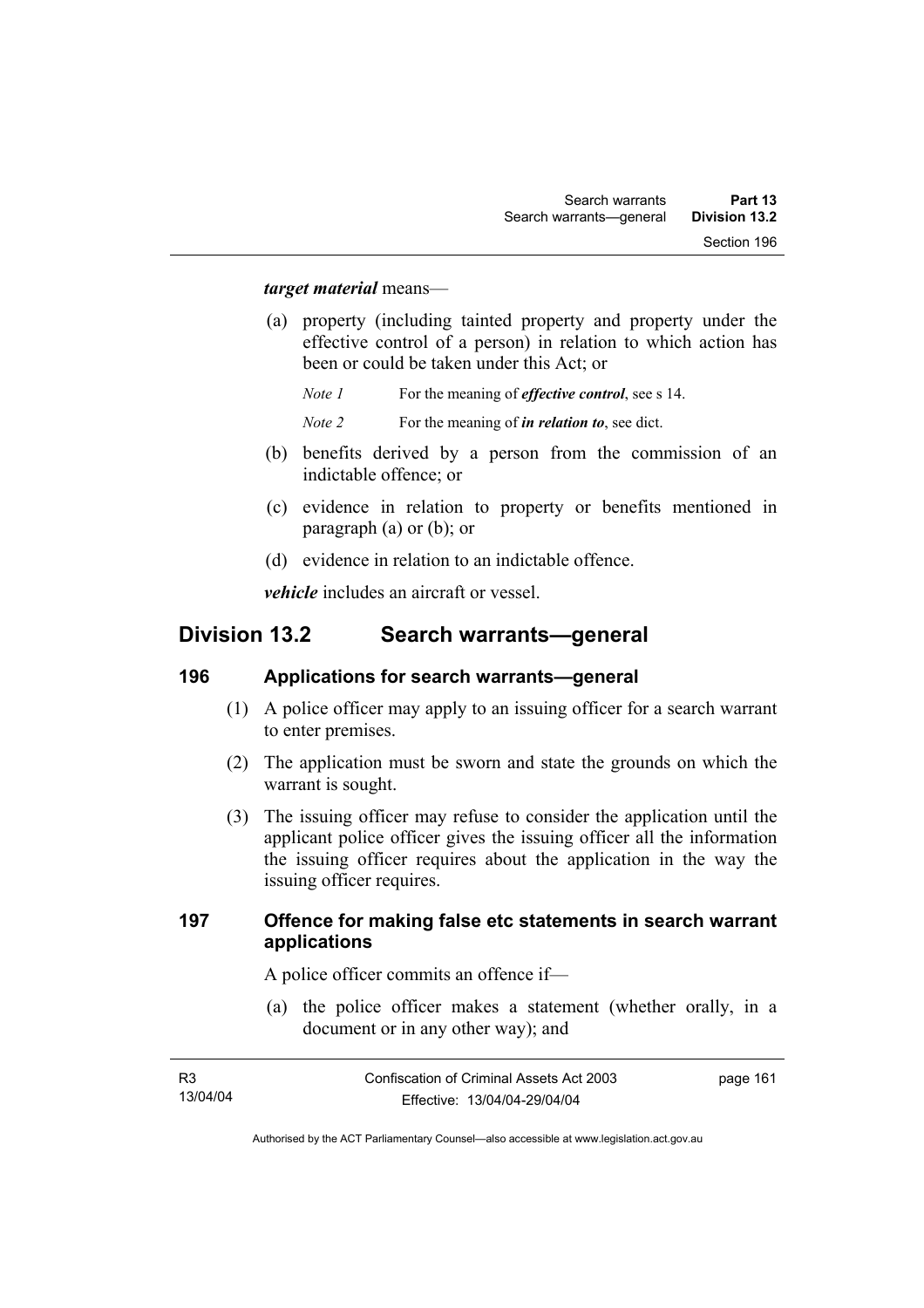- (b) the police officer does so knowing that the statement—
	- (i) is false or misleading in a material particular; or
	- (ii) omits something that makes the statement false or misleading in a material particular; and
- (c) the statement is made to an issuing officer in relation to an application for a search warrant.

Maximum penalty: 200 penalty units, imprisonment for 2 years or both.

# **198 Additional contents of search warrant applications**

- (1) If the person applying for a search warrant suspects that it will be necessary to use firearms in executing the warrant, the person must state the suspicion, and the grounds for the suspicion, in the application.
- (2) If a person applying for a warrant to search premises has previously applied for a warrant for the same premises, the person must, in the application, include particulars of the earlier application and its outcome.

#### **199 Issuing search warrants**

 (1) An issuing officer may issue a warrant to search premises if satisfied that there are reasonable grounds for suspecting that there is at the premises, or will be within the next 72 hours, target material.

*Note At* includes in or on (see s 195).

 (2) If an application for a search warrant is made under section 203 (Applying for search warrants by telephone or other electronic means), this section applies as if the reference in subsection (1) to 72 hours were a reference to 48 hours.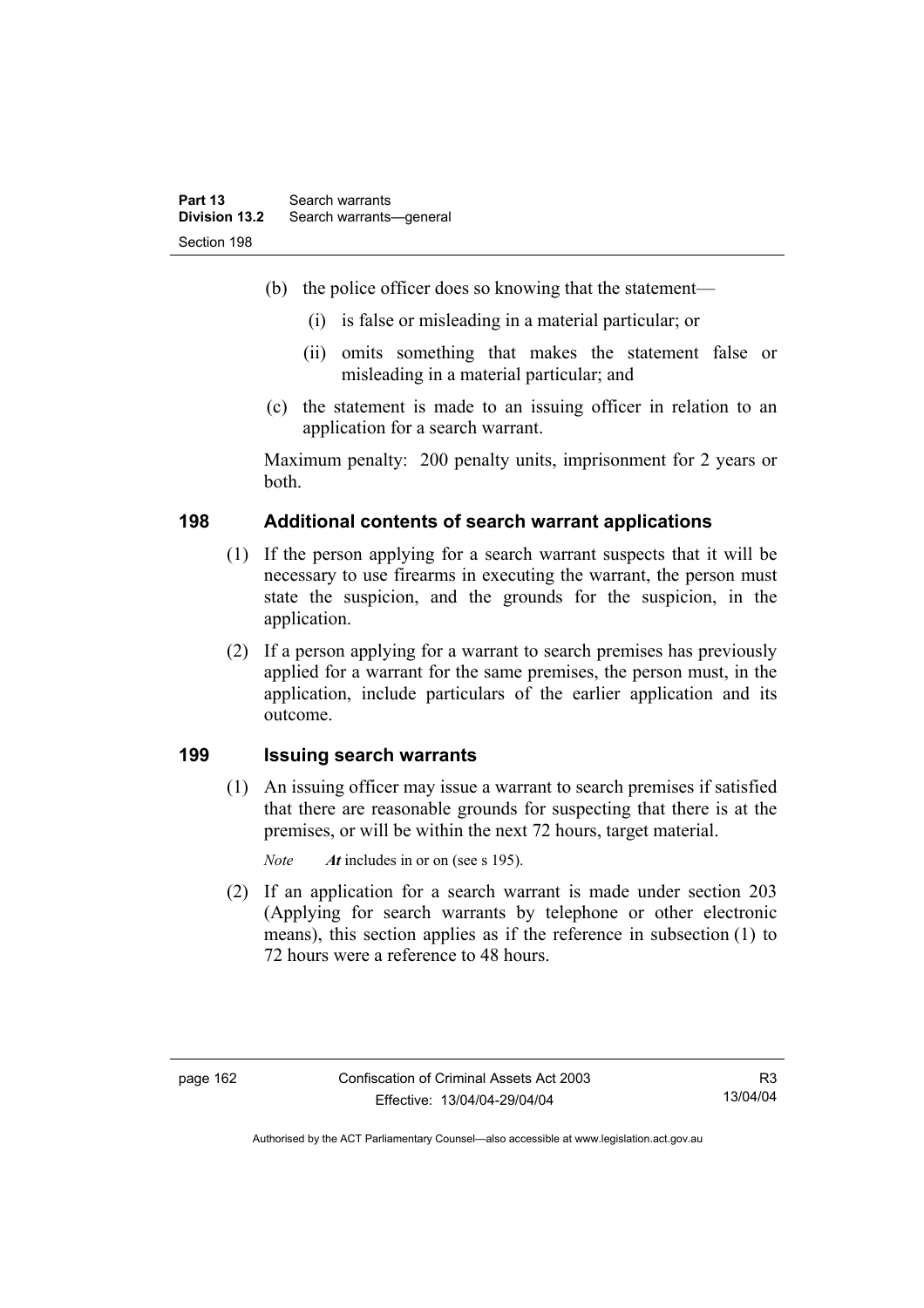#### **200 When search warrant for property-tracking document may be issued**

If the target material in relation to which a search warrant is being issued is a property-tracking document, the issuing officer may issue a search warrant in relation to the document only if the issuing officer is satisfied that—

- (a) the document cannot be identified or described with sufficient particularity for the purpose of obtaining a production order; or
- (b) a production order requiring the document has been given but not complied with; or
- (c) there are reasonable grounds to suspect that a production order would not be complied with; or
- (d) the investigation to which the warrant is being sought might be prejudiced by seeking a production order.

# **201 Contents of search warrants**

- (1) A search warrant must state—
	- (a) the kind of target material that is to be searched for under the warrant; and
	- (b) a description of the premises to which the warrant relates; and
	- (c) the name of the executing police officer; and
	- (d) when the warrant expires (see subsection (2)); and
	- (e) whether the warrant may be executed at any time or only during particular hours (see 210); and
	- (f) whether the warrant authorises an ordinary search or frisk search of a person who is at or near the premises when the warrant is executed if the executing police officer or a person assisting suspects on reasonable grounds that the person has target material in the person's possession.

page 163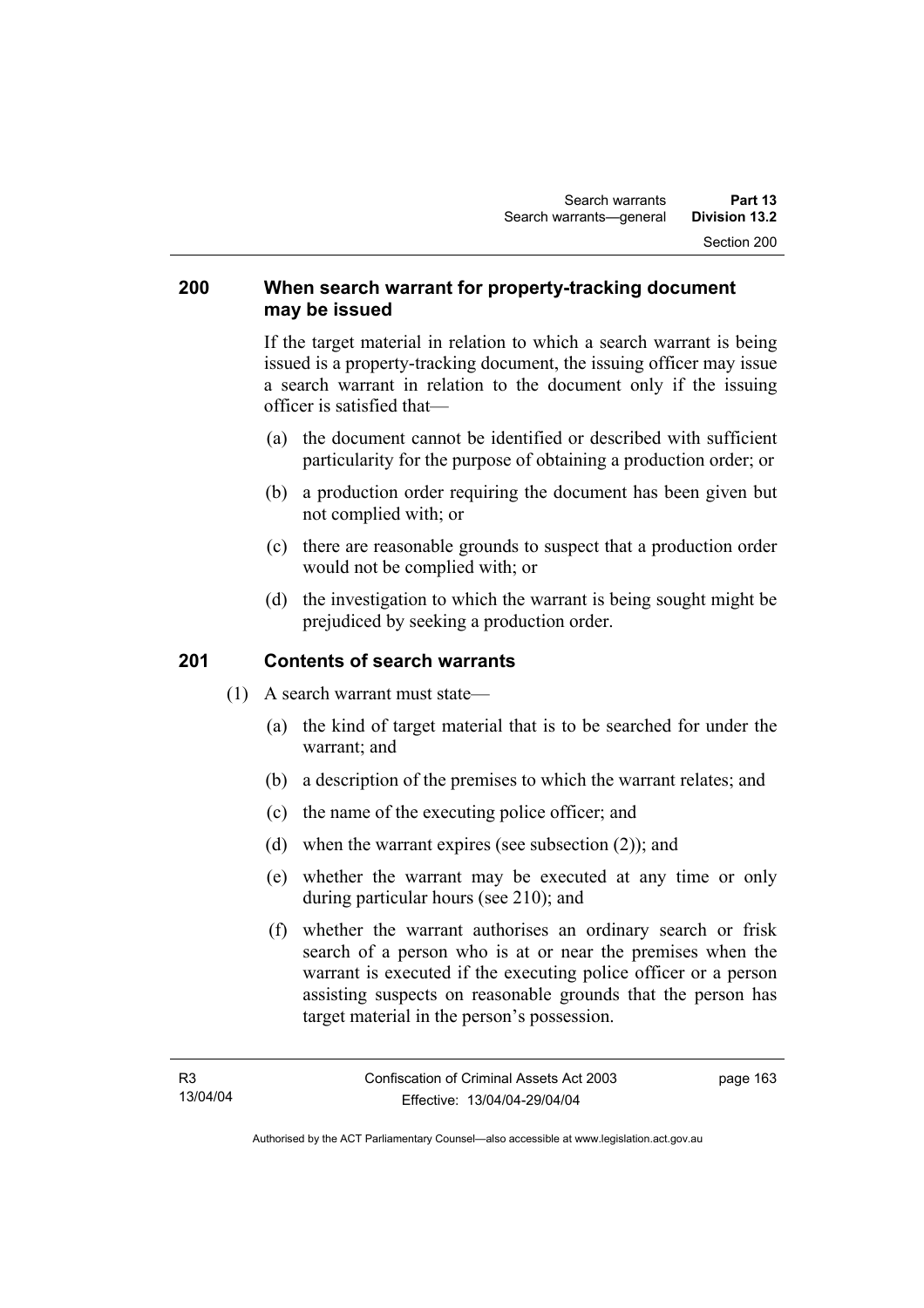- (2) The time stated in the search warrant under subsection (1) (d) as the time when the warrant expires must be not later than—
	- (a) if the application for the warrant is made under section 204 (Issuing search warrants by telephone or other electronic means)—48 hours after the warrant is issued; or
	- (b) in any other case—the end of the 7th day after the day the warrant is issued.

#### **Example**

If a warrant is issued at 3 pm on a Monday, the expiry time stated must not be later than midnight on Monday in the following week.

 (3) Subsection (1) (d) does not prevent the issue of successive search warrants in relation to the same premises.

#### **202 Authorisation given by search warrants**

- (1) A search warrant authorises an executing police officer, or a person assisting—
	- (a) to enter the premises and, if the premises are a vehicle, to enter the vehicle, wherever it is: and
	- (b) to search the premises for the kind of target material stated in the warrant, and to seize things of that kind found at the premises; and
	- (c) to seize any other thing found at the premises in the course of the search that the executing police officer or a person assisting believes on reasonable grounds to be target material in relation to which the warrant relates (including evidence of an indictable offence) or evidence of a summary offence if the police officer believes on reasonable grounds that seizure of the thing is necessary to prevent its concealment, loss or destruction or its use in committing an offence; and
	- (d) if the warrant allows—to conduct an ordinary search or frisk search of a person at or near the premises if the executing

| page 164 | Confiscation of Criminal Assets Act 2003 | R3       |
|----------|------------------------------------------|----------|
|          | Effective: 13/04/04-29/04/04             | 13/04/04 |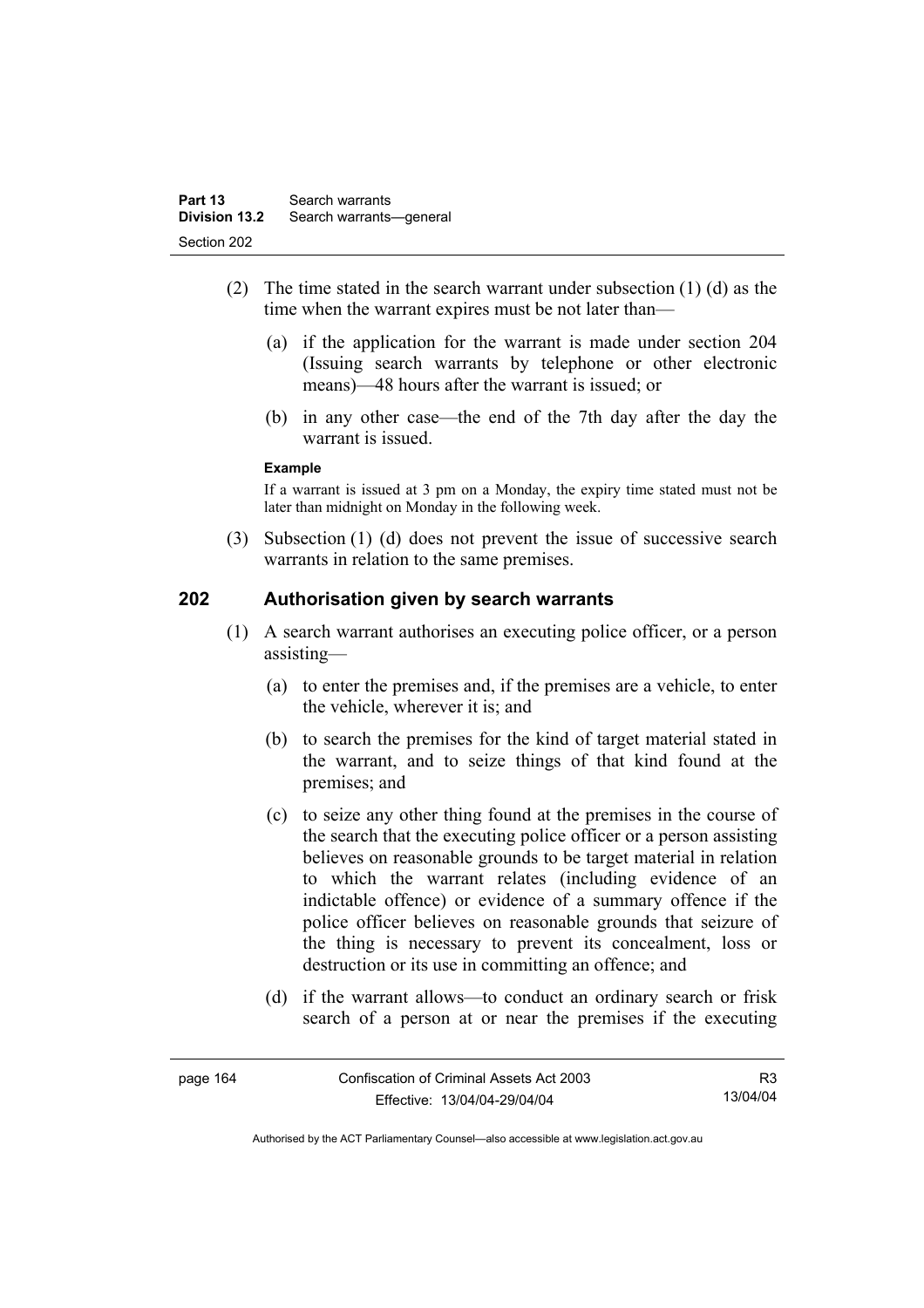police officer or a person assisting suspects on reasonable grounds that the person has target material in the person's possession.

 (2) A search warrant authorises an executing police officer to make things seized under the warrant available to another police officer, any public servant or anyone who holds a position under a Territory law, or a law of the Commonwealth, a State or another Territory, if it is necessary to do so for investigating or prosecuting an offence to which the things relate.

# **Division 13.3 Telephone and electronic warrants**

# **203 Applying for search warrants by telephone or other electronic means**

- (1) A police officer may apply to an issuing officer for a search warrant by telephone, fax or other electronic means—
	- (a) in an urgent case; or
	- (b) if the delay that would happen if an application were made in person would frustrate the effective execution of the warrant.
- (2) The application—
	- (a) must include all information that would be required in an application under division 13.2 (Search warrants—general) for a search warrant; and
	- (b) may, if necessary, be made before the information is sworn.
- (3) The issuing officer may require—
	- (a) communication by voice to the extent that it is practicable in the circumstances; and
	- (b) any further information.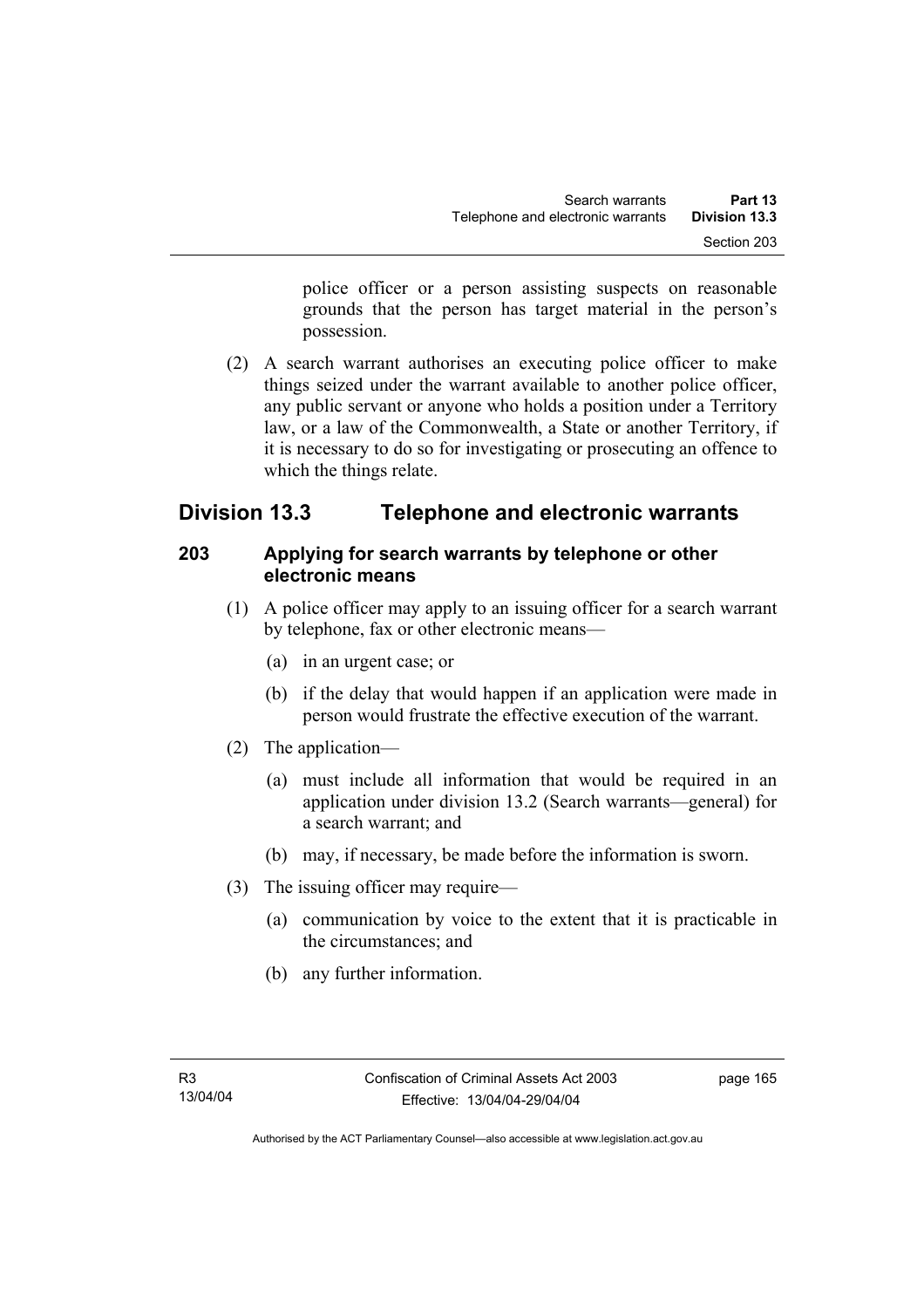## **204 Issuing search warrants by telephone or other electronic means**

- (1) The issuing officer may complete and sign the same form of search warrant that would be issued under section 199 (Issuing search warrants) if satisfied that—
	- (a) a search warrant in the terms of the application should be issued urgently; or
	- (b) the delay that would happen if an application were made in person would frustrate the effective execution of the warrant.
- (2) If the issuing officer issues the search warrant, the officer must tell the applicant, by telephone, fax or other electronic means, of the terms of the warrant and the date and time when it was signed.
- (3) The applicant must then—
	- (a) complete a form of search warrant in terms substantially corresponding to those given by the issuing officer; and
	- (b) state on the form—
		- (i) the name of the issuing officer; and
		- (ii) the date and time the warrant was signed by the issuing officer.
- (4) The applicant must, by the end of the day after the 1st of the relevant events happens, give the issuing officer—
	- (a) the form of search warrant completed by the applicant; and
	- (b) if the information was unsworn under section 203 (2) (b) (Applying for search warrants by telephone or other electronic means)—the sworn information.
- (5) The issuing officer must attach the form of search warrant completed by the issuing officer to the documents given under subsection  $(4)$ .

Authorised by the ACT Parliamentary Counsel—also accessible at www.legislation.act.gov.au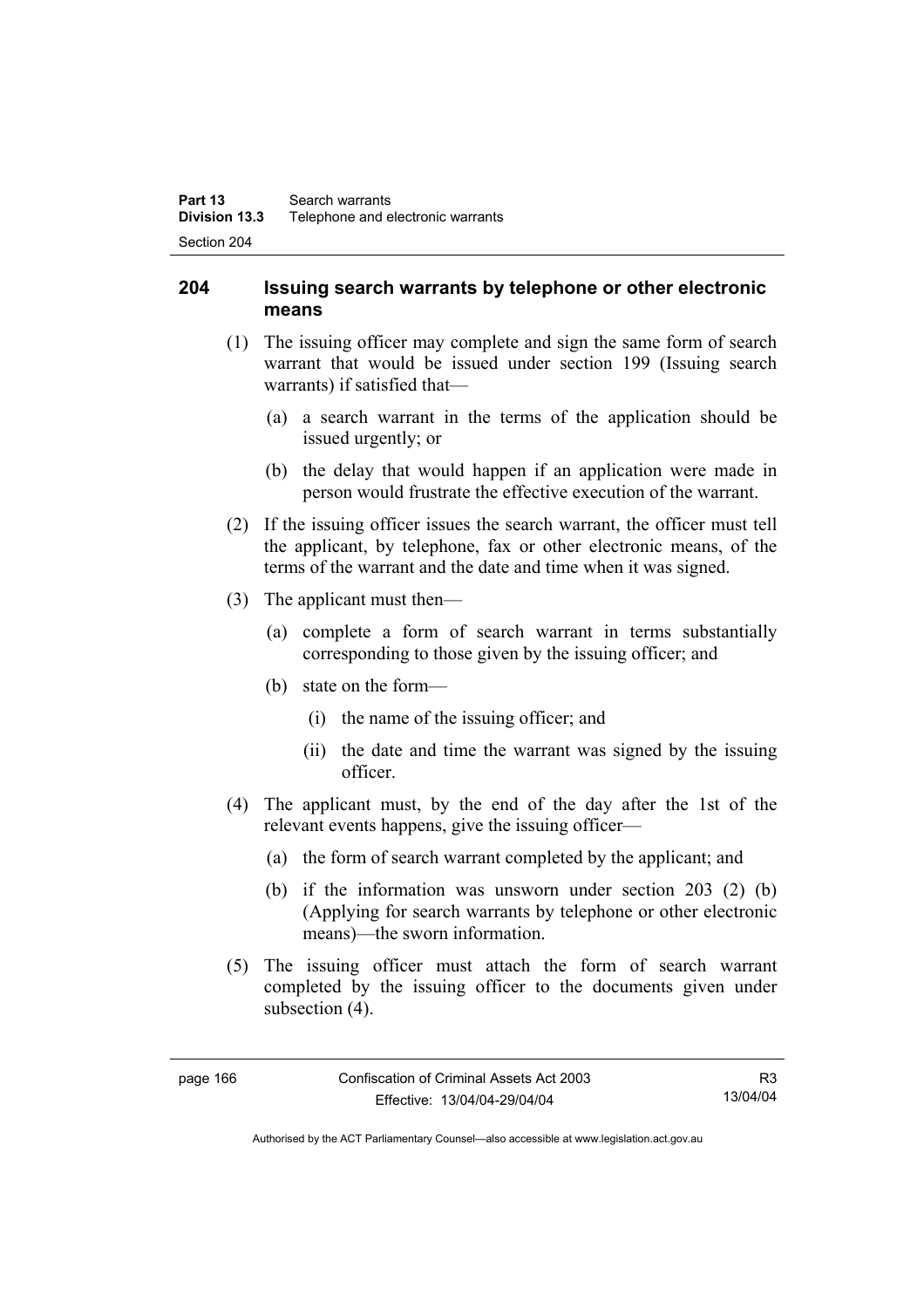(6) In subsection (4):

*relevant event* means the day when—

- (a) the warrant is executed; or
- (b) the warrant expires.

### **205 Unsigned warrants by telephone or other electronic means in court proceedings**

- (1) This section applies if—
	- (a) it is material, in any proceeding, for a court to be satisfied that the exercise of a power under a search warrant issued under this division was properly authorised; and
	- (b) the form of search warrant signed by the issuing officer is not produced in evidence.
- (2) The court must assume that the exercise of the power was not properly authorised unless the contrary is proved.

### **206 Offence for stating incorrect names in warrants by telephone or other electronic means**

A person commits an offence if—

- (a) the person executes a document or presents a document to a person; and
- (b) the document purports to be a form of search warrant under section 204 (Issuing search warrants by telephone or other electronic means); and
- (c) the person states a name of an issuing officer in the document; and
- (d) the name is not the name of the issuing officer that authorised the warrant.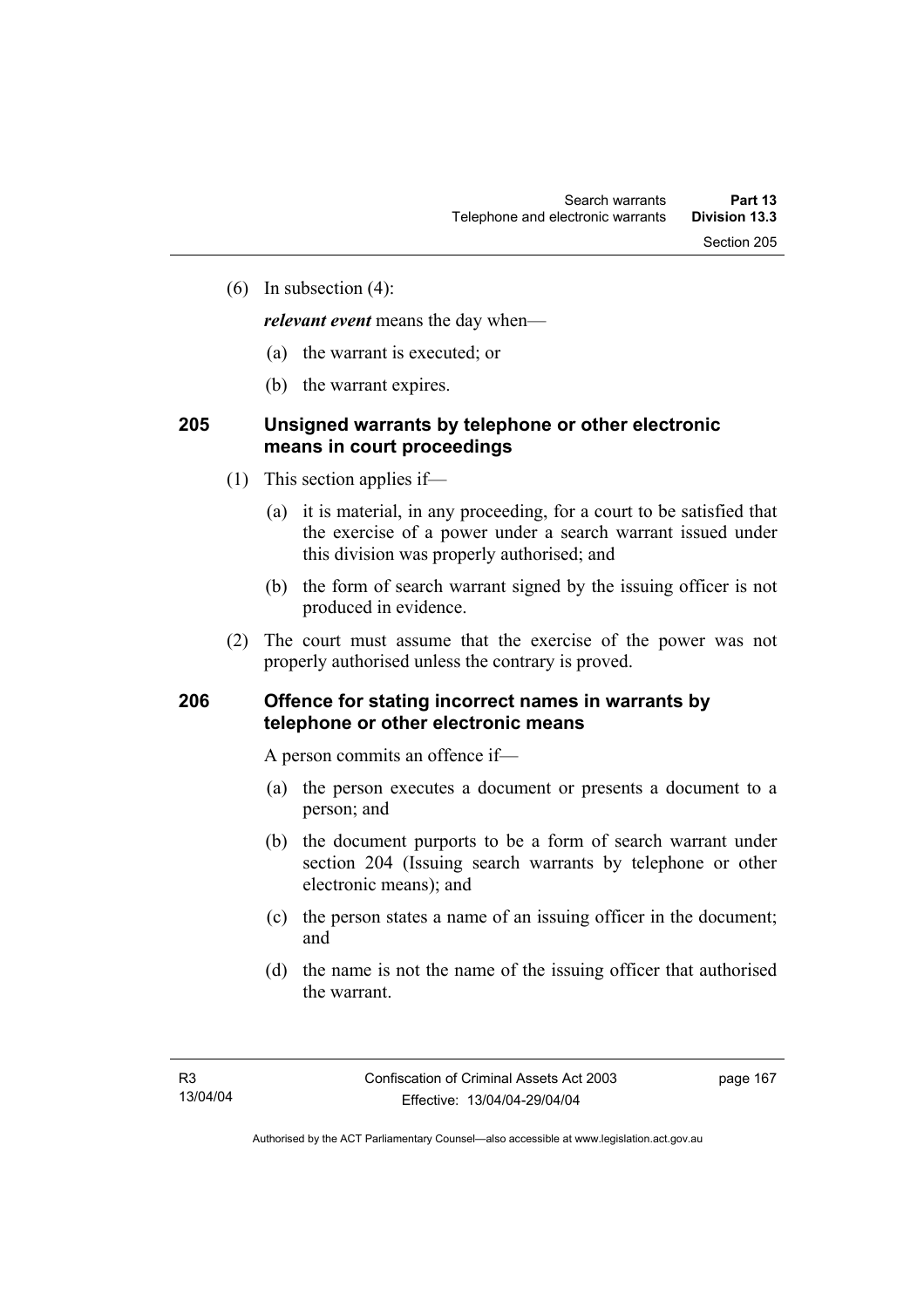Maximum penalty: 200 penalty units, imprisonment for 2 years or both.

### **207 Offence for execution etc of search warrant departing in material form**

A person commits an offence if—

- (a) the person executes a document or presents a document to a person; and
- (b) the document purports to be a form of search warrant under section 204 (Issuing search warrants by telephone or other electronic means); and
- (c) the document departs in a material particular from the form authorised by the issuing officer.

Maximum penalty: 200 penalty units, imprisonment for 2 years or both.

## **208 Offence for execution etc of unauthorised form of search warrant**

A person commits an offence if—

- (a) the person executes a document or presents a document to a person; and
- (b) the document purports to be a form of search warrant under section 204 (Issuing search warrants by telephone or other electronic means); and
- (c) the document—
	- (i) has not been authorised by an issuing officer under that section; or
	- (ii) departs in a material particular from the terms authorised by the issuing officer under that section.

page 168 Confiscation of Criminal Assets Act 2003 Effective: 13/04/04-29/04/04

Authorised by the ACT Parliamentary Counsel—also accessible at www.legislation.act.gov.au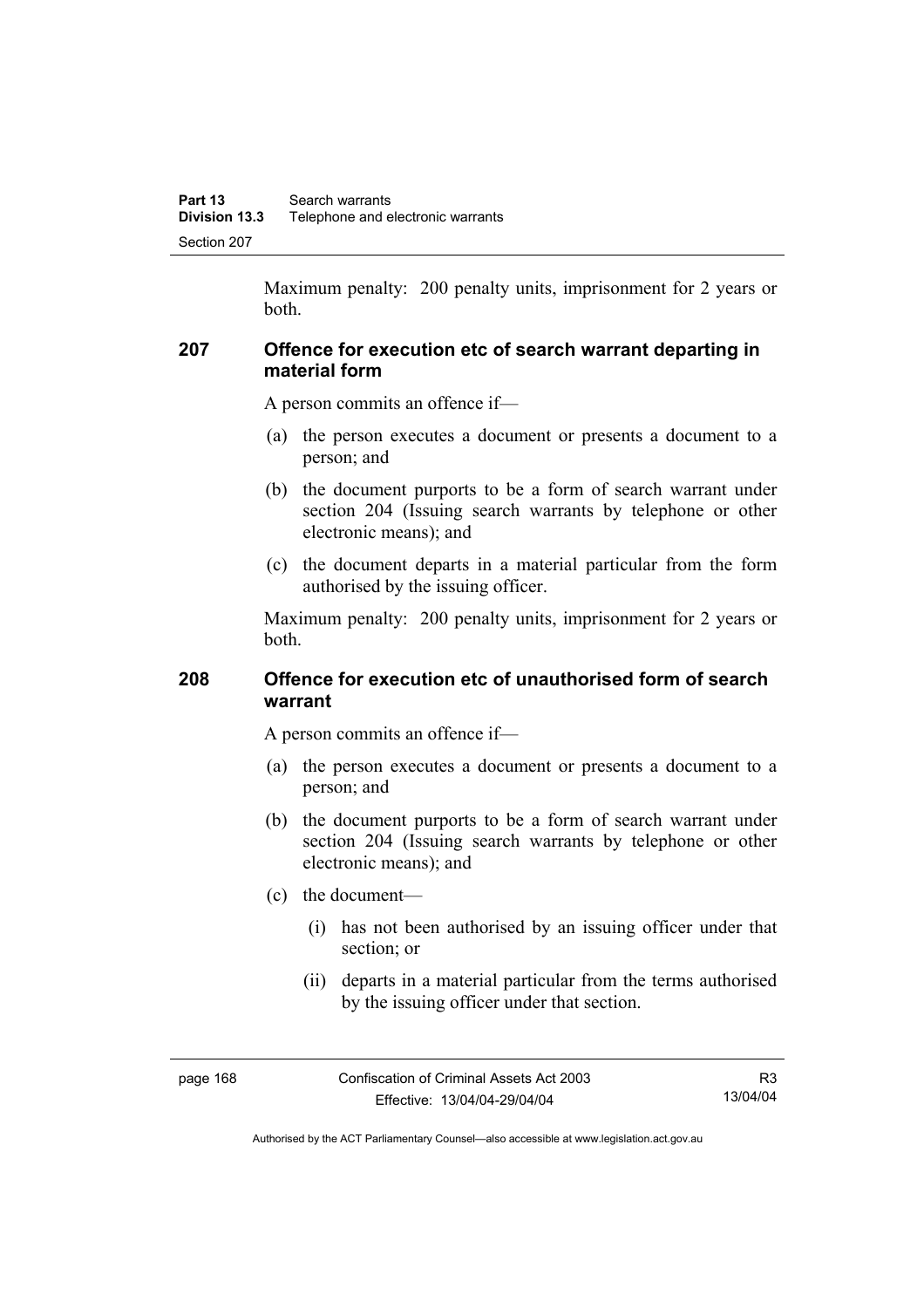Maximum penalty: 200 penalty units, imprisonment for 2 years or both.

# **209 Offence for giving unauthorised form of search warrant**

A person commits an offence if—

- (a) the person purports to give a form of search warrant to an issuing officer under section 204 (4) (b) (Issuing search warrants by telephone or other electronic means); and
- (b) the document is not the form of search warrant that the person executed.

Maximum penalty: 200 penalty units, imprisonment for 2 years or both.

# **Division 13.4 Executing search warrants**

*Note* A court has a discretion to admit improperly obtained evidence (see *Evidence Act 1995* (Cwlth), s 138).

# **210 Search warrants—whether must be executed only during particular hours**

A search warrant must not authorise a search during the period beginning at 9 pm on a day and ending at 6 am on the next day unless the issuing officer is satisfied that—

- (a) it would not be practicable to conduct the search at another time; or
- (b) it is necessary to prevent the concealment, loss or destruction of target material.

# **211 Search warrants—restrictions on personal searches**

 (1) A search warrant cannot authorise a strip search or a search of a person's body cavities.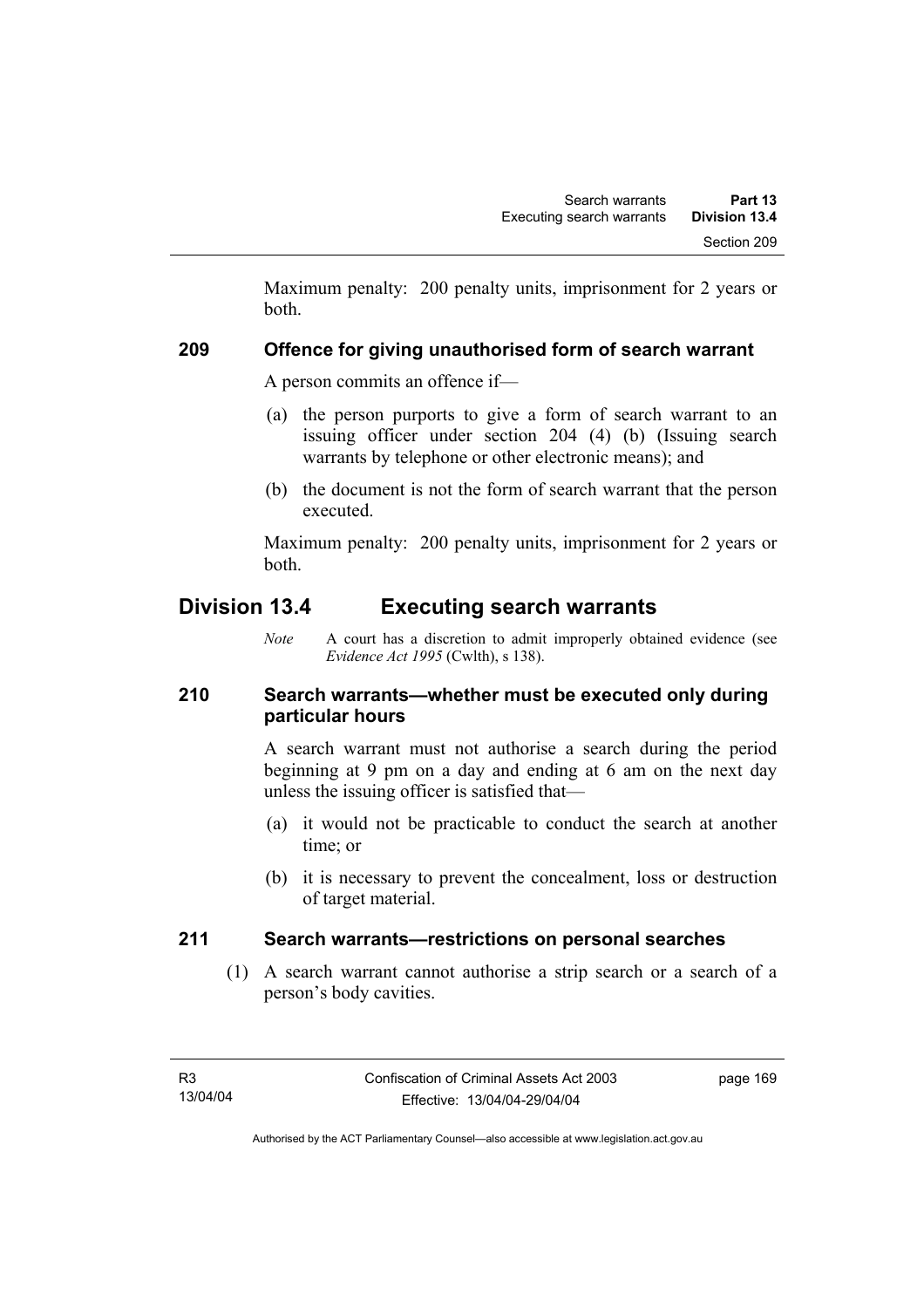- (2) If a search warrant authorises an ordinary search or frisk search of a person—
	- (a) a different search from the search authorised must not be done under the warrant; and
	- (b) the search must be conducted by a person of the same sex as the person being searched.
- (3) However, if a transgender or intersex person is searched, the person may require that the search be conducted by either a male or a female.
- (4) If the transgender or intersex person requires that the search be conducted by a male, the person is taken, for this section, to be male.
- (5) If the transgender or intersex person requires that the search be conducted by a female, the person is taken, for this section, to be female.
- (6) A person assisting who is not a police officer must not take part in searching a person.
- (7) In this section:

*strip search* means a search of a person or of articles in the possession of a person, which may include all or any of the following:

- (a) requiring the person to remove all of his or her clothing;
- (b) an examination of the person's body (but not of the person's body cavities) and of those clothes.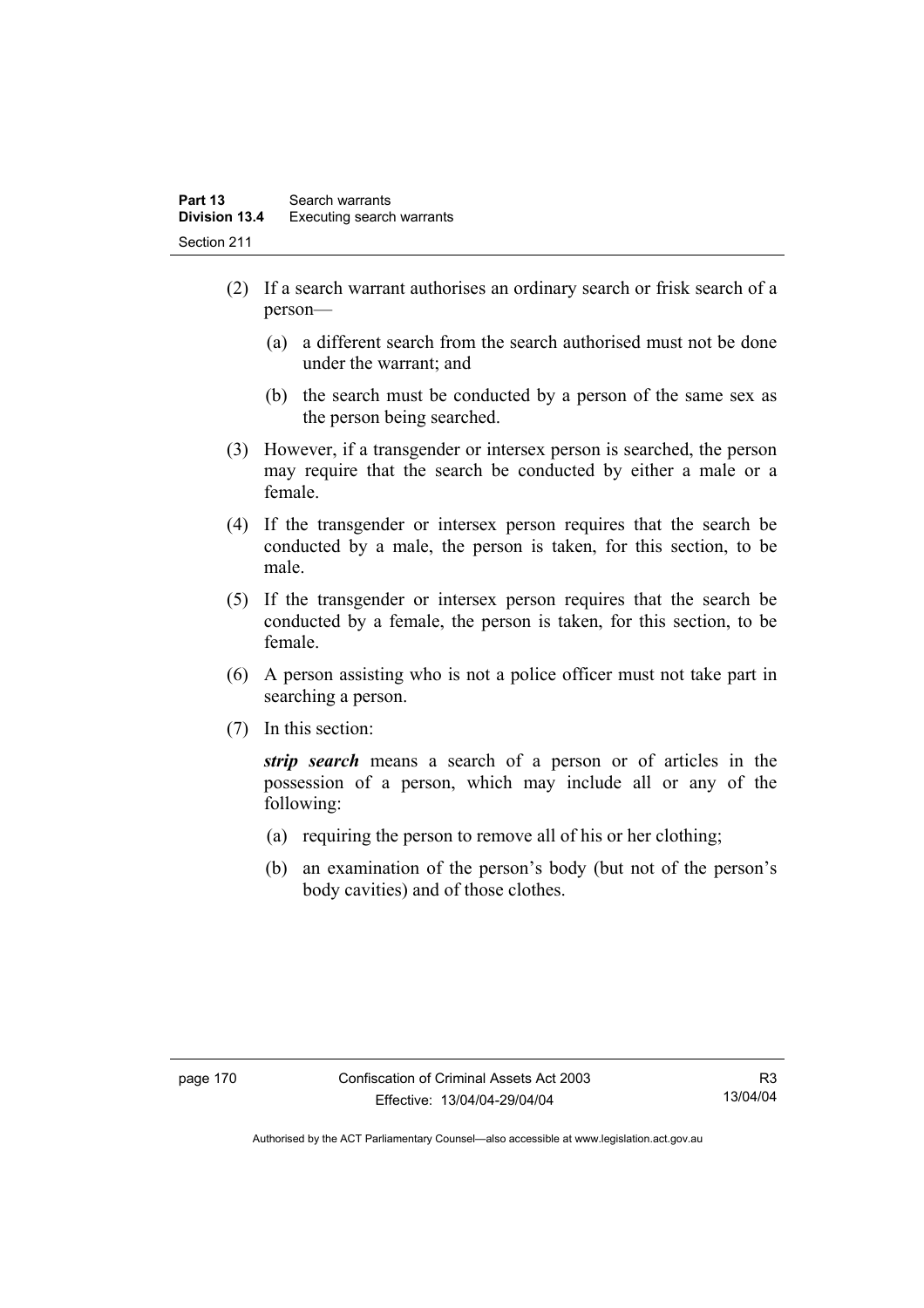### **212 Use of force and availability of assistance in executing search warrant**

- (1) Force may be used in executing a search warrant as follows:
	- (a) by an executing police officer—force against people and things may be used that is necessary and reasonable in the circumstances;
	- (b) by a person assisting who is a police officer—force against people and things may be used that is necessary and reasonable in the circumstances;
	- (c) by a person assisting who is not a police officer—force against things may be used that is necessary and reasonable in the circumstances.
- (2) An executing police officer may obtain the assistance in executing the warrant that is necessary and reasonable in the circumstances.

# **213 Search warrants—announcement before entry**

- (1) An executing police officer must, before anyone enters premises under a search warrant—
	- (a) announce that the person is authorised to enter the premises; and
	- (b) give anyone at the premises an opportunity to allow entry to the premises; and
	- (c) if the occupier of the premises, or someone else who apparently represents the occupier, is present at the premises identify himself or herself to that person.
- (2) The executing police officer is not required to comply with subsection (1) if the police officer believes on reasonable grounds that immediate entry to the premises is required to ensure—
	- (a) the safety of anyone (including any police officer or person assisting); or

| R3       | Confiscation of Criminal Assets Act 2003 | page 171 |
|----------|------------------------------------------|----------|
| 13/04/04 | Effective: 13/04/04-29/04/04             |          |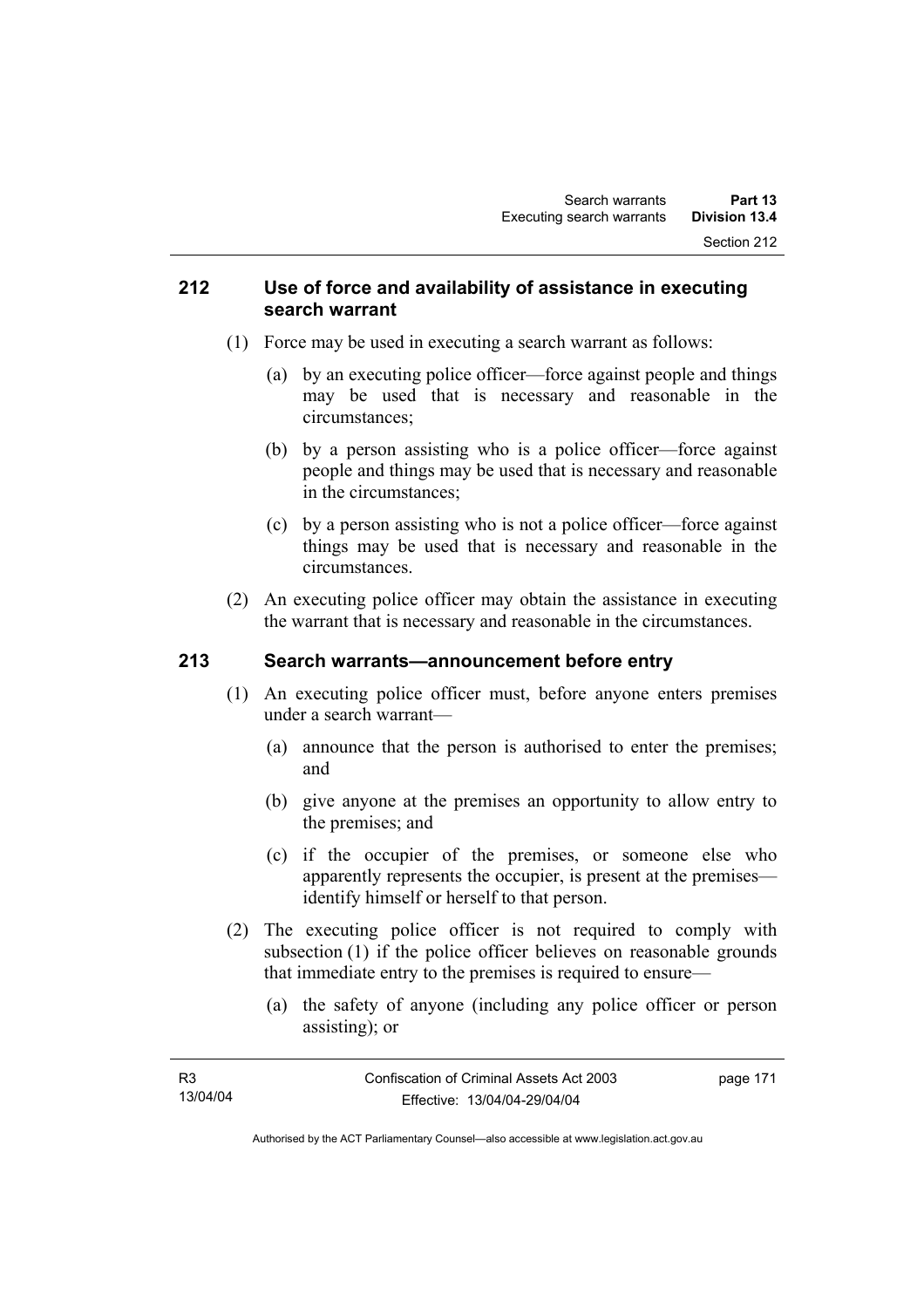(b) that the effective execution of the warrant is not frustrated.

### **214 Details of search warrant to be given to occupier etc**

- (1) If the occupier of the premises, or someone else who apparently represents the occupier, is present at the premises while a search warrant is being executed, the executing police officer or a person assisting must make available to the person—
	- (a) a copy of the warrant; and
	- (b) a document setting out the rights and obligations of the person.
- (2) Before a person is searched under a search warrant, the executing police officer or a person assisting must show the person a copy of the warrant.
- (3) The copy of the warrant need not include the issuing officer's signature or the seal or stamp of the court in which the issuing officer holds office or is employed.

# **215 Occupier entitled to be present during search etc**

- (1) If an occupier of premises, or someone else who apparently represents the occupier, is present at the premises while a search warrant is being executed, the occupier or person is entitled to observe the search being conducted.
- (2) However, the person is not entitled to observe the search if—
	- (a) to do so would impede the search; or
	- (b) the person is under arrest, and allowing the person to observe the search being conducted would interfere with the objectives of the search.
- (3) This section does not prevent 2 or more areas of the premises being searched at the same time.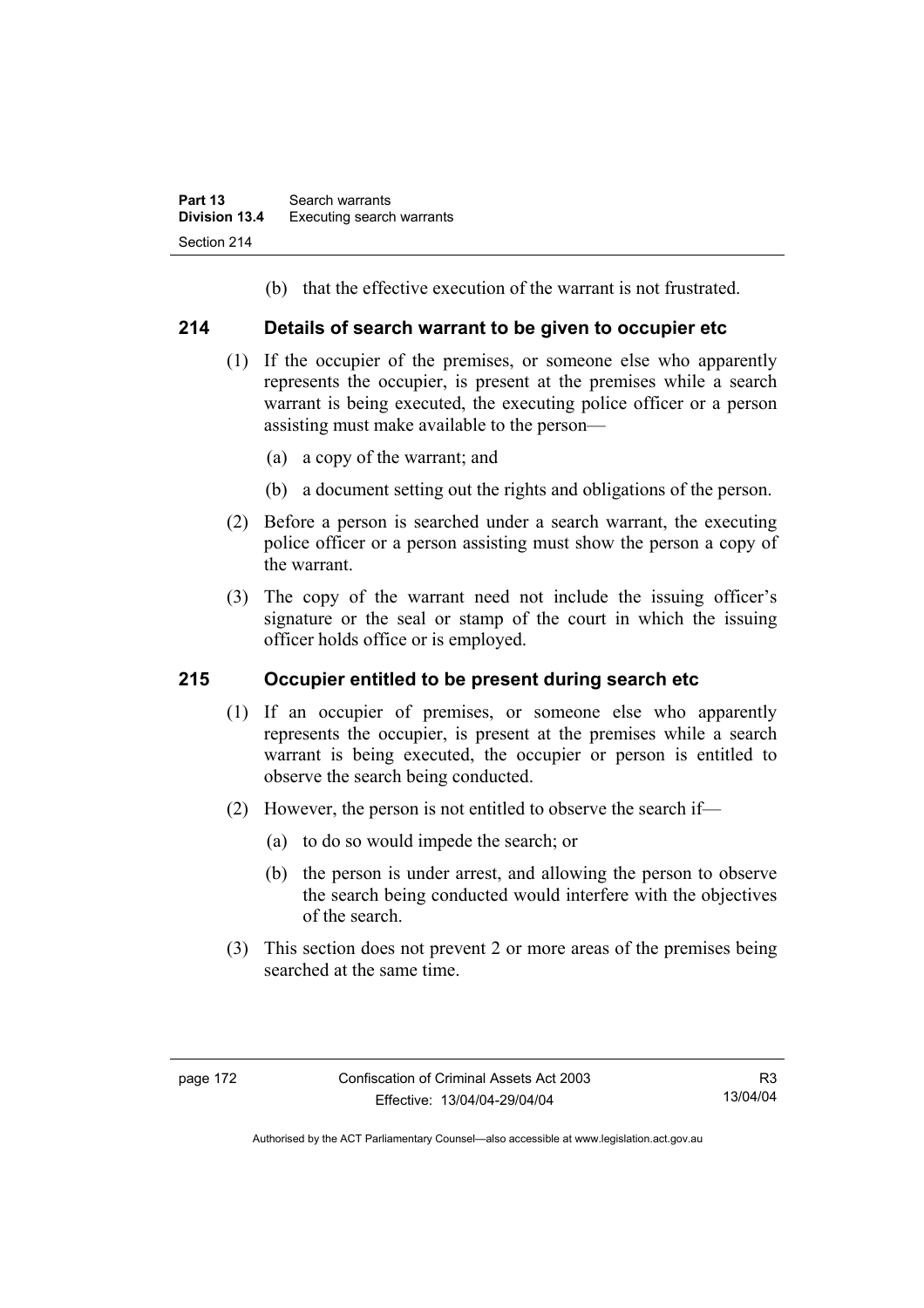### **216 Particular powers available to officers executing search warrant**

- (1) In executing a search warrant, the executing police officer or a person assisting may take photographs (including video recordings) of the premises or of people or things at the premises—
	- (a) for a purpose incidental to the execution of the warrant; or
	- (b) if the occupier of the premises consents in writing.
- (2) The executing police officer and a person assisting may complete the execution of a search warrant only if the warrant is in force, after all of them temporarily leave the premises—
	- (a) for not more than 1 hour; or
	- (b) for a longer period if the occupier of the premises consents in writing.
- (3) The execution of a search warrant may be completed if—
	- (a) the execution is stopped by an order of a court; and
	- (b) the order is later reversed or set aside on appeal; and
	- (c) the warrant is still in force.

# **217 Use of equipment to examine or process things**

- (1) The executing police officer, or a person assisting, for a search warrant may bring into or onto the premises any equipment reasonably necessary to examine or process a thing found at the premises to decide whether it may be seized under the warrant.
- (2) The executing police officer or a person assisting may operate equipment already at the premises to carry out an examination or processing if the officer believes on reasonable grounds that—
	- (a) the equipment is suitable; and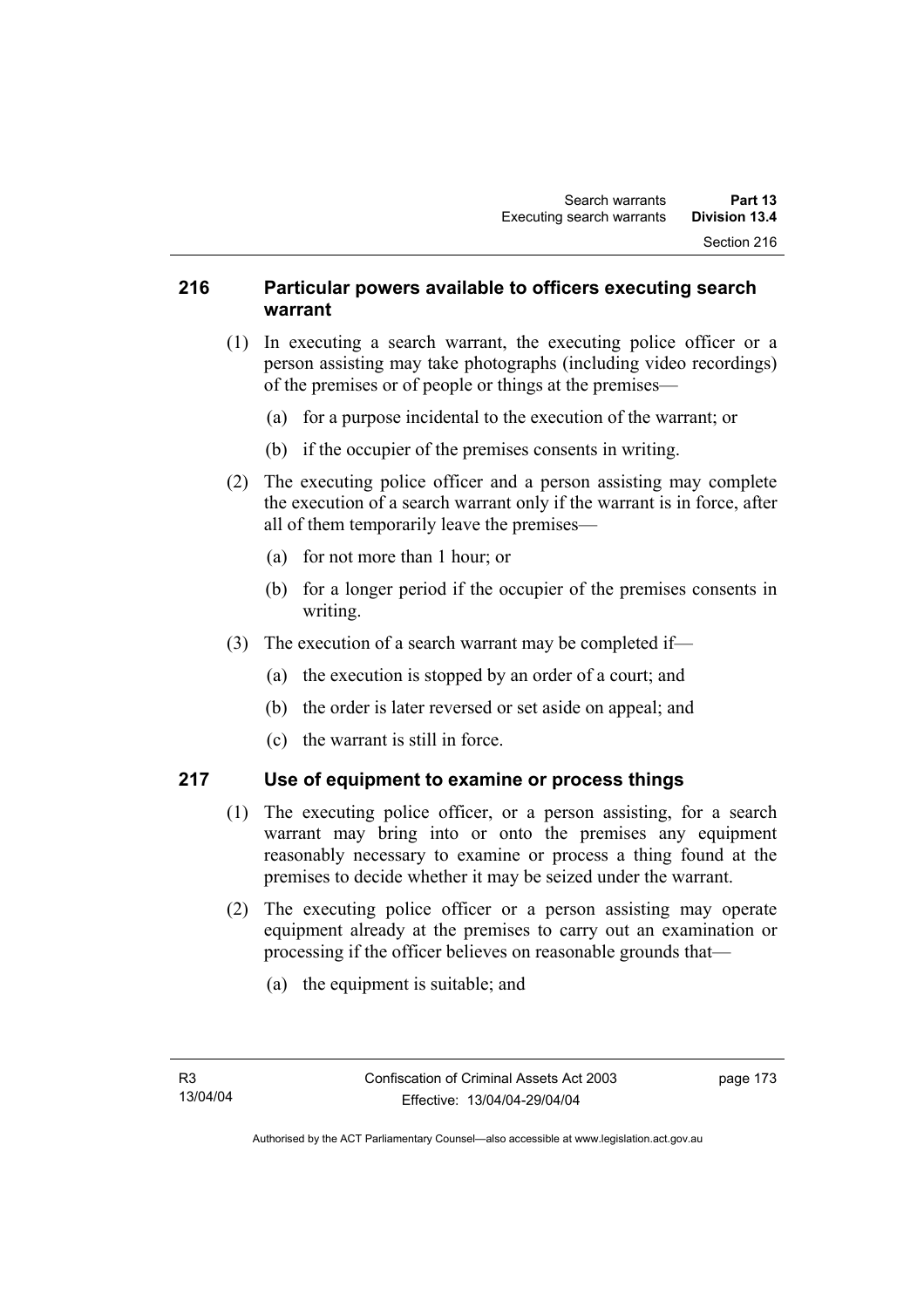(b) the examination or processing may be carried out without damaging the equipment or thing.

### **218 Moving things to another place for examination or processing**

- (1) A thing found at the premises may be moved to another place for examination or processing to decide whether it may be seized under a search warrant if—
	- (a) both of the following subparagraphs apply:
		- (i) there are reasonable grounds for believing that the thing is or contains target material;
		- (ii) it is significantly more practicable to do so having regard to the timeliness and cost of examining or processing the thing at another place and the availability of expert assistance; or
	- (b) the occupier of the premises consents in writing.
- (2) The thing may be moved to another place for examination or processing for no longer than 72 hours.
- (3) An executing police officer may apply to an issuing officer for an extension of that time if the executing police officer believes on reasonable grounds that the thing cannot be examined or processed within 72 hours.
- (4) The executing police officer must give notice of the application to the occupier of premises, and the occupier is entitled to be heard on the application.
- (5) If a thing is moved to another place under this section, the executing police officer must, if practicable—
	- (a) tell the occupier of the address of the place, and when, the examination or processing will be carried out; and

Authorised by the ACT Parliamentary Counsel—also accessible at www.legislation.act.gov.au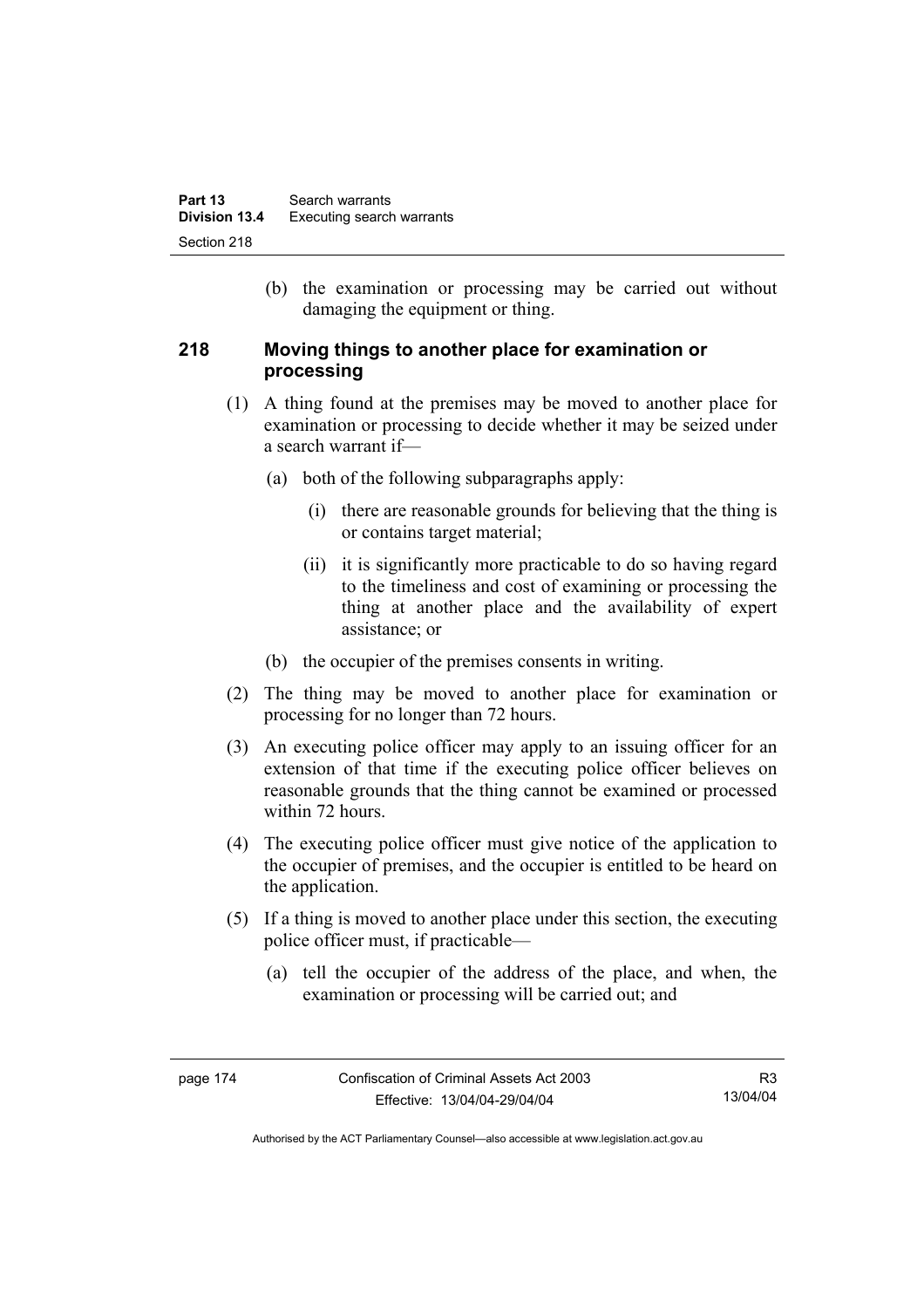- (b) allow the occupier or the occupier's representative to be present during the examination or processing.
- (6) The provisions of this part relating to the issue of search warrants apply, with any necessary changes, to the giving of an extension under this section.

### **219 Use of electronic equipment at premises**

- (1) An executing police officer or a person assisting may operate electronic equipment at the premises to access data (including data not held at the premises) if the officer or person believes on reasonable grounds that—
	- (a) the data might be target material; and
	- (b) the equipment can be operated without damaging it.
	- *Note* An executing police officer may obtain an order requiring a person with knowledge of a computer or computer system to provide assistance (see s 220).
- (2) If the executing police officer or person assisting believes that any data accessed by operating the electronic equipment might be target material, the officer or person may—
	- (a) copy the data to a data storage device brought to the premises; or
	- (b) if the occupier of the premises agrees in writing—copy the data to a data storage device at the premises.
- (3) The executing police officer or person assisting may take the device from the premises.
- (4) The executing police officer, or a person assisting who is a police officer, may do the following things if the officer or person finds that any target material is accessible using the equipment:
	- (a) seize the equipment and any data storage device;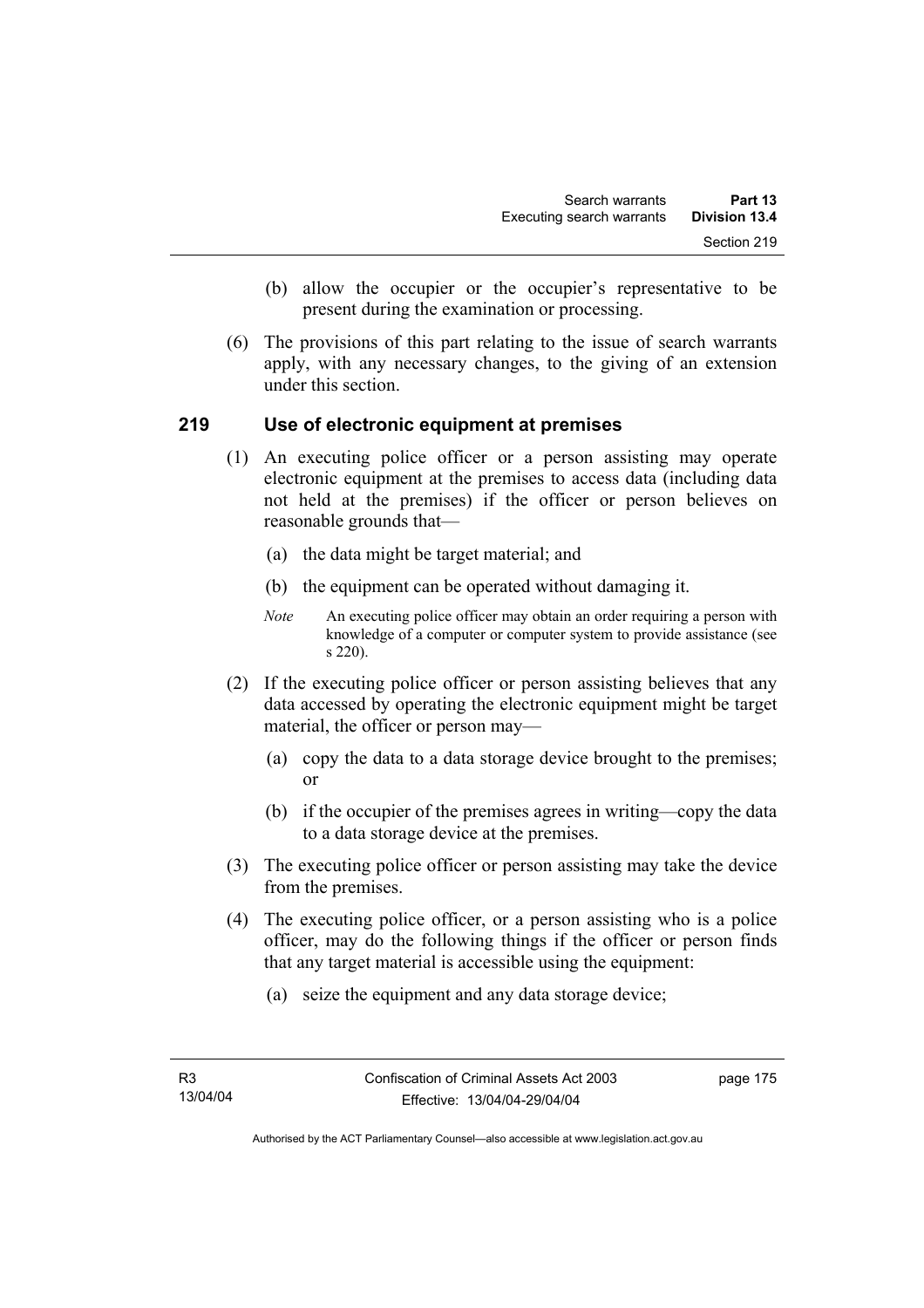- (b) if the material can, by using facilities at the premises, be put in documentary form—operate the facilities to put the material in that form and seize the documents so produced.
- (5) A police officer may seize equipment under subsection (4) (a) only if—
	- (a) it is not practicable to copy the data as mentioned in subsection (2) or to put the material in documentary form as mentioned in subsection (4) (b); or
	- (b) possession of the equipment by the occupier could be an offence.

### **220 Person with knowledge of computer or computer system to assist access etc**

- (1) An executing police officer may apply to an issuing officer for an order requiring a stated person to provide any information or assistance that is reasonably necessary to allow the executing police officer or a person assisting to do all or any of the following:
	- (a) access data held in or accessible from a computer that is on the premises;
	- (b) copy the data to a data storage device;
	- (c) convert the data into documentary form.
- (2) The issuing officer may make an order if satisfied that—
	- (a) there are reasonable grounds for suspecting that target material is accessible from the computer; and
	- (b) the stated person is—
		- (i) reasonably suspected of possessing, or having under the person's control, target material of the kind stated in the search warrant; or
		- (ii) the owner or lessee of the computer; or

| page 176 | Confiscation of Criminal Assets Act 2003 | R3       |
|----------|------------------------------------------|----------|
|          | Effective: 13/04/04-29/04/04             | 13/04/04 |

Authorised by the ACT Parliamentary Counsel—also accessible at www.legislation.act.gov.au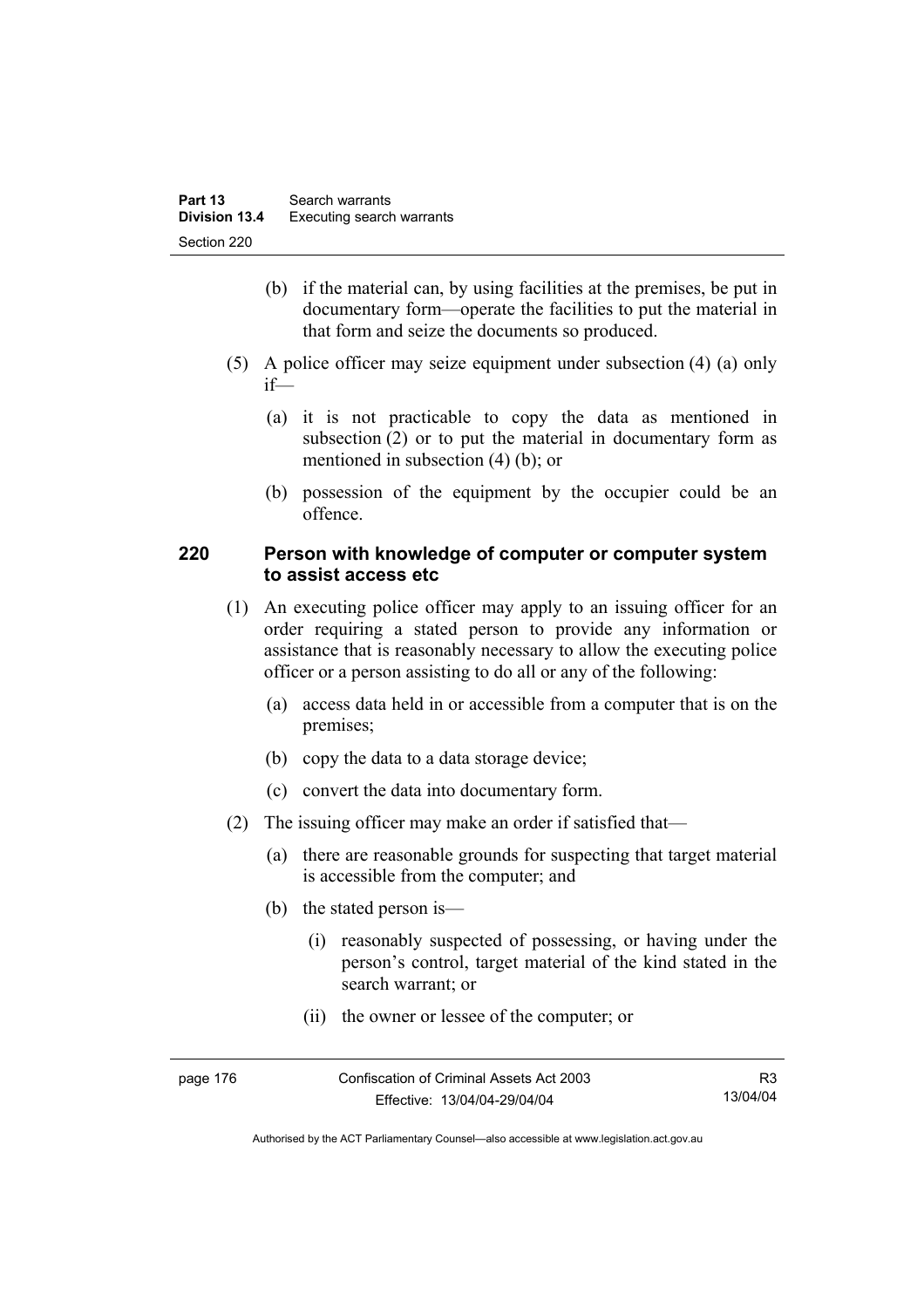- (iii) an employee of the owner or lessee of the computer; and
- (c) the stated person has knowledge of—
	- (i) the computer or a computer network of which the computer forms a part; or
	- (ii) measures applied to protect data held in or accessible from the computer.
- (3) A person commits an offence if a person contravenes an order under this section.

Maximum penalty: 50 penalty units, imprisonment for 6 months or both.

 (4) The provisions of this part relating to the issue of search warrants apply, with any necessary changes, to the giving of an order under this section.

### **221 Securing electronic equipment**

- (1) If the executing police officer or a person assisting believes on reasonable grounds that—
	- (a) target material may be accessible by operating electronic equipment at the premises; and
	- (b) expert assistance is required to operate the equipment; and
	- (c) if the officer or person does not take action, the material may be destroyed, altered or otherwise interfered with;

the officer or person may do whatever is necessary to secure the equipment, whether by locking it up, placing a guard or otherwise.

- (2) The executing police officer or a person assisting must give written notice to the occupier of the premises of—
	- (a) the officer's or person's intention to secure the equipment; and
	- (b) the fact that the equipment may be secured for up to 24 hours.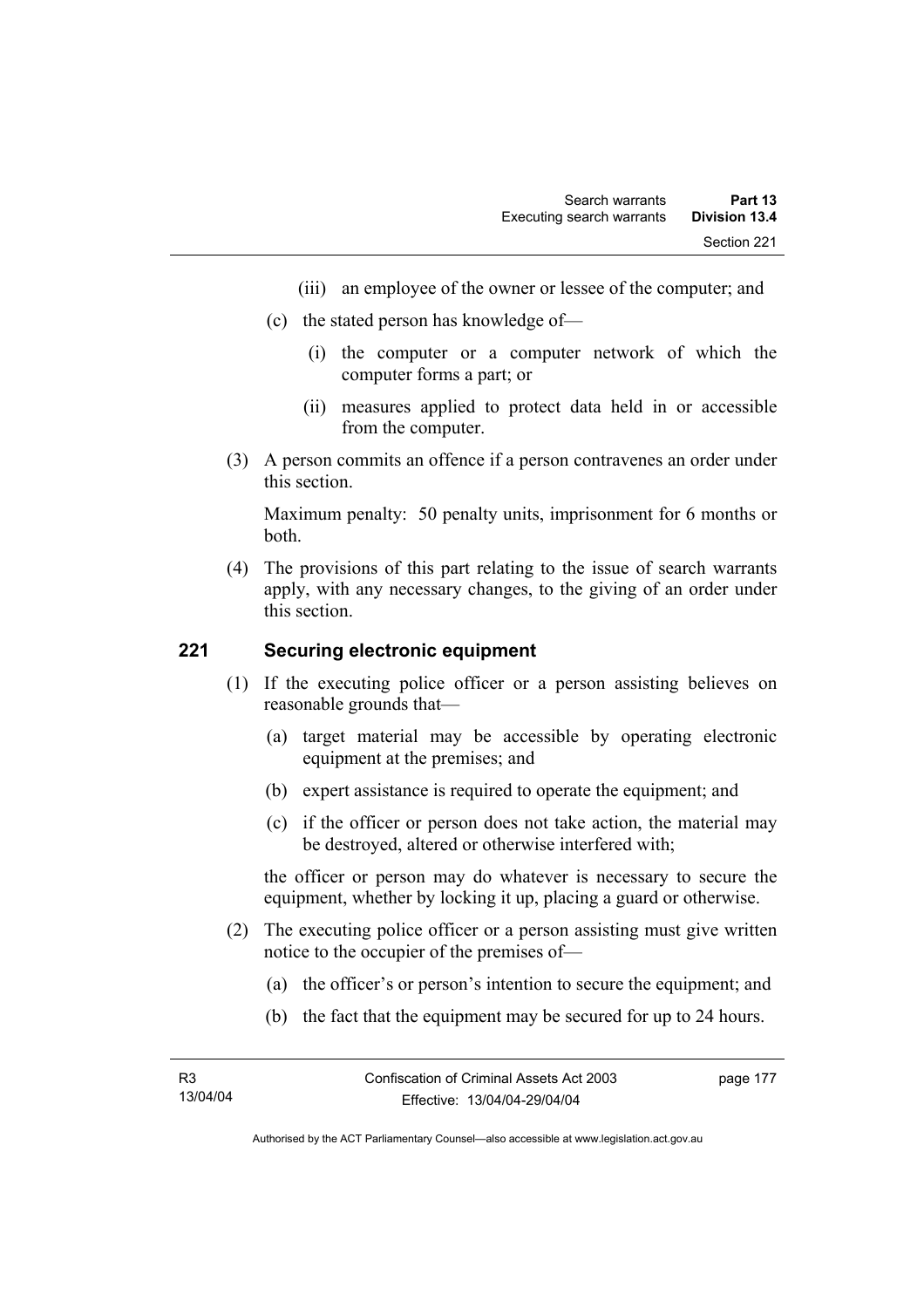- (3) The equipment may be secured until the earliest of the following events happens:
	- (a) the end of 24 hours;
	- (b) the equipment is operated by the expert.
- (4) If the executing police officer or a person assisting believes on reasonable grounds that the expert assistance will not be available within 24 hours, the officer or person may apply to the issuing officer to extend the period.
- (5) The executing police officer or a person assisting must tell the occupier of the premises of the officer's or person's intention to apply for an extension, and the occupier is entitled to be heard on the application.
- (6) The provisions of this part relating to the issue of search warrants apply, with any necessary changes, to the giving of an extension under this section.

### **222 Copies of seized things to be provided**

- (1) The occupier of the premises, or someone else who apparently represents the occupier, is present at the premises while a search warrant is executed, may ask a police officer who seizes—
	- (a) a document, film, computer file or other thing that can be readily copied; or
	- (b) a data storage device in which the information can be readily copied;

to give the occupier or other person a copy of the thing or the information.

- (2) The police officer must do so as soon as practicable after the seizure.
- (3) However, the police officer is not required to do so if—

R3 13/04/04

Authorised by the ACT Parliamentary Counsel—also accessible at www.legislation.act.gov.au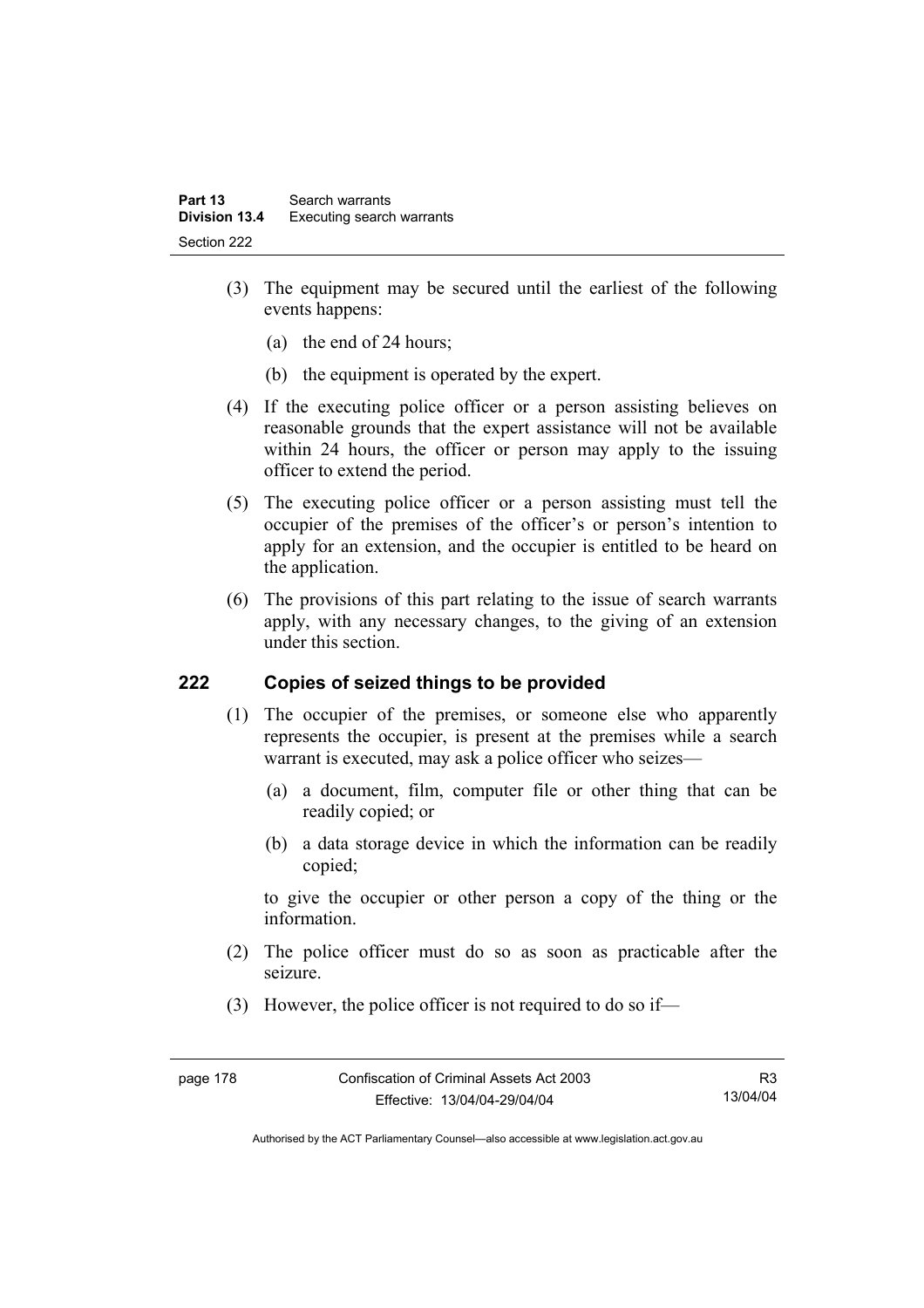- (a) the thing was seized under section 219 (Use of electronic equipment at premises); or
- (b) possession by the occupier of the thing or information could be an offence.

### **223 Providing documents after execution of search warrant**

Documents are taken to have been seized under a search warrant if—

- (a) the documents were at, or accessible from, the premises of a financial institution when a search warrant in relation to the premises was executed; and
- (b) the documents could not be found at that time; and
- (c) the financial institution provides them to the executing police officer as soon as practicable after the execution of the warrant.

# **Division 13.5 Stopping and searching vehicles**

# **224 Searches of vehicles without search warrant in emergency situations**

- (1) This section applies if a police officer believes, on reasonable grounds, that—
	- (a) a thing that is target material is in or on a vehicle; and
	- (b) it is necessary to exercise a power under subsection (2) to prevent the thing from being concealed, lost or destroyed; and
	- (c) it is necessary to exercise the power without the authority of a search warrant because the circumstances are serious and urgent.
- (2) If this section applies, the police officer may—
	- (a) stop and detain the vehicle; and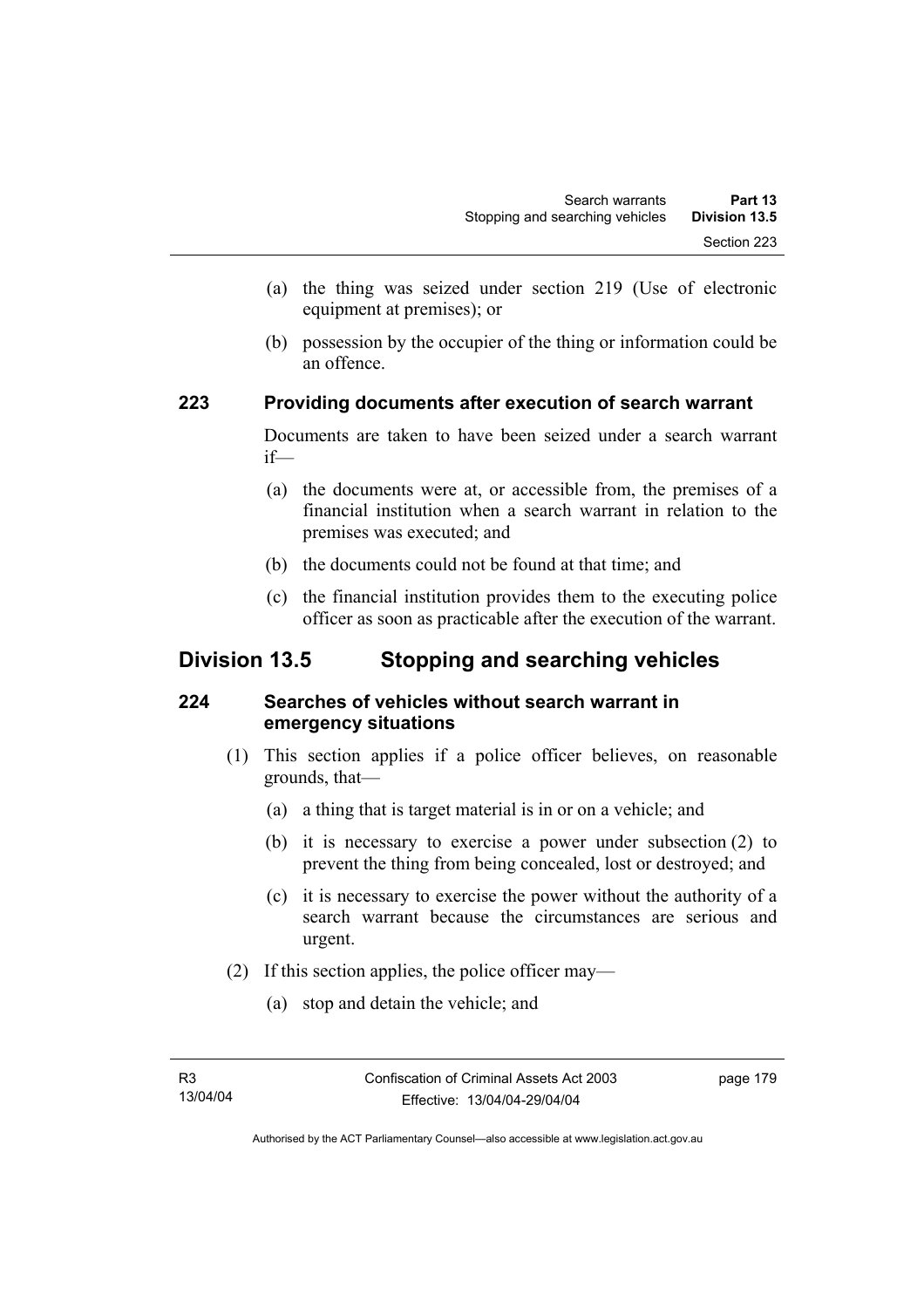- (b) search the vehicle, and any container in or on the vehicle, for the thing; and
- (c) seize the thing if the officer finds it.
- (3) If, in the course of searching for the thing, the police officer finds something else that is target material, the police officer may seize that thing if the officer suspects, on reasonable grounds, that—
	- (a) it is necessary to seize it to prevent its concealment, loss or destruction; and
	- (b) it is necessary to seize it without the authority of a search warrant because the circumstances are serious and urgent.
- (4) The police officer must exercise the police officer's powers subject to section 225.

### **225 How police officer exercises powers under s 224**

When a police officer exercises a power under section 224 (Searches of vehicles without search warrant in emergency situations) in relation to a vehicle, the police officer—

- (a) may use the assistance that is necessary and reasonable; and
- (b) must search the vehicle in a public place or in some other place to which members of the public have ready access; and
- (c) must not detain the vehicle for longer than is necessary and reasonable to search it and any container in or on the vehicle; and
- (d) may use the force that is necessary and reasonable in the circumstances, but must not damage the vehicle, or any container in or on the vehicle, by forcing open a part of the vehicle or container unless—
	- (i) the person (if any) apparently in charge of the vehicle has been given a reasonable opportunity to open that part or container; or

| page 180 | Confiscation of Criminal Assets Act 2003 | R3       |
|----------|------------------------------------------|----------|
|          | Effective: 13/04/04-29/04/04             | 13/04/04 |

Authorised by the ACT Parliamentary Counsel—also accessible at www.legislation.act.gov.au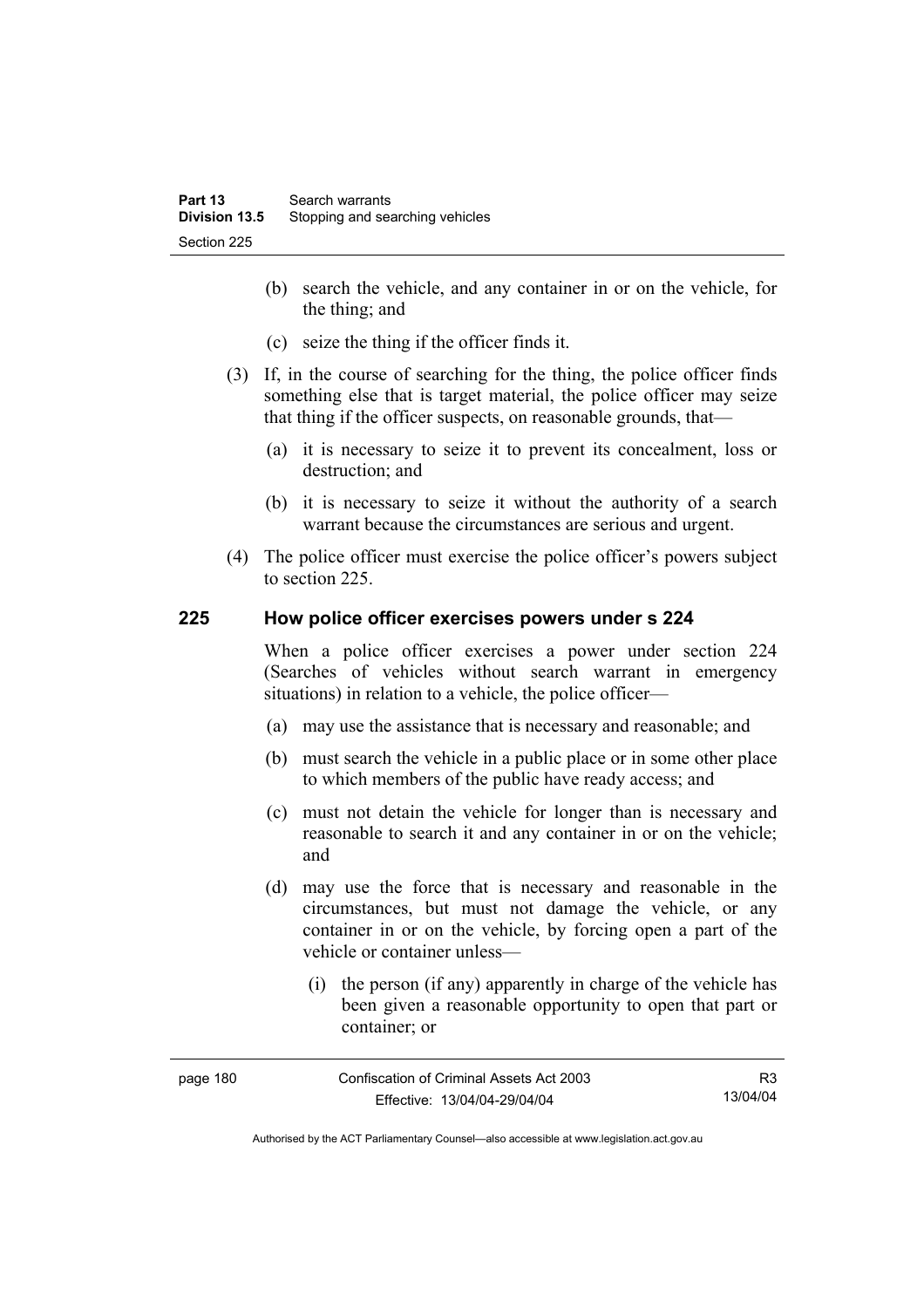(ii) it is not possible to give that person such an opportunity.

# **Division 13.6 Search warrants—things seized**

### **226 Receipts for things seized under search warrants**

- (1) This section applies to—
	- (a) a thing seized under a search warrant; or
	- (b) a thing moved under section 218 (1) (Moving things to another place for examination or processing); or
	- (c) a thing seized under section 224 (Searches of vehicles without search warrant in emergency situations).
- (2) As soon as practicable after a thing is seized under this part by the executing police officer or a person assisting, the officer or person must give a receipt for it to the person from whom it was seized.
- (3) If, for any reason, it is not practicable to comply with subsection (2), the executing police officer or person assisting must leave the receipt, secured conspicuously, at the place of seizure.
- (4) A receipt under this section must include—
	- (a) a description of the thing seized; and
	- (b) if the thing is moved under section 218 (1)—where the thing is to be taken to.
- (5) A single receipt may be given for 2 or more things.

# **227 Keeping seized things under search warrants**

- (1) This section applies to a police officer in relation to a thing seized under this part if—
	- (a) the reason for the thing's seizure no longer exists or it is decided that the thing is not to be used in evidence; or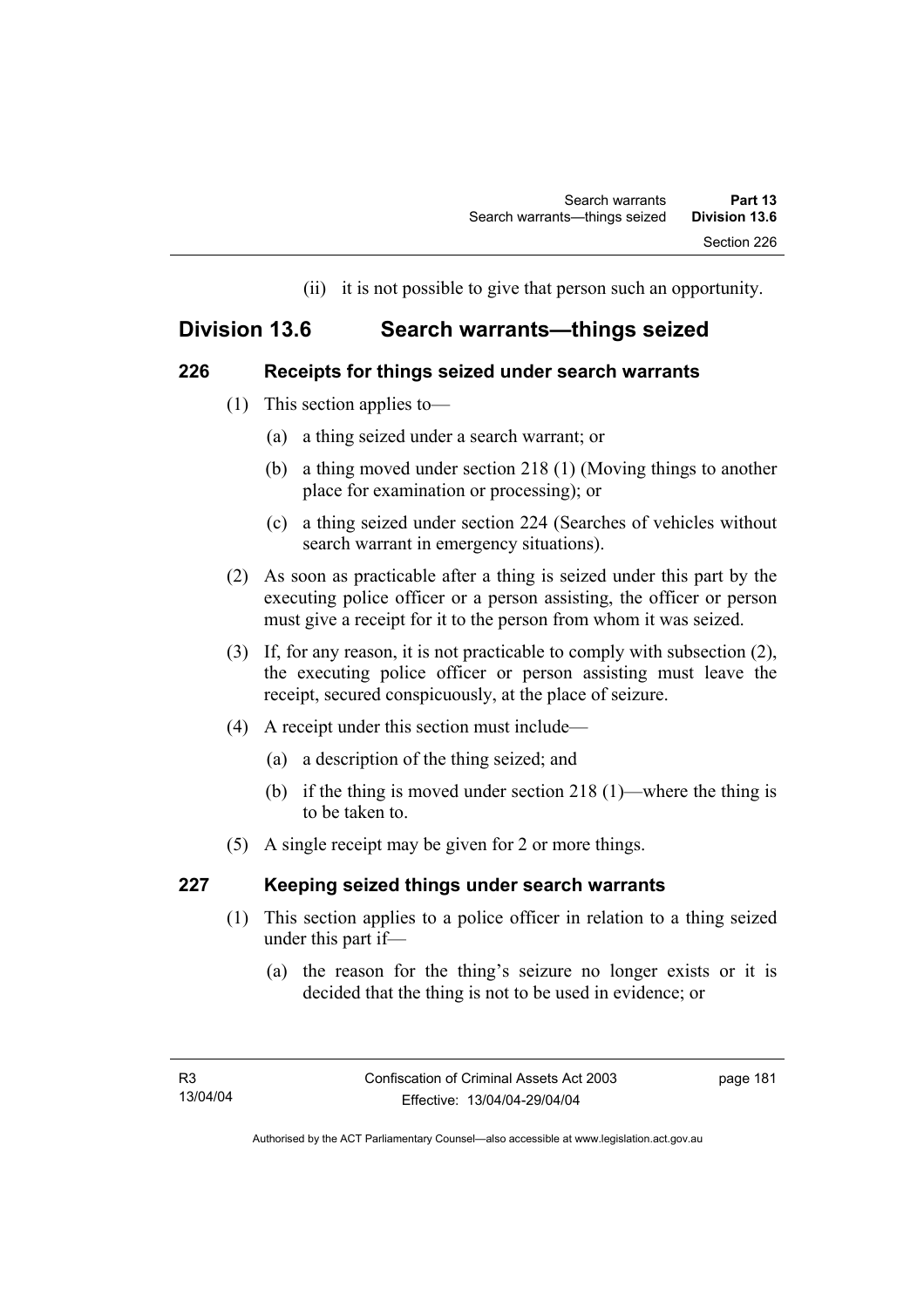- (b) if the thing was seized under section 224 (Searches of vehicles without search warrant in emergency situations)—the period of 60 days after the day of the thing's seizure ends.
- (2) The police officer must take reasonable steps to return the thing to the person from whom it was seized or to the owner if that person is not entitled to possess it.
- (3) However, the police officer does not have to take those steps if—
	- (a) if subsection  $(1)$  (b) applies—
		- (i) a proceeding in relation to which the thing might provide evidence has been begun before the end of the 60-day period and has not been finalised (including an appeal to a court in relation to the proceeding); or
		- (ii) an order is in force under section 228 (Keeping things for further period); or
	- (b) if subsection (1) (a) or (b) applies—the police officer is otherwise authorised (by a law, or an order of a court, of the Territory, the Commonwealth, a State or another Territory) to keep, destroy or dispose of the thing; or
	- (c) the thing is forfeited or forfeitable to the Territory, the Commonwealth or a State or is the subject of a dispute about ownership.

# **228 Keeping things for further period**

- (1) This section applies if a thing has been seized by a police officer under this part and a proceeding in relation to which the thing might provide evidence has not begun before the end of—
	- (a) 60 days after the day of the seizure; or
	- (b) a period previously stated in an order of an issuing officer under this section.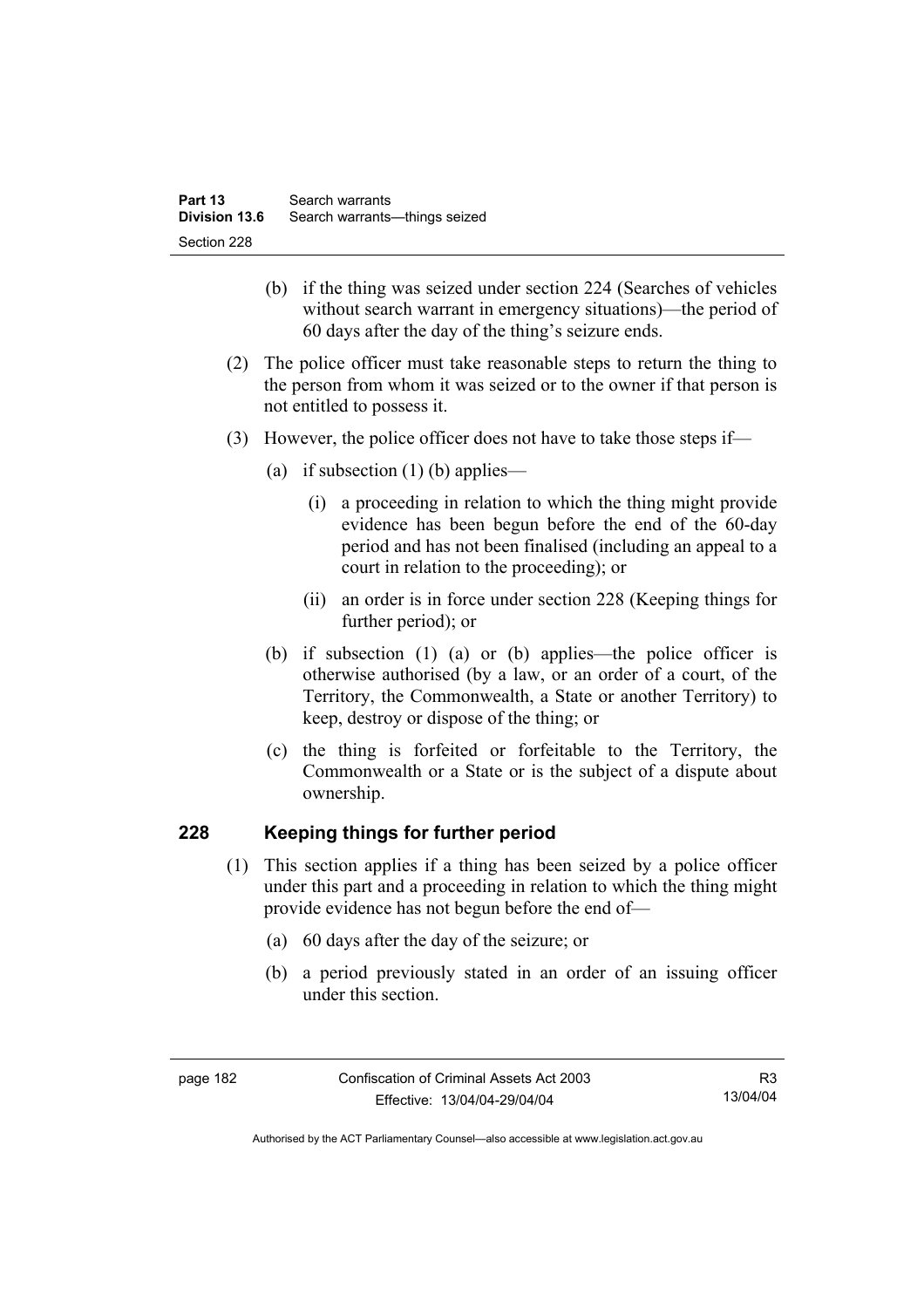- (2) A police officer may apply to an issuing officer for an order that the officer may keep the thing for a further period.
- (3) Before making the application, the police officer must—
	- (a) take reasonable steps to discover whose interests would be affected by the keeping of the thing; and
	- (b) if it is practicable to do so, tell each person the officer believes to be such a person of the proposed application.
- (4) The provisions of this part relating to the issue of search warrants apply, with any necessary changes, to the making of an order under this section.

# **229 Issuing officer may order keeping of thing**

- (1) The issuing officer may order that the police officer who made an application under section 228 (Keeping things for further period) may keep the thing if the issuing officer is satisfied that it is necessary for the police officer to do so for the purpose of beginning or conducting a proceeding under this Act, another Territory law or the law of the Commonwealth, a State or another Territory.
- (2) The order must state the period for which the officer may keep the thing.
- (3) The provisions of this part relating to the issue of search warrants apply, with any necessary changes, to the making of an order under this section.

# **230 Transfer of things seized to public trustee**

At the direction of the DPP, a police officer must transfer custody of a thing seized under this part to the public trustee.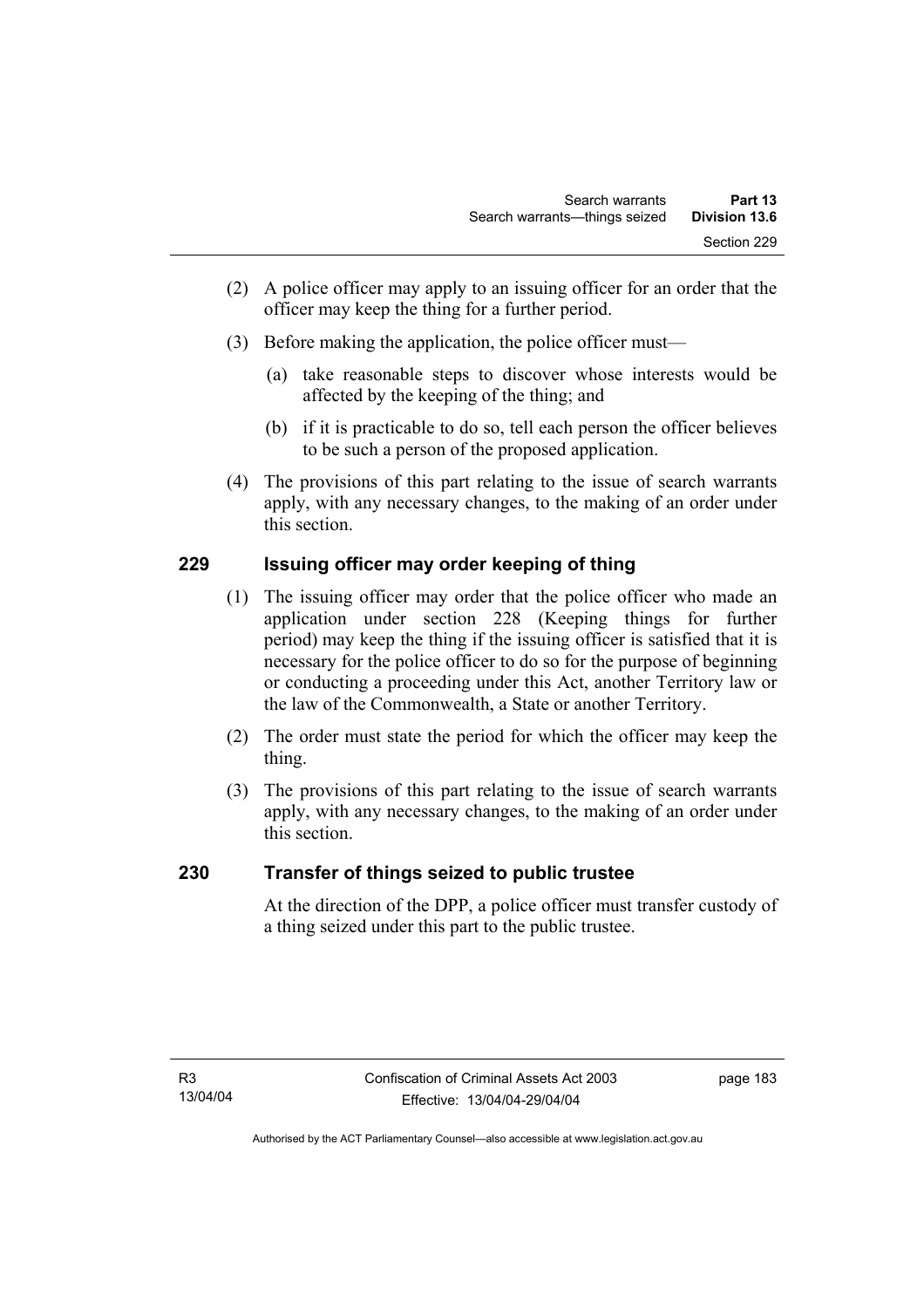# **Division 13.7 Search warrants—miscellaneous**

### **231 Search warrants—false or misleading information**

- (1) A person commits an offence if—
	- (a) the person gives information to a police officer or person assisting a police officer; and
	- (b) the person does so knowing that the information—
		- (i) is false or misleading in a material particular; or
		- (ii) omits something that makes the information false or misleading in a material particular; and
	- (c) the information is given in compliance (or purported compliance) with a requirement under this part.

Maximum penalty: 200 penalty units, imprisonment for 2 years or both.

- (2) Subsection (1) (c) does not apply if, before the information was given by the person to the police officer or person assisting, a police officer or person assisting did not take reasonable steps to tell the person of the existence of the offence against subsection (1).
- (3) For subsection (2), it is sufficient if the following form of words is used:

'Giving false or misleading information is an offence with serious consequences'.

# **232 Search warrants—false or misleading documents**

- (1) A person commits an offence if—
	- (a) the person produces a document to a police officer or a person assisting a police officer; and
	- (b) the person does so knowing that the document is false or misleading in a material particular; and

| page 184 | Confiscation of Criminal Assets Act 2003 | R3       |
|----------|------------------------------------------|----------|
|          | Effective: 13/04/04-29/04/04             | 13/04/04 |

Authorised by the ACT Parliamentary Counsel—also accessible at www.legislation.act.gov.au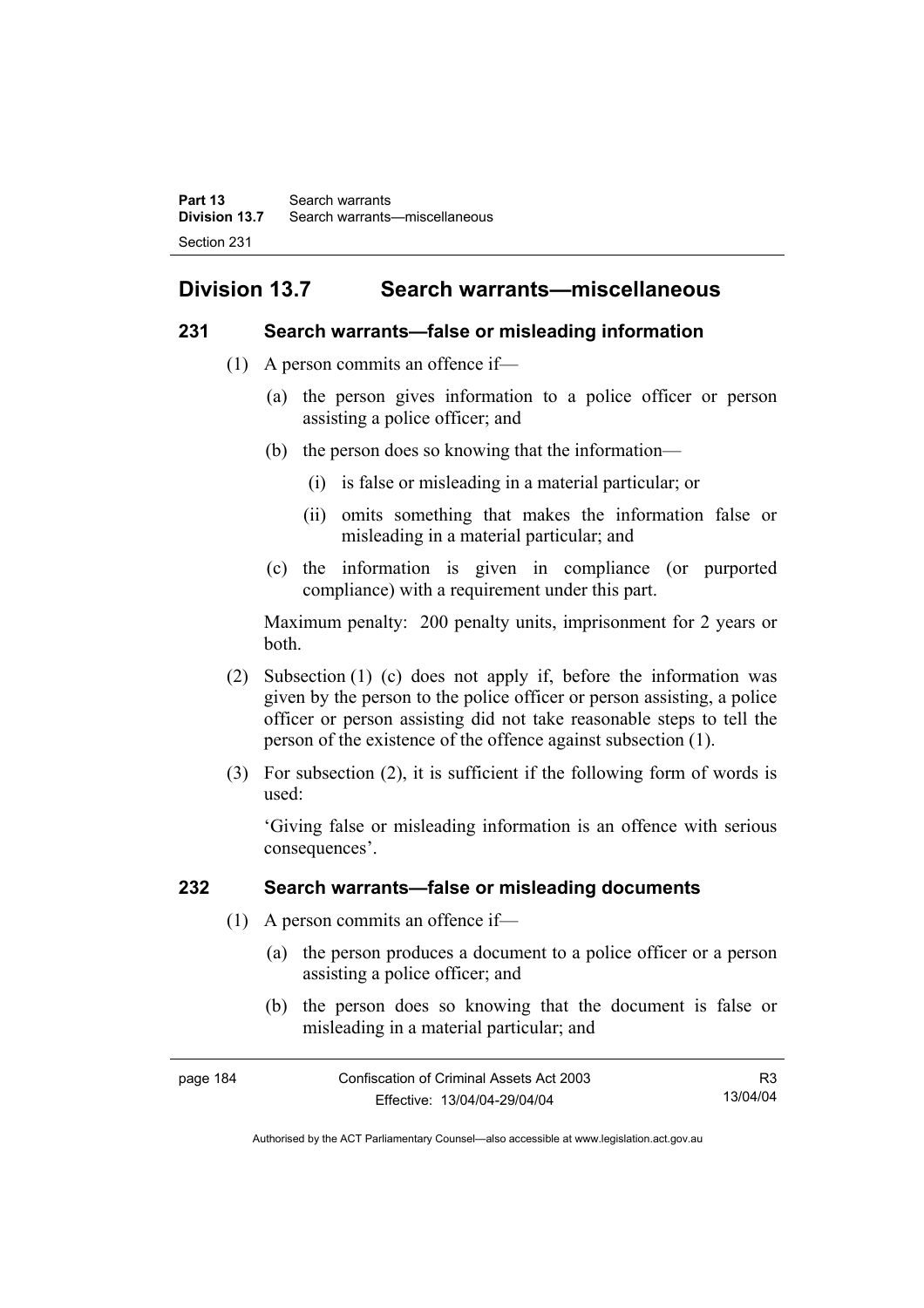(c) the document is produced in compliance (or purported compliance) with a requirement under this part.

Maximum penalty: 200 penalty units, imprisonment for 2 years or both.

- (2) Subsection (1) does not apply to a person who produces a document to a police officer or person assisting if the document is accompanied by a written statement signed by the person (or, for a corporation, by an officer of the corporation)—
	- (a) stating that the document is, to the person's knowledge, false or misleading in a material particular; and
	- (b) setting out, or referring to, the material particular in which the document is, to the person's knowledge, false or misleading.

# **233 Obstruction etc of police officers and people assisting**

- (1) A person commits an offence if—
	- (a) the person knows that, or is reckless about the fact that, a person is a police officer; and
	- (b) the person obstructs, hinders, intimidates or resists the officer in the exercise of the officer's functions under this part.

Maximum penalty: 200 penalty units, imprisonment for 2 years or both.

- (2) For this section, it is immaterial whether the defendant was aware that the police officer was exercising the officer's functions.
- (3) Strict liability applies to subsection (1) (b).

# **234 Damage etc to be minimised**

 (1) In the exercise, or purported exercise, of a function under this part, a police officer must take all reasonable steps to ensure that the police officer, and any person assisting who is not a police officer, causes as little inconvenience, detriment and damage as practicable.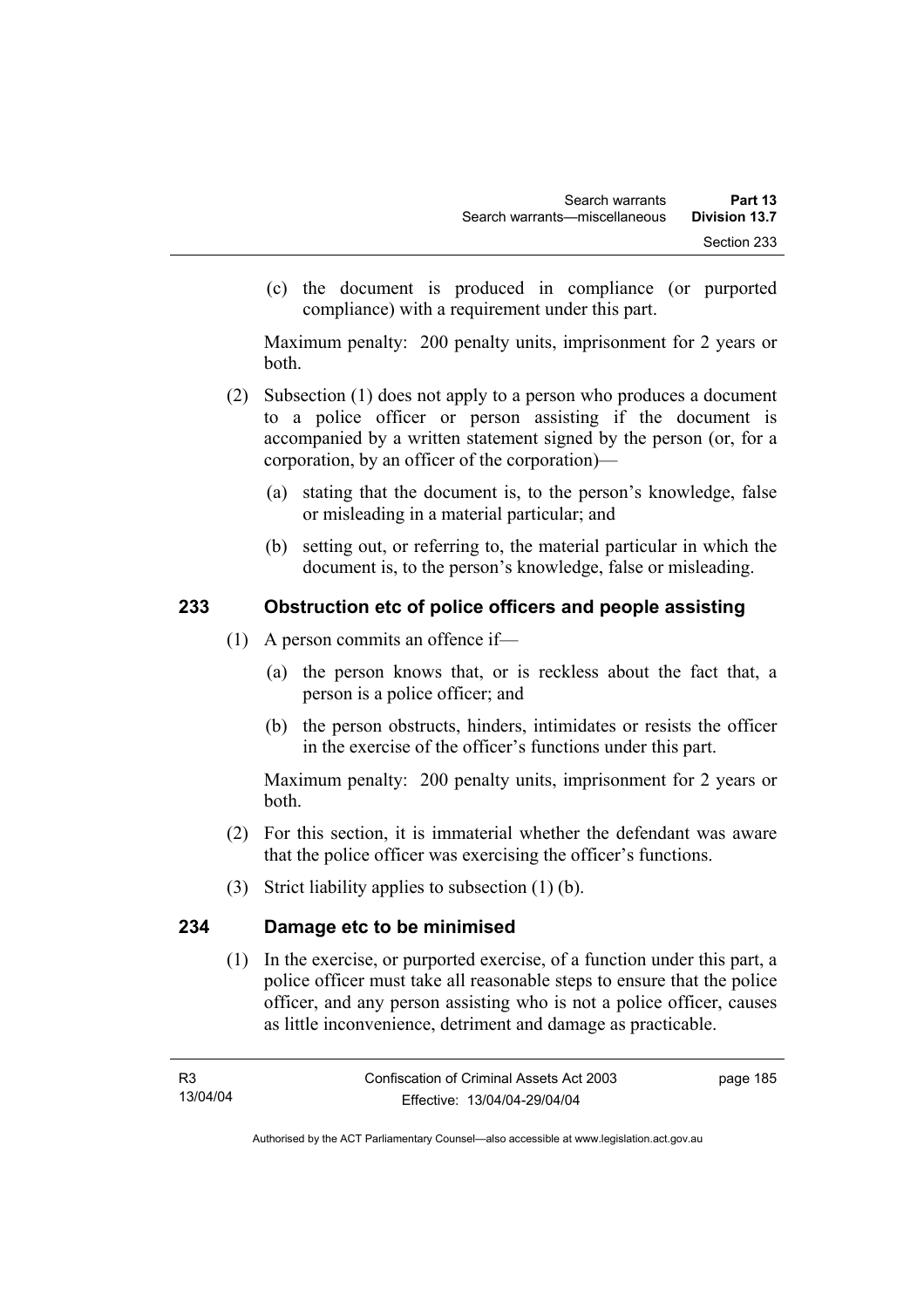- (2) If a police officer, or a person assisting who is not a police officer, damages anything in the exercise or purported exercise of a function under this part, the police officer or person assisting must give written notice of the particulars of the damage to the person whom the police officer or person assisting believes on reasonable grounds is the owner of the thing.
- (3) If the damage happens on premises entered under this part in the absence of the occupier, the notice may be given by securing it in a conspicuous place on the premises.

# **235 Compensation**

- (1) A person may claim reasonable compensation from the Territory if the person suffers loss or expense because of the exercise, or purported exercise, of a function under this part by a police officer or a person assisting who is not a police officer.
- (2) Compensation may be claimed and ordered in a proceeding for—
	- (a) compensation brought in a court of competent jurisdiction; or
	- (b) an offence against this Act or another Territory law brought against the person making the claim for compensation.
- (3) A court must not order the payment of reasonable compensation for the loss or expense unless it is satisfied it is just to make the order in the circumstances of the particular case.

### **Example for claim for damage or corruption of computer data**

The court may have regard to whether the occupier of the premises and any employees, agents or officers of the occupier, if they were available at the time, gave any appropriate warning or guidance on the operation of the computer equipment.

*Note* An example is part of the Act, is not exhaustive and may extend, but does not limit, the meaning of the provision in which it appears (see Legislation Act, s 126 and s 132).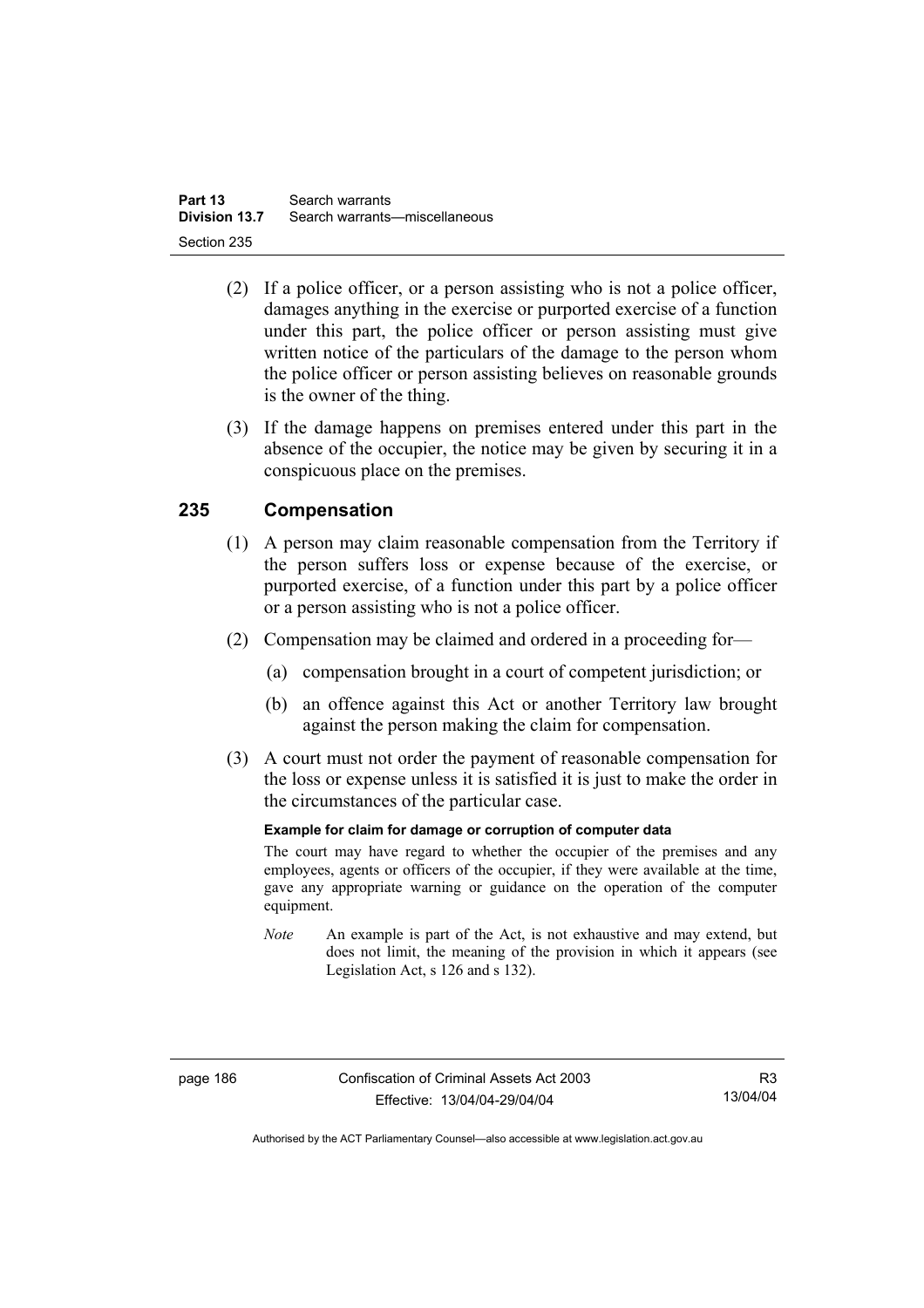(4) The regulations may prescribe matters that may, must or must not be taken into account by the court in considering whether it is just to make the order.

Authorised by the ACT Parliamentary Counsel—also accessible at www.legislation.act.gov.au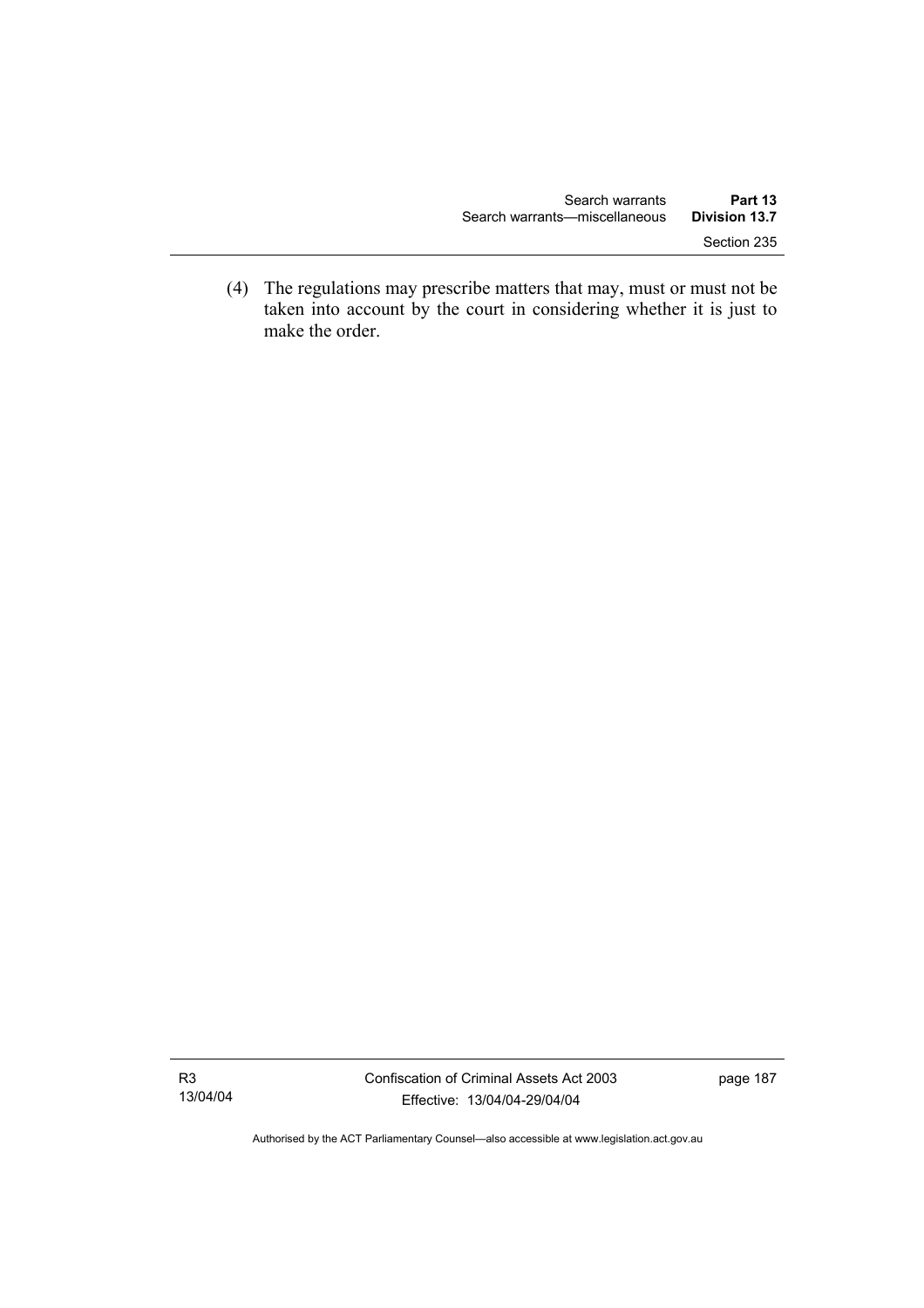#### Part 14 **Court procedure**

Section 236

# **Part 14 Court procedure**

### **236 Meaning of** *confiscation proceeding*

(1) In this Act:

*confiscation proceeding* means a proceeding in a relevant court in relation to any of the following orders under this Act:

- (a) a restraining order;
- (b) an additional order under section 39 in relation to a restraining order or restrained property;
- (c) a conviction forfeiture order;
- (d) an order under section 59 (Automatic forfeiture—court order declaring property automatically forfeited);
- (e) an order under section 60 (Automatic forfeiture—court orders);
- (f) a civil forfeiture order;
- (g) an exclusion order;
- (h) a penalty order;
- (i) an order under section 105 (Order to stop sale, modification or destruction of restrained property);
- (j) an order under section 113 for the discharge of a registered property interest in forfeited property;
- (k) an order under division 9.4 (Sale of jointly owned forfeited property);
- (l) a return or compensation order;
- (m) a monitoring order;
- (n) a transaction suspension order;

page 188 Confiscation of Criminal Assets Act 2003 Effective: 13/04/04-29/04/04

R3 13/04/04

Authorised by the ACT Parliamentary Counsel—also accessible at www.legislation.act.gov.au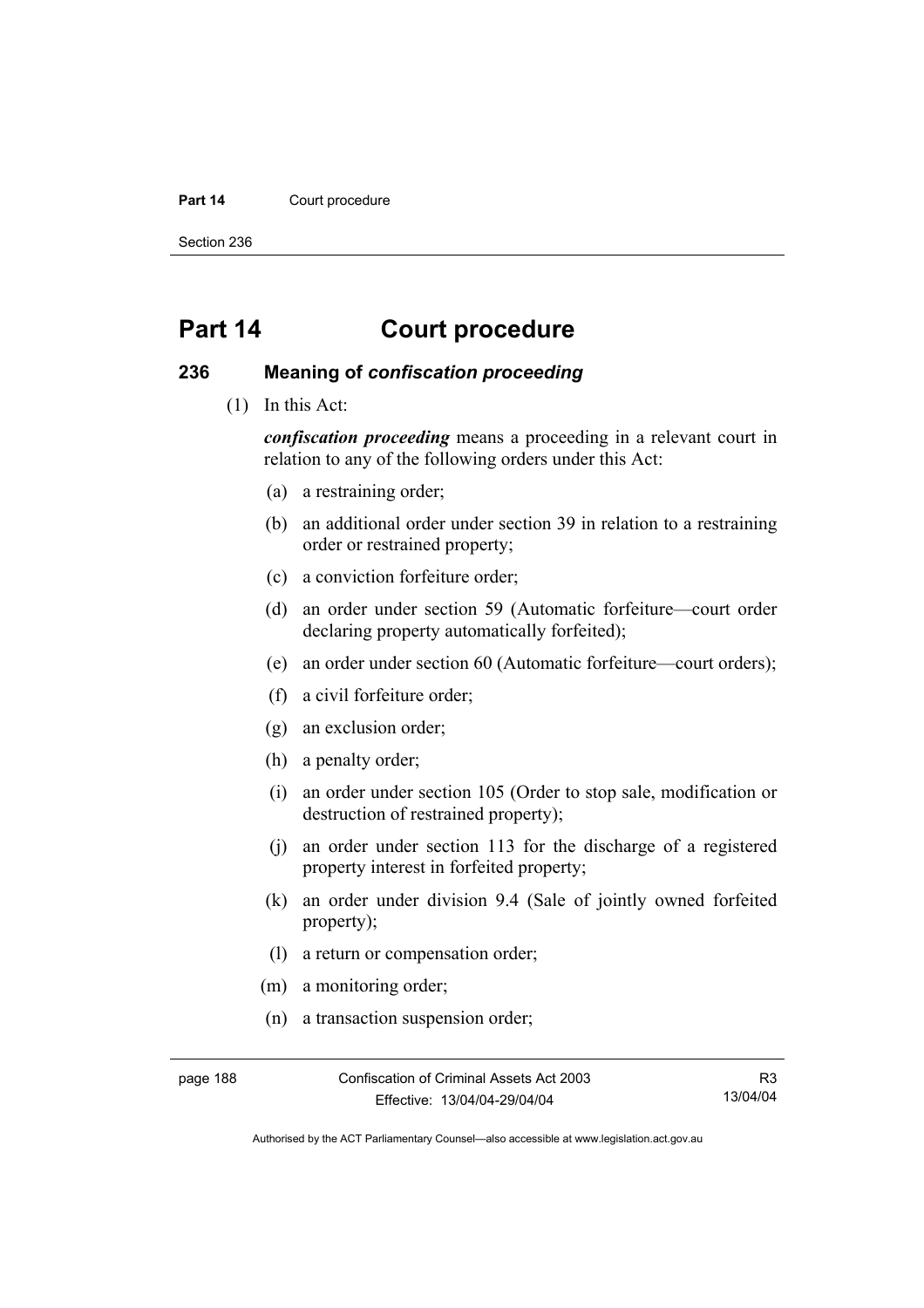- (o) a production order;
- (p) an examination order
- (q) a buyback order;
- (r) an order under section 239 (2) (c) or 240 (2) to transfer a proceeding to another court;
- (s) an additional order under section 250 (Confiscation proceedings—additional orders);
- (t) an order under this Act in relation to an order mentioned in paragraphs (a) to (s), whether made before, at the same time, or after the making of that order.

#### **Examples for par (t)—general**

- 1 an order under section 24 to set aside a dealing with restrained property
- 2 an order under section 35 restricting the disclosure of the making of a restraining order
- 3 an order under section 49 extending the operation of a restraining order
- 4 an interlocutory order in relation to an order mentioned in paragraphs (a) to (s)

#### **Examples for par (t)—additional orders under s 39 and s 250**

- 1 See the examples to s 39 (1) for examples of additional orders in relation to restraining orders and restrained property.
- 2 See the examples to s 250 (1) for examples of additional orders in relation to other confiscation proceedings.
- *Note* An example is part of the Act, is not exhaustive and may extend, but does not limit, the meaning of the provision in which it appears (see Legislation Act, s 126 and s 132).
- (2) However, a *confiscation proceeding* does not include—
	- (a) a registered corresponding law order that is taken to be a kind of order mentioned in subsection (1); or
	- (b) a proceeding under part 11 (Interstate orders).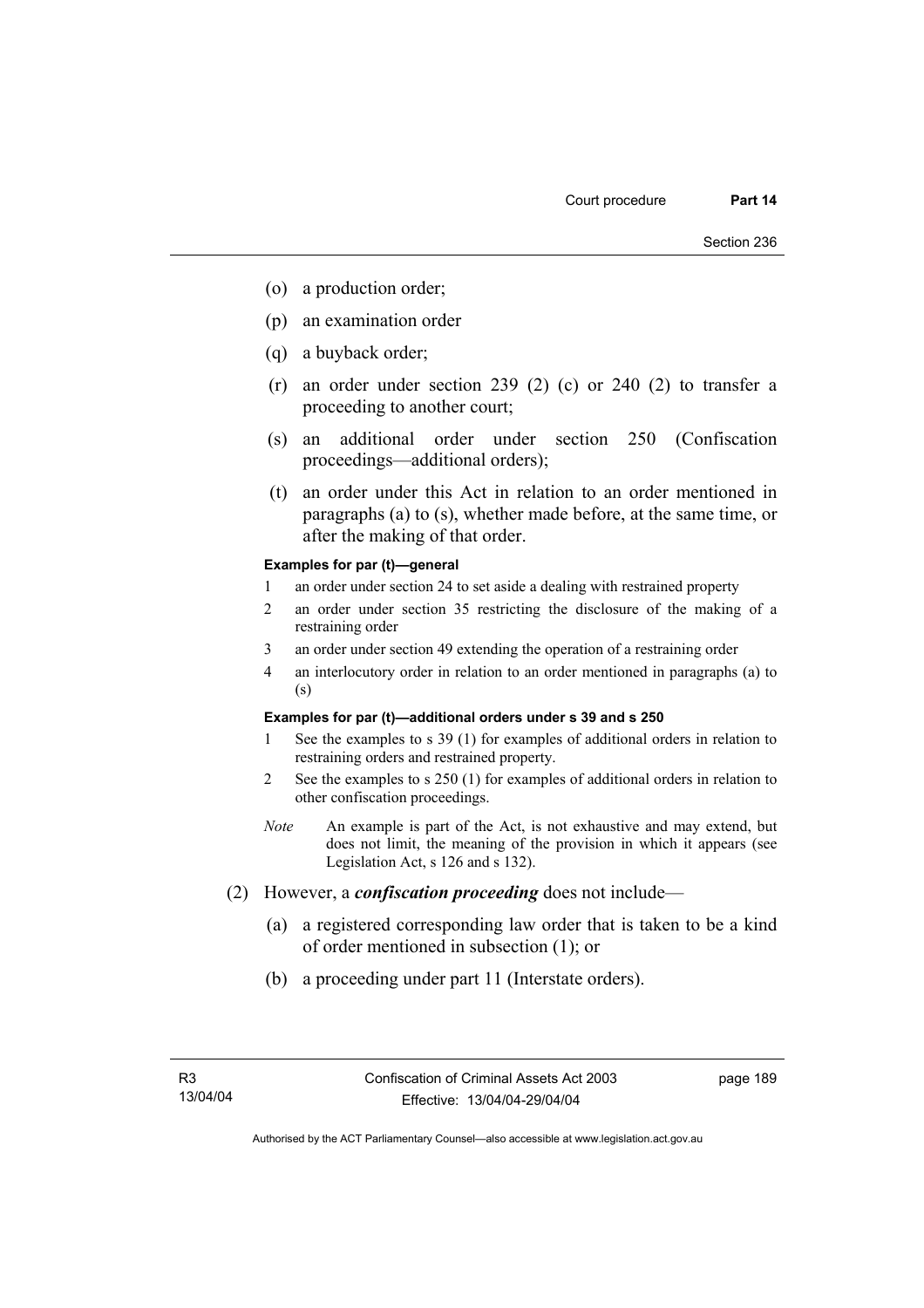#### **Part 14 Court procedure**

Section 237

### **237 Confiscation and corresponding law order proceedings are civil, not criminal**

- (1) This section applies to—
	- (a) a confiscation proceeding; and
	- (b) a proceeding under part 11 (Interstate orders) in relation to a corresponding law order.
- (2) The proceeding is a civil proceeding, not a criminal proceeding.
- (3) Without limiting subsection (2)—
	- (a) any rules of interpretation applying only to the criminal law do not apply to the interpretation of the provisions of this Act or any other Territory law in relation to the proceeding; and
	- (b) the rules of evidence applying to a civil proceeding apply to the proceeding, and the rules of evidence applying to a criminal proceeding do not apply.

#### **Example for par (b)**

In hearing an application for a civil forfeiture order, whether the offender committed a serious offence is to be decided by the court on the balance of probabilities.

*Note* An example is part of the Act, is not exhaustive and may extend, but does not limit, the meaning of the provision in which it appears (see Legislation Act, s 126 and s 132).

### **238 Meaning of** *relevant court*

In this Act:

*relevant court*, for a confiscation proceeding or a proceeding under part 11 (Interstate orders) in relation to a corresponding law order, means the court, or any court, that has jurisdiction under this part to hear and decide the proceeding.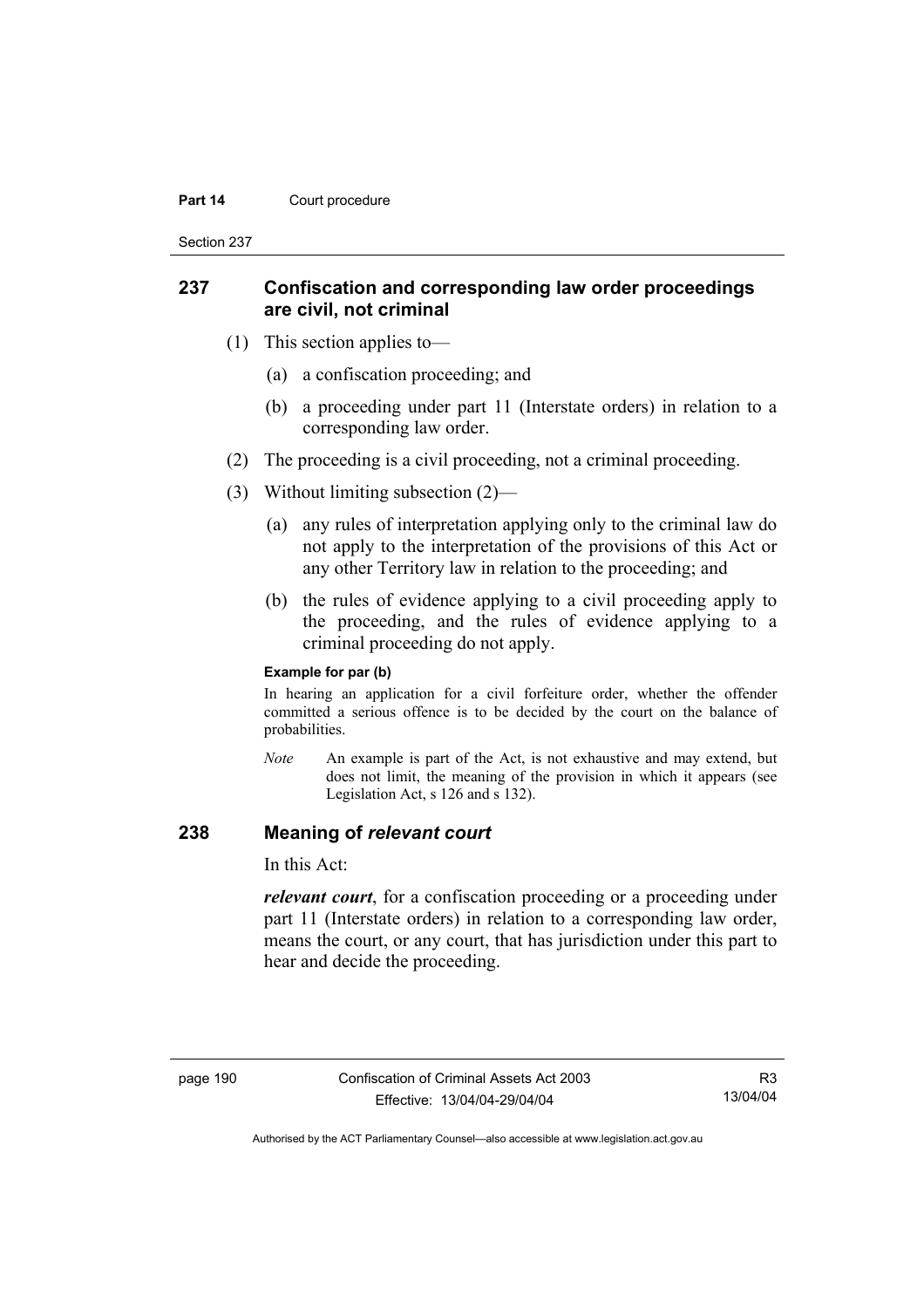## **239 Jurisdiction of Magistrates Court—confiscation proceedings**

- (1) The Magistrates Court has jurisdiction to hear and decide a confiscation proceeding if—
	- (a) the value of the property and benefits to which the proceeding relates (as decided by the Magistrates Court) is not more than the amount the Magistrates Court may award for a personal action at law (the *Magistrates Court limit*); and
	- (b) title to land is not genuinely in question in the proceeding.
	- *Note* For the amount the Magistrates Court may award for a personal action at law, see the *Magistrates Court (Civil Jurisdiction) Act 1982*, s 5.
- (2) However, if the value of the property and benefits to which the proceeding relates (as decided by the Magistrates Court) is more than the Magistrates Court limit, the Magistrates Court has jurisdiction to hear and decide the matter to—
	- (a) dismiss the proceeding on its merits (but not for want of jurisdiction); or
	- (b) make an order or orders in relation to property or benefits to the value of the limit; or
	- (c) on the application of the DPP, or on the court's own initiative, by order, transfer the proceeding to the Supreme Court.
- (3) Despite the Magistrates Court limit, the Magistrates Court has jurisdiction to hear and decide the following confiscation proceedings:
	- (a) any application for a monitoring order, transaction suspension order, production order or examination order;
	- (b) any proceeding in relation to an indictable offence that has been disposed of summarily by the court;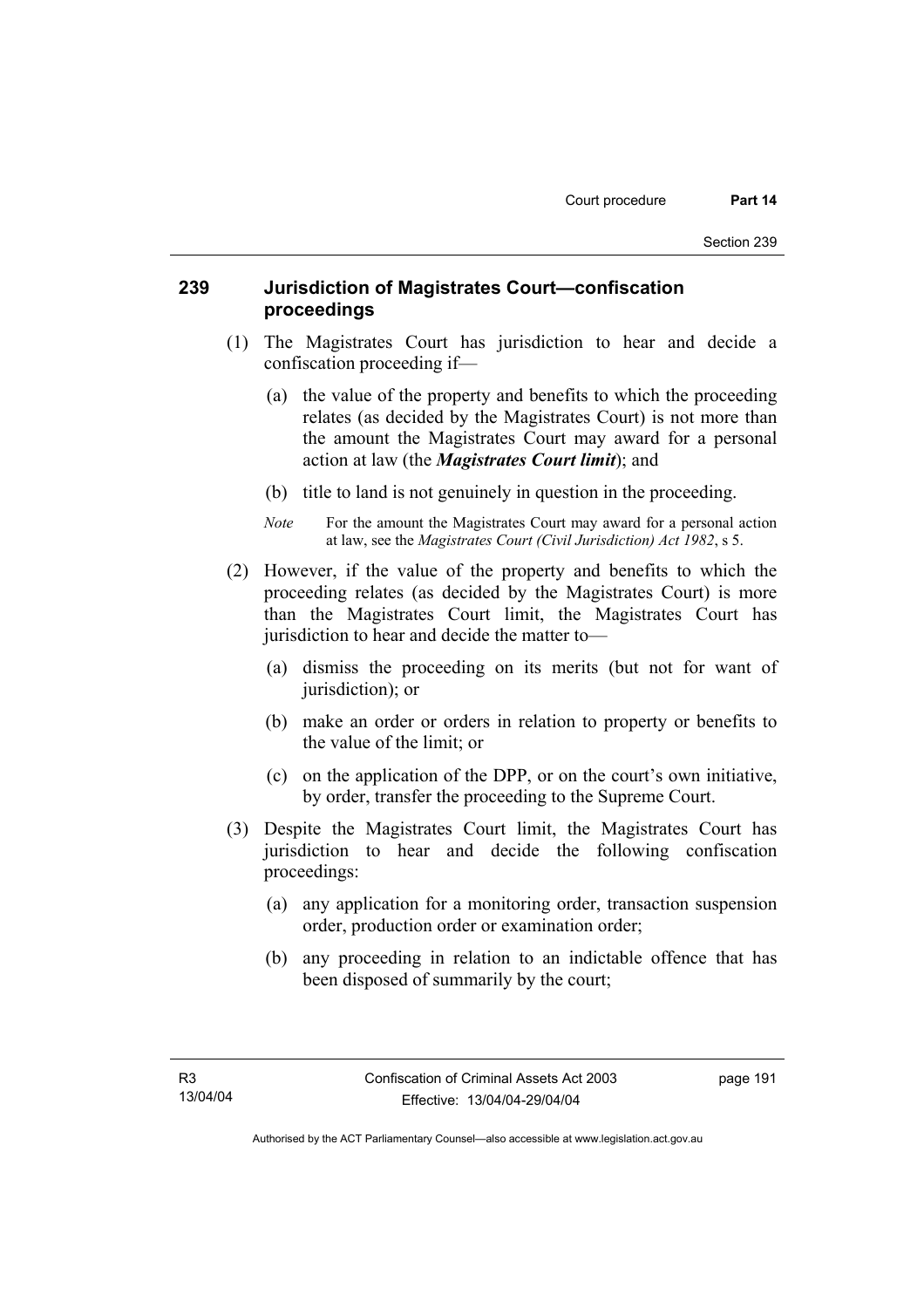#### **Part 14 Court procedure**

Section 240

 (c) a proceeding transferred to the court by the Supreme Court under section 241 (2).

#### **Example for par (b)**

Mr Somewhat Wayward is summarily convicted of an indictable offence by the Magistrates Court. The value of the benefits received by Mr Wayward from the commission of the offence was \$10 000 more than the Magistrates Court limit. The Magistrates Court may make a penalty order against Mr Wayward for the full amount of the benefits despite their value being more than the amount the Magistrates Court may award for a personal action at law.

- *Note* An example is part of the Act, is not exhaustive and may extend, but does not limit, the meaning of the provision in which it appears (see Legislation Act, s 126 and s 132).
- (4) For this section—
	- (a) the Magistrates Court has jurisdiction to decide—
		- (i) what is the property and benefits to which the proceeding relates; and
		- (ii) the value of any property and benefits to which the proceeding relates; and
		- (iii) whether title to land is genuinely in question; and
	- (b) title to land is genuinely in question in the proceeding if the Magistrates Court would not have jurisdiction to hear the proceeding under the *Magistrates Court (Civil Jurisdiction) Act 1982*, section 11 (Proceedings affecting title to land).

### **240 Jurisdiction of Magistrates Court—interstate orders**

- (1) The Magistrates Court has jurisdiction to hear and decide any proceeding under part 11 (Interstate orders) in relation to a corresponding law order.
- (2) To remove any doubt, the Magistrates Court is a relevant court even if—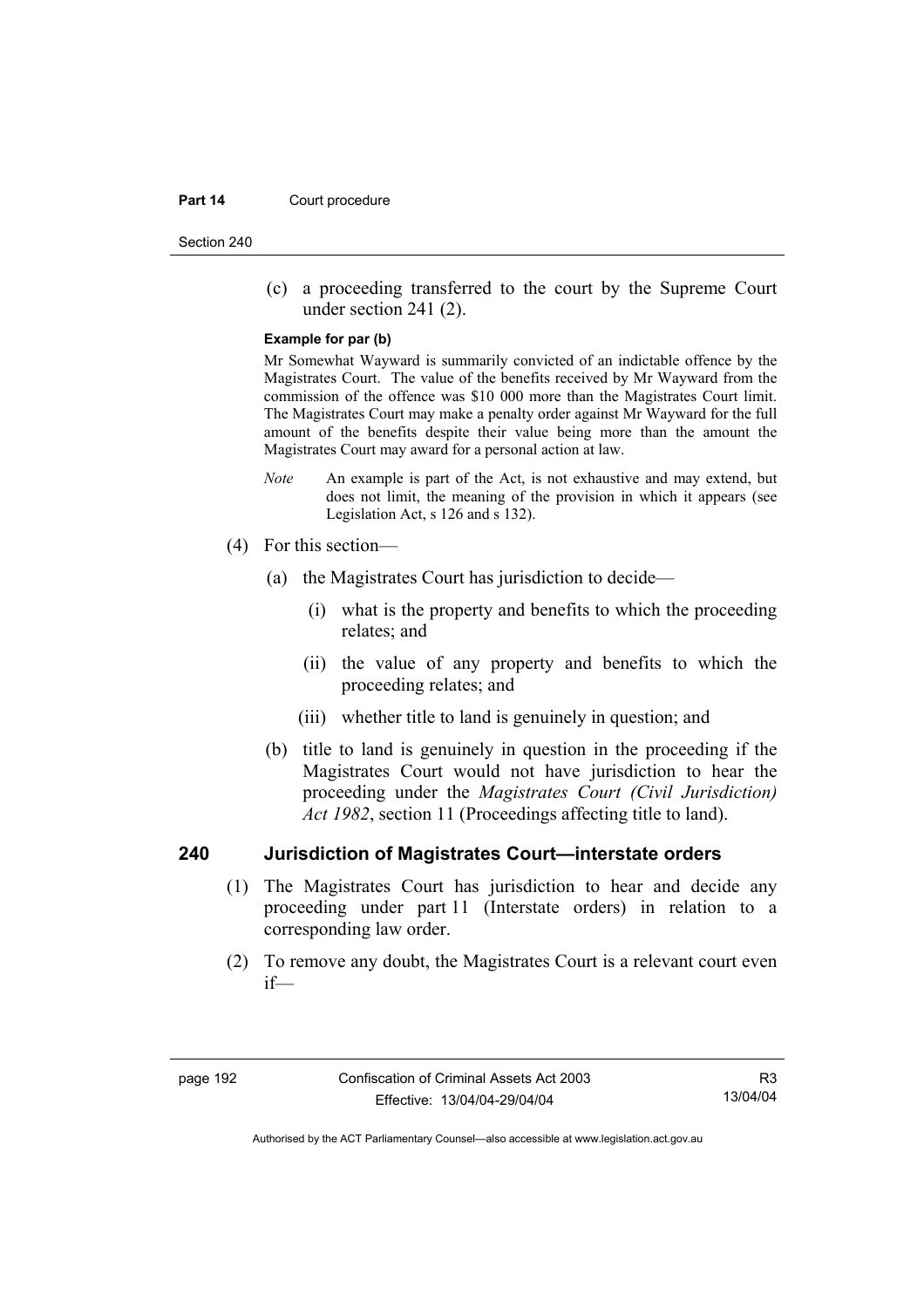- (a) the value of the property and benefits to which the corresponding order relates is more than the amount the Magistrates Court may award for a personal action at law; or
- (b) title to land was genuinely in question in the proceeding for the making of the corresponding law order.

### **241 Jurisdiction of Supreme Court**

- (1) The Supreme Court has jurisdiction to hear and decide any confiscation proceeding or any proceeding under part 11 (Interstate orders) in relation to a corresponding law order.
- (2) The Supreme Court may, by order, transfer a confiscation proceeding to the Magistrates Court if the value of the property and benefits to which the proceeding relates (as decided by the Supreme Court)—
	- (a) is less than or equal to the amount the Magistrates Court may award for a personal action at law; and
	- (b) does not include land the title to which is genuinely in question.
- (3) An order under subsection (2) may be made on the application of the DPP or of a person with an interest in the property or on the Supreme Court's own initiative.

### **242 Confiscation proceedings—transferred proceedings**

If a proceeding is transferred from a court (the *first court*) to another court under section 239 (2) (c) or 241 (2)—

 (a) the proceeding is taken to have been begun in the other court; and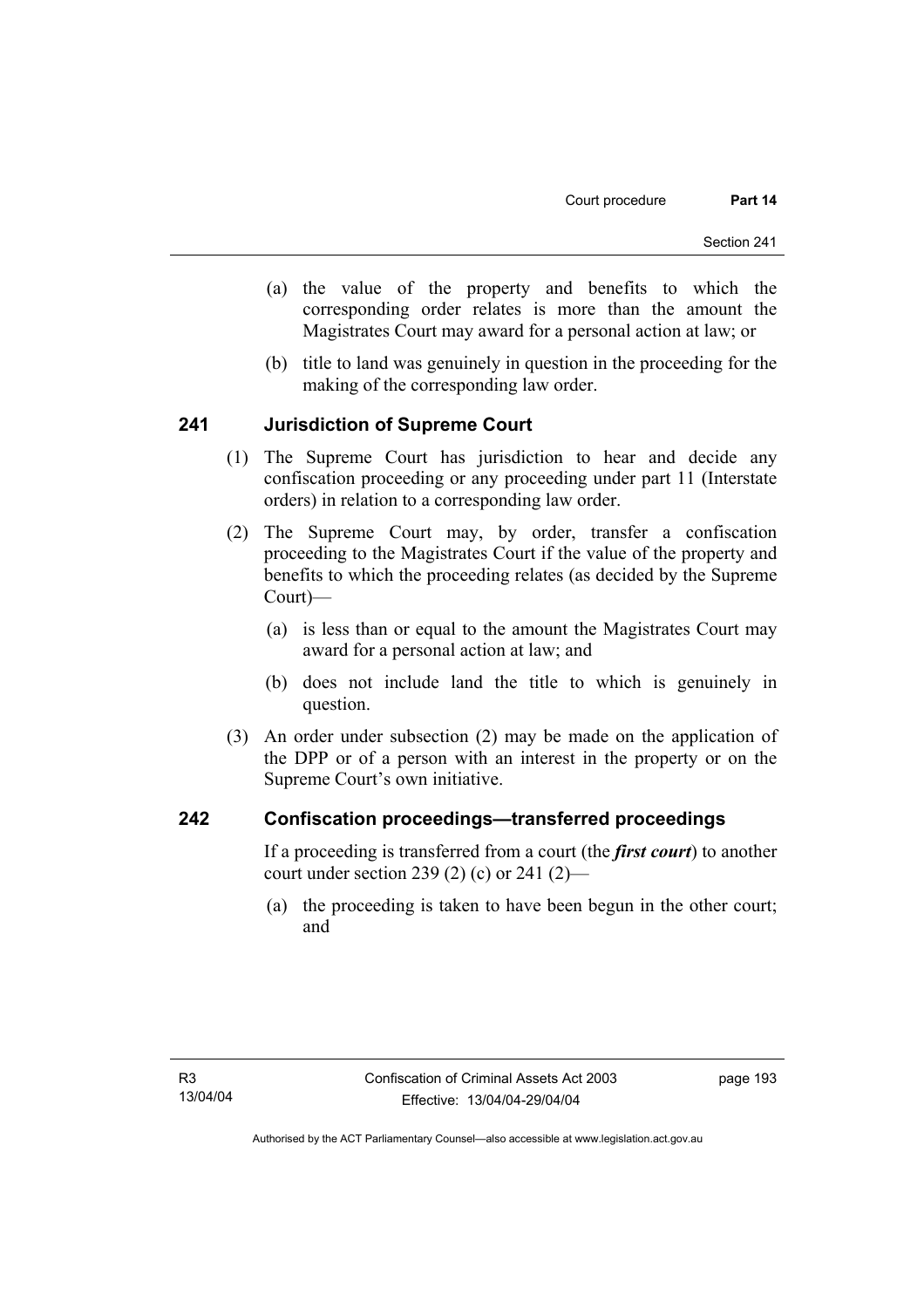#### **Part 14 Court procedure**

Section 243

 (b) evidence given before, and documents filed with, the first court are taken to have been given before, or filed with, the other court.

#### **Example for par (b)**

If a proceeding is transferred from the Magistrates Court to the Supreme Court, the Supreme Court may make findings of fact based on the transcript of evidence given before the Magistrates Court without rehearing the evidence.

*Note* An example is part of the Act, is not exhaustive and may extend, but does not limit, the meaning of the provision in which it appears (see Legislation Act, s 126 and s 132).

## **243 Restricted access proceedings—notice of applications etc**

- (1) This section applies to a confiscation proceeding for any of the following orders (a *restricted access proceeding*):
	- (a) a restraining order;
	- (b) an application by the DPP or public trustee for an additional order under section 39 in relation to a restraining order or restrained property;
	- (c) an order under section 49 (Extension of time for restraining orders) that a restraining order—
		- (i) is to remain in force for a stated period (or as stated in the order); or
		- (ii) that has ended is to be revived for a stated period (or as stated in the order);
	- (d) a monitoring order;
	- (e) a transaction suspension order;
	- (f) a production order (other than an application to vary a production order under section 162);
	- (g) an examination order.

page 194 Confiscation of Criminal Assets Act 2003 Effective: 13/04/04-29/04/04

R3 13/04/04

Authorised by the ACT Parliamentary Counsel—also accessible at www.legislation.act.gov.au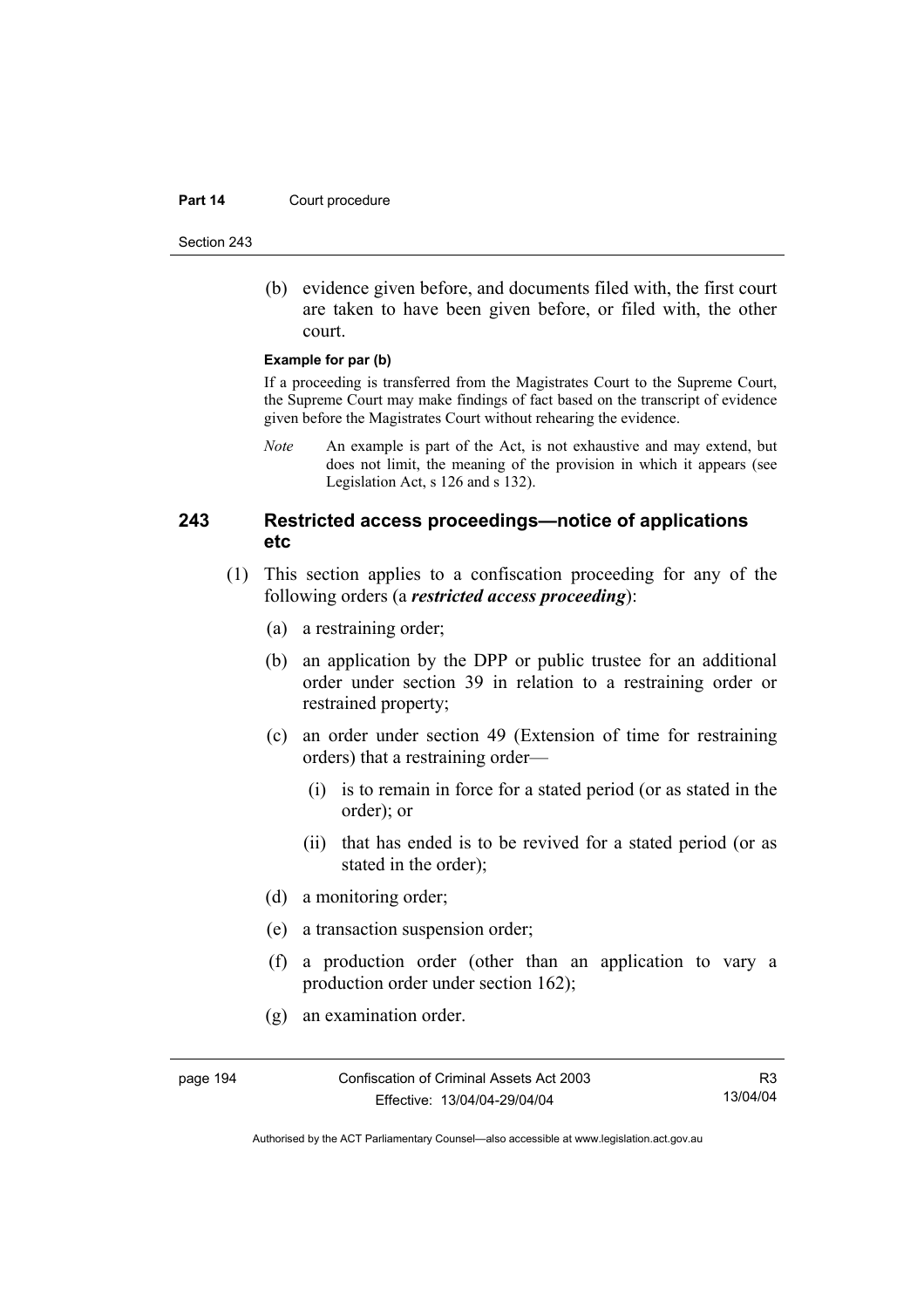- (2) An application to begin a restricted access proceeding may be made to a relevant court without notice to the person against whom the relevant order is sought.
- (3) If an application is made to begin a restricted access proceeding without notice to the person against whom the relevant order is sought, the applicant is the only party to the application.
- (4) If notice is given to the person against whom the order is sought, the person is entitled to appear and to present evidence at the hearing of the application, but the person's absence does not prevent the court from making the order.
- (5) The relevant court must hold a restricted access proceeding in closed court if the applicant asks and may give directions about who may be present.

### **244 Other confiscation proceedings—notice of applications etc**

- (1) This section applies to an application to a relevant court to begin a confiscation proceeding (other than a restricted access proceeding mentioned in section 243) or to amend such an application.
	- *Note 1* No notice of the application is required for a restricted access proceeding (see s 243 (2)).
	- *Note 2* In particular, no advance notice to anyone is required of the application for the order, and the application may be heard in closed court, without the offender or the public being present, see s 243.
	- *Note 3* Related confiscation proceedings are begun by motion on notice or motion, see s 245.
- (2) The applicant must give written notice of the application to each of the following people, if applicable (a *notifiable person*):
	- (a) if the application is made by the DPP—the person in relation to whom the order is sought;
	- (b) if the application is made by someone else—the DPP;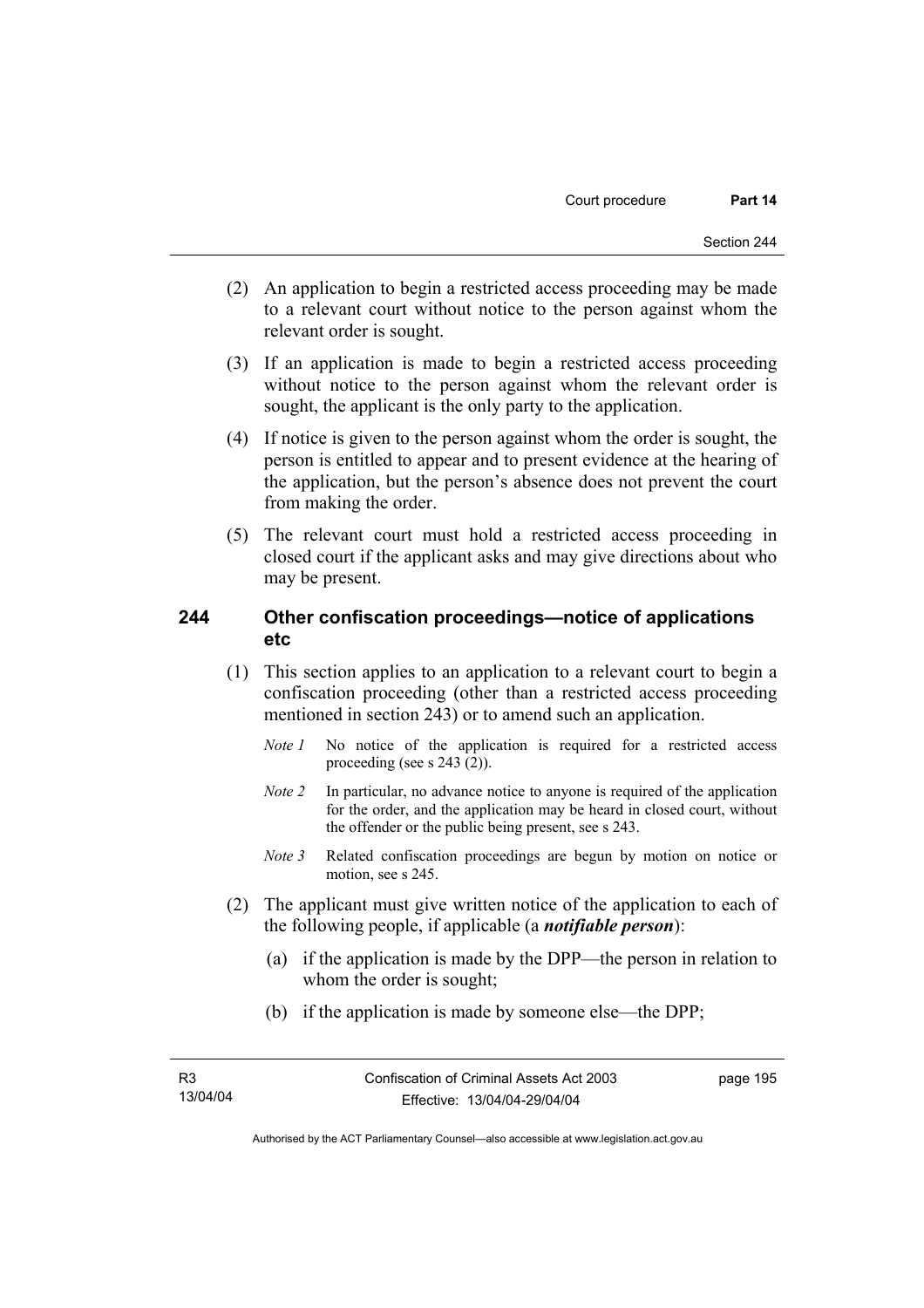#### **Part 14 Court procedure**

Section 245

- (c) if the public trustee has been directed to take control of the property—the public trustee;
- (d) anyone else the applicant believes may have an interest in the property or benefits that are the subject of the proceeding (or, for forfeited property, may have had an interest in the property or benefits immediately before the property was forfeited).
- (3) Notice of the application must include a statement of the grounds for the application.
- (4) If a notifiable person proposes to oppose the application, the notifiable person must give the applicant written notice of the grounds on which the application will be opposed.
- (5) However, the court may waive the requirement to give written notice of the application to a notifiable person if the person is present in the court when the application is made.
- (6) The court may direct the applicant give notice of the application to anyone and may give directions about how the notice is to be given.
- (7) A notifiable person, and anyone else who claims an interest in the property or benefits, is entitled to appear and to present evidence at the hearing of the application, but the person's absence does not prevent the court from making an order.

## **245 Applications for another confiscation proceeding in relation to same offence**

After the beginning of a confiscation proceeding in relation to a particular offence, any other confiscation proceeding in relation to the same or a related offence—

- (a) is taken to be an interlocutory application in relation to the first proceeding; and
- (b) may be begun by motion on notice or motion (supported, if appropriate, by affidavit) in accordance with the procedure of the relevant court.

| page 196 | Confiscation of Criminal Assets Act 2003 | R <sub>3</sub> |
|----------|------------------------------------------|----------------|
|          | Effective: 13/04/04-29/04/04             | 13/04/04       |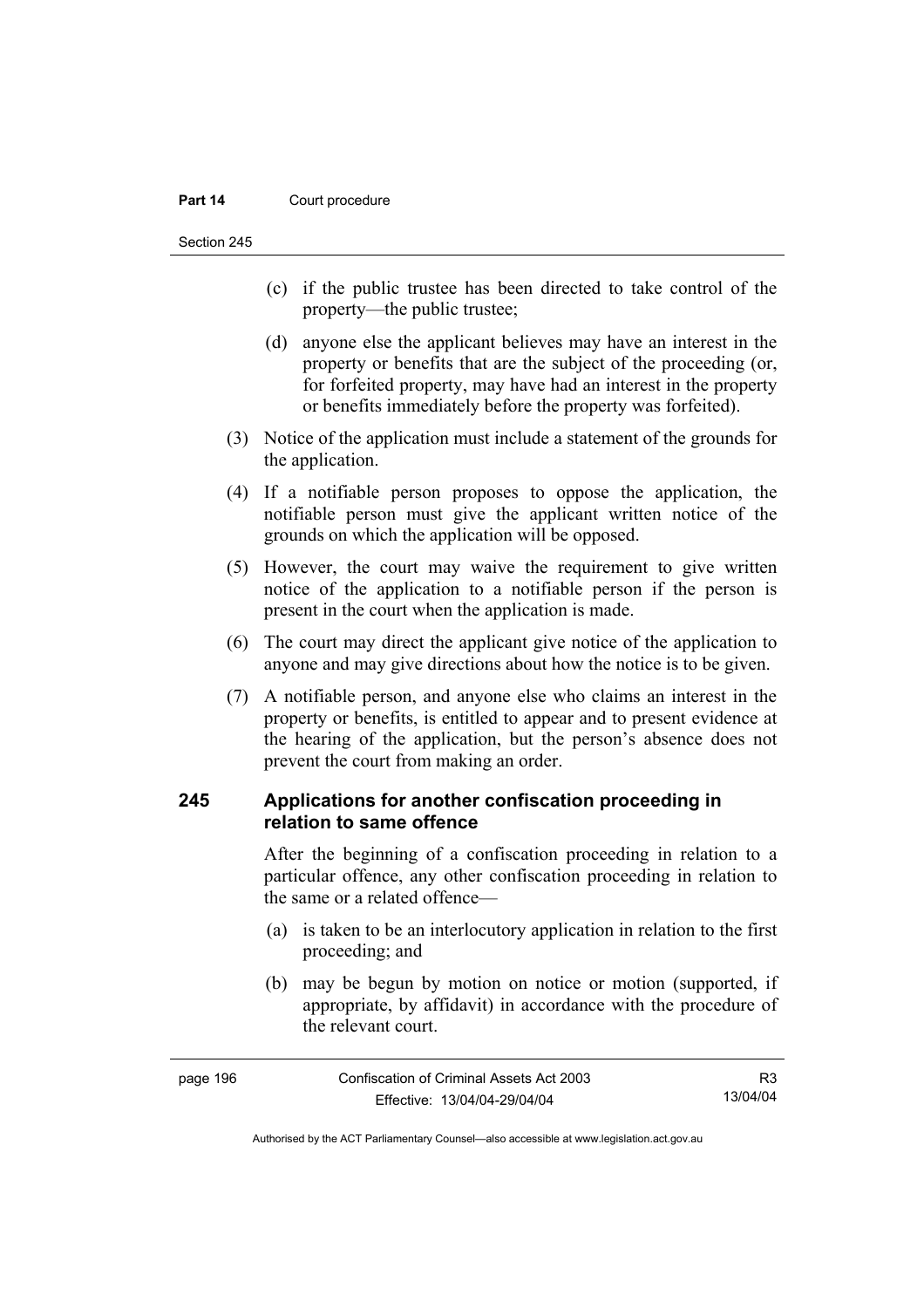## **246 Confiscation proceedings—time extensions for applications**

- (1) A relevant court may give leave for—
	- (a) an application in relation to any confiscation proceeding to be made after the end of a period otherwise provided by this Act (the *standard period*); or
	- (b) if an application for a particular order in relation to an offence has already been made in relation to the offence (or a related offence)—another application for an order of that kind to be made in relation to the same offence (or a related offence), whether before or after the end of the standard period; or
	- (c) the amendment of an application for an order under this Act to vary the property or benefits to which the application relates.
- (2) The court may give leave only if satisfied that—
	- (a) property or benefits to which the application relates were (or will be) derived from the offence, or identified, after the end of the standard period; or
	- (b) necessary evidence has (or will) become available only after the end of the standard period; or
	- (c) it is otherwise desirable having regard to the purposes of this Act.
- (3) To remove any doubt, this section does not authorise a relevant court to give leave for an application for an exclusion order in relation to property that has been forfeited.

### **247 Confiscation proceedings—amendment of applications**

- (1) A relevant court may amend an application in any confiscation proceeding on the application, or with the consent, of the applicant.
- (2) The application may be amended at any time before the proceeding for the application is finalised.

| R3       | Confiscation of Criminal Assets Act 2003 | page 197 |
|----------|------------------------------------------|----------|
| 13/04/04 | Effective: 13/04/04-29/04/04             |          |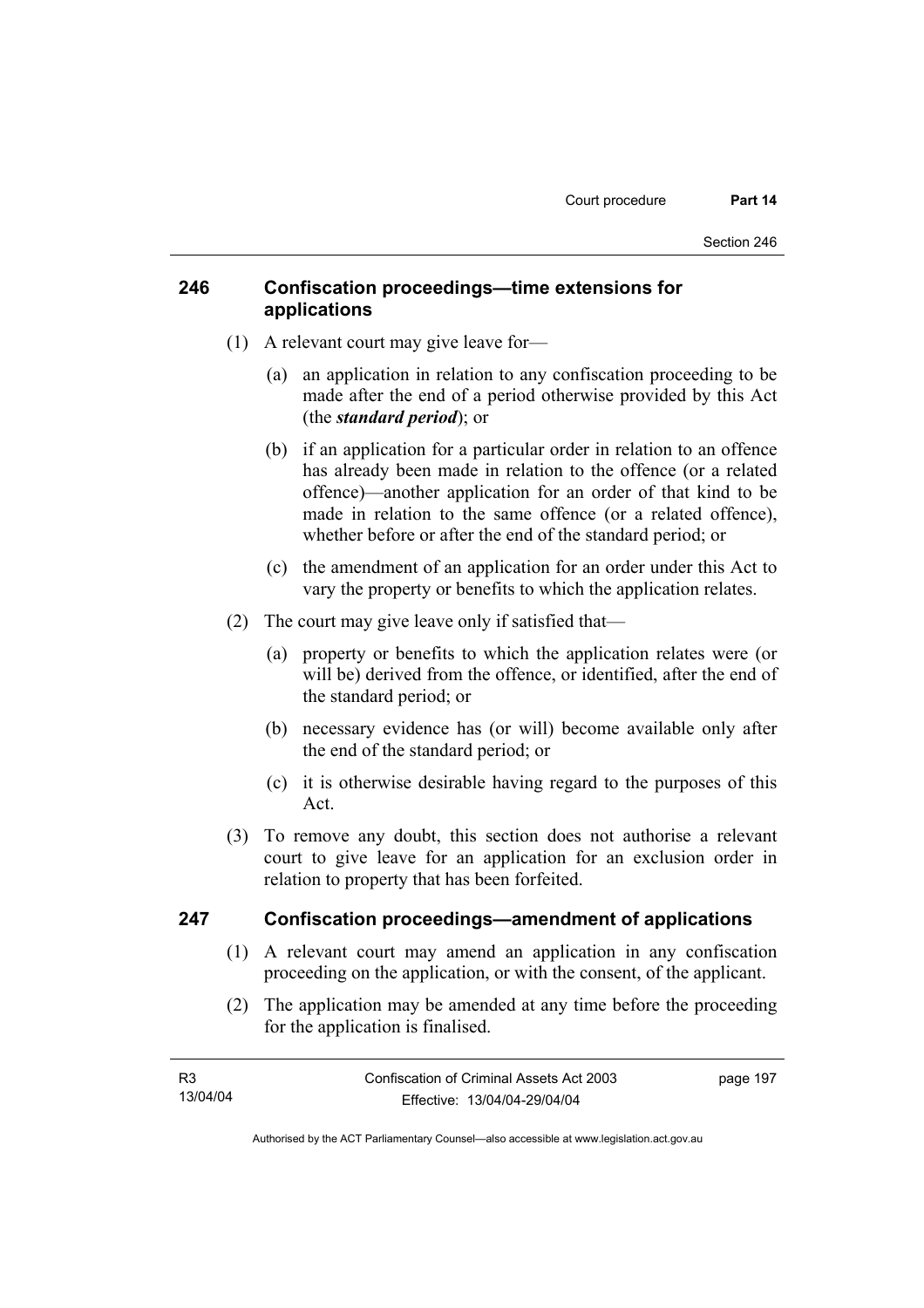#### **Part 14 Court procedure**

Section 248

### **248 Confiscation proceedings—relevant material**

For a confiscation proceeding, the relevant court may take into account any material it considers appropriate.

#### **Example of material that may be considered appropriate**

evidence given in, and the transcript of, any proceedings for or about the offence to which the order sought relates

- *Note 1* Evidence may be given in the confiscation proceeding of a conviction, acquittal, sentencing, order or about proceedings in a court by a certificate signed by a judge, magistrate, registrar or proper officer of the court (see *Evidence Act 1995* (Cwlth), s 178).
- *Note* 2 An example is part of the Act, is not exhaustive and may extend, but does not limit, the meaning of the provision in which it appears (see Legislation Act, s 126 and s 132).

### **249 Confiscation proceedings—witness not required to answer questions prejudicing investigation**

A witness in the hearing of a confiscation proceeding is not required to answer a question or produce a document if the relevant court is satisfied that answering the question or producing the document may prejudice an investigation or prosecution in relation to an indictable offence.

# **250 Confiscation proceedings—additional orders**

 (1) A relevant court may, when it makes an order in a confiscation proceeding (a *primary order*) or at any later time, make any other order (an *additional order*) that it considers appropriate for varying or giving effect to the primary order.

#### **Examples of additional orders**

- 1 an order for the examination of anyone before the court, or an officer of the court, about any property that may be forfeited property
- 2 an order directing the owner of forfeited property or anyone else to give to a stated person, within a stated period, a sworn statement about stated particulars of the forfeited property

page 198 Confiscation of Criminal Assets Act 2003 Effective: 13/04/04-29/04/04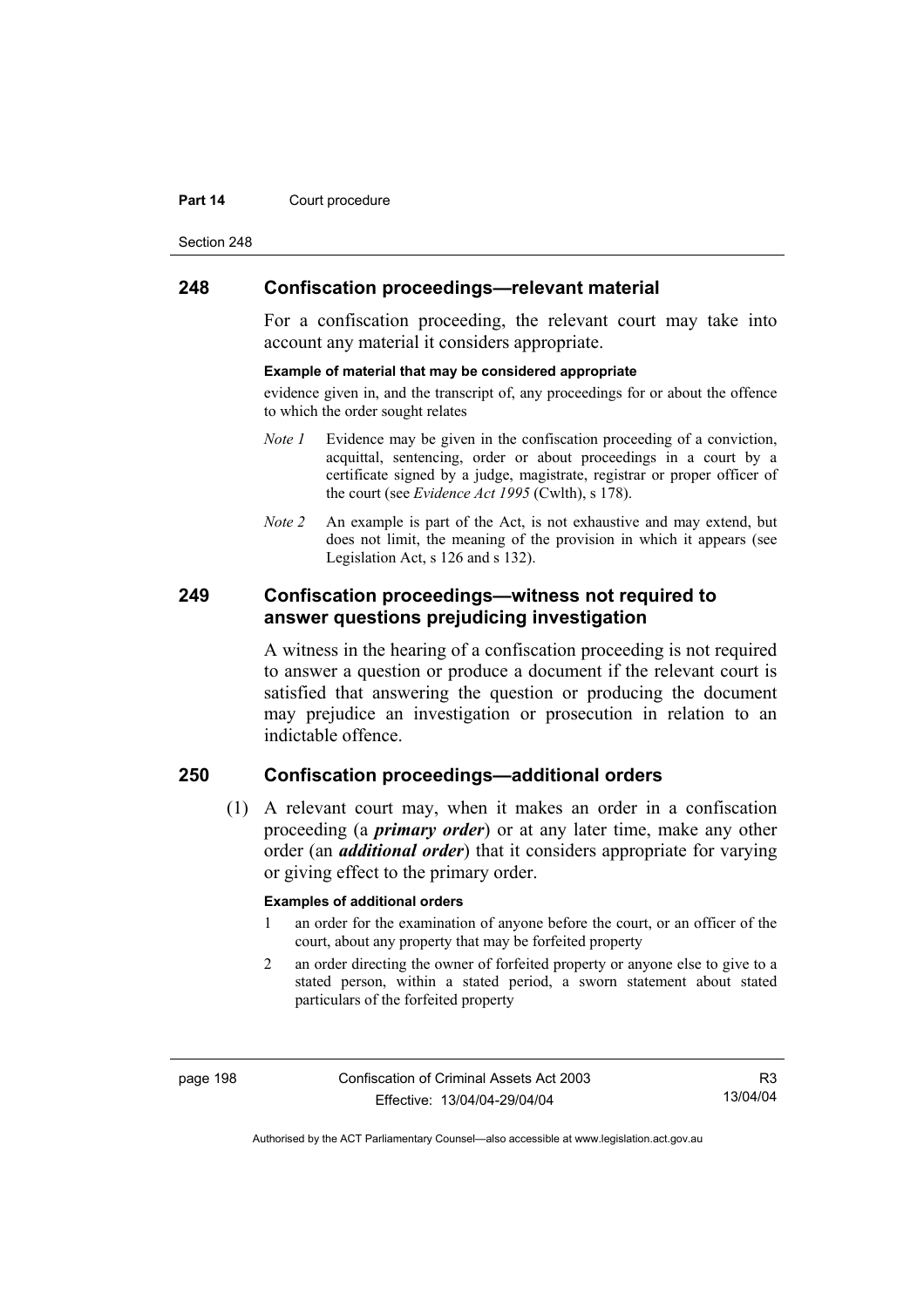- 3 an order directing the owner of forfeited property or anyone else to do anything necessary or convenient to be done to allow the public trustee to take control of the property in accordance with a forfeiture order, including anything necessary or convenient to be done to bring the property within the iurisdiction
- 4 an order in relation to the registration of title to, or charges over, property under a Territory law
- 5 an order for the substituted service of a restraining order
- *Note* An example is part of the Act, is not exhaustive and may extend, but does not limit, the meaning of the provision in which it appears (see Legislation Act, s 126 and s 132).
- (2) However, this section does not authorise a relevant court to make an additional order in relation to a restraining order or restrained property (including an order for the exclusion of property from a restraining order).
	- *Note 1* For additional orders about restraining orders and restrained property, see s 39 and the notes to that section.
	- *Note 2* For the power to give orders to give effect to an automatic forfeiture for conviction for a serious offence (which operates over restrained property), see s 60.
- (3) An additional order may be made on the relevant court's own initiative, or on the application of any of the following people:
	- (a) the applicant for the primary order;
	- (b) the DPP;
	- (c) the public trustee;
	- (d) anyone with an interest in the property or benefits to which the application relates;
	- (e) anyone else with the court's leave.
- (4) To remove any doubt, an additional order under this section does not end only because the order to which the additional order relates ends.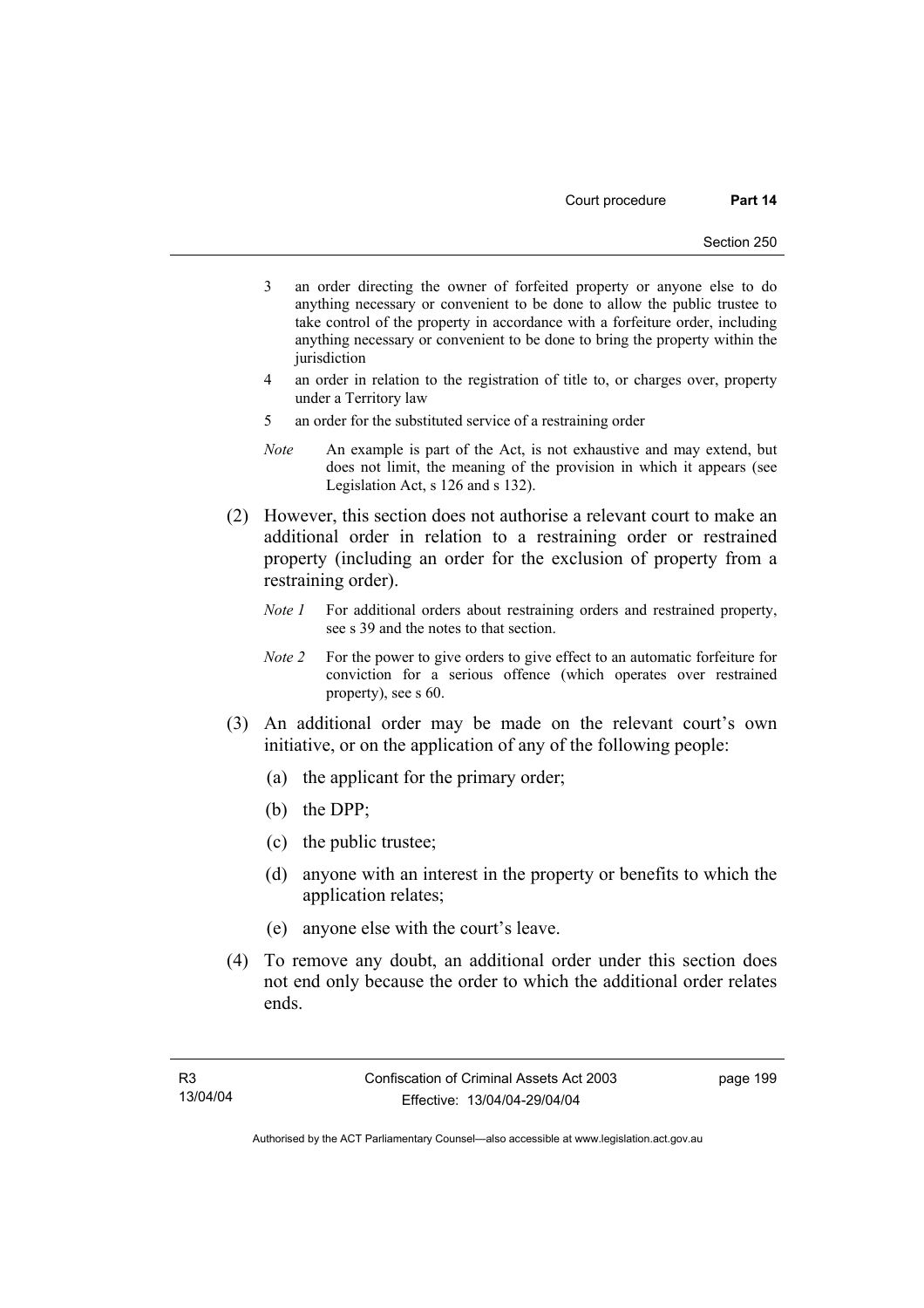#### **Part 14 Court procedure**

Section 251

### **251 Contravention of additional orders under s 250**

A person commits an offence if—

- (a) a relevant court makes an additional order under section 250; and
- (b) the person has notice of the order (whether by being given a copy of the order or otherwise); and
- (c) the person contravenes the order.

Maximum penalty: 200 penalty units, imprisonment for 2 years or both.

### **252 Confiscation proceedings—consent orders**

- (1) A relevant court may make an order in a confiscation proceeding with the consent of the applicant in the proceeding and everyone whom it has reason to believe has an interest in the property, benefits, transaction, document or information that is the subject of the proceeding.
- (2) An order may be made with consent under subsection (1) without consideration of the matters which the court would otherwise consider in the proceeding.

### **253 Confiscation proceedings—notice of making orders**

- (1) If a relevant court makes an order in a confiscation proceeding, the applicant for the order must give a copy of the order to—
	- (a) if the application is made by the DPP—the person in relation to whom the order is sought; and
	- (b) if the application is made by someone else—the DPP; and
	- (c) if the public trustee has been directed to take control of the property—the public trustee; and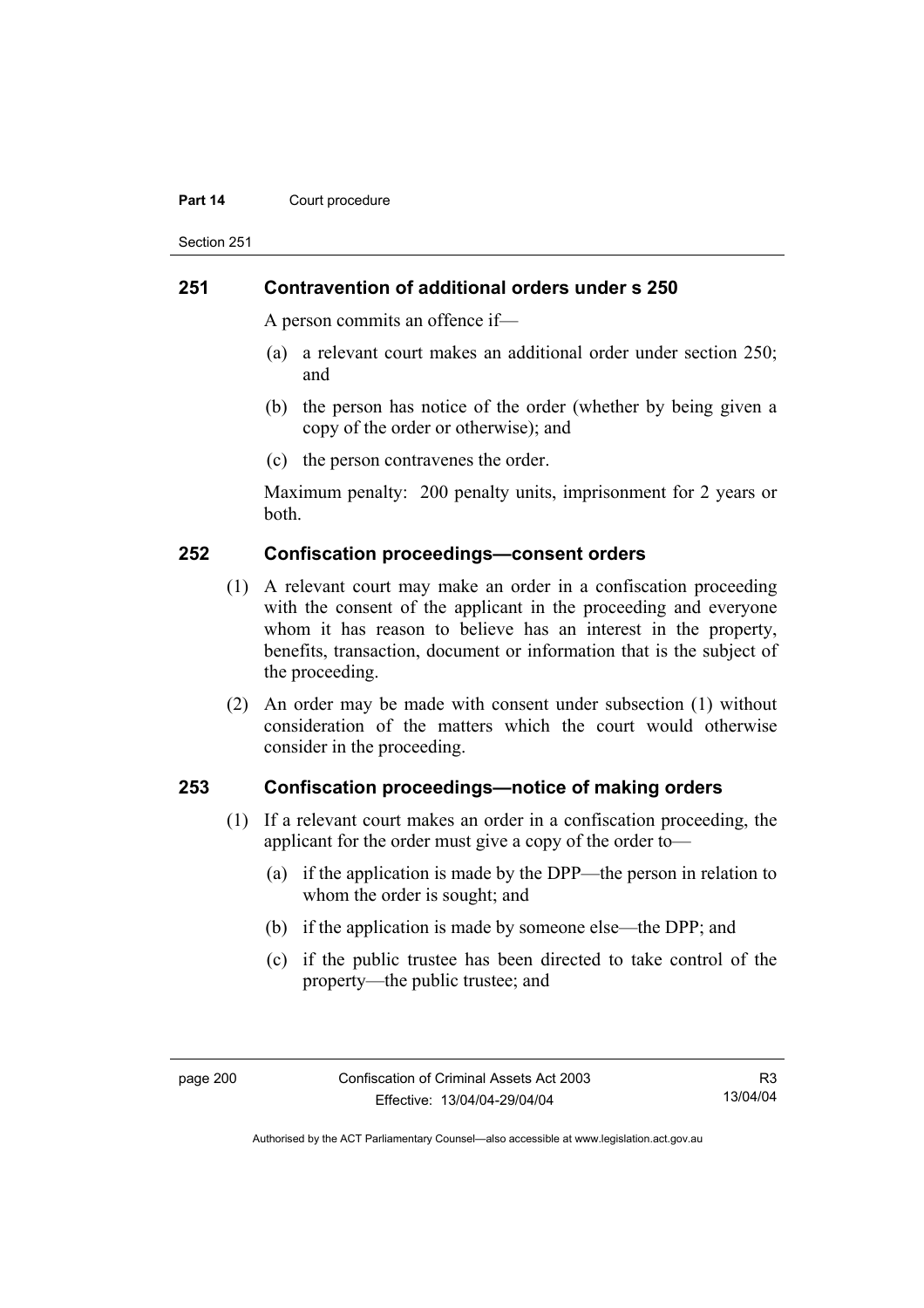(d) anyone else the applicant believes may have an interest in the property or benefits that are the subject of the proceeding (or, for forfeited property, may have had an interest in the property or benefits immediately before the property was forfeited).

*Note* For how documents may be served, see Legislation Act, pt 19.5.

- (2) The court may order the applicant to give notice of the order to anyone else and may give directions about how the notice is to be given.
- (3) The court must not make an order under subsection (2) if compliance with the order would be inconsistent with a direction under section 69 (1) (b) (Civil forfeiture order proceedings restrictions on disclosure).
- (4) This section does not apply to the making of restraining orders or non-disclosable information orders.
	- *Note* See div 4.2 about notice of the making of restraining orders and pt 12 about making information orders.

### **254 Concurrent proceedings**

This Act does not prevent a relevant court from conducting a confiscation proceeding at the same time as another confiscation proceeding or another civil or criminal proceeding, if the court considers it desirable for the purposes of this Act.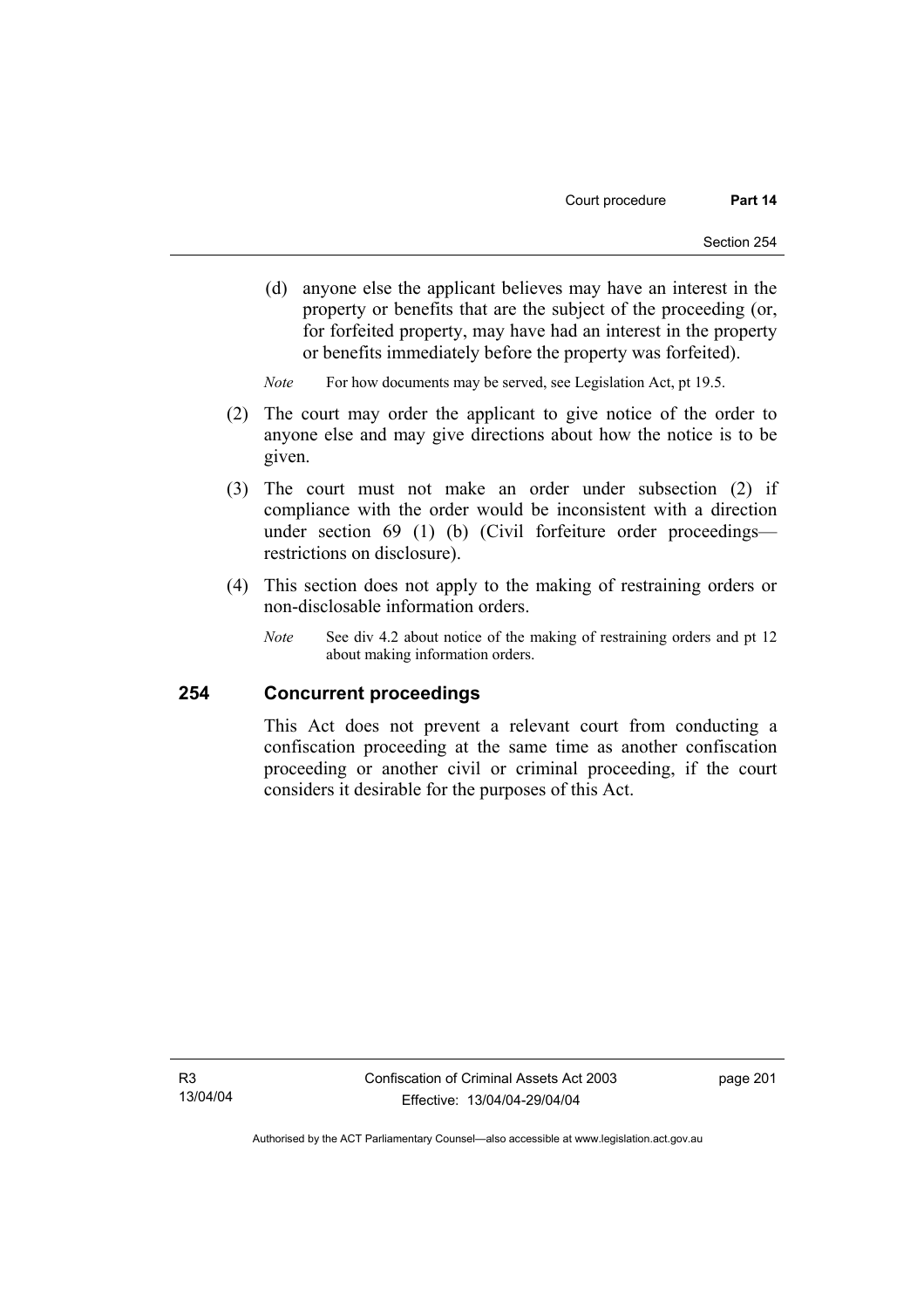#### **Part 15** Miscellaneous

Section 255

# **Part 15 Miscellaneous**

### **255 Selfincrimination and other privileges overridden**

- (1) This section applies despite the Legislation Act, part 15.4 (Preservation of certain common law privileges) if a person is required to disclose anything in a confiscation proceeding, by an order under this Act, or otherwise under this Act.
- (2) The person is not excused from the disclosure because—
	- (a) the disclosure might tend to incriminate the person or make the person liable to a penalty, or the person's property liable to forfeiture, under this Act or another Territory law; or
	- (b) the disclosure would be in breach of an obligation (whether imposed by law or otherwise) of the person not to make the disclosure.

#### **Example—legal professional privilege**

A person is not excused from disclosing a document because to do so would be in breach of an obligation by a lawyer to a client not to disclose the existence or contents of the document.

- *Note* An example is part of the Act, is not exhaustive and may extend, but does not limit, the meaning of the provision in which it appears (see Legislation Act, s 126 and s 132).
- (3) However, the disclosure is inadmissible against the person making the disclosure in a civil or criminal proceeding except—
	- (a) in a criminal proceeding in relation to giving false or misleading documents, information or testimony; or
	- (b) in a proceeding on an application under this Act; or
	- (c) in a proceeding for an additional order under section 39 or 250 in relation to another confiscation proceeding under this Act; or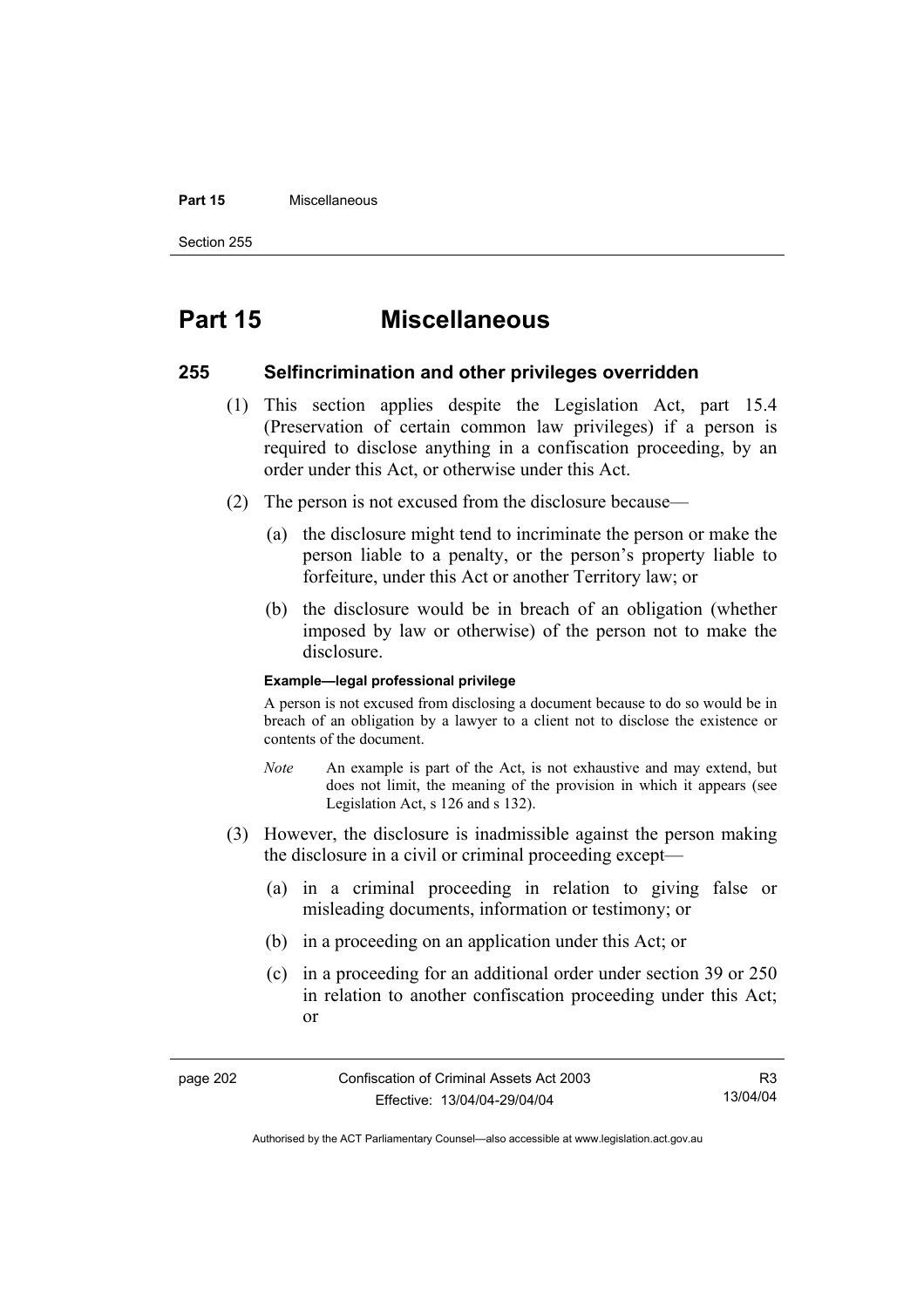- (d) in a proceeding for enforcement of a confiscation forfeiture order, an automatic forfeiture or a penalty order; or
- (e) for a document—in a civil proceeding in relation to a right or liability it gives or imposes.
- (4) An action does not lie against a person because of the disclosure if it is in breach of an obligation the person would otherwise have (whether imposed by law or applying otherwise).
- (5) In this section:

*disclosure*, by a person, includes—

- (a) the person answering a question or giving testimony or information to someone else; and
- (b) the person giving or producing a statement, document or anything else to someone else.

## **Example of** *disclosure*

giving information about the nature or location of property held by anyone

## **256 Powers under Act not limited by criminal proceedings**

To remove any doubt, the fact that a criminal proceeding has begun, or is about to begin, (whether or not under this Act) against a person to whom an order under this Act or an examination notice applies does not prevent the person or anyone else from complying, or permit a person to refuse to comply, with the order or notice.

## **257 Powers under Act do not limit each other or powers under other laws**

A power under this Act does not limit or exclude—

(a) the operation of another power under this Act; or

page 203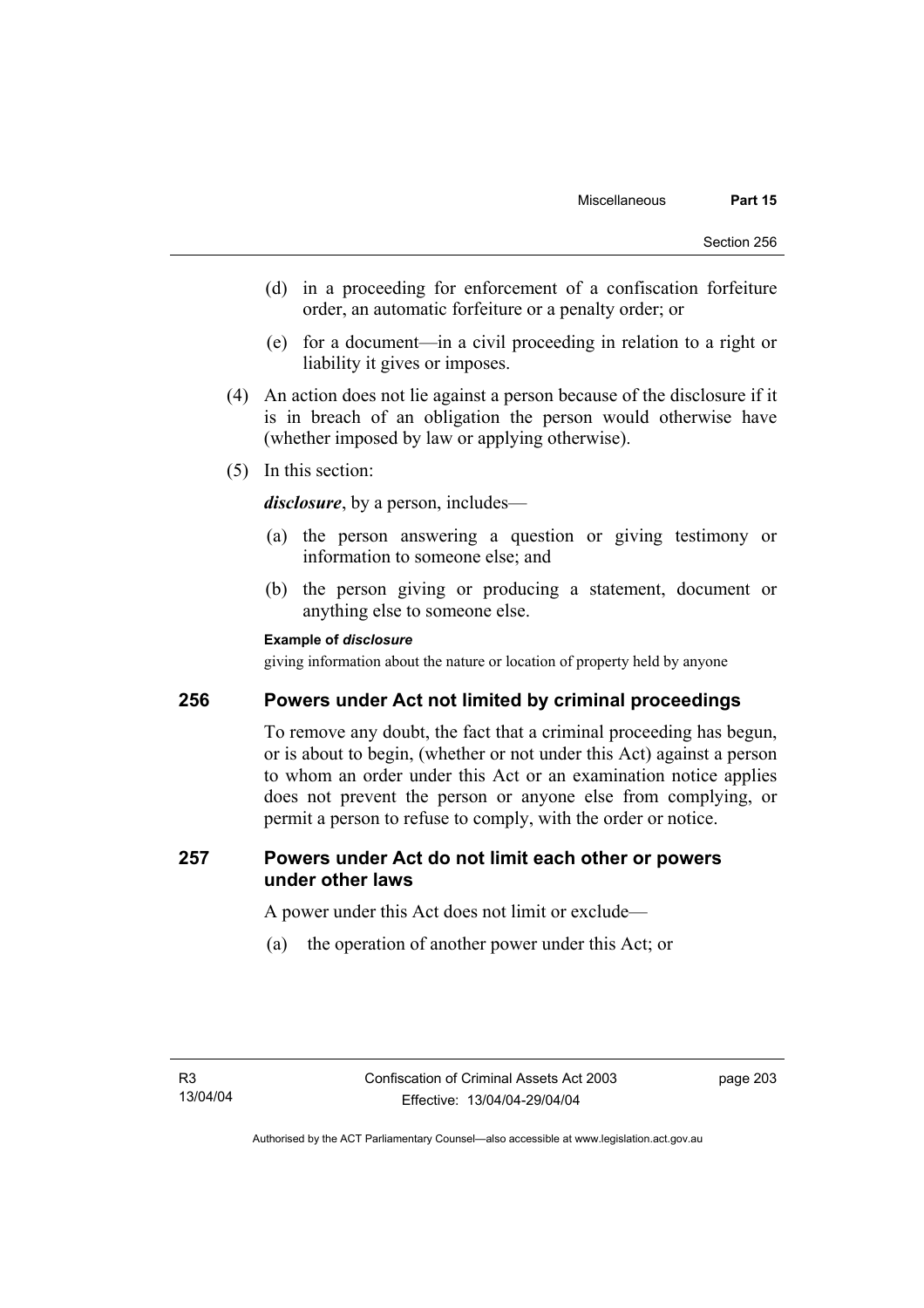#### **Part 15** Miscellaneous

Section 258

 (b) the operation of another Territory law, or a law of the Commonwealth, a State or another Territory.

#### **Example for par (a)**

a search warrant under part 13 and an examination notice, production order and monitoring order may be used independently, or in conjunction with each other, in relation to identifying and locating tainted property and benefits derived from an offence.

#### **Example for par (b)**

a search warrant under the *Crimes Act 1900* may be applied for to locate target material rather than a search warrant under this Act, part 13.

*Note* An example is part of the Act, is not exhaustive and may extend, but does not limit, the meaning of the provision in which it appears (see Legislation Act, s 126 and s 132).

## **258 Examination orders—reporting requirements**

- (1) As soon as practicable after the end of each financial year, the chief police officer must give the Minister a report about the operation of division 12.5 (Examination orders and notices) during the financial year.
- (2) The report must include the following information for the financial year:
	- (a) the number of applications for examination orders made during the year;
	- (b) the number of people given examination notices during the year;
	- (c) the number of investigations to which the notices related;
	- (d) the number of examinations conducted during the year.

R3 13/04/04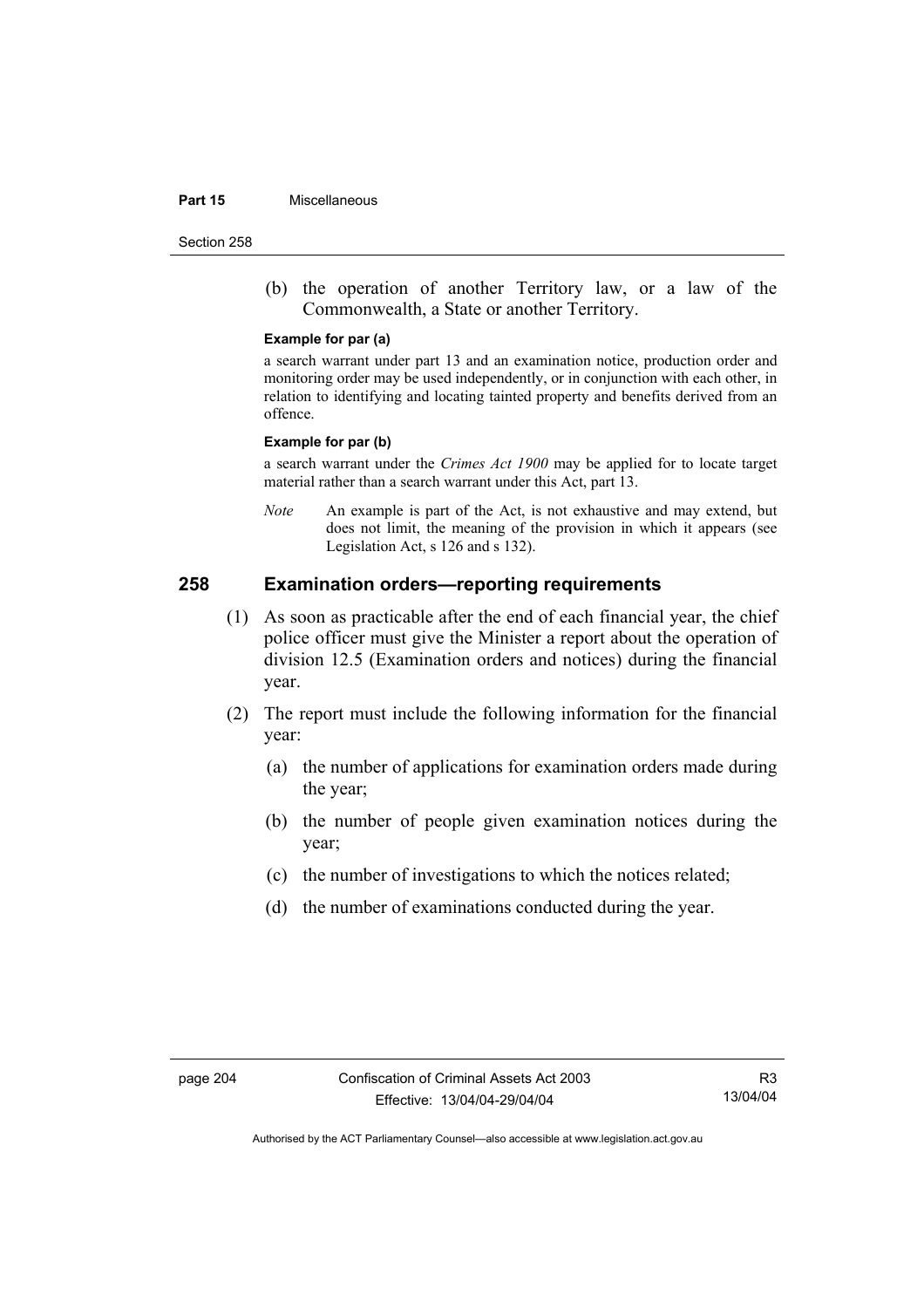- (3) The report must also include the following information for the financial year (whether or not the examination notice to which it relates was given during the year):
	- (a) the number and kind of confiscation proceedings begun during the year in relation to matters for which an examination notice has been given to a person;
	- (b) the estimated value of property either restrained or confiscated during the year in relation to matters for which an examination notice had been given to a person;
	- (c) the number of charges laid relating to examination notice offences during the year;
	- (d) the number of arrests made during the year in relation to matters for which an examination notice has been given to a person;
	- (e) the number and kind of complaints made during the year to the Australian Federal Police or the Commonwealth Ombudsman in relation to examination notices;
	- (f) the number of complaints of the kind mentioned in paragraph (e) resolved during the year and their outcome;
	- (g) the number and kind of legal proceedings begun during the year in relation to examination notices (other than charges mentioned in paragraph (c) or proceedings begun by the DPP or a police officer);
	- (h) the number of legal proceedings of the kind mentioned in paragraph (g) finalised during the year and their outcome.
- (4) The Minister must present a copy of each report given to the Minister under subsection (1) to the Legislative Assembly within 6 sitting days after the day the Minister receives it.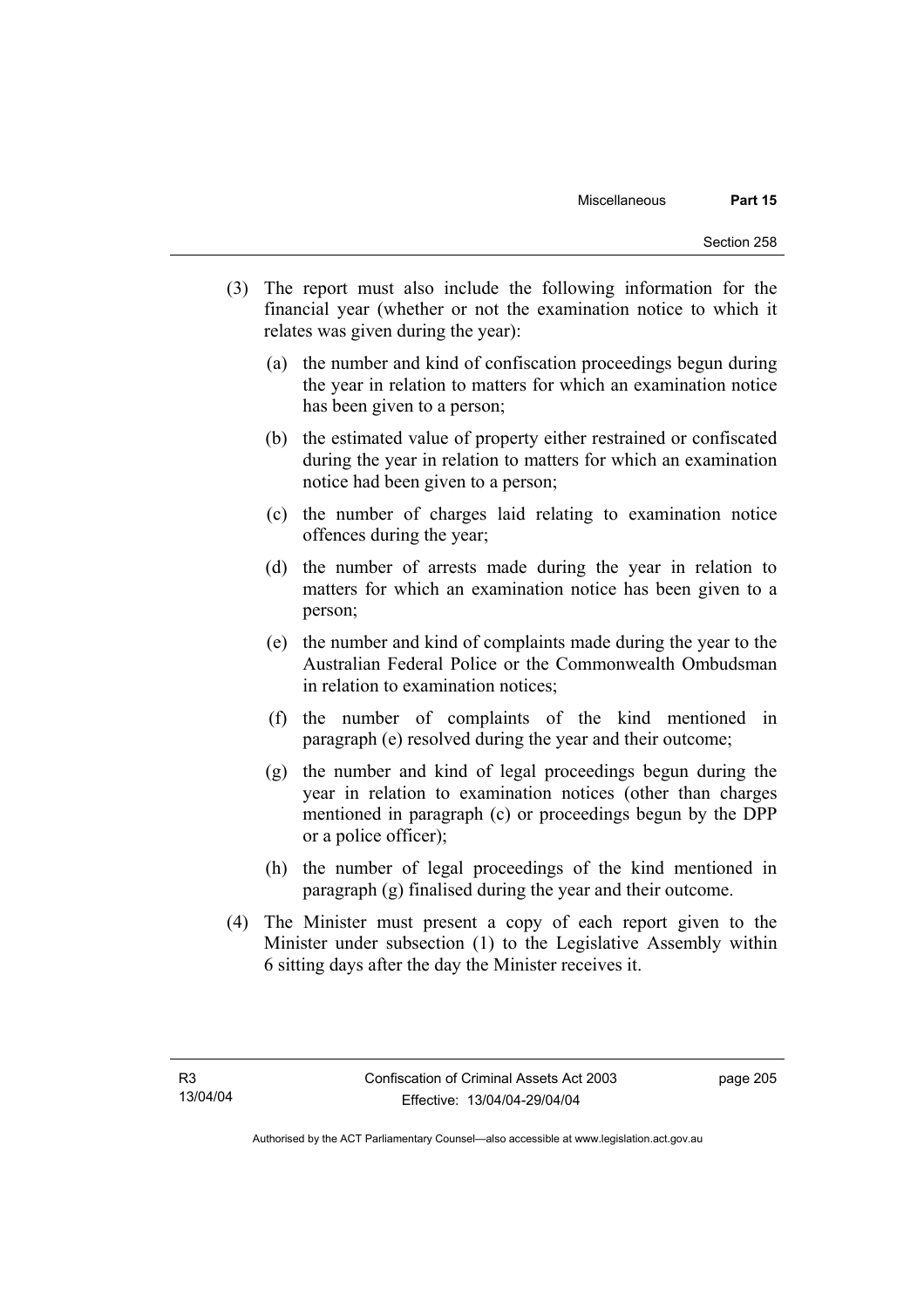#### **Part 15** Miscellaneous

Section 259

## **259 Approved forms**

- (1) The Minister may, in writing, approve forms for this Act.
- (2) If the Minister approves a form for a particular purpose, the approved form must be used for that purpose.
	- *Note* For other provisions about forms, see Legislation Act, s 255.
- (3) An approved form is a notifiable instrument.

*Note* A notifiable instrument must be notified under the Legislation Act.

## **260 Regulation-making power**

- (1) The Executive may make regulations for this Act.
	- *Note* Regulations must be notified, and presented to the Legislative Assembly, under the Legislation Act.
- (2) The regulations may prescribe offences for contraventions of the regulations and prescribe maximum penalties of not more than 10 penalty units for offences against the regulations.

page 206 Confiscation of Criminal Assets Act 2003 Effective: 13/04/04-29/04/04

R3 13/04/04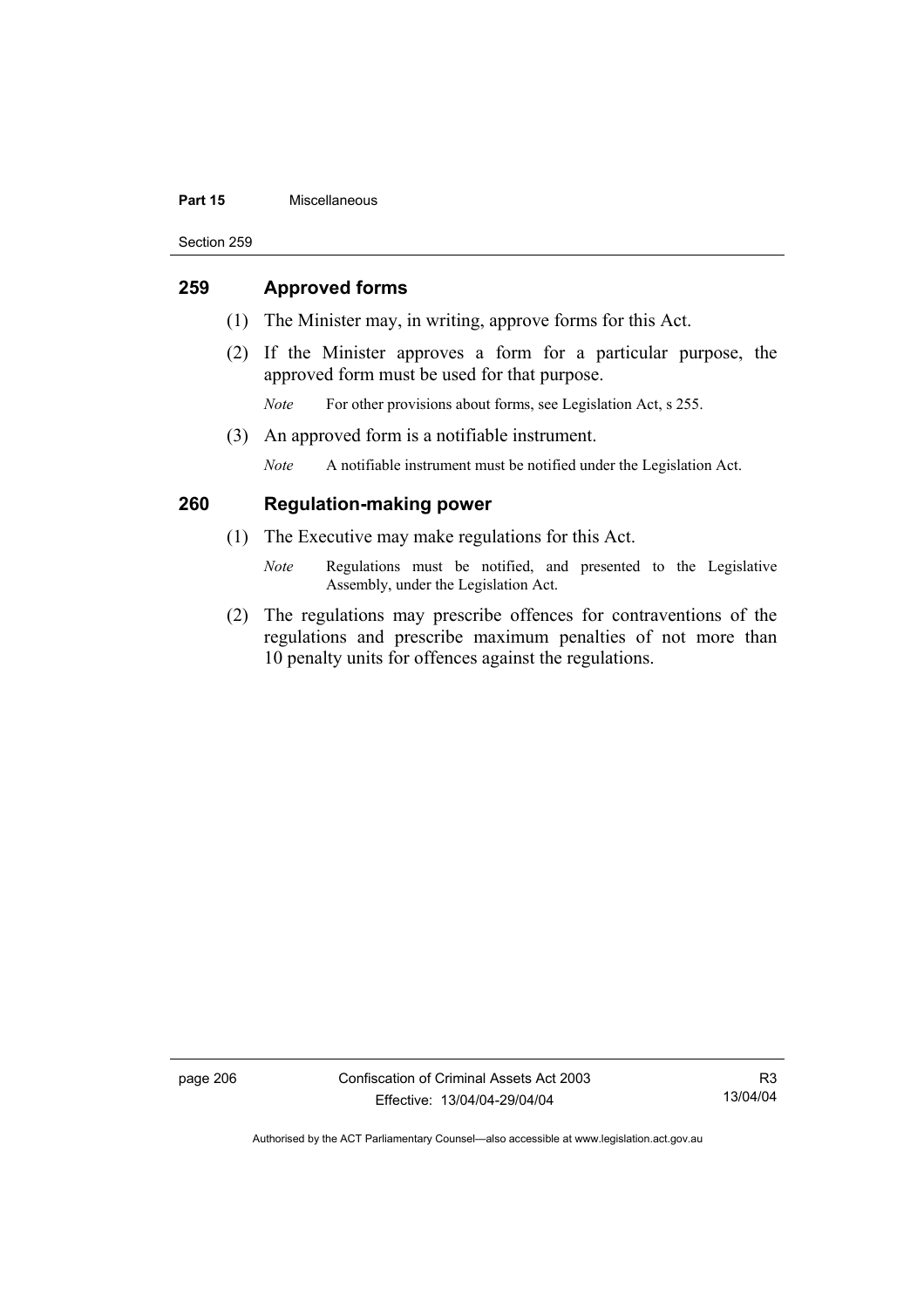# **Part 16 Consequential and transitional matters**

## **262 Orders under repealed Act**

- (1) The *Proceeds of Crime Act 1991* (repealed) continues to apply to property or benefits subject to—
	- (a) a restraining order made under that Act if the property or benefits are subject to a forfeiture order or pecuniary penalty order made under that Act; or
	- (b) a forfeiture order or pecuniary penalty order made under that Act; or
	- (c) an interstate forfeiture order, interstate pecuniary penalty order or interstate restraining order registered under that Act.
- (2) If, on the commencement of this Act, an application for an order, or for the registration of an order, mentioned in subsection (1) has been made, but not finalised, the *Proceeds of Crime Act 1991* (repealed) continues to apply to the application and the property or benefits the subject of the application.
- (3) If property or benefits are subject to a restraining order under the *Proceeds of Crime Act 1991* (repealed) but not to a forfeiture order or pecuniary penalty order under that Act, the restraining order is taken to be a restraining order under this Act.

## **263 Proceedings for offences committed before the commencement of this Act**

 (1) To remove any doubt, a civil forfeiture order may be applied for and made in relation to a serious offence even though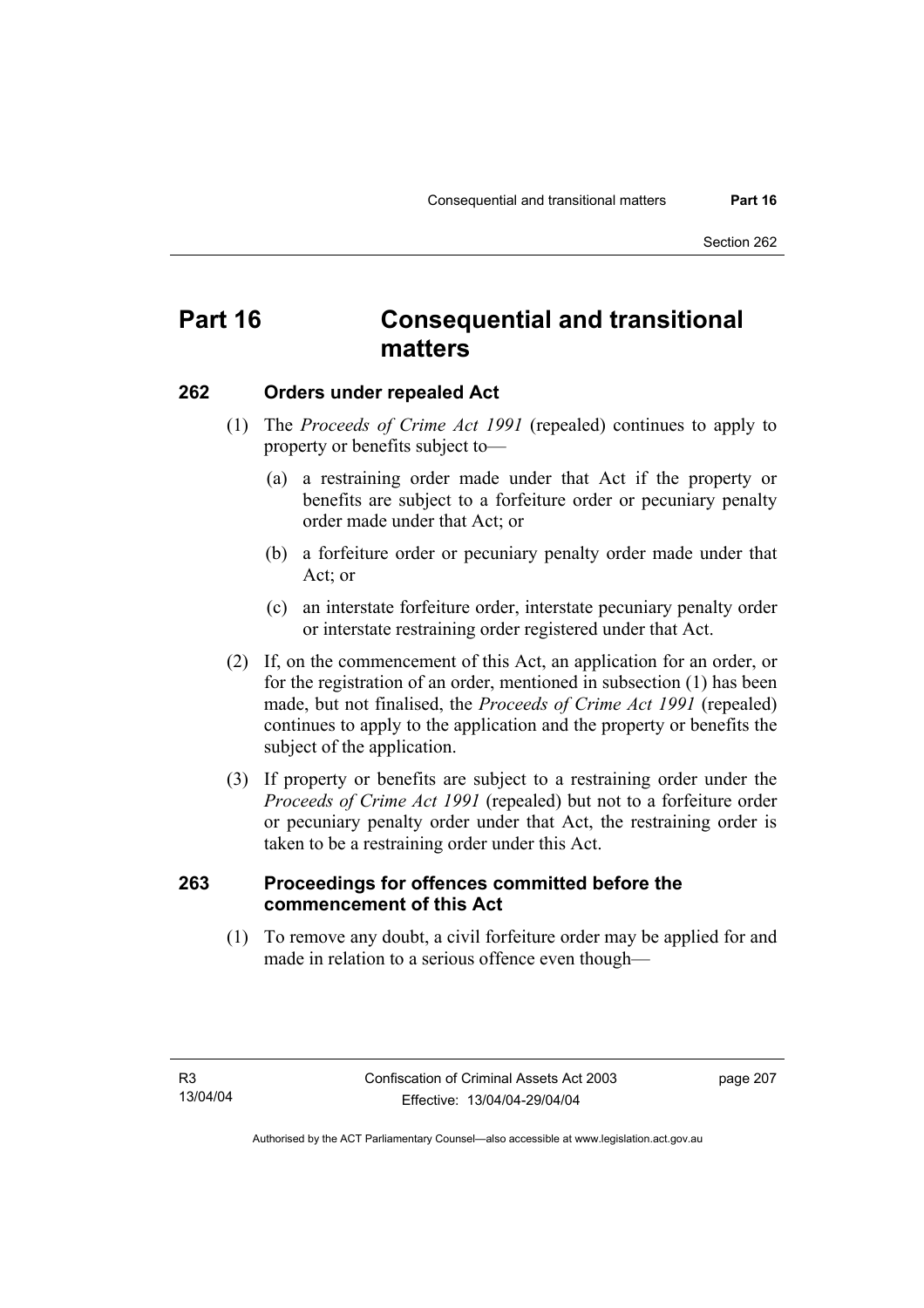Section 264

- (a) an application for a forfeiture order under the *Proceeds of Crime Act 1991* in relation to the offence or a related offence failed; or
- (b) a person was cleared of the offence before the commencement of this Act.
- *Note* This Act applies in relation to offences, whether committed, or alleged to have been committed, before or after the commencement of this Act (see s 5).
- (2) To remove any doubt, a penalty order may be applied for and made under this Act in relation to an offence mentioned in subsection (1).

## **264 Use of information etc obtained under repealed Act**

- (1) This section applies to property, documents or information that has been—
	- (a) seized or otherwise obtained under the *Proceeds of Crime Act 1991* (repealed); or
	- (b) obtained as a direct or indirect result of action taken under that Act.
- (2) To remove any doubt, the property, documents or information may be used for the purposes of this Act.

## **265 Confiscated assets trust fund**

- (1) The amount of the confiscated assets trust fund (the *old trust fund*) under the *Proceeds of Crime Act 1991* (repealed) is transferred to the confiscated assets trust fund under this Act.
- (2) The amount of distributable funds in the old trust fund, immediately before the repeal of the *Proceeds of Crime Act 1991*¸ is taken to be distributable funds under this Act.
- (3) The amount of suspended funds in the old trust fund, immediately before the repeal of the *Proceeds of Crime Act 1991*¸ is taken to be reserved funds under this Act.

R3 13/04/04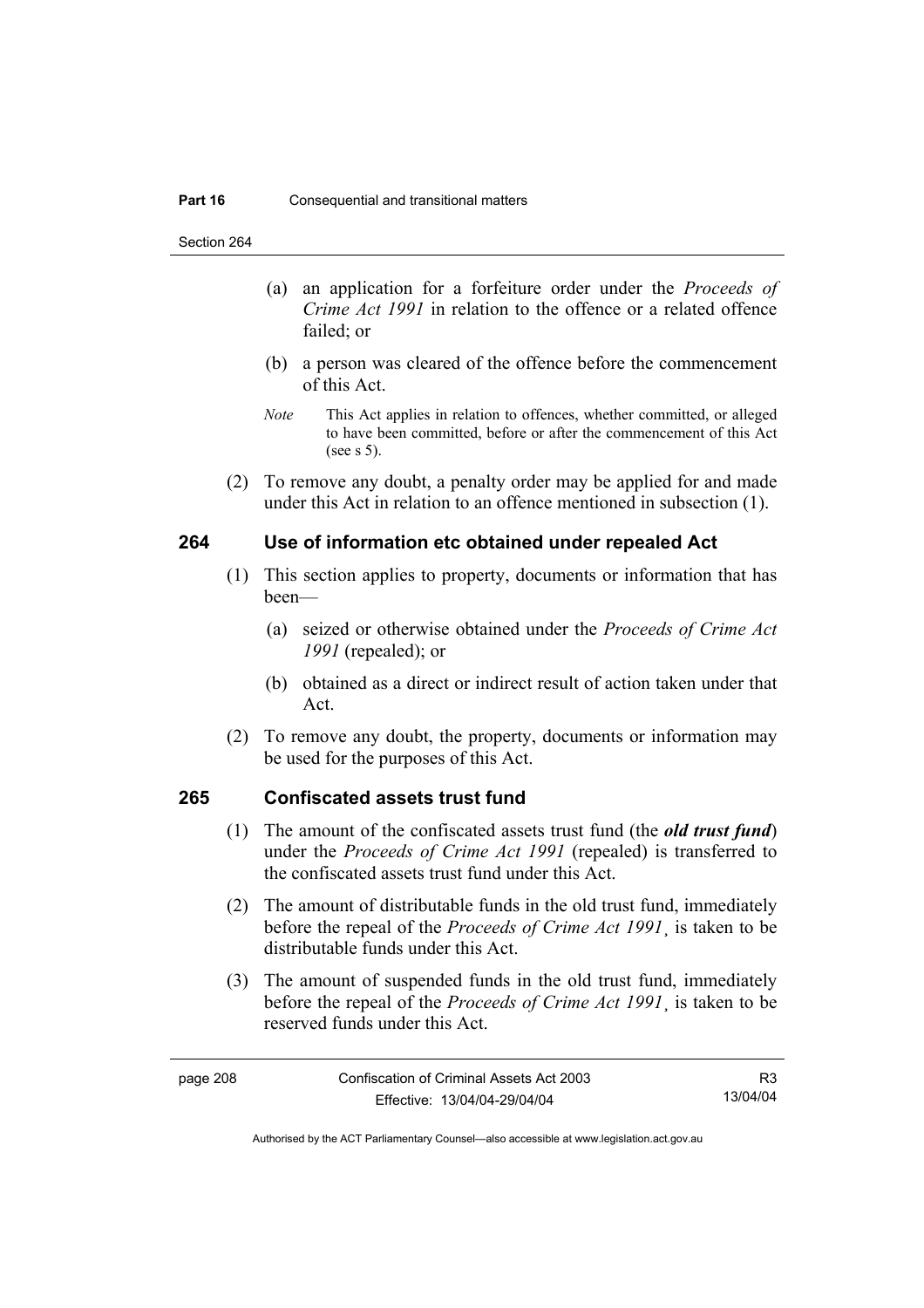(4) An amount payable under the *Proceeds of Crime Act 1991* (repealed) but not paid before the commencement of this Act is payable from the confiscated assets trust fund under this Act.

## **266 Transitional regulations**

- (1) The regulations may prescribe savings or transitional matters necessary or convenient to be prescribed because of the enactment of this Act.
- (2) Without limiting the scope of subsection (1), the regulations may prescribe matters necessary or convenient to be prescribed for carrying out or giving effect to the provisions of this Act instead of the provisions of the *Proceeds of Crime Act 1991* or *Proceeds of Crime Regulations 1993*.
- (3) Regulations made for this section must not be taken to be inconsistent with this Act as far as they can operate concurrently with this Act.
- (4) This section is additional to, and does not limit, section 267.

## **267 Modification of pt 16's operation**

The regulations may modify the operation of this part to make provision in relation to any matter that, in the Executive's opinion, is not, or is not adequately, dealt with in this part.

## **268 Amendments of other legislation—sch 1**

Schedule 1 amends the Acts mentioned in it.

## **269 Expiry of pt 16**

This part expires 2 years after the day it commences.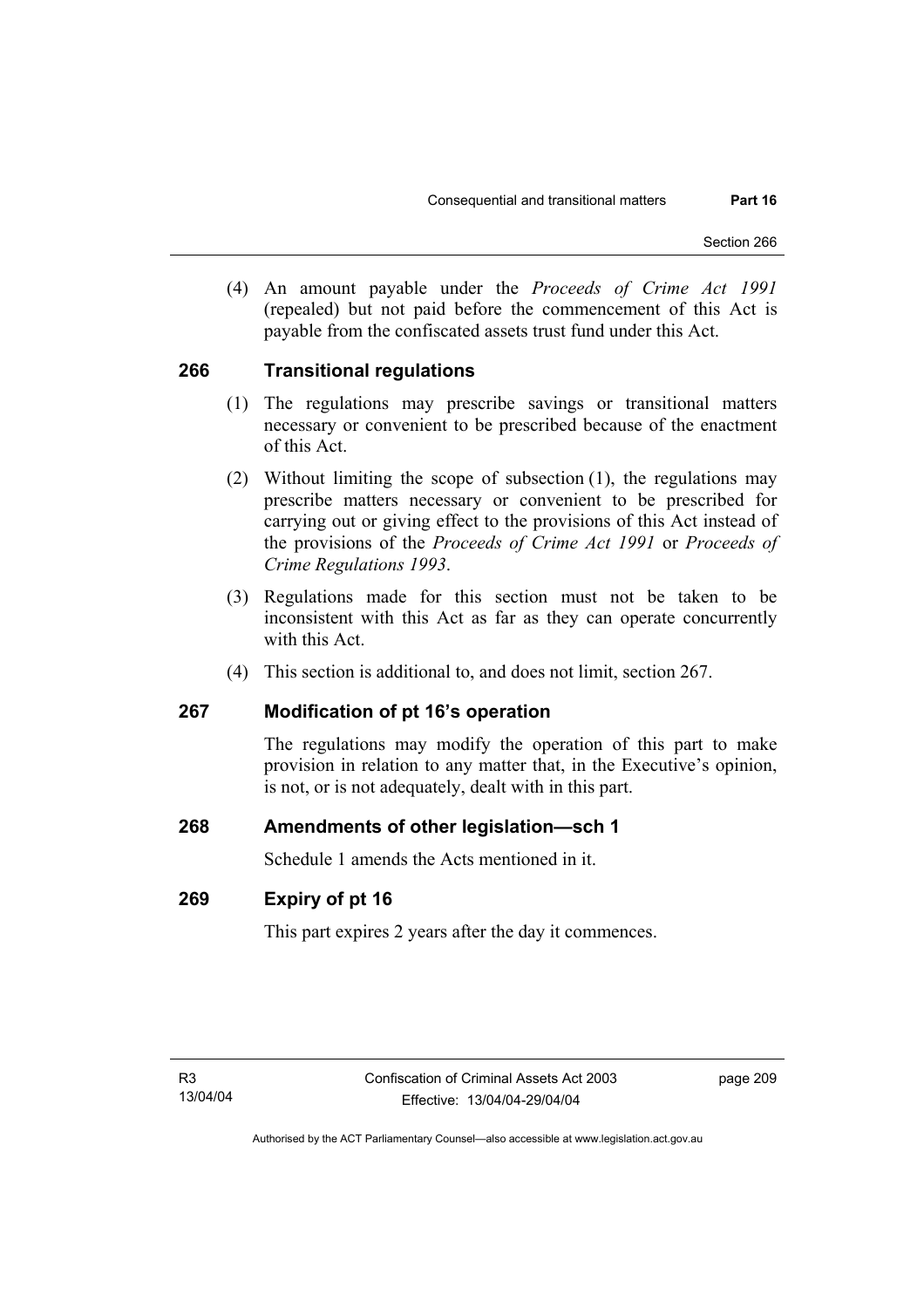# **Dictionary**

(see s 6)

- *Note 1* The Legislation Act contains definitions and other provisions relevant to this Act.
- *Note 2* In particular, the Legislation Act, dict, pt 1, defines the following terms:
	- authorised deposit-taking institution
	- child
	- domestic partner (see s 169)
	- DPP
	- entity
	- fail
	- foreign country
	- found guilty
	- function
	- indictment
	- indictable offence
	- interest (in relation to land or other property)
	- intersex person (see s 169B)
	- lawyer
	- may (see also s 146)
	- must (see also s 146)
	- police officer
	- property
	- public trustee
	- registrar-general
	- transgender person (see s169A).

page 210 Confiscation of Criminal Assets Act 2003 Effective: 13/04/04-29/04/04

R3 13/04/04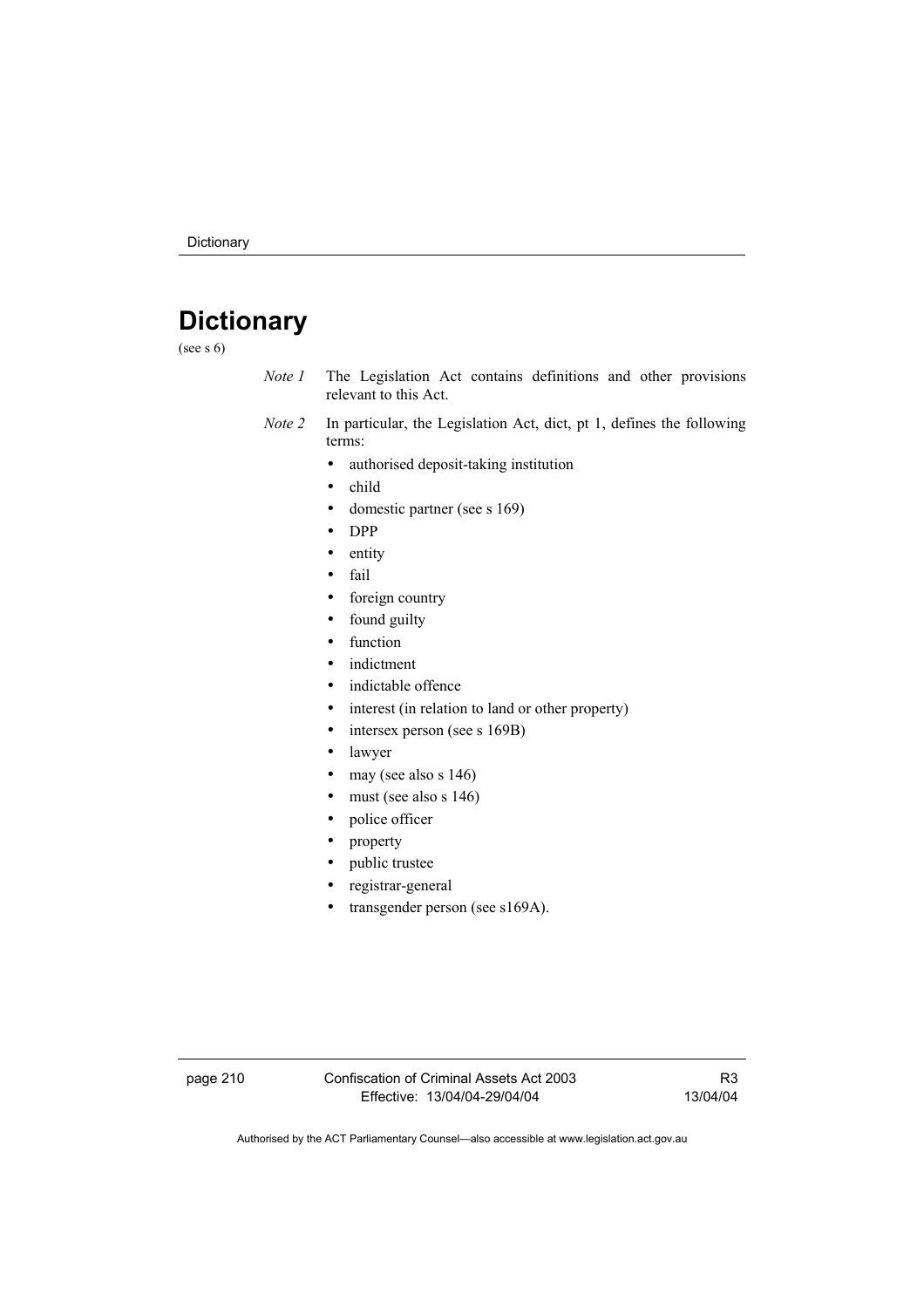## *abscond*—see section 16.

*account* means any facility or arrangement through which a financial institution accepts deposits or allows withdrawals, and includes—

- (a) a facility or arrangement for a fixed term deposit or a safedeposit box; and
- (b) a facility or arrangement prescribed under the regulations for this definition.

*agent*, for an agent that is a corporation, includes an officer, employee or agent of the corporation.

*artistic profits*—see section 81.

*artistic profits restraining order*—see section 20.

*associate*, for division 12.5 (Examination orders and notices) see section 164.

*at*, for part 13 (Search warrants)—see section 195.

*authenticated*, in relation to a corresponding law order, for part 11 (Interstate orders)—see section 136.

*authorised investigator*, for division 12.5 (Examination orders and notices)—see section 165 (1).

*automatic forfeiture*, of property, means the forfeiture of the property—

- (a) under division 5.2 (Automatic forfeiture—conviction for serious offences); or
- (b) under division 5.3 (Automatic forfeiture—unclaimed tainted property).
- *Note* A registered interstate automatic forfeiture decision is taken to be an automatic forfeiture under this Act (see s 139).

*benefit* includes service or advantage.

| R3       | Confiscation of Criminal Assets Act 2003 | page 211 |
|----------|------------------------------------------|----------|
| 13/04/04 | Effective: 13/04/04-29/04/04             |          |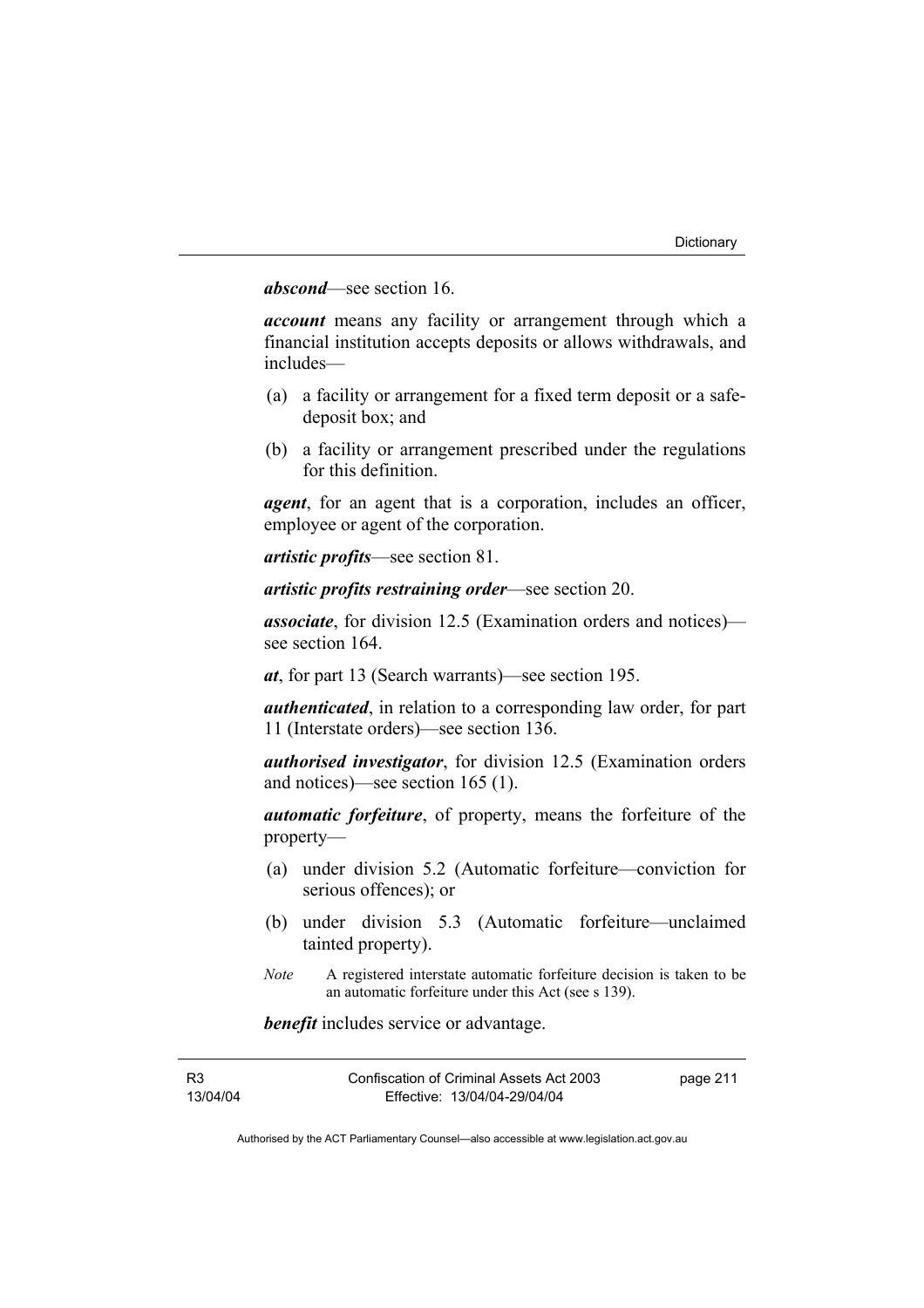*benefits*, derived by an offender—see section 80. *buyback order*—see section 124. *civil forfeiture order*—see section 65.

*cleared*, of an offence—see section 17.

*commission*—

- (a) of a serious offence, for part 7 (Penalty orders)—see section 79; and
- (b) of an offence by a person who has absconded—includes the alleged commission of the offence by the person.

*confiscation proceeding*—see section 236.

*convicted*—see section 15 (1).

*conviction forfeiture order*—see section 52.

*corresponding law* means a law of the Commonwealth, a State or another Territory that is declared under the regulations to be a corresponding law, whether or not the law corresponds, or substantially corresponds, to this Act.

*corresponding law order* means an order, notice or decision (however described) made under a corresponding law, whether or not the order, notice or decision—

- (a) is made by a court; or
- (b) corresponds, or substantially corresponds, to an order, notice or decision under this Act.

*data*, for part 13 (Search warrants)—see section 195.

*data storage device*, for part 13 (Search warrants)—see section 195.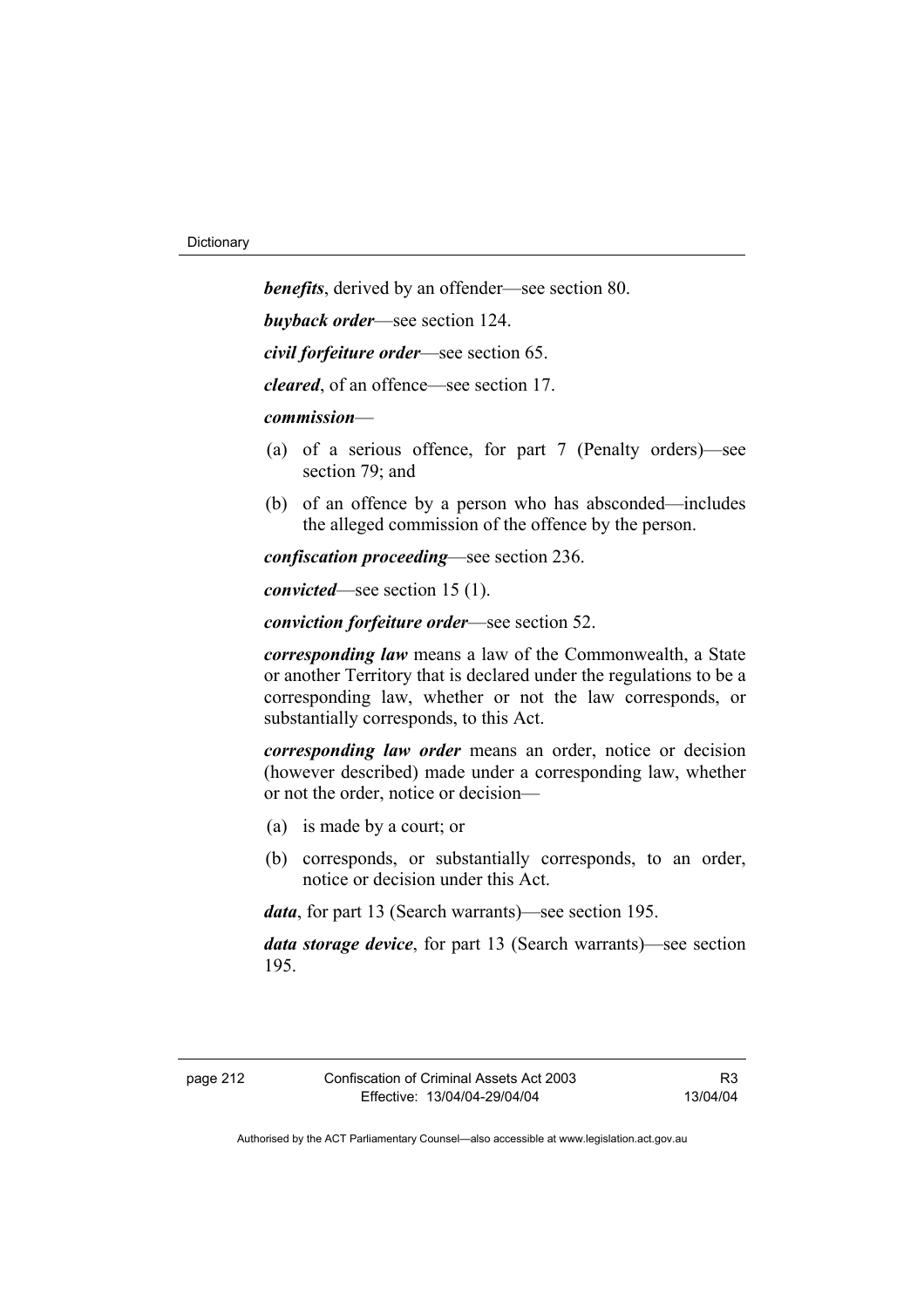*dealing*, with property of a person, includes, for example—

- (a) if a debt is owed to the person—making a payment to anyone in reduction of the debt; and
- (b) disposing of the property (including, for example, making a gift of the property or removing the property from the ACT or Australia); and
- (c) receiving the property, whether as a gift or otherwise; and
- (d) creating or assigning an interest in the property; and
- (e) using the property to obtain or extend credit; and
- (f) using credit secured against the property.
- *Note* An example is part of the Act, is not exhaustive and may extend, but does not limit, the meaning of the provision in which it appears (see Legislation Act, s 126 and s 132).

*derived*—see section 12.

*distributable funds*, for part 10 (Confiscated assets trust fund) see section 128.

*effective control*, of property—see section 14.

*encumbrance*, in relation to property, includes any interest, mortgage, charge, right, claim or demand in relation to the property.

*equitable sharing program*, for part 10 (Confiscated assets trust fund)—see section 129.

*examination notice*—see section 171.

*examination order*—see section 166.

*exclusion order*—see section 72.

*executing police officer*, of a search warrant, for part 13 (Search warrants)—see section 195.

R3 13/04/04 Confiscation of Criminal Assets Act 2003 Effective: 13/04/04-29/04/04

page 213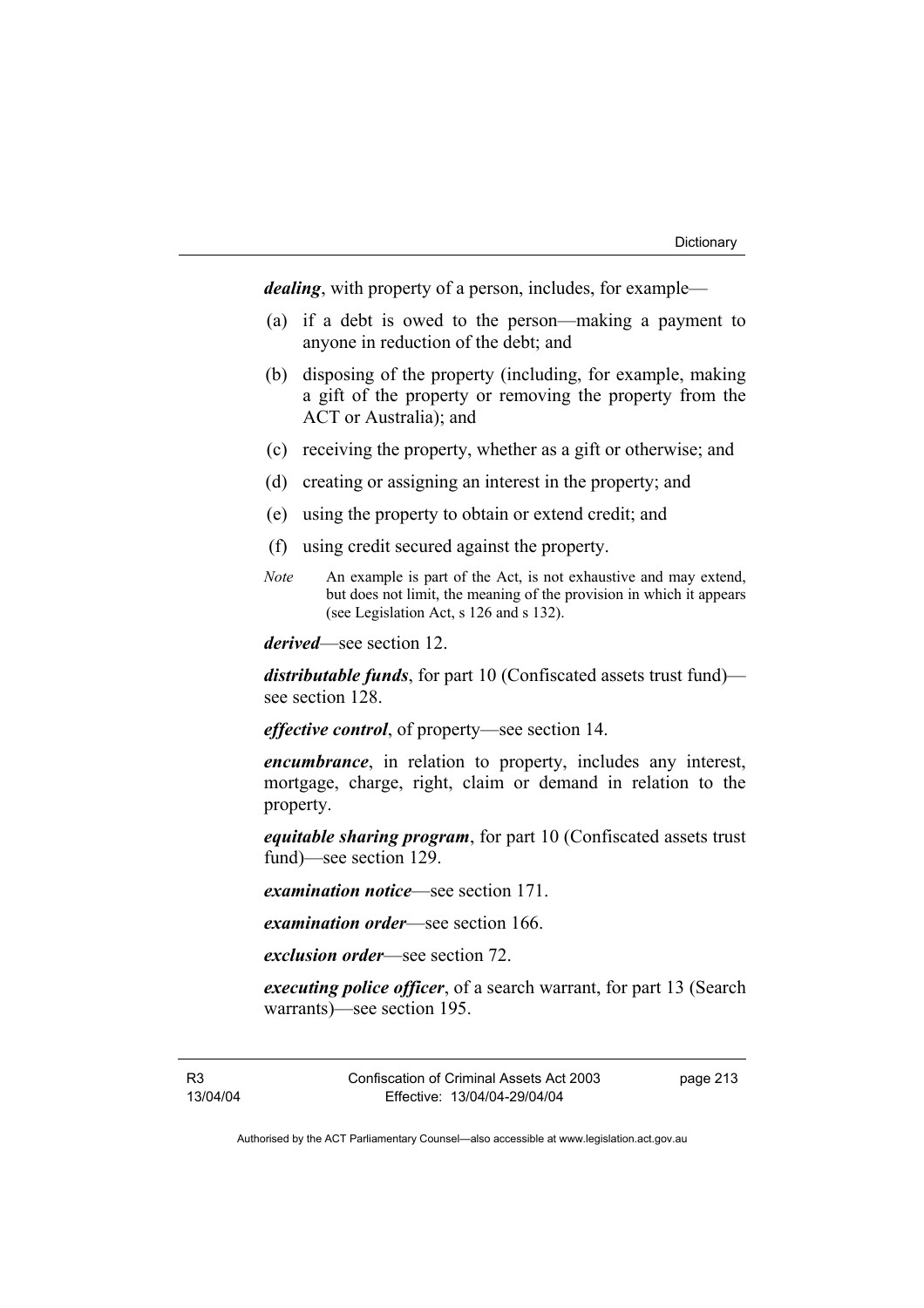*finalised*, for a confiscation or criminal proceeding—see section 18.

#### *financial institution* means—

- (a) an authorised deposit-taking institution; or
- (b) the Reserve Bank of Australia; or
- (c) an entity registered or incorporated as a cooperative housing society or similar society under the law of the Territory, a State or another Territory; or
- (d) a person who carries on State banking within the meaning of the Commonwealth Constitution, section 51 (13); or
- (e) a corporation that is, or that, if it had been incorporated in Australia, would be, a financial corporation within the meaning of the Commonwealth Constitution, section 51  $(20)$ ; or
- (f) a person who permits someone else to deposit money with the person for use by the other person in relation to gaming or betting; or
- (g) an entity prescribed under the regulations for this definition.

*forfeited* property, means property forfeited under part 5 (Forfeiture of property).

*forfeiture order* means a civil forfeiture order or a conviction forfeiture order.

*Note* A registered interstate forfeiture order is taken to be a forfeiture order under this Act (see s 139).

*forfeiture or penalty application*, for division 4.3 (Duration of restraining orders)—see section 41.

*frisk search*, for part 13 (Search warrants)—see section 195.

| page 214 | Confiscation of Criminal Assets Act 2003 | R <sub>3</sub> |
|----------|------------------------------------------|----------------|
|          | Effective: 13/04/04-29/04/04             | 13/04/04       |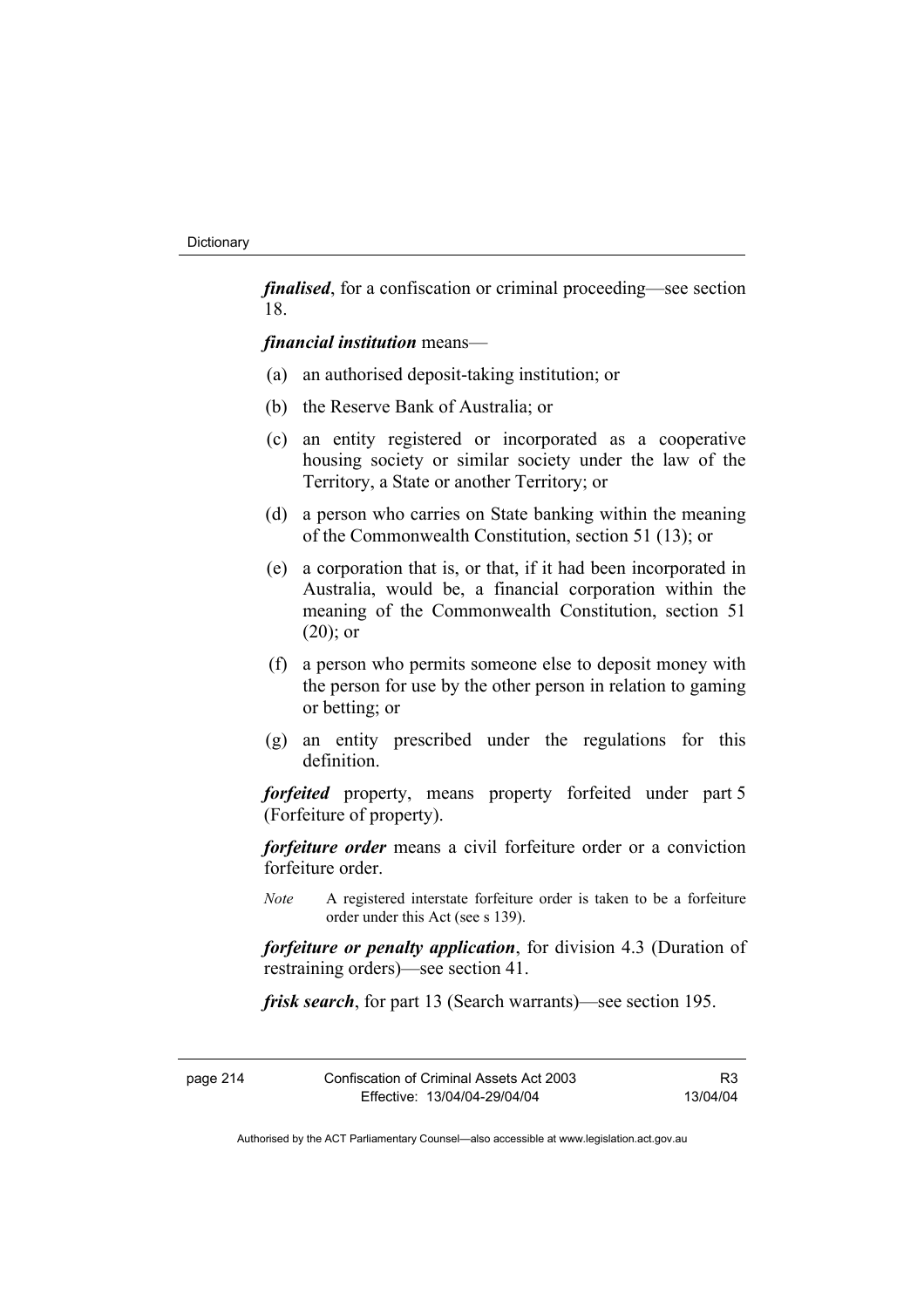*fully satisfied*—a forfeiture order or penalty order, or an automatic forfeiture of property, is *fully satisfied* when—

- (a) for an automatic forfeiture of property or a forfeiture order—the property that is the subject of the automatic forfeiture or order has vested in law in the Territory and the public trustee has taken control of the property; and
- (b) for a penalty order—the amount of the order has been paid to, or recovered by, the Territory or realised by the public trustee from the disposal of property.

*indictable offence*—see section 13 (2).

*information order*—see section 186.

*inquiry notice*—see section 144.

*in relation to*—to remove any doubt, *in relation to* includes—

- (a) in; and
- (b) for or for the purposes of; and
- (c) in connection with; and
- (d) in respect of; and
- (e) with respect to.

#### **Example**

The phrase 'property used, or intended to be used by an offender, in relation to the commission of an offence' (in s 3 (d) and elsewhere) refers to all or any of the following:

- (a) property used *in* or *in relation to* the commission of the offence;
- (b) property used *for* or *for the purposes of* the commission of the offence;
- (c) property used *in connection with* the commission of the offence;
- (d) property used *in respect of* the commission of the offence;

R3 13/04/04 Confiscation of Criminal Assets Act 2003 Effective: 13/04/04-29/04/04

page 215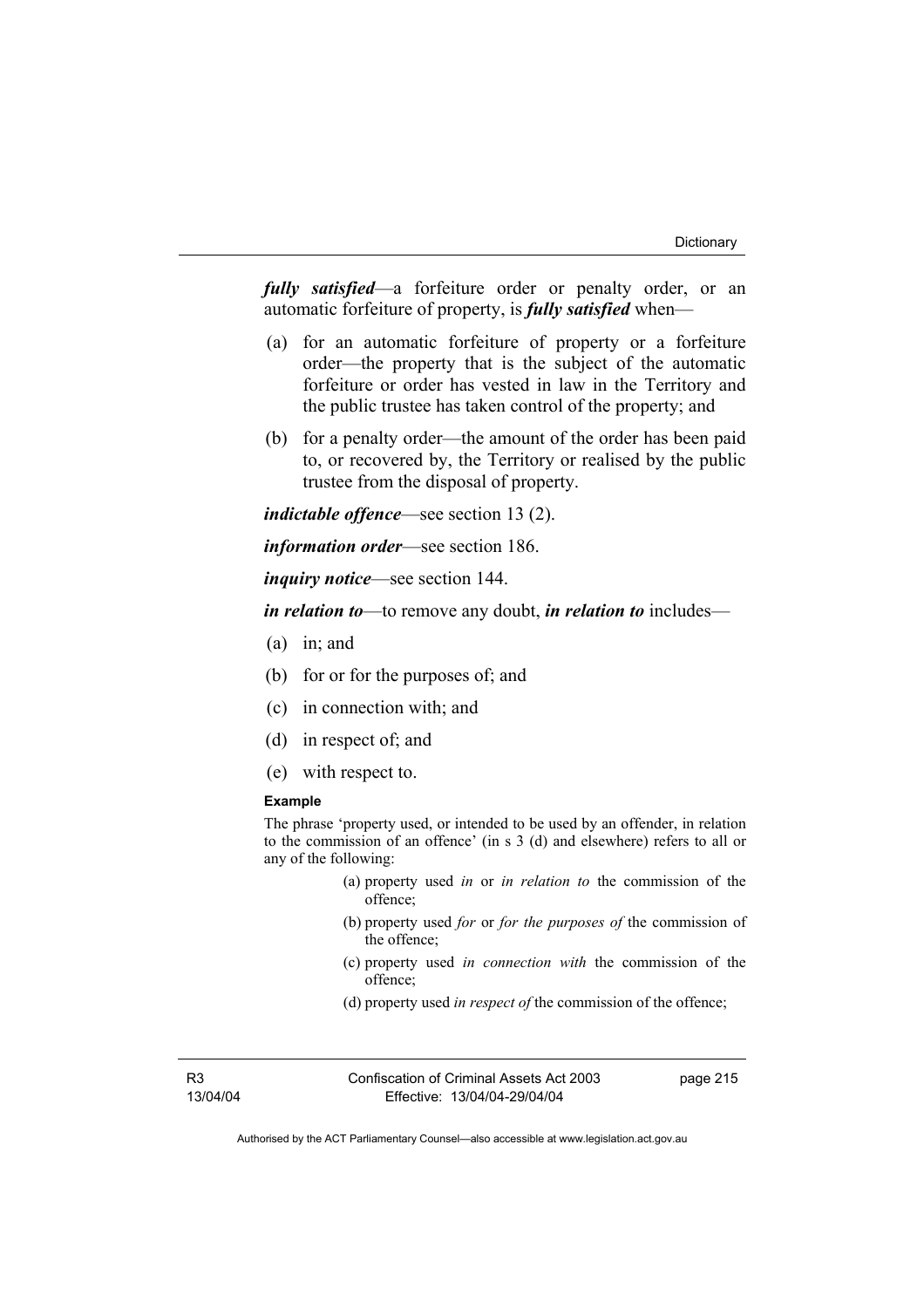(e) property used *with respect to* the commission of the offence.

*Note* An example is part of the Act, is not exhaustive and may extend, but does not limit, the meaning of the provision in which it appears (see Legislation Act, s 126 and s 132).

*interested person*, for part 8 (Forfeited property)—see section 107.

*interstate automatic forfeiture decision* means a corresponding law order prescribed under the regulations for this definition.

*interstate civil forfeiture order* means a corresponding law order prescribed under the regulations for this definition.

*interstate conviction forfeiture order* means a corresponding law order prescribed under the regulations for this definition.

*interstate forfeiture order* means an interstate civil forfeiture order or interstate conviction forfeiture order.

*interstate penalty charge*—see section 142 (2) (Interstate penalty charges).

*interstate penalty order* means a corresponding law order prescribed under the regulations for this definition.

*interstate restraining order* means a corresponding law order prescribed under the regulations for this definition.

*investigation*, for division 12.5 (Examination orders and notices)—see section 164.

*issuing officer*, for a search warrant, for part 13 (Search warrants)—see section 195.

*joint ownership*—property is *jointly owned* if the owners own the property as joint tenants or tenants in common.

*money laundering offence* means—

 (a) an offence against the *Crimes Act 1900*, division 6.2A (Money laundering and organised fraud); or

| page 216 | Confiscation of Criminal Assets Act 2003 | R3       |
|----------|------------------------------------------|----------|
|          | Effective: 13/04/04-29/04/04             | 13/04/04 |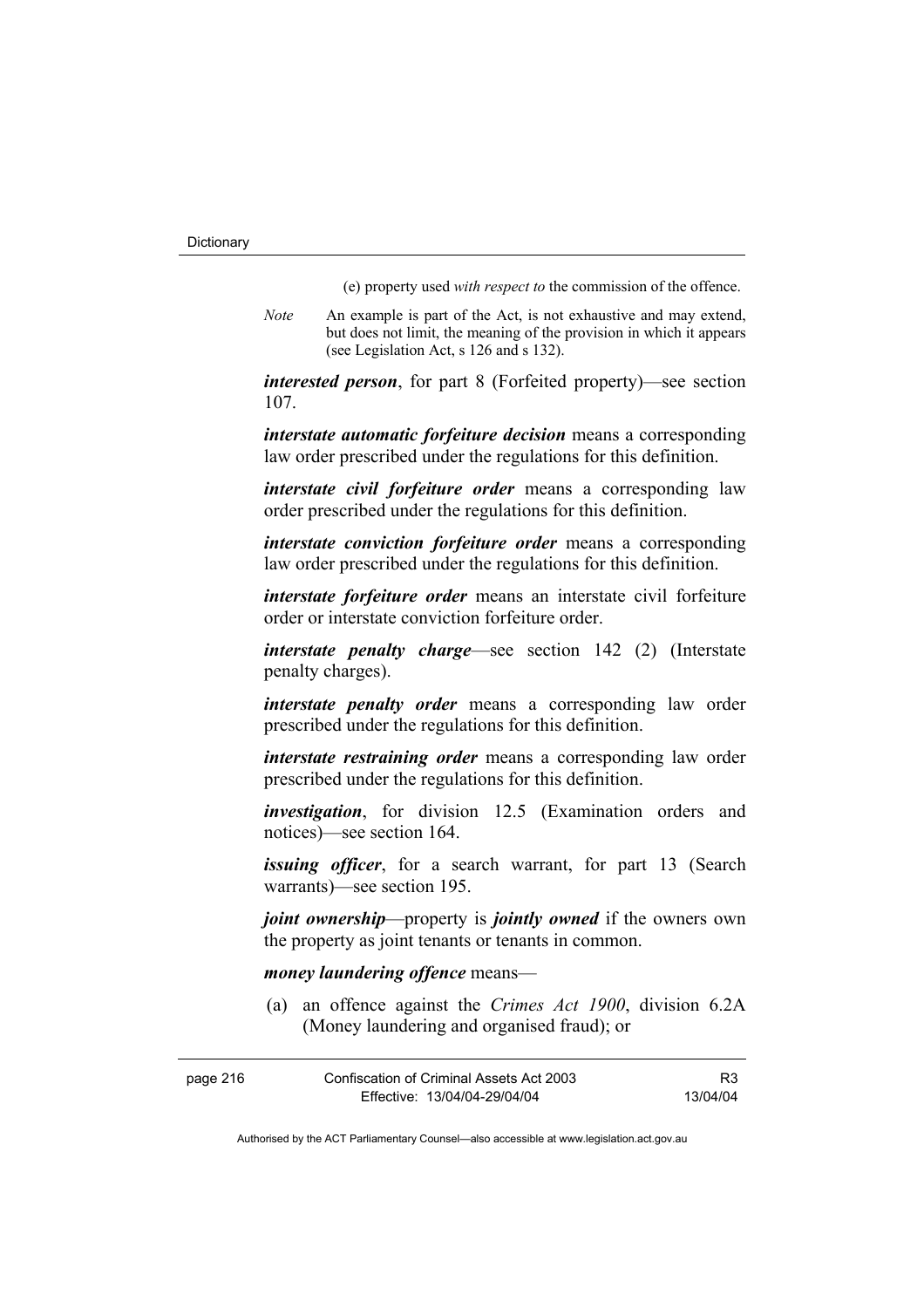(b) an offence against a law of the Commonwealth, a State or another Territory that is declared under the regulations to be a corresponding offence, whether or not the offence corresponds, or substantially corresponds, to an offence mentioned in paragraph (a).

*monitoring order*—see section 148.

*narcotic substance*, for division 7.3 (Value of benefits)—see section 90.

*non-disclosable information order*—see section 191.

*occupier*, of premises, for part 13 (Search warrants)—see section 195.

*offence*—see section 13 (1).

*offender*, in relation to an offence, means a person (including a corporation) who committed, or is alleged to have committed, the offence.

*Note* A reference to a *person* generally includes a reference to a corporation as well as an individual, see Legislation Act, s 160. (See also the Legislation Act, dict, pt 1, def *person*.)

*ordinary indictable offence*—see section 13 (2).

*ordinary search*, for part 13 (Search warrants)—see section 195.

*party*, to an offence, means a person who—

- (a) commits or participates in the offence; or
- (b) is an accessory before or after the fact to the offence.

*penalty charge*—see section 94 (4) (Creation of penalty charge over restrained property).

*Note* An interstate penalty charge is taken to be a penalty charge under this Act (see s 142).

*penalty order*—see section 82.

| R3       | Confiscation of Criminal Assets Act 2003 | page 217 |
|----------|------------------------------------------|----------|
| 13/04/04 | Effective: 13/04/04-29/04/04             |          |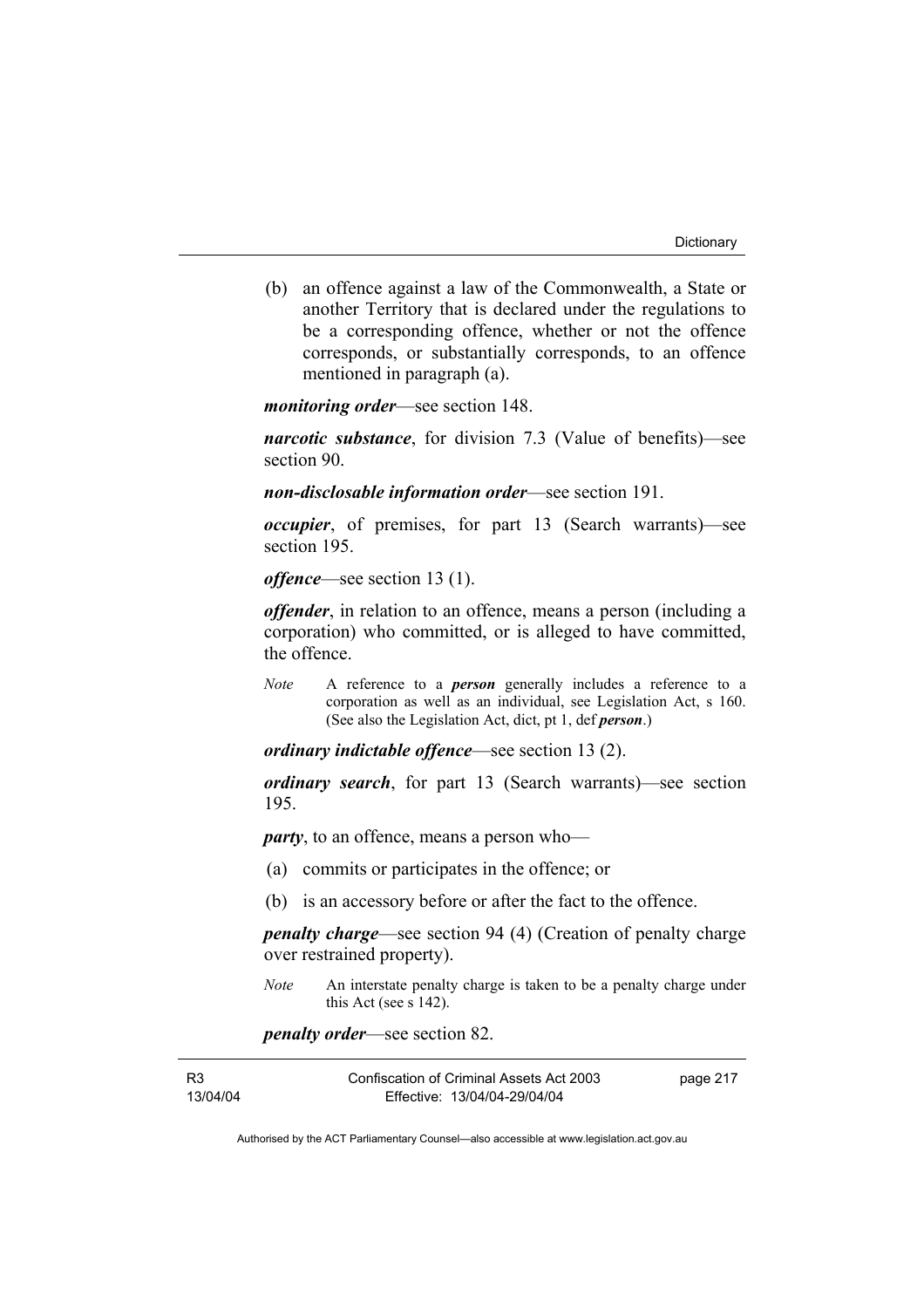*person assisting*, in relation to a search warrant, for part 13 (Search warrants)—see section 195.

*premises*, for part 13 (Search warrants)—see section 195.

*present* an indictment includes laying an information.

*production order*—see section 156.

*property*—

- (a) of an offender, for division 7.3 (Value of benefits)—see section 90; and
- (b) of a person, includes property in which the person has a beneficial interest.

*property-tracking document*—see section 157.

*purposes of this Act*—see section 3.

*quashed*—see section 15 (3) and (4).

*registered*, for a corresponding law order, means registered under part 11 (Interstate orders).

*registrable property* means property title to which is passed by registration in a statutory property register.

*registered property interest* means an interest in property recorded in a statutory property register.

*related* offence—see section 13 (3).

*relevant court*—see section 238.

*reserved funds*, for part 10 (Confiscated assets trust fund)—see section 128.

*restrained*, in relation to property, means property subject to a restraining order.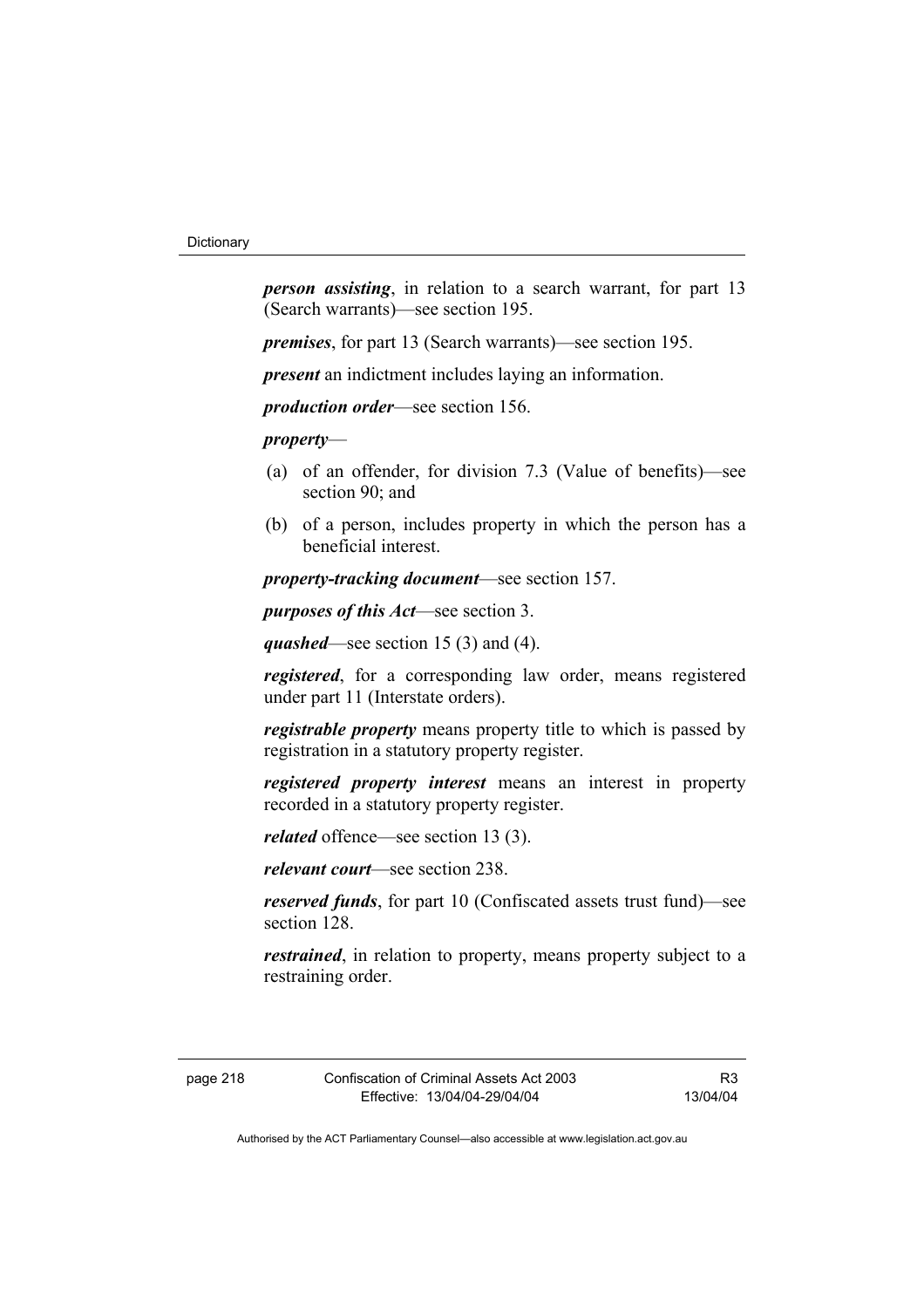*restraining order*—see section 19.

*Note* A registered interstate restraining order is taken to be a restraining order under this Act (see s 139).

*return or compensation order*—see section 121.

*search warrant*, for part 13 (Search warrants)—see section 195.

*serious offence*—see section 13 (2).

*statutory property register* means a register kept under a Territory law, or a law of the Commonwealth, a State or another Territory, for recording ownership of property (including interests in property) if—

- (a) title to the property is passed by registration in the register of ownership of the property; or
- (b) the owner of an interest in the property may lose the interest if the interest is not registered in the register.

#### **Examples**

- 1 the register of land titles kept under the *Land Titles Act 1925*, section 43
- 2 the register of interests in goods mentioned in the *Sale of Motor Vehicles Act 1977*, part 4A (Registration of interests in motor vehicles)
- *Note* An example is part of the Act, is not exhaustive and may extend, but does not limit, the meaning of the provision in which it appears (see Legislation Act, s 126 and s 132).

*subject to forfeiture*, in relation to property—see section 73.

*sufficient consideration*, in relation to acquiring or disposing or otherwise dealing with property, means acquiring, disposing of, or otherwise dealing with, the property for a consideration that is sufficient and that appropriately reflects the value of the property having regard only to commercial considerations.

*tainted property*—see section 10.

*target material*, for part 13 (Search warrants)—see section 195.

R3 13/04/04 page 219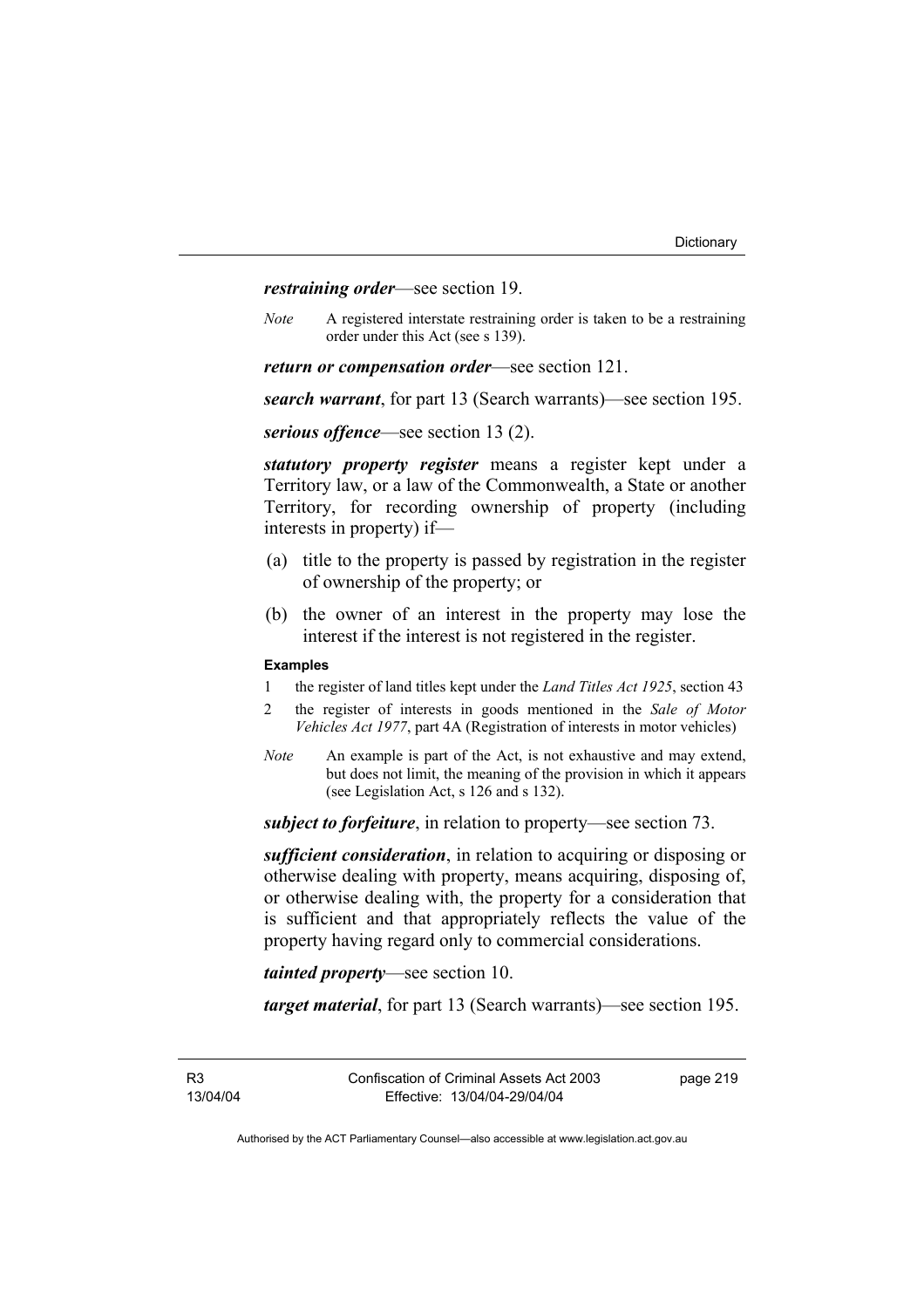Dictionary

*transaction suspension order*—see section 152.

*trust fund* means the confiscated assets trust fund under section 130.

*unclaimed tainted property*—see section 11.

*unclaimed tainted property restraining order*—see section 21.

*vehicle*, for part 13 (Search warrants)—see section 195.

page 220 Confiscation of Criminal Assets Act 2003 Effective: 13/04/04-29/04/04

R3 13/04/04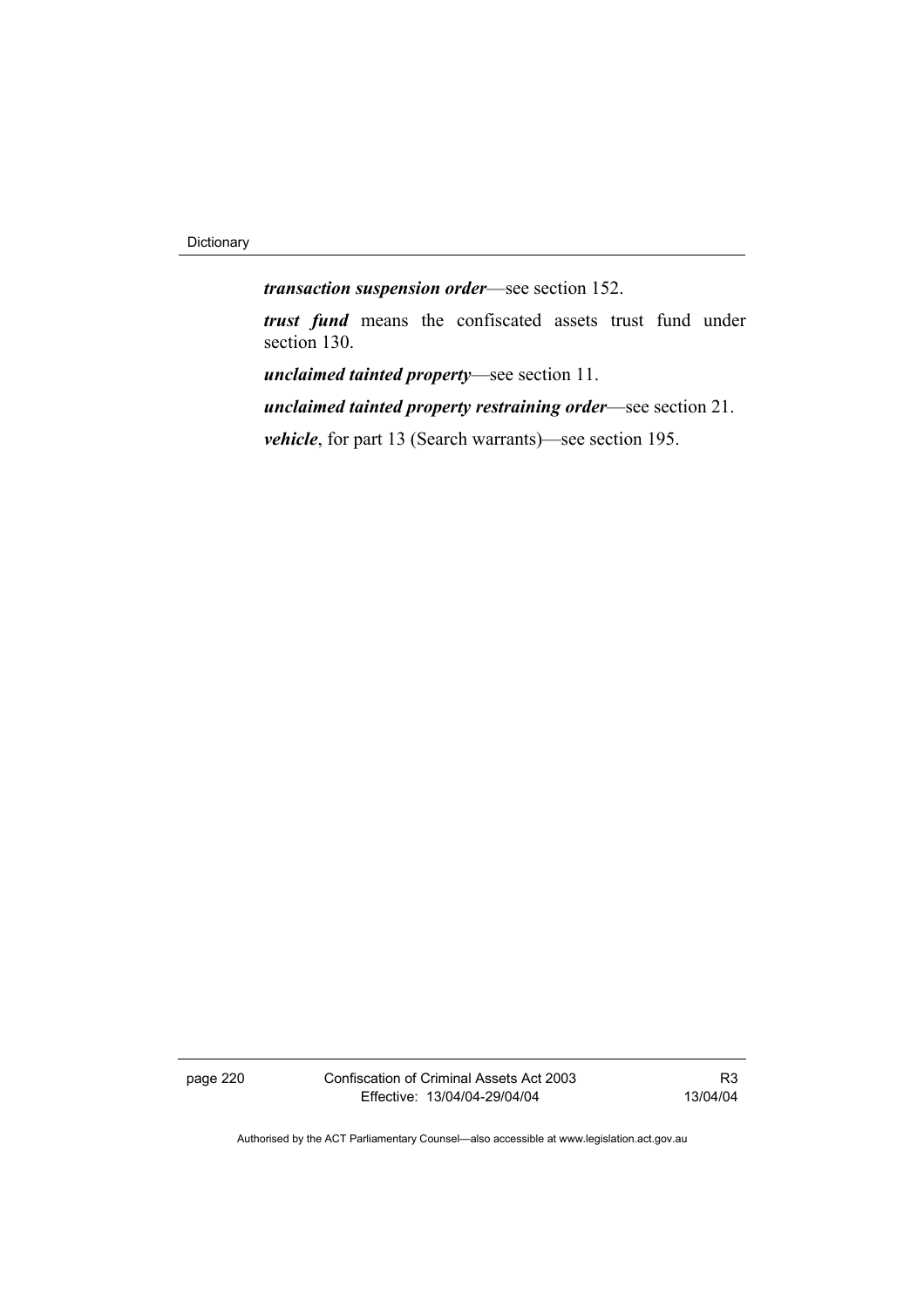## **Endnotes**

## **1 About the endnotes**

Amending and modifying laws are annotated in the legislation history and the amendment history. Current modifications are not included in the republished law but are set out in the endnotes.

Not all editorial amendments made under the *Legislation Act 2001*, part 11.3 are annotated in the amendment history. Full details of any amendments can be obtained from the Parliamentary Counsel's Office.

Uncommenced amending laws and expiries are listed in the legislation history and the amendment history. These details are underlined. Uncommenced provisions and amendments are not included in the republished law but are set out in the last endnote.

If all the provisions of the law have been renumbered, a table of renumbered provisions gives details of previous and current numbering.

The endnotes also include a table of earlier republications.

| $am = amended$                             | $ord = ordinance$                         |
|--------------------------------------------|-------------------------------------------|
| $amdt = amendment$                         | $orig = original$                         |
| $ch = chapter$                             | par = paragraph/subparagraph              |
| $cl = clause$                              | $pres = present$                          |
| $def = definition$                         | $prev = previous$                         |
| $dict = dictionary$                        | $(\text{prev})$ = previously              |
| disallowed = disallowed by the Legislative | $pt = part$                               |
| Assembly                                   | $r = rule/subrule$                        |
| $div = division$                           | reg = regulation/subregulation            |
| $exp = expires/expired$                    | $renum = renumbered$                      |
| $Gaz = Gazette$                            | $reloc = relocated$                       |
| $h dq =$ heading                           | $R[X]$ = Republication No                 |
| $IA = Interpretation Act 1967$             | $RI =$ reissue                            |
| $ins = inserted/added$                     | $s = section/subsection$                  |
| $LA =$ Legislation Act 2001                | $sch = schedule$                          |
| $LR =$ legislation register                | sdiv = subdivision                        |
| LRA = Legislation (Republication) Act 1996 | $sub =$ substituted                       |
| $mod = modified/modification$              | SL = Subordinate Law                      |
|                                            |                                           |
| $o = order$                                | underlining = whole or part not commenced |
| om = omitted/repealed                      | or to be expired                          |
|                                            |                                           |

## **2 Abbreviation key**

R3 13/04/04 Confiscation of Criminal Assets Act 2003 Effective: 13/04/04-29/04/04

page 221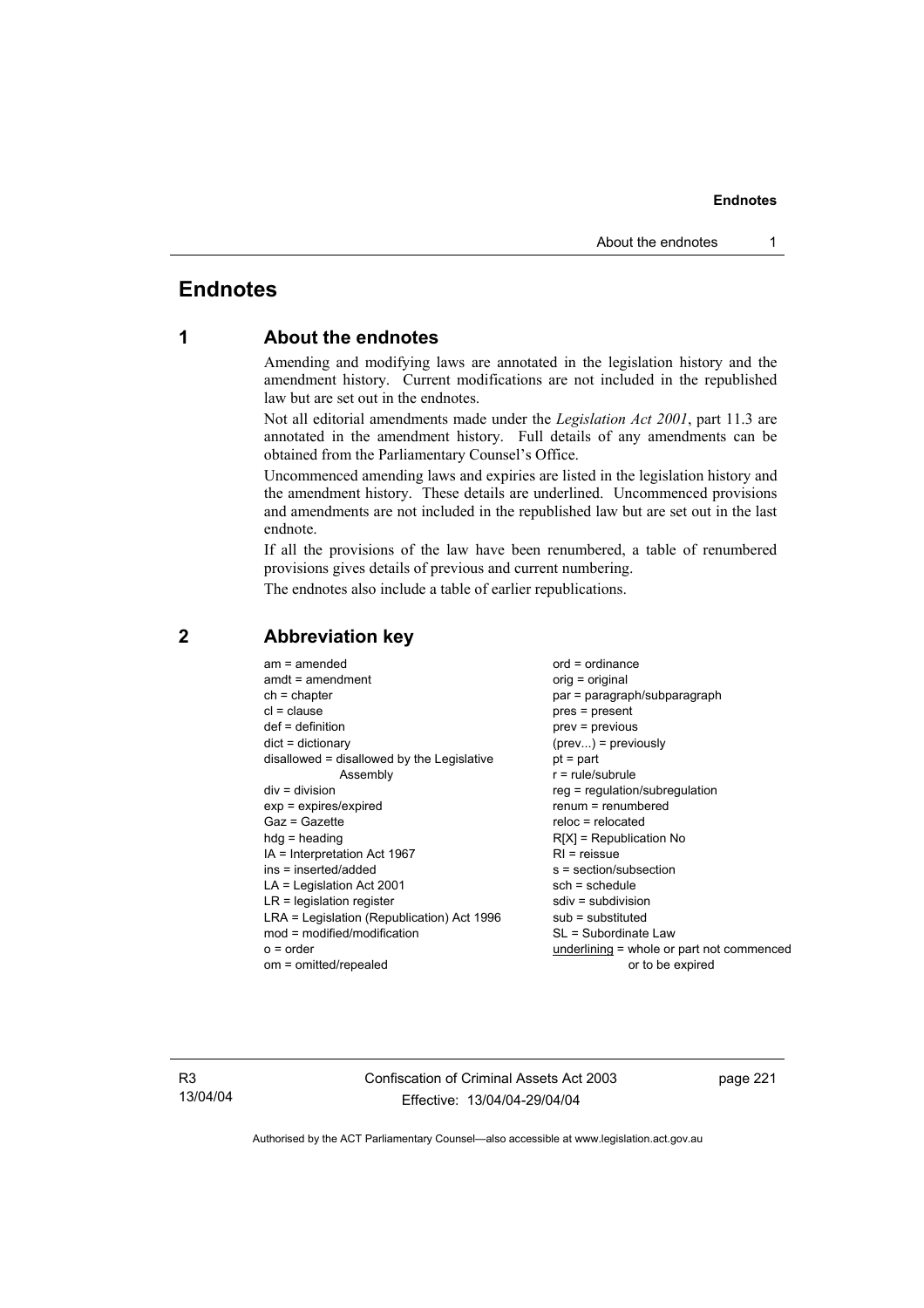3 Legislation history

## **3 Legislation history**

## **Confiscation of Criminal Assets Act 2003 A2003-8**

notified LR 27 March 2003

s 1, s 2 commenced 27 March 2003 (LA s 75 (1))

remainder commenced 15 August 2003 (s 2 and CN2003-7)

as amended by

### **Legislation (Gay, Lesbian and Transgender) Amendment Act 2003 A2003-14 sch 1 pt 1.6**

notified LR 27 March 2003 s 1, s 2 commenced 27 March 2003 (LA s 75 (1)) sch 1 pt 1.6 commenced 28 March 2003 (s 2)

#### **Evidence (Miscellaneous Provisions) Amendment Act 2003 A2003-48 sch 2 pt 2.2**

notified LR 31 October 2003 s 1, s 2 commenced 31 October 2003 (LA s 75 (1)) sch 2 pt 2.2 awaiting commencement (s 2) *Note* default commencement under LA s 79: 30 April 2004

## **Statute Law Amendment Act 2003 (No 2) A2003-56 sch 3 pt 3.6**

notified LR 5 December 2003 s 1, s 2 commenced 5 December 2003 (LA s 75 (1)) sch 3 pt 3.6 commenced 19 December 2003 (s 2)

#### **Annual Reports Legislation Amendment Act 2004 A2004-9 sch 1 pt 1.9**

notified LR 19 March 2004

s 1, s 2 commenced 19 March 2004 (LA s 75 (1)) pt 1.9 commenced 13 April 2004 (s 2 and see Annual Reports (Government Agencies) Act 2004 A2004-8, s 2 and CN2004-5)

## **4 Amendment history**

#### **Commencement**

s 2 om LA s 89 (4)

**Payment of living and business expenses from restrained property**  s 37 def *domestic partner* om A2003-14 amdt 1.18 def *domestic partnership* om A2003-14 amdt 1.18

page 222 Confiscation of Criminal Assets Act 2003 Effective: 13/04/04-29/04/04

R3 13/04/04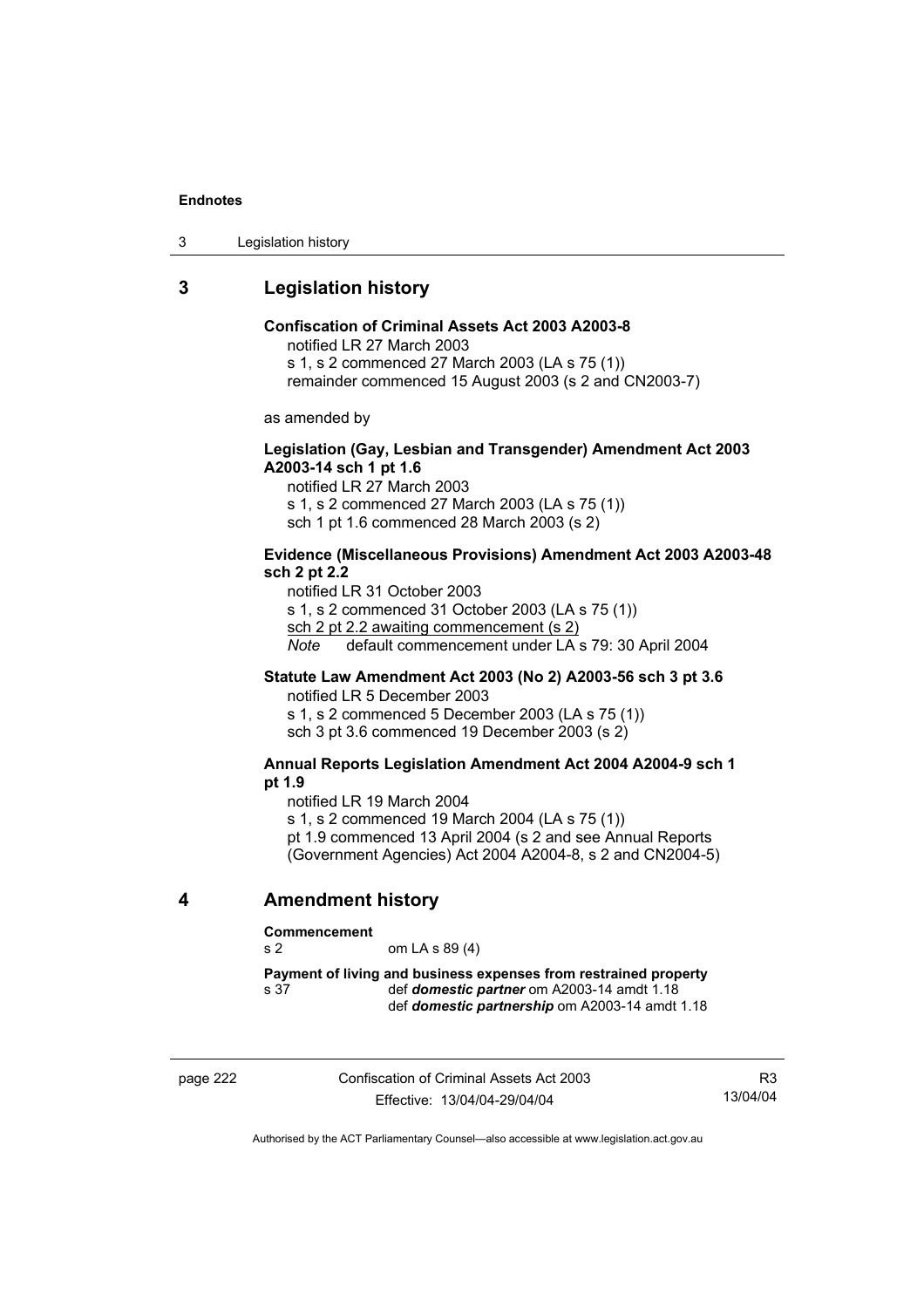| Amendment history |  |
|-------------------|--|
|-------------------|--|

**When restraining order ends—ordinary indictable offences**  s 47 table renum R3 LA **When restraining order ends—serious offences**  s 48 table renum R3 LA **Meaning of** *benefits* **derived by an offender**  s 80 am A2003-56 amdt 3.127 **Notice details to be included in public trustee's report**  s 104 am A2004-9 amdt 1.12 **Conduct of examination**  s 176 am A2003-48 amdt 2.2 **Search warrants—restrictions on personal searches**  s 211 am A2003-14 amdts 1.19, 1.20; ss renum R1 LA (see A2003-8 amdt 1.21) **Consequential and transitional matters**  pt 16 hdg exp 15 August 2005 (s 269) **Repeal of Proceeds of Crime legislation**  s 261 om LA s 89 (3) **Orders under repealed Act**  s 262 exp 15 August 2005 (s 269) **Proceedings for offences committed before the commencement of this Act <br>s 263 exp 15 August 2005 (s 269)** exp 15 August 2005 (s 269) **Use of information etc obtained under repealed Act**  s 264 exp 15 August 2005 (s 269) **Confiscated assets trust fund**  exp 15 August 2005 (s 269) **Transitional regulations**  s 266 exp 15 August 2005 (s 269) **Modification of pt 16's operation**  s 267 exp 15 August 2005 (s 269) **Amendments of other legislation—sch 1**  s 268 om LA s 89 (3) **Expiry of pt 16**  exp 15 August 2005 (s 269) **Amendments of other legislation**  sch 1 om LA s 89 (3) **Dictionary**  dict am A2003-14 amdt 1.22

Confiscation of Criminal Assets Act 2003 Effective: 13/04/04-29/04/04

page 223